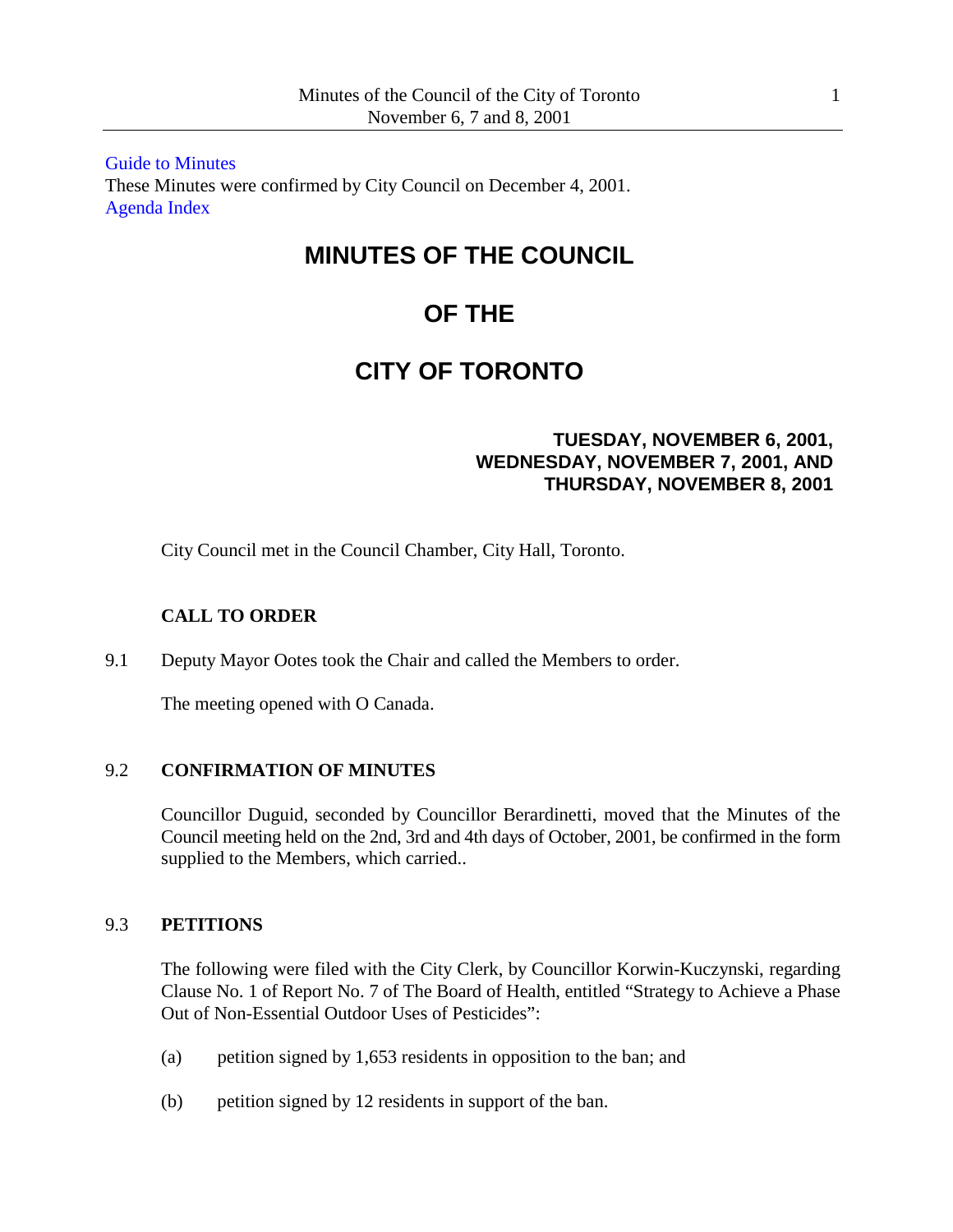## **PRESENTATION OF REPORTS**

9.4 Councillor Minnan-Wong presented the following Reports for consideration by Council:

Report No. 13 of The Policy and Finance Committee, Report No. 15 of The Administration Committee, Report No. 11 of The Community Services Committee, Report No. 11 of The Planning and Transportation Committee, Report No. 15 of The Works Committee, Report No. 7 of The Board of Health, Report No. 14 of The Policy and Finance Committee, Report No. 16 of The Administration Committee, Report No. 12 of The Community Services Committee, Report No. 10 of The Economic Development and Parks Committee, Report No. 12 of The Planning and Transportation Committee, Report No. 16 of The Works Committee, Report No. 10 of The Scarborough Community Council, Report No. 8 of The Midtown Community Council, Report No. 8 of The North York Community Council, Report No. 9 of The Humber York Community Council, Report No. 9 of The Etobicoke Community Council, and Report No. 8 of The Toronto East York Community Council,

and moved, seconded by Councillor Silva, that Council now give consideration to such Reports, which carried.

9.5 Councillor Minnan-Wong, with the permission of Council, presented the following Reports for the consideration of Council:

> Report No. 9 of The Audit Committee, and Report No. 8 of The Striking Committee,

and moved, seconded by Councillor Silva, that the necessary provisions of Chapter 27 of the City of Toronto Municipal Code be waived in connection with these Reports, and that Council now give consideration to such Reports, which carried, more than two-thirds of Members present having voted in the affirmative.

## 9.6 **DECLARATIONS OF INTEREST**

Councillor Ashton declared his interest in Clause No. 1 of Report No. 16 of The Administration Committee, headed "Toronto Civic Employees' Pension and Benefit Fund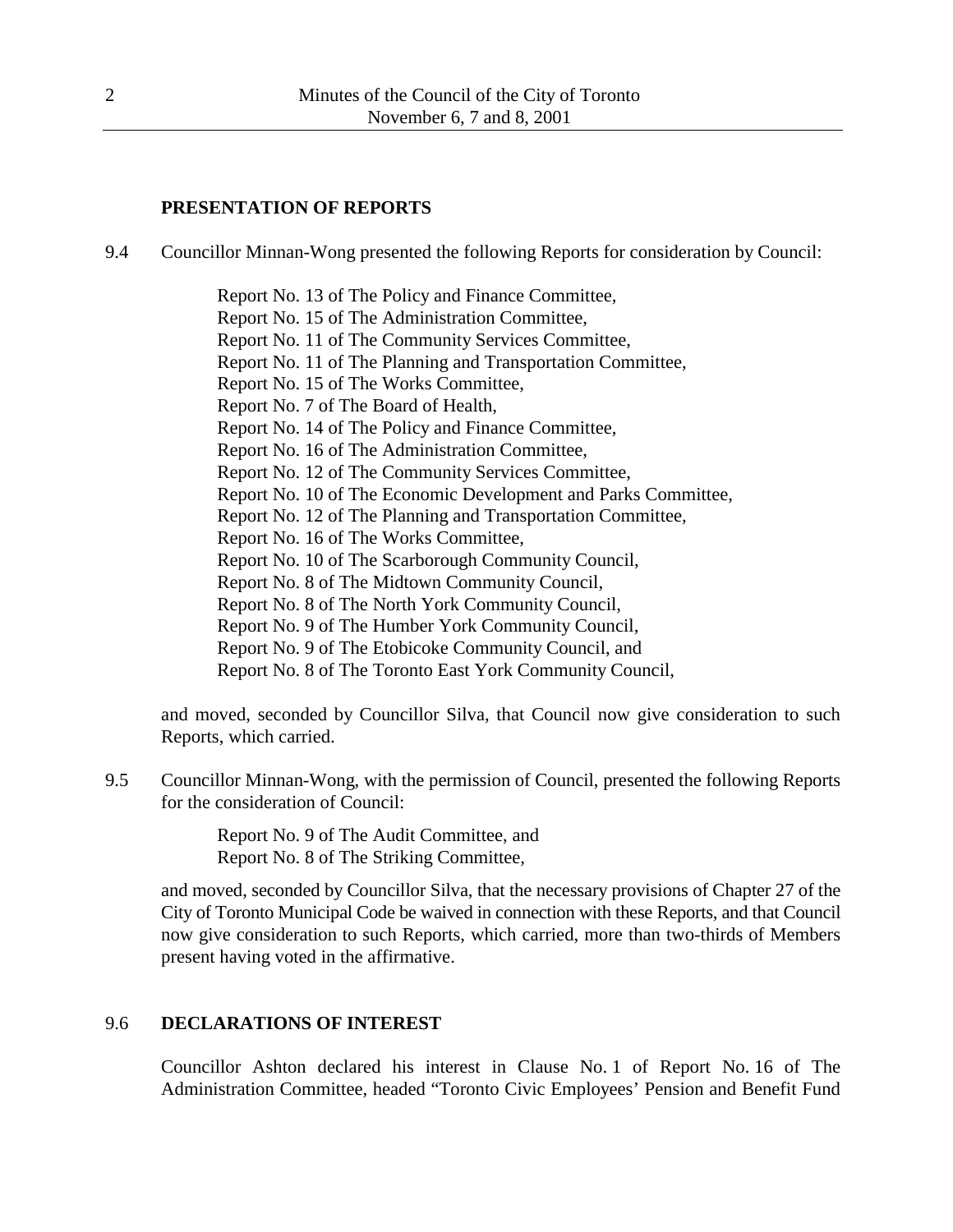(The Civic Plan) - 2000, Actuarial Valuation Results and Request by the Pension Committee to Refund Contributions Made After 35 Years of Service", in that his father-in-law is a member of the Toronto Civic Employees' Pension and Benefit Fund.

Councillor Chow declared her interest in Motion J(6), moved by Councillor Bussin, seconded by Councillor Walker, respecting 245 College Street - Reimbursement of Community Legal Expenses, in that she lives in the vicinity of the proposed development.

Councillor Disero declared her interest in Clause No. 1 of Report No. 12 of The Community Services Committee, headed "Development Proposal for Transitional Housing Using Manufactured Structures - Ward 30 Toronto-Danforth", and Clause No. 2 of Report No. 12 of The Planning and Transportation Committee, headed "Toronto Port Authority's Proposed Land Use Plan (Humber York, Ward 14 and Toronto East York, Wards 19, 20, 28, 30 and 32)", in that she is named in a litigation proceeding.

Councillor Korwin-Kuczynski declared his interest in Clause No. 4 of Report No. 10 of The Economic Development and Parks Committee, headed "Harmonized Policy for the Removal of Ornamental Fruit-Bearing Trees (All Wards)", and Clause No. 45 of Report No. 9 of The Humber York Community Council, headed "Removal of Crab Apple Trees on Summit Avenue (Davenport, Ward 17)", in that he has a crab-apple tree planted on his property; and in Clause No. 14 of Report No. 9 of The Humber York Community Council, headed "Leaf Blowers (All Wards)", in that he is the owner of a leaf blower.

Mayor Lastman declared his interest in Clause No. 1 of Report No. 12 of The Community Services Committee, headed "Development Proposal for Transitional Housing Using Manufactured Structures - Ward 30 Toronto-Danforth", in that he is the Honorary Chair of the Homes First Society; and in Clause No. 8 of Report No. 10 of The Economic Development and Parks Committee, headed "Appointments to the Boards of Management for the Hillcrest Village, Kennedy Road and Weston Business Improvement Areas (Various Wards)", in that his son is the President of the Kennedy Road BIA; and in Clause No. 3 of Report No. 11 of The Planning and Transportation Committee, headed "Parc Downsview Park Inc. Operating Protocol Agreement, File UD03 PDP (Ward 9 - York Centre)", only insofar as it pertains to the land east of Allen Road and south of Sheppard Avenue, in that his son owns property within the subject area.

Councillor Layton declared his interest in Motion J(6), moved by Councillor Bussin, seconded by Councillor Walker, respecting 245 College Street - Reimbursement of Community Legal Expenses, in that he lives in the vicinity of the proposed development.

Councillor McConnell declared her interest in Motion J(6), moved by Councillor Bussin, seconded by Councillor Walker, respecting 245 College Street - Reimbursement of Community Legal Expenses, in that she is a member of the Metro Credit Union.

Councillor Miller declared his interest in Motion J(13), moved by Councillor Mihevc,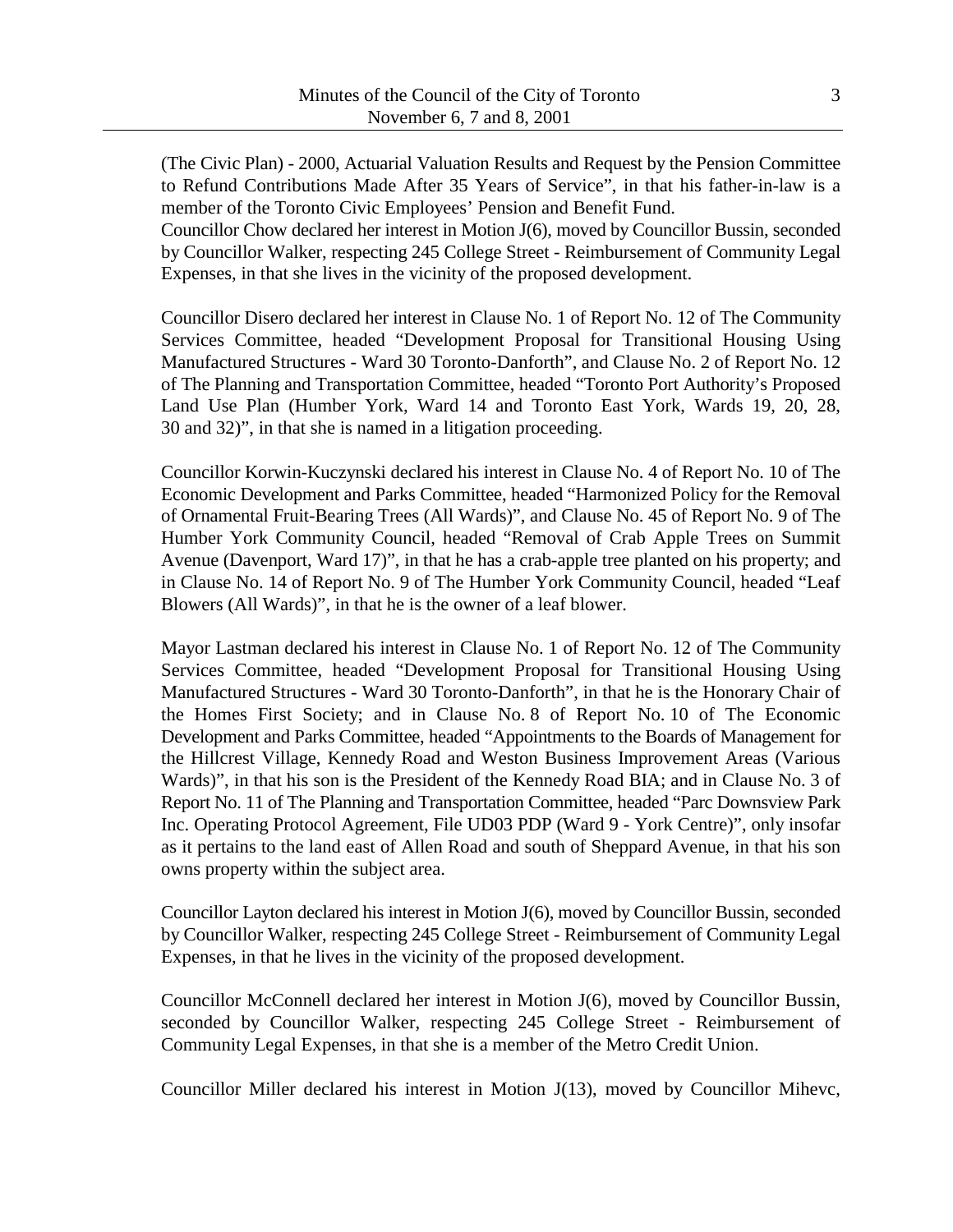seconded by Councillor Berardinetti, respecting a Limiting Distance Agreement for the portion of the Cedarvale Ravine adjacent to 600 Lonsdale Road (Ward 21 - St. Paul's), in that members of his family live in the vicinity of the subject area.

Councillor Moscoe declared his interest in Motion J(20), moved by Councillor Jones, seconded by Councillor Moeser, respecting the good repair audit of school pools, in that he is a supplier of signs to the School Board; and in Motion J(23), moved by Councillor Pantalone, seconded by Councillor Silva, respecting enforcement of the Election Sign By-law, in that he is a supplier of election signs to candidates and his firm is specifically named in the report appended to the Motion.

Councillor Shiner declared his interest in Item (p), entitled "St. Andrews Playground (Trinity-Spadina, Ward 20)", as embodied in Clause No. 53 of Report No. 8 of The Toronto East York Community Council, headed "Other Items Considered by the Community Council", in that his family owns property in the subject area.

Councillor Walker declared his interest in Clause No. 2 of Report No. 12 of The Planning and Transportation Committee, headed "Toronto Port Authority's Proposed Land Use Plan (Humber York, Ward 14 and Toronto East York, Wards 19, 20, 28, 30 and 32)", and Clause No. 1 of Report No. 12 of The Community Services Committee, headed "Development Proposal for Transitional Housing Using Manufactured Structures - Ward 30 Toronto-Danforth", in that his daughter is an employee of the Outer Harbour Marina and he is named in a litigation proceeding.

# **CONSIDERATION OF REPORTS CLAUSES RELEASED OR HELD FOR FURTHER CONSIDERATION**

# 9.7 **The following Clauses were held by Council for further consideration:**

Report No. 13 of The Policy and Finance Committee, Clause No. 1.

Report No. 15 of The Administration Committee, Clauses Nos. 1, 2 and 3.

Report No. 11 of The Community Services Committee, Clause No. 1.

Report No. 11 of The Planning and Transportation Committee, Clauses Nos. 1, 2, 3 and 4.

Report No. 15 of The Works Committee, Clauses Nos. 1, 2, 3 and 4.

Report No. 7 of The Board of Health, Clause No. 1.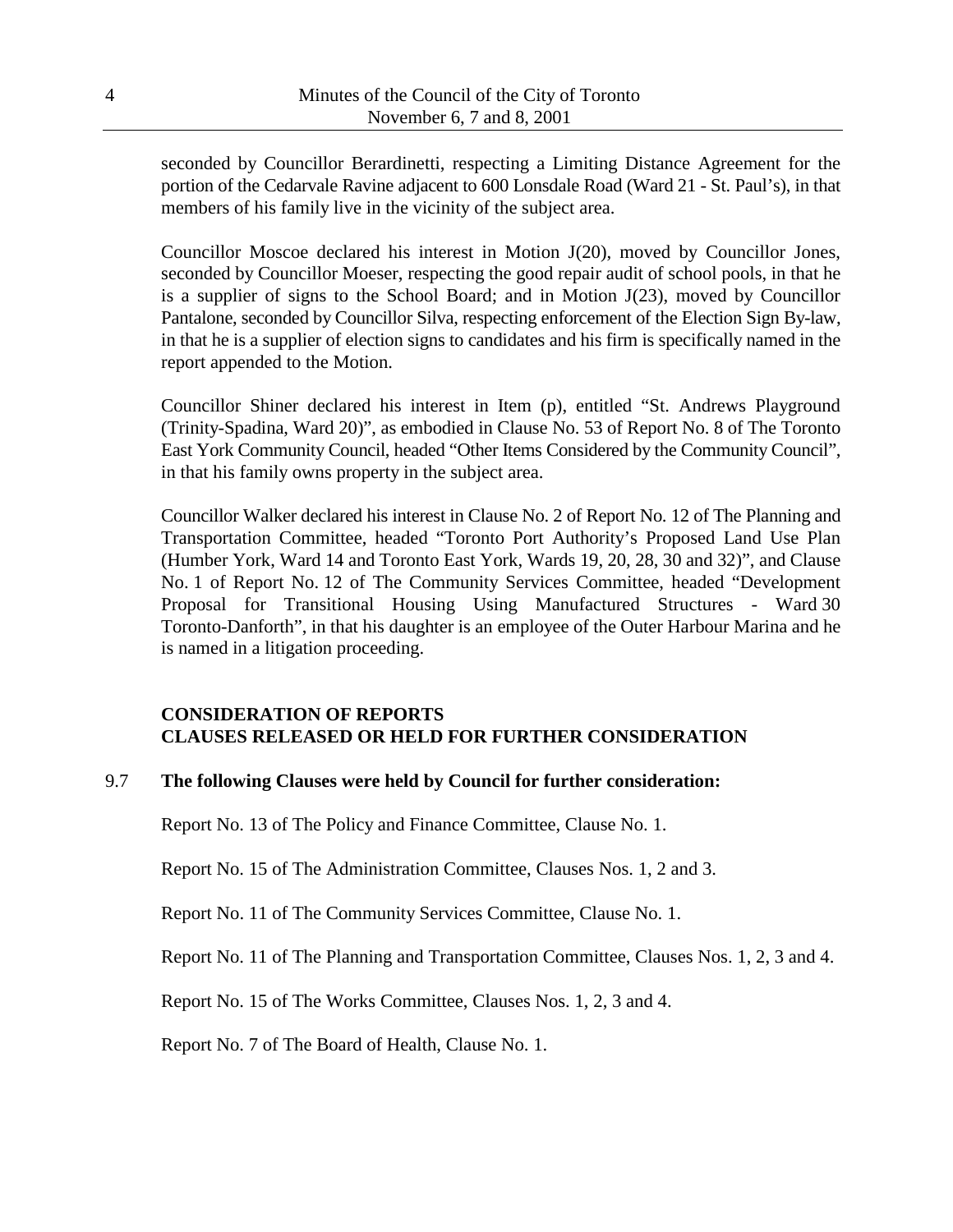Report No. 14 of The Policy and Finance Committee, Clauses Nos. 1, 2, 3, 4, 5, 6, 7, 8, 9, 10, 11, 13, 16, 21, 22 and 24.

Report No. 16 of The Administration Committee, Clauses Nos. 7, 8, 9, 10, 11, 13, 14, 15, 16, 17, 18, 19, 20 and 21.

Report No. 12 of The Community Services Committee, Clauses Nos. 1, 4, 5, 7, 8, 14, 15, 16 and 17.

Report No. 10 of The Economic Development and Parks Committee, Clauses Nos. 2, 4, 9, 10, 11 and 12.

Report No. 12 of The Planning and Transportation Committee, Clauses Nos. 1, 2, 5, 7 and 8.

Report No. 16 of The Works Committee, Clauses Nos. 1, 2, 3, 7 and 13.

Report No. 10 of The Scarborough Community Council, Clauses Nos. 12 and 13.

Report No. 8 of The Midtown Community Council, Clauses Nos. 23, 30 and 31.

Report No. 8 of The North York Community Council, Clause No. 15.

Report No. 9 of The Humber York Community Council, Clauses Nos. 1, 11, 14 and 45.

Report No. 9 of The Etobicoke Community Council, Clauses Nos. 10 and 13.

Report No. 8 of The Toronto East York Community Council, Clauses Nos. 18, 21, 25, 32, 46 and 49.

Report No. 9 of The Audit Committee, Clause No. 1.

# **The following Clauses which were held by Council for further consideration were subsequently adopted without amendment or further discussion:**

Report No. 15 of The Administration Committee, Clause No. 2.

Report No. 15 of The Works Committee, Clause No. 4.

Report No. 14 of The Policy and Finance Committee, Clauses Nos. 4, 9 and 16.

Report No. 16 of The Administration Committee, Clauses Nos. 10, 14, 16, 16, 17, 19, 20 and 21.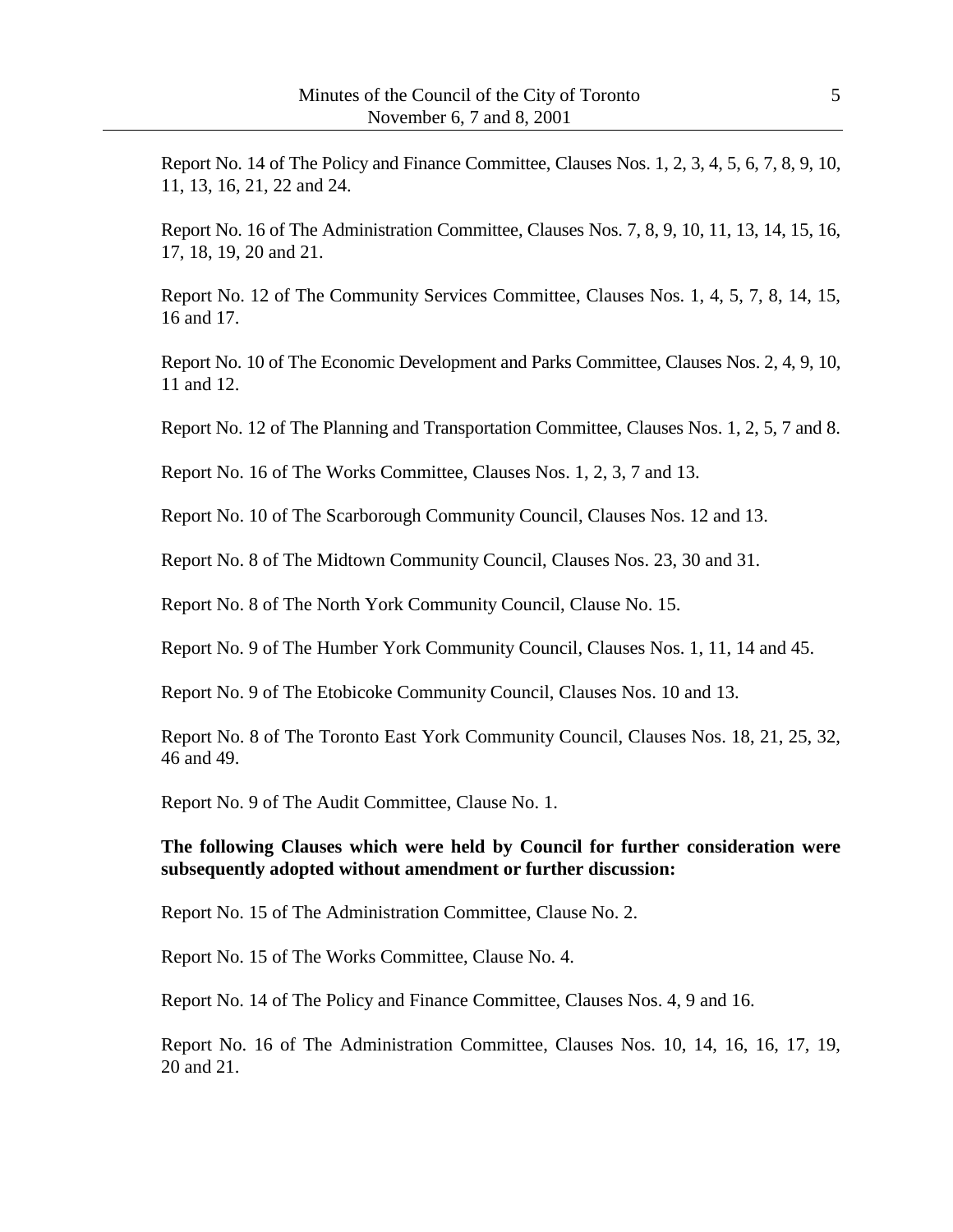Report No. 12 of The Community Services Committee, Clauses Nos. 8 and 17.

Report No. 10 of The Economic Development and Parks Committee, Clause No. 11.

Report No. 16 of The Works Committee, Clauses Nos. 2, 3 and 7.

Report No. 10 of The Scarborough Community Council, Clauses Nos. 12 and 13.

Report No. 8 of The North York Community Council, Clause No. 15.

Report No. 8 of The Toronto East York Community Council, Clause No. 18.

**The Clauses not held by Council for further consideration were deemed to have been adopted by Council, without amendment, in accordance with the provisions of Chapter 27 of the City of Toronto Municipal Code.**

## **CONSIDERATION OF REPORTS CLAUSES WITH MOTIONS, VOTES, ETC.**

#### 9.8 **Clause No. 9 of Report No. 16 of The Administration Committee, headed "Exchange of Interests in Land Portions of the Keele Valley Landfill Site (Vaughan)".**

*Motion:*

Councillor Disero moved that consideration of the Clause be deferred to the next regular meeting of City Council scheduled to be held on December 4, 2001.

*Vote:*

The motion by Councillor Disero carried.

# 9.9 **Clause No. 8 of Report No. 16 of The Administration Committee, headed "Environmental Results of the CN Leaside Spur Line Extending South from York Mills Road to North of Eglinton Avenue East (Ward 26 - Don Valley West)".**

Having regard that the Clause was submitted without recommendation:

#### *Motion:*

Councillor Berardinetti moved that Council adopt the following recommendation:

"It is recommended that the confidential report dated November 2, 2001, from the Commissioner of Corporate Services, be adopted, such report to remain confidential in accordance with the provisions of the Municipal Act, save and except the following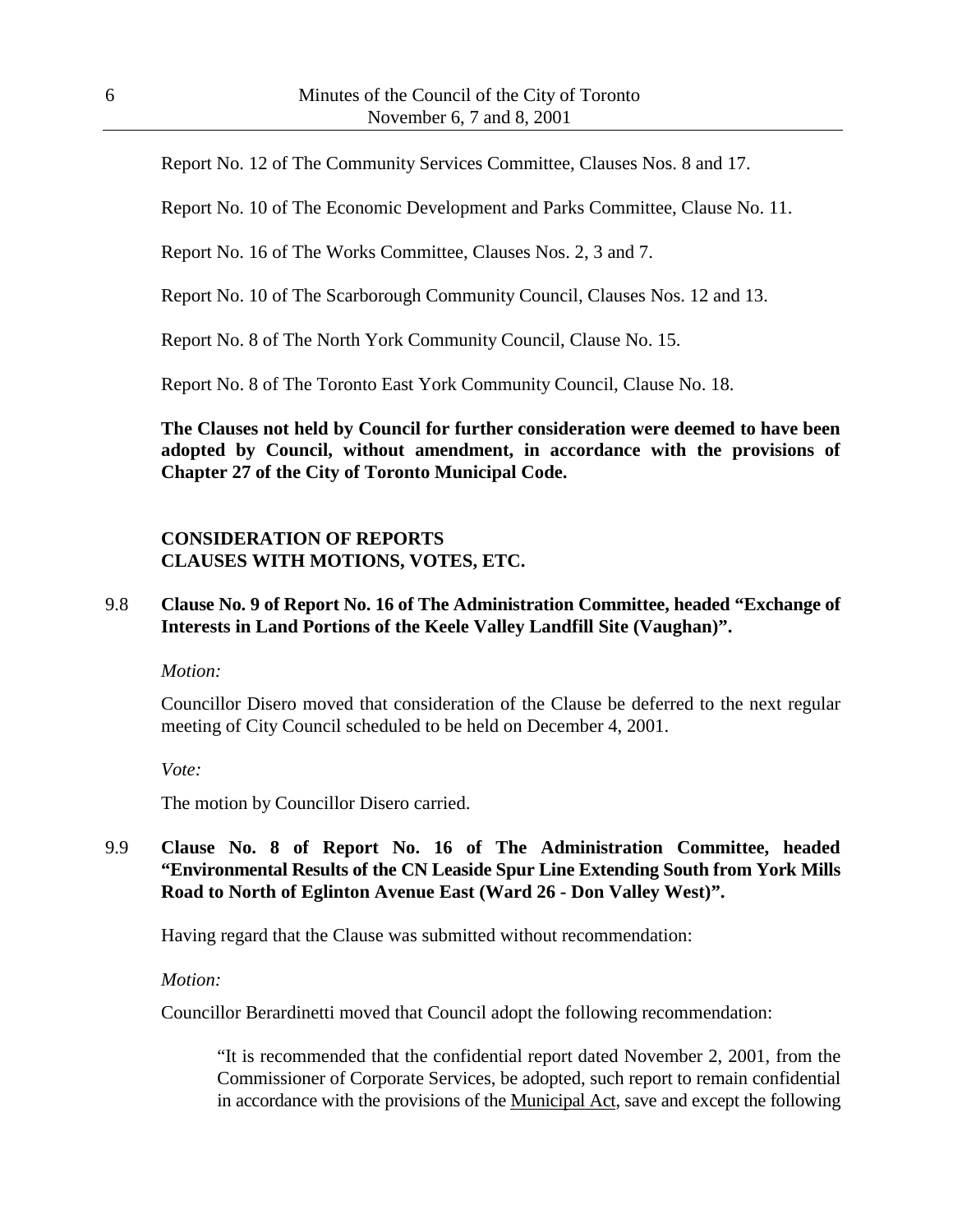recommendations embodied therein, having regard that it contains information related to the security of property interests of the municipality:

'It is recommended that:

- (1) authority be granted to waive the environmental condition in favour of the City detailed in the Agreement of Purchase and Sale and outlined in the body of this report;
- (2) authority be granted to the Commissioner of Corporate Services to finalize, to her satisfaction, the terms and conditions of the Communication System Easement, the Communication System Easement Agreement, the Access Easement, the Removal Easement and the Restrictive Covenant, the form of which are to be to the satisfaction of the City Solicitor;
- (3) the City Solicitor be authorized to complete the transaction on behalf of the City, including payment of any necessary expenses and amending the closing date to such earlier or later date as he considers reasonable;
- (4) staff continue negotiations with Imperial Oil/Hydro One regarding the proposal to provide Hydro One with a telecommunications easement and report back thereon; and
- (5) the appropriate City officials be authorized and directed to take the necessary action to give effect thereto.' "

## *Votes:*

The motion by Councillor Berardinetti carried.

The Clause, as amended, carried.

# 9.10 **Clause No. 13 of Report No. 16 of The Administration Committee, headed "Proposed Amendment to Council Procedures, Staff Permitted on Floor of Council".**

*Vote:*

Adoption of Clause, without amendment:

Yes - 37 Mayor: Lastman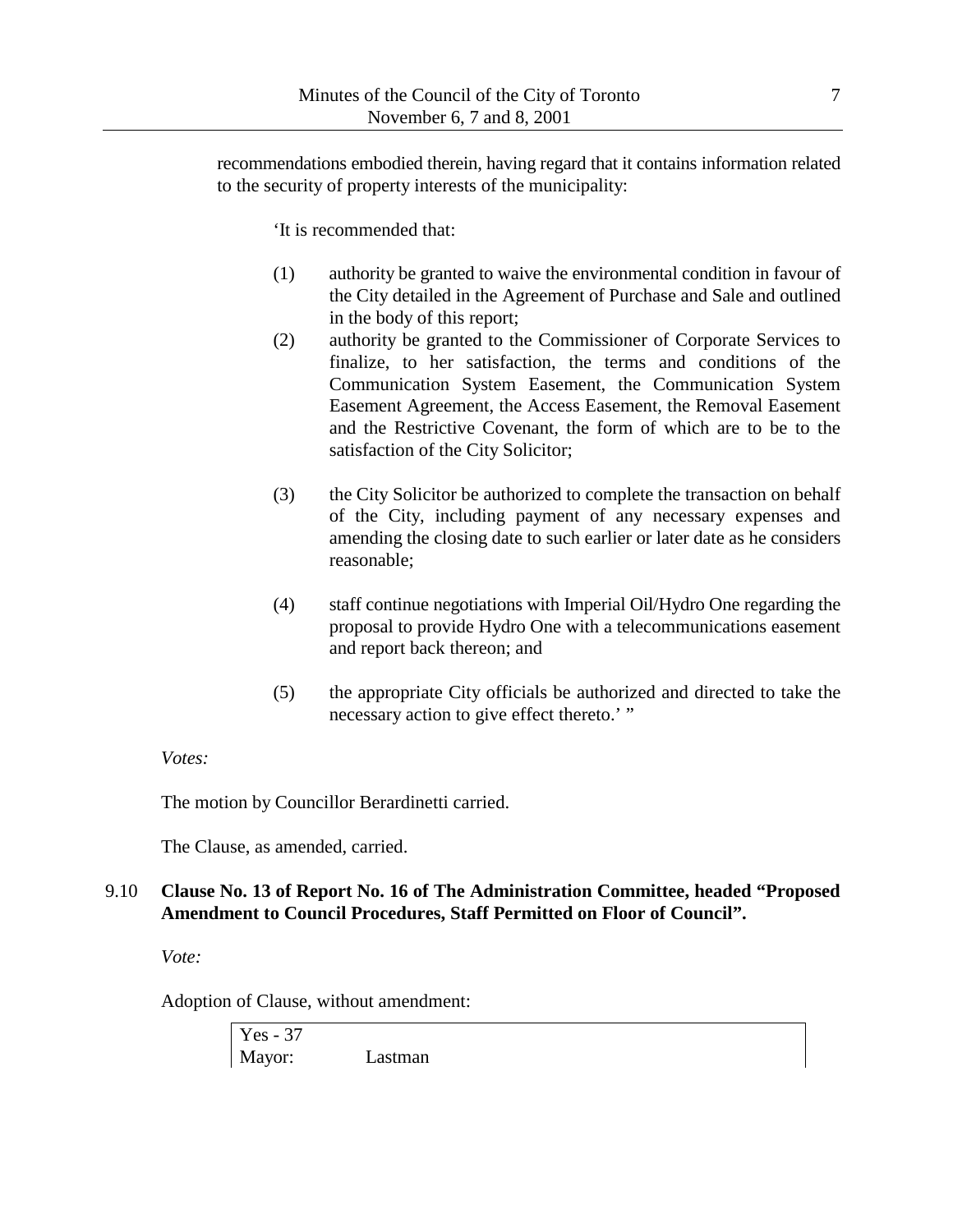| Councillors:             | Altobello, Ashton, Balkissoon, Berardinetti, Bussin, Cho,<br>Chow, Di Giorgio, Disero, Duguid, Filion, Flint, Hall,<br>Holyday, Johnston, Jones, Korwin-Kuczynski, Layton,<br>Li Preti, Lindsay Luby, Mammoliti, McConnell, Mihevc,<br>Milczyn, Miller, Minnan-Wong, Moscoe, Nunziata, Ootes,<br>Pantalone, Pitfield, Rae, Shaw, Silva, Sutherland, Walker |
|--------------------------|------------------------------------------------------------------------------------------------------------------------------------------------------------------------------------------------------------------------------------------------------------------------------------------------------------------------------------------------------------|
| $No - 4$<br>Councillors: | Feldman, Kelly, Moeser, Shiner                                                                                                                                                                                                                                                                                                                             |

Carried by a majority of 33.

# 9.11 **Clause No. 14 of Report No. 12 of The Community Services Committee, headed "Children and Youth Action Committee - Federal/Provincial Issues".**

#### *Motion:*

Councillor Chow moved that the Clause be amended by adding thereto the following:

"It is further recommended that City Council, on behalf of the children of Toronto, extend its appreciation to Charlie Coffey, Executive Vice-President of the Royal Bank of Canada and member of Ontario's Promise, and Dr. Margaret Norrie McCain, the former Lieutenant Governor of New Brunswick and co-author, with Fraser Mustard, of the Premier's Early Years Study. Mr. Coffey and Dr. McCain are the co-chairs of the City's Early Learning and Child Care Commission which will develop a blueprint to help the City of Toronto and other cities negotiate policy and funding changes with Ottawa and Queen's Park."

#### *Votes:*

The motion by Councillor Chow carried.

The Clause, as amended, carried.

# 9.12 **Clause No. 15 of Report No. 12 of The Community Services Committee, headed "Release of Canadian Policy Research Network Document 'Child Care in Toronto: Can Intergovernmental Relations Respond to Children's Needs? An Options Paper'."**

#### *Motion:*

Councillor Chow moved that the Clause be amended by adding thereto the following:

"It is further recommended that City Council, on behalf of the children of Toronto, extend its appreciation to Charlie Coffey, Executive Vice-President of the Royal Bank of Canada and member of Ontario's Promise, and Dr. Margaret Norrie McCain, the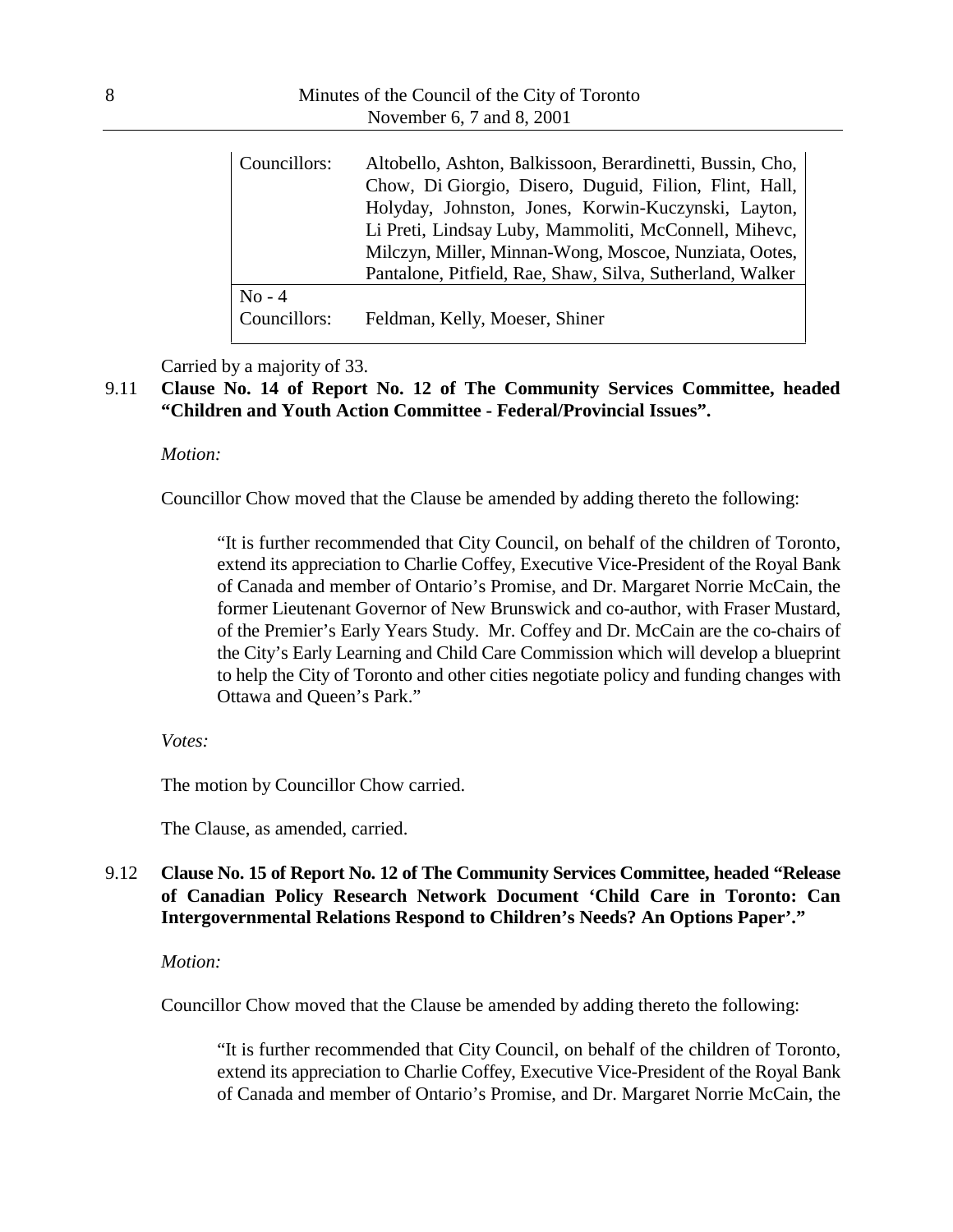former Lieutenant Governor of New Brunswick and co-author, with Fraser Mustard, of the Premier's Early Years Study. Mr. Coffey and Dr. McCain are the co-chairs of the City's Early Learning and Child Care Commission which will develop a blueprint to help the City of Toronto and other cities negotiate policy and funding changes with Ottawa and Queen's Park."

*Votes:*

The motion by Councillor Chow carried.

The Clause, as amended, carried.

# 9.13 **Clause No. 31 of Report No. 8 of The Midtown Community Council, headed "Sale of Surplus Parcel of Vacant Land Located Between Nos. 141 and 133 Brooke Avenue (Eglinton-Lawrence – Ward 16)".**

*Motion:*

Councillor Johnston moved that the Clause be amended by adding thereto the following:

"It is further recommended that the report dated October 31, 2001, from the Commissioner of Corporate Services, embodying the following recommendations, be adopted:

'It is recommended that:

- (1) the Offer to Purchase from Yang Fung Huang Teow to purchase the City-owned property located between Nos. 141 and 133 Brooke Avenue, in the amount of \$476,868.00, be accepted on the terms outlined in the body of this report, and that either one of the Commissioner of Corporate Services or the Director of Real Estate Services be authorized to accept the Offer on behalf of the City;
- (2) authority be granted to direct a portion of the sale proceeds on closing to fund the outstanding balance of Costing Unit No. RE3005;
- (3) the City Solicitor be authorized to complete the transaction on behalf of the City, including payment of necessary expenses and amending the closing date to such earlier or later date as he considers reasonable; and
- (4) the appropriate City officials be authorized and directed to take the necessary action to give effect thereto.' "

*Votes:*

The motion by Councillor Johnston carried.

The Clause, as amended, carried.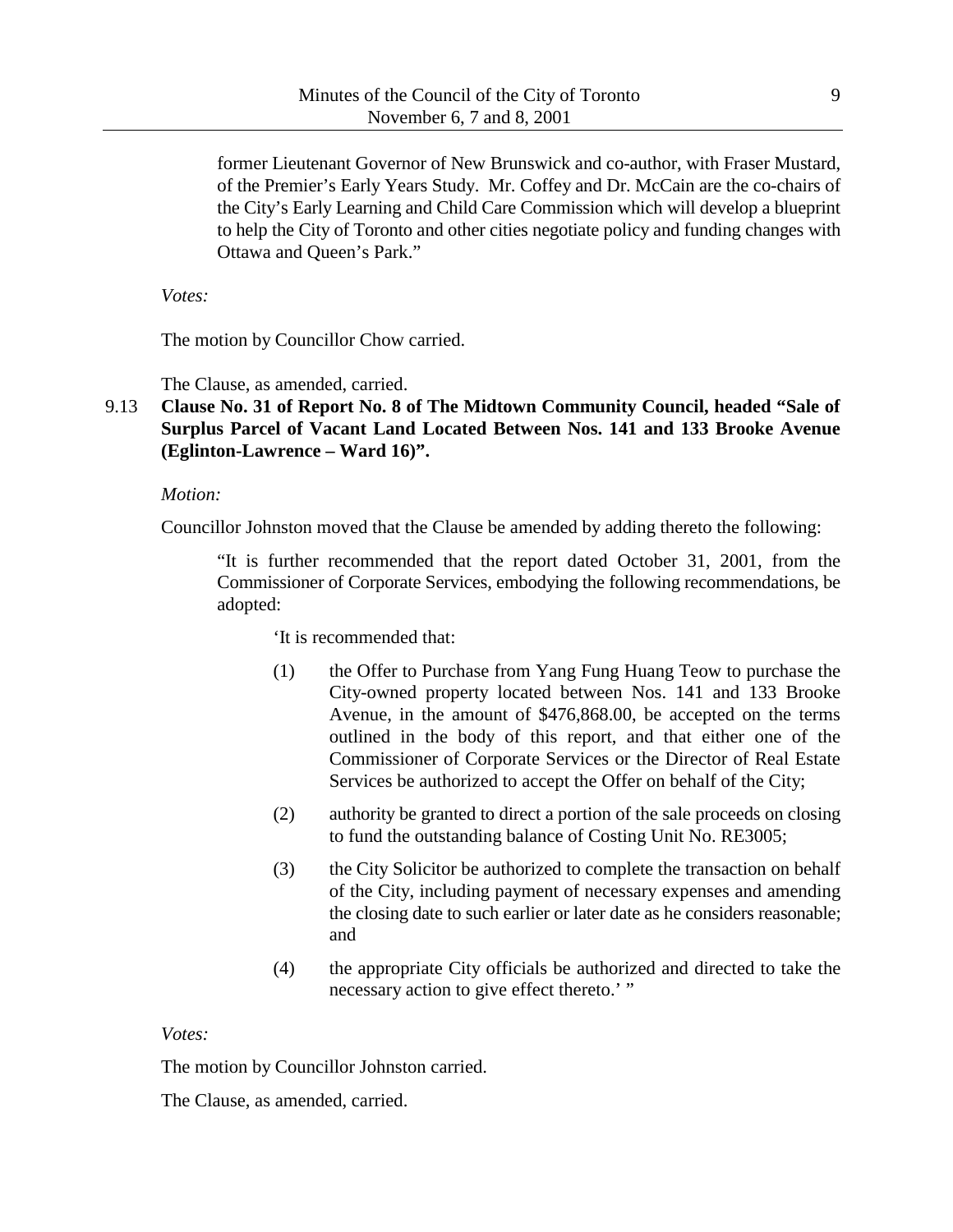# 9.14 **Clause No. 14 of Report No. 9 of The Humber York Community Council, headed "Leaf Blowers (All Wards)".**

*Motion:*

Councillor Pantalone moved that the Clause be struck out and referred to the Planning and Transportation Committee for further consideration at its next meeting scheduled to be held on November 12, 2001.

*Vote:*

The motion by Councillor Pantalone carried.

9.15 **Clause No. 11 of Report No. 9 of The Humber York Community Council, headed "1807 Eglinton Avenue West - Sign By-law Variance Application, Applicant: Print and Promotion (Victor Lang), Owner: Alxor Investments Inc. (Zoran Cocv) (Eglinton-Lawrence, Ward 15)".**

*Motion:*

Councillor Moscoe moved that the Clause be amended by striking out the recommendation of the Humber York Community Council and inserting in lieu thereof the following:

"It is recommended that Recommendation No. (1) embodied in the joint report dated October 5, 2001, from the Director of Community Planning, West District and the Director of Building and Chief Building Official, West District, be adopted, viz.:

'(1) the application for relief from the provisions of By-law No. 3369-79, as amended, to permit a single-faced, off-premise sign at 1807 Eglinton Avenue West, be refused;'."

*Votes:*

The motion by Councillor Moscoe carried.

The Clause, as amended, carried.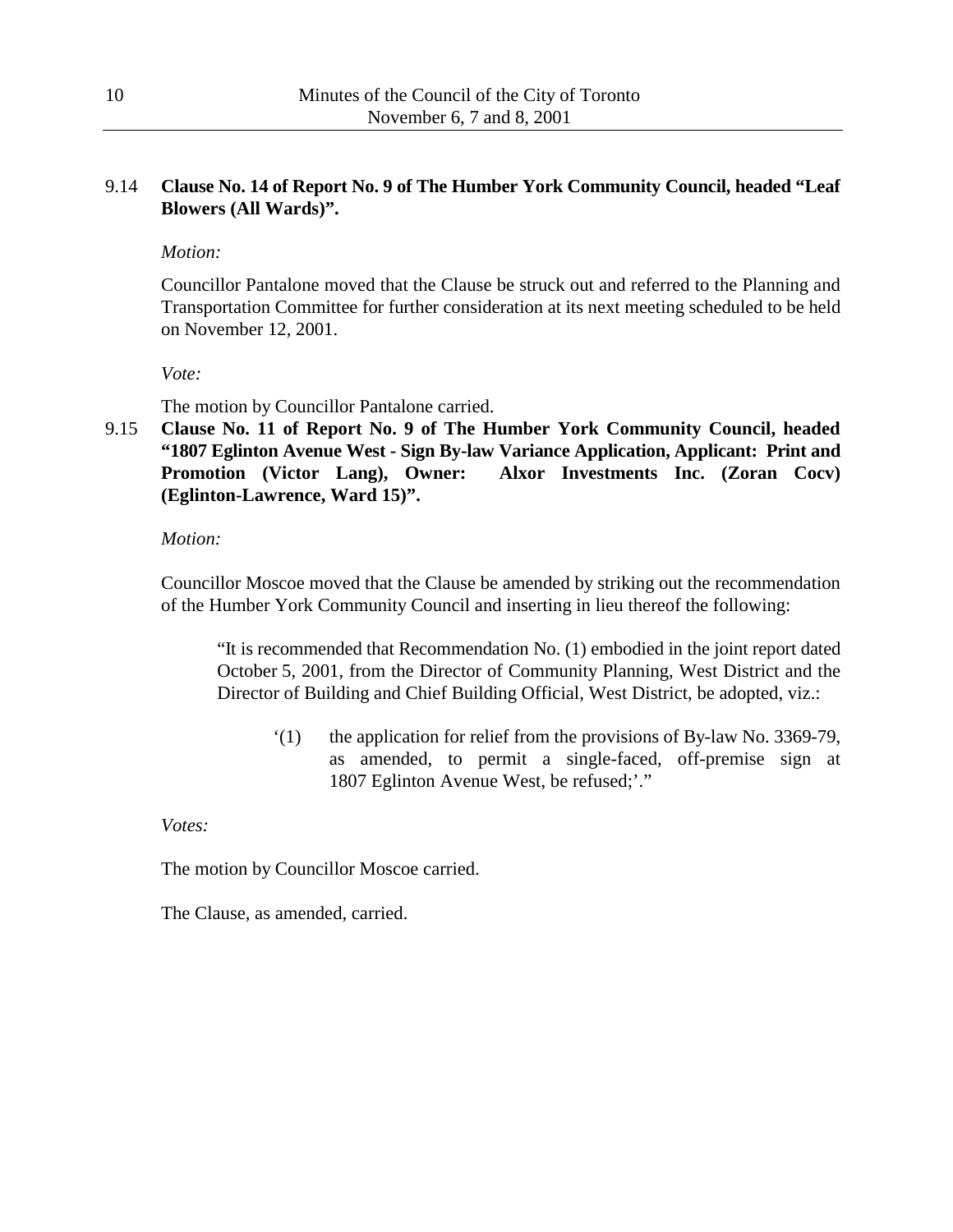9.16 **Clause No. 32 of Report No. 8 of The Toronto East York Community Council, headed "Provision of "Commercial Loading Zones", "Disabled Persons Parking Spaces" and other changes to Existing Parking Regulations - Bellair Street and Yorkville Avenue (Toronto Centre-Rosedale, Ward 27)".**

#### *Motion:*

Councillor Rae moved that the Clause be amended by deleting from Recommendation No. (6) embodied in the report dated October 9, 2001, from the Director, Transportation Services, District 1, the words "at a rate of \$1.50 per hour" and inserting in lieu thereof the words "at a rate of \$2.00 per hour", so that such recommendation shall now read as follows:

- "(6) the Toronto Parking Authority be requested to install parking meters or pay-and-display machines on:
	- (a) the west side of Bellair Street, from Cumberland Street to a point approximately 37.4 metres north and from a point 49.4 metres north of Cumberland Street to Yorkville Avenue; and
	- (b) the north side of Yorkville Avenue, from Bellair Street to a point 65.0 metres west and from a point 85.0 metres west of Bellair Street to Hazelton Avenue;

to operate for a maximum period of two hours, from 8:00 a.m. to 6:00 p.m., Saturday; for a maximum period of three hours, from 6:00 p.m. to 9:00 p.m., Monday to Saturday; and for a maximum period of three hours, from 1:00 p.m. to 9:00 p.m., Sunday; at a rate of \$2.00 per hour;".

## *Votes:*

The motion by Councillor Rae carried.

The Clause, as amended, carried.

# 9.17 **Clause No. 49 of Report No. 8 of The Toronto East York Community Council, headed "Refinements to Various Traffic By-laws - Stage 3 of F.G. Gardiner East Dismantling Project (Toronto-Danforth, Ward 30; Beaches-East York, Ward 32)".**

## *Motion:*

Councillor Layton moved that the Clause be amended by adding thereto the following: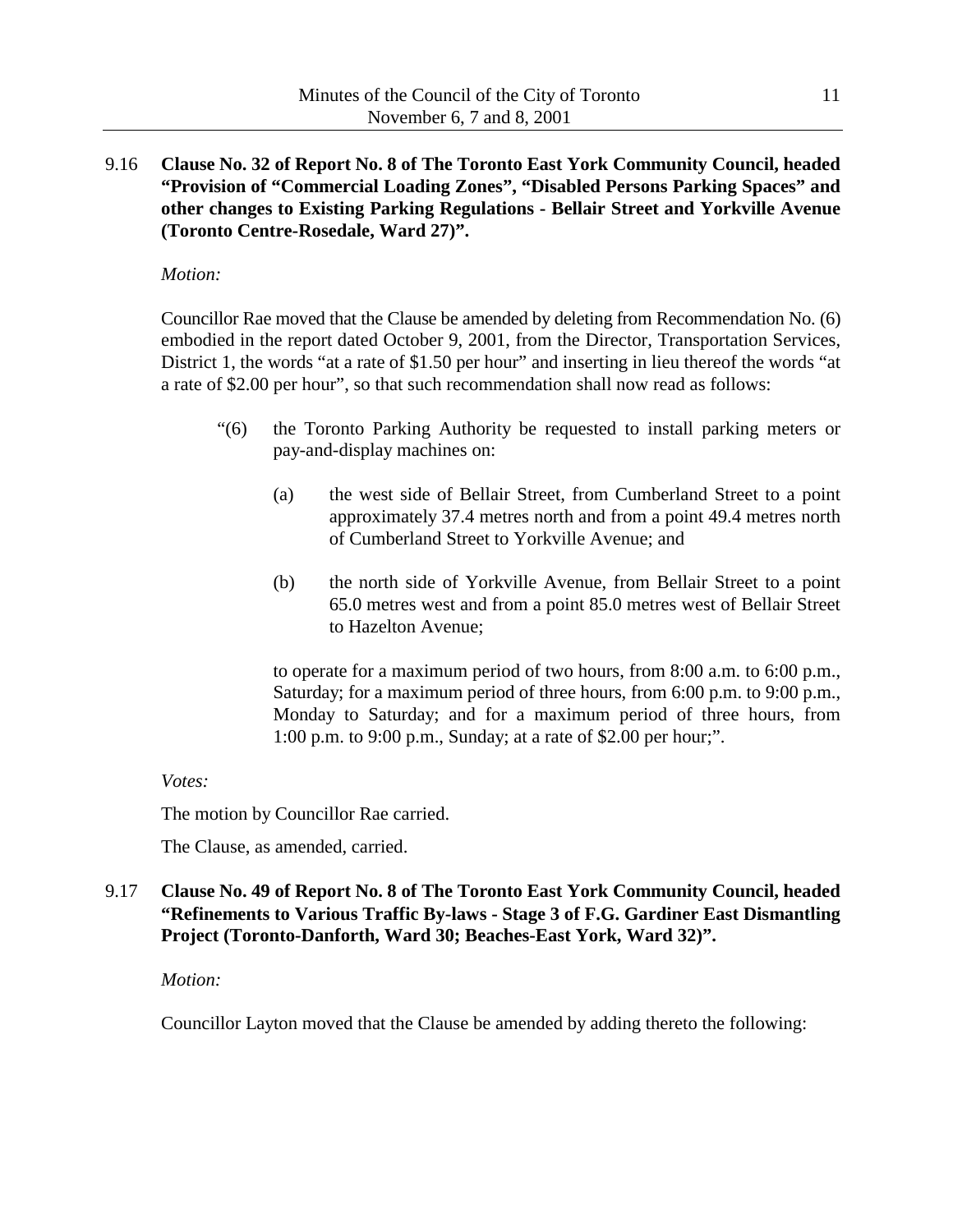"It is further recommended that the report dated October 30, 2001, from the Commissioner of Works and Emergency Services, embodying the following recommendations, be adopted:

'It is recommended that:

- (1) the traffic control signals on Commissioners Street at Saulter Street South be removed;
- (2) stop control be introduced for northbound and southbound traffic on Saulter Street South at Commissioners Street; and
- (3) the appropriate City officials be requested to take whatever action is necessary to give effect thereto, including the introduction in Council of any Bills that are required.' "

#### *Votes:*

The motion by Councillor Layton carried.

The Clause, as amended, carried.

*Motion to Re-Open:*

Councillor Rae, with the permission of Council, moved that, in accordance with §27-49 of Chapter 27 of the City of Toronto Municipal Code, this Clause be re-opened for further consideration, which carried, more than two-thirds of Members present having voted in the affirmative.

#### *Motion:*

Councillor Rae moved that the Clause be further amended by deleting from the last entry of Column 2 of Appendix 1 to the report dated October 10, 2001, from the Director, Transportation Services, District 1, under the heading "One-Way Traffic Lanes to Be Enacted", the words "The east curb line of Carlaw Avenue and a point 30.5 metres west thereof", and inserting in lieu thereof the following words:

"The east curb line of Carlaw Avenue and a point 30.5 metres east thereof".

*Votes:*

The motion by Councillor Rae carried.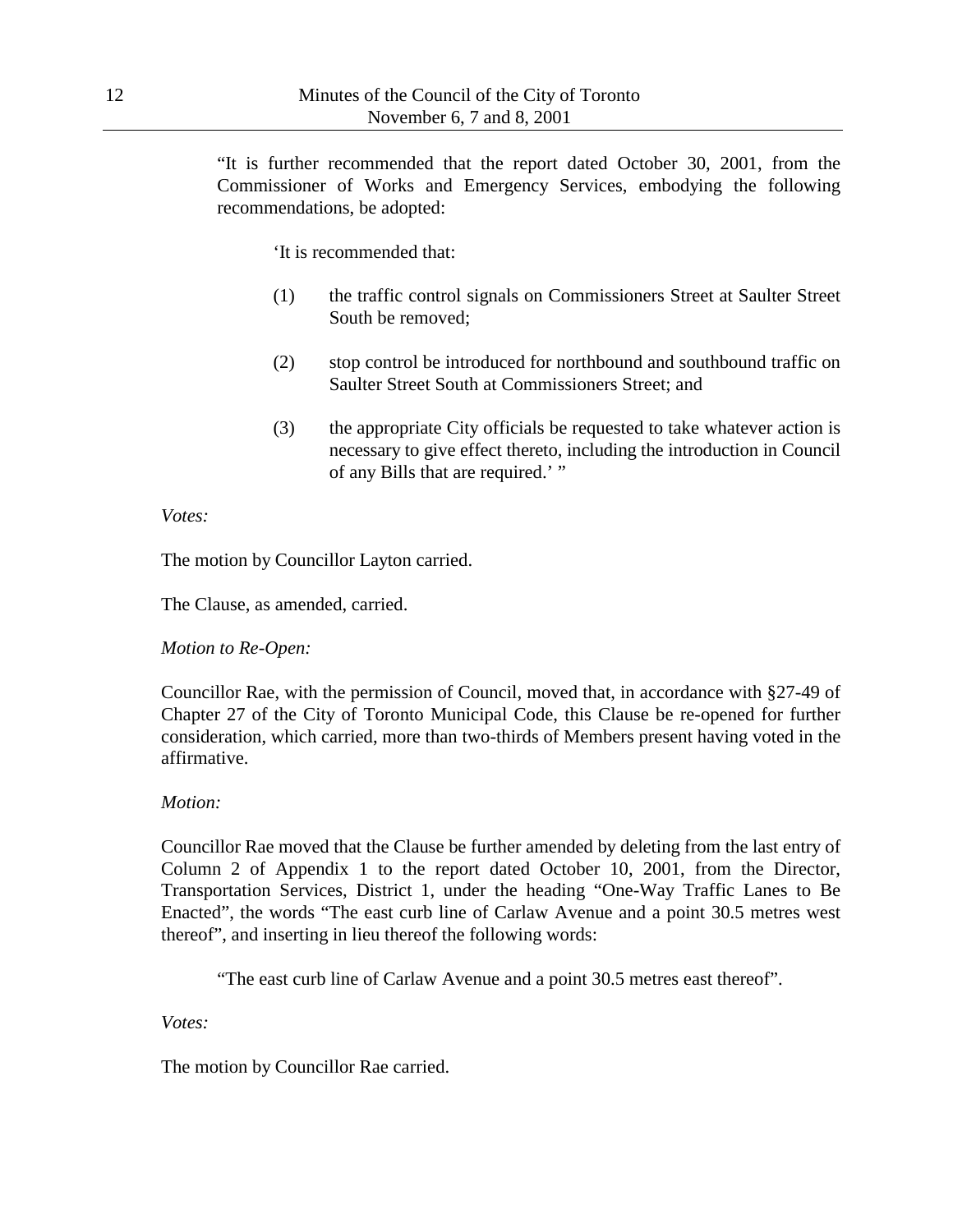The Clause, as further amended, carried.

# 9.18 **Clause No. 1 of Report No. 16 of The Works Committee, headed "Pedestrian Safety Initiatives Pilot Program".**

*Motion:*

Councillor Disero moved that the Clause be amended by adding thereto the following:

"It is further recommended that the second Operative Paragraph of the Resolution of the Toronto Pedestrian Committee embodied in the communication dated October 31, 2001, from the City Clerk, Toronto Pedestrian Committee, be adopted, viz.:

'**AND BE IT FURTHER RESOLVED THAT** consideration be given to the Toronto Pedestrian Committee memorandum submitted to the July 12, 2000 meeting of the Works Committee by the Commissioner of Works and Emergency Services, in preparing the report scheduled for submission to the Works Committee in the Spring of 2002.' "

*Votes:*

The motion by Councillor Disero carried.

The Clause, as amended, carried.

# 9.19 **Clause No. 2 of Report No. 11 of The Planning and Transportation Committee, headed "Preliminary Proposal to Expand the Don Valley Parkway".**

## *Motions:*

(a) Councillor Sutherland moved that the Clause be amended by striking out the recommendation of the Planning and Transportation Committee and inserting in lieu thereof the following:

"It is recommended that:

- (1) Toronto City Council accept the proposal from the Ontario Road Development Corporation (ORDC) to explore, at ORDC's own cost, the feasibility of constructing additional tolled lanes on the Don Valley Parkway while maintaining the existing public non-tolled lanes, and that the following be included in the study:
	- (a) the feasibility of a Light Rapid Transit (LRT) line in the Don Valley Parkway corridor;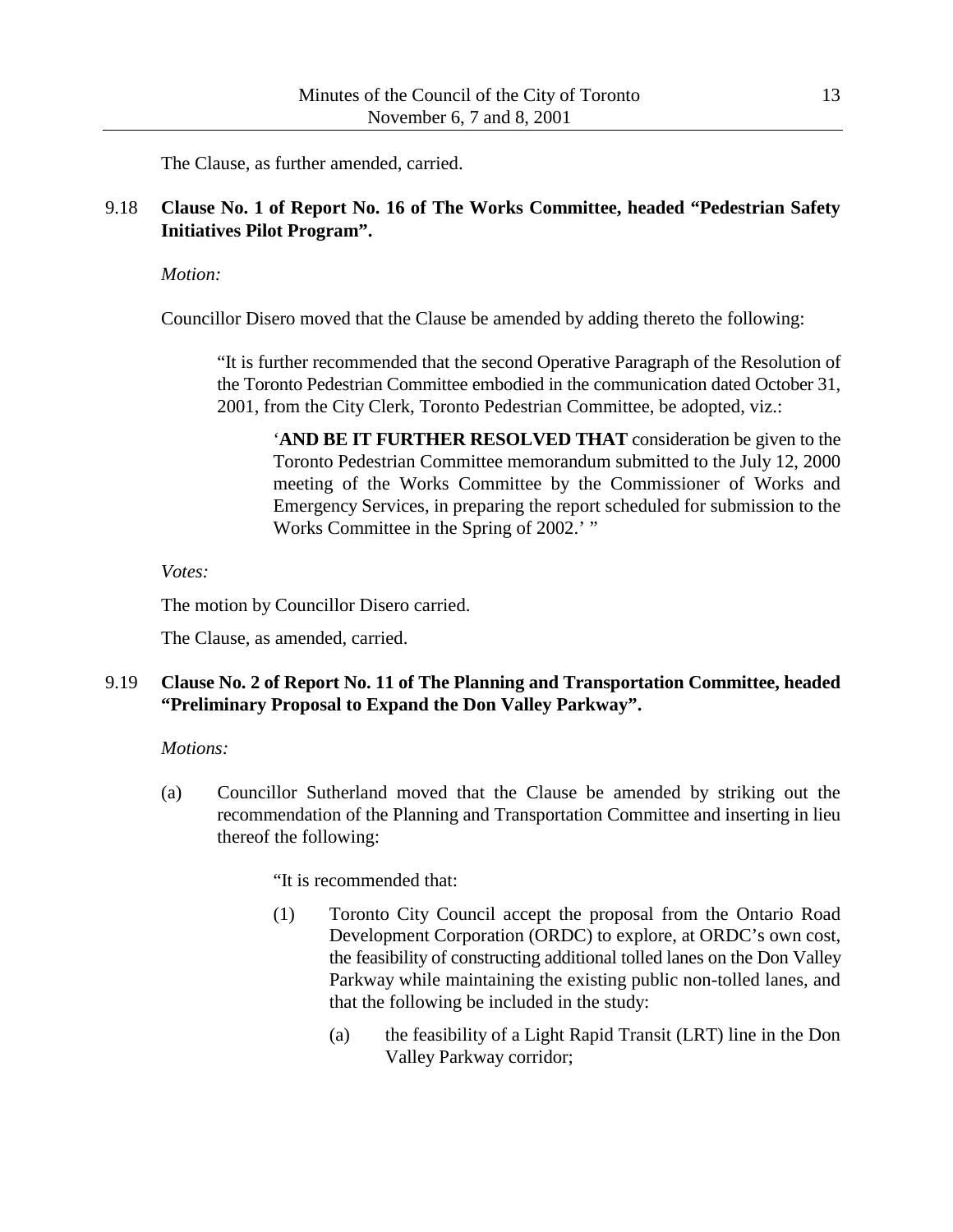| (b) | terminating the new tolled lanes at Eglinton Avenue (rather<br>than extending the tolled lanes into the downtown core);                                                                                                                                           |
|-----|-------------------------------------------------------------------------------------------------------------------------------------------------------------------------------------------------------------------------------------------------------------------|
| (c) | the feasibility of widening the Don Valley Parkway without<br>tolls;                                                                                                                                                                                              |
| (d) | a full costing analysis of the road widening;                                                                                                                                                                                                                     |
| (e) | that the road widening be paid for and constructed with no tax<br>dollars;                                                                                                                                                                                        |
| (f) | that a financial model be prepared and an estimate provided on<br>expected new revenue to the City;                                                                                                                                                               |
| (g) | that the new revenues be dedicated to City transportation and<br>environmental projects;                                                                                                                                                                          |
| (h) | that the report detail the potential reduction of smog emissions<br>produced from moving vehicles on the new tolled lanes<br>compared to the smog emissions produced by idling vehicles;                                                                          |
| (i) | that the report detail the feasibility of using new asphalt<br>materials that can reduce noise pollution by as much as<br>50 percent from current levels;                                                                                                         |
| (j) | that the report provide details on new ice control materials<br>available that would decrease most or all of the salt and oil<br>entering the Don River;                                                                                                          |
| (k) | that the report indicate methods of using a transponder toll<br>(compatible with existing Highway 407 toll<br>system<br>technology) that would allow for pollution-free, hybrid or<br>alternative fuel vehicles to travel the toll lanes at reduced rates;<br>and |
| (1) | that an estimate of daily use of the bus expressway by GO and<br>TTC be provided, including the number of estimated new                                                                                                                                           |

(2) a Strategic Transportation Planning Group be established, comprised of the Chief City Planner, the General Manager of Transportation Services, the Chief General Manager of the Toronto Transit Commission and the Managing Director of GO Transit, for technical and process guidance, and that the Strategic Transportation Planning Group report progress, as necessary, to the Planning and Transportation Committee; and

transit riders;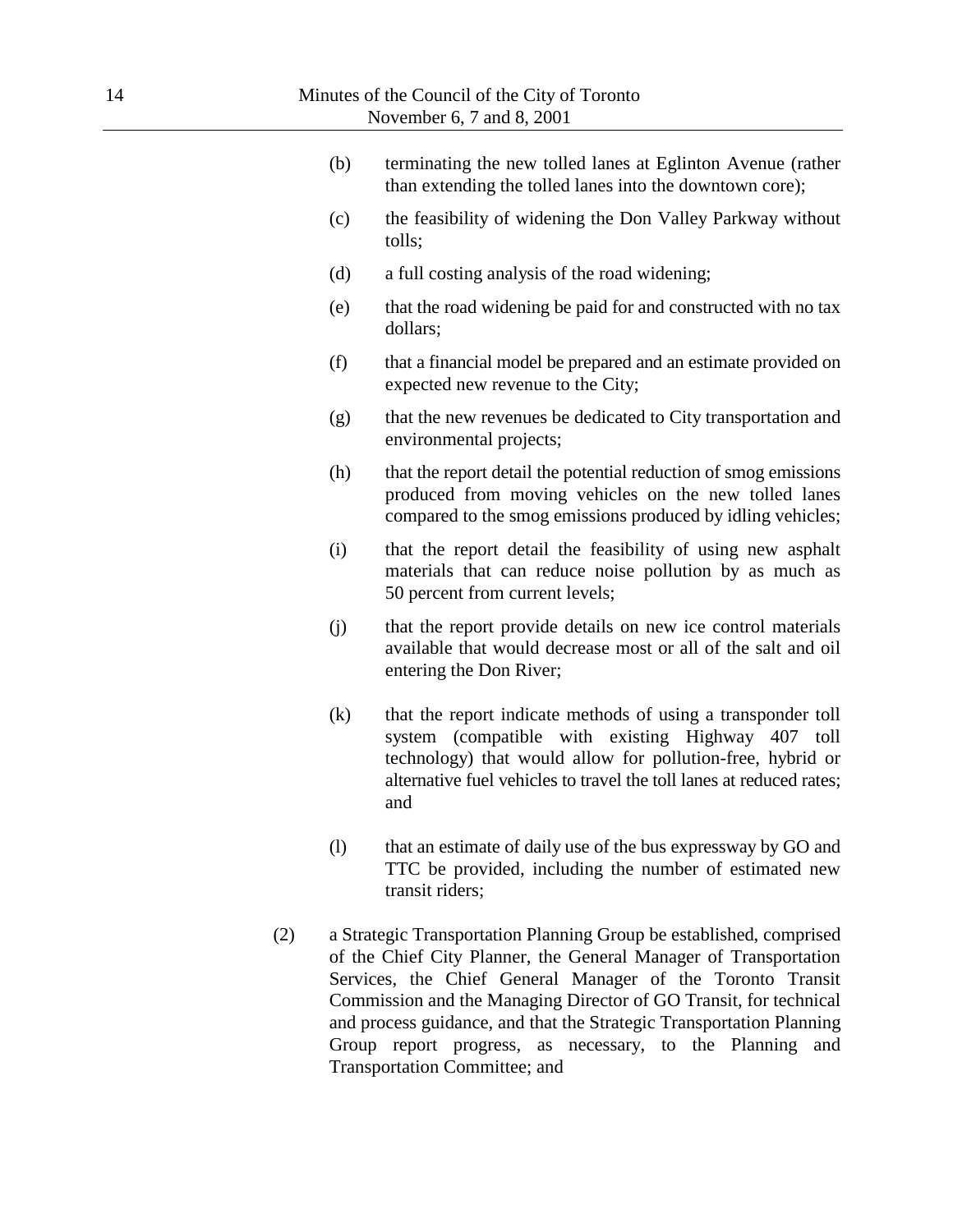- (3) the Acting Chief Administrative Officer be authorized to enter into an agreement with the Ontario Road Development Corporation that ensures:
	- (a) stakeholder input will be an integral part of all aspects of the project, as outlined in the ORDC proposal;
	- (b) the City of Toronto is under no obligation to pay for the Don Valley Parkway toll road study; and
	- (c) the Strategic Transportation Planning Group gives technical and process guidance, reports progress, as necessary, to the Planning and Transportation Committee, and evaluates the report when it is completed."
- (b) Councillor Pantalone moved that the Clause be amended by adding thereto the following:

"It is further recommended that the Commissioner of Urban Development Services, in consultation with the appropriate staff of other Civic agencies and departments, be requested to research and report to the Planning and Transportation Committee on the GO Transit line within the Don Valley corridor and other north-south transit-related improvements that will relieve the traffic congestion on the Don Valley Parkway/Highway 404 transportation corridor."

- (c) Councillor Shiner moved that the Clause be amended by:
	- (1) striking out the recommendation of the Planning and Transportation Committee and inserting in lieu thereof the following:

"It is recommended that consideration of the proposal be deferred to the meeting of Council scheduled to be held on April 16, 2002."; and

(2) adding thereto the following:

"It is further recommended that:

(a) the Commissioners of Urban Development Services and Works and Emergency Services, and the Chief General Manager of the Toronto Transit Commission be requested to submit a joint report to the Planning and Transportation Committee on a long-term plan to increase parking along all major public transit routes; and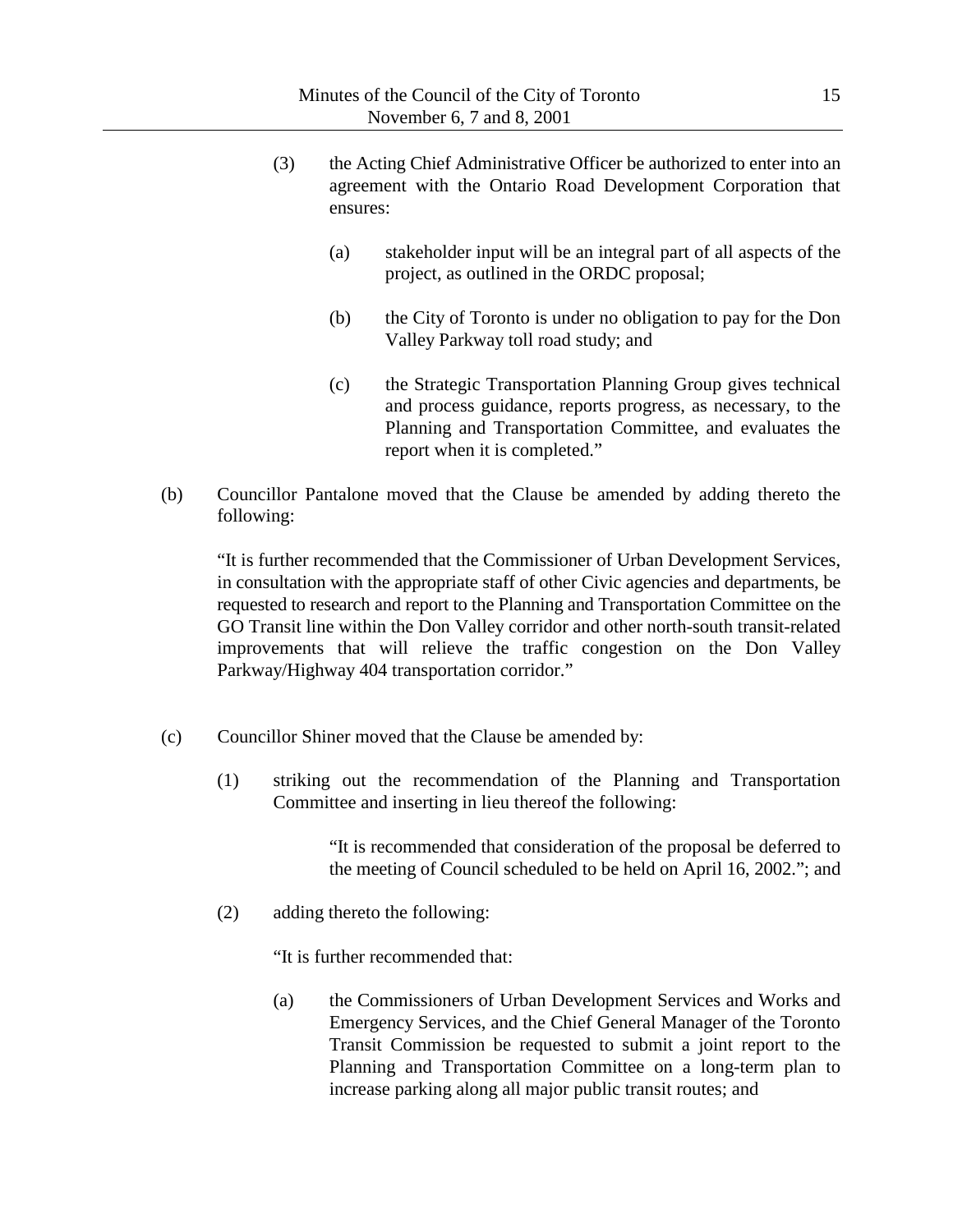- (b) the Commissioner of Works and Emergency Services, the Commissioner of Urban Development Services, the Chief General Manager of the Toronto Transit Commission and the Managing Director of GO Transit be requested to submit a joint report to the Planning and Transportation Committee, by April 2002, outlining options to provide additional capacity, both by automobile and public transit, into the downtown core in the Don Valley corridor area, such options to include dedicated car pool lanes."
- (d) Councillor Moscoe moved that motion (a) by Councillor Sutherland be amended:
	- (1) to provide that:
		- (a) this project not be considered on the basis of an unsolicited, sole source proposal but, rather, a Request for Proposals be issued inviting as many companies as possible to submit proposals;
		- (b) the Terms of Reference of this study be developed by the Transportation Division of the Works and Emergency Services Department and approved by Council; and
		- (c) any studies be commissioned by the Commissioner of Urban Development Services and be pre-paid by all of the companies submitting proposals or the company chosen;
	- (2) by deleting the following Recommendation No.  $(3)(a)$ :
		- "(3) the Acting Chief Administrative Officer be authorized to enter into an agreement with the Ontario Road Development Corporation that ensures:
			- (a) stakeholder input will be an integral part of all aspects of the project, as outlined in the ORDC proposal;";
	- (3) by inserting in Recommendation (1)(e), after the words "road widening", the words "and all related infrastructure improvements", so that such recommendation shall now read as follows:
		- $"(1)(e)$  that the road widening and all related infrastructure improvements be paid for and constructed with no tax dollars;";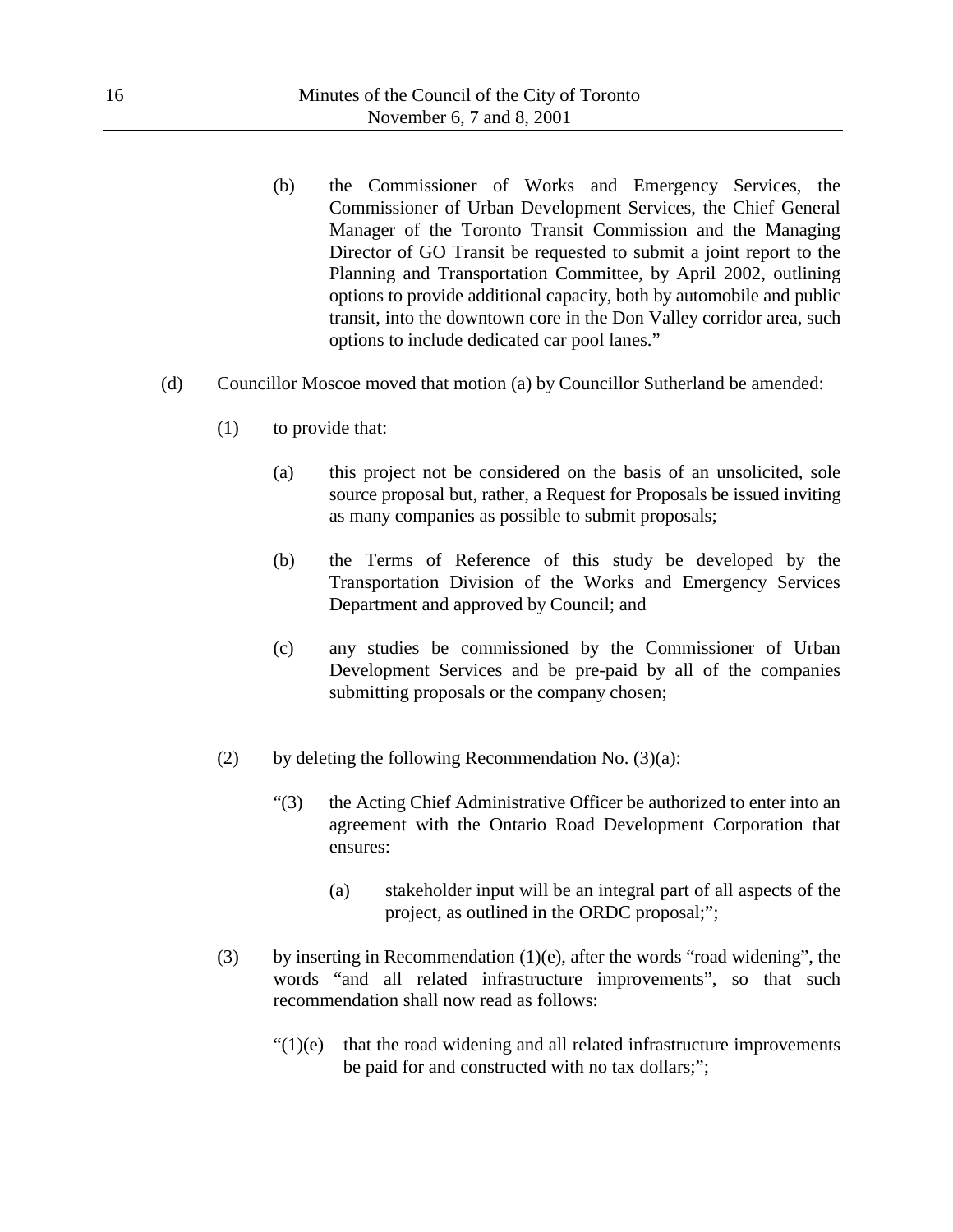- (4) by inserting in Recommendation (1)(f), after the words "new revenue", the words "and costs", so that such recommendation shall now read as follows:
	- $"(1)(f)$  that a financial model be prepared and an estimate provided on expected new revenue and costs to the City;"; and
- (5) by amending Recommendation No.  $(1)(h)$  to provide that the study detailing smog emissions be conducted before and after the road widening.
- (e) Councillor Li Preti moved that the Clause be amended by adding thereto the following:

"It is further recommended that the Ontario Road Development Corporation be requested to research, at their cost, and report to the Planning and Transportation Committee on the GO Transit line within the Don Valley corridor and other north-south transit-related improvements that will relieve the traffic congestion on the Don Valley Parkway/Highway 401 transportation corridor."

(f) Councillor Miller moved that motion (a) by Councillor Sutherland be amended by adding thereto the following words:

"and further, that any private sector proponent and its affiliated companies and/or partners, that undertake the requested study, be prohibited from participating in any projects recommended by the study that are undertaken by the City of Toronto".

Councillor Duguid in the Chair.

(g) Councillor Cho moved that the Clause be amended by adding thereto the following:

"It is further recommended that the Commissioner of Works and Emergency Services be requested to submit a report to the Planning and Transportation Committee, by September 2002, on:

- (1) the possibility of installing HOV lanes for cars with two occupants (driver and passenger) on the Don Valley Parkway;
- (2) the possibility of installing toll lanes on the Don Valley Parkway, similar to Highway 407, for single occupant cars; and
- (3) methods used by other major urban centres such as New York, London (England), Seoul (Korea), Beijing (China), Hong Kong, Singapore and Tokyo to cope with their traffic problems."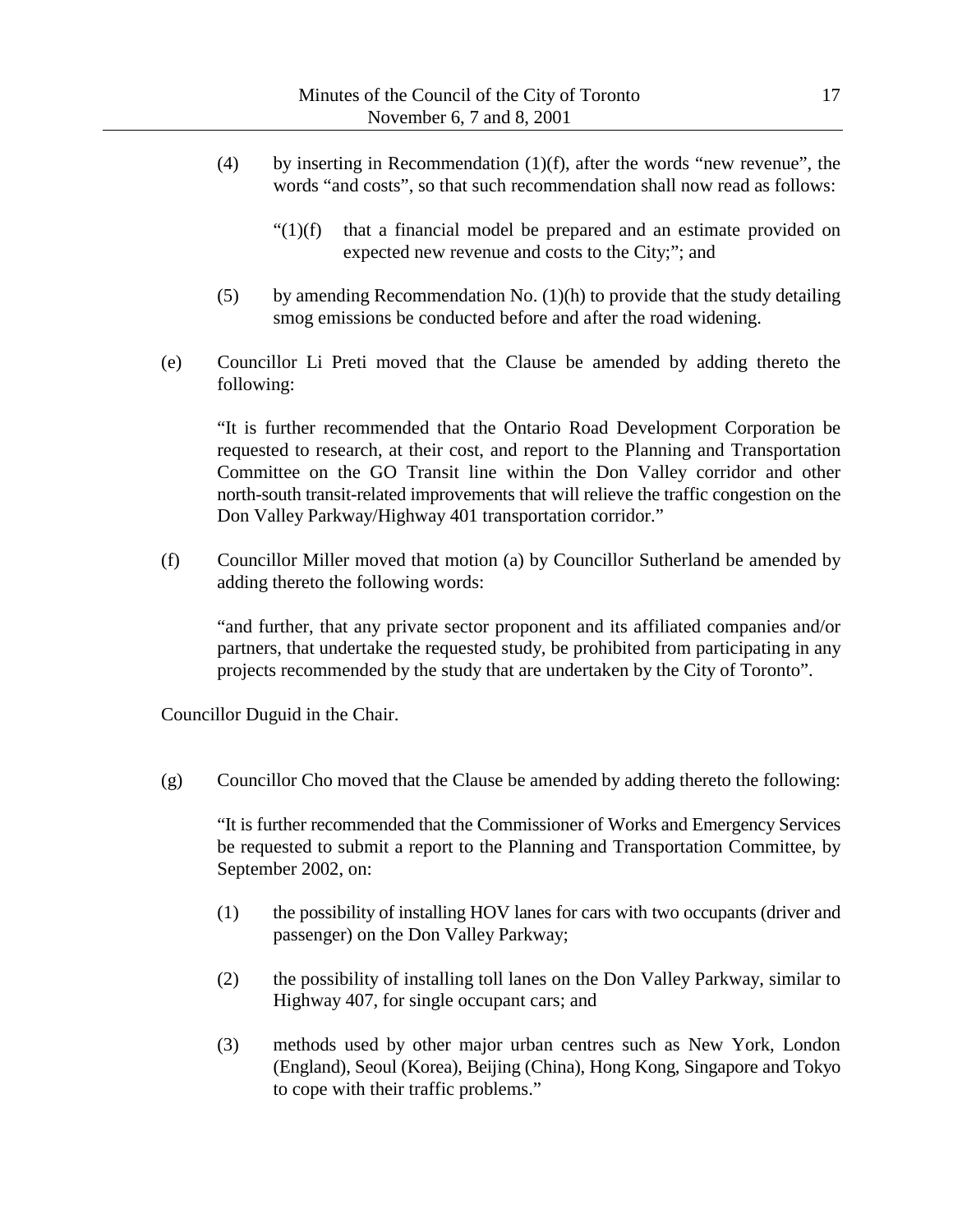Deputy Mayor Ootes in the Chair.

(h) Councillor McConnell, seconded by Councillor Jones, moved that the Clause be amended by adding thereto the following:

"It is further recommended that the Ontario Road Development Corporation be requested to study stormwater management needs for the existing Don Valley corridor and any further needs for stormwater management, in the event of the expansion of the Don Valley Parkway, and how any expansion of the Don Valley Parkway would improve water quality in the Don River."

(i) Councillor Hall moved that the Clause be amended by adding thereto the following:

"It is further recommended that the Commissioner of Works and Emergency Services, in consultation with the Chief General Manager of the Toronto Transit Commission and the Managing Director of GO Transit be requested to submit a report to the Planning and Transportation Committee on the possibility of a designated bus lane for GO Transit on the Don Valley Parkway, with express TTC buses at each stop, to speed up transit to the downtown core."

- (j) Councillor Chow moved that motion (a) by Councillor Sutherland be amended by:
	- (1) adding the following Part (m) to Recommendation No. (1):
		- "(m) identify the cost of expanding the Bayview Avenue Extension, Bloor Street, Richmond Street and Adelaide Street, as a result of the Don Valley Parkway road widening;";
	- (2) deleting from Recommendations Nos. (2) and (3)(c), the words "technical and"; and
	- (3) adding the following Part (d) to Recommendation No. (3):
		- "(d) that no City staff's time be committed to conduct this study;".

*Withdrawal of Motions:*

Councillor Chow, with the permission of Council, withdrew Part (3) of her motion (j).

Councillor Cho, with the permission of Council, withdrew Part  $(2)$  of his motion  $(g)$ .

*Votes:*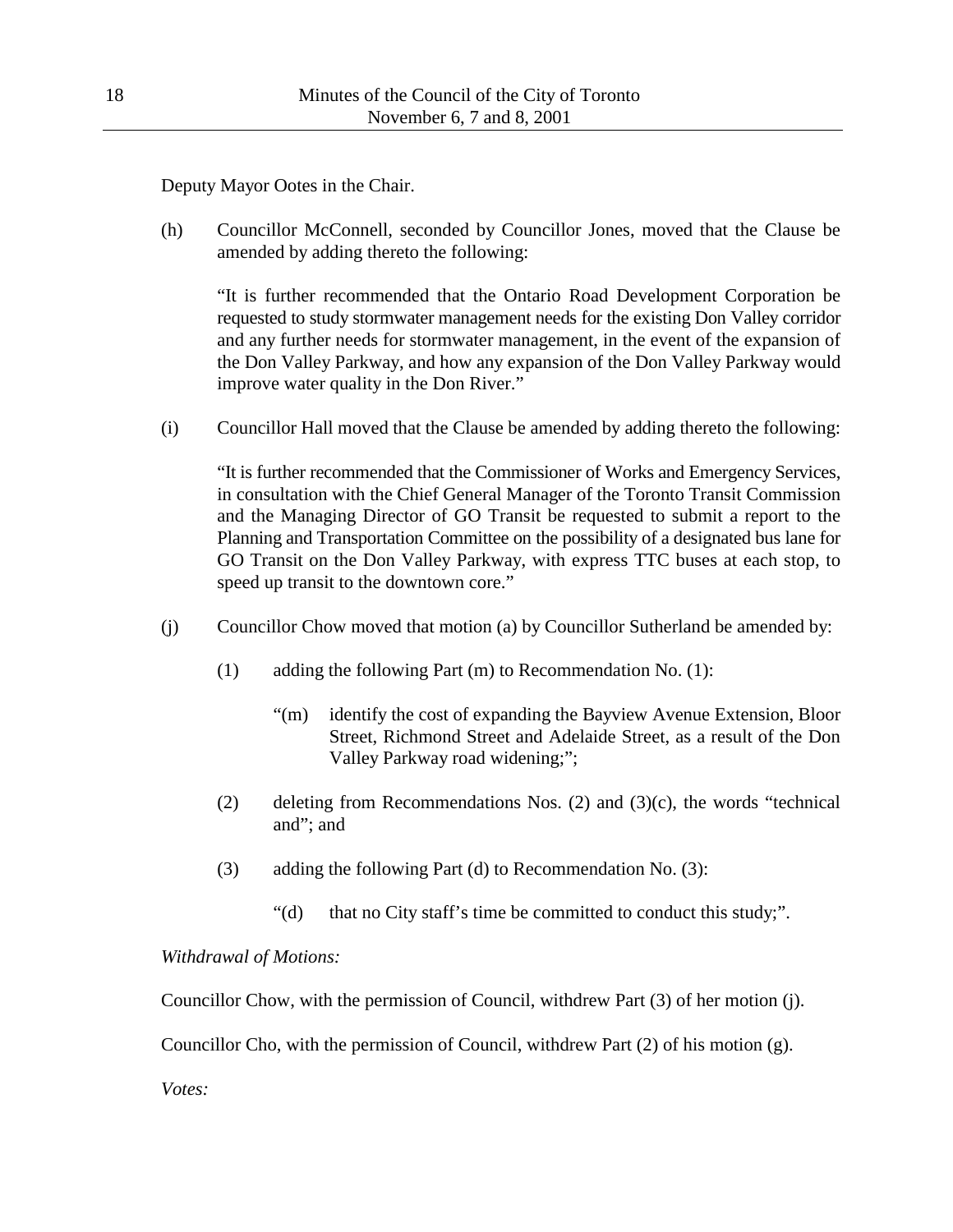Adoption of Part (1) of motion (c) by Councillor Shiner:

| Yes - $2$<br>Councillors: | Disero, Shiner                                             |
|---------------------------|------------------------------------------------------------|
|                           |                                                            |
| $No - 34$                 |                                                            |
| Mayor:                    | Lastman                                                    |
| Councillors:              | Ashton, Balkissoon, Berardinetti, Bussin, Cho, Chow,       |
|                           | Di Giorgio, Duguid, Feldman, Filion, Flint, Hall, Holyday, |
|                           | Johnston, Jones, Kelly, Korwin-Kuczynski, Li Preti,        |
|                           | Lindsay Luby, McConnell, Mihevc, Miller, Minnan-Wong,      |
|                           | Moeser, Moscoe, Nunziata, Ootes, Pantalone, Pitfield, Rae, |
|                           | Silva, Sutherland, Walker                                  |

Lost by a majority of 32.

Adoption of Part (1) of motion (d) by Councillor Moscoe:

| $Yes - 16$   |                                                          |
|--------------|----------------------------------------------------------|
| Councillors: | Ashton, Bussin, Cho, Chow, Disero, Filion, Johnston,     |
|              | Jones, McConnell, Mihevc, Miller, Moscoe, Ootes,         |
|              | Pantalone, Rae, Walker                                   |
| $No-19$      |                                                          |
| Mayor:       | Lastman                                                  |
| Councillors: | Balkissoon, Berardinetti, Di Giorgio, Duguid, Feldman,   |
|              | Flint, Hall, Holyday, Kelly, Korwin-Kuczynski, Li Preti, |
|              | Lindsay Luby, Minnan-Wong, Moeser, Nunziata, Pitfield,   |
|              | Silva, Sutherland                                        |

Lost by a majority of 3.

Deputy Mayor Ootes, having regard to the nature of Part (2) of motion (d) by Councillor Moscoe, declared such Part redundant.

Adoption of Part (3) of motion (d) by Councillor Moscoe:

| $Yes - 24$   |                                                          |
|--------------|----------------------------------------------------------|
| Mayor:       | Lastman                                                  |
| Councillors: | Ashton, Balkissoon, Berardinetti, Chow, Disero, Feldman, |
|              | Filion, Flint, Hall, Holyday, Johnston, Jones, Kelly,    |
|              | Korwin-Kuczynski, McConnell, Mihevc, Miller,             |
|              | Minnan-Wong, Moeser, Moscoe, Nunziata, Ootes,            |
|              | Sutherland                                               |
| $No-11$      |                                                          |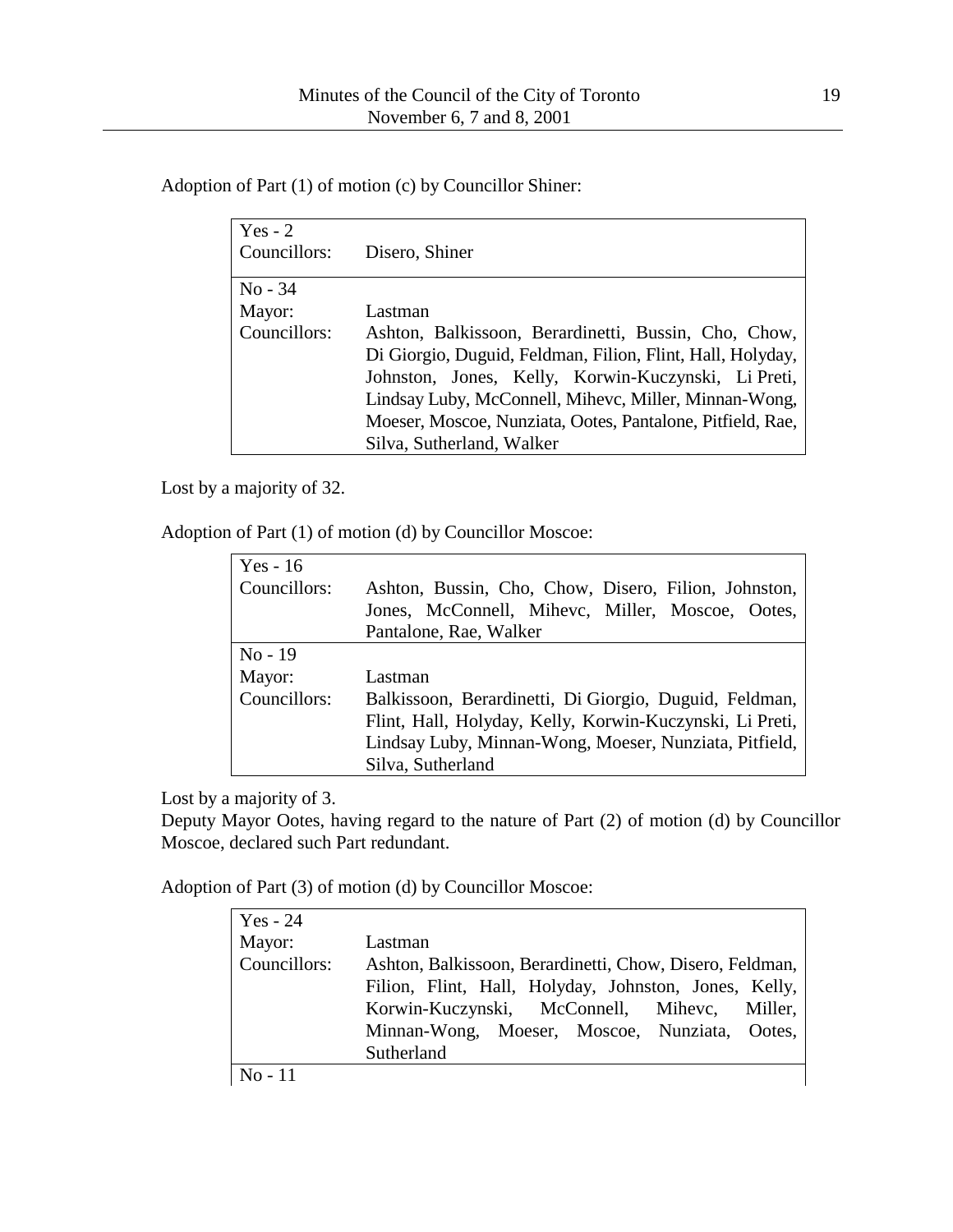Councillors: Bussin, Cho, Di Giorgio, Duguid, Li Preti, Lindsay Luby, Pantalone, Pitfield, Rae, Shiner, Walker

Carried by a majority of 13.

Part (4) of motion (d) by Councillor Moscoe carried.

Part (5) of motion (d) by Councillor Moscoe carried.

Adoption of Part (1) of motion (j) by Councillor Chow:

| $Yes - 18$   |                                                            |
|--------------|------------------------------------------------------------|
| Councillors: | Bussin, Cho, Chow, Di Giorgio, Disero, Hall, Johnston,     |
|              | Jones, Korwin-Kuczynski, Mihevc, Miller, Minnan-Wong,      |
|              | Moscoe, Ootes, Pantalone, Rae, Shiner, Walker              |
| $No-18$      |                                                            |
| Mayor:       | Lastman                                                    |
| Councillors: | Ashton, Balkissoon, Berardinetti, Duguid, Feldman, Filion, |
|              | Flint, Holyday, Kelly, Li Preti, Lindsay Luby, McConnell,  |
|              | Moeser, Nunziata, Pitfield, Silva, Sutherland              |

Lost, there being an equal division of votes.

Adoption of Part (2) of motion (j) by Councillor Chow:

| $Yes - 21$   |                                                            |
|--------------|------------------------------------------------------------|
| Mayor:       | Lastman                                                    |
| Councillors: | Ashton, Bussin, Cho, Chow, Disero, Filion, Hall, Johnston, |
|              | Jones, McConnell, Mihevc, Miller, Minnan-Wong,             |
|              | Moscoe, Ootes, Pantalone, Rae, Shiner, Silva, Walker       |
| $No - 15$    |                                                            |
| Councillors: | Balkissoon, Berardinetti, Di Giorgio, Duguid, Feldman,     |
|              | Flint, Holyday, Kelly, Korwin-Kuczynski, Li Preti,         |
|              | Lindsay Luby, Moeser, Nunziata, Pitfield, Sutherland       |

Carried by a majority of 6.

Adoption of motion (f) by Councillor Miller:

| Yes - $16$   |                                                           |
|--------------|-----------------------------------------------------------|
| Councillors: | Bussin, Cho, Chow, Disero, Filion, Hall, Johnston, Jones, |
|              | McConnell, Mihevc, Miller, Moscoe, Ootes, Pantalone,      |
|              | Rae, Walker                                               |
| $No - 20$    |                                                           |
| Mayor:       | Lastman                                                   |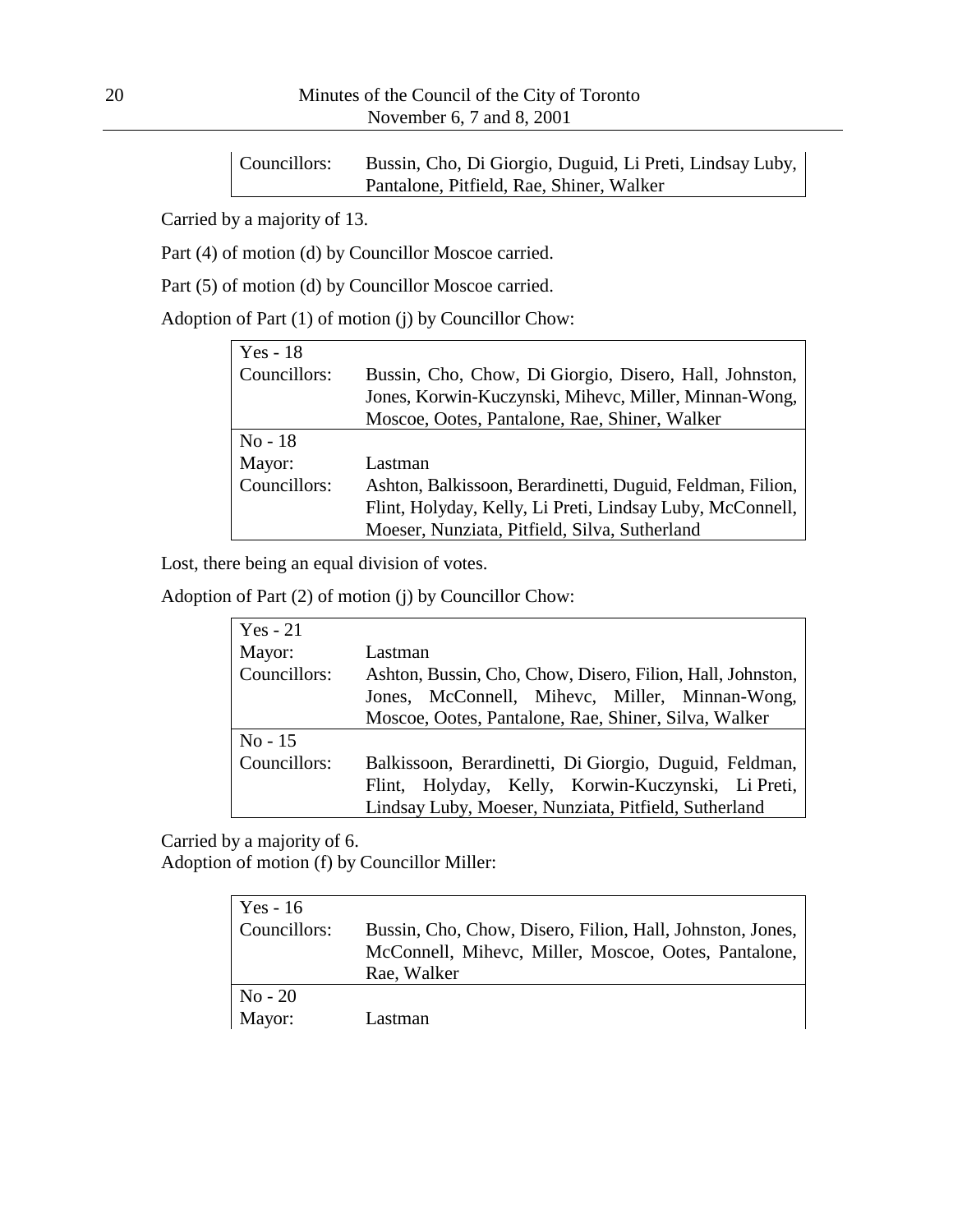| Councillors: | Ashton, Balkissoon, Berardinetti, Di Giorgio, Duguid,  |
|--------------|--------------------------------------------------------|
|              | Feldman, Flint, Holyday, Kelly, Korwin-Kuczynski,      |
|              | Li Preti, Lindsay Luby, Minnan-Wong, Moeser, Nunziata, |
|              | Pitfield, Shiner, Silva, Sutherland                    |

Lost by a majority of 4.

Adoption of motion (a) by Councillor Sutherland, as amended:

| Yes - $16$    |                                                           |
|---------------|-----------------------------------------------------------|
| Mayor:        | Lastman                                                   |
| Councillors:  | Balkissoon, Berardinetti, Di Giorgio, Disero, Duguid,     |
|               | Feldman, Flint, Holyday, Kelly, Korwin-Kuczynski,         |
|               | Li Preti, Lindsay Luby, Moeser, Nunziata, Sutherland      |
| $\rm No - 20$ |                                                           |
| Councillors:  | Ashton, Bussin, Cho, Chow, Filion, Hall, Johnston, Jones, |
|               | McConnell, Mihevc, Miller, Minnan-Wong, Moscoe,           |
|               | Ootes, Pantalone, Pitfield, Rae, Shiner, Silva, Walker    |

Lost by a majority of 4.

Adoption of motion (b) by Councillor Pantalone:

| $Yes - 33$   |                                                            |
|--------------|------------------------------------------------------------|
| Mayor:       | Lastman                                                    |
| Councillors: | Ashton, Balkissoon, Berardinetti, Bussin, Cho, Chow,       |
|              | Di Giorgio, Disero, Duguid, Feldman, Filion, Flint, Hall,  |
|              | Holyday, Johnston, Jones, Kelly, Korwin-Kuczynski,         |
|              | Lindsay Luby, McConnell, Mihevc, Miller, Minnan-Wong,      |
|              | Moscoe, Nunziata, Ootes, Pantalone, Pitfield, Rae, Shiner, |
|              | Silva, Sutherland                                          |
| $No - 3$     |                                                            |
| Councillors: | Li Preti, Moeser, Walker                                   |

Carried by a majority of 30.

Adoption of motion (e) by Councillor Li Preti:

| $Yes - 19$   |                                                       |
|--------------|-------------------------------------------------------|
| Mayor:       | Lastman                                               |
| Councillors: | Ashton, Balkissoon, Berardinetti, Di Giorgio, Disero, |
|              | Duguid, Feldman, Flint, Holyday, Jones, Kelly,        |
|              | Korwin-Kuczynski, Li Preti, Lindsay Luby, McConnell,  |
|              | Moeser, Nunziata, Shiner                              |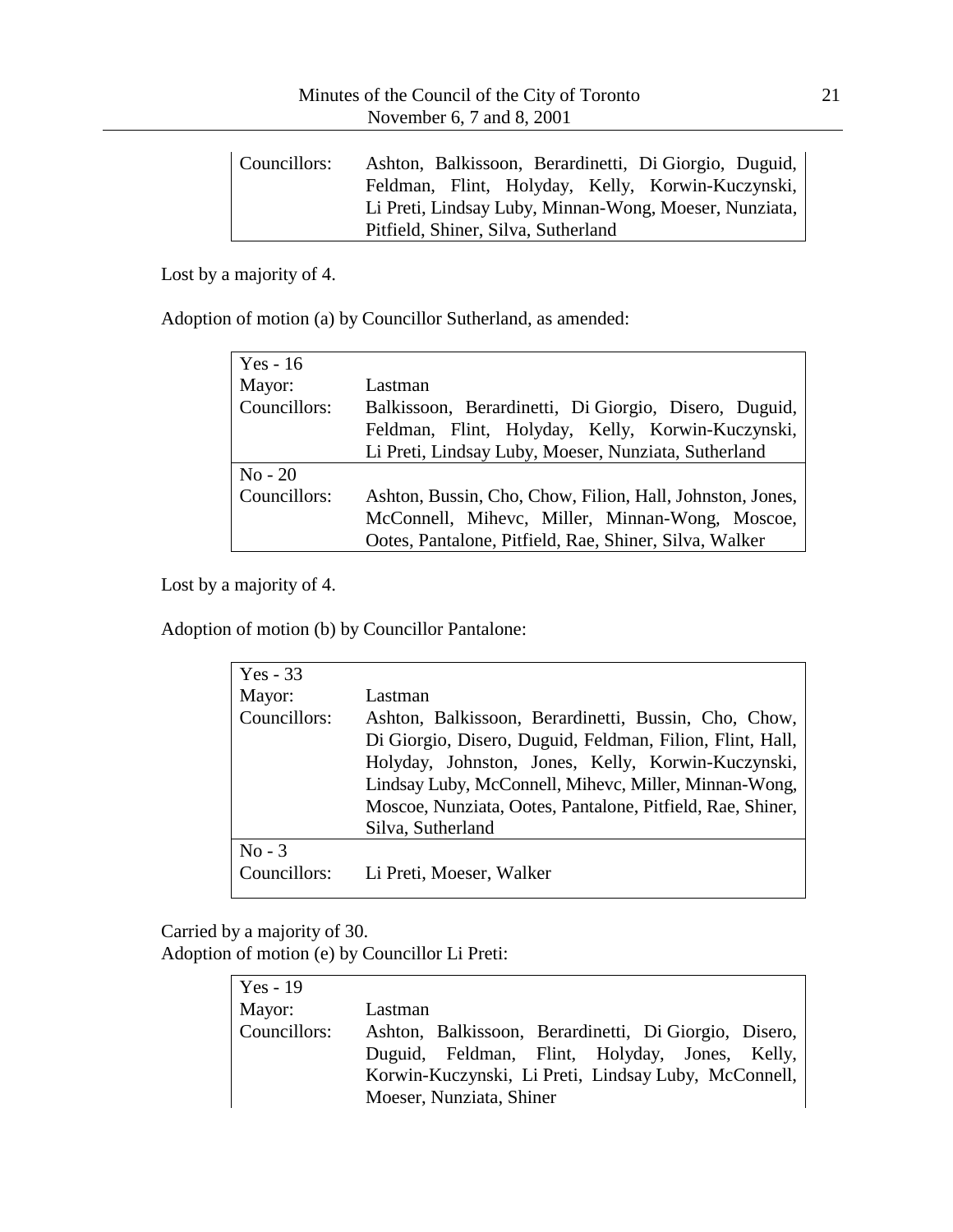| $No - 16$    |                                                            |
|--------------|------------------------------------------------------------|
| Councillors: | Bussin, Cho, Chow, Filion, Hall, Johnston, Mihevc, Miller, |
|              | Minnan-Wong, Moscoe, Ootes, Pantalone, Pitfield, Rae,      |
|              | Silva, Walker                                              |

Carried by a majority of 3.

Deputy Mayor Ootes, having regard to the foregoing decision of Council, declared motion (h) by Councillor McConnell, seconded by Councillor Jones, redundant.

#### *Permission to Amend Motion:*

Councillor Shiner, with the permission of Council, amended Part (2)(a) of his motion (c) to read as follows:

"(2)(a) the Commissioners of Urban Development Services and Works and Emergency Services, and the Chief General Manager of the Toronto Transit Commission, in consultation with the Toronto Parking Authority, be requested to submit a joint report to the Planning and Transportation Committee on a long-term plan to increase parking facilities along all major public transit routes;".

*Votes:*

Part (2)(a) of motion (c) by Councillor Shiner, carried, as amended.

Adoption of Part (2)(b) of motion (c) by Councillor Shiner:

| Lastman                                                     |
|-------------------------------------------------------------|
| Ashton, Balkissoon, Berardinetti, Cho, Di Giorgio, Disero,  |
| Duguid, Feldman, Flint, Hall, Holyday, Johnston, Jones,     |
| Kelly, Korwin-Kuczynski, Lindsay Luby, McConnell,           |
| Minnan-Wong, Moscoe, Nunziata, Ootes,<br>Miller,            |
| Pantalone, Pitfield, Rae, Shiner, Silva, Sutherland, Walker |
|                                                             |
| Bussin, Chow, Filion, Li Preti, Mihevc, Moeser              |
|                                                             |

Carried by a majority of 24.

Adoption of Parts (1) and (3) of motion (g) by Councillor Cho: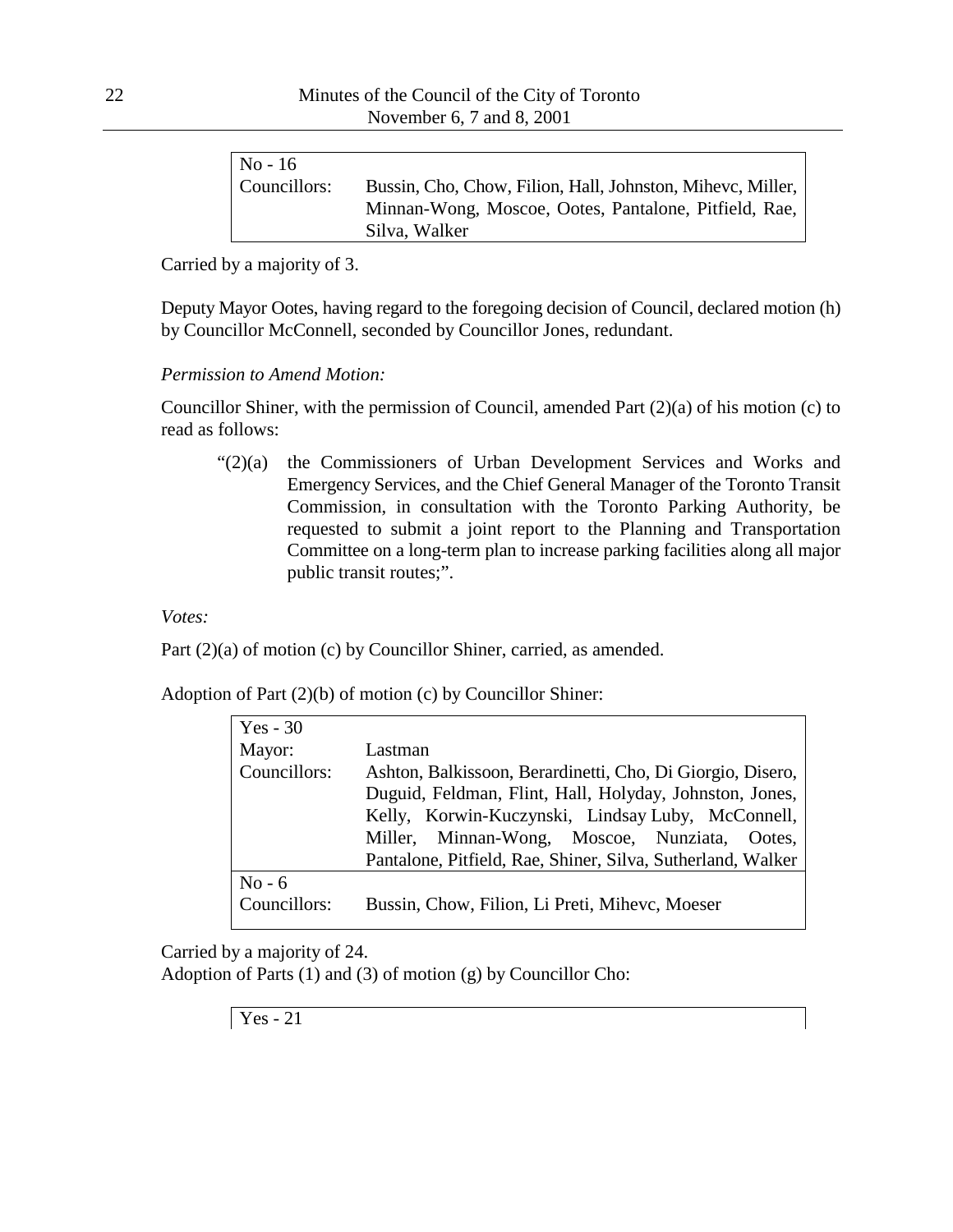| Councillors:                      | Ashton, Berardinetti, Cho, Chow, Disero, Flint, Hall,<br>Holyday, Jones, Korwin-Kuczynski, Lindsay Luby,<br>McConnell, Mihevc, Miller, Minnan-Wong, Moscoe,<br>Ootes, Pantalone, Pitfield, Rae, Silva |
|-----------------------------------|-------------------------------------------------------------------------------------------------------------------------------------------------------------------------------------------------------|
| $No-14$<br>Mayor:<br>Councillors: | Lastman<br>Balkissoon, Bussin, Di Giorgio, Duguid, Feldman, Filion,<br>Kelly, Li Preti, Moeser, Nunziata, Shiner, Sutherland,<br>Walker                                                               |

Carried by a majority of 7.

Adoption of motion (i) by Councillor Hall:

| $Yes - 27$   |                                                           |
|--------------|-----------------------------------------------------------|
| Mayor:       | Lastman                                                   |
| Councillors: | Ashton, Balkissoon, Bussin, Cho, Chow, Disero, Duguid,    |
|              | Filion, Hall, Holyday, Johnston, Jones, Korwin-Kuczynski, |
|              | Li Preti, Lindsay Luby, McConnell, Mihevc, Miller,        |
|              | Moeser, Moscoe, Ootes, Pantalone, Pitfield, Rae, Shiner,  |
|              | Silva                                                     |
| $No - 9$     |                                                           |
| Councillors: | Berardinetti, Di Giorgio, Feldman,<br>Kelly,<br>Flint,    |
|              | Minnan-Wong, Nunziata, Sutherland, Walker                 |

Carried by a majority of 18.

Adoption of Clause, as amended:

| $Yes - 26$   |                                                          |
|--------------|----------------------------------------------------------|
| Mayor:       | Lastman                                                  |
| Councillors: | Ashton, Berardinetti, Bussin, Cho, Chow, Di Giorgio,     |
|              | Disero, Duguid, Flint, Hall, Jones, Korwin-Kuczynski,    |
|              | McConnell, Mihevc, Miller, Minnan-Wong, Moeser,          |
|              | Moscoe, Ootes, Pantalone, Pitfield, Rae, Shiner, Silva,  |
|              | Walker                                                   |
| $No - 9$     |                                                          |
| Councillors: | Balkissoon, Feldman, Holyday, Johnston, Kelly, Li Preti, |
|              | Lindsay Luby, Nunziata, Sutherland                       |

Carried by a majority of 17.

In summary, Council amended the Clause by adding thereto the following: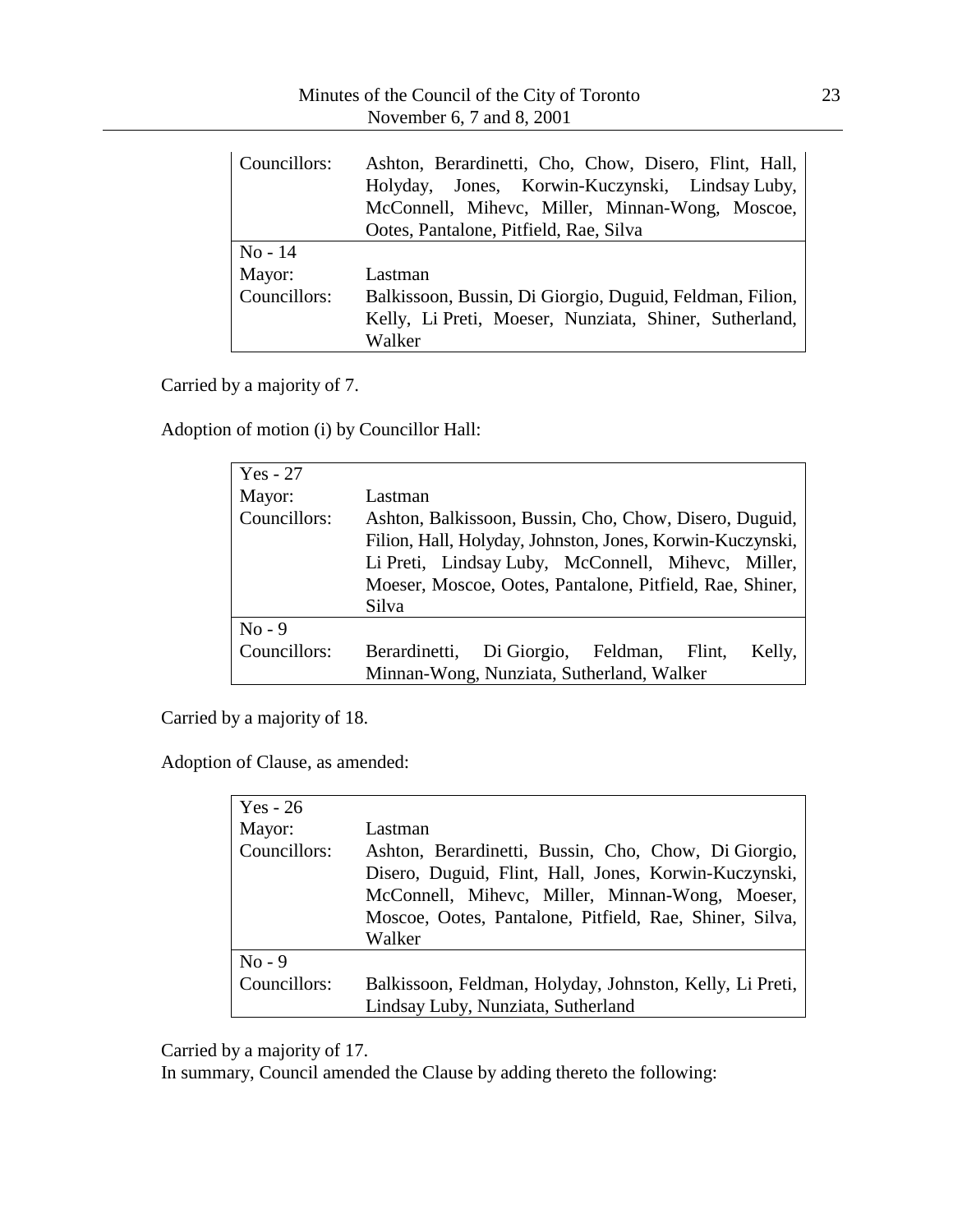"It is further recommended that:

- (1) the Ontario Road Development Corporation be requested to research, at their cost, and report to the Planning and Transportation Committee on the GO Transit line within the Don Valley corridor and other north-south transit-related improvements that will relieve the traffic congestion on the Don Valley Parkway/Highway 401 transportation corridor;
- (2) the Commissioner of Urban Development Services, in consultation with the appropriate staff of other Civic agencies and departments, be requested to research and report to the Planning and Transportation Committee on the GO Transit line within the Don Valley corridor and other north-south transit-related improvements that will relieve the traffic congestion on the Don Valley Parkway/Highway 404 transportation corridor;
- (3) the Commissioners of Urban Development Services and Works and Emergency Services, and the Chief General Manager of the Toronto Transit Commission, in consultation with the Toronto Parking Authority, be requested to submit a joint report to the Planning and Transportation Committee on a long-term plan to increase parking facilities along all major public transit routes;
- (4) the Commissioner of Works and Emergency Services, the Commissioner of Urban Development Services, the Chief General Manager of the Toronto Transit Commission and the Managing Director of GO Transit be requested to submit a joint report to the Planning and Transportation Committee, by April 2002, outlining options to provide additional capacity, both by automobile and public transit, into the downtown core in the Don Valley corridor area, such options to include dedicated car pool lanes;
- (5) the Commissioner of Works and Emergency Services, in consultation with the Chief General Manager of the Toronto Transit Commission and the Managing Director of GO Transit be requested to submit a report to the Planning and Transportation Committee on the possibility of a designated bus lane for GO Transit on the Don Valley Parkway, with express TTC buses at each stop, to speed up transit to the downtown core; and
- (6) the Commissioner of Works and Emergency Services be requested to submit a report to the Planning and Transportation Committee, by September 2002, on:
	- (a) the possibility of installing HOV lanes for cars with two occupants (driver and passenger) on the Don Valley Parkway; and
	- (b) methods used by other major urban centres such as New York, London (England), Seoul (Korea), Beijing (China), Hong Kong, Singapore and Tokyo to cope with their traffic problems."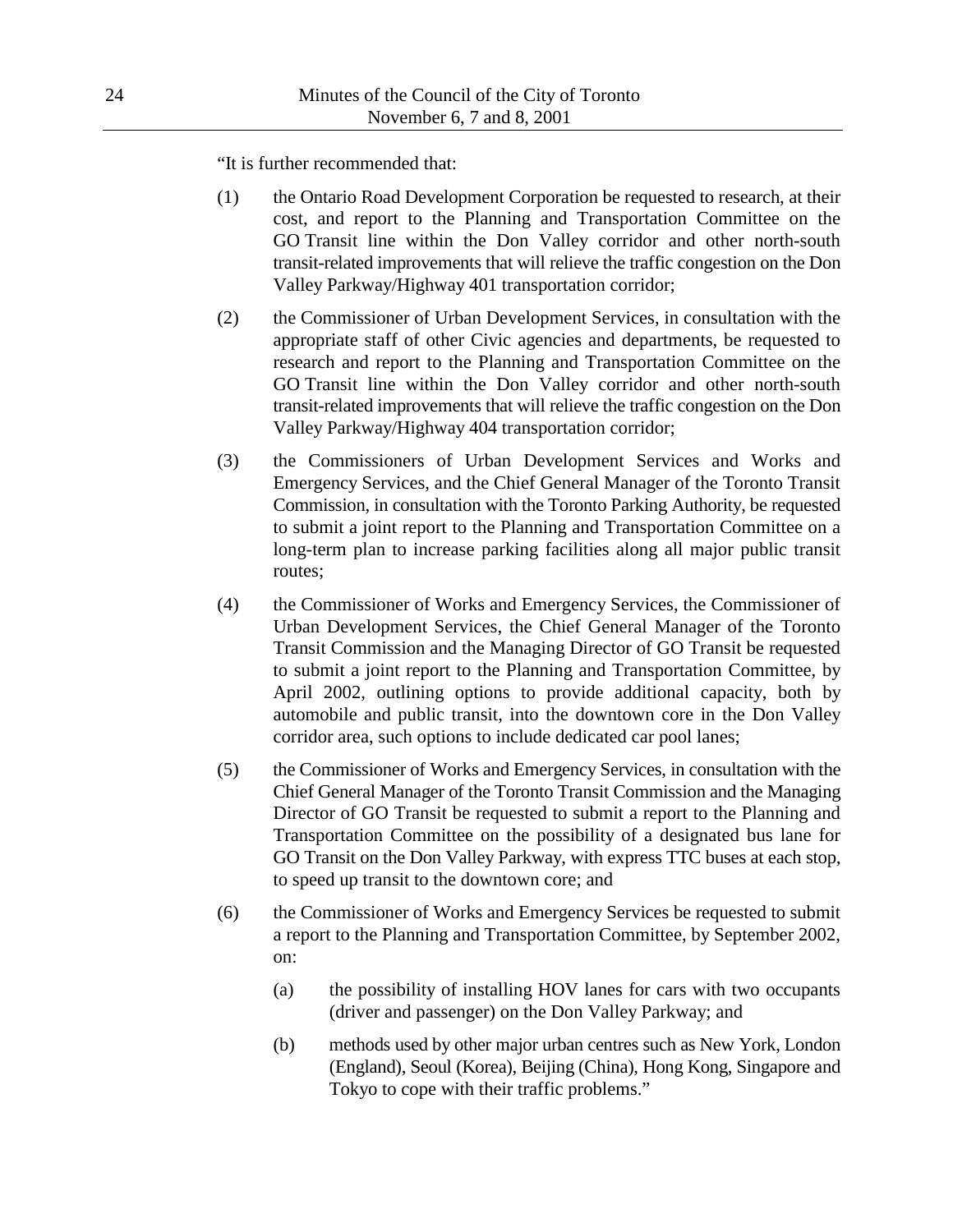9.20 **Clause No. 1 of Report No. 9 of The Humber York Community Council, headed "1912 St. Clair Avenue West, 761 Keele Street; 35, 65, 117 Weston Road and Parts of 135, 141 & 153 Weston Road Application to Amend the Official Plan and Zoning By-law No. 438-86 (York South-Weston, Ward 11)".**

#### *Motion:*

Councillor Nunziata moved that the Clause be amended by striking out the recommendations of the Humber York Community Council and inserting in lieu thereof the following:

"It is recommended that:

- (1) the report dated October 5, 2001, from the Director, Community Planning, South District, be adopted, subject to the following amendments:
	- (a) amending paragraph 3.(h), in Schedule 'A' to Attachment 6 Proposed Official Plan Amendment, to read as follows:
		- '(h) shall provide \$200.00 per unit for a proposed community centre within the Eglinton Avenue West and Black Creek Drive area, payable upon the issuance of building permits;';
	- (b) to provide that:
		- (i) the developer be required to satisfy the requirements of the April 18, 2001 Noise report;
		- (ii) the 1 percent to be provided for the public art contribution be reduced by \$50,000.00, to reflect the community centre contribution outlined in Recommendation No. (1), above; and
		- (iii) the percent for art contribution be spent on this specific development, or in the area immediately adjacent, in consultation with the area Councillor and the Committee for Art in Public Places;
	- (c) under the heading Parkland Dedication Lands:
		- (i) amending Recommendation No. (4)(c) by adding thereto the words 'in the event that a public square is provided, the owner may elect to provide the park dedication required instead of cash-in-lieu for the commercial uses or the cash-in-lieu shall be directed to providing amenities for the park or public square as directed by the Commissioner of Economic Development, Culture and Tourism', so that such recommendation shall now read as follows: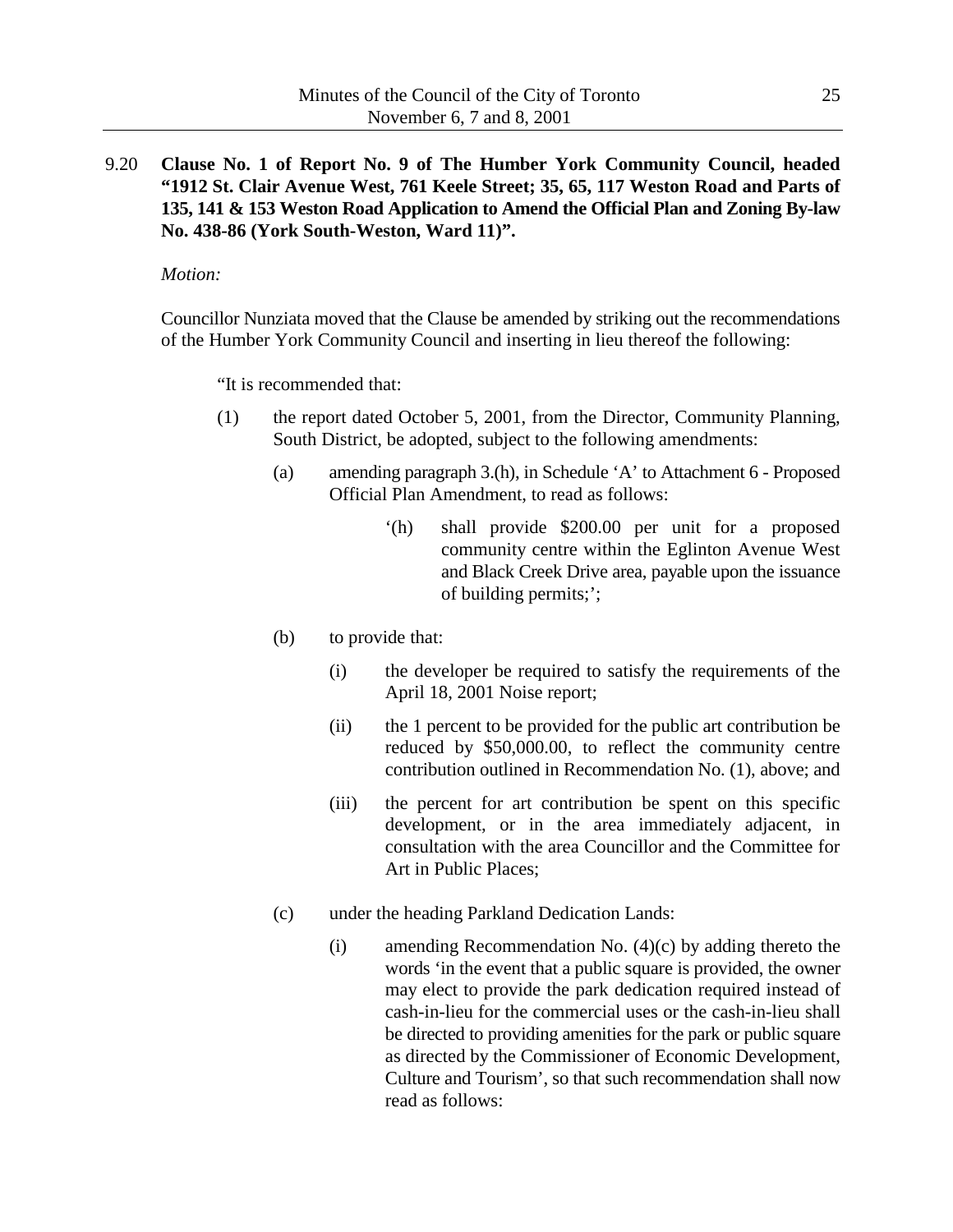- '(4)(c) prior to the issuance of a building permit containing commercial uses, the Owner shall pay cash-in-lieu of parkland for the commercial component of the proposed development; in the event that a public square is provided the owner may elect to provide the park dedication required instead of cash-in-lieu for the commercial uses or the cash-in-lieu shall be directed to providing amenities for the park or public square as directed by the Commissioner of Economic Development, Culture and Tourism;';
- (ii) amending Recommendation No. (4)(d) by inserting the words 'dedicate to the City the land allocated for the public square and' after the words 'the Owner shall', and by inserting the word 'any' after the word 'pay', and by inserting the words 'or public square' at the end of the last sentence, so that such recommendation shall now read as follows:
	- $(4)(d)$  prior to the issuance of a building permit for the 563rd residential unit or above a residential gross floor area of 44,219 square metres, the Owner shall dedicate to the City the land allocated for the park or public square and pay any cash-in-lieu of parkland. This cash-in-lieu of parkland payment will be used to develop and improve the park or public square;'; and
- (iii) amending Recommendation No.  $(4)(m)$ , by deleting the words 'may elect' and inserting in lieu thereof the word 'shall', so that such recommendation shall now read as follows:
	- '(4)(m) if the Owner has not proceeded with development of the subject lands within five years of the execution of the related agreements, the City shall have the parklands come out of escrow and conveyed for parks purposes and all associated letters of credit for development of the parkland will be cashed;';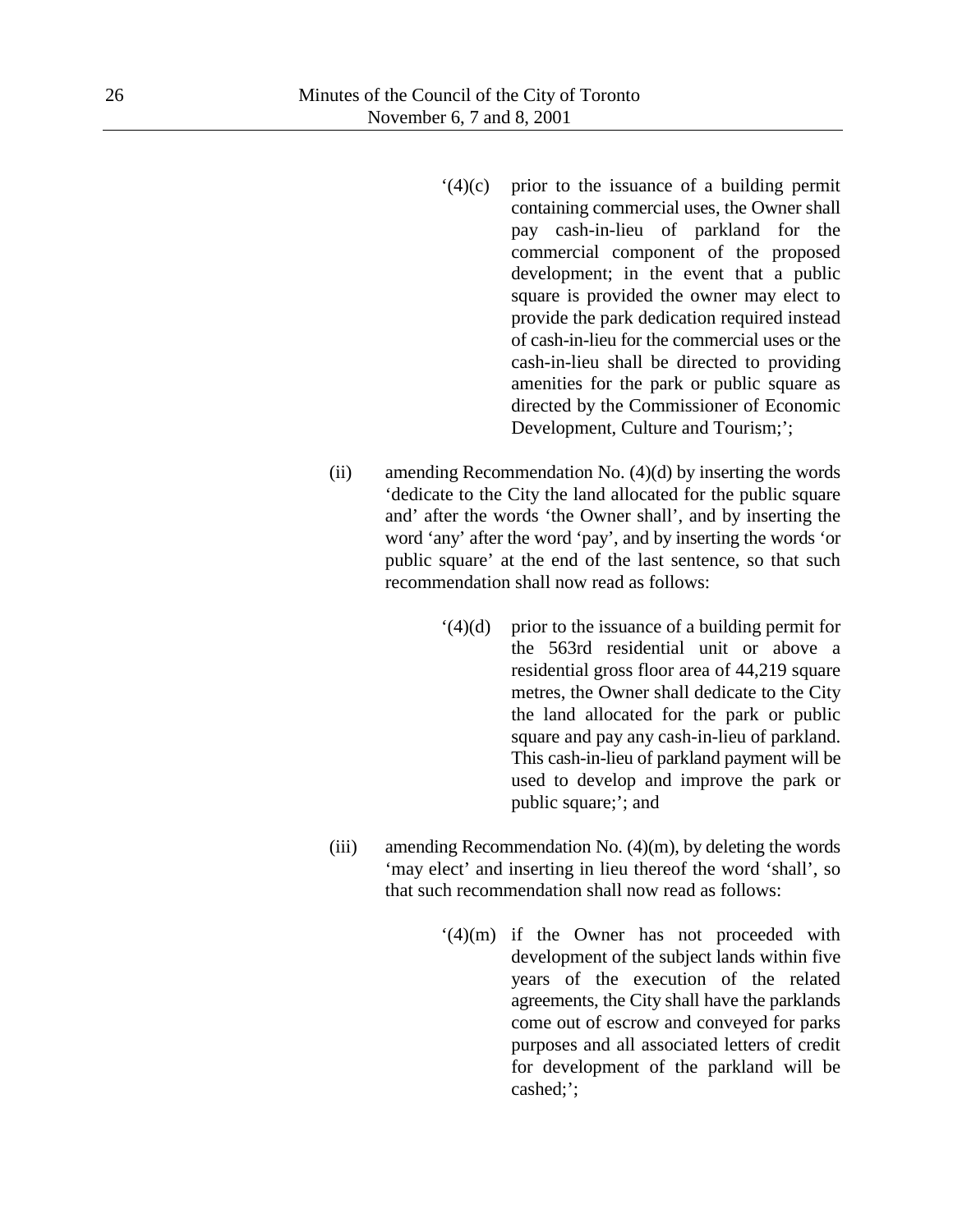- (d) under the heading Roads and Municipal Services, by amending Recommendation No. (4)(cc) by adding the words 'fibre optic cable ducts' after the words 'street furniture', so that such recommendation shall now read as follows:
	- '(4)(cc) the Owner shall provide a letter of credit in the amount of 120 percent of the estimated cost for all municipal infrastructure or such lesser amount as the Commissioner of Works and Emergency Services may approve, for the development (sewers, waterworks, streets, sidewalks, lanes, street lighting, street furniture, fibre optic cable ducts, etc.), as determined by the Municipal Consulting Engineer and approved by the Commissioner of Works and Emergency Services, prior to the earlier of the issuance of a building permit or commencement of construction of the infrastructure for the development until completion of the work. This letter of credit may be reduced to 25 percent of the value of the completed municipal infrastructure as a maintenance guarantee for a period of two years from the date of completion of the work as certified by the Municipal Consulting Engineer and acceptance by the Commissioner of Works and Emergency Services;';
- (e) under the heading C.N. Main Line Requirements, by amending Recommendation No.  $(4)(vv)$  by adding the words 'or of a higher standard if so determined through the site plan process", so that such recommendation shall now read as follows:
	- '(4)(vv) the Owner shall install and maintain a chain link fence of a minimum of 1.83 metres in height along the rear of the property line or of a higher standard if so determined through the site plan process;';
- (f) to provide that:
	- (i) having regard that the owner has requested that the zoning bylaw for the mixed use building and one of the stacked townhouses proposed for the corner of St Clair Avenue West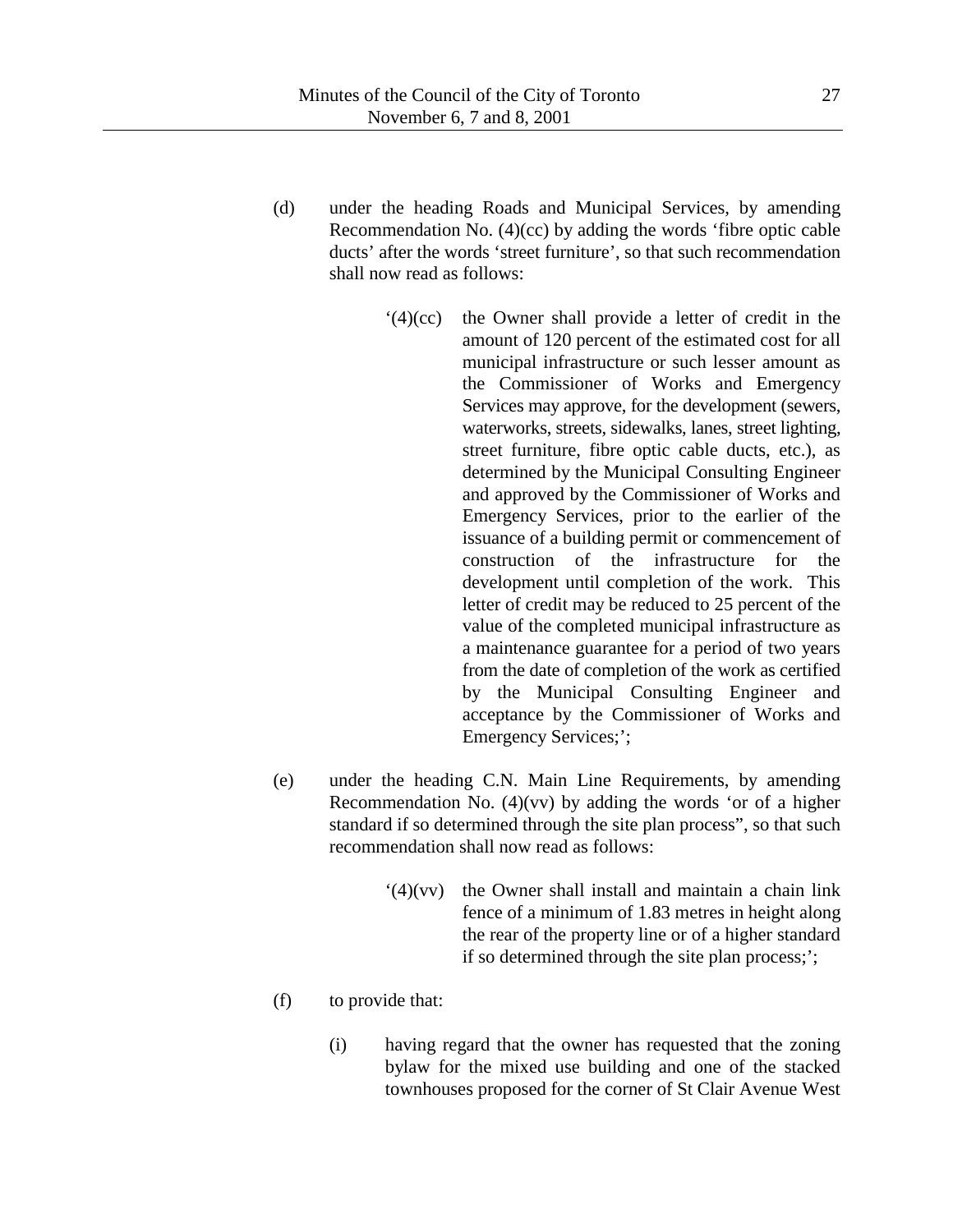and Weston Road provide for greater heights than proposed by the development, should this request be granted, the owner be required to provide for a public square at the northeast corner of St Clair Avenue West and Weston Road, on the basis of a formula developed by staff, in consultation with the developer, so that as additional floors or density points are added, the size of the public square increases;

- (ii) the public square, if provided, be the primary focus of funds secured through the percentage for art dedication, as secured under the Section 37 agreement; and
- (iii) the public square be considered in addition to the parkland dedication provisions of this By-law, and shall be classified as parkland (public space); and
- (g) under the heading Schools, by amending Recommendation No. (4)(bbb) by adding thereto the words 'and shall post a Letter of Credit in an amount sufficient to replace these signs as may be required, should it become necessary, to the satisfaction of the Commissioner of Urban Development Services', so that such recommendation shall now read as follows:
	- '(4)(bbb) the Owner shall erect and maintain signs, at points of egress and ingress of the development site, advising:

"Despite the best efforts of the Toronto District School Board, sufficient accommodation might not be locally available for all students anticipated from the development area. Students may be accommodated in facilities outside the area, and may later be transferred."

and shall post a Letter of Credit in an amount sufficient to replace these signs as may be required, should it become necessary, to the satisfaction of the Commissioner of Urban Development Services;';

(h) under the heading Noise, to provide that the owner shall include warning clauses with wording satisfactory to the Commissioner of Urban Development Services and the Medical Officer of Health in all development agreements, offers to purchase and Agreements of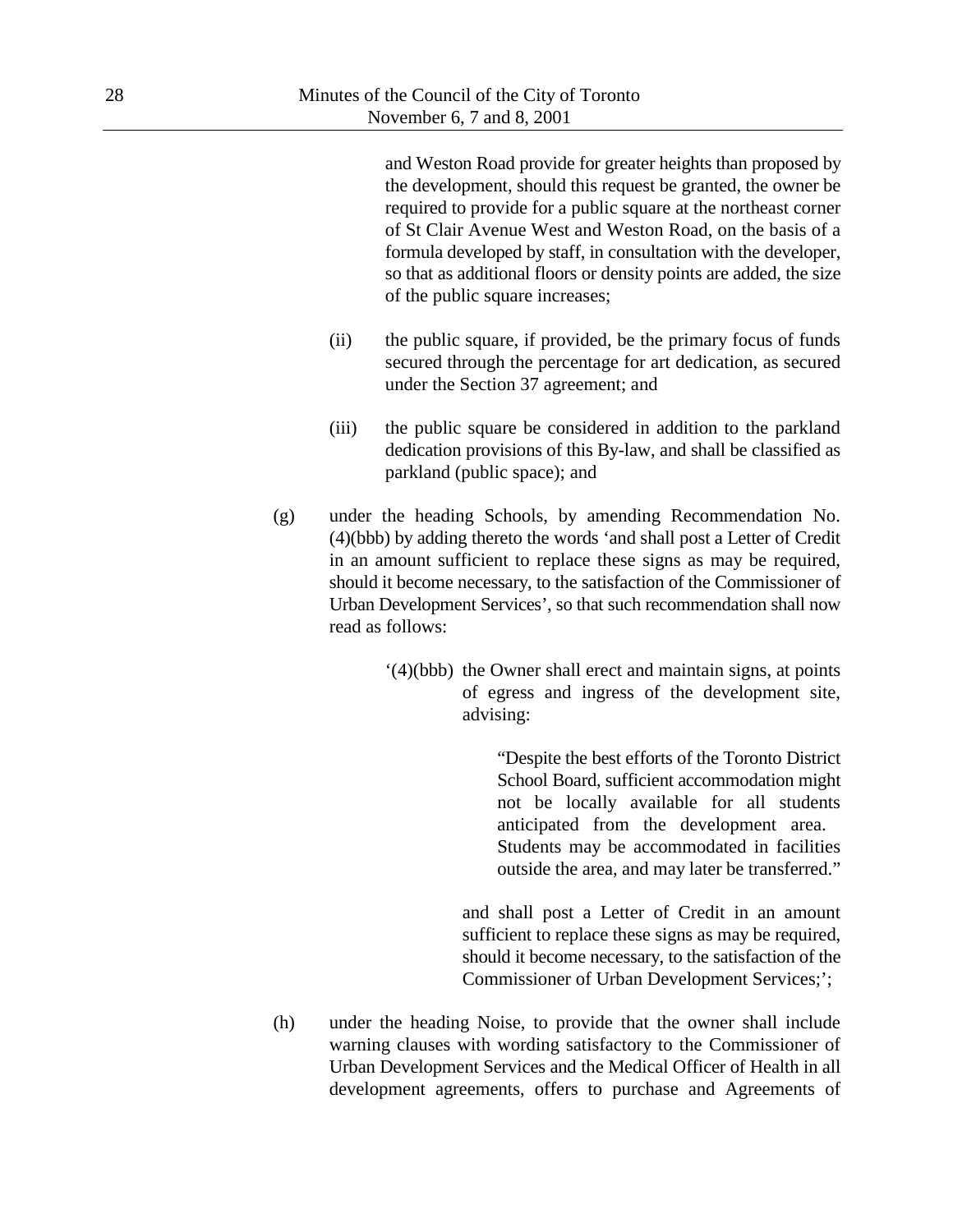Purchase and Sale or Lease of each dwelling unit warning potential purchasers of potential noise and odour impacts; and shall agree to a form of wording to be included on a sign which shall be affixed to the sign cited in Recommendation No. (4)(bbb); and

- (i) to provide that:
	- (1) the owner shall provide a minimum road allowance width of 16 metres on public roads;
	- (2) the developer be required to provide ducts for the installation of fibre optic cables on all public and private roads to the specifications and satisfaction of the Commissioner of Works and Emergency services; and the ducts on the public roadway shall accrue to the ownership of the City of Toronto;
	- (3) there be no charge of any kind for residential visitor parking; and
	- (4) all parking for this development be either fully enclosed or fully exposed or as otherwise authorized by the Commissioner of Urban Development Services as part of Site Plan review; and
- (2) the request for a report from the Commissioner of Urban Development Services by the Humber York Community Council be rescinded, save and except as it pertains to public transit in lieu of parking, as follows:
	- '(v) That in cases where the parking standards are lower due to the availability of public transit, each resident in the project be provided with a TTC pass for a period of three months, at no charge to the resident, in order to encourage the use of public transit prior to occupancy in the building.' "

## *Votes:*

The motion by Councillor Nunziata carried.

The Clause, as amended, carried.

# 9.21 **Clause No. 10 of Report No. 9 of The Etobicoke Community Council, headed "Request to Appeal Committee of Adjustment Decision, File No. B6-01E: 434 The Kingsway (Ward 4 - Etobicoke Centre)".**

## *Motion:*

Councillor Jones moved that the Clause be amended by adding thereto the following:

"It is further recommended that the report dated November 1, 2001, from the City Solicitor, embodying the following recommendation, be adopted: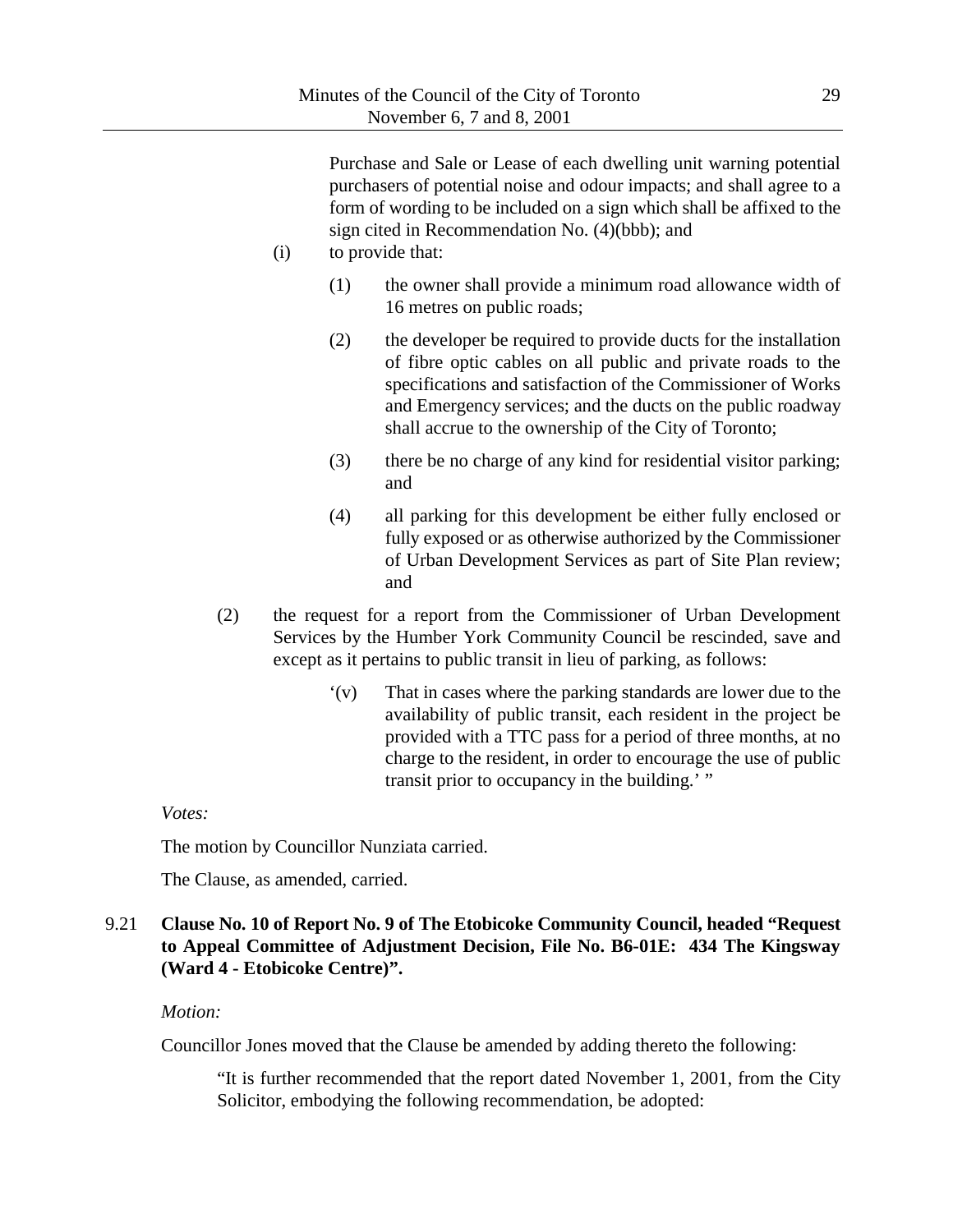'It is recommended that Council not direct the Committee of Adjustment on matters within the Committee's delegated jurisdiction, including a direction not to process applications for severance within areas proposed for preservative zoning.' "

*Votes:*

The motion by Councillor Jones carried.

The Clause, as amended, carried.

# 9.22 **Clause No. 11 of Report No. 16 of The Administration Committee, headed "Café on the Square - City Hall - Catering Exclusivity (Ward 27 - Toronto Centre-Rosedale)".**

*Vote:*

The Clause was received, having regarding that it was submitted without recommendation, and was subsequently released by Council.

# 9.23 **Clause No. 1 of Report No. 7 of The Board of Health, headed "Strategy to Achieve a Phase Out of Non-Essential Outdoor Uses of Pesticides".**

*Motions:*

(a) Councillor Minnan-Wong moved that the Clause be amended by adding thereto the following:

"It is further recommended that a final report be forwarded to the Economic Development and Parks Committee following the completion of any consultations and reports undertaken by the Board of Health or any other Committees or Reference Groups."

(b) Councillor Mihevc moved that the Clause be amended by striking out the recommendations of the Board of Health and inserting in lieu thereof the following:

"The Board of Health advises City Council of having endorsed, in principle, the regulation of cosmetic pesticides in the City of Toronto and recommends that the Medical Officer of Health prepare a strategy to reduce the cosmetic use of pesticides on private property, such strategy to include:

(1) the Medical Officer of Health be requested to prepare a public discussion document and seek broad input on the nature and scope of a potential pesticides by-law;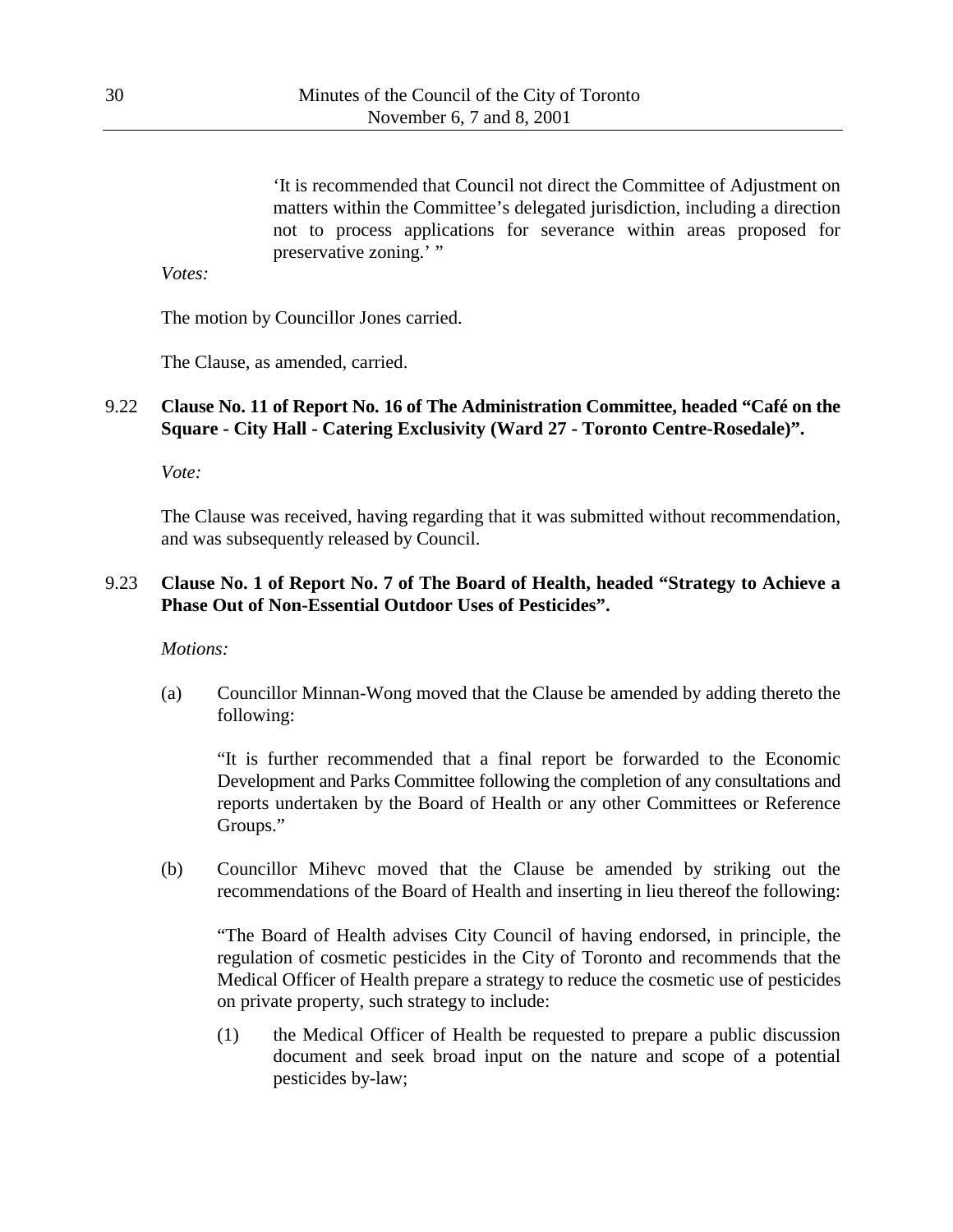- (2) the Board of Health and Toronto City Council establish a Reference Group of interested Board members, Councillors and representatives from the Economic Development, Culture and Tourism and Works and Emergency Services Departments, to engage in public consultation and to provide input to the Pesticides Sub-Committee of the Toronto Interdepartmental Environment Committee (TIE);
- (3) the Medical Officer of Health be requested to submit an interim report to the Board of Health, as soon as possible, on the public consultation process;
- (4) City Council authorize the Pesticides Sub-Committee of the Toronto Interdepartmental Environmental Committee (TIE) to:
	- (a) determine public attitudes towards greater restriction on the non-essential outdoor use of chemical pesticides on private property;
	- (b) continue to identify alternatives to the outdoor use of chemical pesticides;
	- (c) continue to consult with organic and traditional lawn care companies regarding chemical pesticide phase-out options; and
	- (d) submit recommended strategies to the Board of Health and other appropriate Standing Committees for consideration;
- (5) the Economic Development and Parks Committee be requested to explore opportunities to work with the Organic Landscape Alliance to educate small businesses on pesticide-free lawn care techniques; and
- (6) the appropriate City officials be authorized and directed to take the necessary action and give effect thereto."

Councillor Disero in the Chair.

- (c) Councillor Korwin-Kuczynski moved that the Clause be amended by:
	- (1) inserting in Recommendation No. (5)(d) of the Board of Health, prior to the word "pesticides", the word "certain", so that such recommendation shall now read as follows:
		- "(d) develop a strategy, in consultation with the City Solicitor, to phase out non-essential outdoor uses of certain pesticides on private property, including the proposed enactment of a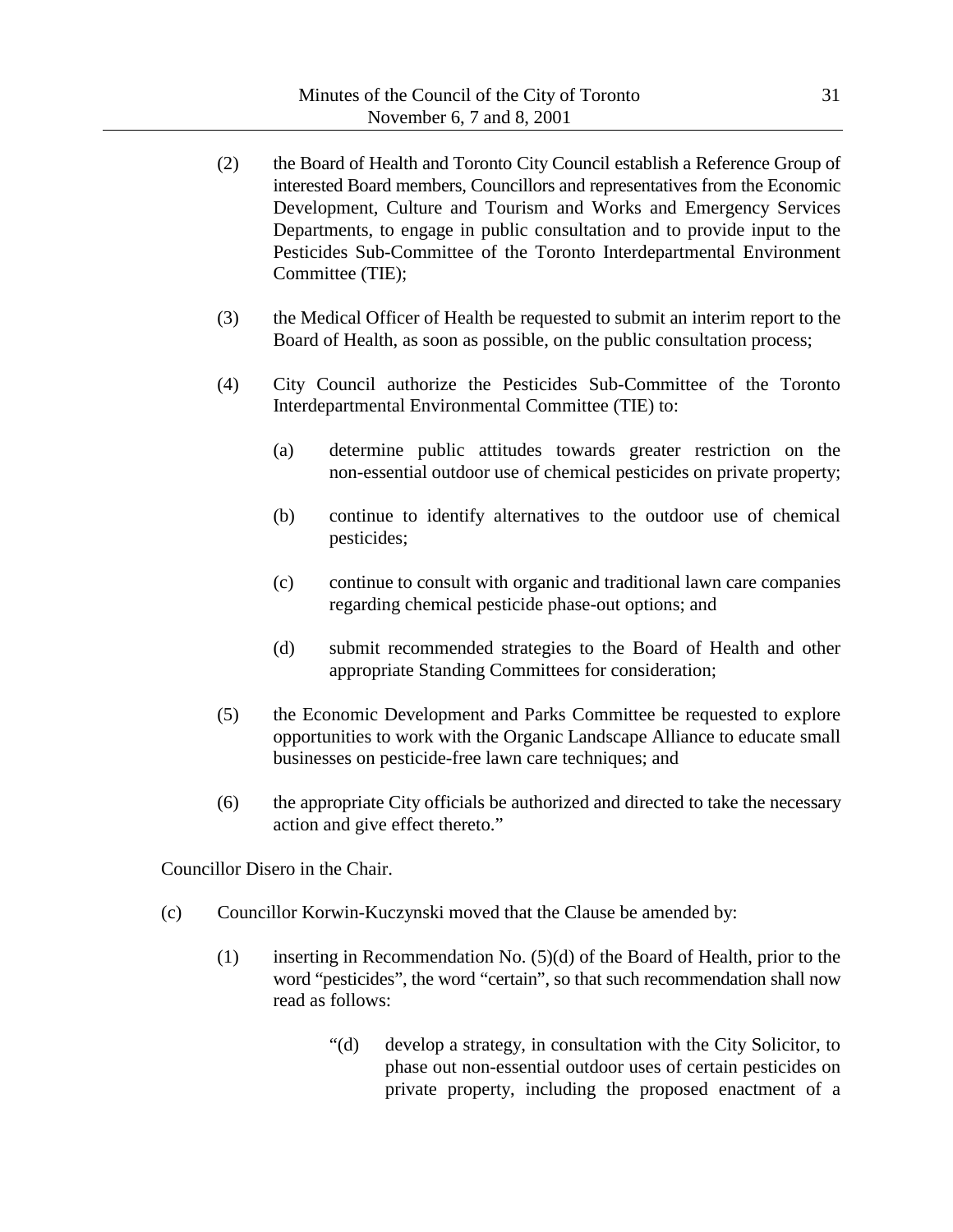by-law, and an expanded education and outreach campaign targeted at pest control companies and the general public;"; and

(2) adding thereto the following:

"It is further recommended that the following City officials be requested to submit the following reports to the Economic Development and Parks Committee for further consideration and consultation with all interested stakeholders:

- (a) the Commissioner of Economic Development, Culture and Tourism on the impact of the recommendations;
- (b) the Commissioner of Urban Development Services on the ability of the City of Toronto to enforce any by-law regulating restrictions on the use of pesticides;
- (c) the City Solicitor on any amendments to the Town of Hudson, Quebec, By-law No. 270, since its adoption in 1991; and
- (d) the Medical Officer of Health on all pesticide use by industry and their effect on the environment."
- (d) Councillor Kelly moved that the Clause be struck out and referred to the Policy and Finance Committee for further consideration, in consultation with the public and the scientific community.

*Vote on Referral:*

Adoption of motion (d) by Councillor Kelly:

| Yes - $12$   |                                                          |
|--------------|----------------------------------------------------------|
| Mayor:       | Lastman                                                  |
| Councillors: | Altobello, Berardinetti, Disero, Hall, Holyday, Kelly,   |
|              | Li Preti, Lindsay Luby, Minnan-Wong, Nunziata, Ootes     |
| $No-16$      |                                                          |
| Councillors: | Ashton, Bussin, Chow, Di Giorgio, Duguid, Filion, Flint, |
|              | Johnston, Jones, Korwin-Kuczynski, McConnell, Mihevc,    |
|              | Milczyn, Miller, Silva, Walker                           |

Lost by a majority of 4.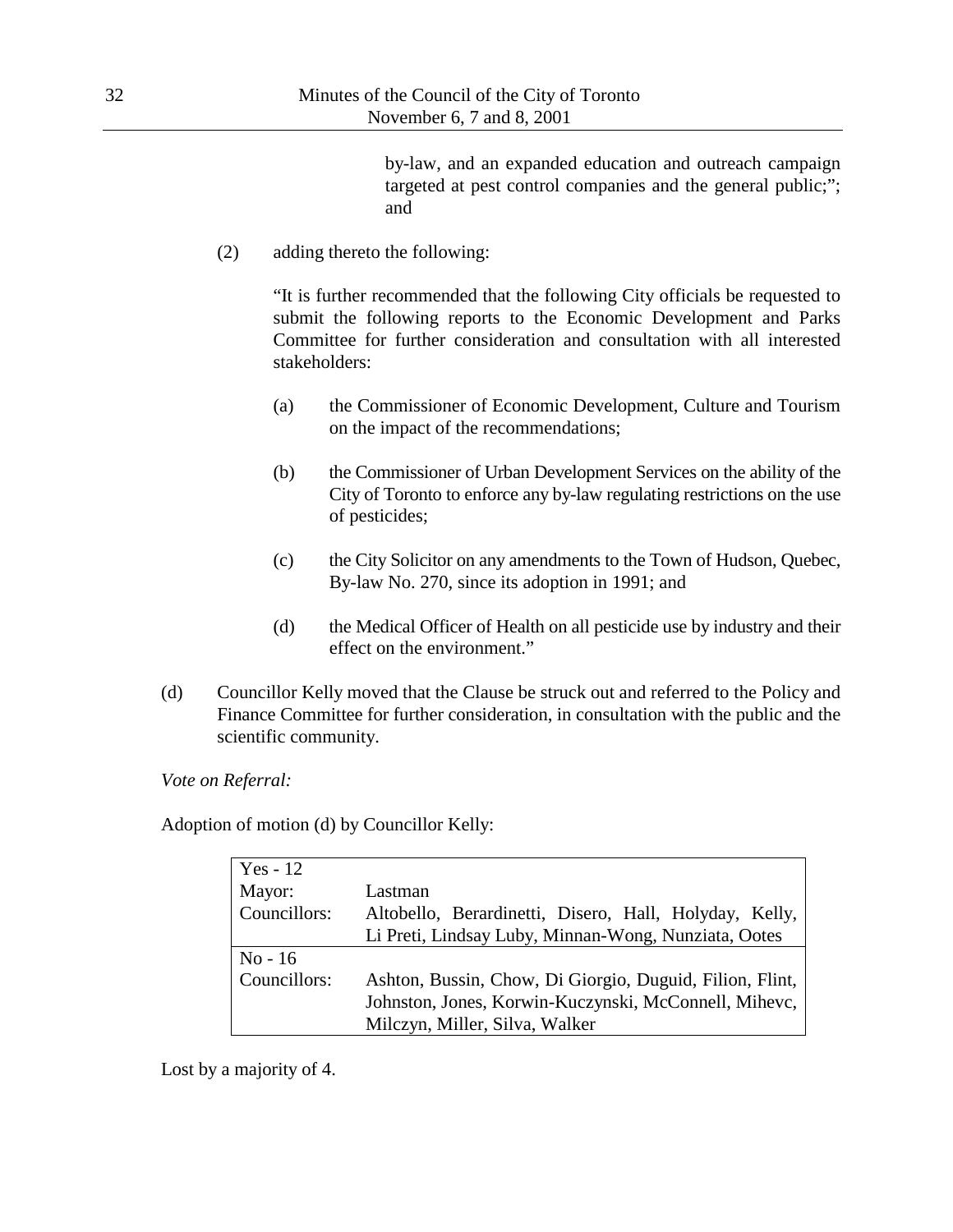#### *Motions:*

(e) Councillor Nunziata moved that the Clause be amended by adding thereto the following:

"It is further recommended that the Commissioner of Economic Development, Culture and Tourism be requested to submit a report to the Economic Development and Parks Committee on the cost of enforcement as a result of introducing a by-law which would restrict the use of pesticides on private property."

- (f) Councillor Ashton moved that motion (b) by Councillor Mihevc be amended by:
	- (1) deleting from the lead-in phrase of the recommendations of the Board of Health, the words "that the Medical Officer of Health prepare a strategy to reduce the cosmetic use of pesticides on private property, such strategy to include", and inserting in lieu thereof the words "the following";
	- (2) adding thereto the following new recommendation:

"and further, that the City Solicitor be requested to submit a report to the Economic Development and Parks Committee on the legality of introducing a by-law to restrict cosmetic pesticide use in the City of Toronto;"; and

(3) inserting in Recommendation No. (2), after the word "Departments", the words "and appropriate representatives from Landscape Ontario, the Centre for Toxicology, University of Guelph, the Ministry of the Environment and Health Canada".

Deputy Mayor Ootes in the Chair.

*Votes:*

Part (1) of motion (f) by Councillor Ashton carried.

Part (2) of motion (f) by Councillor Ashton carried.

Part (3) of motion (f) by Councillor Ashton carried.

Motion (b) by Councillor Mihevc carried, as amended.

Deputy Mayor Ootes, having regard to the foregoing decision of Council, declared Part (1) of motion (c) by Councillor Korwin-Kuczynski, redundant.

Part (2) of motion (c) by Councillor Korwin-Kuczynski carried.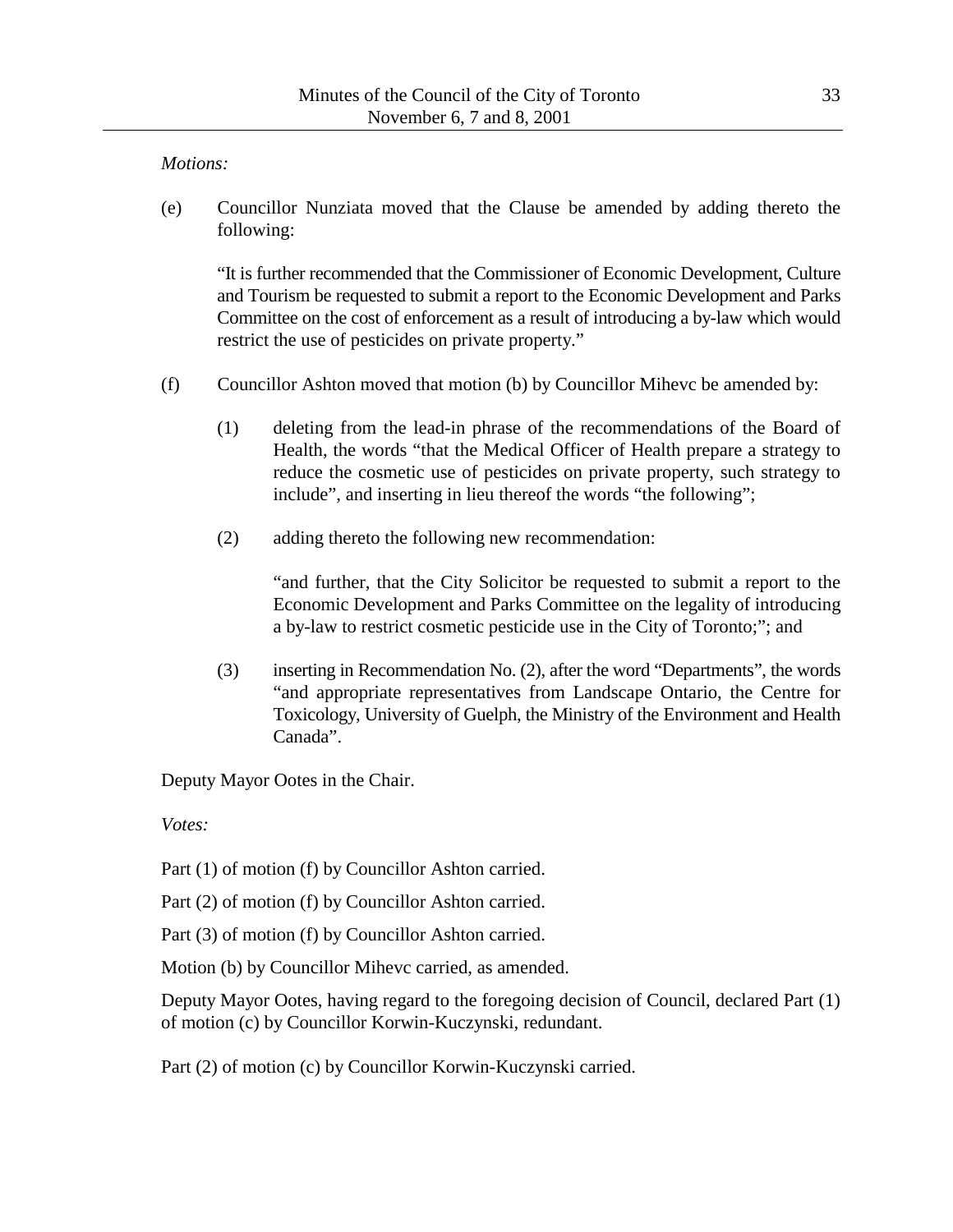Motion (e) by Councillor Nunziata carried.

Adoption of motion (a) by Councillor Minnan-Wong:

| $Yes - 29$   |                                                            |
|--------------|------------------------------------------------------------|
| Councillors: | Altobello, Ashton, Balkissoon, Berardinetti, Cho, Chow,    |
|              | Di Giorgio, Disero, Duguid, Feldman, Flint, Hall, Holyday, |
|              | Johnston, Kelly, Korwin-Kuczynski, Li Preti,               |
|              | Lindsay Luby, Mihevc, Milczyn, Minnan-Wong, Moeser,        |
|              | Moscoe, Nunziata, Ootes, Pantalone, Shaw, Shiner, Silva    |
| $No - 5$     |                                                            |
| Councillors: | Bussin, Jones, McConnell, Miller, Walker                   |

Carried by a majority of 24.

Adoption of Clause, as amended:

| Yes - $34$   |                                                                                                                                                                                                                                                                                                                                      |
|--------------|--------------------------------------------------------------------------------------------------------------------------------------------------------------------------------------------------------------------------------------------------------------------------------------------------------------------------------------|
| Councillors: | Altobello, Ashton, Balkissoon, Berardinetti, Bussin, Cho,<br>Chow, Di Giorgio, Disero, Duguid, Feldman, Flint, Hall,<br>Holyday, Johnston, Jones, Kelly, Korwin-Kuczynski,<br>Li Preti, Lindsay Luby, McConnell, Mihevc, Milczyn,<br>Miller, Minnan-Wong, Moeser, Moscoe, Nunziata, Ootes,<br>Pantalone, Shaw, Shiner, Silva, Walker |
| $No - 0$     |                                                                                                                                                                                                                                                                                                                                      |

Carried, without dissent.

In summary, Council amended the Clause by striking out the recommendations of the Board of Health and inserting in lieu thereof the following:

"The Board of Health advises City Council of having endorsed, in principle, the regulation of cosmetic pesticides in the City of Toronto and recommends the following:

- (1) the Medical Officer of Health, be requested to prepare a public discussion document and seek broad input on the nature and scope of a potential pesticides by-law;
- (2) the Board of Health and Toronto City Council establish a Reference Group of interested Board members, Councillors and representatives from the Economic Development, Culture and Tourism and Works and Emergency Services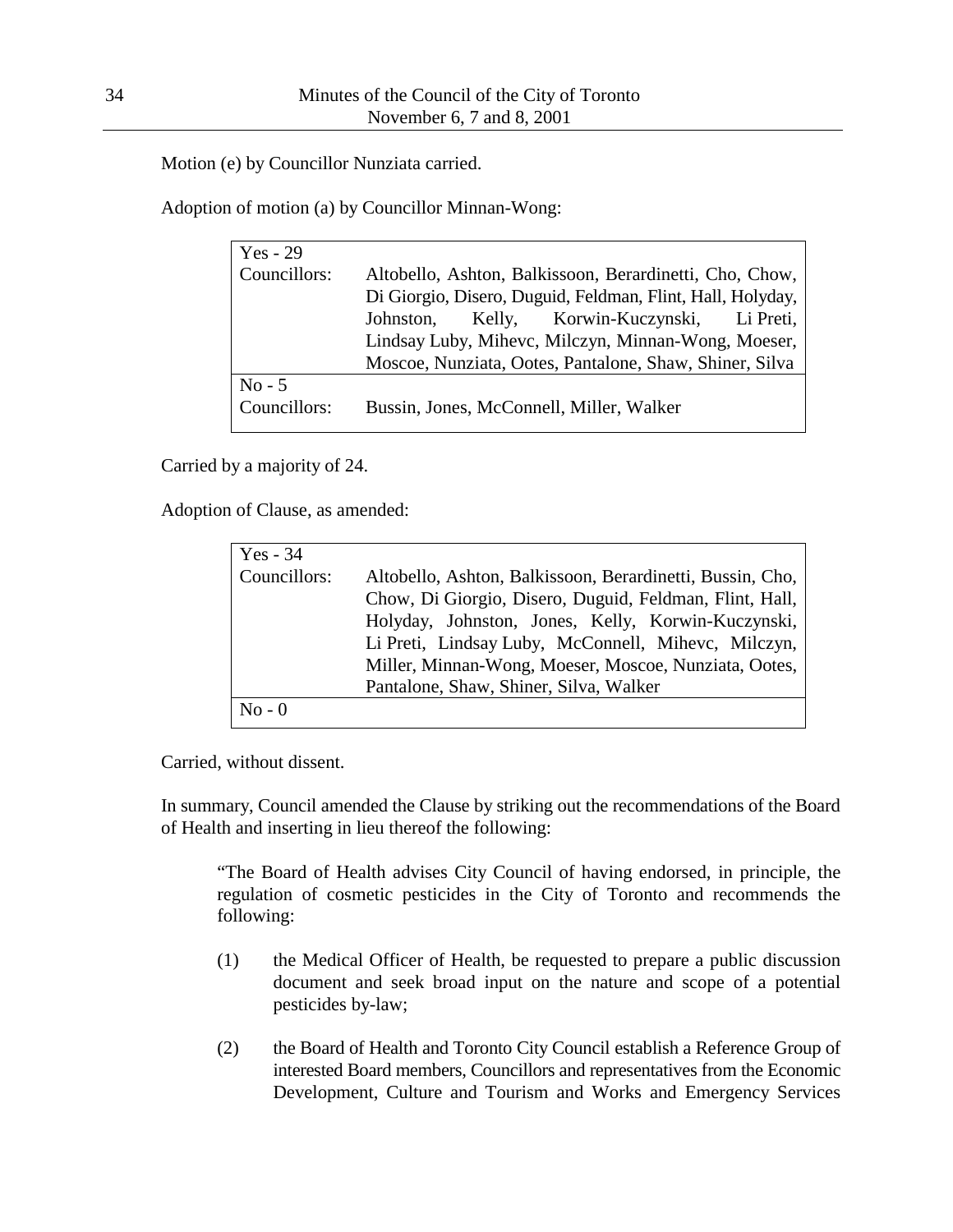Departments, and appropriate representatives from Landscape Ontario, the Centre for Toxicology, University of Guelph, the Ministry of the Environment and Health Canada, to engage in public consultation and to provide input to the Pesticides Sub-Committee of the Toronto Interdepartmental Environment Committee (TIE);

- (3) the Medical Officer of Health be requested to submit an interim report to the Board of Health, as soon as possible, on the public consultation process;
- (4) City Council authorize the Pesticides Sub-Committee of the Toronto Interdepartmental Environmental Committee (TIE) to:
	- (a) determine public attitudes towards greater restriction on the nonessential outdoor use of chemical pesticides on private property;
	- (b) continue to identify alternatives to the outdoor use of chemical pesticides;
	- (c) continue to consult with organic and traditional lawn care companies regarding chemical pesticide phase out options; and
	- (d) submit recommended strategies to the Board of Health and other appropriate Standing Committees for consideration;
- (5) the Economic Development and Parks Committee be requested to explore opportunities to work with the Organic Landscape Alliance to educate small businesses on pesticide-free lawn care techniques;
- (6) the City Solicitor be requested to submit a report to the Economic Development and Parks Committee on the legality of introducing a by-law to restrict cosmetic pesticide use in the City of Toronto;
- (7) the following City officials be requested to submit the following reports to the Economic Development and Parks Committee for further consideration and consultation with all interested stakeholders:
	- (a) the Commissioner of Economic Development, Culture and Tourism on the impact of the recommendations, such report to also address the cost of enforcement as a result of introducing a by-law which would restrict the use of pesticides on private property;
	- (b) the Commissioner of Urban Development Services on the ability of the City of Toronto to enforce any by-law regulating restrictions on the use of pesticides;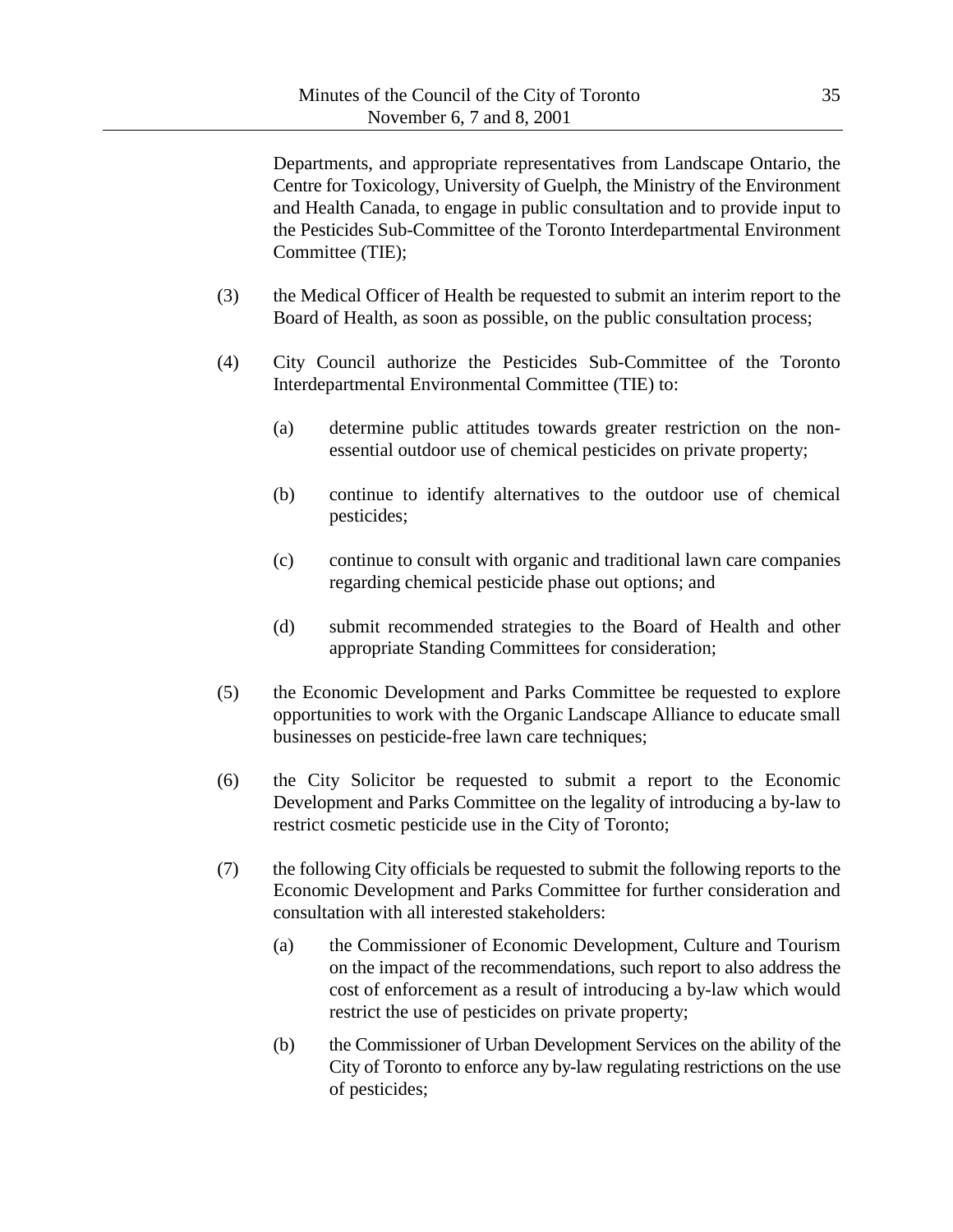- (c) the City Solicitor on any amendments to the Town of Hudson, Quebec, By-law No. 270, since its adoption in 1991; and
- (d) the Medical Officer of Health on all pesticide use by industry and their effect on the environment;
- (8) a final report be forwarded to the Economic Development and Parks Committee following the completion of any consultations and reports undertaken by the Board of Health or any other Committees or Reference Groups; and
- (9) the appropriate City officials be authorized and directed to take the necessary action and give effect thereto."

## 9.24 **Clause No. 7 of Report No. 14 of The Policy and Finance Committee, headed "New Ontario Municipal Act, 2001 (Bill 111)".**

Having regard that the Clause was submitted without recommendation:

#### *Motions:*

(a) Councillor Moscoe moved that Council adopt the following recommendations:

"It is recommended that:

(1) the following recommendations be referred to the Chief Administrative Officer for consideration and incorporation into the Brief to be submitted to the Province of Ontario:

> 'Recommendations Regarding the New Municipal Act as it Pertains to Licensing:

- (a) The new Municipal Act should be further amended to make provision for an amalgamated municipality to retain special powers granted one of its constituent parts and apply it to the new municipality without having to go through the cumbersome and time consuming special legislation route. The incorporation of these powers into the new municipality should only require a decision of the new Council.
- (b) The Minister of Municipal Affairs and Housing should be granted the authority to confer upon a municipality, through regulation, a power that has been previously granted by way of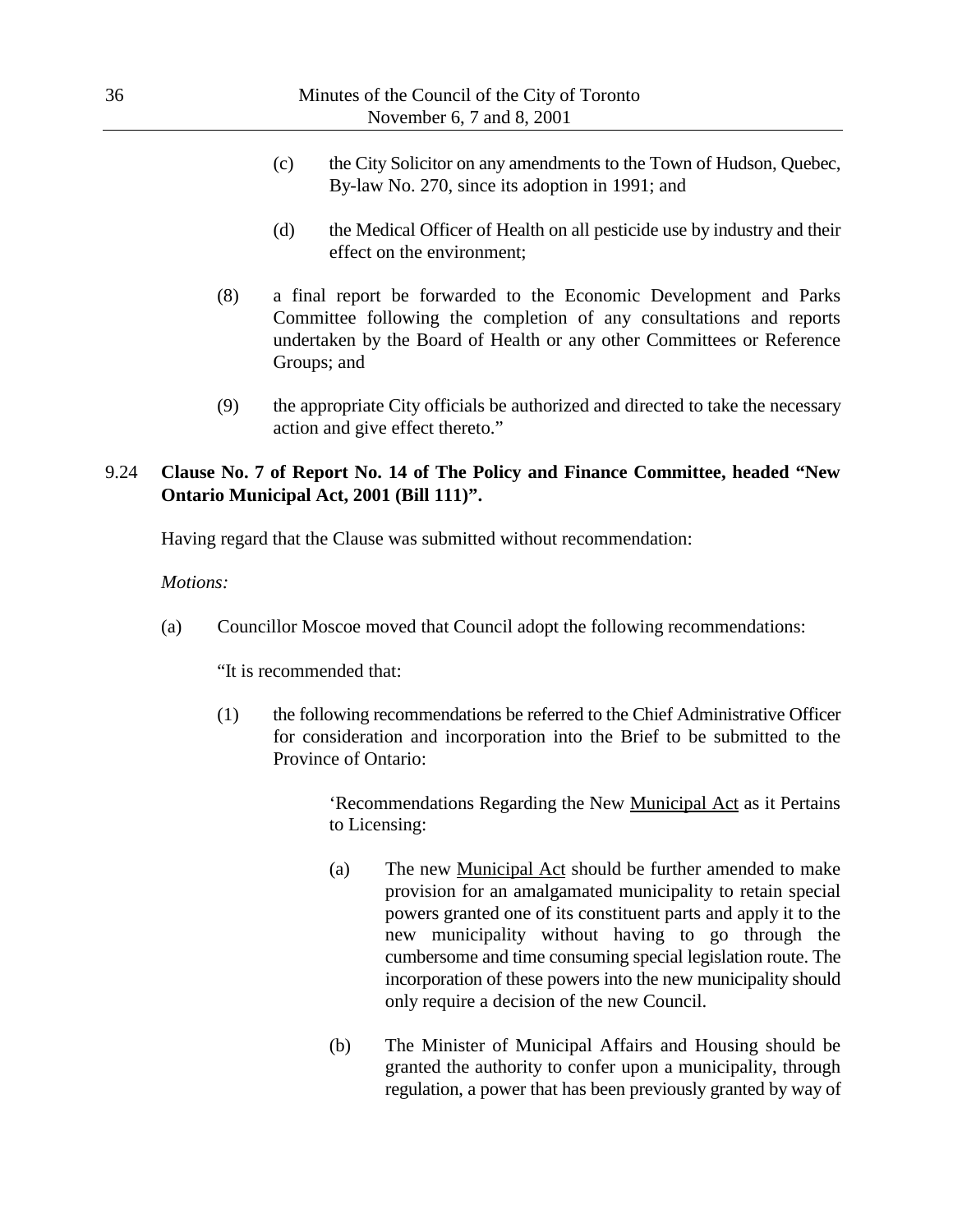special legislation to another municipality if, in the judgement of the Minister, that power has been successfully in operation for a period of time.

- (c) Where a municipality has established an arms-length, quasi-judicial licensing tribunal, operating under the rule of the law, the tribunal should be granted the right to levy fines as a licensing enforcement mechanism. (Presently, and also as proposed, a municipality has only the power to suspend or revoke a licence.)
- (d) Under the proposed legislation, a municipality can only recover its costs of licensing as defined in the legislation. There is a whole area of administration and enforcement costs that have been left out - those costs that are incurred by health services whose inspections go hand in hand with by-law and licensing but whose costs are not recoverable. These should be referenced and allowed under the new Municipal Act.
- (e) Municipalities are allowed cost recovery in setting licence fees. This means that the cost of enforcement is apportioned over the fees for licences for all businesses in a category. Those businesses that are not problem offenders will be paying the costs of administering licences for those businesses which are problem offenders. The Act should allow cities to charge substantial re-inspection fees to repeat offenders, in order to keep fees down for businesses that operate within the law.
- (f) Cost recovery has a down side. Costs can fluctuate from year to year, causing wild fluctuations in licence fees. There will be more complaints from businesses about swings in licence fees than there will ever be over measured increases in fees. Municipalities ought to be able to charge a specified amount above cost recovery, in order to establish fee equalization reserves that can be used to even out fluctuations in licence fees from year to year.
- (g) Before the Minister, by regulation, makes changes in the licensing regime, there should be some requirement to consult with the municipalities affected, or the Association of Municipalities of Ontario if all municipalities are affected.
- (h) Licensing powers are granted under only three categories: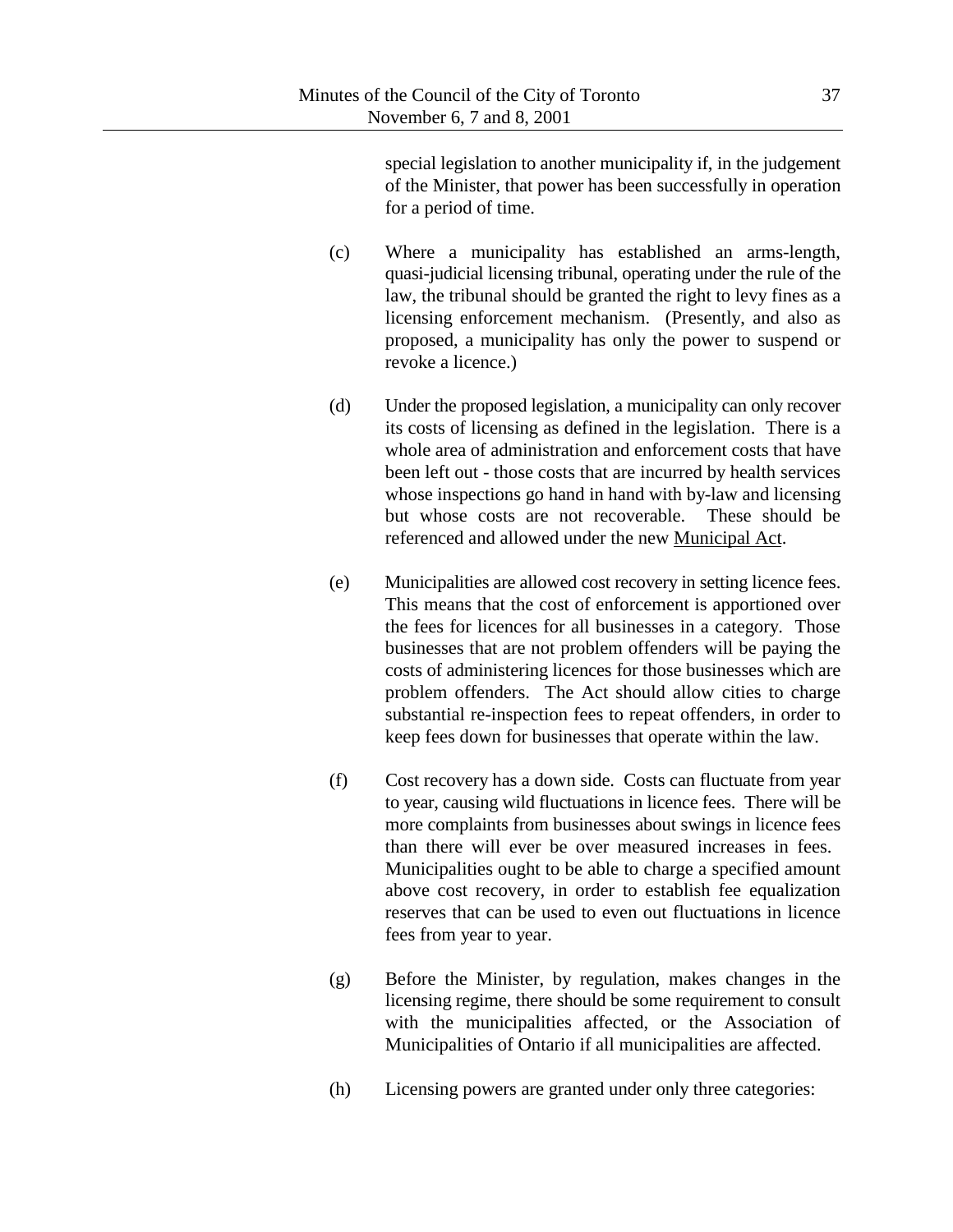- (i) health and safety;
- (ii) nuisance control; and
- (iii) consumer protection.

These categories are not broad enough to cover all of those situations for which municipalities presently and legitimately license. For instance, many municipalities license Transient Traders. This licence cannot fit into any of the three categories. In fact, transient trades benefit the consumer but they certainly are not fair to local businesses that pay taxes and participate in the life of a community.

Other categories that might be considered are:

- (a) to ensure the orderly conduct of business; or
- (b) to protect businesses from unfair competition.
- (i) The power to inspect, for municipal inspectors, is severely limited. Unlike the powers granted under the Planning Act and the Building Code Act, property standards inspectors are not permitted entry into a dwelling without consent of a search warrant.

The new Municipal Act should be amended to authorize a single, uniform right-of-entry provision for all regulatory offences, similar to that in place under the Planning Act and the Building Code Act.

- (j) The new Municipal Act should be amended to provide that, if a municipality enacts a by-law concerning parking on private property, the common law right of removal of a vehicle from private property is no longer in force.
- (k) Specific authority with respect to street vending appears to have been removed from the Municipal Act. Re-introduce this Section or expand Section 63 which reads "Impounding of Vehicles".

Additional Recommendations (not necessarily related to the Municipal Act):

(l) The Courts should be allowed to apply heavier penalties, in the case of repeat or multiple offences.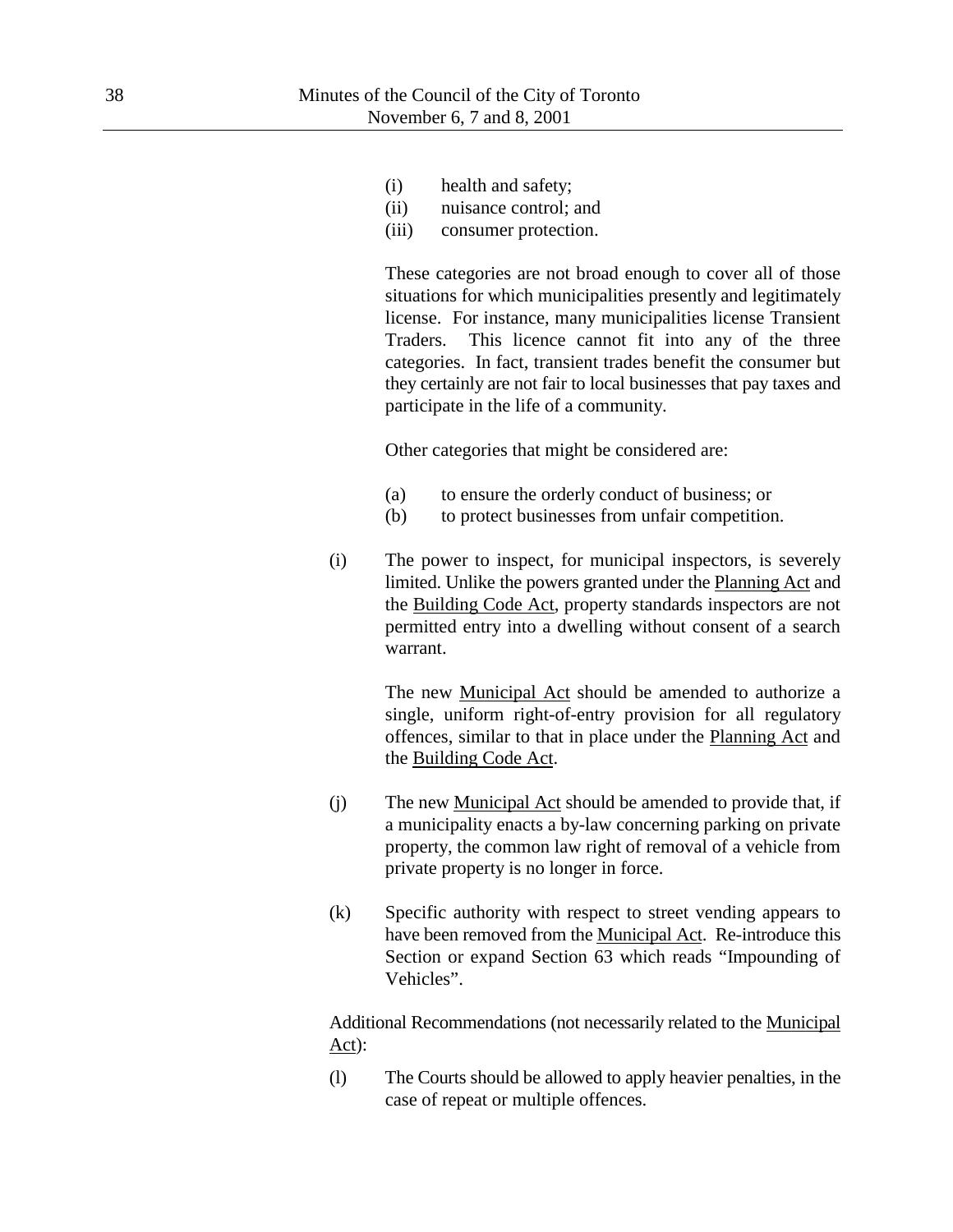- (m) The Province should appoint more Justices of the Peace, in areas where shortages are causing offences to be withdrawn. Last year, 22,000 cases in the Toronto Courts had to be dropped because there were insufficient Justices of the Peace to hear these cases within a reasonable period of time.
- (n) The Province should develop a system that would allow retired Justices of the Peace to work on a per diem basis.'; and
- (2) the Chief Administrative Officer be directed to officially request a meeting with the Minister of Municipal Affairs and Housing, specifically to discuss other issues of concern to the City of Toronto with respect to the new Ontario Municipal Act."
- (b) Councillor Miller moved that Council adopt the following recommendations:

"It is recommended that:

(1) the supplementary report dated November 5, 2001, from the Acting Chief Administrative Officer, embodying the following recommendations, be adopted:

'It is recommended that:

- (a) City Council reaffirm its position that an appropriate legislative framework for city government in Toronto can be provided through the enactment of a modern Charter for Toronto;
- (b) copies of this report be sent to the Premier of Ontario, the Minister of Municipal Affairs and Housing, the Association of Municipalities of Ontario, the Federation of Canadian Municipalities (FCM) and member municipalities of FCM's Big City Mayors' Caucus; and
- (c) the appropriate City officials be authorized and directed to take the necessary action to give effect thereto.'; and
- (2) the supplementary report dated November 1, 2001, from the Commissioner of Works and Emergency Services, entitled 'The New Municipal Act - Provincial Policy to Prevent Municipal Cost Recovery With Respect to Construction Work Done on Municipal Property by Gas and Electrical Utilities', be referred to the Chief Administrative Officer for consideration."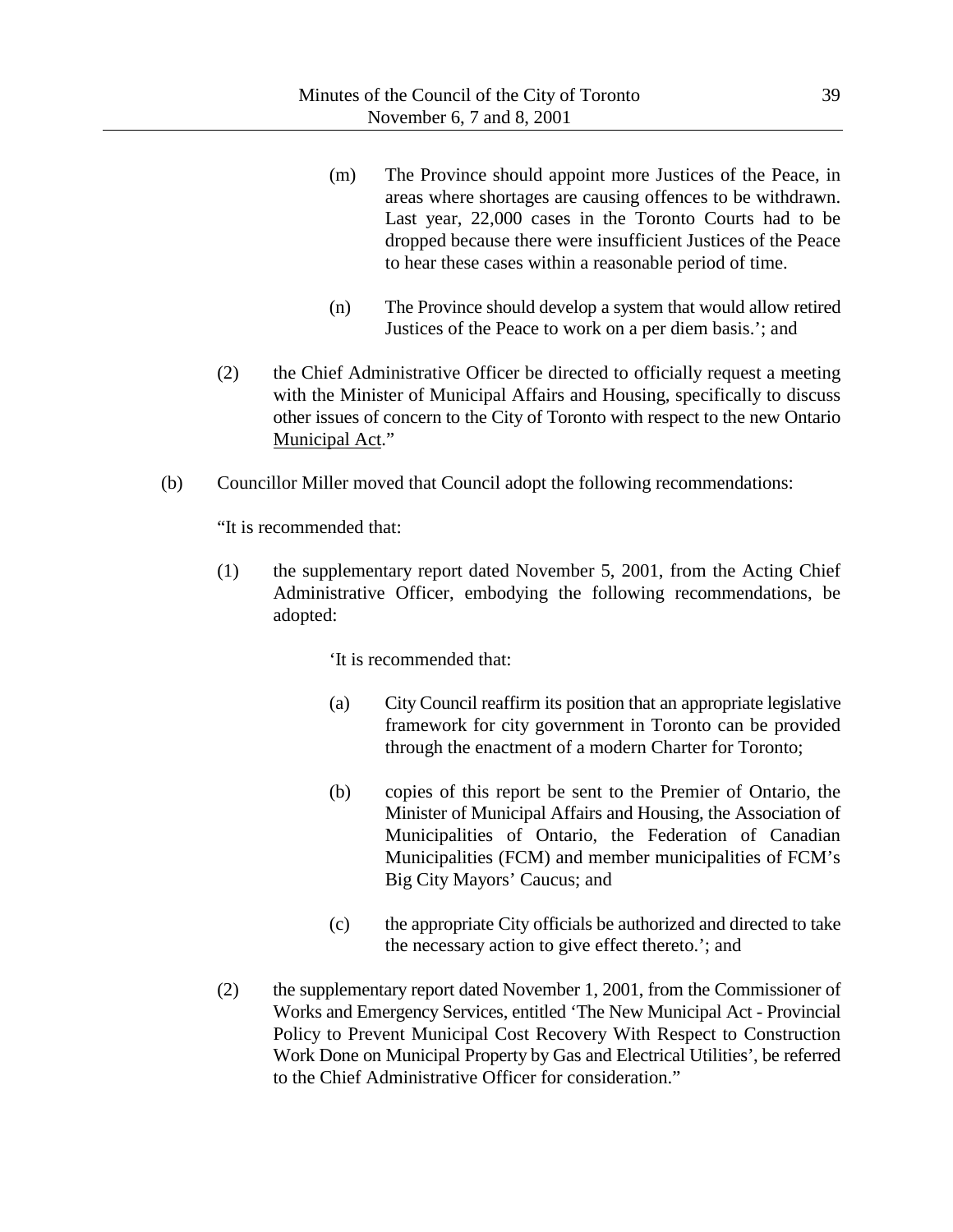(c) Councillor Holyday moved that Council adopt the following recommendation:

"It is recommended that the following paragraph, as embodied in the report dated October 24, 2001, from the Acting Chief Administrative Officer, be referred to the Chief Administrative Officer for the submission of a more detailed report thereon to the Policy and Finance Committee:

- '(o) Section 283 give municipalities the option of retaining the one-third tax exemption for the remuneration paid to Council Members. If a municipality passes a Resolution, prior to January 1, 2003, stating its intention that one third of the remuneration paid to members of Council shall continue as expenses, the Resolution is deemed to be a by-law on January 1, 2003. Such a by-law must be reviewed at a public meeting at least once every three years. If no such resolution is passed, and no by-law is deemed enacted, then no part of the remuneration of Council Members is deemed expenses that are exempt from income tax.' "
- (d) Councillor Johnston moved that Council adopt the following recommendation:

"It is recommended that the matter of sending a delegation comprised of Members of Council to meet with the Minister of Municipal Affairs and Housing be referred to the Office of the Mayor for consideration."

*Votes:*

Part (1) of motion (b) by Councillor Miller carried.

Part (2) of motion (b) by Councillor Miller carried.

Part (1) of motion (a) by Councillor Moscoe carried.

Part (2) of motion (a) by Councillor Moscoe carried.

Motion (c) by Councillor Holyday carried.

Motion (d) by Councillor Johnston carried.

The Clause, as amended, carried.

In summary, Council adopted the following recommendations:

"It is recommended that:

(a) the supplementary report dated November 5, 2001, from the Acting Chief Administrative Officer, embodying the following recommendations, be adopted: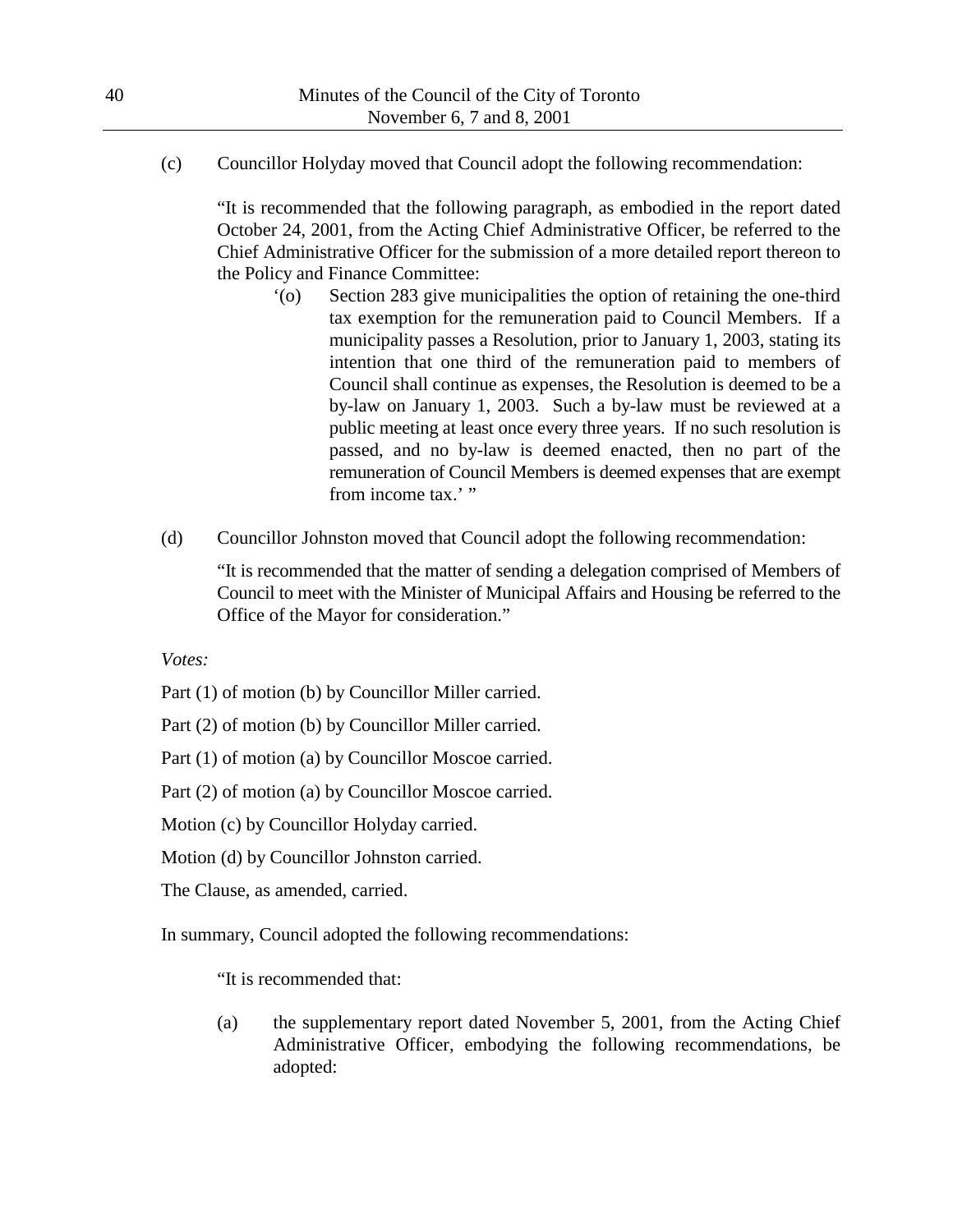'It is recommended that:

- (1) City Council reaffirm its position that an appropriate legislative framework for city government in Toronto can be provided through the enactment of a modern Charter for Toronto;
- (2) copies of this report be sent to the Premier of Ontario, the Minister of Municipal Affairs and Housing, the Association of Municipalities of Ontario, the Federation of Canadian Municipalities (FCM) and member municipalities of FCM's Big City Mayors' Caucus; and
- (3) the appropriate City officials be authorized and directed to take the necessary action to give effect thereto.';
- (b) the supplementary report dated November 1, 2001, from the Commissioner of Works and Emergency Services, entitled 'The New Municipal Act - Provincial Policy to Prevent Municipal Cost Recovery With Respect to Construction Work Done on Municipal Property by Gas and Electrical Utilities', be referred to the Chief Administrative Officer for consideration;
- (c) the following recommendations by Councillor Moscoe be referred to the Chief Administrative Officer for consideration and incorporation into the Brief to be submitted to the Province of Ontario:

'Recommendations Regarding the New Municipal Act as it Pertains to Licensing:

- (1) The new Municipal Act should be further amended to make provision for an amalgamated municipality to retain special powers granted one of its constituent parts and apply it to the new municipality without having to go through the cumbersome and time consuming special legislation route. The incorporation of these powers into the new municipality should only require a decision of the new Council.
- (2) The Minister of Municipal Affairs and Housing should be granted the authority to confer upon a municipality, through regulation, a power that has been previously granted by way of special legislation to another municipality if, in the judgement of the Minister, that power has been successfully in operation for a period of time.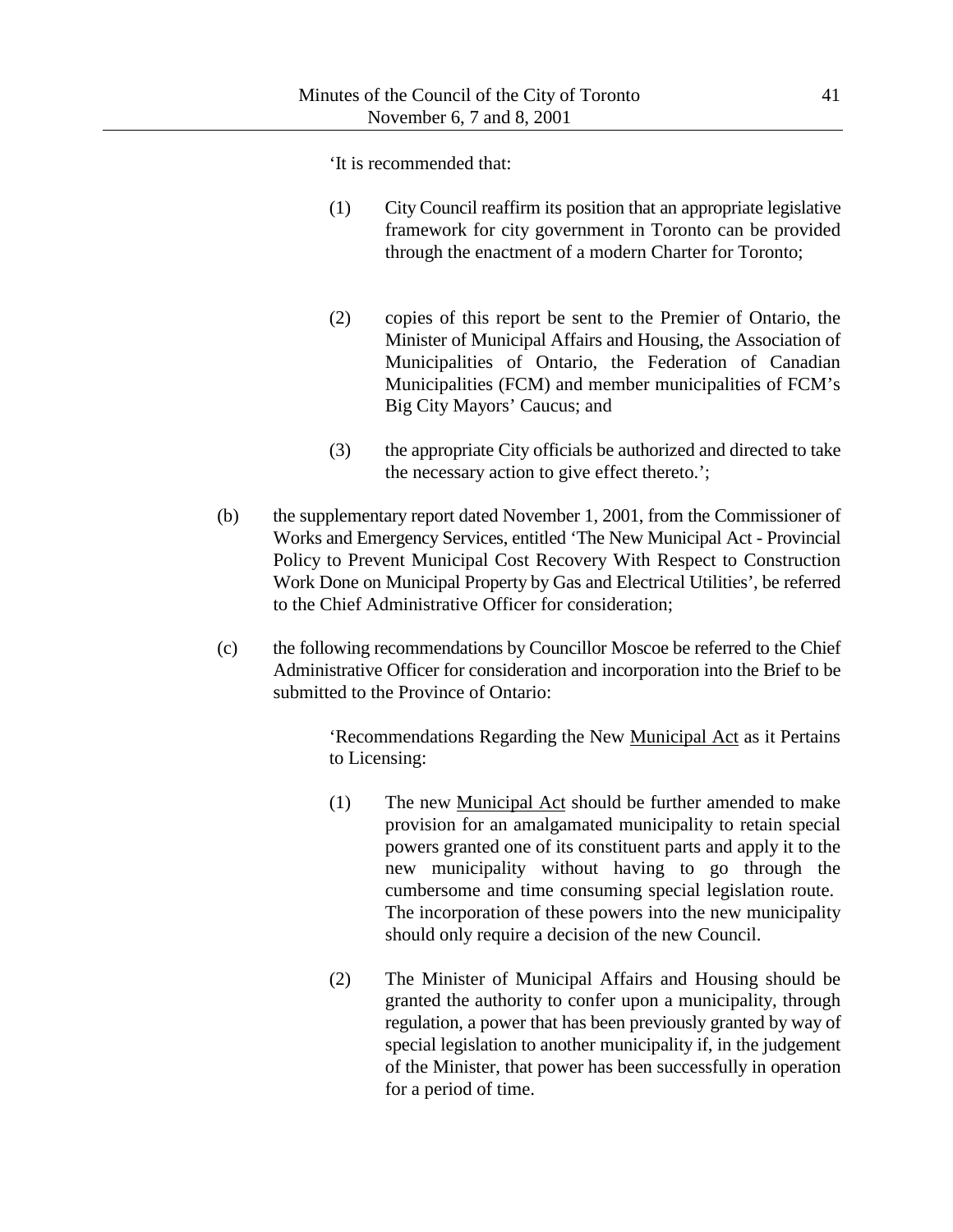- (3) Where a municipality has established an arms-length, quasi-judicial licensing tribunal, operating under the rule of the law, the tribunal should be granted the right to levy fines as a licensing enforcement mechanism. (Presently, and also as proposed, a municipality has only the power to suspend or revoke a licence.)
- (4) Under the proposed legislation, a municipality can only recover its costs of licensing as defined in the legislation. There is a whole area of administration and enforcement costs that have been left out - those costs that are incurred by health services whose inspections go hand in hand with by-law and licensing but whose costs are not recoverable. These should be referenced and allowed under the new Municipal Act.
- (5) Municipalities are allowed cost recovery in setting licence fees. This means that the cost of enforcement is apportioned over the fees for licences for all businesses in a category. Those businesses that are not problem offenders will be paying the costs of administering licences for those businesses which are problem offenders. The Act should allow cities to charge substantial re-inspection fees to repeat offenders, in order to keep fees down for businesses that operate within the law.
- (6) Cost recovery has a down side. Costs can fluctuate from year to year, causing wild fluctuations in licence fees. There will be more complaints from businesses about swings in licence fees than there will ever be over measured increases in fees. Municipalities ought to be able to charge a specified amount above cost recovery, in order to establish fee equalization reserves that can be used to even out fluctuations in licence fees from year to year.
- (7) Before the Minister, by regulation, makes changes in the licensing regime, there should be some requirement to consult with the municipalities affected, or the Association of Municipalities of Ontario if all municipalities are affected.
- (8) Licensing powers are granted under only three categories:
	- (a) health and safety;
	- (b) nuisance control; and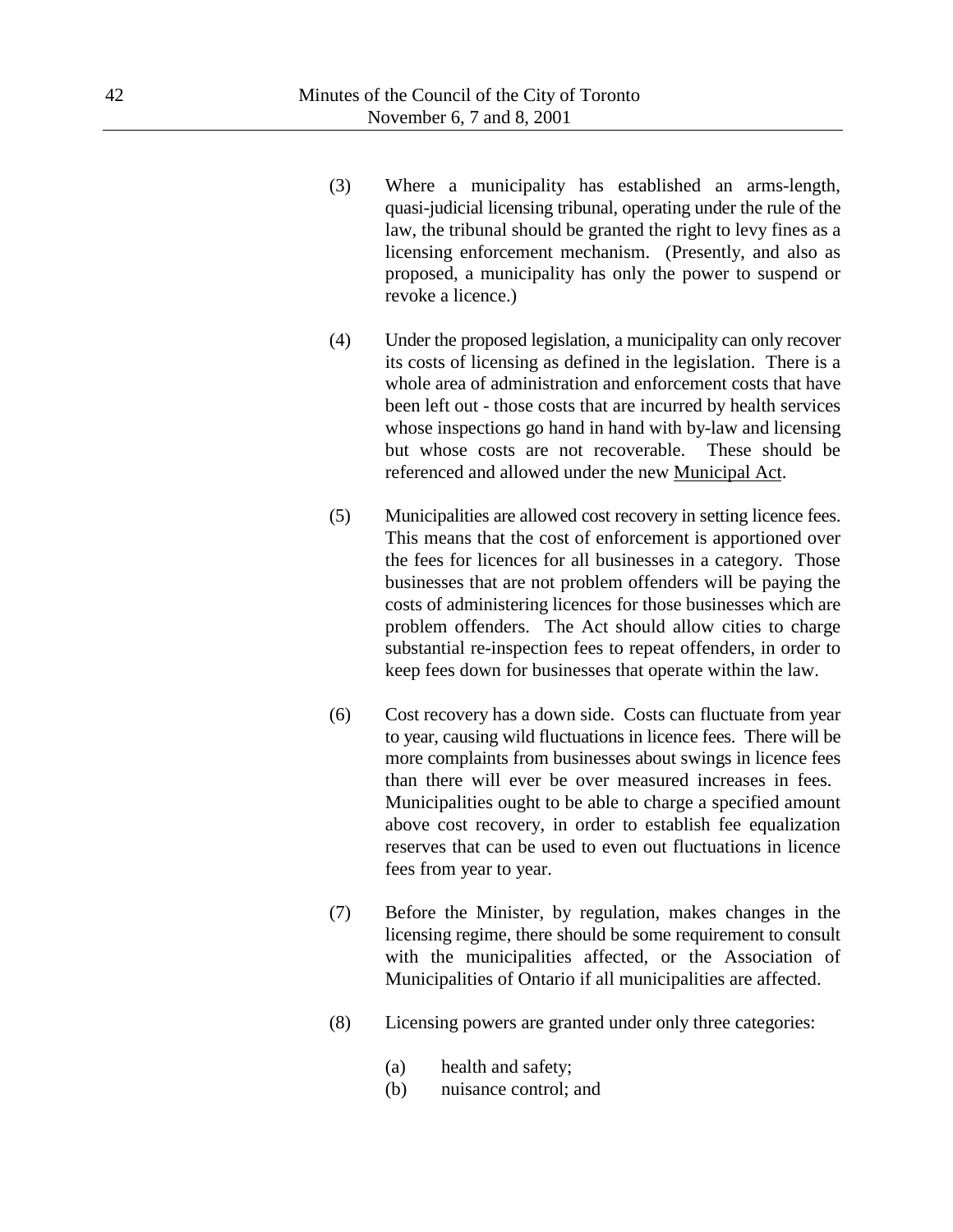(c) consumer protection.

These categories are not broad enough to cover all of those situations for which municipalities presently and legitimately license. For instance, many municipalities license Transient Traders. This licence cannot fit into any of the three categories. In fact, transient trades benefit the consumer but they certainly are not fair to local businesses that pay taxes and participate in the life of a community.

Other categories that might be considered are:

- (a) to ensure the orderly conduct of business; or
- (b) to protect businesses from unfair competition.
- (9) The power to inspect, for municipal inspectors, is severely limited. Unlike the powers granted under the Planning Act and the Building Code Act, property standards inspectors are not permitted entry into a dwelling without consent of a search warrant.

The new Municipal Act should be amended to authorize a single, uniform right-of-entry provision for all regulatory offences, similar to that in place under the Planning Act and the Building Code Act.

- (10) The new Municipal Act should be amended to provide that, if a municipality enacts a by-law concerning parking on private property, the common law right of removal of a vehicle from private property is no longer in force.
- (11) Specific authority with respect to street vending appears to have been removed from the Municipal Act. Re-introduce this Section or expand Section 63 which reads "Impounding of Vehicles".

Additional Recommendations (not necessarily related to the Municipal Act):

- (12) The Courts should be allowed to apply heavier penalties, in the case of repeat or multiple offences.
- (13) The Province should appoint more Justices of the Peace, in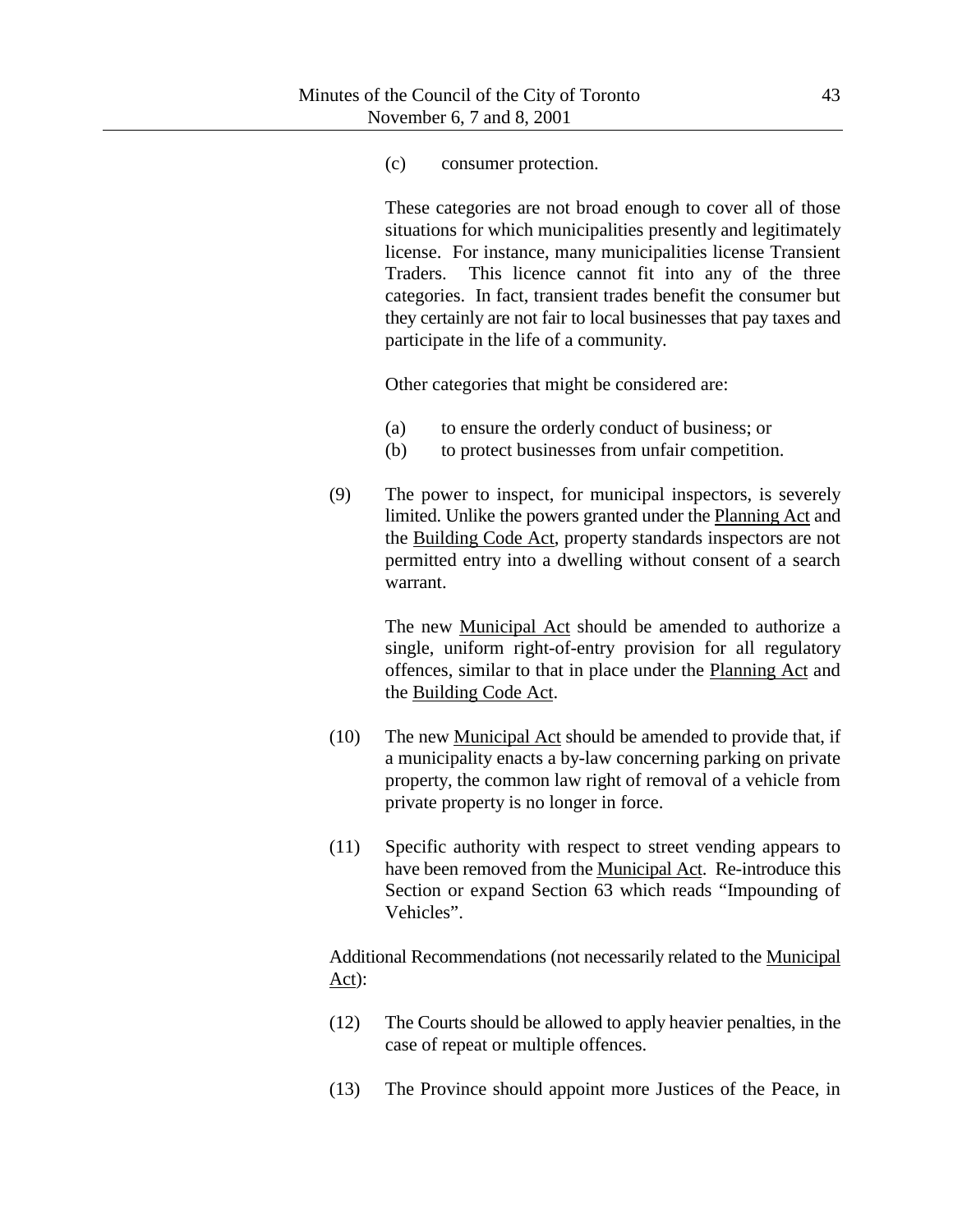areas where shortages are causing offences to be withdrawn. Last year, 22,000 cases in the Toronto Courts had to be dropped because there were insufficient Justices of the Peace to hear these cases within a reasonable period of time.

(14) The Province should develop a system that would allow retired Justices of the Peace to work on a per diem basis.';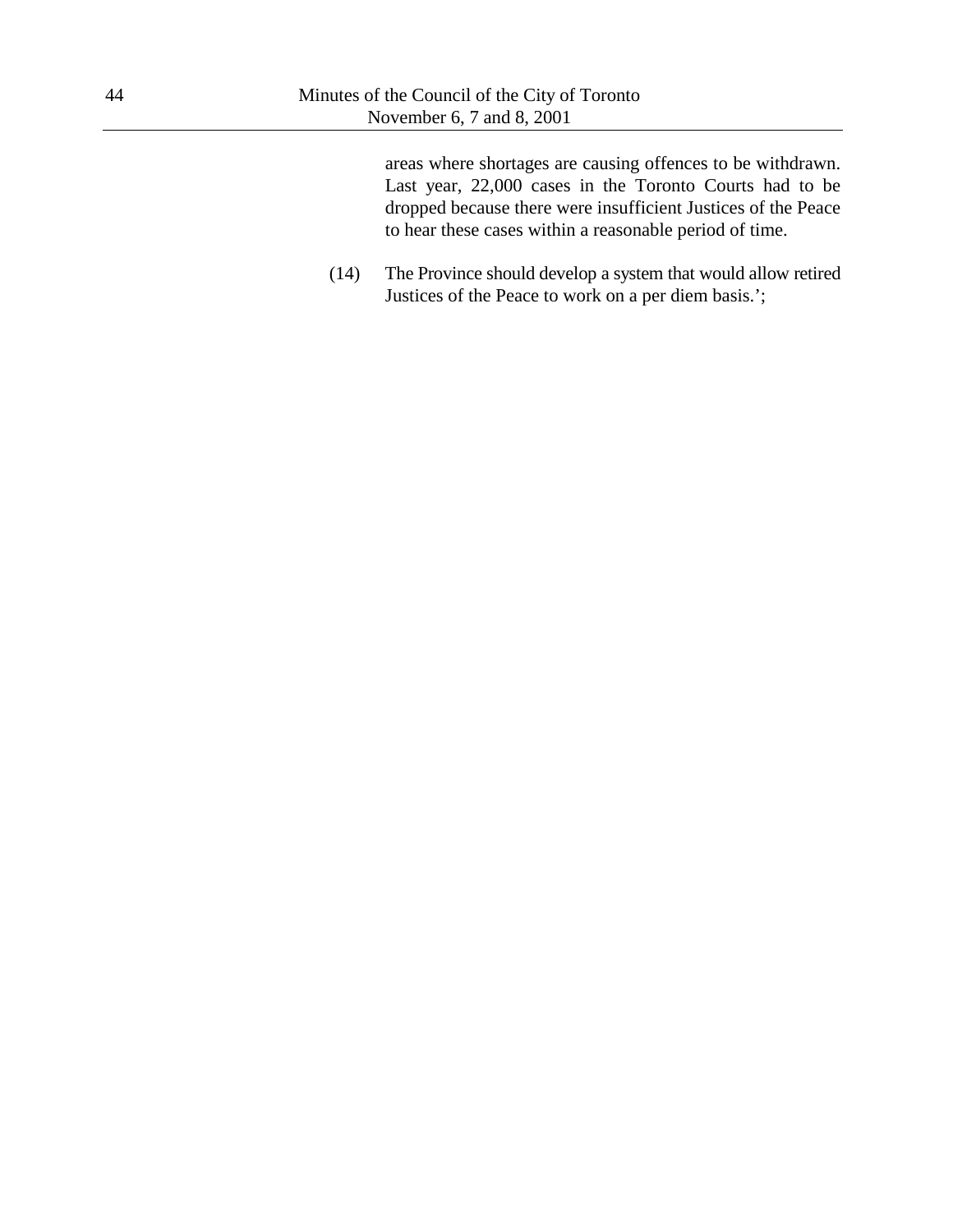- (d) the following paragraph, as embodied in the report dated October 24, 2001, from the Acting Chief Administrative Officer, be referred to the Chief Administrative Officer for the submission of a more detailed report thereon to the Policy and Finance Committee:
	- '(o) Section 283 give municipalities the option of retaining the one-third tax exemption for the remuneration paid to Council Members. If a municipality passes a Resolution, prior to January 1, 2003, stating its intention that one third of the remuneration paid to members of Council shall continue as expenses, the Resolution is deemed to be a by-law on January 1, 2003. Such a by-law must be reviewed at a public meeting at least once every three years. If no such resolution is passed, and no by-law is deemed enacted, then no part of the remuneration of Council Members is deemed expenses that are exempt from income tax.';
- (e) the Chief Administrative Officer be directed to officially request a meeting with the Minister of Municipal Affairs and Housing, specifically to discuss other issues of concern to the City of Toronto with respect to the new Ontario Municipal Act; and
- (f) the matter of sending a delegation comprised of Members of Council to meet with the Minister of Municipal Affairs and Housing be referred to the Office of the Mayor for consideration."

# 9.25 **Clause No. 8 of Report No. 14 of The Policy and Finance Committee, headed "Province of Ontario's Bill 56, Brownfields Statute Law Amendment Act, 2001".**

# *Motion:*

Councillor Pitfield moved that the Clause be amended by adding thereto the following:

"It is further recommended that the Chief Administrative Officer and Acting Chief Financial Officer, the Acting Treasurer and the Commissioner of Urban Development Services be requested to submit a joint report to the Policy and Finance Committee on the feasibility of implementing a system similar to the 'Erase Plan' developed and used by the City of Hamilton."

*Votes:*

The motion by Councillor Pitfield carried.

The Clause, as amended, carried.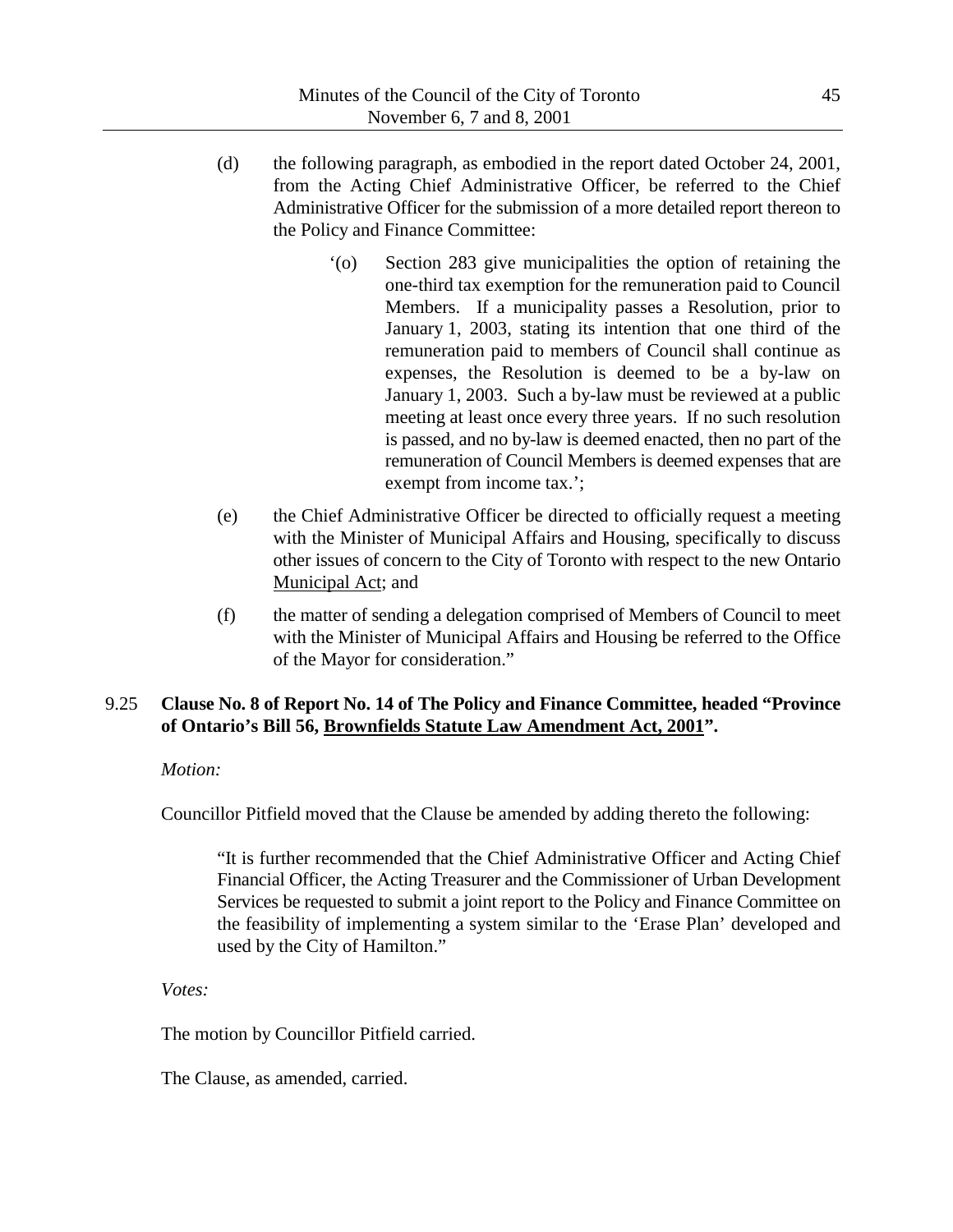# 9.26 **Clause No. 10 of Report No. 14 of The Policy and Finance Committee, headed "2001 Levy on Railway Roadways or Rights-of-Ways and on Power Utility Transmission or Distribution Corridors".**

*Motion:*

Councillor Moscoe moved that the Clause be amended by adding thereto the following:

"It is further recommended that City Council again request the Municipal Property Assessment Corporation (MPAC) to abstract the area of one metre on each side of a fibre optic cable installation and assess it at commercial or industrial rates."

### *Votes:*

The motion by Councillor Moscoe carried.

The Clause, as amended, carried.

### 9.27 **Clause No. 11 of Report No. 14 of The Policy and Finance Committee, headed "Assessment of Railway Corridors, Lands Leased to Telecommunication Companies".**

#### *Motion:*

Councillor Moscoe moved that the Clause be amended by adding thereto the following:

"It is further recommended that City Council request that the Province of Ontario amend the Assessment Act as follows:

- (1) to require that railway companies provide the Province with a statement of acreage of all lands that are utilized for telecommunications infrastructure to a width of one metre on either side of the cable installation; and
- (2) that the value of such lands and the assessment for property tax purposes be determined on a commercial or industrial basis."

#### *Votes:*

The motion by Councillor Moscoe carried.

The Clause, as amended, carried.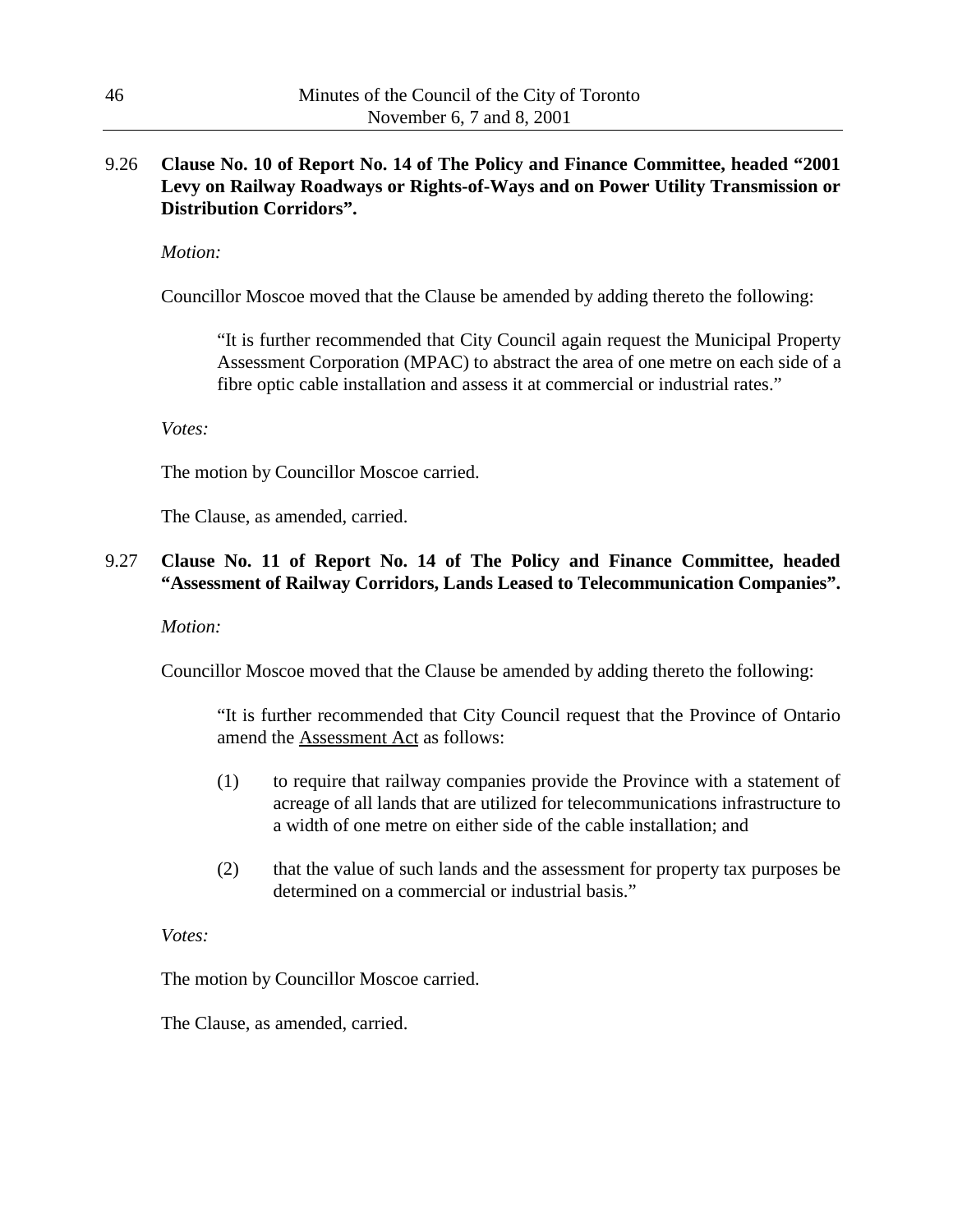## 9.28 **Clause No. 1 of Report No. 15 of The Administration Committee, headed "Municipal Elections Act, 1996 - Amendments and Election 2000 Report".**

*Motions:*

- (a) Councillor Hall moved that the Clause be amended by:
	- (1) adding thereto the following:

"It is further recommended that the City Clerk be requested to address in her forthcoming report to the Administration Committee on the issue of mail ballots, the question of whether it is or is not feasible to actually implement the use of mail ballots for the next City of Toronto Municipal Election."; and

- (2) adding the following new Part (iii) to Recommendation No. (3) of the Administration Committee:
	- "(iii) to require the City Clerk to have voters prove that they meet citizenship and residency requirements."
- (b) Councillor Moscoe moved that the Clause be amended to provide that the following action of the Administration Committee be rescinded:

"The Administration Committee reports, for the information of Council, having:

- (1) requested the City Clerk to submit a report to the Administration Committee on how the City of Toronto might allow the use of mail ballots during the next Municipal election;".
- (c) Councillor Minnan-Wong moved that the Clause be amended by adding thereto the following:

"It is further recommended that the City Clerk be requested to submit a report to the Administration Committee on the outreach program the City of Toronto undertook with regard to apartment buildings."

*Votes:*

Motion (b) by Councillor Moscoe carried.

Deputy Mayor Ootes, having regard to the foregoing decision of Council, declared Part (1) of motion (a) by Councillor Hall, redundant.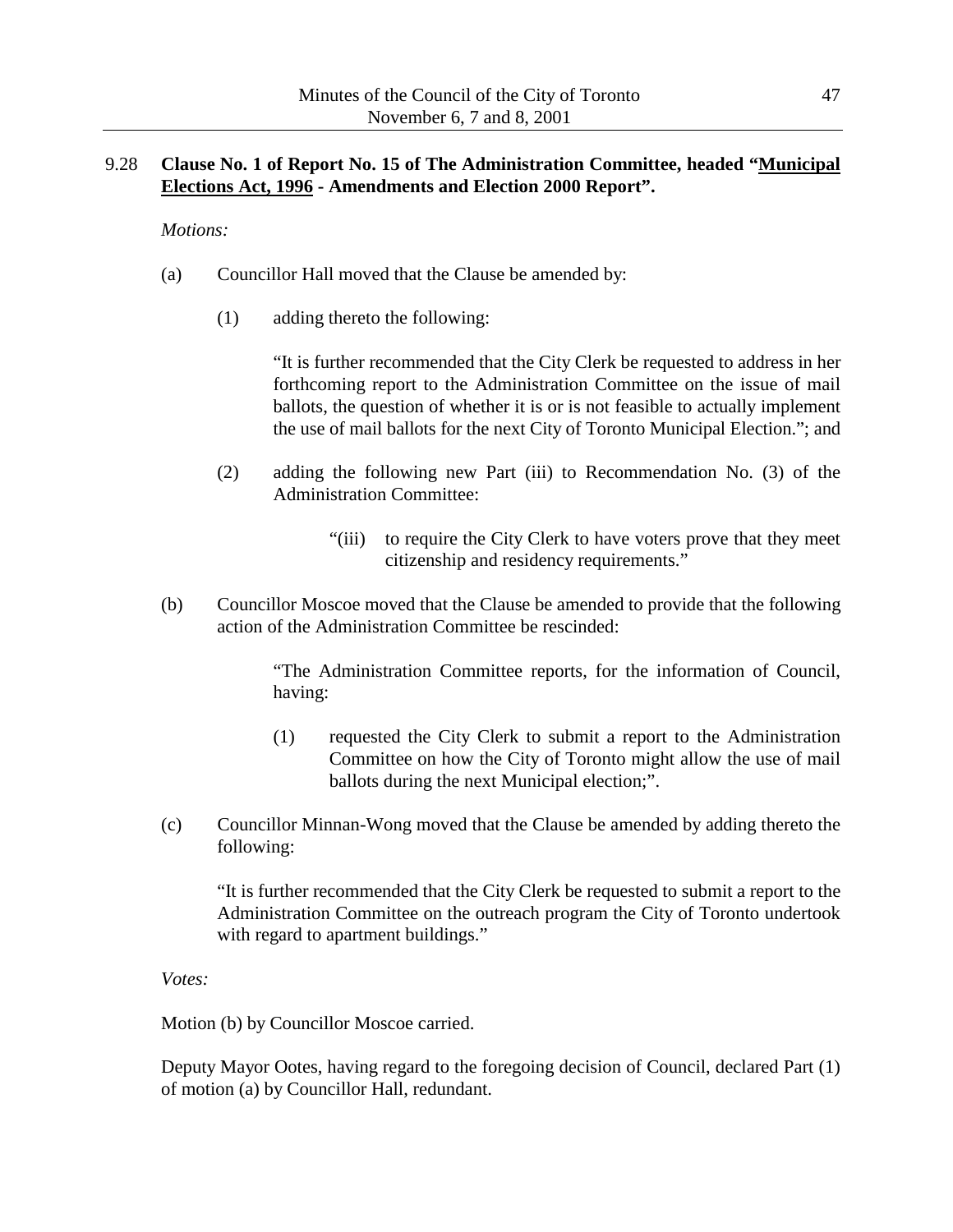Part (2) of motion (a) by Councillor Hall carried.

Motion (c) by Councillor Minnan-Wong carried.

Adoption of Recommendation No. (3)(i) of the Administration Committee, as embodied in the Clause:

| $Yes - 3$<br>Councillors: | Hall, Holyday, Nunziata                                                                                                                                                                                |
|---------------------------|--------------------------------------------------------------------------------------------------------------------------------------------------------------------------------------------------------|
| $No - 21$<br>Councillors: | Altobello, Ashton, Balkissoon, Cho, Chow, Di Giorgio,<br>Duguid, Feldman, Flint, Jones, Kelly, Lindsay Luby,<br>McConnell, Milczyn, Miller, Minnan-Wong, Moscoe,<br>Ootes, Pantalone, Pitfield, Walker |

Lost by a majority of 18.

Adoption of Recommendation No. (1) of the Administration Committee, as embodied in the Clause:

| Yes - $16$   |                                                           |
|--------------|-----------------------------------------------------------|
| Councillors: | Altobello, Balkissoon, Cho, Duguid, Feldman, Flint, Hall, |
|              | Holyday, Jones, Kelly, Lindsay Luby,<br>Milczyn,          |
|              | Minnan-Wong, Moscoe, Nunziata, Ootes                      |
| $No - 9$     |                                                           |
| Councillors: | Ashton, Bussin, Chow, Di Giorgio, McConnell, Miller,      |
|              | Pantalone, Pitfield, Walker                               |

Carried by a majority of 7.

The balance of the Clause, as amended, carried.

In summary, Council amended the Clause:

- (1) by deleting Recommendation No. (3)(i) of the Administration Committee, having regard that the vote to adopt such Recommendation lost, viz.:
	- "(3) the Province of Ontario be requested to amend the Municipal Elections Act, 1996: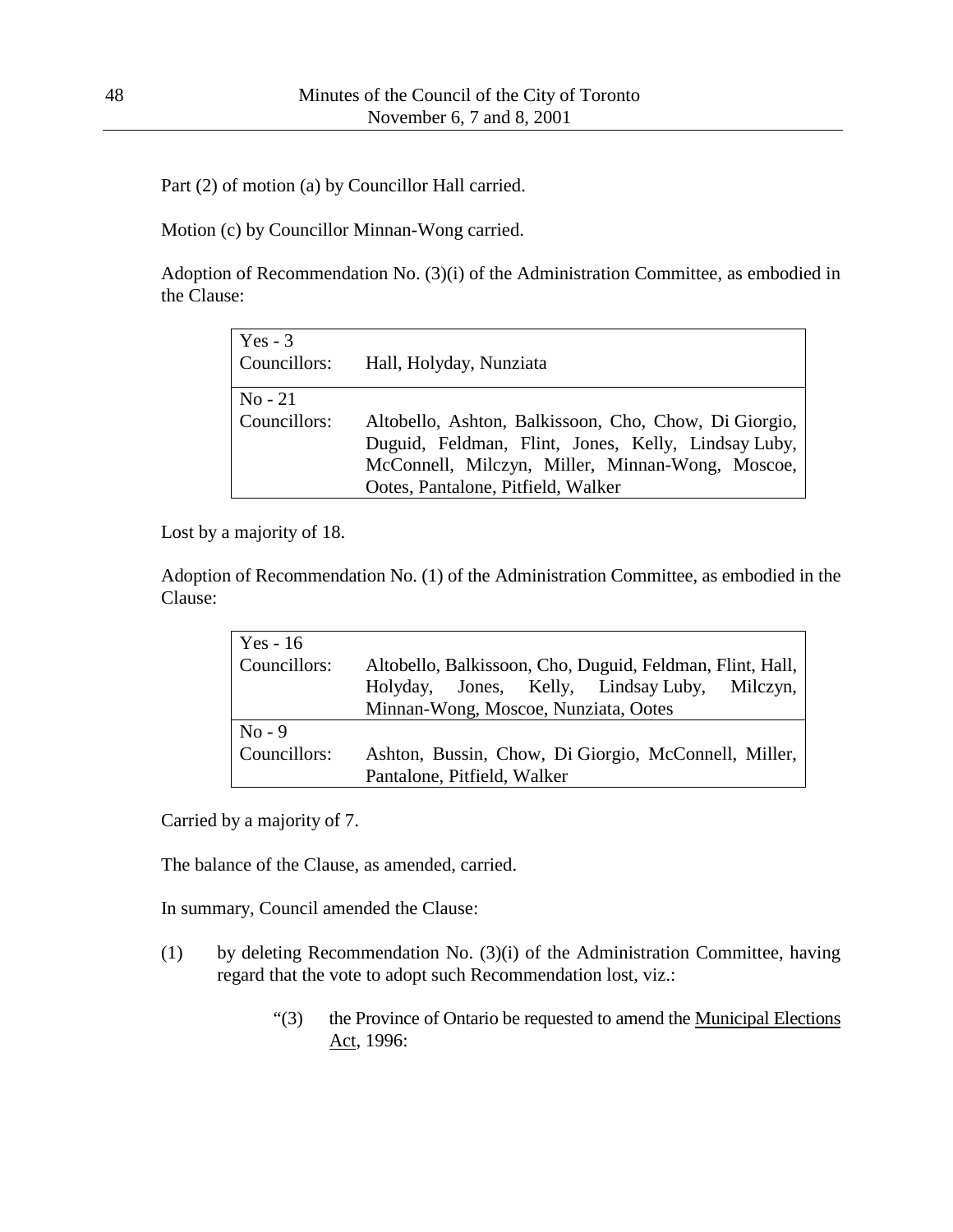- (i) to cap the amount of money that a candidate may raise with respect to his/her election campaign;";
- (2) by adding the following new Part (iii) to Recommendation No. (3) of the Administration Committee:
	- "(iii) to require the City Clerk to have voters prove that they meet citizenship and residency requirements.";
- (3) to provide that the following action of the Administration Committee be rescinded:

"The Administration Committee reports, for the information of Council, having:

- (1) requested the City Clerk to submit a report to the Administration Committee on how the City of Toronto might allow the use of mail ballots during the next Municipal election;"; and
- (4) by adding thereto the following:

"It is further recommended that the City Clerk be requested to submit a report to the Administration Committee on the outreach program the City of Toronto undertook with regard to apartment buildings."

### 9.29 **Clause No. 1 of Report No. 13 of The Policy and Finance Committee, headed "Toronto Police Service - Annual Report 2000".**

*Motion:*

Councillor Chow moved that the Clause be amended by adding thereto the following:

"It is further recommended that the Toronto Police Services Board and the Chief of Police be requested to reconsider the strategic decision to deploy officers away from community response foot and bike patrol on to primary response, thus leading to a deterioration in police presence on the street and an erosion of preventative community policing, and to submit a report to the Community Services Committee, by January 2002, in response to this request."

*Votes:*

The motion by Councillor Chow carried.

The Clause, as amended, carried.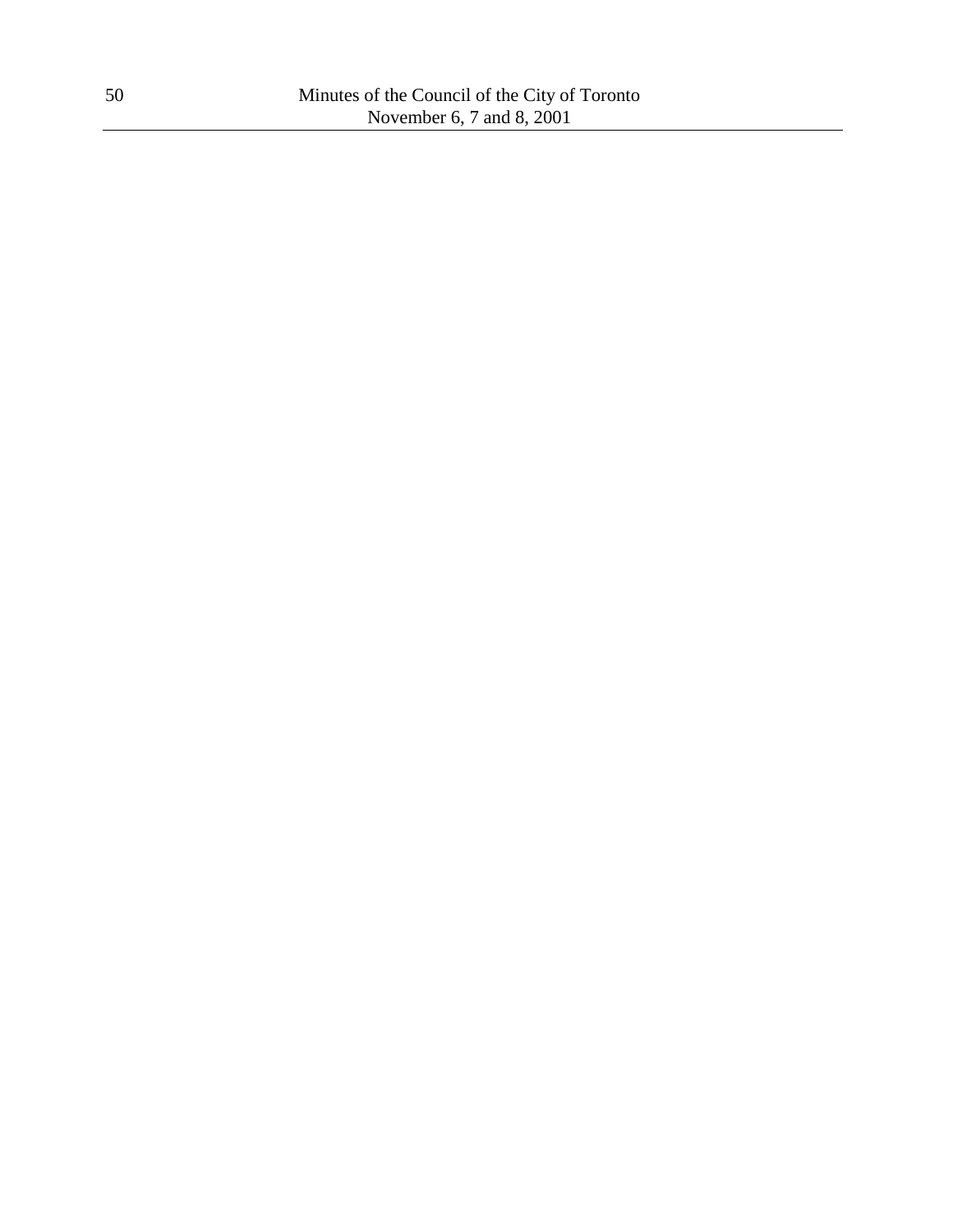9.30 **Clause No. 13 of Report No. 9 of The Etobicoke Community Council, headed "Final Report - Application to Amend the Etobicoke Official Plan and Zoning Code, Wittington Properties Limited 7, 9 and 11 Burnhamthorpe Crescent File No. CMB 2001 0005 (Ward 5 - Etobicoke-Lakeshore)".**

### *Motion:*

Councillor Jones moved that the Clause be amended by inserting in Recommendation No. (4) embodied in the report dated October 3, 2001, from the Director, Community Planning, West District, after the words "public benefits", the words "such as the possibility of playground equipment for a local park", so that such recommendation shall now read as follows:

"(4) before introducing the necessary Bills to City Council for enactment, the owner enter into a Section 37 Agreement with the City regarding the provision of public benefits, such as the possibility of playground equipment for a local park, in exchange for the increase in permitted building density on the property as set out in this report and that the Commissioner of Urban Development Services be authorized to report directly to City Council or Community Council if necessary with the details of the Section 37 Agreement."

*Votes:*

The motion by Councillor Jones carried.

The Clause, as amended, carried.

# 9.31 **Clause No. 18 of Report No. 16 of The Administration Committee, headed "Recipients - 2001 City of Toronto Constance E. Hamilton Award".**

### *Motion:*

Councillor Silva moved that the Clause be amended by adding thereto the following:

"It is further recommended that the Commissioner of Corporate Services be requested to submit a report to the next meeting of the Administration Committee respecting the restoration of the Civic Award of Merit, such report to also take into consideration the awards given by the former municipalities prior to amalgamation."

*Votes:*

The motion by Councillor Silva carried.

The Clause, as amended, carried.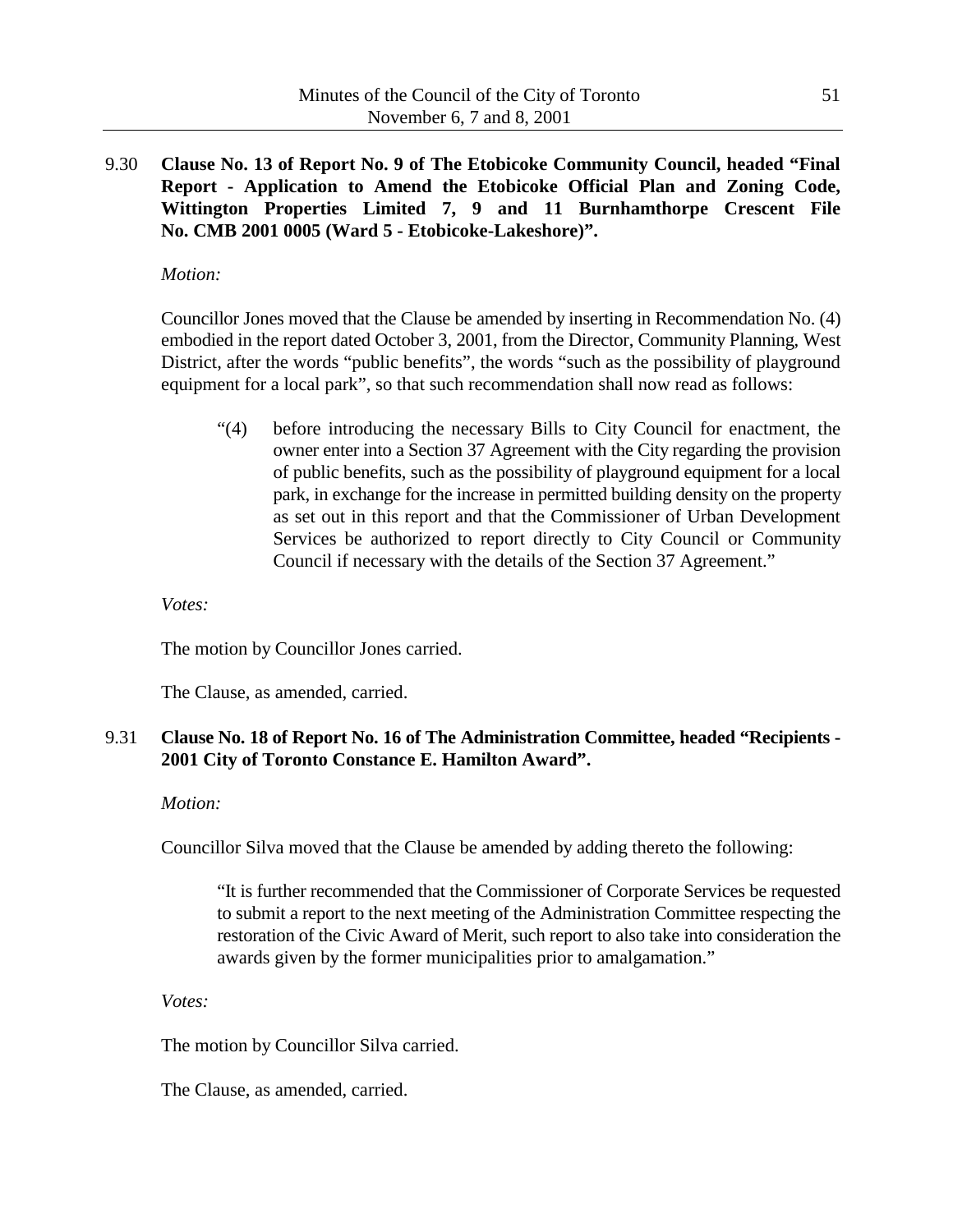# 9.32 **Clause No. 16 of Report No. 12 of The Community Services Committee, headed "Cost of Implementing the Ontario Pay Equity Act".**

*Motion:*

Councillor Chow moved that the Clause be amended by adding thereto the following:

"It is further recommended that:

(a) the report dated October 29, 2001, from the Acting Commissioner of Community and Neighbourhood Services, embodying the following recommendations, be adopted:

'It is recommended that:

- (1) the City of Toronto request the Association of Municipalities of Ontario to seek intervenor status in the Charter Challenge lodged by the Equal Pay Coalition;
- (2) the City support, in principle, the Charter Challenge launched by the Pay Equity Coalition and request the City Solicitor to report on the City of Toronto's legal interest in this case; and
- (3) the appropriate City officials take the necessary action to give effect thereto.'; and
- (b) the report requested from the City Solicitor in Recommendation No. (2), above, be submitted to the Community Services Committee for its meeting scheduled to be held on November 15, 2001."

#### *Votes:*

The motion by Councillor Chow carried.

The Clause, as amended, carried.

# 9.33 **Clause No. 1 of Report No. 14 of The Policy and Finance Committee, headed "Alternative Service Delivery (ASD) - Policy and Framework".**

#### *Motion:*

Councillor McConnell, at 10:25 a.m. on November 7, 2001, moved that Council resolve itself into Committee of the Whole in the Council Chamber and then recess to meet privately to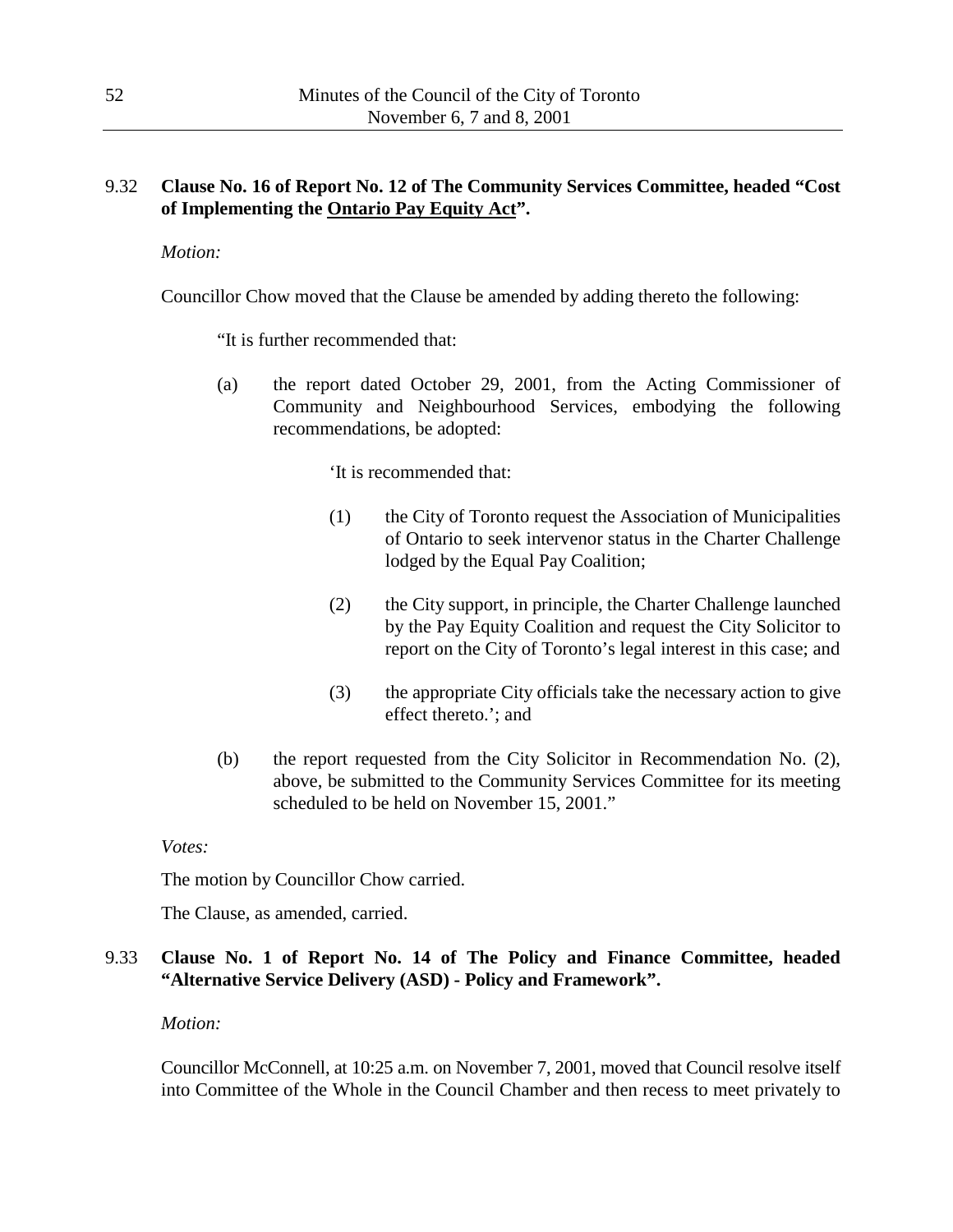consider matters of a confidential nature related to this Clause pertaining to labour negotiations.

*Ruling by Deputy Mayor:*

Deputy Mayor Ootes, having regard that labour negotiations were not part of the matter before Council, ruled the motion by Councillor McConnell, out of order.

Councillor McConnell challenged the ruling of the Deputy Mayor.

*Vote to Uphold Ruling of Deputy Mayor:*

| Yes - 24     |                                                             |
|--------------|-------------------------------------------------------------|
| Mayor:       | Lastman                                                     |
| Councillors: | Altobello, Balkissoon, Berardinetti, Cho, Di Giorgio,       |
|              | Disero, Duguid, Feldman, Flint, Ford, Hall, Holyday, Kelly, |
|              | Li Preti, Lindsay Luby, Mihevc, Milczyn, Minnan-Wong,       |
|              | Moeser, Nunziata, Ootes, Pitfield, Shiner                   |
| $No-12$      |                                                             |
| Councillors: | Ashton, Bussin, Chow, Jones, Layton, McConnell, Miller,     |
|              | Moscoe, Pantalone, Rae, Silva, Walker                       |

Carried by a majority of 12.

*Extension to Question:*

Councillor Miller, having questioned for a period of five minutes, Councillor McConnell, seconded by Councillor Walker, moved that the necessary provisions of Chapter 27 of the City of Toronto Municipal Code be waived and that Councillor Miller be granted a further period of five minutes in order to permit the conclusion of his questions, the vote upon which was taken as follows:

| $Yes - 19$   |                                                          |
|--------------|----------------------------------------------------------|
| Councillors: | Altobello, Balkissoon, Berardinetti, Bussin, Di Giorgio, |
|              | Ford, Johnston, Jones, Korwin-Kuczynski,<br>Filion,      |
|              | McConnell, Milczyn, Miller, Moscoe, Nunziata, Pantalone, |
|              | Pitfield, Sutherland, Walker                             |
| $No-13$      |                                                          |
| Mayor:       | Lastman                                                  |
| Councillors: | Cho, Disero, Duguid, Feldman, Hall, Holyday, Kelly,      |
|              | Li Preti, Lindsay Luby, Minnan-Wong, Ootes, Shiner       |

Lost, less than two-thirds of Members present having voted in the affirmative.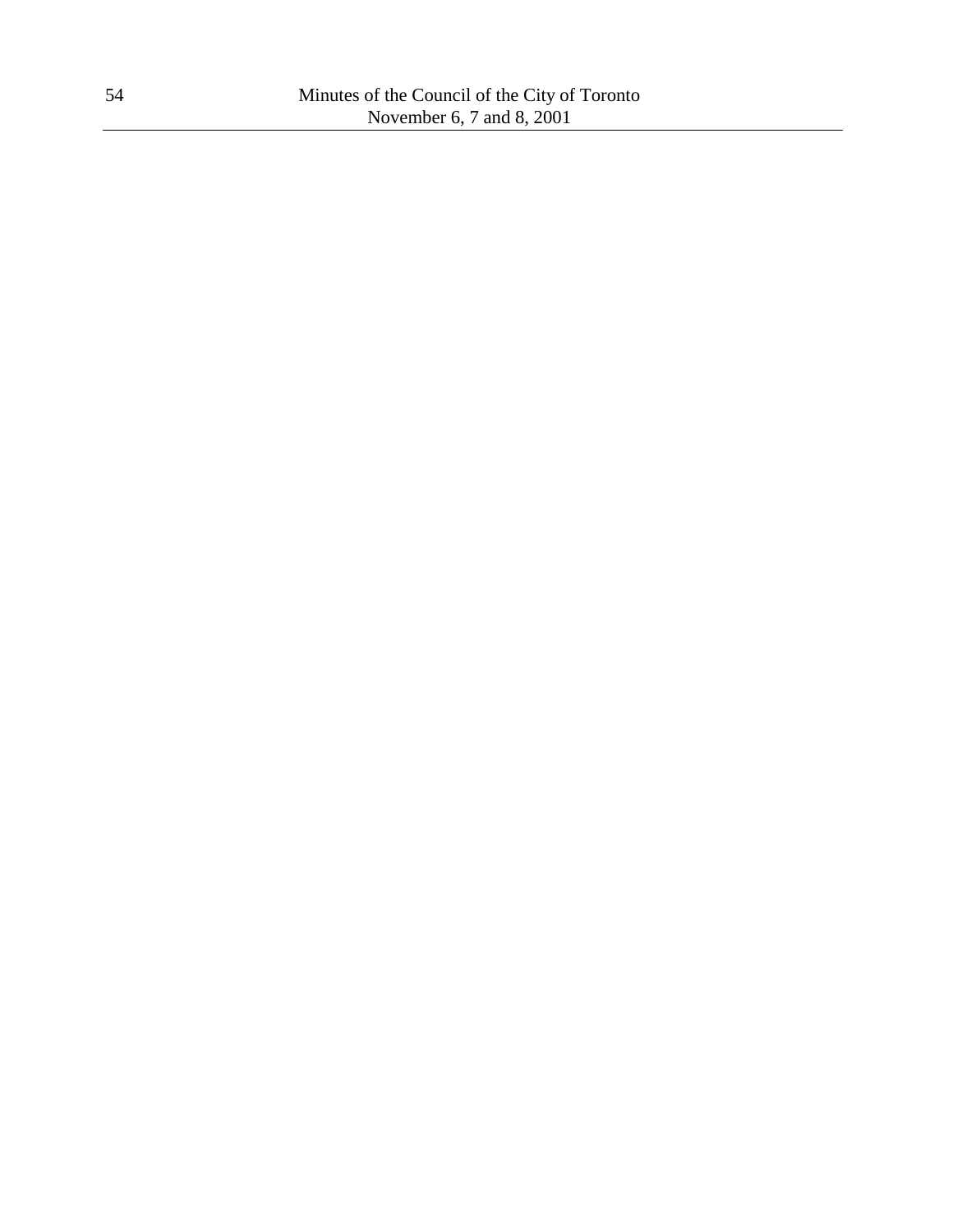### *Motions:*

- (a) Councillor Moscoe moved that the Clause be amended:
	- (1) to provide that the membership of the Council Reference Group on Alternative Service Delivery be increased by one member and that Councillor Miller be appointed to the Council Reference Group on ASD; and
	- (2) by adding thereto the following:

"It is further recommended that:

- (a) all meetings of the Council Reference Group on ASD be scheduled and all Members of Council and the public be provided with the schedule and the agendas for such meetings in the same manner as Standing Committees; and
- (b) the Chief Administrative Officer be requested to include in the ASD policy framework, strict limits or prohibitions against the use of lobbyists to secure contracts."

Councillor Disero in the Chair.

(b) Councillor Jones moved that the Clause be amended by striking out the recommendations of the Policy and Finance Committee and inserting in lieu thereof the following:

"It is recommended that the report dated October 23, 2001, from the Acting Chief Administrative Officer, be adopted, subject to:

- (1) amending Recommendation No. (2) embodied therein by striking out the words 'a Council Reference Group consisting of the Standing Committee Chairs, Chair of the Budget Advisory Committee and two members of the Policy and Finance Committee be established to provide guidance and advice', and inserting in lieu thereof the words 'each Standing Committee, in accordance with their mandate, provide guidance and advice', so that such recommendation shall now read as follows:
	- '(2) each Standing Committee, in accordance with their mandate, provide guidance and advice to the Acting Chief Administrative Officer on on-going consultations with the respective union representatives and other critical issues relating to ASD;'; and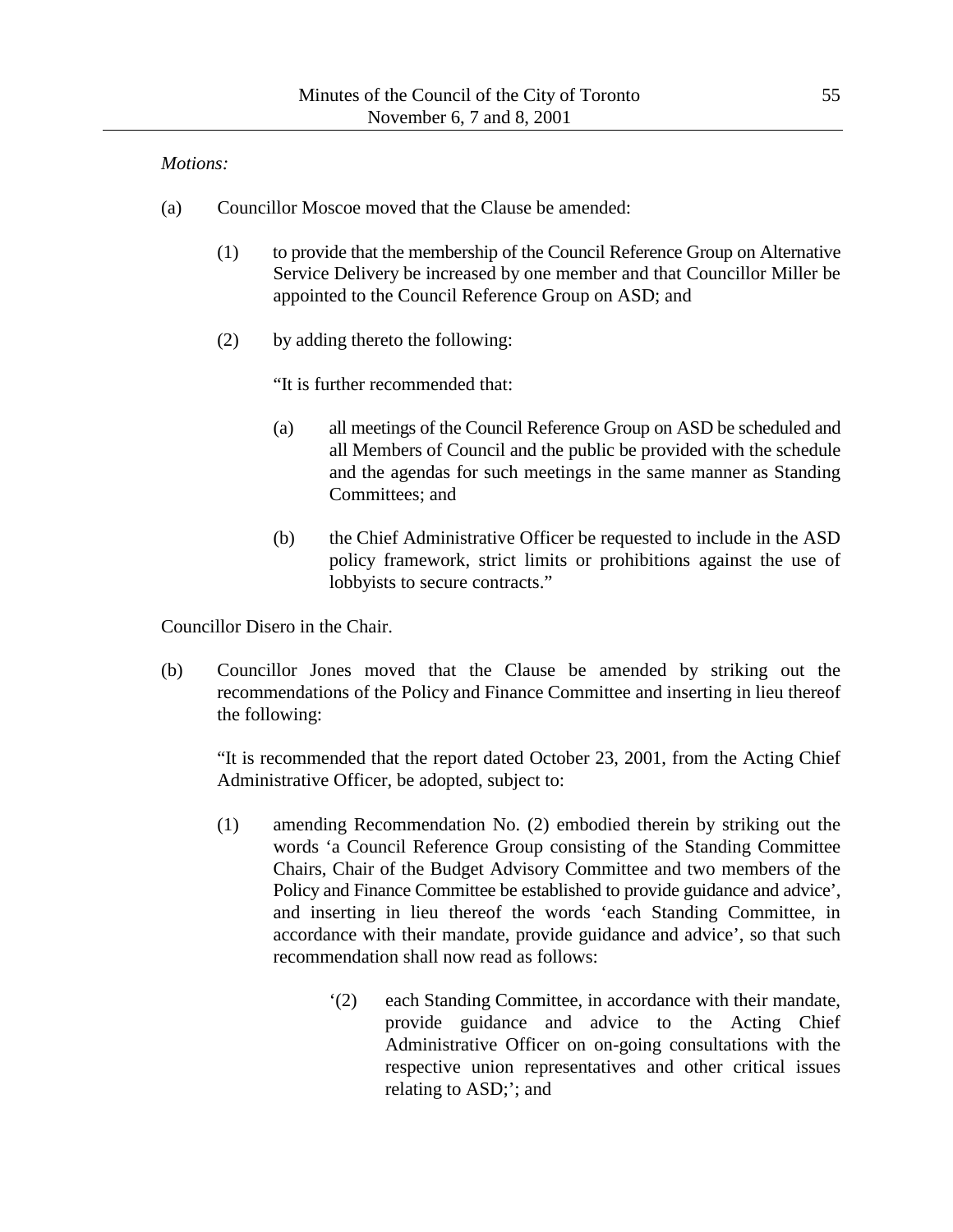- (2) deleting the following Recommendation No. (3):
	- '(3) the Council Reference Group report early in 2002 on the list of candidate programs for consideration as well as the timelines and processes needed for implementation;'."
- (c) Councillor Chow moved that the Clause be amended by adding thereto the following:

"It is further recommended that:

- (1) the Chief Administrative Officer be requested to provide all Councillors with the following information:
	- (a) identification of the staff team that will conduct the systemic review of City services;
	- (b) a clear work plan and the time line for this staff team and the ASD Council Reference Group;
	- (c) an analysis of the number of staff that are used in the Information Technology and Finance areas that are now provided by consultants;
	- (d) an analysis of the consultants that are now used in various capital projects that can be reduced and/or provided in an alternative manner; and
	- (e) the possibility of establishing a multi-year contract for voluntary sectors that are providing services to the City of Toronto; and
- (2) a principle be established that will provide equal payment and terms, to both private and non-profit sectors, when providing services of the same value, with similar duration of contracts for contracted services."
- (d) Councillor Miller moved that the Clause be amended:
	- (1) by amending the report dated October 23, 2001, from the Acting Chief Administrative Officer, as embodied in the Clause:
		- (a) by deleting from Item No. (3), under the heading "Management Tools Required", all of the words after the first occurrence of the words "private sector', so that such Item shall now read as follows: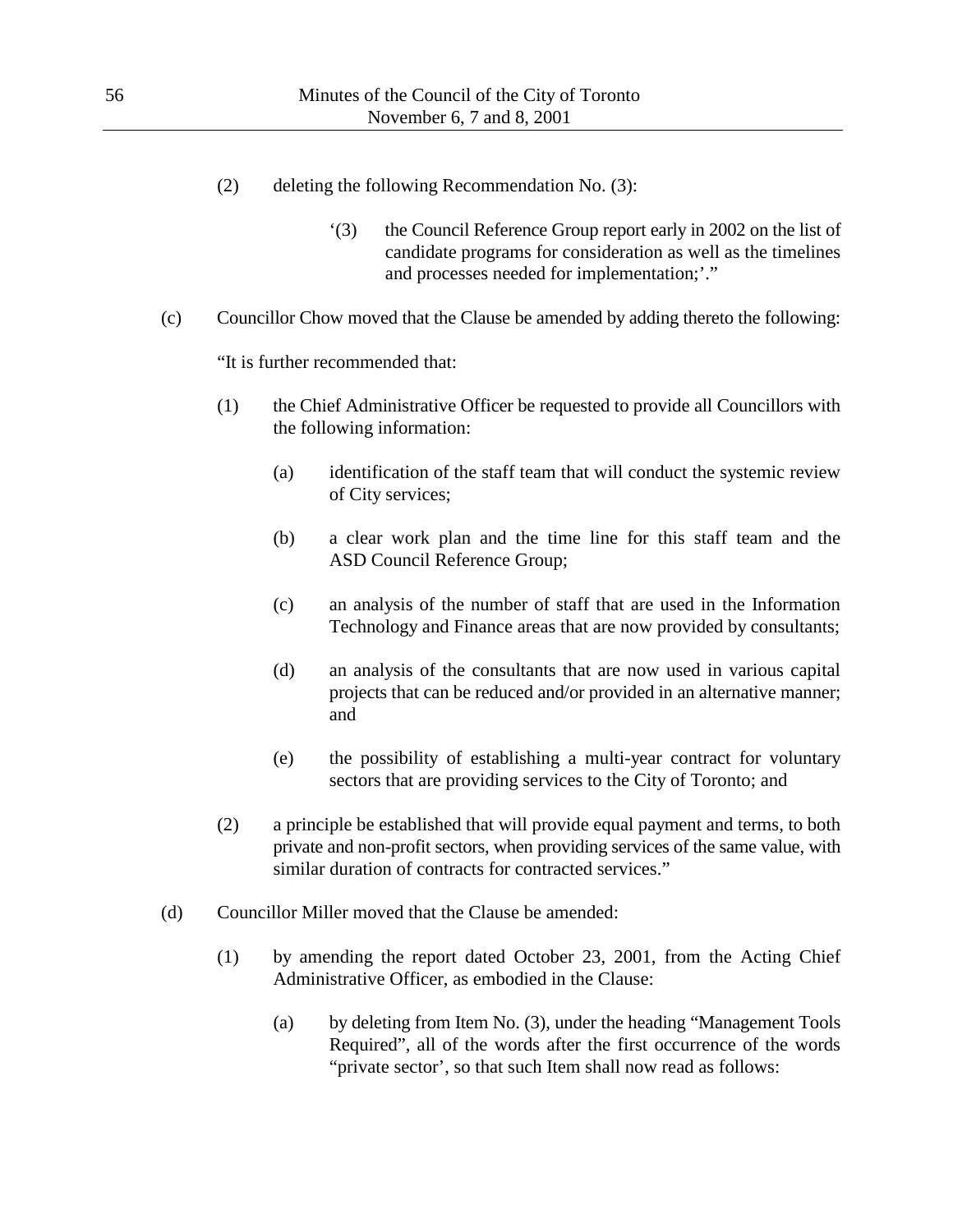- "(3) better process for dealing with the private sector;";
- (b) by inserting at the beginning of Item No.  $(6)(c)$ , under the heading "Candidate Selection Criteria", the words "easily measurable and enforceable", so that such Item shall now read as follows:
	- "(c) easily measurable and enforceable performance criteria can be defined for the delivery of the service."; and
- (c) by amending Appendix 5, entitled "ASD Process Guidelines", to provide that the cost benefit analysis to assess the financial and economic costs and benefits of service delivery alternatives include an analysis of the risks and costs of accountability and enforcement of City of Toronto standards;
- (2) to provide that:
	- (a) the Chief Administrative Officer develop a framework for the analysis of direct delivery options for services currently contracted;
	- (b) no ASD initiatives be undertaken until the benchmarking and cost data discussed under the heading "Management Tools Required" become available; and
	- (c) any analysis of ASD options include a thorough written analysis of all public policy impacts; and
- (3) by adding thereto the following:

"It is further recommended that:

- (a) prior to assessing ASD options for a directly-delivered service, the Chief Administrative Officer and relevant Commissioners lead a staff process, including the involvement of bargaining agents and employee associations, to determine what innovations in direct service delivery can be achieved, including an analysis of the best practices of other cities;
- (b) the Chief Administrative Officer be requested to:
	- (i) develop a protocol respecting lobbyists; and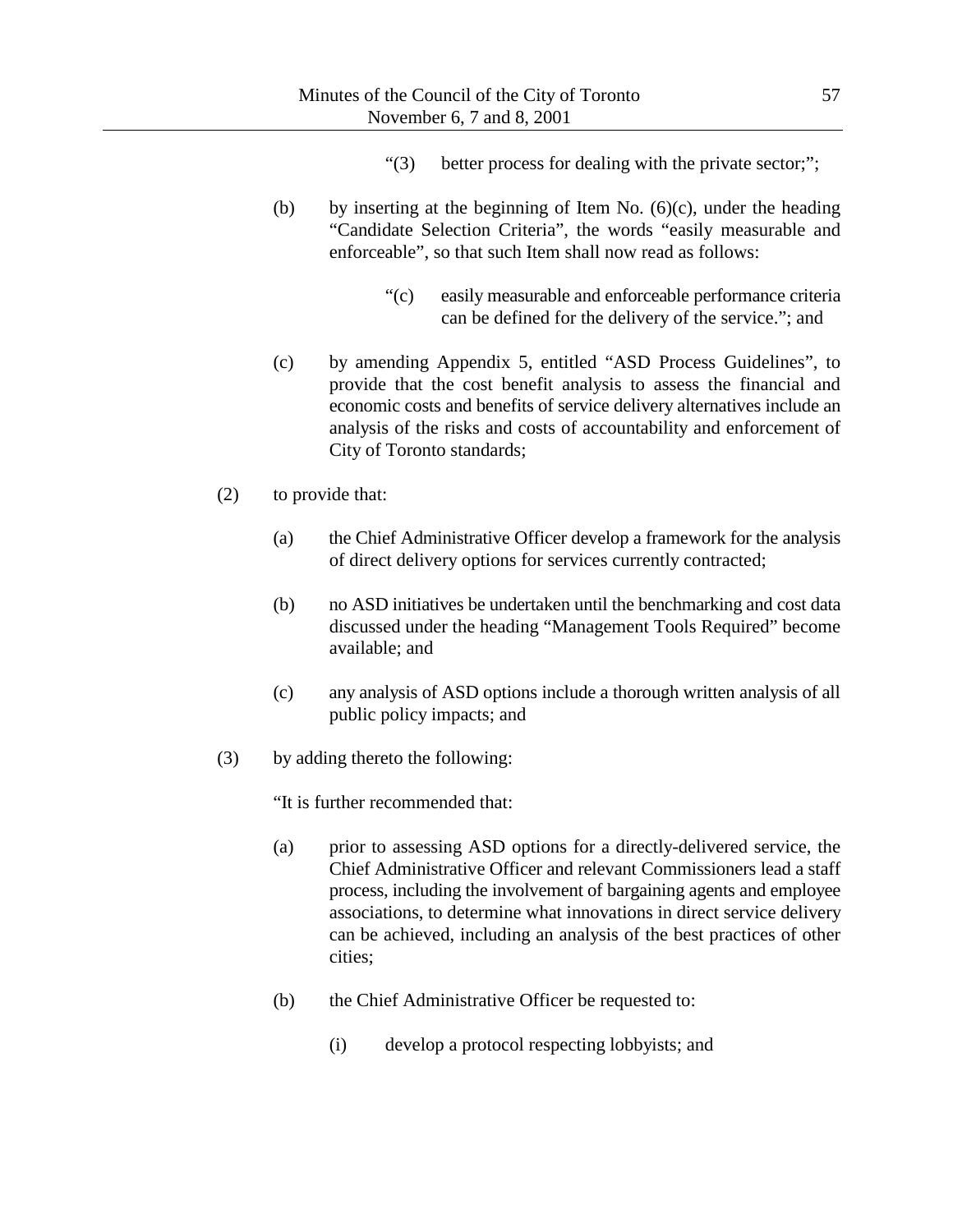- (ii) develop specific measures to assess accountability and enforcement of service, safety and maintenance standards; and
- (c) the Chief Administrative Officer and the City Auditor be requested to submit a report to the Policy and Finance Committee on specific measures to address the potential for corruption in the award of contracts to the private sector, based on lessons learned both from the experiences of the City of Toronto that are currently the subject of Audit reports and from other jurisdictions."
- (e) Councillor Walker moved that the Clause, together with all motions moved by Members of Council in this regard, be struck out and referred back to the Policy and Finance Committee for further consideration and the hearing of deputations.

### *Vote on Referral:*

Adoption of motion (e) by Councillor Walker:

| Yes - $13$   |                                                          |
|--------------|----------------------------------------------------------|
| Councillors: | Bussin, Cho, Chow, Filion, Johnston, Jones, Layton,      |
|              | McConnell, Mihevc, Miller, Moscoe, Rae, Walker           |
| $No - 24$    |                                                          |
| Mayor:       | Lastman                                                  |
| Councillors: | Altobello, Balkissoon, Berardinetti, Di Giorgio, Disero, |
|              | Duguid, Flint, Ford, Hall, Holyday, Kelly,               |
|              | Korwin-Kuczynski, Li Preti, Lindsay Luby, Milczyn,       |
|              | Minnan-Wong, Moeser, Nunziata, Ootes, Pitfield, Shaw,    |
|              | Shiner, Sutherland                                       |

Lost by a majority of 11.

#### *Motions:*

- (f) Councillor Shiner moved that all motions moved by Members of Council be referred to the Council Reference Group on Alternative Service Delivery (ASD) for further consideration and recommendation to Council, through the Policy and Finance Committee.
- (g) Councillor Cho moved that the Clause be amended:
	- (1) by expanding the membership on the Council Reference Group to include:
		- (a) two representatives from the business community; and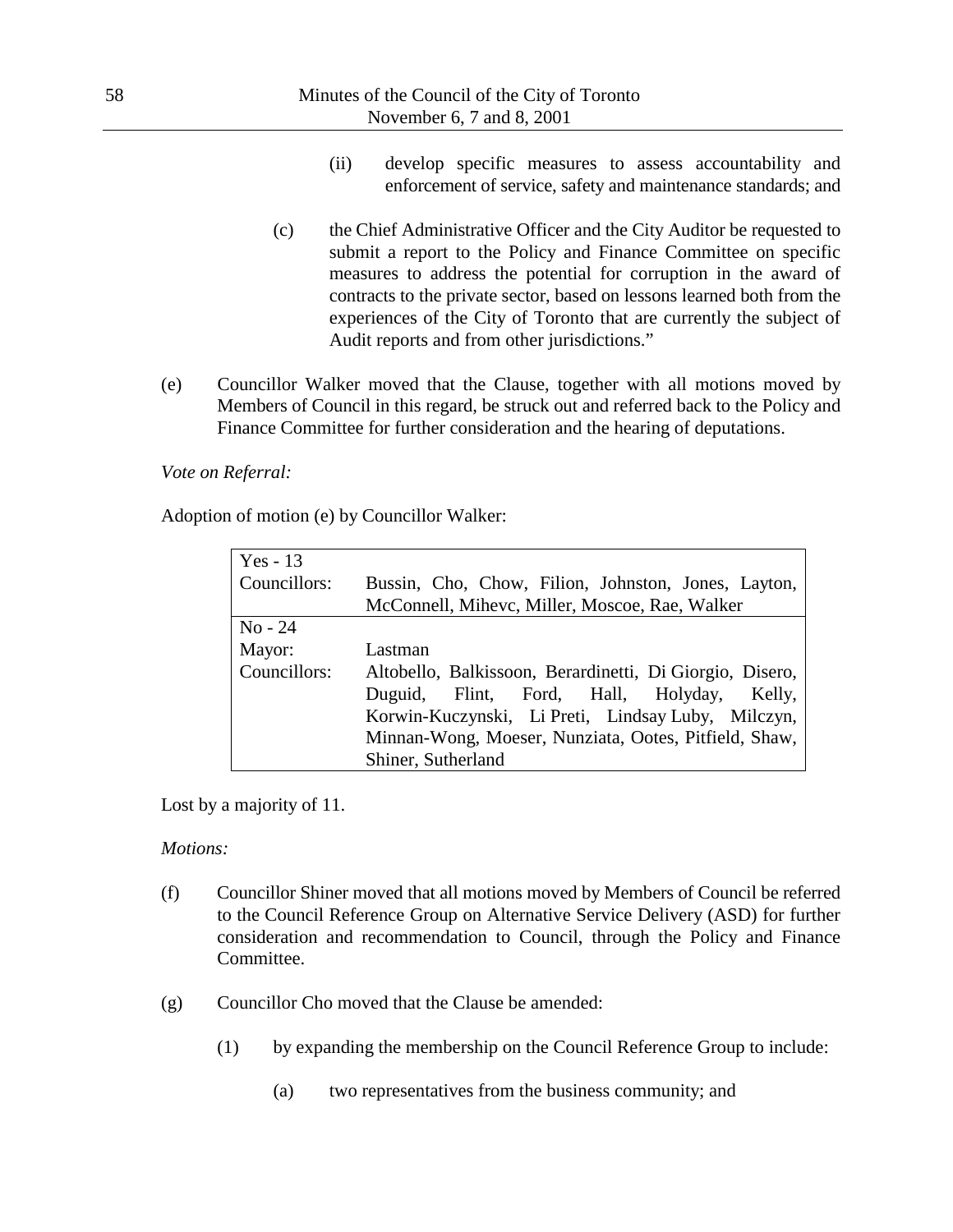- (b) two representatives from the Canadian Union of Public Employees; and
- (2) to provide that:
	- (a) consultants not be hired to undertake any portion of the ASD Review; and
	- (b) Water and Wastewater Services be excluded from the ASD Review.

Councillor Disero in the Chair.

Deputy Mayor Ootes in the Chair.

- (h) Councillor Layton moved that the Clause be amended by amending the report dated October 23, 2001, from the Acting Chief Administrative Officer, as embodied in the Clause, by:
	- (1) inserting in Recommendation No. (1), after the words "candidate programs", the words "for options analysis", so that such recommendation shall now read as follows:
		- "(1) the Alternative Service Delivery policy framework outlined in this report (which includes criteria for selection of ASD candidate programs for options analysis, procedures, and processes) be adopted;"; and
	- (2) adding to Recommendation No. (3) the words "of the options analysis", so that such recommendation shall now read as follows:
		- "(3) the Council Reference Group report early in 2002 on the list of candidate programs for consideration as well as the timelines and processes needed for implementation of the options analysis;".
- (i) Councillor Bussin moved that:
	- (1) motion (f) by Councillor Shiner be amended:
		- (a) to provide that only Parts  $(2)(b)$  and  $(3)(b)(ii)$  of motion (d) by Councillor Miller be referred to the Council Reference Group; and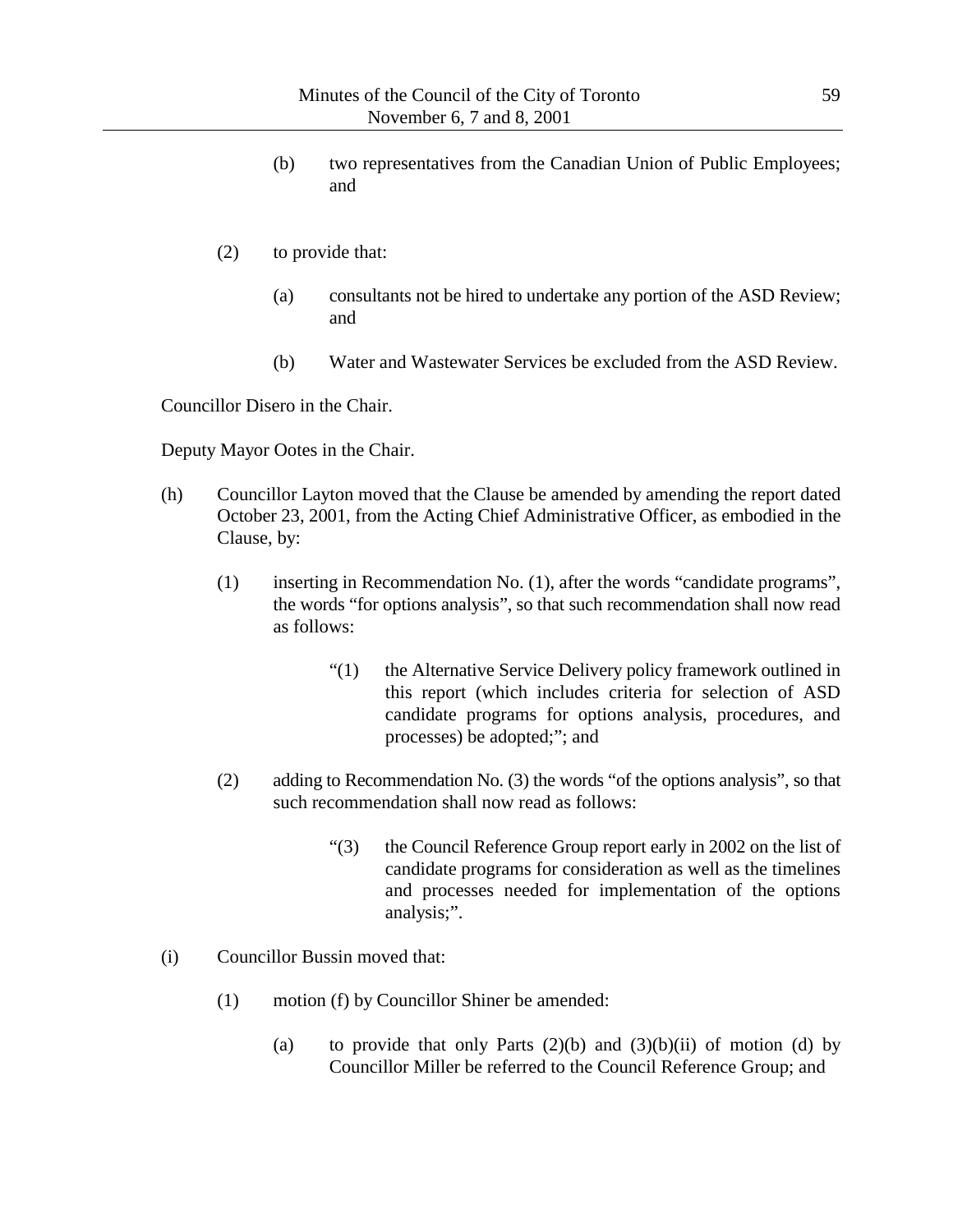| 60 |     |            | Minutes of the Council of the City of Toronto<br>November 6, 7 and 8, 2001                                                                                                                                                      |
|----|-----|------------|---------------------------------------------------------------------------------------------------------------------------------------------------------------------------------------------------------------------------------|
|    |     |            | by adding thereto the words "such report to be submitted to the Policy<br>(b)<br>and Finance Committee for its meeting scheduled to be held in<br>December 2001"; and                                                           |
|    |     | (2)        | the Clause be amended by adding thereto the following:                                                                                                                                                                          |
|    |     |            | "It is further recommended that Police, Fire and Ambulance Services be<br>included in the ASD Review."                                                                                                                          |
|    | (j) |            | Councillor Mihevc moved that the Clause be amended to provide that the definition<br>of the ASD options be expanded by adding the option of bringing in currently<br>contracted-out services.                                   |
|    |     |            | <b>Permission to Amend Motion:</b>                                                                                                                                                                                              |
|    |     |            | Councillor Miller, with the permission of Council, amended Parts $(2)(a)$ , $(3)(a)$ and $(3)(b)(i)$<br>of his motion (d) to read as follows:                                                                                   |
|    |     | " $(2)(a)$ | the Chief Administrative Officer ensure that the framework includes the<br>explicit analysis of direct delivery options for services currently<br>contracted;".                                                                 |
|    |     | " $(3)(a)$ | prior to proceeding with ASD options, the Chief Administrative Officer and<br>relevant Commissioners review innovations in direct service delivery, in<br>consultation with City of Toronto employees and their associations;". |
|    |     | " $(3)(b)$ | the Chief Administrative Officer be requested to:                                                                                                                                                                               |
|    |     |            | develop a protocol respecting the interaction of lobbyists with staff;".<br>(i)                                                                                                                                                 |

#### *Permission to Withdraw Motion:*

Councillor Cho, with the permission of Council, withdrew Part (2)(b) of his motion (g), viz.:

"(2)(b) Water and Wastewater Services be excluded from the ASD Review."

# *Ruling by Deputy Mayor:*

Councillor Moscoe requested Deputy Mayor Ootes to rule on whether motion (f) by Councillor Shiner was in order.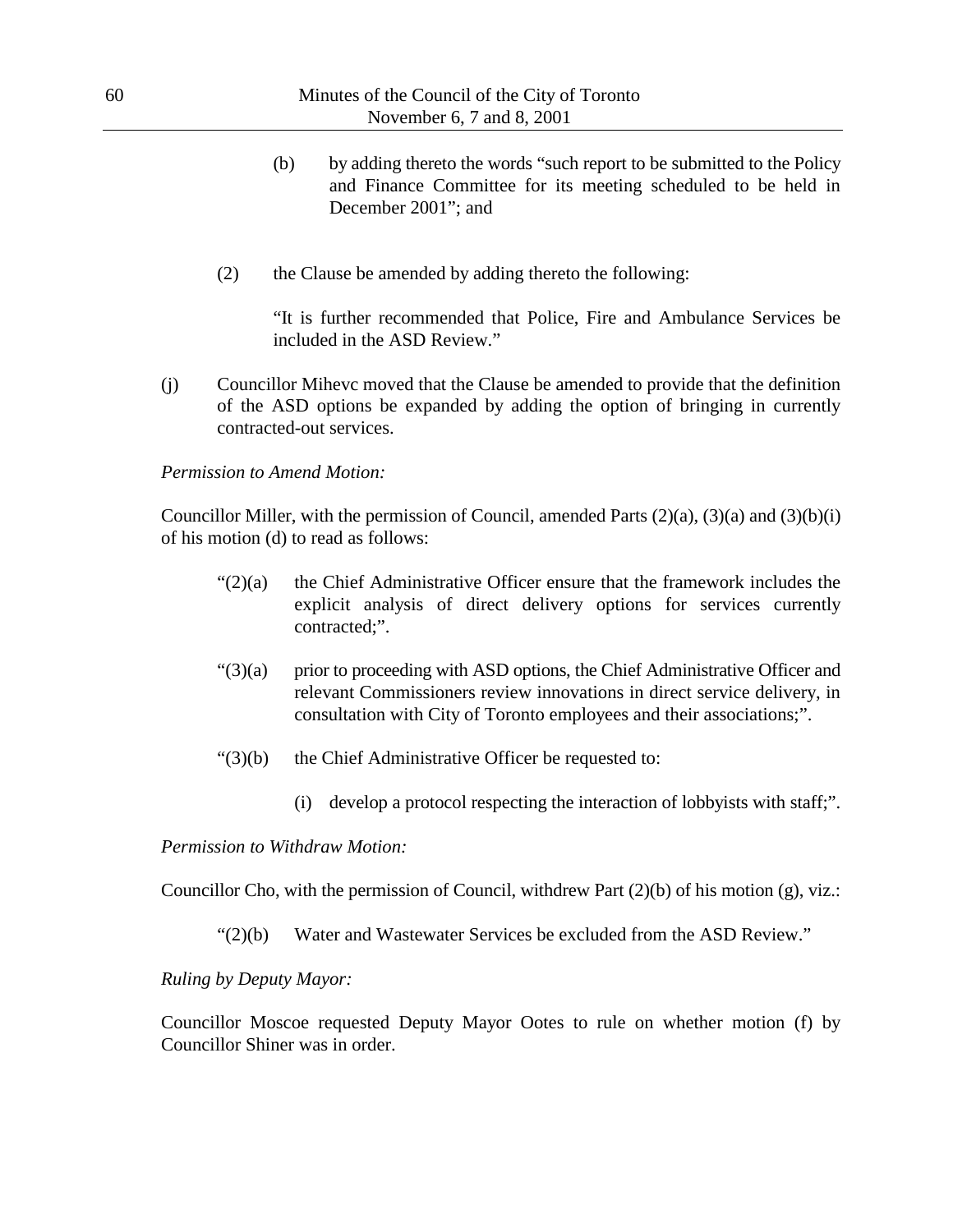Deputy Mayor Ootes, having regard to the nature of motion (f) by Councillor Shiner, ruled such motion in order.

Mayor Lastman challenged the ruling of the Deputy Mayor.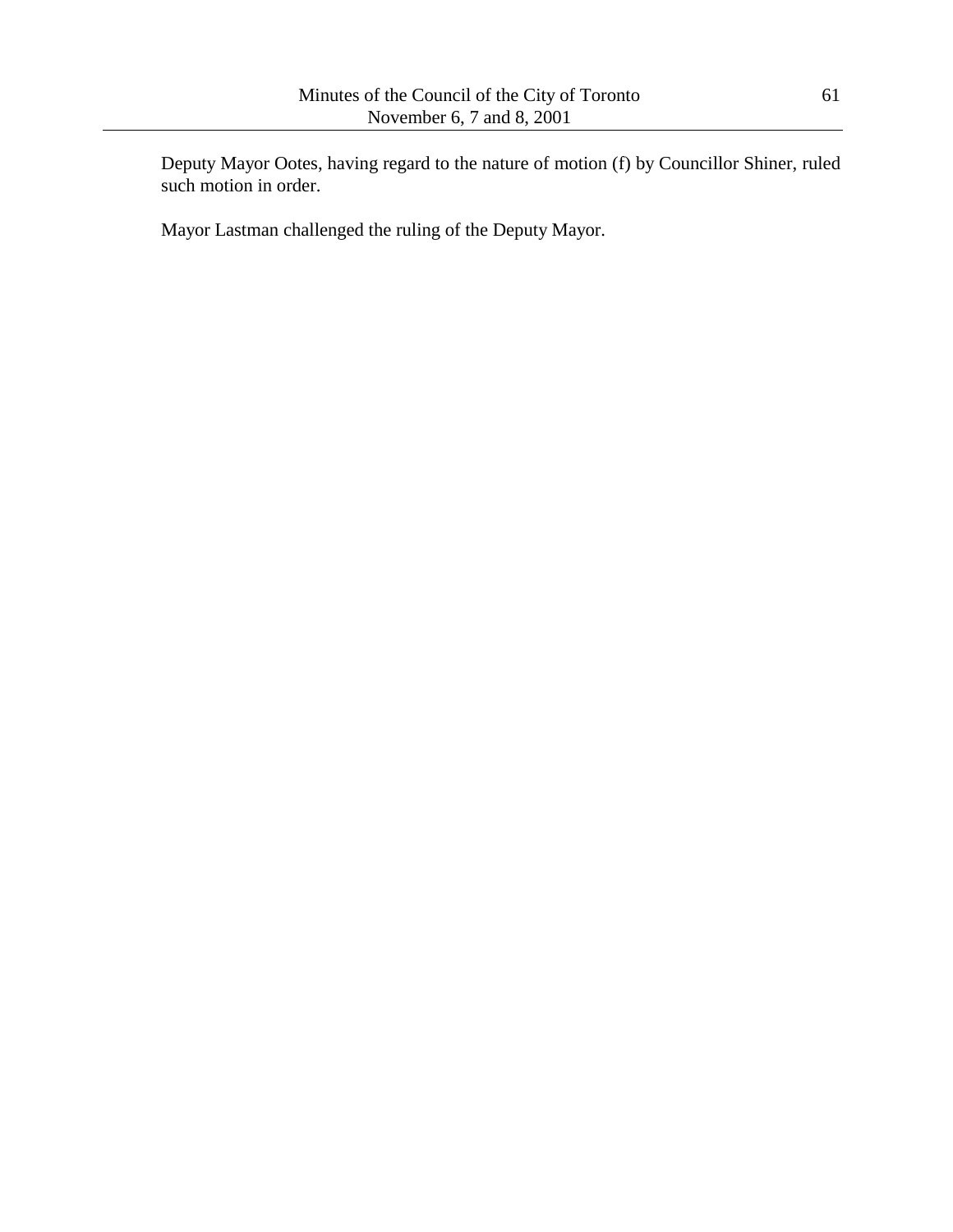*Vote to Uphold Ruling of Deputy Mayor:*

| $Yes - 25$   |                                                                                                                                                                                                                                                               |
|--------------|---------------------------------------------------------------------------------------------------------------------------------------------------------------------------------------------------------------------------------------------------------------|
| Councillors: | Altobello, Balkissoon, Berardinetti, Di Giorgio, Disero,<br>Duguid, Feldman, Flint, Ford, Hall, Holyday, Kelly,<br>Korwin-Kuczynski, Lastman, Li Preti, Lindsay Luby,<br>Milczyn, Minnan-Wong, Moeser, Nunziata, Ootes, Pitfield,<br>Shaw, Shiner, Sutherland |
| $No - 17$    |                                                                                                                                                                                                                                                               |
| Councillors: | Ashton, Augimeri, Bussin, Cho, Chow, Filion, Johnston,<br>Jones, Layton, McConnell, Mihevc, Miller, Moscoe,<br>Pantalone, Rae, Silva, Walker                                                                                                                  |

Carried by a majority of 8.

### *Votes:*

Adoption of Part (1)(a) of motion (i) by Councillor Bussin:

| $Yes - 18$   |                                                          |
|--------------|----------------------------------------------------------|
| Councillors: | Augimeri, Bussin, Cho, Chow, Filion, Hall, Johnston,     |
|              | Jones, Layton, McConnell, Mihevc, Miller, Moscoe,        |
|              | Pantalone, Pitfield, Rae, Silva, Walker                  |
| $No - 24$    |                                                          |
| Mayor:       | Lastman                                                  |
| Councillors: | Altobello, Ashton, Balkissoon, Berardinetti, Di Giorgio, |
|              | Disero, Duguid, Feldman, Flint, Ford, Holyday, Kelly,    |
|              | Korwin-Kuczynski, Li Preti, Lindsay Luby, Milczyn,       |
|              | Minnan-Wong, Moeser, Nunziata, Ootes, Shaw, Shiner,      |
|              | Sutherland                                               |

Lost by a majority of 6.

Adoption of Part (1)(b) of motion (i) by Councillor Bussin:

| $Yes - 18$   |                                                          |
|--------------|----------------------------------------------------------|
| Councillors: | Ashton, Augimeri, Bussin, Cho, Chow, Di Giorgio, Filion, |
|              | Johnston, Jones, Layton, McConnell, Mihevc, Miller,      |
|              | Moscoe, Pantalone, Rae, Silva, Walker                    |
| $No - 24$    |                                                          |
| Mayor:       | Lastman                                                  |
| Councillors: | Altobello, Balkissoon, Berardinetti, Disero, Duguid,     |
|              | Flint, Ford, Hall, Holyday, Kelly,<br>Feldman,           |
|              | Korwin-Kuczynski, Li Preti, Lindsay Luby, Milczyn,       |
|              | Minnan-Wong, Moeser, Nunziata, Ootes, Pitfield, Shaw,    |
|              | Shiner, Sutherland                                       |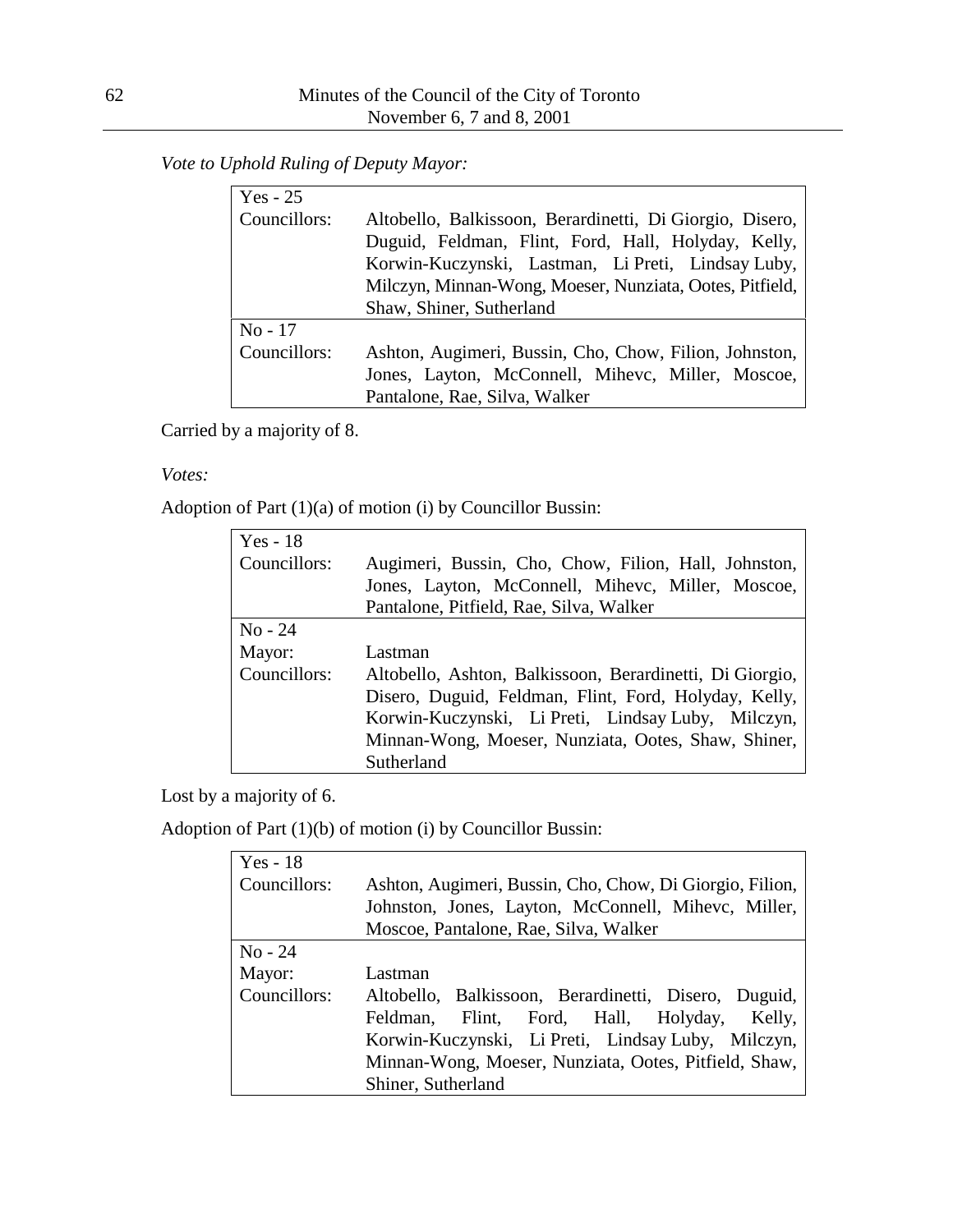Lost by a majority of 6. Adoption of motion (f) by Councillor Shiner, without amendment:

| $Yes - 25$   |                                                          |
|--------------|----------------------------------------------------------|
| Mayor:       | Lastman                                                  |
| Councillors: | Altobello, Balkissoon, Berardinetti, Di Giorgio, Disero, |
|              | Duguid, Feldman, Flint, Ford, Hall, Holyday, Kelly,      |
|              | Korwin-Kuczynski, Li Preti, Lindsay Luby, Milczyn,       |
|              | Minnan-Wong, Moeser, Nunziata, Ootes, Pitfield, Shaw,    |
|              | Shiner, Sutherland                                       |
| $No - 17$    |                                                          |
| Councillors: | Ashton, Augimeri, Bussin, Cho, Chow, Filion, Johnston,   |
|              | Jones, Layton, McConnell, Mihevc, Miller, Moscoe,        |
|              | Pantalone, Rae, Silva, Walker                            |

Carried by a majority of 8.

Adoption of Clause, as amended:

| Yes - $26$   |                                                             |
|--------------|-------------------------------------------------------------|
| Mayor:       | Lastman                                                     |
| Councillors: | Altobello, Ashton, Balkissoon, Berardinetti, Di Giorgio,    |
|              | Disero, Duguid, Feldman, Flint, Ford, Hall, Holyday, Kelly, |
|              | Korwin-Kuczynski, Li Preti, Lindsay Luby, Milczyn,          |
|              | Minnan-Wong, Moeser, Nunziata, Ootes, Pitfield, Shaw,       |
|              | Shiner, Sutherland                                          |
| $No-16$      |                                                             |
| Councillors: | Augimeri, Bussin, Cho, Chow, Filion, Johnston, Jones,       |
|              | Layton, McConnell, Mihevc, Miller, Moscoe, Pantalone,       |
|              | Rae, Silva, Walker                                          |

Carried by a majority of 10.

Councillor Moscoe requested that his opposition to this Clause, as amended, be noted in the Minutes of this meeting, and having regard that Councillor Moscoe remained in his seat and refused to vote, in accordance with Chapter 27, "Council Procedures", of the City of Toronto Municipal Code, he was recorded as having voted in the negative.

In summary, Council amended this Clause by adding thereto the following:

"It is further recommended that the following motions be referred to the Council Reference Group on Alternative Service Delivery (ASD) for further consideration and recommendation to Council, through the Policy and Finance Committee: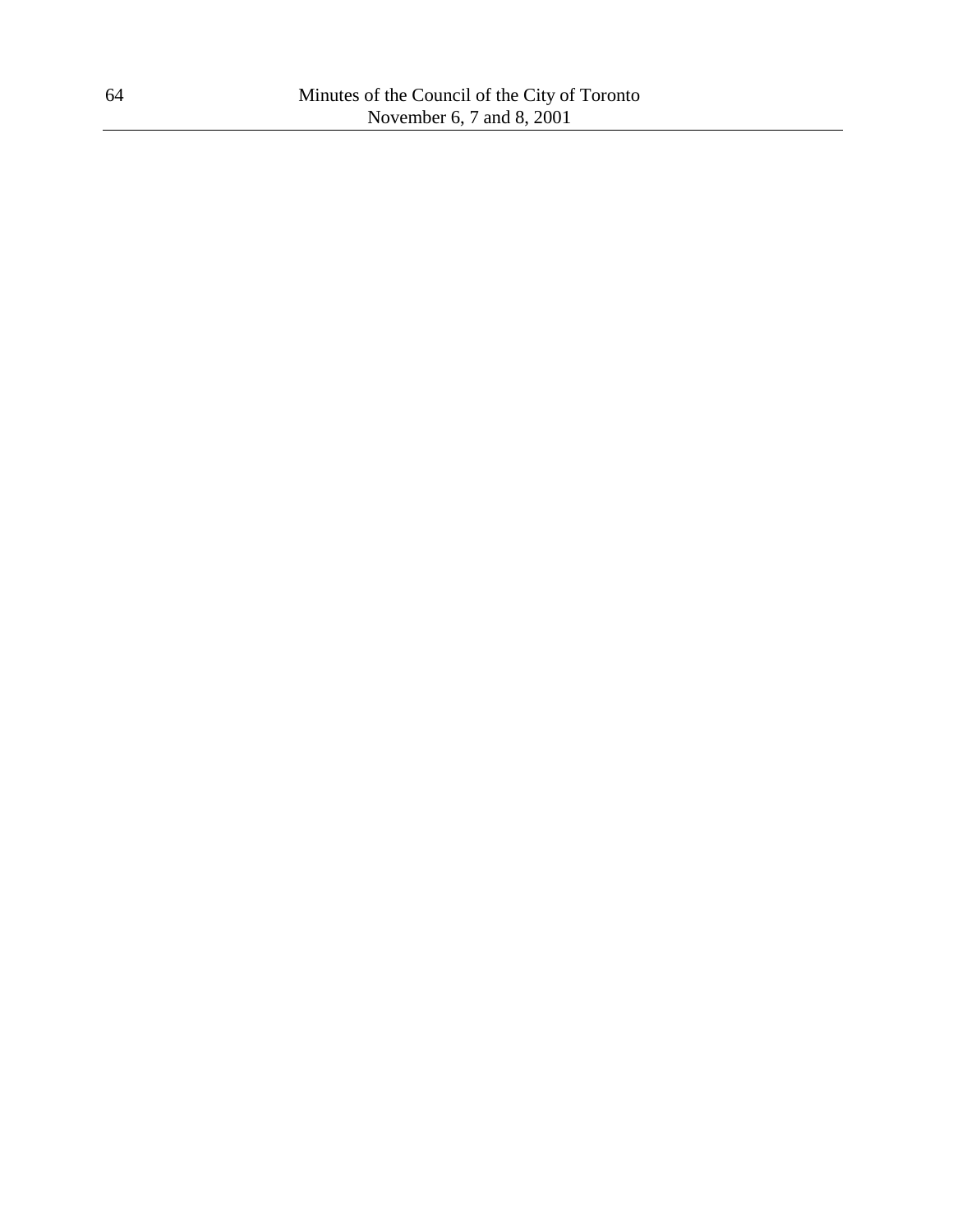Moved by Councillor Bussin:

'That the Clause be amended by adding thereto the following:

"It is further recommended that Police, Fire and Ambulance Services be included in the ASD Review." '

Moved by Councillor Cho:

'That the Clause be amended:

- (1) by expanding the membership on the Council Reference Group to include:
	- (a) two representatives from the business community; and
	- (b) two representatives from the Canadian Union of Public Employees; and
- (2) to provide that consultants not be hired to undertake any portion of the ASD Review.'

Moved by Councillor Chow:

'It is further recommended that:

- (1) the Chief Administrative Officer be requested to provide all Councillors with the following information:
	- (a) identification of the staff team that will conduct the systemic review of City services;
	- (b) a clear work plan and the time line for this staff team and the ASD Council Reference Group;
	- (c) an analysis of the number of staff that are used in the Information Technology and Finance areas that are now provided by consultants;
	- (d) an analysis of the consultants that are now used in various capital projects that can be reduced and/or provided in an alternative manner; and
	- (e) the possibility of establishing a multi-year contract for voluntary sectors that are providing services to the City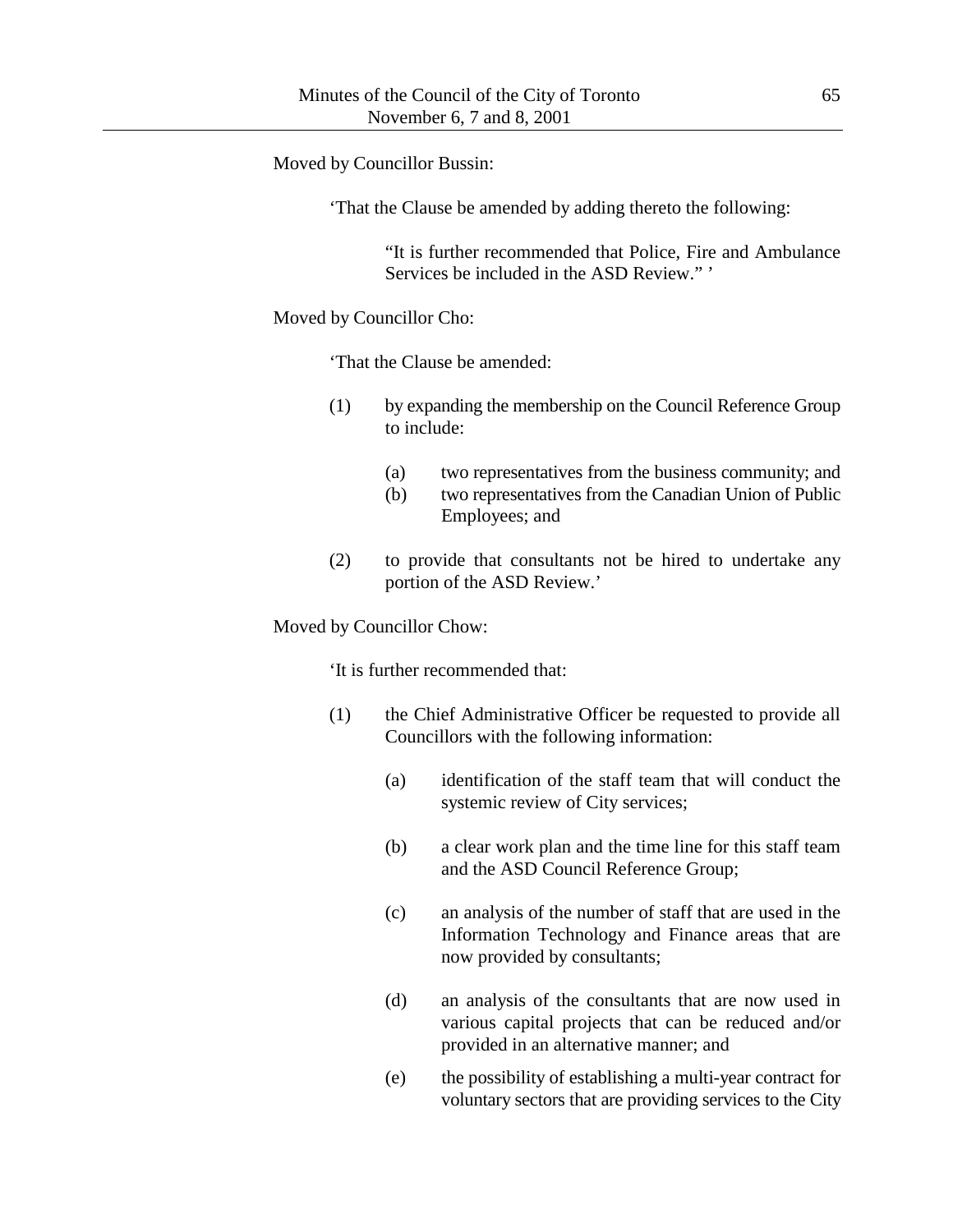#### of Toronto; and

(2) a principle be established that will provide equal payment and terms, to both private and non-profit sectors, when providing services of the same value, with similar duration of contracts for contracted services.'

Moved by Councillor Jones:

'That the Clause be amended by striking out the recommendations of the Policy and Finance Committee and inserting in lieu thereof the following:

> "It is recommended that the report dated October 23, 2001, from the Acting Chief Administrative Officer, be adopted, subject to:

- (1) amending Recommendation No. (2) embodied therein by striking out the words 'a Council Reference Group consisting of the Standing Committee Chairs, Chair of the Budget Advisory Committee and two members of the Policy and Finance Committee be established to provide guidance and advice", and inserting in lieu thereof the words "each Standing Committee, in accordance with their mandate, provide guidance and advice", so that such recommendation shall now read as follows:
	- '(2) each Standing Committee, in accordance with their mandate, provide guidance and advice to the Acting Chief Administrative Officer on ongoing consultations with the respective union representatives and other critical issues relating to ASD;'; and
- (2) deleting the following Recommendation No. (3):
	- '(3) the Council Reference Group report early in 2002 on the list of candidate programs for consideration as well as the timelines and processes needed for implementation;"."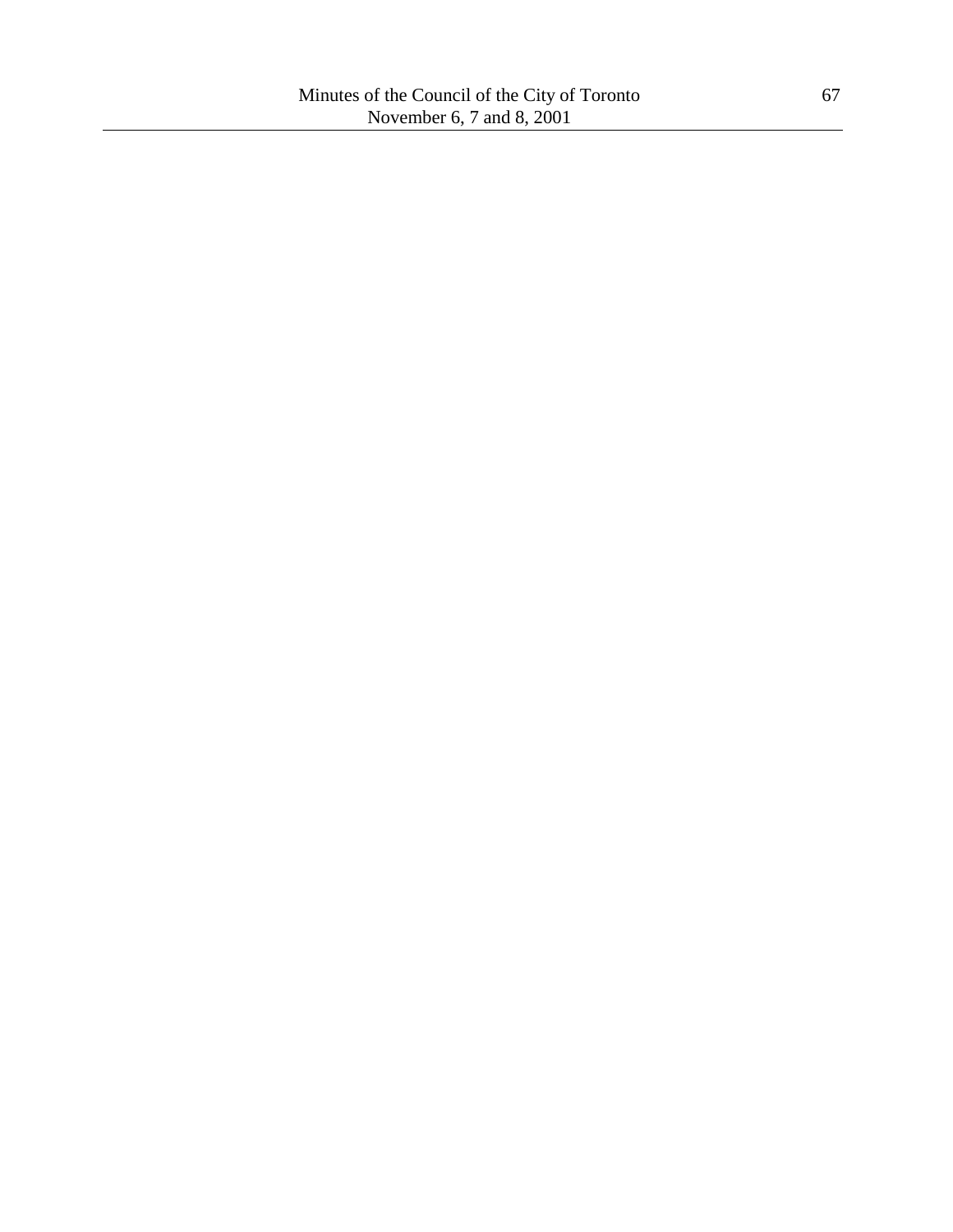Moved by Councillor Layton:

'That the Clause be amended by amending the report dated October 23, 2001, from the Acting Chief Administrative Officer, as embodied in the Clause, by:

- (1) inserting in Recommendation No. (1), after the words "candidate programs", the words "for options analysis", so that such recommendation shall now read as follows:
	- "(1) the Alternative Service Delivery policy framework outlined in this report (which includes criteria for selection of ASD candidate programs for options analysis, procedures, and processes) be adopted;"; and
- (2) adding to Recommendation No. (3) the words "of the options analysis", so that such recommendation shall now read as follows:
	- "(3) the Council Reference Group report early in 2002 on the list of candidate programs for consideration as well as the timelines and processes needed for implementation of the options analysis;".'

Moved by Councillor Mihevc:

'That the Clause be amended to provide that the definition of the ASD options be expanded by adding the option of bringing in currently contracted-out services.'

Moved by Councillor Miller:

'That the Clause be amended:

- (1) by amending the report dated October 23, 2001, from the Acting Chief Administrative Officer, as embodied in the Clause:
	- (a) by deleting from Item No. (3), under the heading "Management Tools Required", all of the words after the first occurrence of the words "private sector', so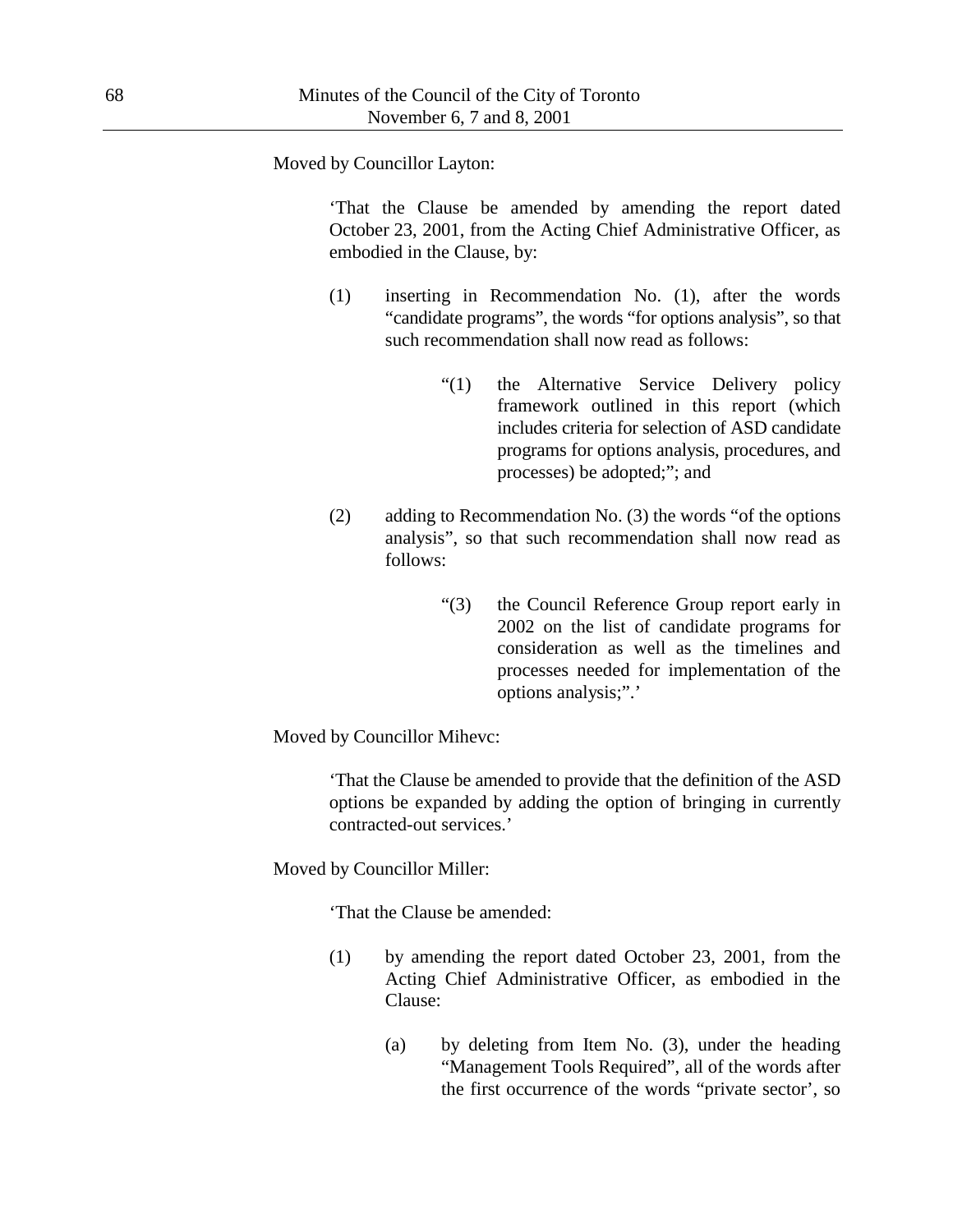that such Item shall now read as follows:

- "(3) better process for dealing with the private sector;";
- (b) by inserting at the beginning of Item No.  $(6)(c)$ , under the heading "Candidate Selection Criteria", the words "easily measurable and enforceable", so that such Item shall now read as follows:
	- "(c) easily measurable and enforceable performance criteria can be defined for the delivery of the service."; and
- (c) by amending Appendix 5, entitled "ASD Process Guidelines", to provide that the cost benefit analysis to assess the financial and economic costs and benefits of service delivery alternatives include an analysis of the risks and costs of accountability and enforcement of City of Toronto standards;
- (2) to provide that:
	- (a) the Chief Administrative Officer ensure that the framework includes the explicit analysis of direct delivery options for services currently contracted;
	- (b) no ASD initiatives be undertaken until the benchmarking and cost data discussed under the heading "Management Tools Required" become available; and
	- (c) any analysis of ASD options include a thorough written analysis of all public policy impacts; and
- (3) by adding thereto the following:

"It is further recommended that:

(a) prior to proceeding with ASD options, the Chief Administrative Officer and relevant Commissioners review innovations in direct service delivery, in consultation with City of Toronto employees and their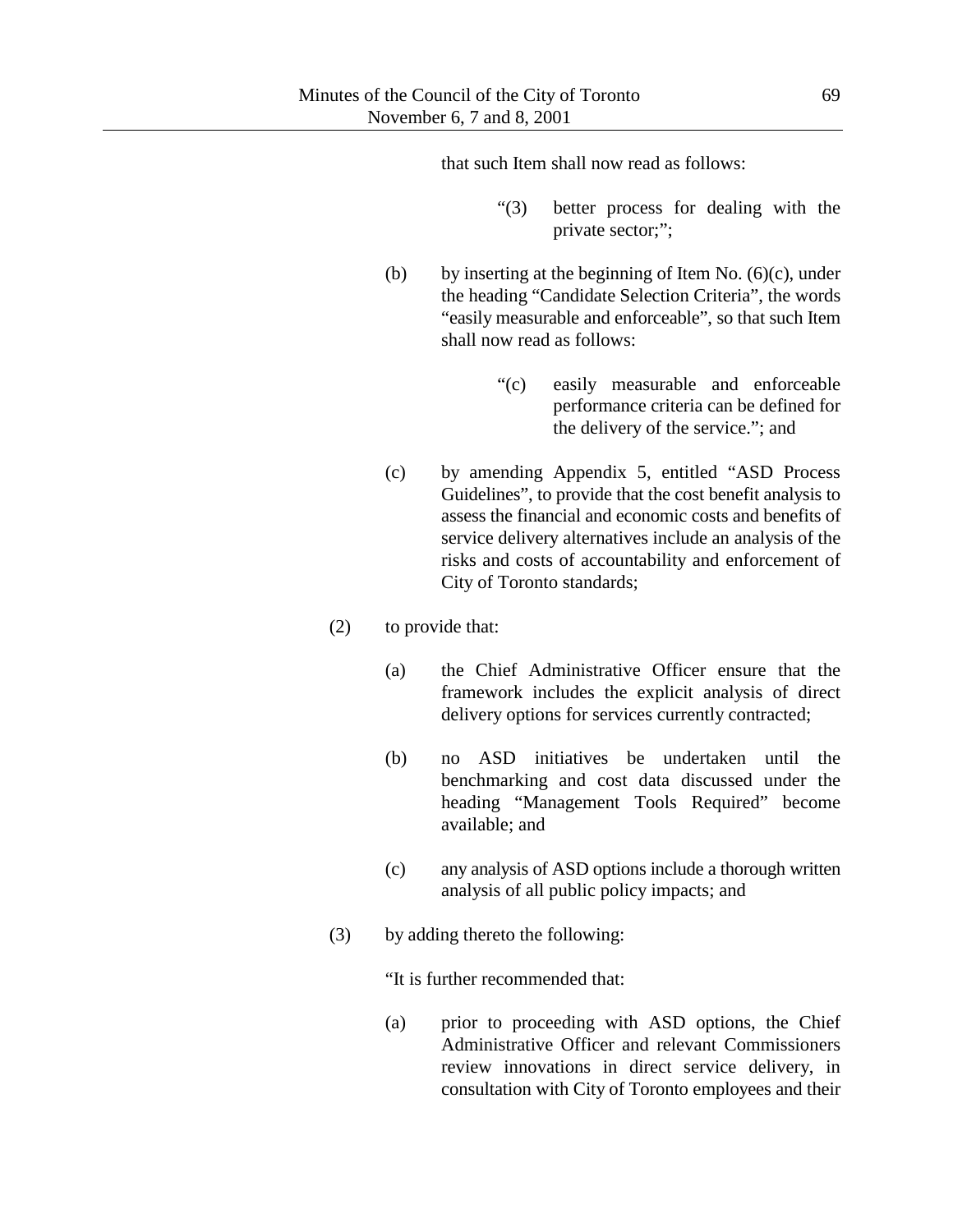#### associations;

- (b) the Chief Administrative Officer be requested to:
	- (i) develop a protocol respecting the interaction of lobbyists with staff; and
	- (ii) develop specific measures to assess accountability and enforcement of service, safety and maintenance standards; and
- (c) the Chief Administrative Officer and the City Auditor be requested to submit a report to the Policy and Finance Committee on specific measures to address the potential for corruption in the award of contracts to the private sector, based on lessons learned both from the experiences of the City of Toronto that are currently the subject of Audit reports and from other jurisdictions." '

### Moved by Councillor Moscoe:

'That the Clause be amended:

- (1) to provide that the membership of the Council Reference Group on Alternative Service Delivery be increased by one member and that Councillor Miller be appointed to the Council Reference Group on ASD; and
- (2) by adding thereto the following:

"It is further recommended that:

- (a) all meetings of the Council Reference Group on ASD be scheduled and all Members of Council and the public be provided with the schedule and the agendas for such meetings in the same manner as Standing Committees; and
- (b) the Chief Administrative Officer be requested to include in the ASD policy framework, strict limits or prohibitions against the use of lobbyists to secure contracts." '"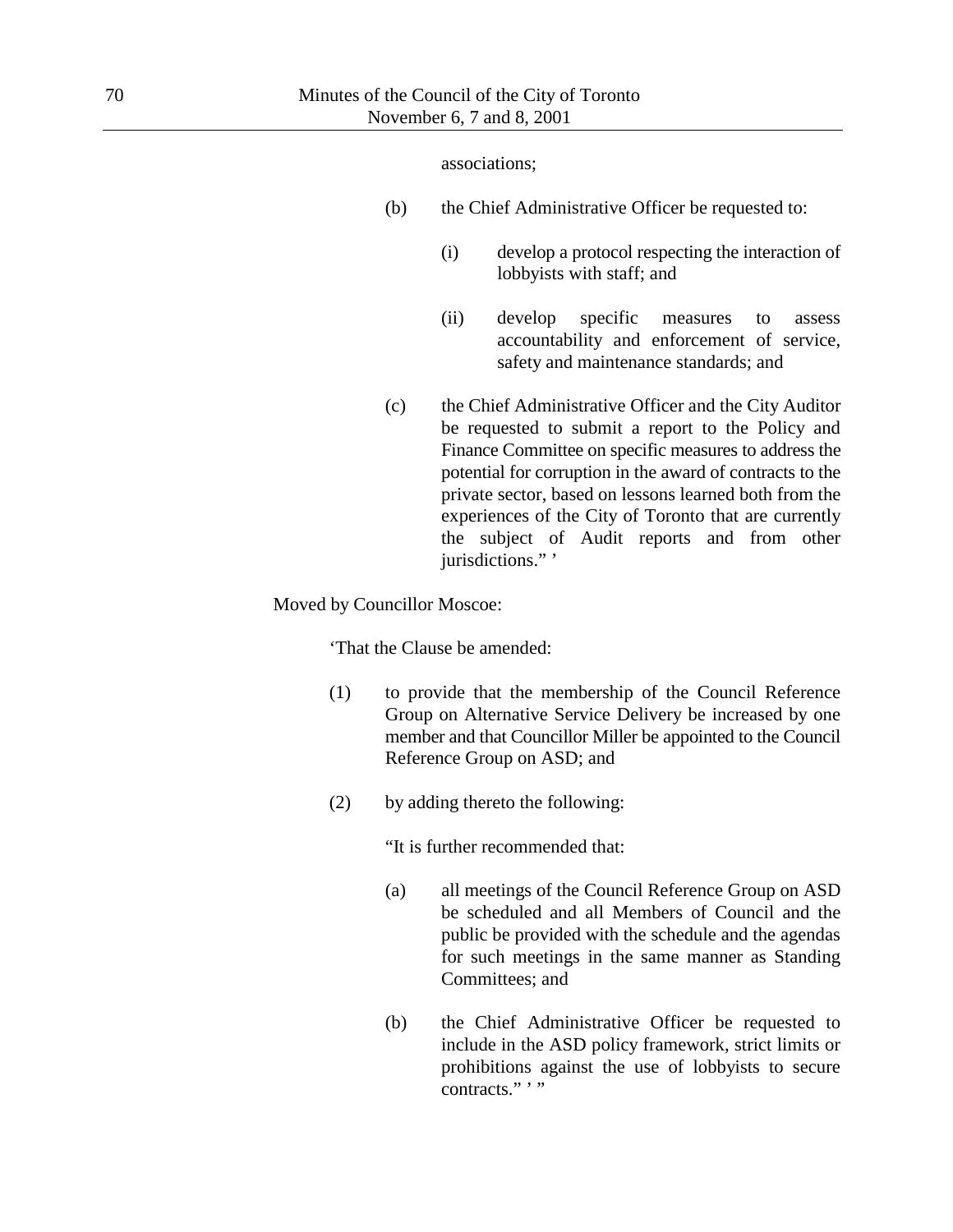# 9.34 **Clause No. 23 of Report No. 8 of The Midtown Community Council, headed "Final Report - Application to Amend the Official Plan and Zoning By-law No. 438-86 - 319 Merton Street (St. Paul's - Ward 22)".**

*Motion:*

Councillor Mihevc moved that the Clause be amended by deleting the following words from Recommendation No. (1) of the Midtown Community Council:

"subject to amending the draft Zoning By-law Amendment, attached as Appendix C, by amending 1(6) to read:

'259 parking spaces be provided in accordance with section 4(4)(b) of the Zoning By-law';",

so that Recommendation No. (1) of the Midtown Community Council shall now read as follows:

"The Midtown Community Council recommends:

(1) adoption of the report (October 5, 2001) from the Director, Community Planning, South District; and".

*Votes:*

Adoption of motion by Councillor Mihevc:

| $Yes - 27$   |                                                           |
|--------------|-----------------------------------------------------------|
| Mayor:       | Lastman                                                   |
| Councillors: | Altobello, Balkissoon, Berardinetti, Bussin, Cho, Chow,   |
|              | Di Giorgio, Disero, Duguid, Feldman, Ford, Hall, Holyday, |
|              | Johnston, Layton, Li Preti, Lindsay Luby, McConnell,      |
|              | Mihevc, Milczyn, Minnan-Wong, Ootes, Pantalone, Rae,      |
|              | Silva, Walker                                             |
| $No - 4$     |                                                           |
| Councillors: | Flint, Kelly, Shaw, Sutherland                            |
|              |                                                           |

Carried by a majority of 23.

The Clause, as amended, carried.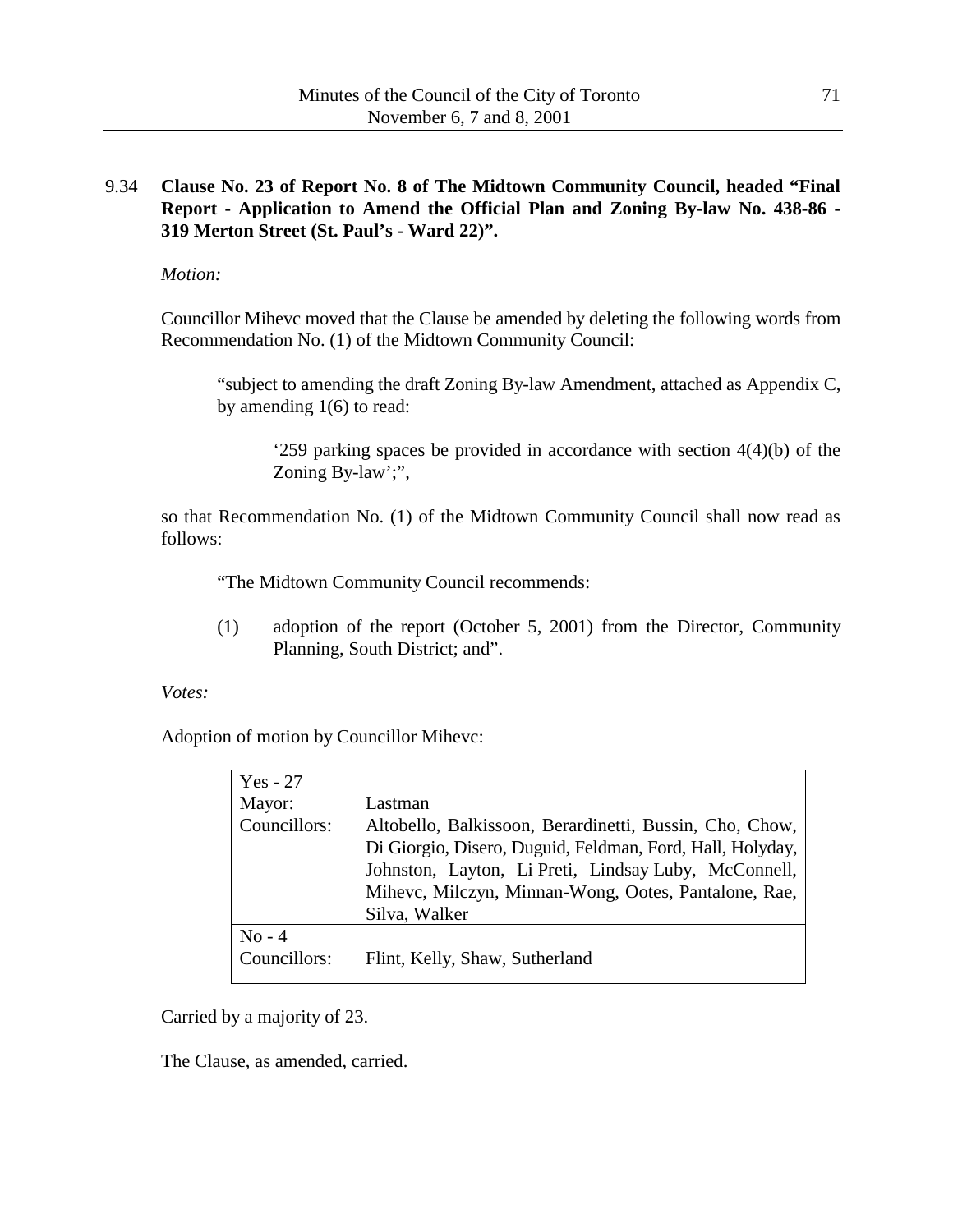Councillor Flint requested that her opposition to the adoption of the Clause, as amended, be also noted in the Minutes of this meeting.

# 9.35 **Clause No. 13 of Report No. 14 of The Policy and Finance Committee, headed "Purchase of Electricity".**

*Motion:*

Councillor Shiner moved that the Clause be amended by adding thereto the following:

"It is further recommended that:

- (1) all staff be directed to meet green energy targets for fiscal 2002 through the reduction in demand for electricity; and
- (2) for fiscal 2003 and subsequent years, all staff be directed to identify the cost of green energy to be purchased in their overall budgeted energy costs."

*Votes:*

The motion by Councillor Shiner carried.

The Clause, as amended, carried.

# 9.36 **Clause No. 7 of Report No. 12 of The Community Services Committee, headed "Construction of a New Home for the Aged, Burnhamthorpe Road and The West Mall - Tender Call No. 212-2001, Ward 3 - Etobicoke Centre".**

### *Motion:*

Councillor Shiner moved that the Clause be amended by adding thereto the following:

"It is further recommended that the Acting Commissioner of Community and Neighbourhood Services be directed to review the tender submission for items priced separately to determine if further savings are possible and ensure that funding for the project can be accommodated within the approved Capital budget envelope for the department."

*Votes:*

The motion by Councillor Shiner carried.

The Clause, as amended, carried.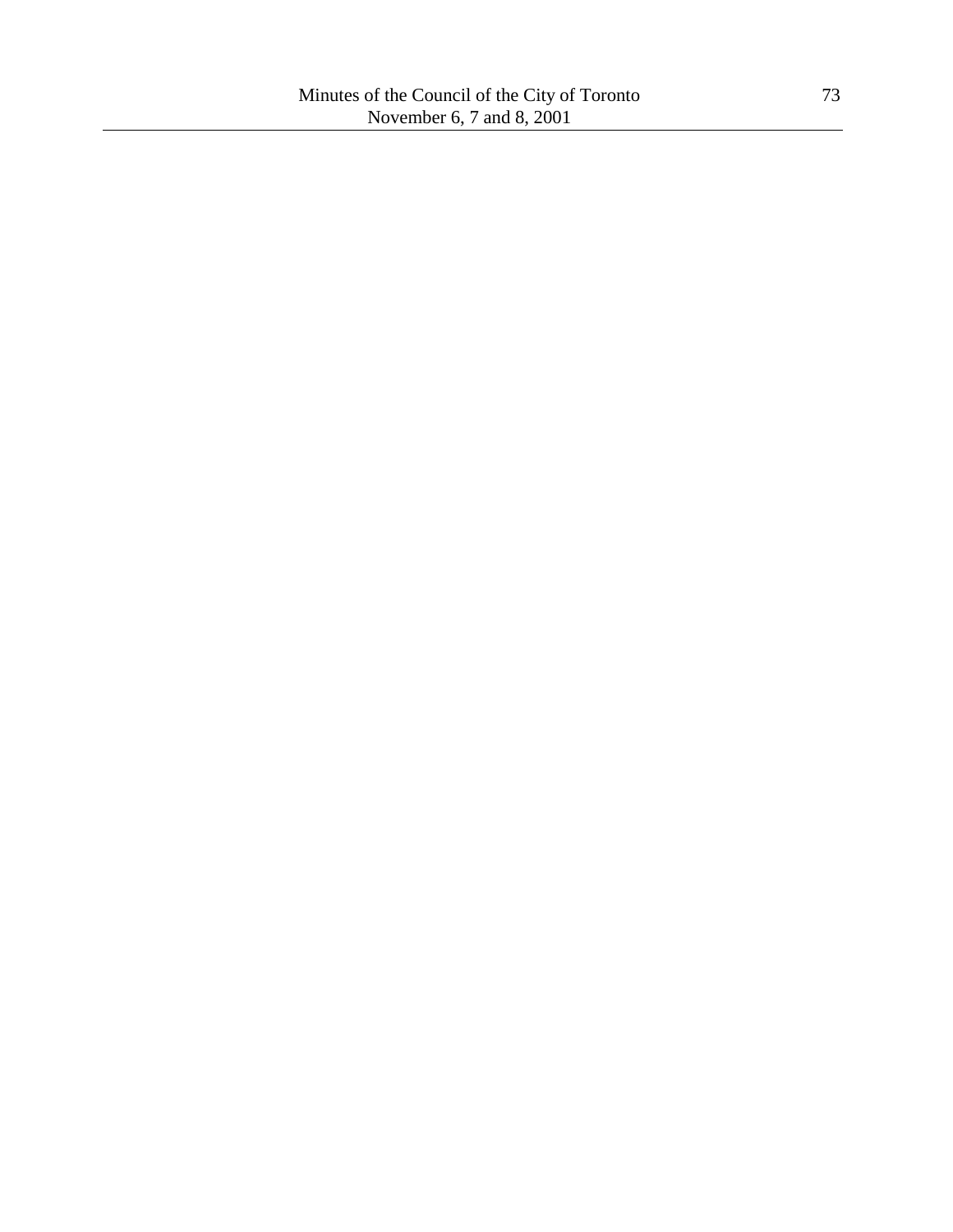## 9.37 **Clause No. 3 of Report No. 14 of The Policy and Finance Committee, headed "Water and Wastewater Rate Increase and Financing Options for the 2002-2006 Capital Projects of the Water and Wastewater Program and Water and Wastewater Services Long-Term Sewer and Watermain Infrastructure Renewal Needs".**

*Motion:*

Councillor Disero moved that the Clause be amended by adding thereto the following:

"It is further recommended that the Commissioner of Works and Emergency Services be requested to:

- (1) submit a report to the Works Committee, within 60 days, on a long-term water contract for the supply of water to York Region; and
- (2) submit a report to the Works Committee on the processes used in billing residential, commercial and industrial properties for water, with a view to eliminating the extraordinarily high billings for commercial properties at the end of the 'equal billing' season and harmonizing a process."

*Votes:*

The motion by Councillor Disero carried.

Adoption of Clause, as amended:

| Yes - 24     |                                                        |  |  |
|--------------|--------------------------------------------------------|--|--|
| Councillors: | Balkissoon, Chow, Di Giorgio, Disero, Duguid, Feldman, |  |  |
|              | Filion, Flint, Ford, Hall, Jones, Layton, Li Preti,    |  |  |
|              | Lindsay Luby, McConnell, Mihevc, Milczyn, Moeser,      |  |  |
|              | Moscoe, Ootes, Pitfield, Rae, Shiner, Sutherland       |  |  |
| $No - 7$     |                                                        |  |  |
| Councillors: | Altobello, Ashton, Augimeri, Holyday, Johnston,        |  |  |
|              | Minnan-Wong, Walker                                    |  |  |

Carried by a majority of 17.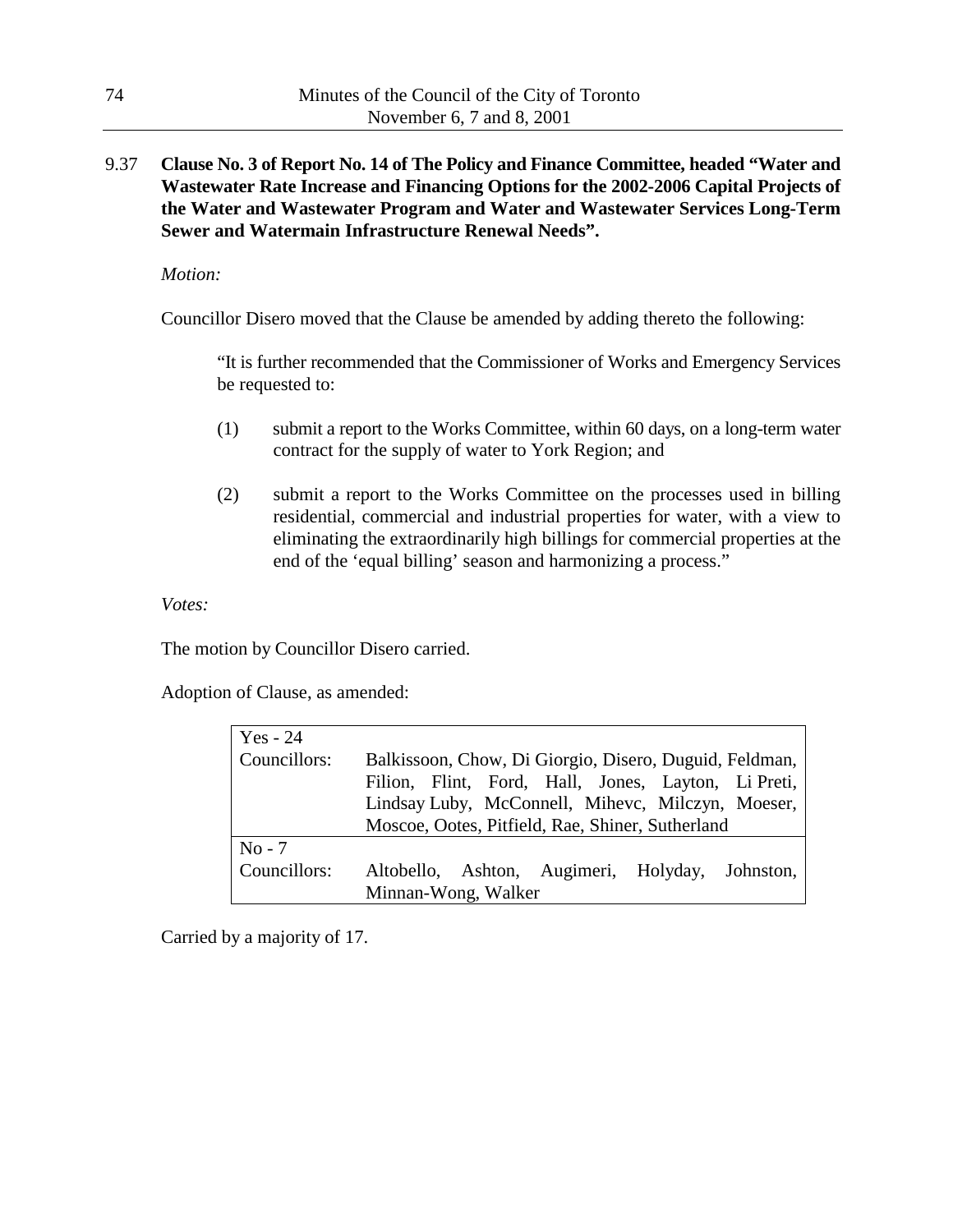### 9.38 **Clause No. 1 of Report No. 12 of The Planning and Transportation Committee, headed "Development of a Formula to Determine the Number of Ambassador Taxi Licences to be Issued".**

### *Motion:*

Councillor Shiner moved that the Clause be amended in accordance with the report dated October 23, 2001, from the Commissioner of Urban Development Services, embodying the following recommendation:

"It is recommended that Council endorse the workplan, as amended, and as set out in the report."

*Votes:*

The motion by Councillor Shiner carried.

The Clause, as amended, carried.

### 9.39 **Clause No. 21 of Report No. 8 of The Toronto East York Community Council, headed "Sale of 566 Palmerston Avenue (Trinity-Spadina, Ward 20)".**

*Motion:*

Councillor Shiner moved that the Clause be amended by:

(1) deleting from the recommendation of the Toronto East York Community Council, all of the words after the words "Corporate Services", so that such recommendation shall now read as follows:

> "The Toronto East York Community Council recommends the adoption of the following report (October 9, 2001) from the Commissioner of Corporate Services:"; and

(2) adding thereto the following:

"It is further recommended that the Community and Neighbourhood Services Let's Build Program 2002 budget submission include the balance of the funds available in the Let's Build Program, the 2002 requests for this Program and the recommended source of funding."

#### *Votes:*

The motion by Councillor Shiner carried.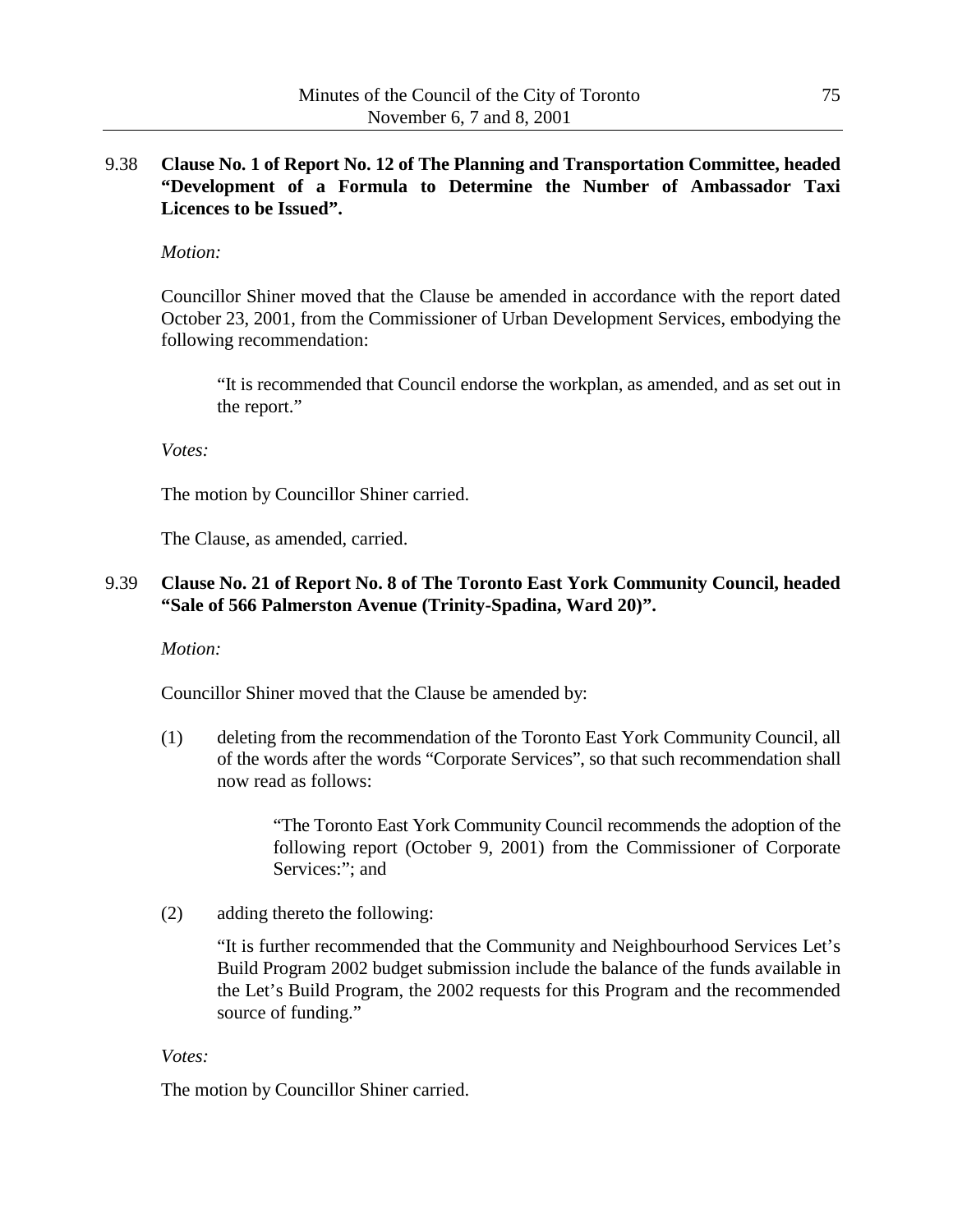The Clause, as amended, carried.

9.40 **Clause No. 46 of Report No. 8 of The Toronto East York Community Council, headed "Surplus Land Declaration and Proposed Closing and Conveyancing of Portion of Public Lane – extending easterly from Brant Street, south of Adelaide Street West, abutting Premises Nos. 19 and 23 Brant Street (Trinity-Spadina, Ward 20)".**

#### *Motion:*

Councillor Shiner moved that the Clause be amended by:

(1) deleting Recommendation No. (2) of the Toronto East York Community Council, so that the recommendation of the Toronto East York Community Council shall now read as follows:

> "The Toronto East York Community Council recommends that the following joint report (October 1, 2001) from the Commissioner of Works and Emergency Services and Commissioner of Corporate Services, be adopted:"; and

(2) adding thereto the following:

"It is further recommended that the Community and Neighbourhood Services Let's Build Program 2002 budget submission include the balance of the funds available in the Let's Build Program, the 2002 requests for this Program and the recommended source of funding."

*Votes:*

The motion by Councillor Shiner carried.

The Clause, as amended, carried.

## 9.41 **Clause No. 3 of Report No. 11 of The Planning and Transportation Committee, headed "Parc Downsview Park Inc. Operating Protocol Agreement File UD03 PDP (Ward 9 - York Centre)".**

### *Motions:*

(a) Councillor Moscoe, seconded by Councillor Feldman, moved that the Clause be amended by striking out the recommendation of the Planning and Transportation Committee and inserting in lieu thereof the following: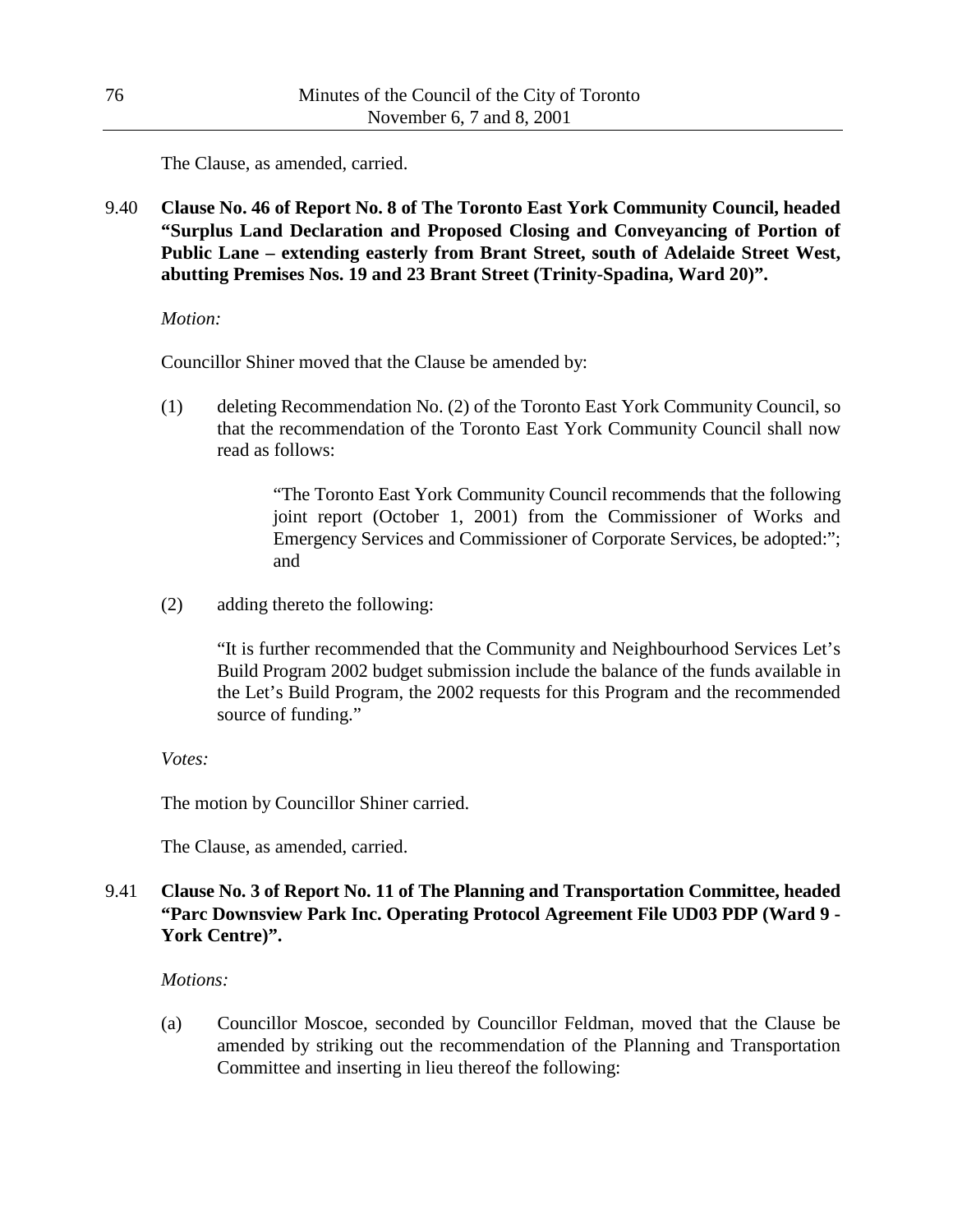"It is recommended that:

'**WHEREAS** the Government of Canada, in the spirit of co-operation between various levels of government, fully participated with the City of Toronto in the planning process which culminated in creation of the Downsview Lands Secondary Plan (OPA 464); and

**WHEREAS** the Government of Canada, through the Department of National Defence (DND), subsequently constructed a new Armoury Building on lands within the Downsview Lands Secondary Plan, without reference to the existing City of Toronto building permit process; and

**WHEREAS** Parc Downsview Park (PDP), a federal crown agency with a 999-year lease of the Downsview Lands, proposes to develop the lands in a manner other than that established through OPA 464, and is already permitting uses of the lands within the Downsview Lands Secondary Plan not contemplated by OPA 464; and

**WHEREAS** PDP now wishes to establish a different relationship with the City of Toronto in respect of land use and development, servicing and operating and maintenance of the lands within the Downsview Lands Secondary Plan; and

**WHEREAS** it is critical at this juncture to determine, to the satisfaction of the City of Toronto, the issues raised by PDP, including land use and development, servicing and operating and maintenance of the lands within the Downsview Lands Secondary Plan;

## **NOW THEREFORE BE IT RESOLVED THAT:**

- (1) City Council establish an ad hoc PDP Operating Protocol Committee to address issues relating to the lands within the Downsview Lands Secondary Plan, including land use and development, servicing and operating and maintenance of the lands within the Downsview Lands Secondary Plan;
- (2) the PDP Operating Protocol Committee be comprised of Councillors Augimeri, Feldman, Li Preti and Moscoe;
- (3) the PDP Operating Protocol Committee be directed to meet with the PDP Board of Directors;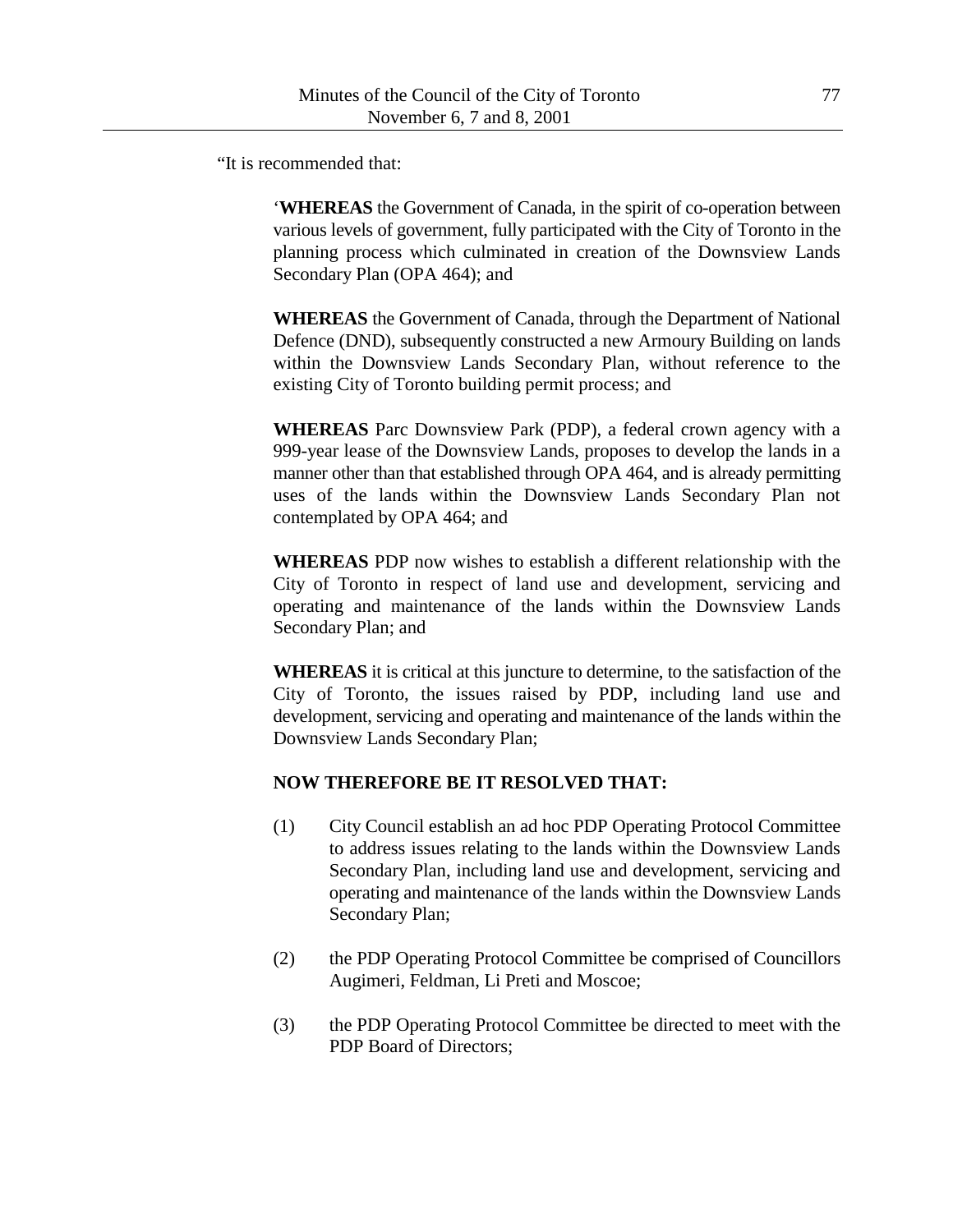- (4) the Commissioners of Urban Development Services and Works and Emergency Services be directed to report jointly on the measures available to the City to encourage compliance by PDP and DND with OPA 464, with respect to development of the Downsview Lands (including the DND lands) within the area of the Secondary Plan;
- (5) the Acting Chief Financial Officer and Acting Treasurer be directed to report on all payments made by PDP and the DND as cash-in-lieu payments, including any payments made in connection with construction of the new Armoury Building located on the DND lands;
- (6) the Commissioner of Works and Emergency Services be directed to report:
	- (a) on the mechanisms by which the new road located within the Downsview Lands Secondary Plan was created and to review and provide a safety analysis of the road design; and
	- (b) on the necessity of continuing to maintain the current traffic intersection signals located at Yukon Lane and Sheppard Avenue West in their present configuration;
- (7) any future request from PDP or DND for any municipal services, approvals or consents (including applications for municipal consent to the issuance of a liquor licence) be directed to the PDP Operating Protocol Committee for review; and
- (8) the recommendations contained in the joint report dated July 31, 2001, from the Commissioner of Urban Development Services, the Commissioner of Works and Emergency Services and the City Solicitor, be deferred.' "
- (b) Councillor Augimeri moved that motion (a) by Councillor Moscoe, seconded by Councillor Feldman, be amended by adding thereto the following:
	- "(9) all reports requested be submitted to the Economic Development and Parks Committee and the Planning and Transportation Committee.".

*Votes:*

Motion (b) by Councillor Augimeri, moved by Councillor Moscoe in the absence of Councillor Augimeri, carried unanimously.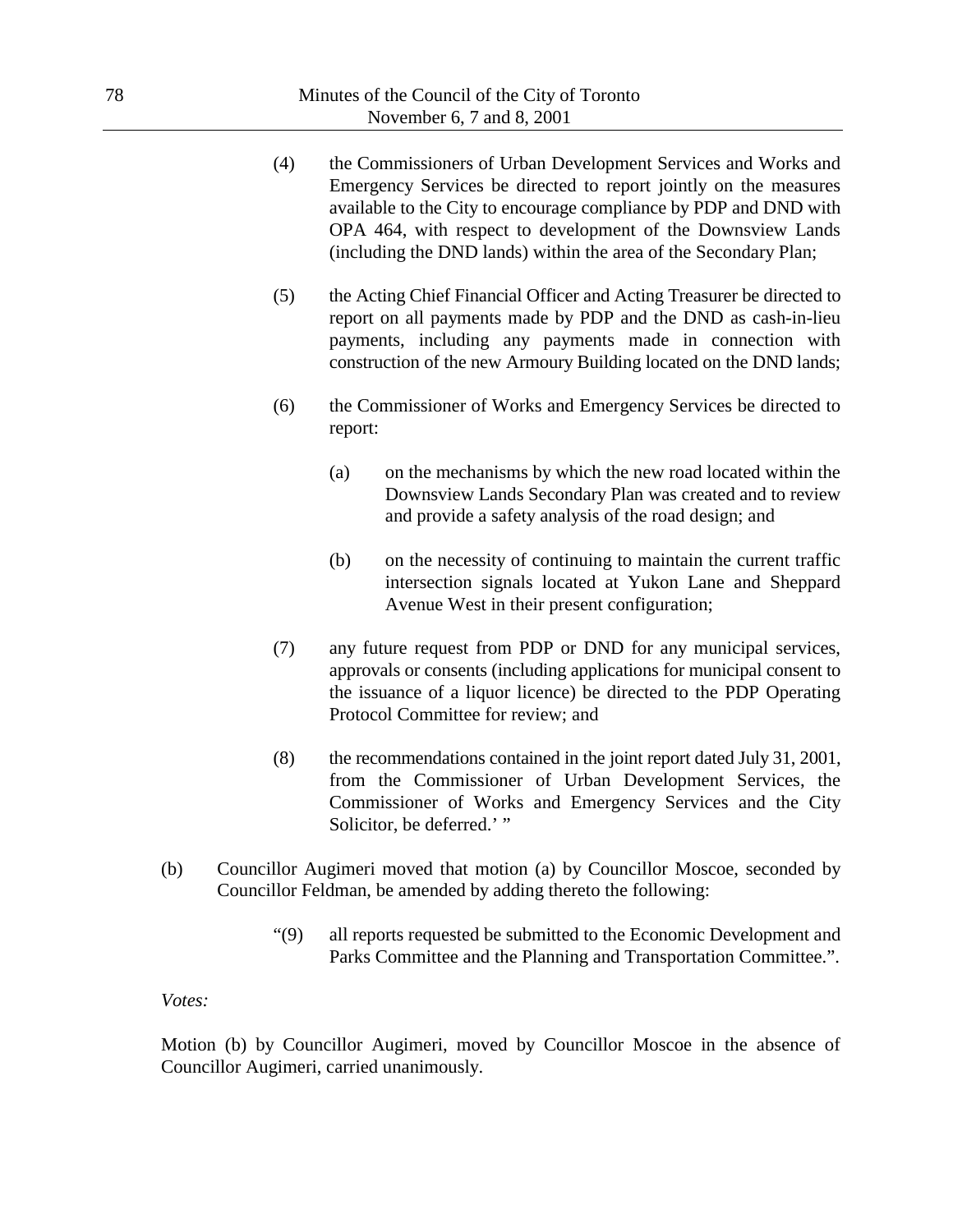Motion (a) by Councillor Moscoe, seconded by Councillor Feldman, as amended, carried unanimously.

The Clause, as amended, carried.

# 9.42 **Clause No. 3 of Report No. 15 of The Works Committee, headed "510 Spadina Streetcar: Closure of Unsafe Unsignalized Opening at Baldwin Street".**

#### *Motions:*

(a) Councillor Ashton moved that the Clause be amended by striking out the recommendation of the Works Committee and inserting in lieu thereof the following:

"It is recommended that:

- (1) Toronto City Council approve the immediate installation of an interim barrier at Baldwin Street, and the construction of a permanent barrier at this location, as has been done at every other unsignalized intersection on Spadina Avenue, as quickly as possible;
- (2) Transportation Services staff be directed to immediately prepare the necessary by-laws to give effect to these changes; and
- (3) authority be granted for the introduction of the necessary Bills in Council to give effect thereto."
- (b) Councillor Moscoe moved that the Clause be amended by adding thereto the following:

"It is further recommended that Transportation Services staff be directed to erect improved signage to ensure that northbound vehicles clearly understand that the turn-around lane north of Baldwin Street is the indirect entrance to the Kensington Market."

*Votes:*

Adoption of motion (a) by Councillor Ashton:

| $Yes - 25$   |                                                           |
|--------------|-----------------------------------------------------------|
| Councillors: | Altobello, Ashton, Balkissoon, Berardinetti, Bussin,      |
|              | Di Giorgio, Disero, Duguid, Filion, Flint, Hall, Holyday, |
|              | Johnston, Jones, Kelly, Li Preti, McConnell, Milczyn,     |
|              | Moeser, Nunziata, Ootes, Pantalone, Shaw, Shiner, Silva   |
| $No - 7$     |                                                           |
| Councillors: | Chow, Layton, Miller, Moscoe, Pitfield, Rae, Walker       |
|              |                                                           |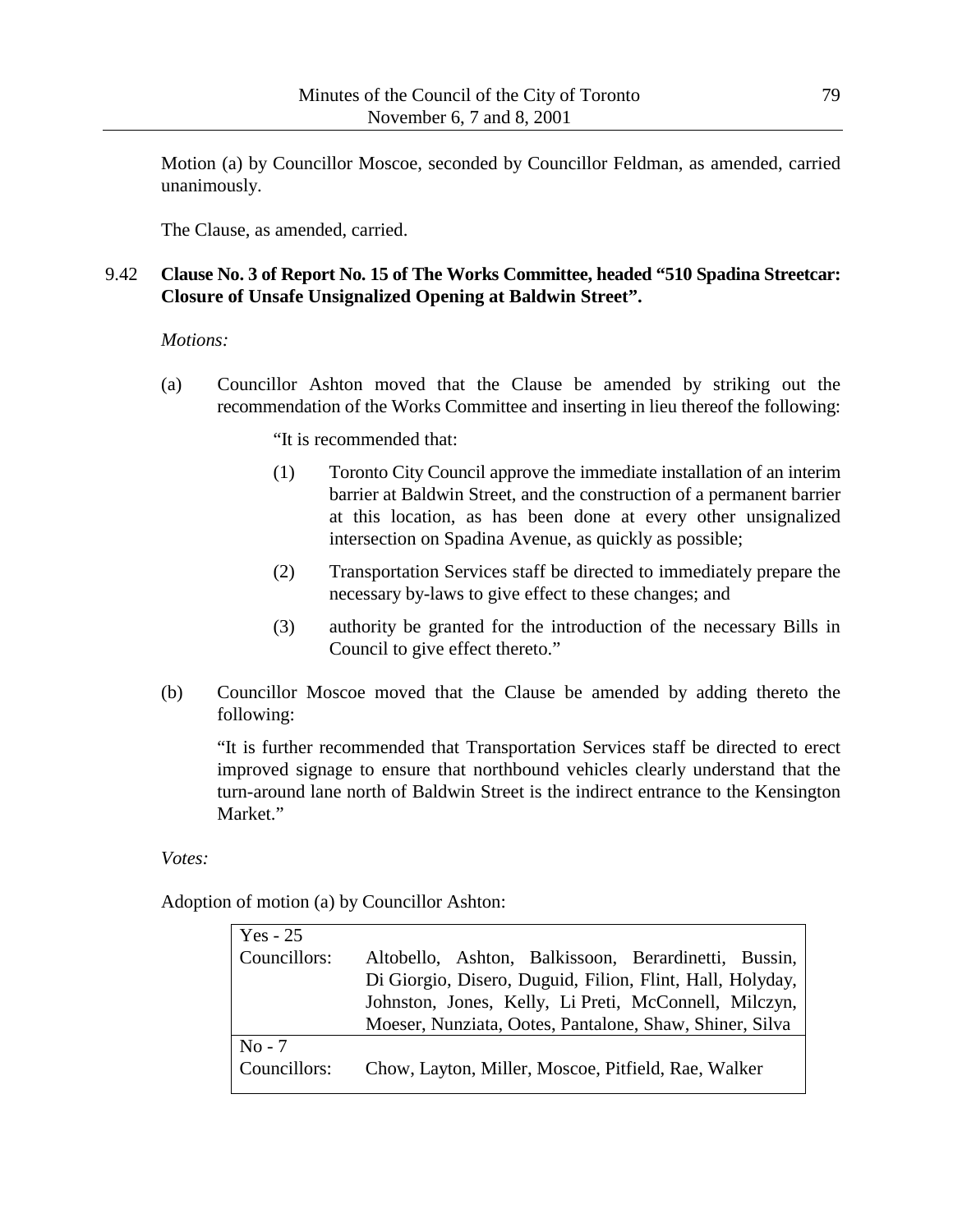Carried by a majority of 18. Motion (b) by Councillor Moscoe carried.

The Clause, as amended, carried.

In summary, Council amended this Clause by striking out the recommendation of the Works Committee and inserting in lieu thereof the following:

"It is recommended that:

- (1) Toronto City Council approve the immediate installation of an interim barrier at Baldwin Street, and the construction of a permanent barrier at this location, as has been done at every other unsignalized intersection on Spadina Avenue, as quickly as possible;
- (2) Transportation Services staff be directed to:
	- (a) immediately prepare the necessary by-laws to give effect to these changes; and
	- (b) erect improved signage to ensure that northbound vehicles clearly understand that the turn-around lane north of Baldwin Street is the indirect entrance to the Kensington Market; and
- (3) authority be granted for the introduction of the necessary Bills in Council to give effect thereto."

# 9.43 **Clause No. 7 of Report No. 16 of The Administration Committee, headed "Toronto Public Library, Surplus Property, 610 Jane Street (Ward 13 - Parkdale-High Park)".**

### *Motion:*

Councillor Shiner moved that the Clause be amended by adding thereto the following:

"It is further recommended that staff be directed to include in the Financial Implications and Impact section of all future reports, when requests are being made for the use of property owned by the City of Toronto or its agencies, boards and commissions for program purposes, the value of the property and all other costs, including in-kind costs, in order that City Council, having all information, can assess the merits of the requested utilization."

*Votes:*

The motion by Councillor Shiner carried.

The Clause, as amended, carried.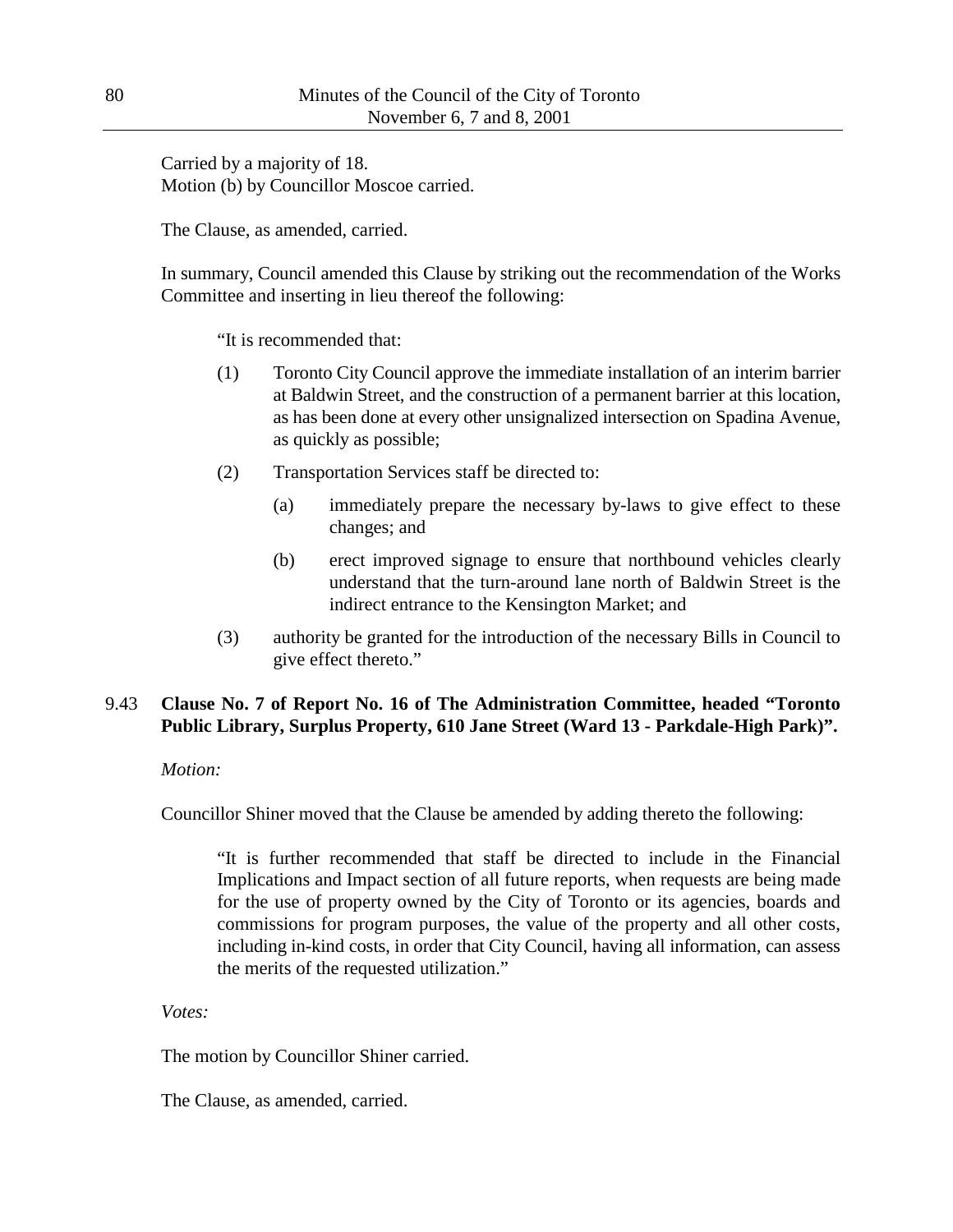## 9.44 **Clause No. 24 of Report No. 14 of The Policy and Finance Committee, headed "Other Items Considered by the Committee".**

### *Motion:*

Councillor Walker moved that the Clause be received as information, subject to striking out and referring Item (g), entitled "Request for Public Inquiry – Anthony (Dudley) George", embodied therein, back to the Policy and Finance Committee for further consideration.

*Votes:*

The motion by Councillor Walker carried.

The Clause, as amended, was received as information.

## 9.45 **Clause No. 7 of Report No. 12 of The Planning and Transportation Committee, headed "Oak Ridges Moraine - Response to Province of Ontario's Draft Strategy".**

*Motions:*

(a) Councillor Moscoe moved that the Clause be amended by striking out the recommendations of the Planning and Transportation Committee and inserting in lieu thereof the following:

"It is recommended that:

- (1) the supplementary report dated October 24, 2001, from the Commissioner of Urban Development Services, be received; and
- (2) the Minister of Municipal Affairs and Housing be congratulated on his bold initiative to protect the Oak Ridges Moraine."
- (b) Councillor Miller moved that the Clause be amended by striking out the recommendations of the Planning and Transportation Committee and inserting in lieu thereof the following:

"It is recommended that:

(1) the City of Toronto's position as set out in the communication dated November 7, 2001, to Members of Council, from the Oak Ridges Moraine Steering Committee, form the basis of the City's response to Bill 122, in addition to any previous Council position, and the Chief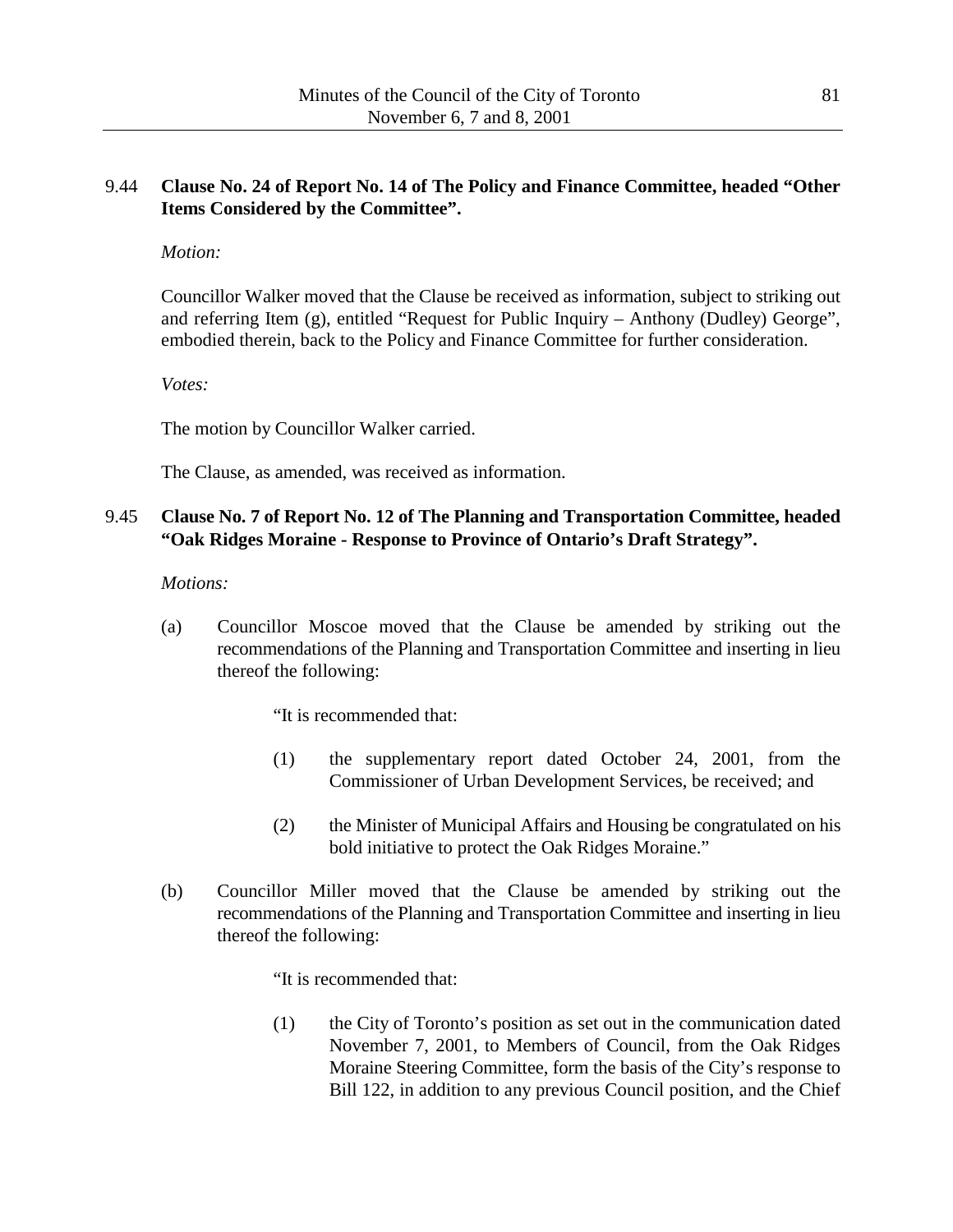Administrative Officer be requested to forward a communication in this regard to the Minister of Municipal Affairs and Housing; and

(2) the Oak Ridges Moraine Steering Committee be permitted to make representation to any legislative committee dealing with Bill 122."

*Votes:*

Motion (a) by Councillor Moscoe carried.

Motion (b) by Councillor Miller carried.

The Clause, as amended, carried.

## 9.46 **Clause No. 6 of Report No. 14 of The Policy and Finance Committee, headed "Residential On-Street Permit Parking By-law".**

*Motion:*

Councillor Disero moved that the Clause be amended in accordance with the report dated October 31, 2001, from the Commissioner of Works and Emergency Services, embodying the following recommendations:

"It is recommended that:

- (1) in order to accommodate an applicant for his/her first 'high priority', on-street parking permit (where on-site parking is not available) on a street or within an area that is wait-listed:
	- (a) a 'low priority' permit may be rescinded, based on reverse date of original issuance; and
	- (b) a 'high priority' permit of a multiple permit holder may be rescinded, starting with the holder of the highest number of permits, and then based on reverse date of original issuance; and
- (2) Policy and Finance Committee Clause No. 6 of Report No. 14 as amended by Recommendation No. (1), above, be adopted."

*Votes:*

The motion by Councillor Disero carried.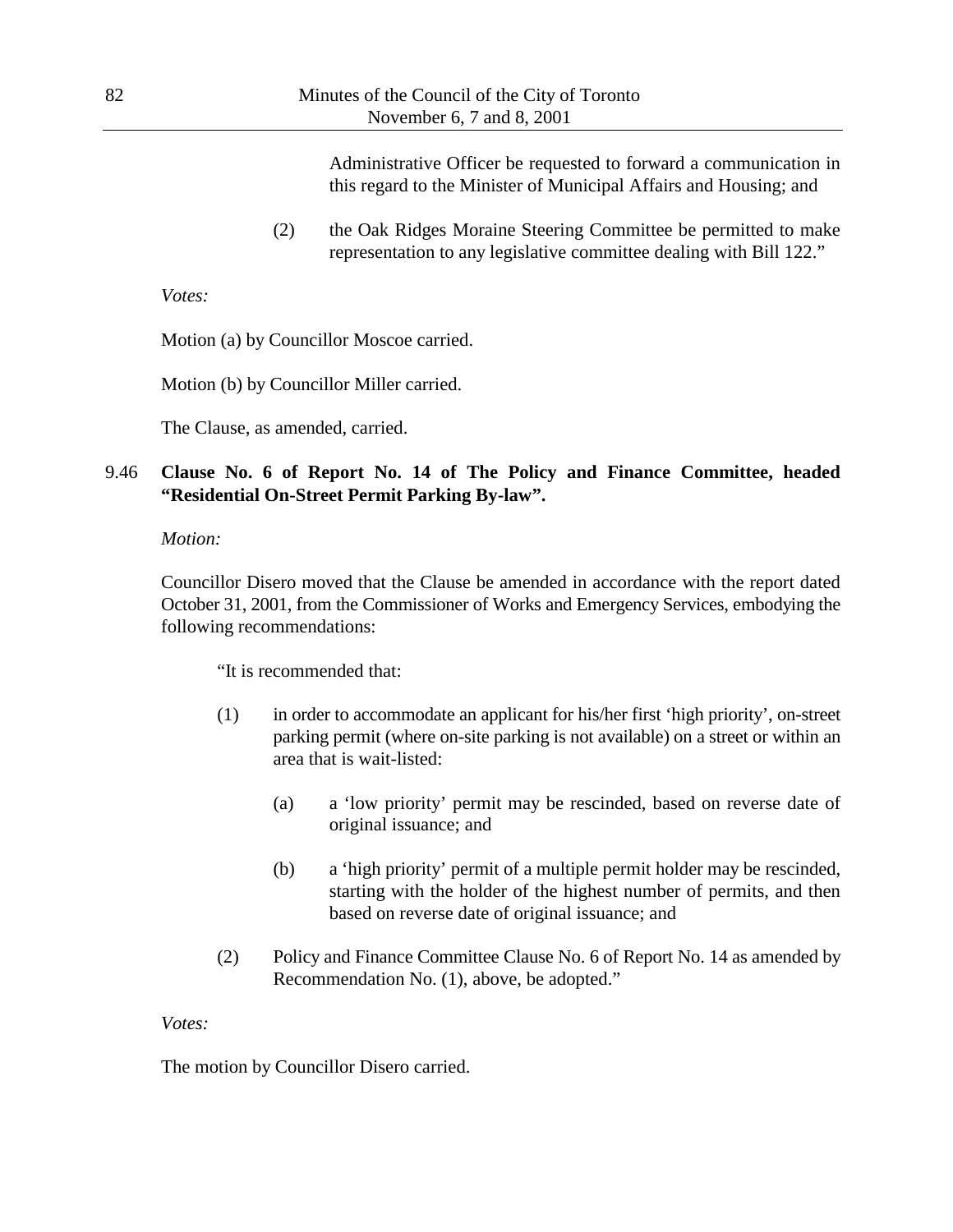The Clause, as amended, carried.

### 9.47 **Clause No. 45 of Report No. 9 of The Humber York Community Council, headed "Removal of Crab Apple Trees on Summit Avenue (Davenport, Ward 17)".**

*Motion:*

Councillor Pantalone moved that the Clause be struck out and referred to Councillor Pantalone, the City of Toronto's Tree Advocate, and the Commissioner of Economic Development, Culture and Tourism for review and recommendation to a future meeting of Council, through the Economic Development and Parks Committee.

*Vote:*

The motion by Councillor Pantalone carried.

9.48 **Clause No. 30 of Report No. 8 of The Midtown Community Council, headed "Petro-Canada Retail Gasoline Outlet – Amended Remedial Action Plan - 1467 Bathurst Street (St. Paul's - Ward 21)".**

Having regard that the Clause was submitted without recommendation:

*Motion:*

Councillor Mihevc moved that Council adopt the following recommendations:

"It is recommended that:

- (1) the Commissioner of Works and Emergency Services be requested to:
	- (a) develop a policy for approval by City Council, such policy to be centred around cost recovery of expenses through the issuance of licences related to the City of Toronto's processing and managing of applications involving environmental contamination of public lands by private entities; and
	- (b) submit such policy to City Council, through the Works Committee, by the spring of 2002;
- (2) no licences or agreements for the Petro Canada site at St. Clair Avenue West and Bathurst Street be issued until the policy outlined in Recommendation No. (1) is adopted by City Council; and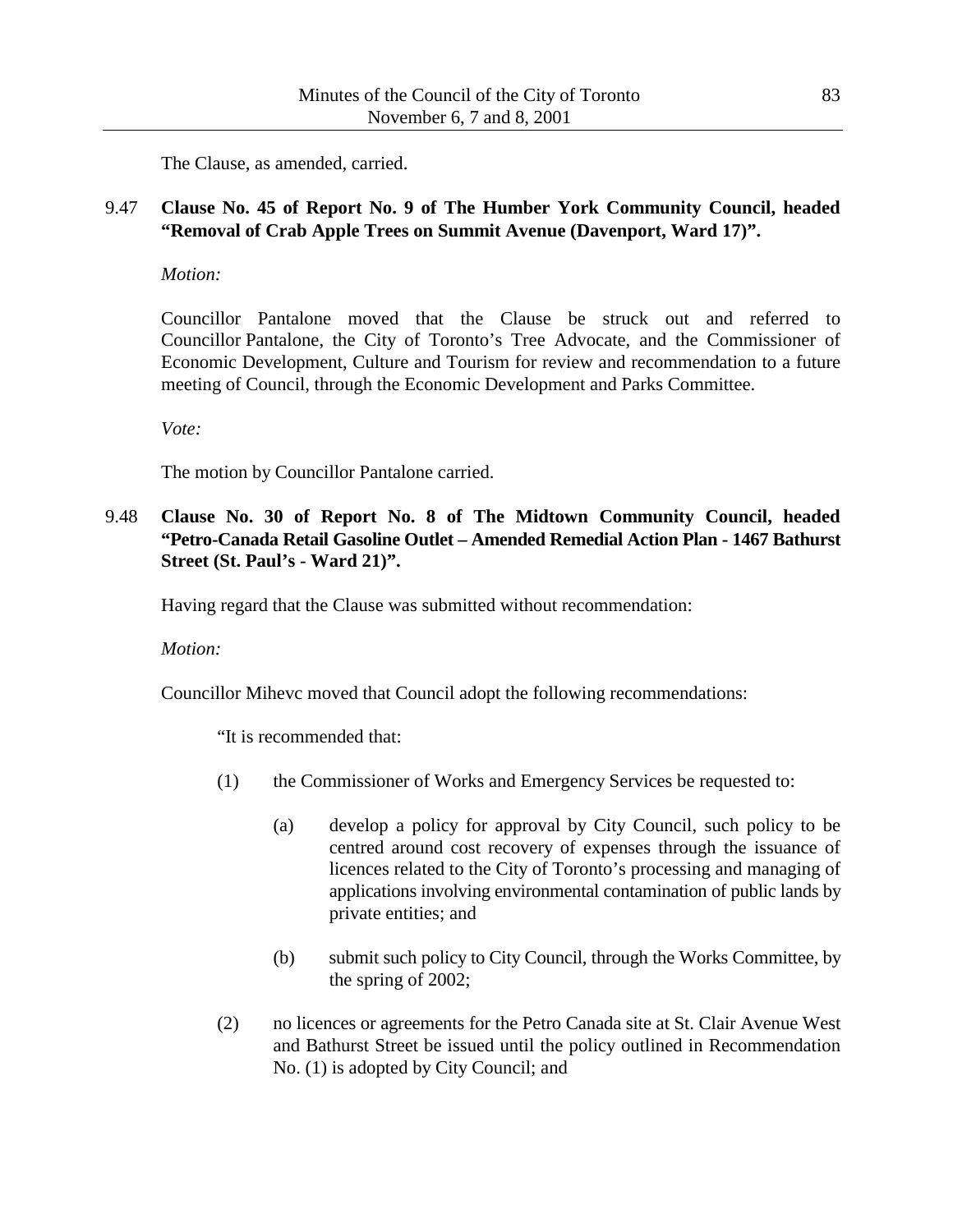(3) the supplementary report dated November 5, 2001, from the Commissioner of Works and Emergency Services, be referred back to the Commissioner of Works and Emergency Services for resubmission at such time as the policy is adopted by City Council."

*Votes:*

The motion by Councillor Mihevc carried.

The Clause, as amended, carried.

9.49 **Clause No. 1 of Report No. 12 of The Community Services Committee, headed "Development Proposal for Transitional Housing Using Manufactured Structures - Ward 30 - Toronto-Danforth".**

#### *Motions:*

(a) Councillor Pantalone moved that the Clause be amended by adding thereto the following:

"It is further recommended that Recommendation Nos.  $(1)$ ,  $(3)$ ,  $(4)$  and  $(5)$  embodied in the supplementary report dated November 6, 2001, from the Acting Commissioner of Community and Neighbourhood Services, be adopted, subject to amending Recommendation No. (4) to read as follows:

'(4) staff from all relevant City departments and agencies actively work with the recommended proponent, Homes First Society, to resolve outstanding issues with regard to 525 Commissioners Street, including further evaluation of this project with respect to the proposed Central Waterfront Plan and the legal action brought by the Toronto Port Authority against the City.',

so that such recommendations shall now read as follows:

'It is recommended that:

(1) Council request the recommended proponent, Homes First Society, to submit a modified proposal that enhances the development in their original proposal, and the Acting Commissioner of Community and Neighbourhood Services be delegated authority to negotiate with Homes First Society for this purpose, and report back to City Council at its meeting of December 4, 5 and 6, 2001, on the modified proposal, which: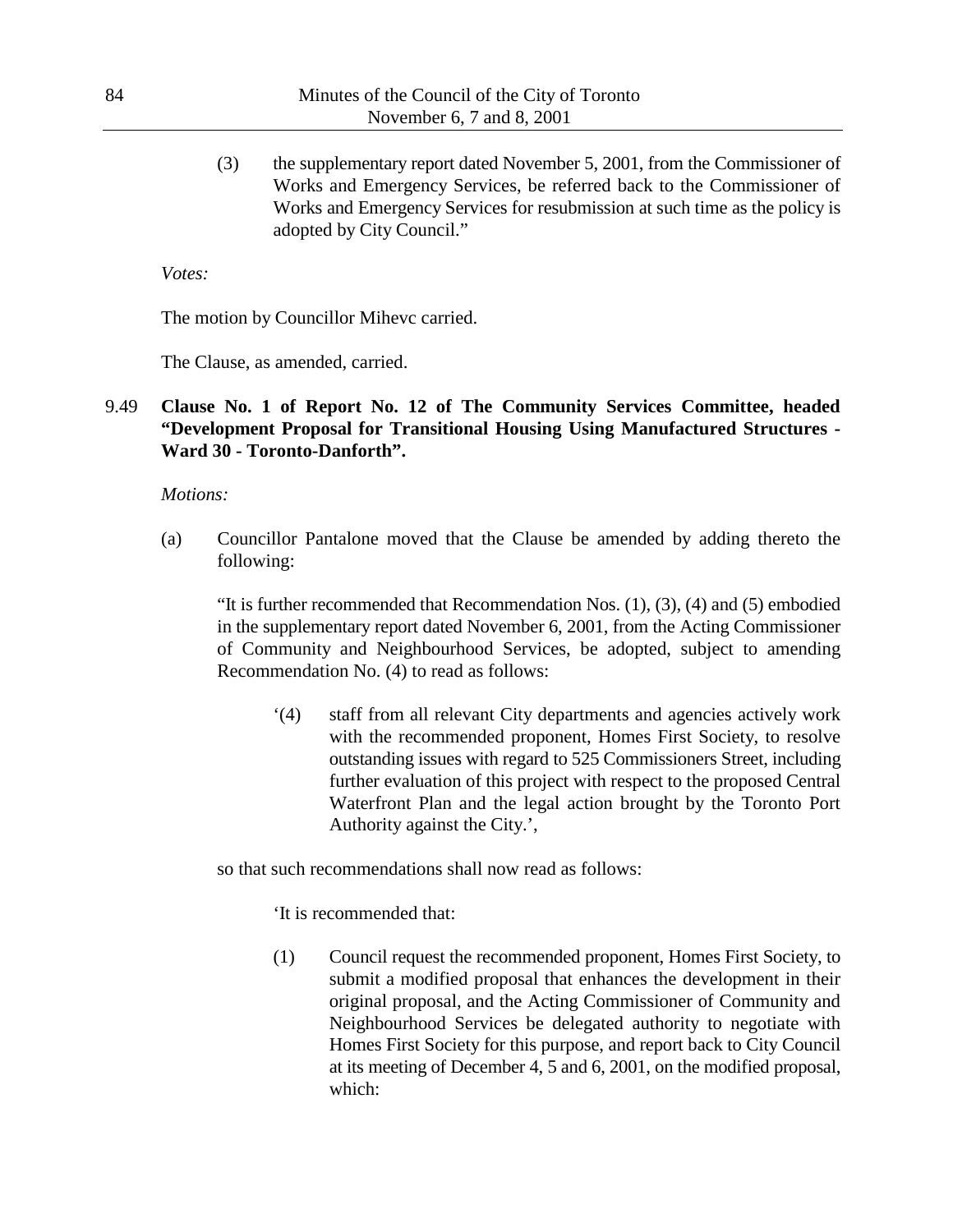- (a) demonstrates how more transitional units could be developed on the entire site for people with greater needs, including for people living on the Home Depot site;
- (b) uses the built form of the transitional manufactured structures recommended in the original proposal from Homes First Society;
- (c) identifies the capital funding being made available from non-public sector sources to help finance the modified proposal;
- (d) details the additional capital funding required from the Transitional Housing Envelope of the Supporting Communities Partnership Initiative;
- (e) details the projected operating funding necessary to adequately staff and resource the additional transitional housing for hard to house clients, including some people living on the Home Depot site, so long as the prospective tenants meet all eligibility and selection criteria of the Homes First Society;
- (f) provides an accurate account of the number of people residing on the Home Depot site and a basic assessment of their housing and shelter needs;
- (g) contains a plan to vacate the Home Depot site, including the phase out of all residential occupancies on the site, including the removal of Durakit structures and other temporary shelters such as tents or other homemade structures; and
- (h) provides written concurrence and support for the modified proposal from the other short-listed proponent Home Aid Housing Corporation;
- (3) up to \$150,000.00 from the Provincial Off the Street, Into Shelter Homelessness Initiative funding be made available to one or more community-based organizations to help people living at the Home Depot site to find alternative and appropriate shelter and housing options, and the Acting Commissioner of Community and Neighbourhood Services be delegated authority to enter into service agreements with one or more community-based organizations for this purpose;
- (4) staff from all relevant City departments and agencies actively work with the recommended proponent, Homes First Society, to resolve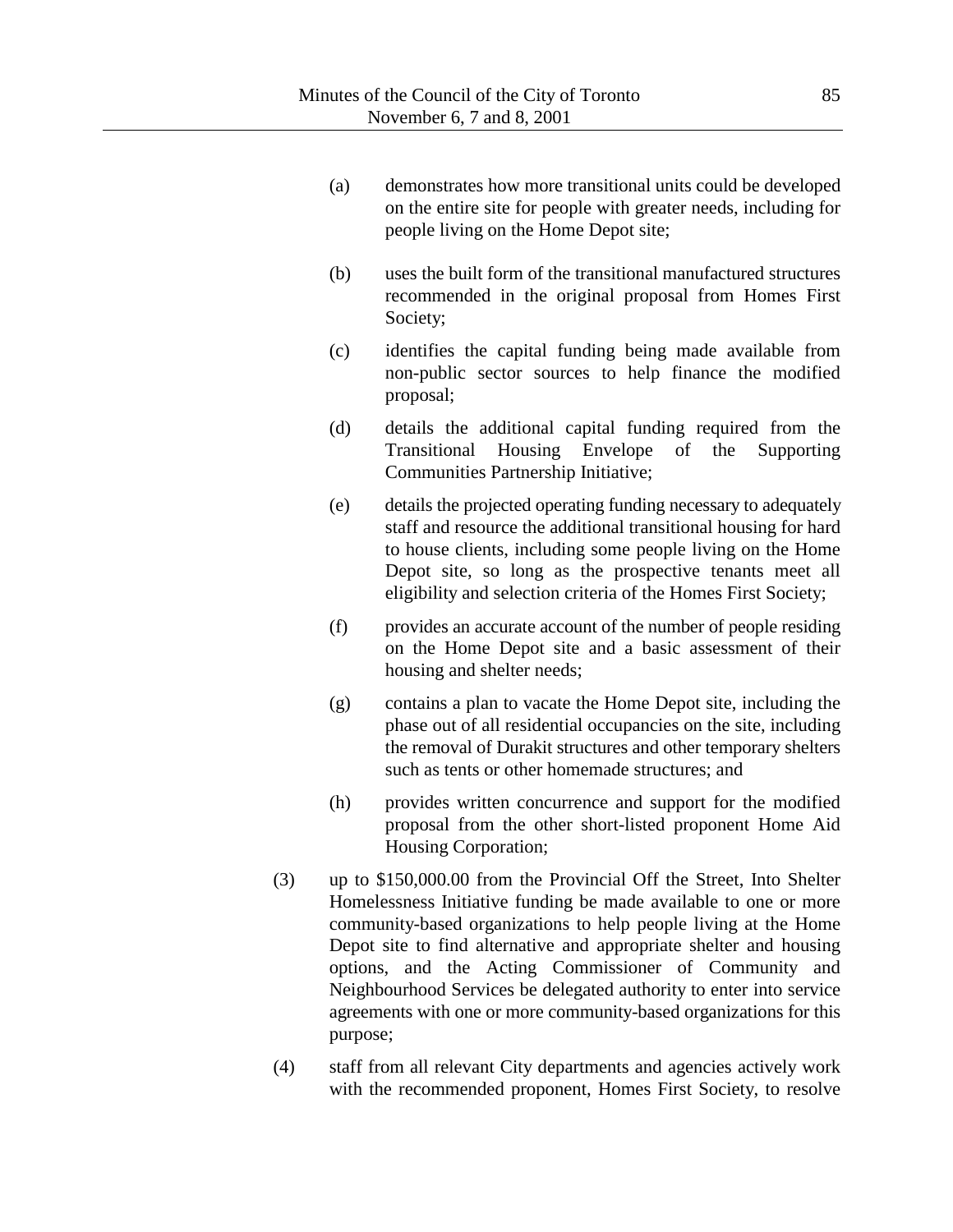outstanding issues with regard to 525 Commissioners Street, including further evaluation of this project with respect to the proposed Central Waterfront Plan and the legal action brought by the Toronto Port Authority against the City; and

- (5) the appropriate City officials be authorized and directed to take the necessary action to give effect thereto.' "
- (b) Councillor Moeser moved that the Clause be amended by adding thereto the following:

"It is further recommended that the Acting Commissioner of Community and Neighbourhood Services be requested to:

- (1) submit a report to the Community Services Committee, in six months, providing an update on the transitional housing; and
- (2) submit status reports to the Community Services Committee, on an annual basis, thereafter."
- (c) Councillor Shiner moved that the Clause be amended by adding thereto the following:

"It is further recommended that:

- (1) the Acting Commissioner of Community and Neighbourhood Services and the Acting Chief Financial Officer be requested to submit a joint report to the Community Services Committee on all financial impacts and potential costs, including operating costs, opportunity costs and property taxes; and
- (2) any additional City financial responsibilities above those approved in the 2001 Budget be considered with the 2002 budget submission."

#### *Votes:*

Adoption of motion (a) by Councillor Pantalone:

| $Yes - 28$   |                                                           |  |  |
|--------------|-----------------------------------------------------------|--|--|
| Councillors: | Ashton, Berardinetti, Bussin, Cho, Chow, Di Giorgio,      |  |  |
|              | Duguid, Feldman, Filion, Flint, Ford, Hall, Jones, Kelly, |  |  |
|              | Layton, Li Preti, McConnell, Miheve, Milczyn,             |  |  |
|              | Minnan-Wong, Moscoe, Pantalone, Pitfield, Rae, Shaw,      |  |  |
|              | Shiner, Silva, Soknacki                                   |  |  |
| $No - 5$     |                                                           |  |  |
| Councillors: | Balkissoon, Korwin-Kuczynski,<br>Altobello,<br>Ootes,     |  |  |
|              | Sutherland                                                |  |  |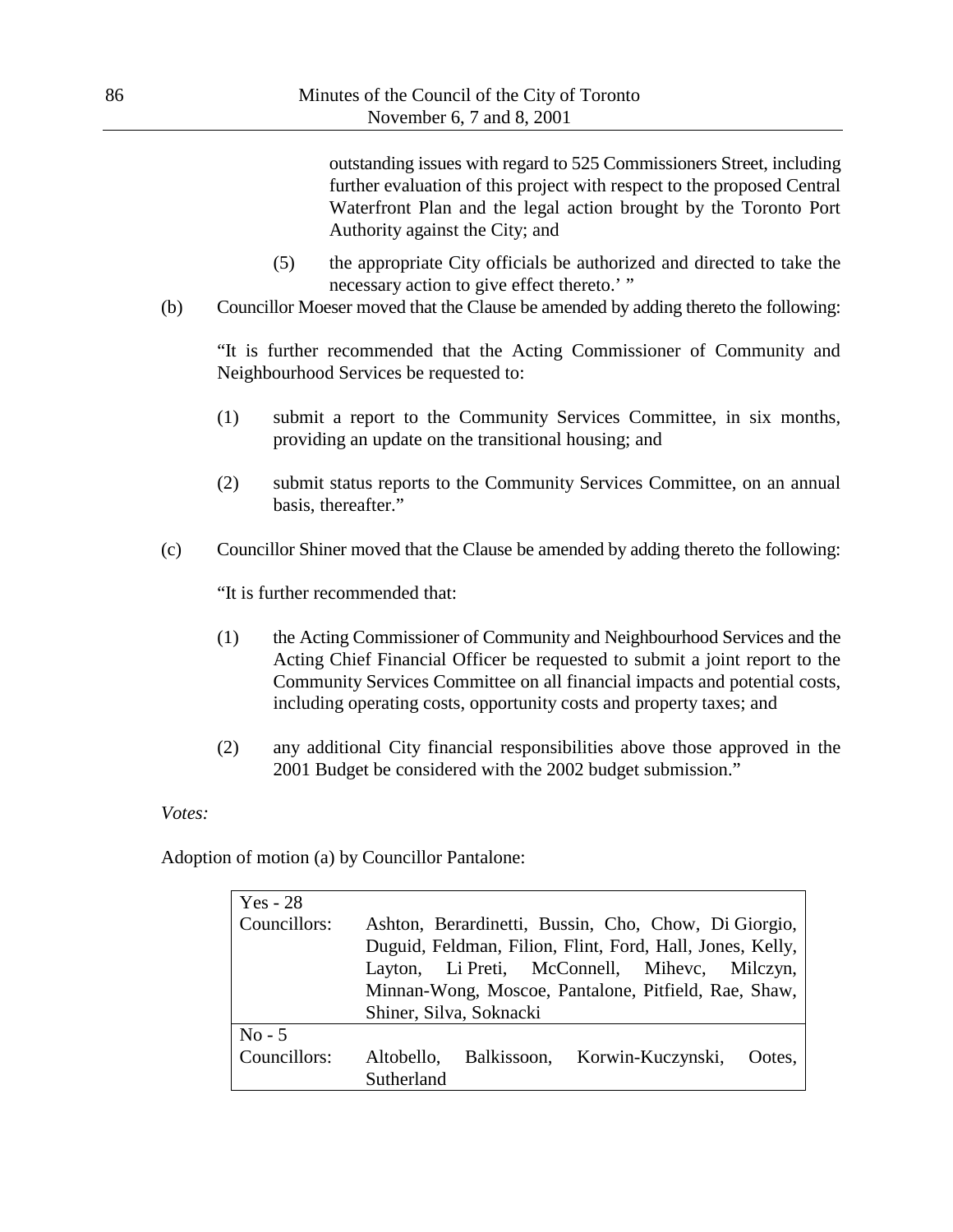Carried by a majority of 23.

Motion (b) by Councillor Moeser carried.

Motion (c) by Councillor Shiner carried.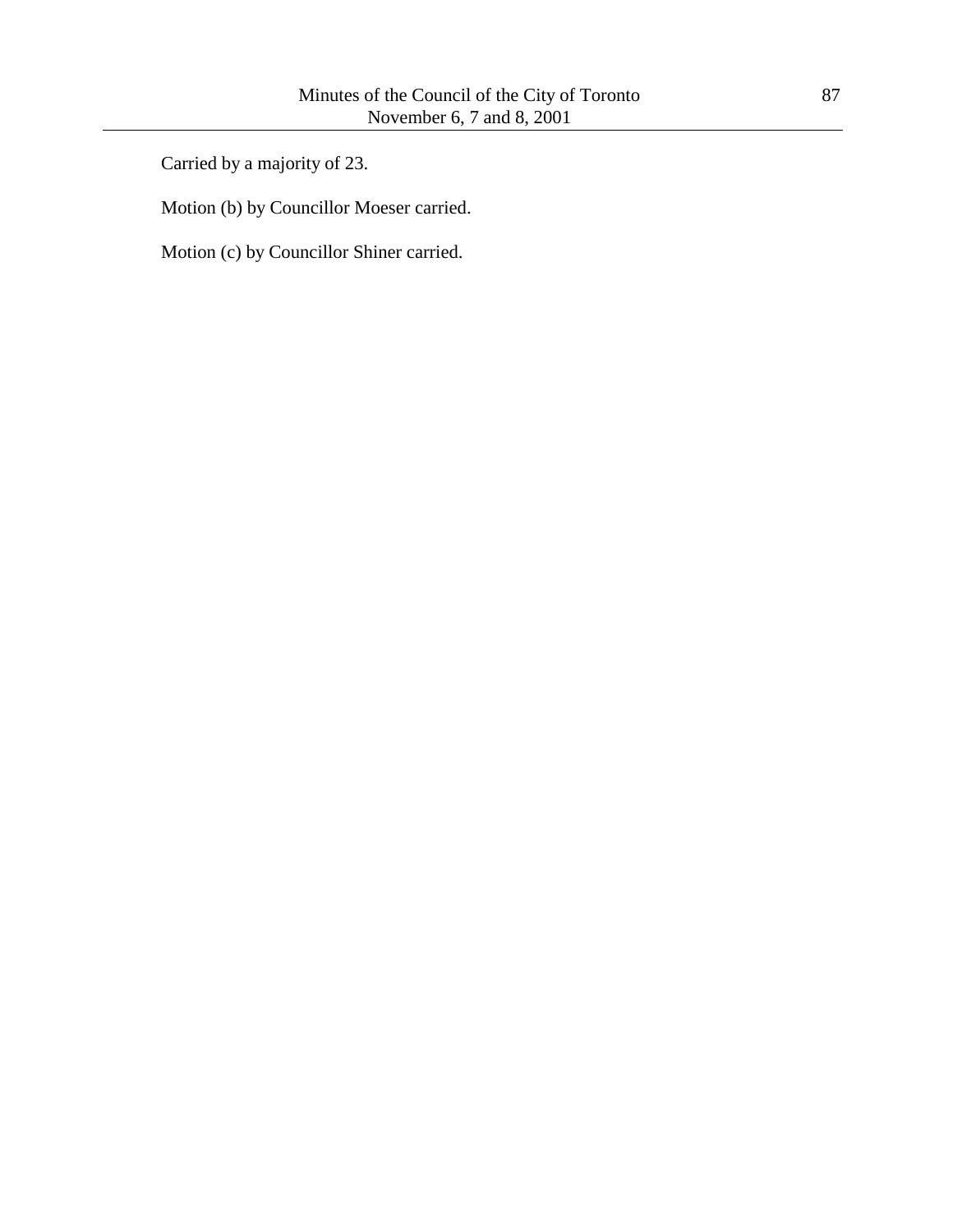Adoption of Clause, as amended:

| $Yes - 23$   |                                                      |                                                         |  |        |
|--------------|------------------------------------------------------|---------------------------------------------------------|--|--------|
| Councillors: | Ashton, Berardinetti, Bussin, Cho, Chow, Di Giorgio, |                                                         |  |        |
|              |                                                      | Duguid, Feldman, Flint, Hall, Jones, Layton, Li Preti,  |  |        |
|              |                                                      | McConnell, Mihevc, Milczyn, Minnan-Wong, Moscoe,        |  |        |
|              |                                                      | Pantalone, Rae, Shaw, Shiner, Silva                     |  |        |
| $No-10$      |                                                      |                                                         |  |        |
| Councillors: |                                                      | Altobello, Balkissoon, Filion, Ford,                    |  | Kelly, |
|              |                                                      | Korwin-Kuczynski, Ootes, Pitfield, Soknacki, Sutherland |  |        |

Carried by a majority of 13.

### 9.50 **Clause No. 2 of Report No. 14 of The Policy and Finance Committee, headed "Proposed Water and Wastewater Utility Study".**

*Extension to Question:*

Councillor Walker, having questioned for a period of five minutes, Councillor McConnell, seconded by Councillor Mihevc, moved that the necessary provisions of Chapter 27 of the City of Toronto Municipal Code be waived and that Councillor Walker be granted a further period of five minutes in order to permit the conclusion of his questions, the vote upon which was taken as follows:

| Yes $-24$    |                                                          |
|--------------|----------------------------------------------------------|
| Councillors: | Altobello, Ashton, Balkissoon, Bussin, Chow, Di Giorgio, |
|              | Filion, Flint, Ford, Jones, Layton, Li Preti, McConnell, |
|              | Mihevc, Milczyn, Minnan-Wong, Moscoe, Pantalone,         |
|              | Pitfield, Rae, Shaw, Silva, Sutherland, Walker           |
| $No - 4$     |                                                          |
| Councillors: | Cho, Duguid, Holyday, Ootes                              |
|              |                                                          |

Carried, more than two-thirds of Members present having voted in the affirmative.

#### *Motions:*

- (a) Councillor Jones moved that the Clause be amended:
	- (1) to provide that: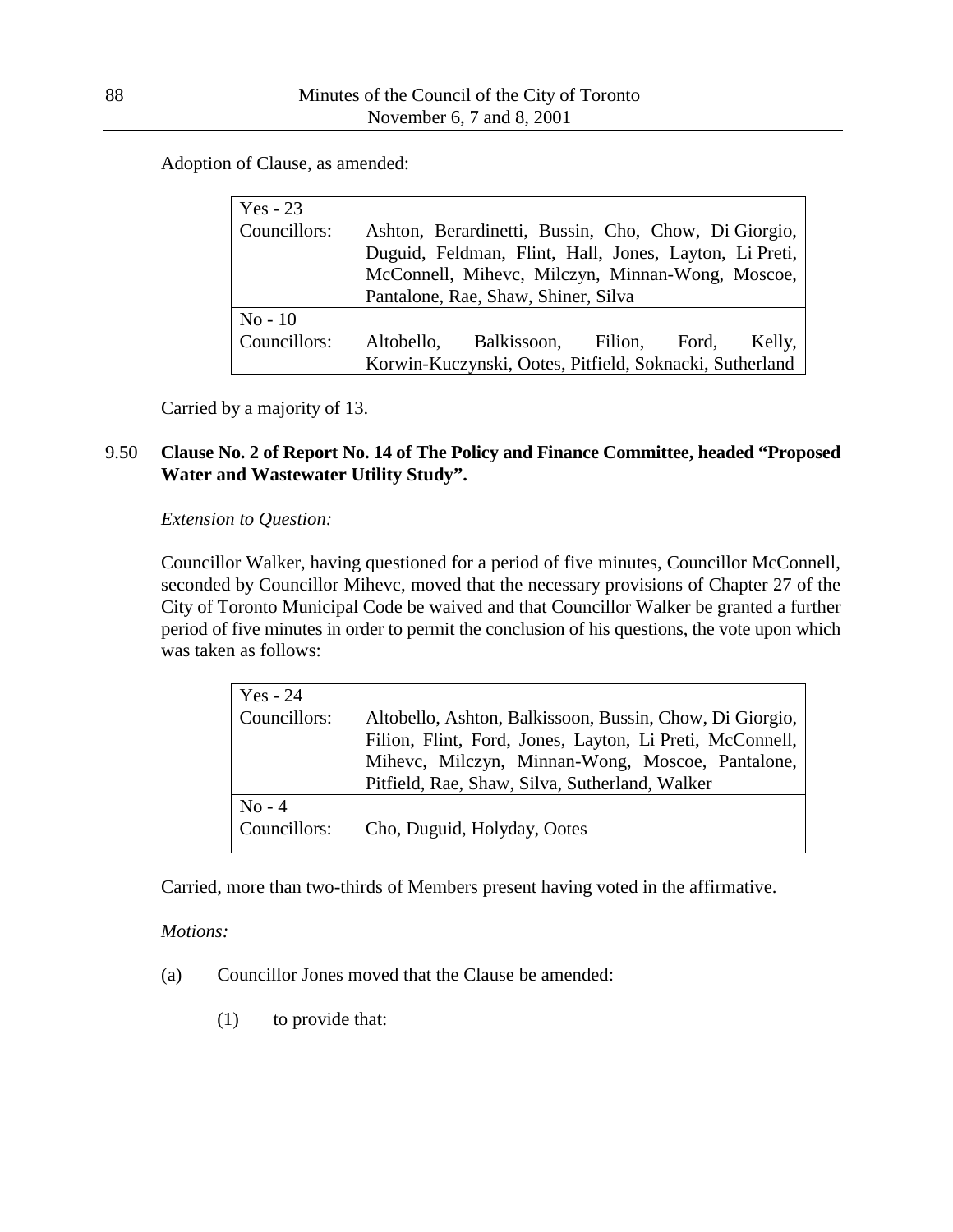- (a) notwithstanding any study, City Council declare its opposition to the privatization of the City of Toronto's water and wastewater system; and
- (b) Council declare its opposition to the corporate ownership of all or part of the City of Toronto's water system; and
- (2) by adding thereto the following:

"It is further recommended that:

- (a) City Council reject the disastrous water utility model used in Walkerton and oppose the creation of a water utility in the City of Toronto;
- (b) City Council not proceed with any arms-length water management models until the Walkerton Inquiry submits its final report, scheduled in March 2002, on the impact of these models on water safety;
- (c) the City Solicitor be requested to submit a report to Council, through the Works Committee, on mechanisms for protecting the public water system from privatization;
- (d) as part of the public consultation process, the study document be placed on the agenda of the January 2002 Community Council meetings; and
- (e) the public be notified of the Community Council meetings through the community and ethnic newspapers."
- (b) Councillor Mihevc moved that the Clause be amended by adding thereto the following:

"It is further recommended that the Chief Administrative Officer be requested to:

- (1) evaluate each option related to water and wastewater, in terms of democratic control and public transparency; and
- (2) explore, among the models to be reviewed, a Water and Wastewater Department overseen by a Committee of Council."

Councillor Lindsay Luby in the Chair.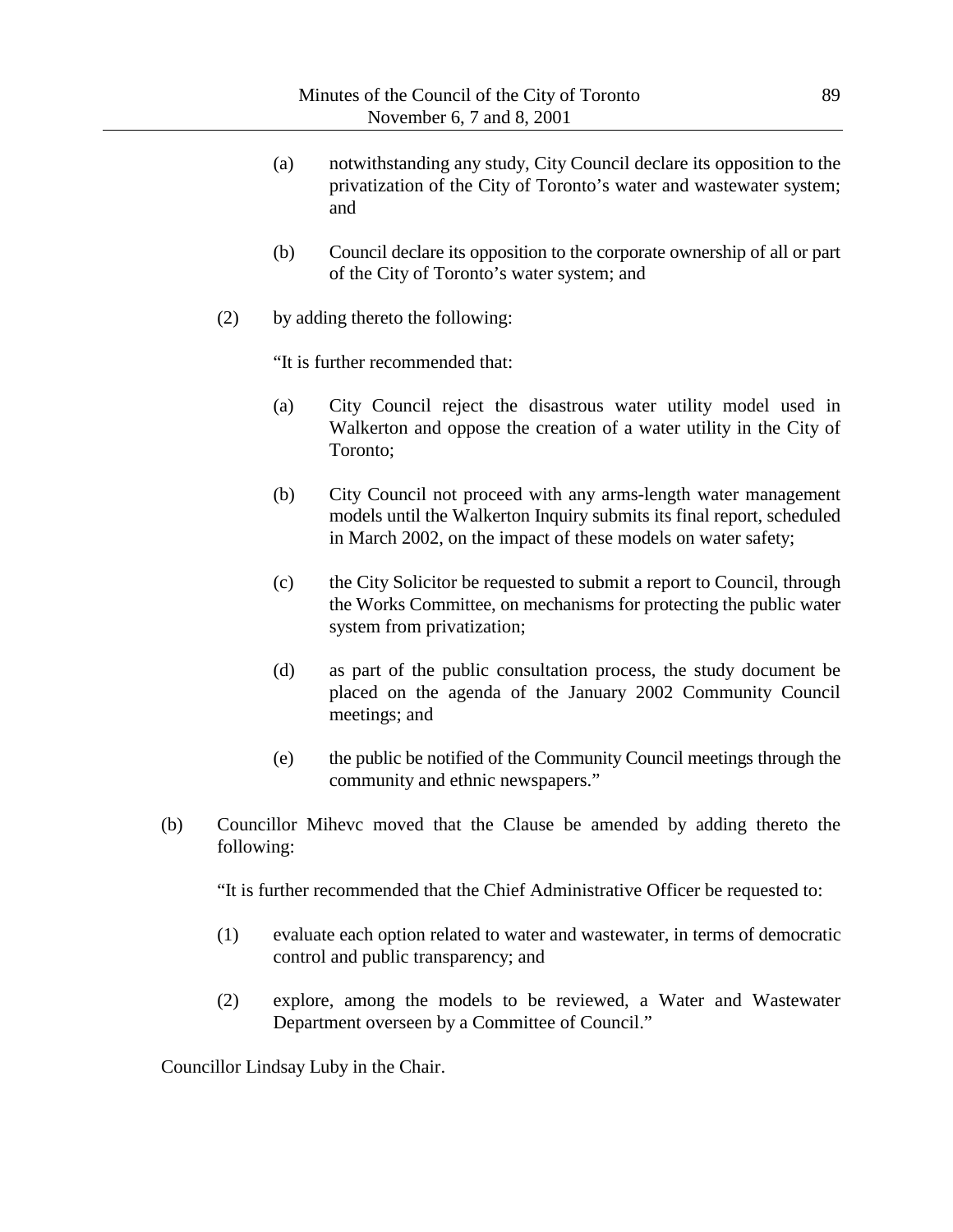- (c) Councillor Moscoe moved that the Clause be amended by:
	- (1) adding thereto the following:

"It is further recommended that, in the event there is a recommendation to establish a Water/Wastewater Utility, the Chief Administrative Officer be directed to ensure that there is extensive discussion with Council regarding the Shareholder Direction, at the onset."; or

(2) striking out the recommendations of the Policy and Finance Committee and inserting in lieu thereof the following:

> "It is recommended that, as an alternative to this proposal, a Sub-Committee of the Works Committee be established to deal directly with Water and Wastewater."

- (d) Councillor Bussin moved that:
	- (1) Part (2) of motion (c) by Councillor Moscoe be amended to provide that a Standing Committee of Council be established to deal with Water and Wastewater, and interested Members of Council who have a commitment to this issue be appointed to such Standing Committee; and
	- (2) the Clause be amended by adding thereto the following:

"It is further recommended that the Mayor request the Chief Administrative Officer to conduct a public poll to determine public opinion concerning the quality of delivery of water and wastewater services to the City of Toronto."

- (e) Councillor Layton moved that the Clause be amended:
	- (1) by amending Recommendation No. (1) embodied in the report dated October 23, 2001, from the Acting Chief Administrative Officer, as amended by the Policy and Finance Committee, by deleting the words "utility/corporation", and inserting in lieu thereof the word "utility", so that such recommendation shall now read as follows:
		- "(1) the Acting Chief Administrative Officer proceed with a study which assesses governance models, including status quo and enhancements thereto, for the creation of a publicly-owned water and wastewater utility, detailing implementation plans for the recommended model;";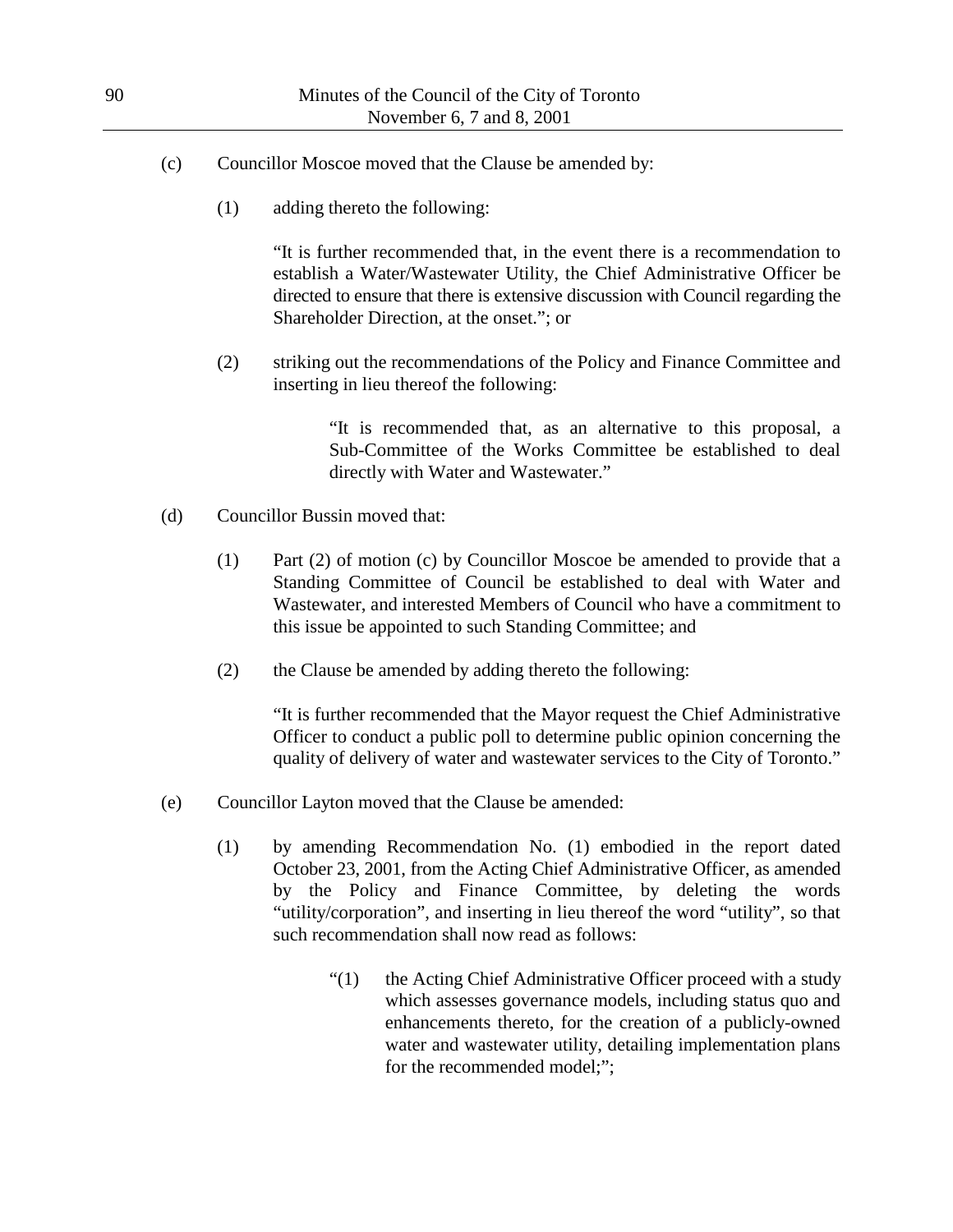- (2) to provide that the membership of the work team include the Department of Public Health; and
- (3) by inserting in Recommendation No. (2)(d) embodied in the report dated October 23, 2001, from the Acting Chief Administrative Officer, as embodied in the Clause, the words "and energy", prior to the word "issues", so that such recommendation shall now read as follows:
	- "(2)(d) assessment of safety, security and environmental and energy issues;".
- (f) Councillor Disero moved that the following motions be referred to the Commissioner of Works and Emergency Services for further consideration as part of the study:
	- (1) Part (1)(b) of motion (a) by Councillor Jones;
	- (2) Part  $(2)(a)$  of motion (a) by Councillor Jones;
	- (3) Part (2)(b) of motion (a) by Councillor Jones;
	- (4) Part (2)(d) of motion (a) by Councillor Jones;
	- (5) Part (2)(e) of motion (a) by Councillor Jones;
	- (6) Part (2) of motion (c) by Councillor Moscoe;
	- (7) Part (1) of motion (d) by Councillor Bussin;
	- (8) Part (2) of motion (d) by Councillor Bussin; and
	- (9) Part (1) of motion (e) by Councillor Layton.

Deputy Mayor Ootes in the Chair.

- (g) Councillor Moeser moved that the following motions be referred to the Commissioner of Works and Emergency Services for further consideration as part of the study:
	- (1) Part (1)(a) of motion (a) by Councillor Jones;
	- (2) Part  $(2)(c)$  of motion (a) by Councillor Jones;
	- (3) Part (1) of motion (b) by Councillor Mihevc;
	- (4) Part (2) of motion (b) by Councillor Mihevc;
	- (5) Part (1) of motion (c) by Councillor Moscoe;
	- (6) Part (2) of motion (e) by Councillor Layton; and
	- (7) Part (3) of motion (e) by Councillor Layton.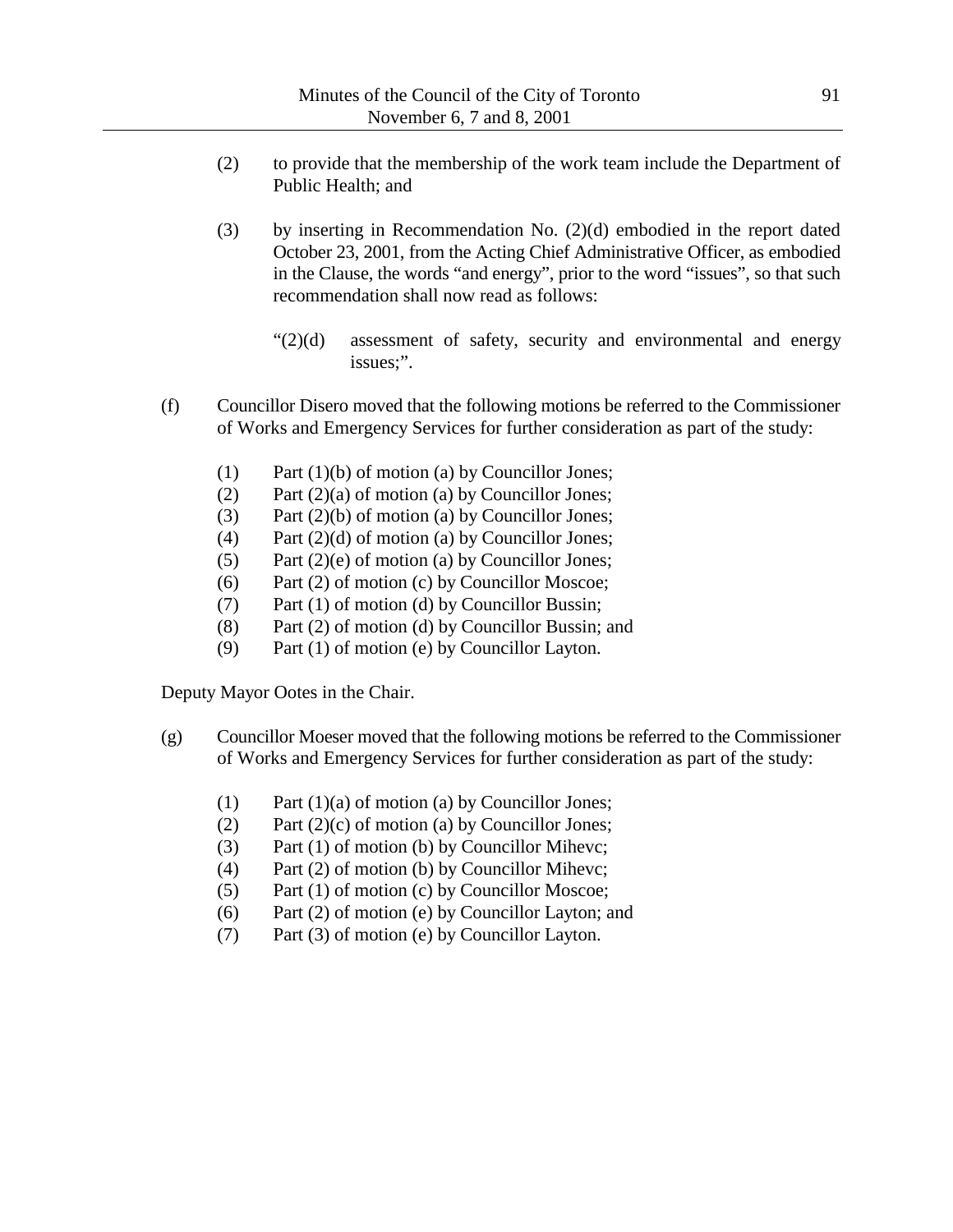*Votes:*

Adoption of Part (7) of motion (f) by Councillor Disero:

| $Yes - 29$   |                                                           |  |  |
|--------------|-----------------------------------------------------------|--|--|
| Mayor:       | Lastman                                                   |  |  |
| Councillors: | Altobello, Ashton, Balkissoon, Berardinetti,<br>Cho.      |  |  |
|              | Di Giorgio, Disero, Duguid, Feldman, Filion, Flint, Ford, |  |  |
|              | Hall, Holyday, Kelly, Korwin-Kuczynski, Layton, Li Preti, |  |  |
|              | Lindsay Luby, Milczyn, Minnan-Wong, Moeser, Nunziata,     |  |  |
|              | Ootes, Pitfield, Shaw, Shiner, Sutherland                 |  |  |
| $No-12$      |                                                           |  |  |
| Councillors: | Bussin, Chow, Johnston, Jones, McConnell, Mihevc,         |  |  |
|              | Moscoe, Pantalone, Rae, Silva, Soknacki, Walker           |  |  |

Carried by a majority of 17.

Adoption of Part (6) of motion (f) by Councillor Disero:

| $Yes - 29$   |                                                         |  |  |
|--------------|---------------------------------------------------------|--|--|
| Mayor:       | Lastman                                                 |  |  |
| Councillors: | Altobello, Ashton, Balkissoon, Berardinetti,<br>Cho.    |  |  |
|              | Di Giorgio, Disero, Duguid, Feldman, Flint, Ford, Hall, |  |  |
|              | Holyday, Kelly, Korwin-Kuczynski, Layton, Li Preti,     |  |  |
|              | Lindsay Luby, Milczyn, Minnan-Wong, Moeser, Nunziata,   |  |  |
|              | Ootes, Pitfield, Shaw, Shiner, Soknacki, Sutherland     |  |  |
| $No-12$      |                                                         |  |  |
| Councillors: | Bussin, Chow, Filion, Johnston, Jones, McConnell,       |  |  |
|              | Mihevc, Moscoe, Pantalone, Rae, Silva, Walker           |  |  |

Carried by a majority of 17.

Adoption of Part (9) of motion (f) by Councillor Disero:

| $Yes - 28$   |                                                          |  |  |
|--------------|----------------------------------------------------------|--|--|
| Mayor:       | Lastman                                                  |  |  |
| Councillors: | Altobello, Balkissoon, Berardinetti, Cho, Di Giorgio,    |  |  |
|              | Disero, Duguid, Feldman, Filion, Ford, Hall, Holyday,    |  |  |
|              | Kelly, Korwin-Kuczynski, Li Preti, Lindsay Luby, Mihevc, |  |  |
|              | Milczyn, Minnan-Wong, Moeser, Nunziata, Ootes, Pitfield, |  |  |
|              | Shaw, Shiner, Soknacki, Sutherland                       |  |  |
| $No-13$      |                                                          |  |  |
| Councillors: | Ashton, Bussin, Chow, Flint, Johnston, Jones, Layton,    |  |  |
|              | McConnell, Moscoe, Pantalone, Rae, Silva, Walker         |  |  |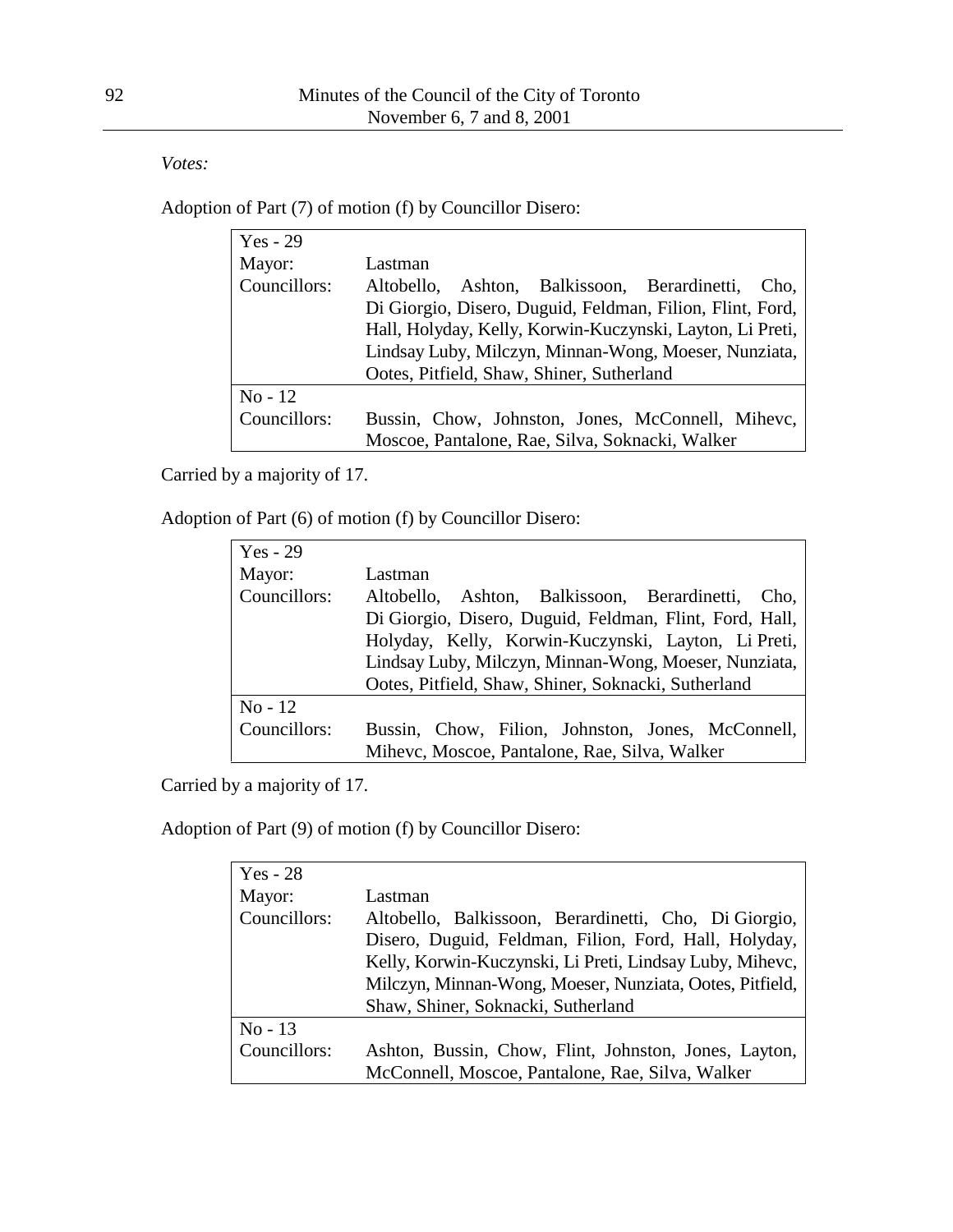Carried by a majority of 15.

Adoption of Part (1) of motion (f) by Councillor Disero:

| Yes - $26$   |                                                            |  |  |
|--------------|------------------------------------------------------------|--|--|
| Mayor:       | Lastman                                                    |  |  |
| Councillors: | Altobello, Balkissoon, Berardinetti, Di Giorgio, Disero,   |  |  |
|              | Duguid, Feldman, Filion, Ford, Hall, Holyday, Kelly,       |  |  |
|              | Korwin-Kuczynski, Li Preti, Lindsay Luby, Milczyn,         |  |  |
|              | Minnan-Wong, Moeser, Nunziata, Ootes, Pitfield, Shaw,      |  |  |
|              | Shiner, Soknacki, Sutherland                               |  |  |
| $No - 15$    |                                                            |  |  |
| Councillors: | Ashton, Bussin, Cho, Chow, Flint, Johnston, Jones, Layton, |  |  |
|              | McConnell, Mihevc, Moscoe, Pantalone, Rae, Silva,          |  |  |
|              | Walker                                                     |  |  |

Carried by a majority of 11.

*Withdrawal of Motion:*

Councillor Moeser, with the permission of Council, withdrew Part (6) of his motion (g).

*Votes:*

Part (2) of motion (e) by Councillor Layton carried, without amendment.

*Withdrawal of Motion:*

Councillor Moeser requested the permission of Council to withdraw Part (7) of his motion (g), the vote upon which was taken as follows:

| Yes - $35$   |                                                            |
|--------------|------------------------------------------------------------|
| Mayor:       | Lastman                                                    |
| Councillors: | Altobello, Ashton, Balkissoon, Berardinetti, Bussin, Cho,  |
|              | Chow, Di Giorgio, Disero, Duguid, Filion, Ford, Hall,      |
|              | Holyday, Johnston, Jones, Kelly, Korwin-Kuczynski,         |
|              | Layton, Li Preti, Lindsay Luby, McConnell, Mihevc,         |
|              | Moeser, Moscoe, Nunziata, Ootes, Pantalone, Pitfield, Rae, |
|              | Shaw, Silva, Soknacki, Walker                              |
| $No - 5$     |                                                            |
| Councillors: | Feldman, Flint, Minnan-Wong, Shiner, Sutherland            |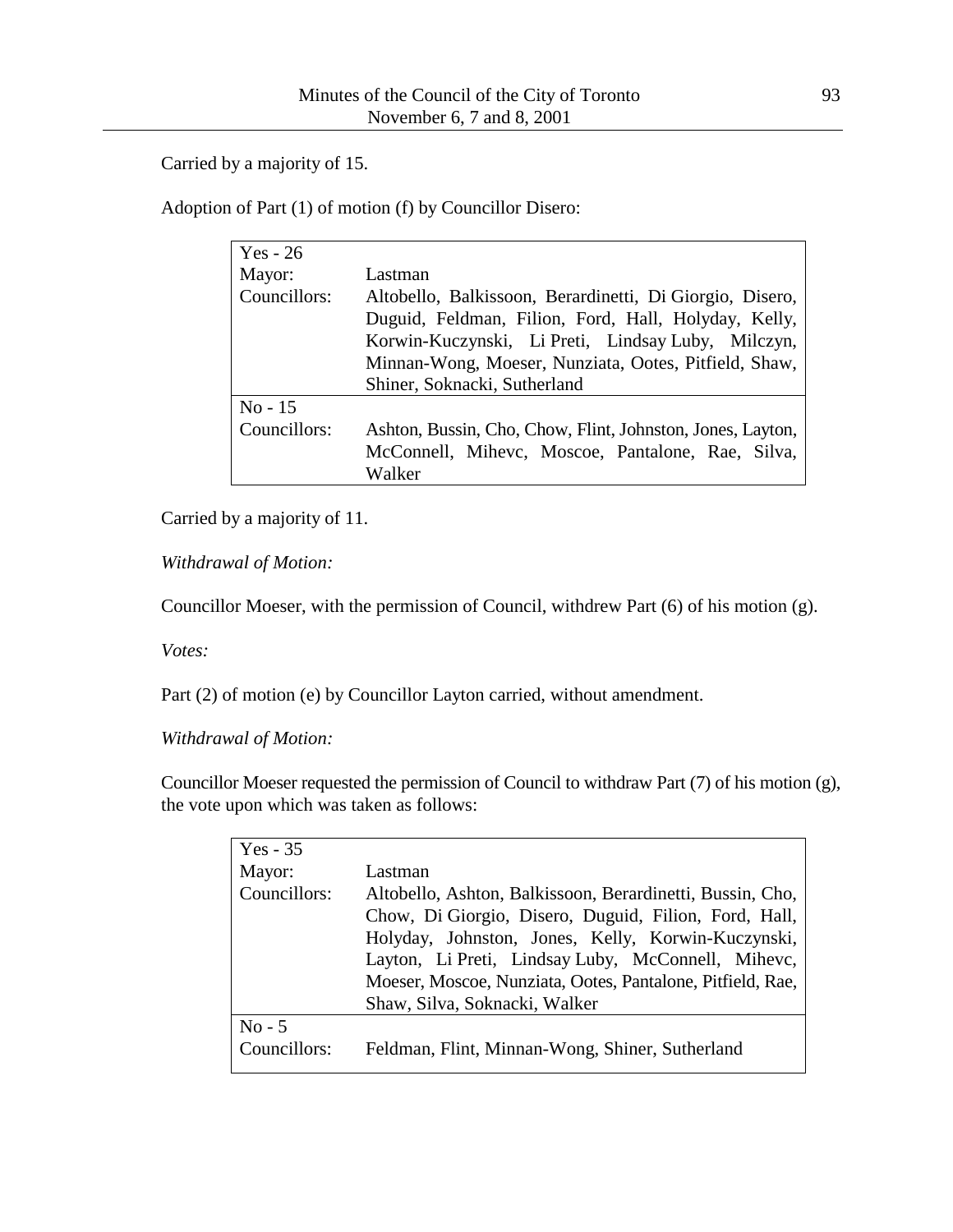Carried by a majority of 30.

*Votes:*

Adoption of Part (3) of motion (e) by Councillor Layton:

| $Yes - 37$   |                                                                                                                                                                                                                                                                                                                                                           |
|--------------|-----------------------------------------------------------------------------------------------------------------------------------------------------------------------------------------------------------------------------------------------------------------------------------------------------------------------------------------------------------|
| Mayor:       | Lastman                                                                                                                                                                                                                                                                                                                                                   |
| Councillors: | Altobello, Ashton, Balkissoon, Berardinetti, Bussin, Cho,<br>Chow, Di Giorgio, Disero, Duguid, Feldman, Filion, Ford,<br>Hall, Holyday, Johnston, Jones, Korwin-Kuczynski,<br>Layton, Li Preti, Lindsay Luby, McConnell, Mihevc,<br>Milczyn, Minnan-Wong, Moeser, Moscoe, Nunziata,<br>Pantalone, Pitfield, Rae, Shaw, Shiner, Silva, Soknacki,<br>Walker |
| $No - 4$     |                                                                                                                                                                                                                                                                                                                                                           |
| Councillors: | Flint, Kelly, Ootes, Sutherland                                                                                                                                                                                                                                                                                                                           |

Carried by a majority of 33.

Adoption of Part (1) of motion (g) by Councillor Moeser:

| Yes - $16$   |                                                           |  |  |
|--------------|-----------------------------------------------------------|--|--|
| Councillors: | Ashton, Berardinetti, Di Giorgio, Feldman, Ford, Holyday, |  |  |
|              | Kelly, Li Preti, Milczyn, Minnan-Wong, Moeser, Pitfield,  |  |  |
|              | Shaw, Shiner, Soknacki, Sutherland                        |  |  |
| $No - 25$    |                                                           |  |  |
| Mayor:       | Lastman                                                   |  |  |
| Councillors: | Altobello, Balkissoon, Bussin, Cho, Chow, Disero, Duguid, |  |  |
|              | Filion, Flint, Hall, Johnston, Jones, Korwin-Kuczynski,   |  |  |
|              | Layton, Lindsay Luby, McConnell, Mihevc, Moscoe,          |  |  |
|              | Nunziata, Ootes, Pantalone, Rae, Silva, Walker            |  |  |

Lost by a majority of 9.

Adoption of Part (1)(a) of motion (a) by Councillor Jones, without amendment:

| $Yes - 34$   |                                                           |
|--------------|-----------------------------------------------------------|
| Mayor:       | Lastman                                                   |
| Councillors: | Altobello, Ashton, Balkissoon, Berardinetti, Bussin, Cho, |
|              | Chow, Disero, Duguid, Feldman, Filion, Flint, Hall,       |
|              | Johnston, Jones, Korwin-Kuczynski, Layton, Lindsay Luby,  |
|              | McConnell, Mihevc, Milczyn, Minnan-Wong, Moeser,          |
|              | Moscoe, Nunziata, Ootes, Pantalone, Rae, Shaw, Shiner,    |
|              | Silva, Sutherland, Walker                                 |
| $No - 7$     |                                                           |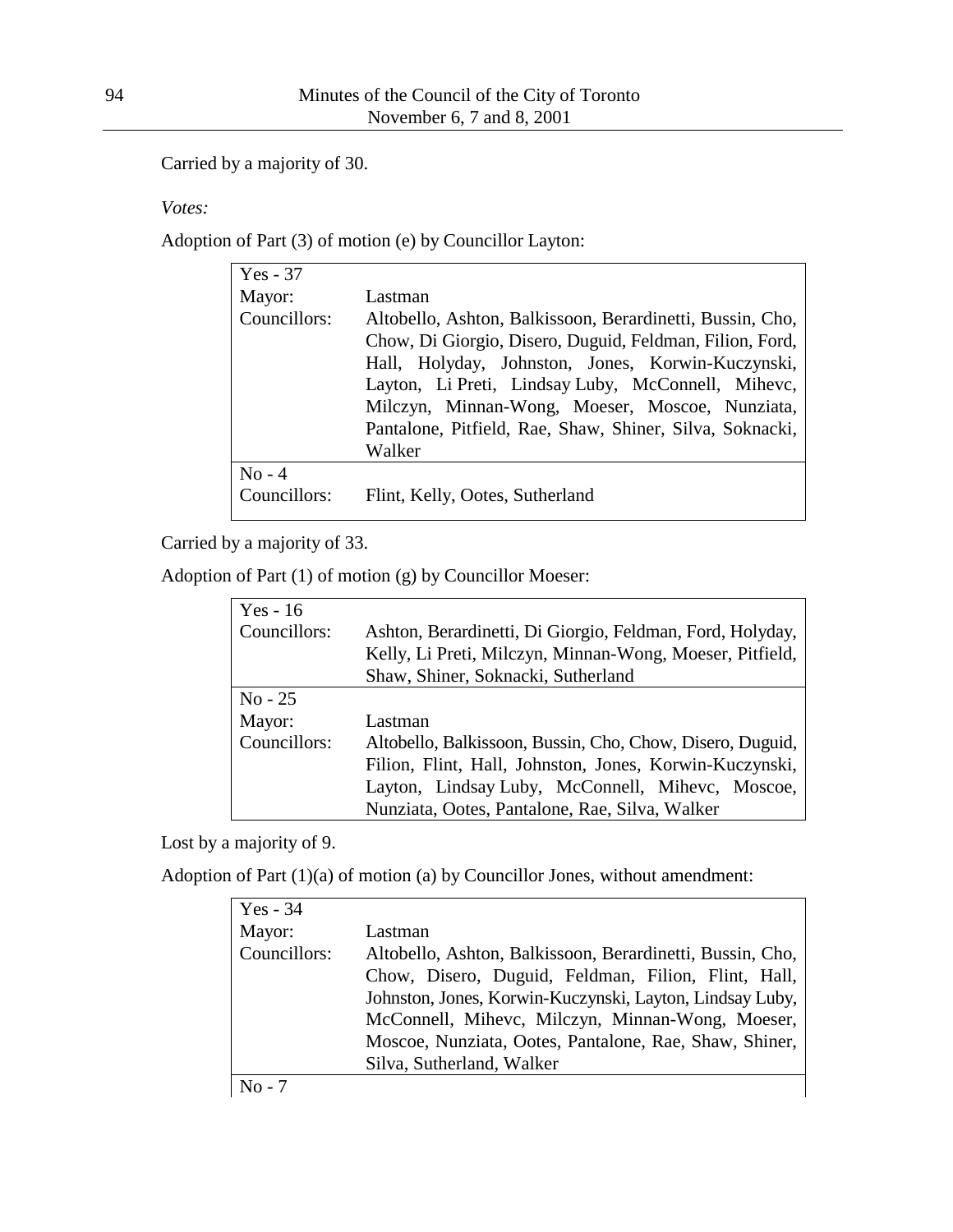| Councillors: Di Giorgio, Ford, Holyday, Kelly, Li Preti, Pitfield, |                 |  |  |  |
|--------------------------------------------------------------------|-----------------|--|--|--|
|                                                                    | <b>Soknacki</b> |  |  |  |

Carried by a majority of 27.

Adoption of Part (2) of motion (f) by Councillor Disero:

| $Yes - 27$   |                                                           |
|--------------|-----------------------------------------------------------|
| Mayor:       | Lastman                                                   |
| Councillors: | Altobello, Ashton, Balkissoon, Berardinetti, Di Giorgio,  |
|              | Disero, Duguid, Feldman, Filion, Flint, Ford, Hall,       |
|              | Holyday, Kelly, Korwin-Kuczynski, Li Preti, Lindsay Luby, |
|              | Milczyn, Moeser, Nunziata, Ootes, Pitfield, Shaw, Shiner, |
|              | Soknacki, Sutherland                                      |
| $No - 14$    |                                                           |
| Councillors: | Bussin, Cho, Chow, Johnston, Jones, Layton, McConnell,    |
|              | Mihevc, Minnan-Wong, Moscoe, Pantalone, Rae, Silva,       |
|              | Walker                                                    |

Carried by a majority of 13.

Adoption of Part (3) of motion (f) by Councillor Disero:

| Yes - $25$   |                                                            |
|--------------|------------------------------------------------------------|
| Mayor:       | Lastman                                                    |
| Councillors: | Altobello, Balkissoon, Berardinetti, Di Giorgio, Disero,   |
|              | Duguid, Feldman, Filion, Ford, Hall, Holyday, Kelly,       |
|              | Korwin-Kuczynski, Li Preti, Lindsay Luby, Milczyn,         |
|              | Moeser, Nunziata, Ootes, Pitfield, Shaw, Shiner, Soknacki, |
|              | Sutherland                                                 |
| $No-16$      |                                                            |
| Councillors: | Ashton, Bussin, Cho, Chow, Flint, Johnston, Jones, Layton, |
|              | McConnell, Mihevc, Minnan-Wong, Moscoe, Pantalone,         |
|              | Rae, Silva, Walker                                         |

Carried by a majority of 9.

Adoption of Part (2) of motion (g) by Councillor Moeser:

| Yes - $20$   |                                                         |
|--------------|---------------------------------------------------------|
| Councillors: | Ashton, Balkissoon, Berardinetti, Di Giorgio, Duguid,   |
|              | Feldman, Ford, Holyday, Layton, Li Preti, Lindsay Luby, |
|              | Milczyn, Minnan-Wong, Moeser, Ootes, Pitfield, Shaw,    |
|              | Shiner, Soknacki, Sutherland                            |
| $No-21$      |                                                         |
| Mayor:       | Lastman                                                 |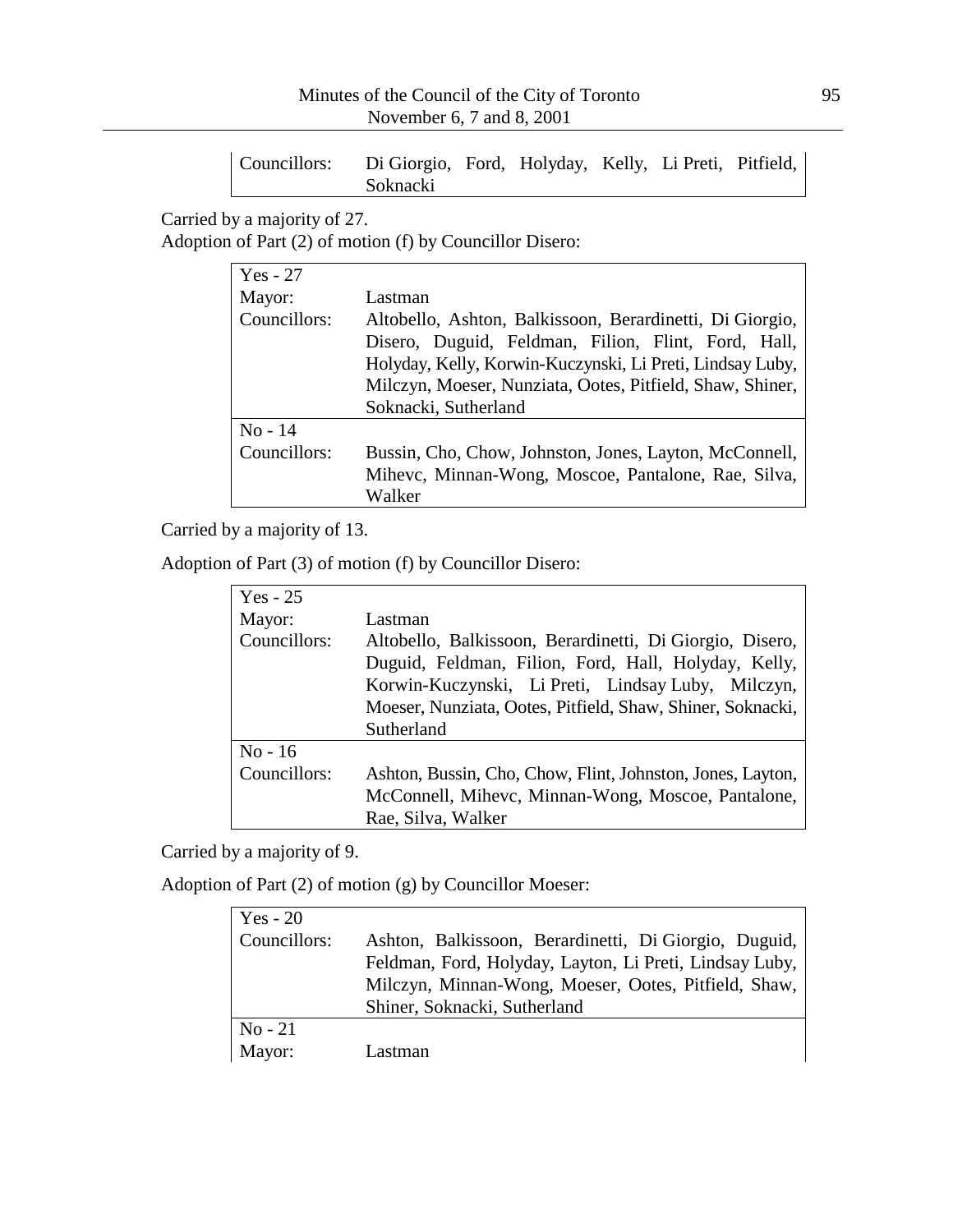| Councillors: | Altobello, Bussin, Cho, Chow, Disero, Filion, Flint, Hall, |
|--------------|------------------------------------------------------------|
|              | Johnston, Jones, Kelly, Korwin-Kuczynski, McConnell,       |
|              | Mihevc, Moscoe, Nunziata, Pantalone, Rae, Silva, Walker    |

Lost by a majority of 1.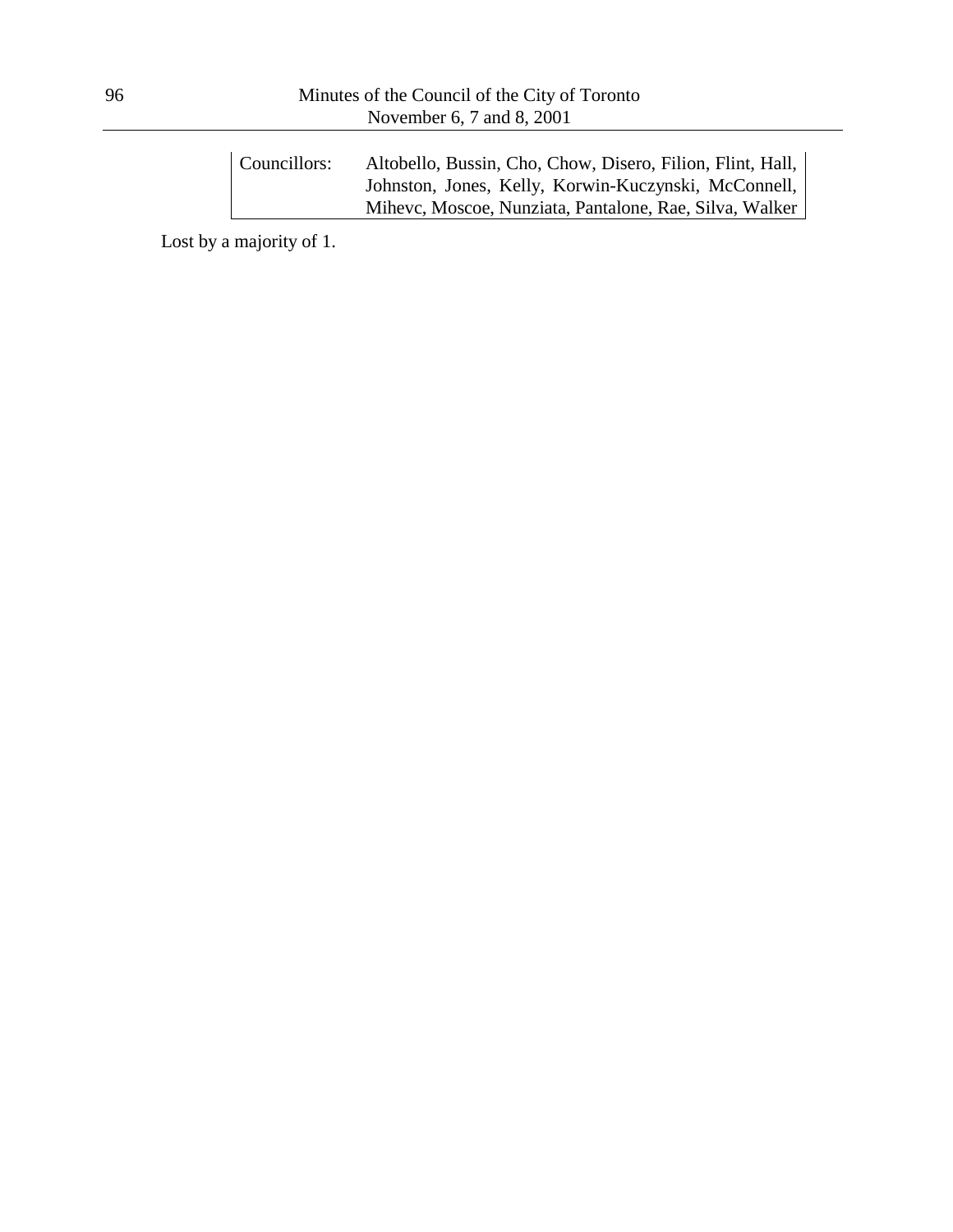Adoption of Part (2)(c) of motion (a) by Councillor Jones, without amendment:

| $Yes - 33$   |                                                                                                                                                                                                                                                                                                                 |
|--------------|-----------------------------------------------------------------------------------------------------------------------------------------------------------------------------------------------------------------------------------------------------------------------------------------------------------------|
| Mayor:       | Lastman                                                                                                                                                                                                                                                                                                         |
| Councillors: | Altobello, Ashton, Balkissoon, Berardinetti, Bussin, Cho,<br>Chow, Di Giorgio, Disero, Feldman, Filion, Flint, Hall,<br>Johnston, Jones, Korwin-Kuczynski, Layton, Lindsay Luby,<br>McConnell, Mihevc, Milczyn, Minnan-Wong, Moeser,<br>Moscoe, Nunziata, Ootes, Pantalone, Rae, Shaw, Shiner,<br>Silva, Walker |
| $No-8$       |                                                                                                                                                                                                                                                                                                                 |
| Councillors: | Duguid, Ford, Holyday, Kelly, Li Preti, Pitfield, Soknacki,<br>Sutherland                                                                                                                                                                                                                                       |

Carried by a majority of 25.

Adoption of Part (4) of motion (f) by Councillor Disero:

| $Yes - 22$   |                                                                                                      |
|--------------|------------------------------------------------------------------------------------------------------|
| Mayor:       | Lastman                                                                                              |
| Councillors: | Balkissoon, Berardinetti, Di Giorgio, Disero, Duguid,<br>Feldman, Flint, Ford, Hall, Holyday, Kelly, |
|              | Korwin-Kuczynski, Li Preti, Lindsay Luby, Milczyn,                                                   |
|              | Moeser, Nunziata, Ootes, Pitfield, Shiner, Soknacki                                                  |
| $No - 19$    |                                                                                                      |
| Councillors: | Altobello, Ashton, Bussin, Cho, Chow, Filion, Johnston,                                              |
|              | Jones, Layton, McConnell, Mihevc, Minnan-Wong,                                                       |
|              | Moscoe, Pantalone, Rae, Shaw, Silva, Sutherland, Walker                                              |

Carried by a majority of 3.

Deputy Mayor Ootes, having regard to the foregoing decision of Council, declared Part (5) of motion (f) by Councillor Disero, and Part (2)(e) of motion (a) by Councillor Jones, redundant.

### *Withdrawal of Motion:*

Councillor Moeser, with the permission of Council, withdrew Part (3) of his motion (g).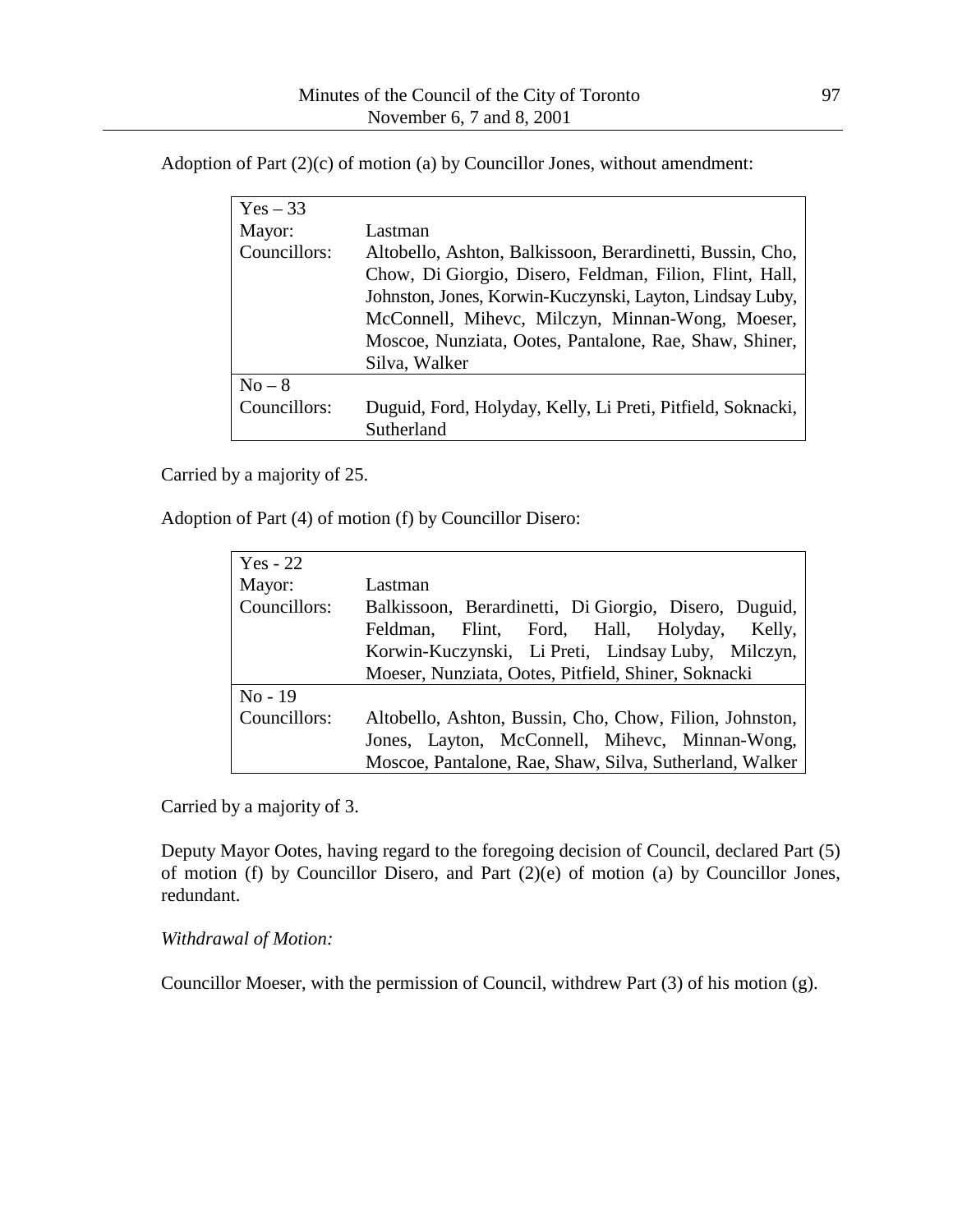*Votes:*

Adoption of Part (1) of motion (b) by Councillor Mihevc, without amendment:

| $Yes - 38$               |                                                                                                                                                                                                                                                                                                                                                                     |
|--------------------------|---------------------------------------------------------------------------------------------------------------------------------------------------------------------------------------------------------------------------------------------------------------------------------------------------------------------------------------------------------------------|
| Mayor:                   | Lastman                                                                                                                                                                                                                                                                                                                                                             |
| Councillors:             | Altobello, Balkissoon, Berardinetti, Bussin, Cho, Chow,<br>Di Giorgio, Disero, Duguid, Feldman, Filion, Flint, Hall,<br>Johnston, Jones, Kelly, Korwin-Kuczynski, Layton,<br>Li Preti, Lindsay Luby, McConnell, Mihevc, Milczyn,<br>Minnan-Wong, Moeser, Moscoe, Nunziata, Ootes,<br>Pantalone, Pitfield, Rae, Shaw, Shiner, Silva, Soknacki,<br>Sutherland, Walker |
|                          |                                                                                                                                                                                                                                                                                                                                                                     |
| $No - 3$<br>Councillors: |                                                                                                                                                                                                                                                                                                                                                                     |
|                          | Ashton, Ford, Holyday                                                                                                                                                                                                                                                                                                                                               |

Carried by a majority of 35.

*Ruling by Deputy Mayor:*

Councillor Kelly requested Deputy Mayor Ootes to rule on whether Part (4) of motion (g) by Councillor Moeser, was in order or was, in fact, redundant.

Deputy Mayor Ootes, having regard to the nature of Part (4) of motion (g) by Councillor Moeser, ruled that such motion was in order and was not redundant.

*Votes:*

Adoption of Part (4) of motion (g) by Councillor Moeser:

| $Yes - 23$   |                                                           |
|--------------|-----------------------------------------------------------|
| Mayor:       | Lastman                                                   |
| Councillors: | Ashton, Balkissoon, Berardinetti, Di Giorgio, Duguid,     |
|              | Feldman, Flint, Ford, Holyday, Kelly, Li Preti,           |
|              | Lindsay Luby, McConnell, Milczyn, Minnan-Wong,            |
|              | Moeser, Nunziata, Ootes, Pitfield, Shaw, Shiner, Soknacki |
| $No-18$      |                                                           |
| Councillors: | Altobello, Bussin, Cho, Chow, Disero, Filion, Hall,       |
|              | Johnston, Jones, Korwin-Kuczynski, Layton, Mihevc,        |
|              | Moscoe, Pantalone, Rae, Silva, Sutherland, Walker         |

Carried by a majority of 5.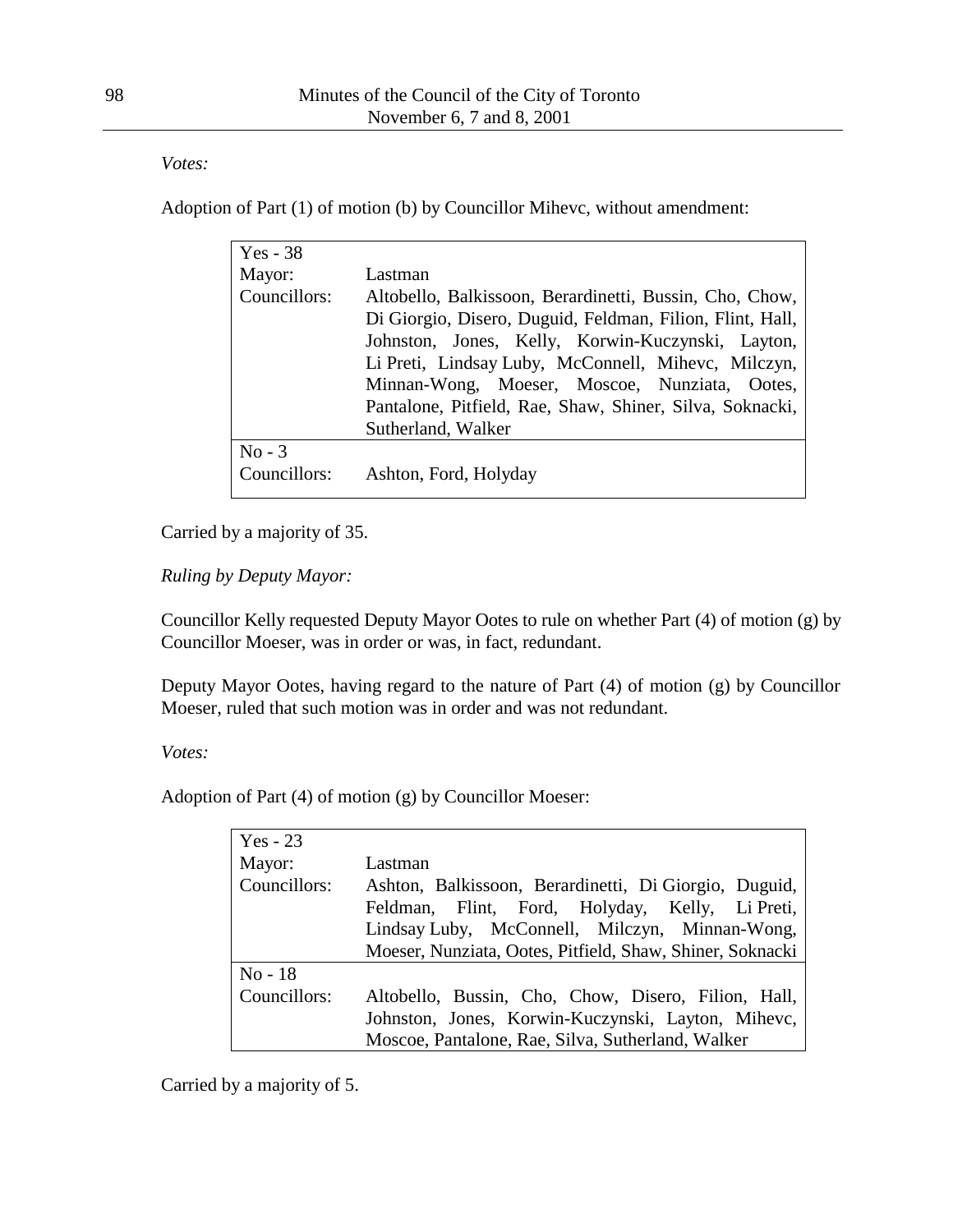*Withdrawal of Motion:*

Councillor Moeser, with the permission of Council, withdrew Part (5) of his motion (g).

*Votes:*

Adoption of Part (1) of motion (c) by Councillor Moscoe, without amendment:

| $Yes - 41$   |                                                           |
|--------------|-----------------------------------------------------------|
| Mayor:       | Lastman                                                   |
| Councillors: | Altobello, Ashton, Balkissoon, Berardinetti, Bussin, Cho, |
|              | Chow, Di Giorgio, Disero, Duguid, Feldman, Filion, Flint, |
|              | Ford, Hall, Holyday, Johnston, Jones, Kelly,              |
|              | Korwin-Kuczynski, Layton, Li Preti, Lindsay Luby,         |
|              | McConnell, Mihevc, Milczyn, Minnan-Wong, Moeser,          |
|              | Moscoe, Nunziata, Ootes, Pantalone, Pitfield, Rae, Shaw,  |
|              | Shiner, Silva, Soknacki, Sutherland, Walker               |
| $No - 0$     |                                                           |

Carried, without dissent.

Adoption of Part (8) of motion (f) by Councillor Disero:

| $Yes - 26$   |                                                                                                                                                                                                                                                                |
|--------------|----------------------------------------------------------------------------------------------------------------------------------------------------------------------------------------------------------------------------------------------------------------|
| Mayor:       | Lastman                                                                                                                                                                                                                                                        |
| Councillors: | Altobello, Balkissoon, Berardinetti, Di Giorgio, Disero,<br>Duguid, Feldman, Flint, Ford, Hall, Holyday, Kelly,<br>Korwin-Kuczynski, Li Preti, Lindsay Luby, Milczyn,<br>Minnan-Wong, Moeser, Nunziata, Ootes, Pitfield, Shaw,<br>Shiner, Soknacki, Sutherland |
| $No - 15$    |                                                                                                                                                                                                                                                                |
| Councillors: | Ashton, Bussin, Cho, Chow, Filion, Johnston, Jones,                                                                                                                                                                                                            |
|              | Layton, McConnell, Mihevc, Moscoe, Pantalone, Rae,                                                                                                                                                                                                             |
|              | Silva, Walker                                                                                                                                                                                                                                                  |

Carried by a majority of 11.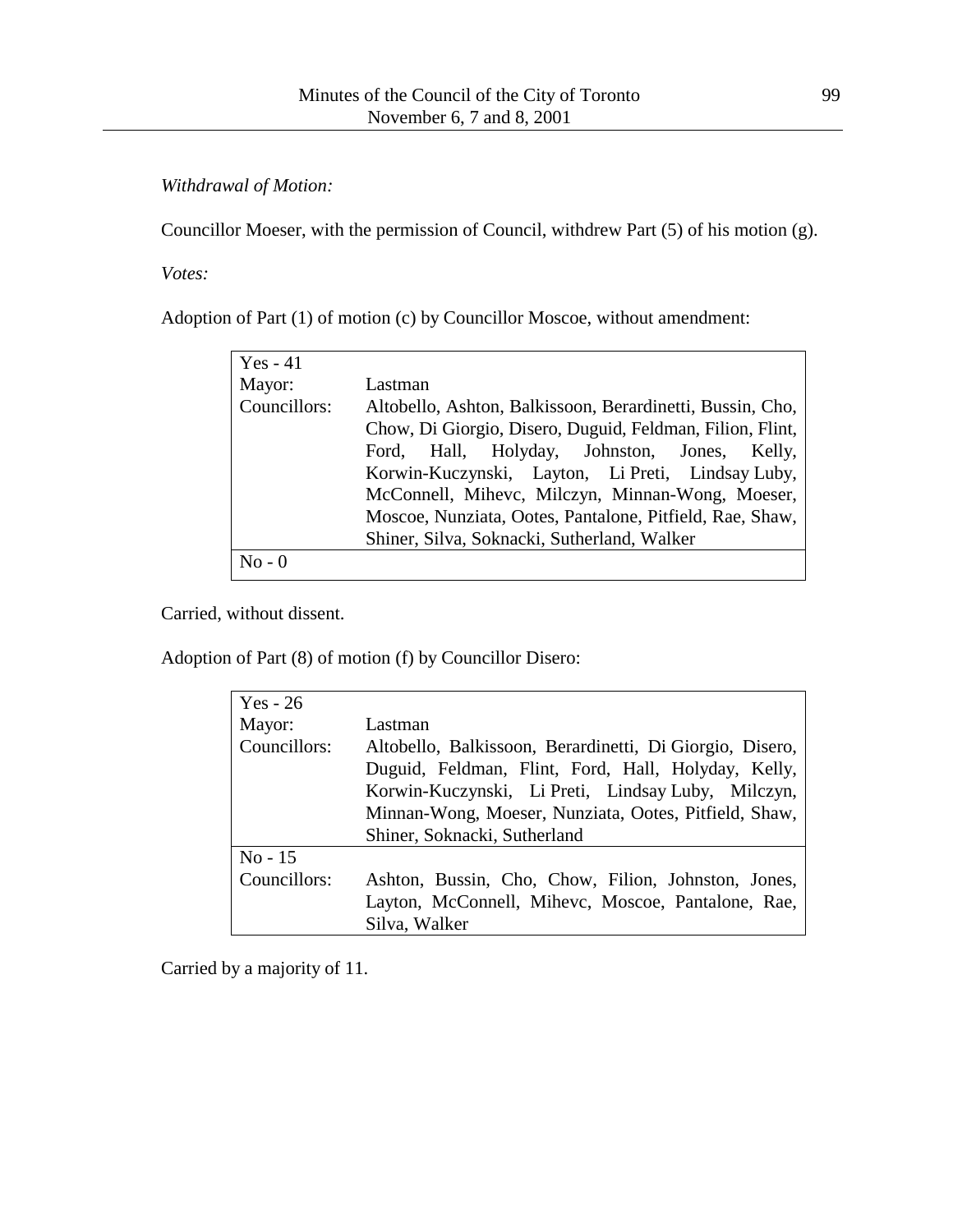Adoption of Clause, as amended:

| $Yes - 30$   |                                                           |  |  |  |  |  |
|--------------|-----------------------------------------------------------|--|--|--|--|--|
| Mayor:       | Lastman                                                   |  |  |  |  |  |
| Councillors: | Altobello, Ashton, Balkissoon, Berardinetti,<br>Cho,      |  |  |  |  |  |
|              | Di Giorgio, Disero, Duguid, Feldman, Filion, Flint, Ford, |  |  |  |  |  |
|              | Hall, Holyday, Jones, Kelly, Korwin-Kuczynski, Li Preti,  |  |  |  |  |  |
|              | Lindsay Luby, Milczyn, Minnan-Wong, Moeser, Nunziata,     |  |  |  |  |  |
|              | Ootes, Pitfield, Shaw, Shiner, Soknacki, Sutherland       |  |  |  |  |  |
| $No-11$      |                                                           |  |  |  |  |  |
| Councillors: | Bussin, Chow, Johnston, Layton, McConnell, Mihevc,        |  |  |  |  |  |
|              | Moscoe, Pantalone, Rae, Silva, Walker                     |  |  |  |  |  |

Carried by a majority of 19.

In summary, Council amended this Clause:

(1) by inserting in Recommendation No. (2)(d) embodied in the report dated October 23, 2001, from the Acting Chief Administrative Officer, as embodied in the Clause, the words "and energy", prior to the word "issues", so that such recommendation shall now read as follows:

 $"(2)(d)$  assessment of safety, security and environmental and energy issues;";

- (2) to provide that:
	- (a) notwithstanding any study, City Council declare its opposition to the privatization of the City of Toronto's water and wastewater system; and
	- (b) the membership of the work team include the Department of Public Health; and
- (3) by adding thereto the following:

"It is further recommended that:

- (a) in the event there is a recommendation to establish a Water/Wastewater Utility, the Chief Administrative Officer be directed to ensure that there is extensive discussion with Council regarding the Shareholder Direction, at the onset;
- (b) the Chief Administrative Officer be requested to evaluate each option related to water and wastewater, in terms of democratic control and public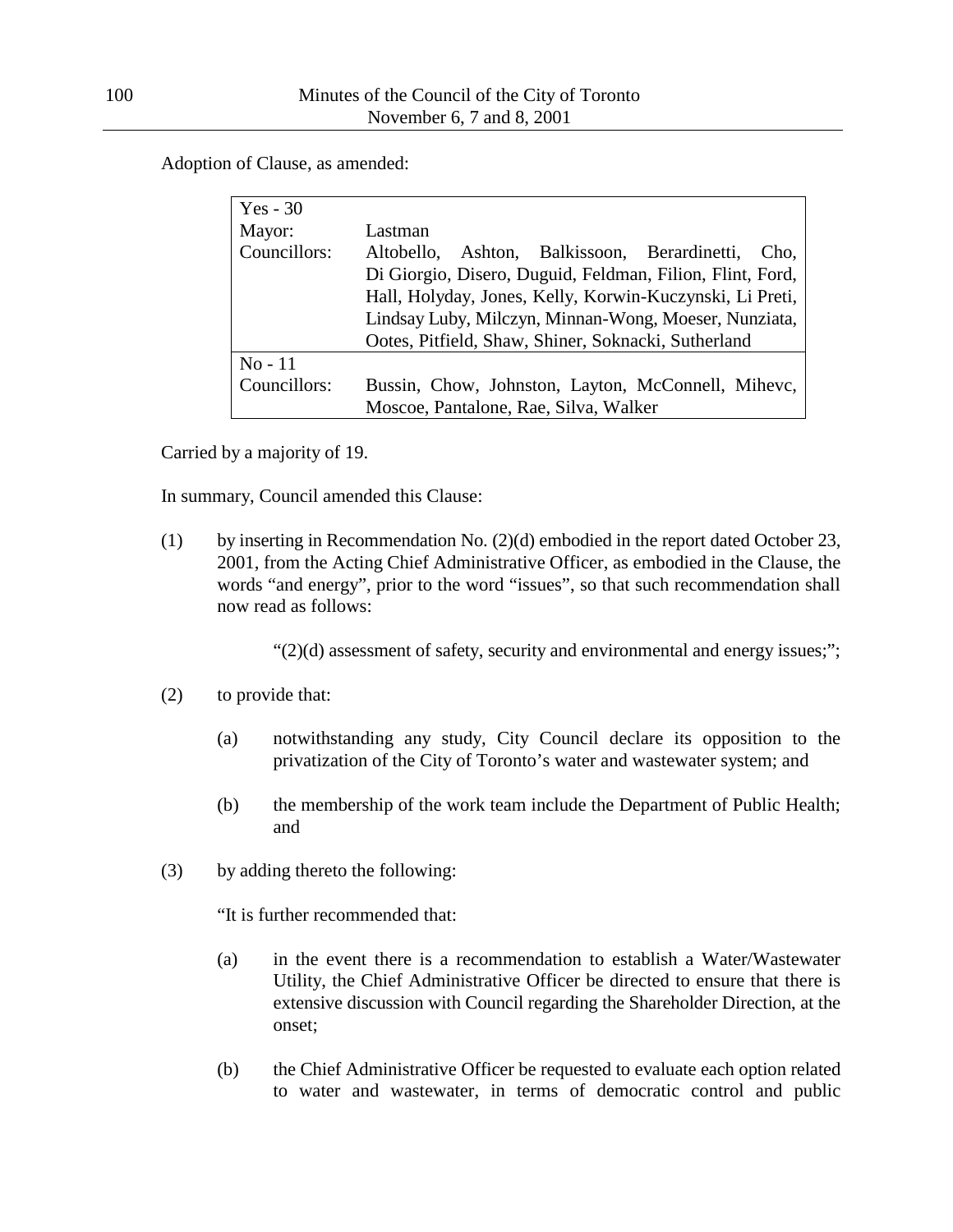transparency;

- (c) the City Solicitor be requested to submit a report to Council, through the Works Committee, on mechanisms for protecting the public water system from privatization; and
- (d) the following motions be referred to the Commissioner of Works and Emergency Services for further consideration as part of the study:

Moved by Councillor Bussin:

'That:

- (1) the motion by Councillor Moscoe be amended to provide that a Standing Committee of Council be established to deal with Water and Wastewater, and interested Members of Council who have a commitment to this issue be appointed to such Standing Committee; and
- (2) the Clause be amended by adding thereto the following:

"It is further recommended that the Mayor request the Chief Administrative Officer to conduct a public poll to determine public opinion concerning the quality of delivery of water and wastewater services to the City of Toronto." '

Moved by Councillor Jones:

'That the Clause be amended:

- (1) to provide that Council declare its opposition to the corporate ownership of all or part of the City of Toronto's water system; and
- (2) by adding thereto the following:

"It is further recommended that:

(a) City Council reject the disastrous water utility model used in Walkerton and oppose the creation of a water utility in the City of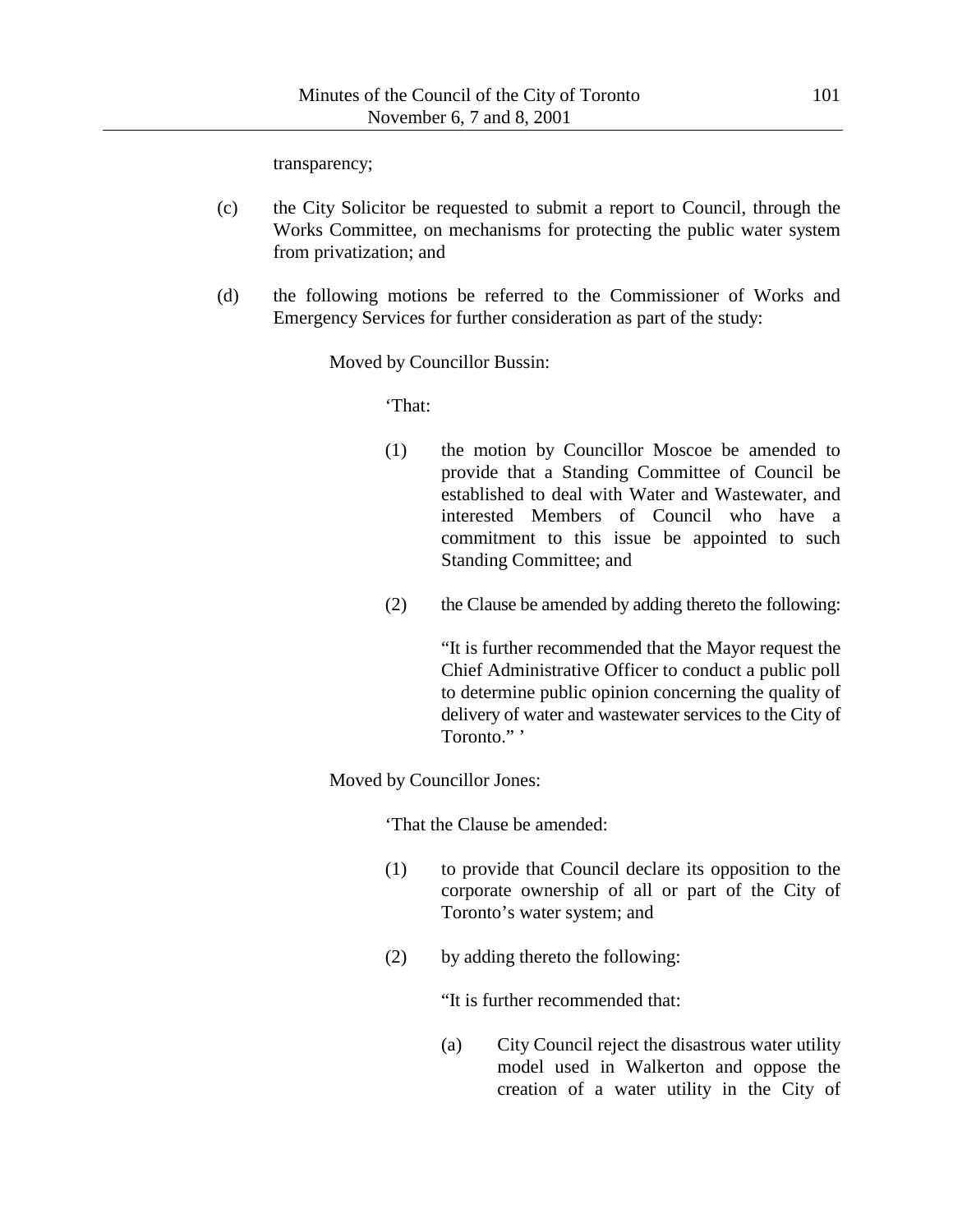Toronto;

- (b) City Council not proceed with any arms-length water management models until the Walkerton Inquiry submits its final report, scheduled in March 2002, on the impact of these models on water safety; and
- (c) as part of the public consultation process, the study document be placed on the agenda of the January 2002 Community Council meetings." '

Moved by Councillor Layton:

'That the Clause be amended by amending Recommendation No. (1) embodied in the report dated October 23, 2001, from the Acting Chief Administrative Officer, as amended by the Policy and Finance Committee, by deleting the words "utility/corporation", and inserting in lieu thereof the word "utility", so that such recommendation shall now read as follows:

> "(1) the Acting Chief Administrative Officer proceed with a study which assesses governance models, including status quo and enhancements thereto, for the creation of a publicly-owned water and wastewater utility, detailing implementation plans for the recommended model;".'

Moved by Councillor Mihevc:

'It is further recommended that the Chief Administrative Officer be requested to explore, among the models to be reviewed, a Water and Wastewater Department overseen by a Committee of Council.'

Moved by Councillor Moscoe:

'That the Clause be amended by striking out the recommendations of the Policy and Finance Committee and inserting in lieu thereof the following:

"It is recommended that, as an alternative to this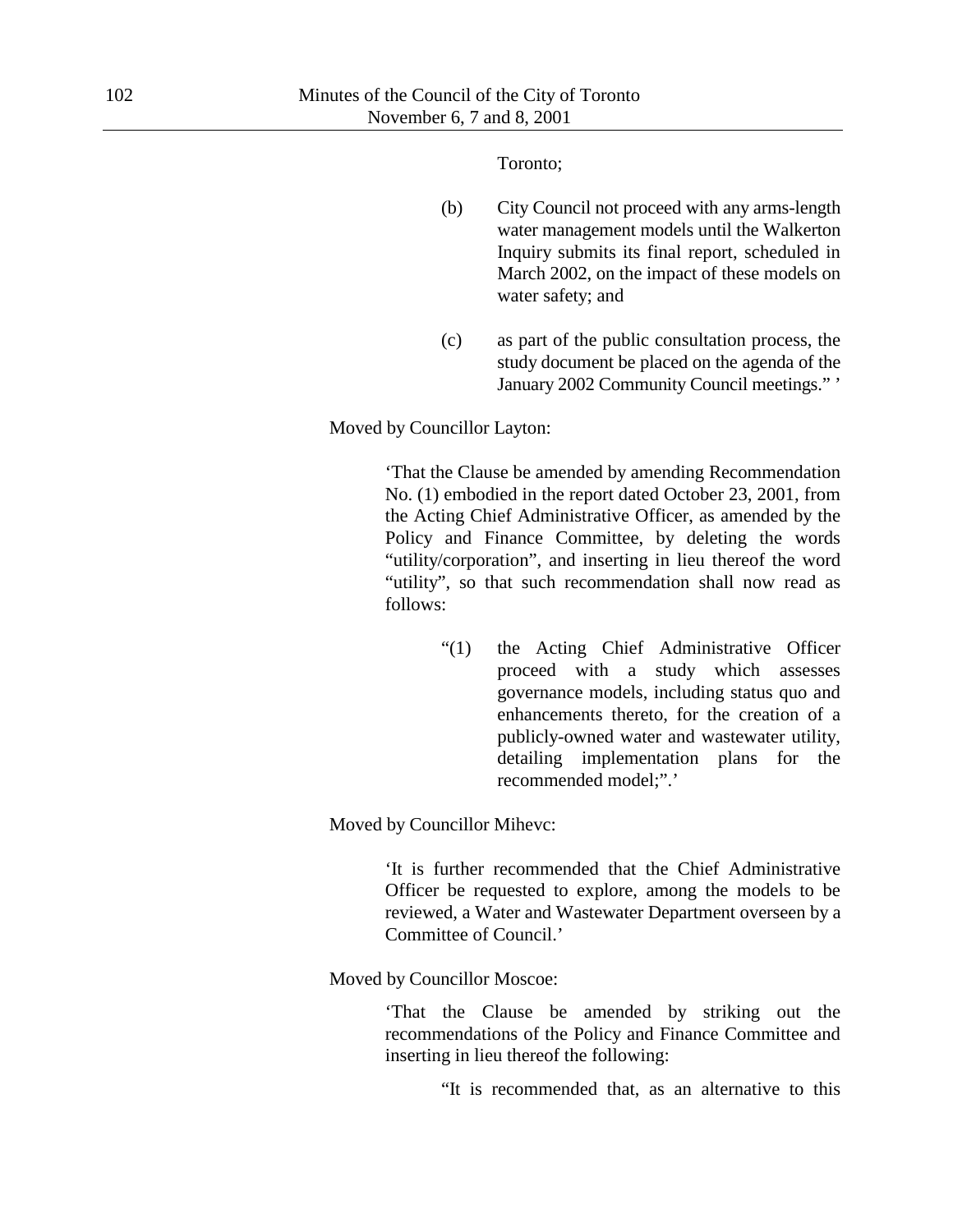proposal, a Sub-Committee of the Works Committee be established to deal directly with Water and Wastewater.""

### 9.51 **Clause No. 5 of Report No. 14 of The Policy and Finance Committee, headed "Basement Flooding Investigation and Assessment, Status Report (All Wards)".**

*Motion:*

Councillor Moscoe moved that the Clause be amended to provide that Cluster 8 in Ward 15 be referred to the Commissioner of Works and Emergency Services for discussions with Councillor Moscoe, Ward 15, Eglinton-Lawrence, and the Commissioner of Works and Emergency Services be requested to submit a subsequent, more detailed report to the Works Committee after meeting with the community and Councillor Moscoe.

*Votes:*

The motion by Councillor Moscoe carried.

The Clause, as amended, carried.

### 9.52 **Clause No. 5 of Report No. 12 of The Planning and Transportation Committee, headed "Review of Parking Requirements for Rental Apartment Buildings".**

*Motion:*

Councillor Moscoe moved that the Clause be amended by adding thereto the following:

"It is further recommended that there be an additional provision that there be no relaxation of present City standards for visitor parking at rental buildings."

*Votes:*

The motion by Councillor Moscoe carried.

The Clause, as amended, carried.

## 9.53 **Clause No. 10 of Report No. 10 of The Economic Development and Parks Committee, headed "Parkland Acquisition Strategic Directions Report (All Wards)".**

*Motion:*

Councillor Pantalone moved that the Clause be amended by inserting in Recommendation No. (2) embodied in the report dated September 27, 2001, from the Commissioner of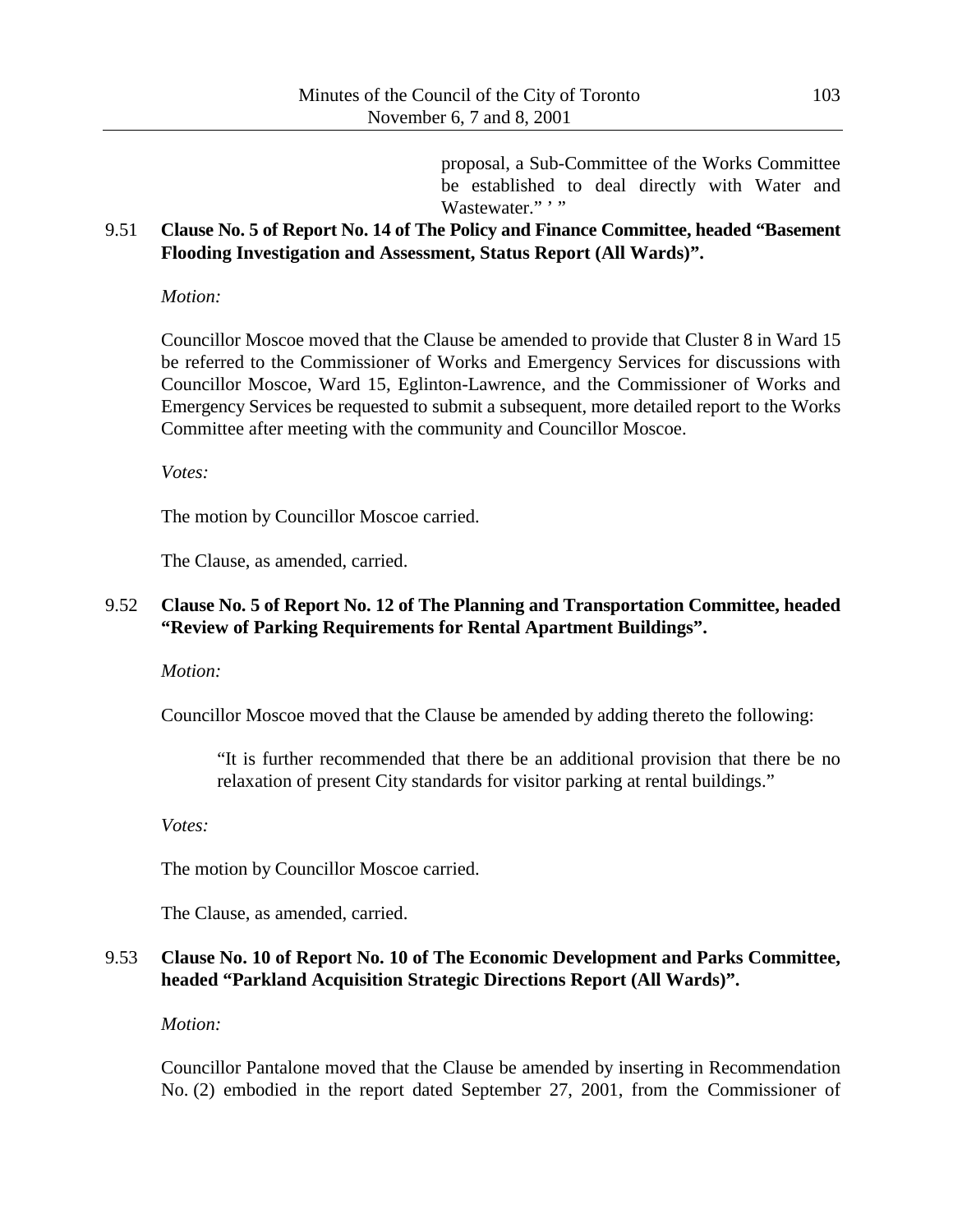Economic Development, Culture and Tourism, as embodied in the Clause, after the words "Community Councils", the words "and the Planning and Transportation Committee", so that such recommendation shall now read as follows:

"(2) the Parkland Acquisition Strategic Directions Report be forwarded to Community Councils and the Planning and Transportation Committee for their consideration and report back to the January 21, 2002 meeting of Economic Development and Parks Committee;".

*Votes:*

The motion by Councillor Pantalone carried.

The Clause, as amended, carried.

### 9.54 **Clause No. 8 of Report No. 12 of The Planning and Transportation Committee, headed "Others Items Considered by the Committee".**

*Motion:*

Councillor Milczyn moved that the Clause be received as information, subject to striking out and referring Item (c), entitled "Closure of Specific Streets in Toronto", embodied therein, back to the Planning and Transportation Committee for further consideration.

*Votes:*

The motion by Councillor Milczyn carried.

The Clause, as amended, was received as information.

## 9.55 **Clause No. 2 of Report No. 10 of The Economic Development and Parks Committee, headed "Action Plans for Small Office/Home Office and New Business Immigrant, 'Your Passport to Business Success' (All Wards)".**

*Vote:*

The Clause was adopted, without amendment.

Councillor Kelly requested that his opposition to this Clause be noted in the Minutes of this meeting.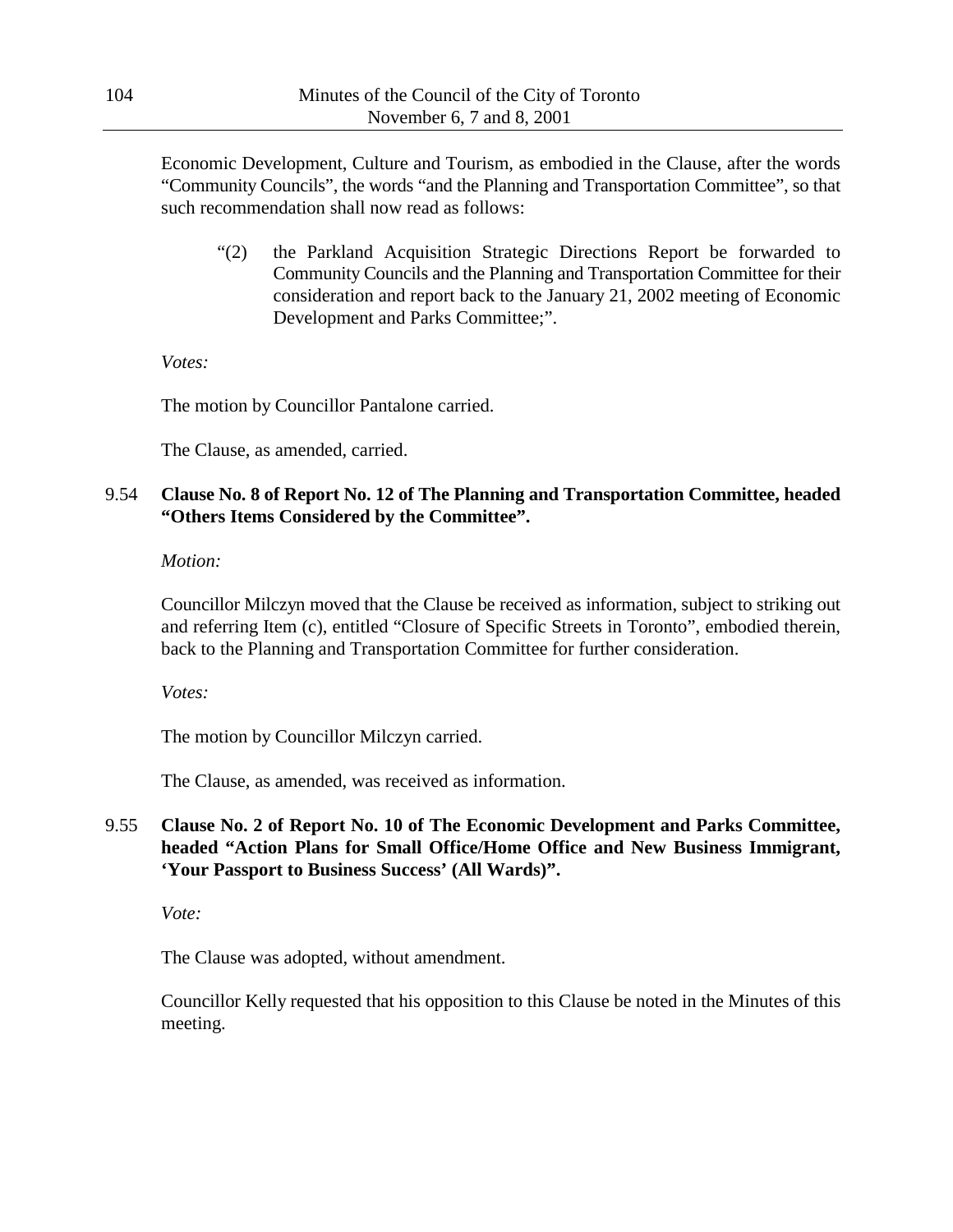### 9.56 **Clause No. 13 of Report No. 16 of The Works Committee, headed "Other Items Considered by the Committee".**

### *Motion:*

Councillor Kelly moved that the Clause be received as information, subject to striking out and referring Item (c), entitled "Chemicals in Drinking Water", embodied therein, back to the Works Committee for further consideration.

*Votes:*

The motion by Councillor Kelly carried.

The Clause, as amended, was received as information.

# 9.57 **Clause No. 22 of Report No. 14 of The Policy and Finance Committee, headed "Toronto Atmospheric Fund - Summary of 1999 and 2000 Grants and Consulting Expenditures".**

Having regard that the Clause was submitted without recommendation:

*Motion:*

Councillor Soknacki moved that Council adopt the following recommendations:

"It is recommended that:

- (1) the supplementary report dated November 1, 2001, from the Executive Director, Toronto Atmospheric Fund (TAF), be received; and
- (2) the Toronto Atmospheric Fund, as part of its 2002 work plan, be requested to establish a budget item for outside professional services and to describe the process to be undertaken for the engagement of such services."

*Votes:*

The motion by Councillor Soknacki carried.

The Clause, as amended, carried.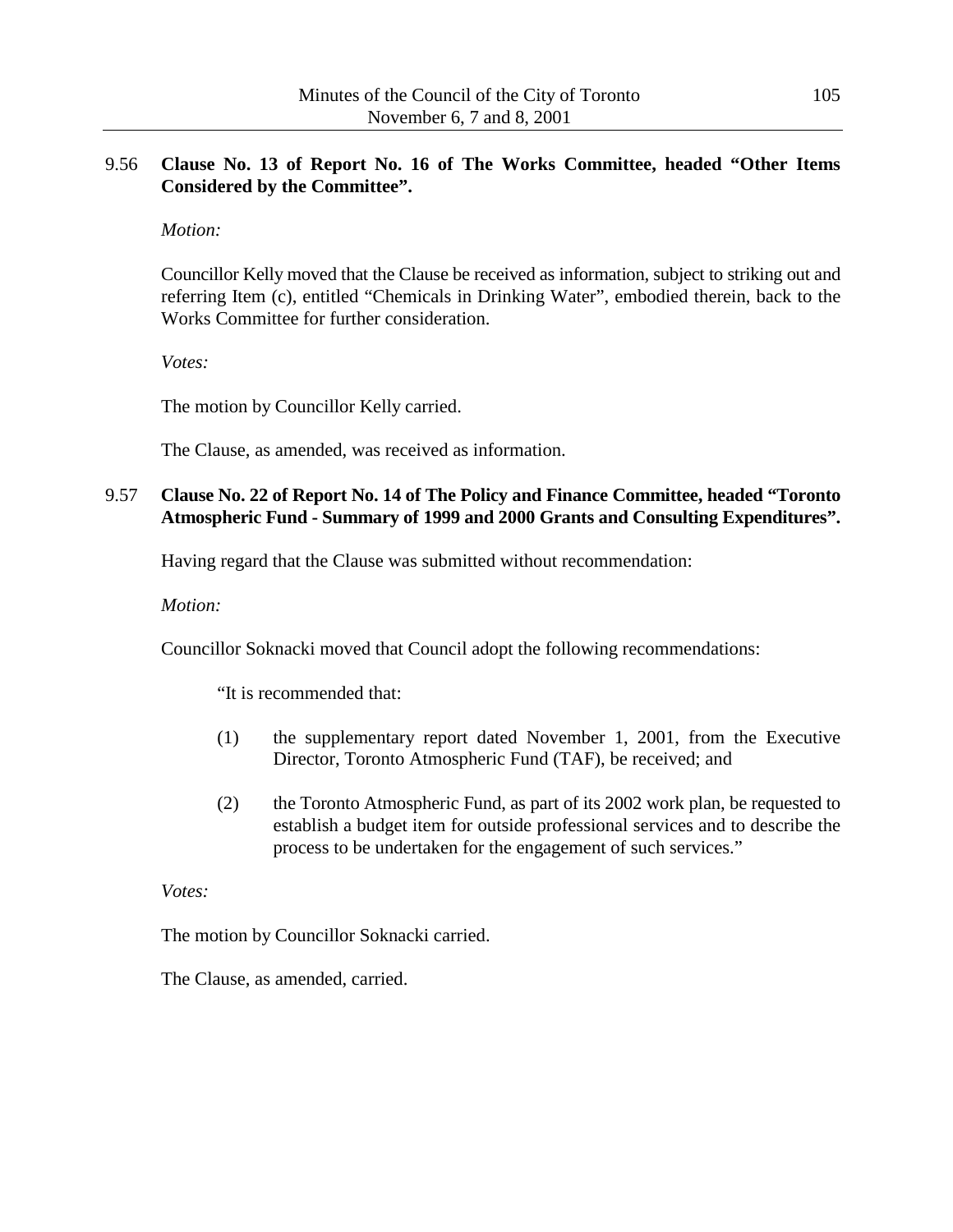### 9.58 **Clause No. 1 of Report No. 11 of The Community Services Committee, headed "Social Housing Services Corporation".**

### *Motion:*

Councillor Layton moved that the Clause be amended by adding thereto the following:

"It is further recommended that the Chief Administrative Officer and the Chief Executive Officer of the Toronto Housing Company be requested to make arrangements for the Deputy Mayor and Members of Council who are Toronto Hydro Directors, to approach the Minister of Municipal Affairs and Housing, once again, in an attempt to negotiate the ability of the Toronto Housing Company to purchase its gas as part of the gas agreement which the City of Toronto has prepared for all its agencies."

*Votes:*

The motion by Councillor Layton carried.

The Clause, as amended, carried.

### 9.59 **Clause No. 2 of Report No. 15 of The Works Committee, headed "Traffic Calming Policy".**

*Motion:*

Councillor Moscoe moved that consideration of the Clause be deferred to the regular meeting of City Council scheduled to be held on February 13, 2002, and the City Clerk be requested to append the communication dated October 23, 2001, from the Minister of the Environment, as submitted by Councillor Moscoe, to the Clause.

*Vote:*

The motion by Councillor Moscoe carried.

9.60 **Clause No. 25 of Report No. 8 of The Toronto East York Community Council, headed "Bathurst/Strachan Part II Official Plan and Zoning By-law Amendments and Site Plan Approval - 640 and 650 Fleet Street (Trinity-Spadina, Ward 19)".**

*Motions:*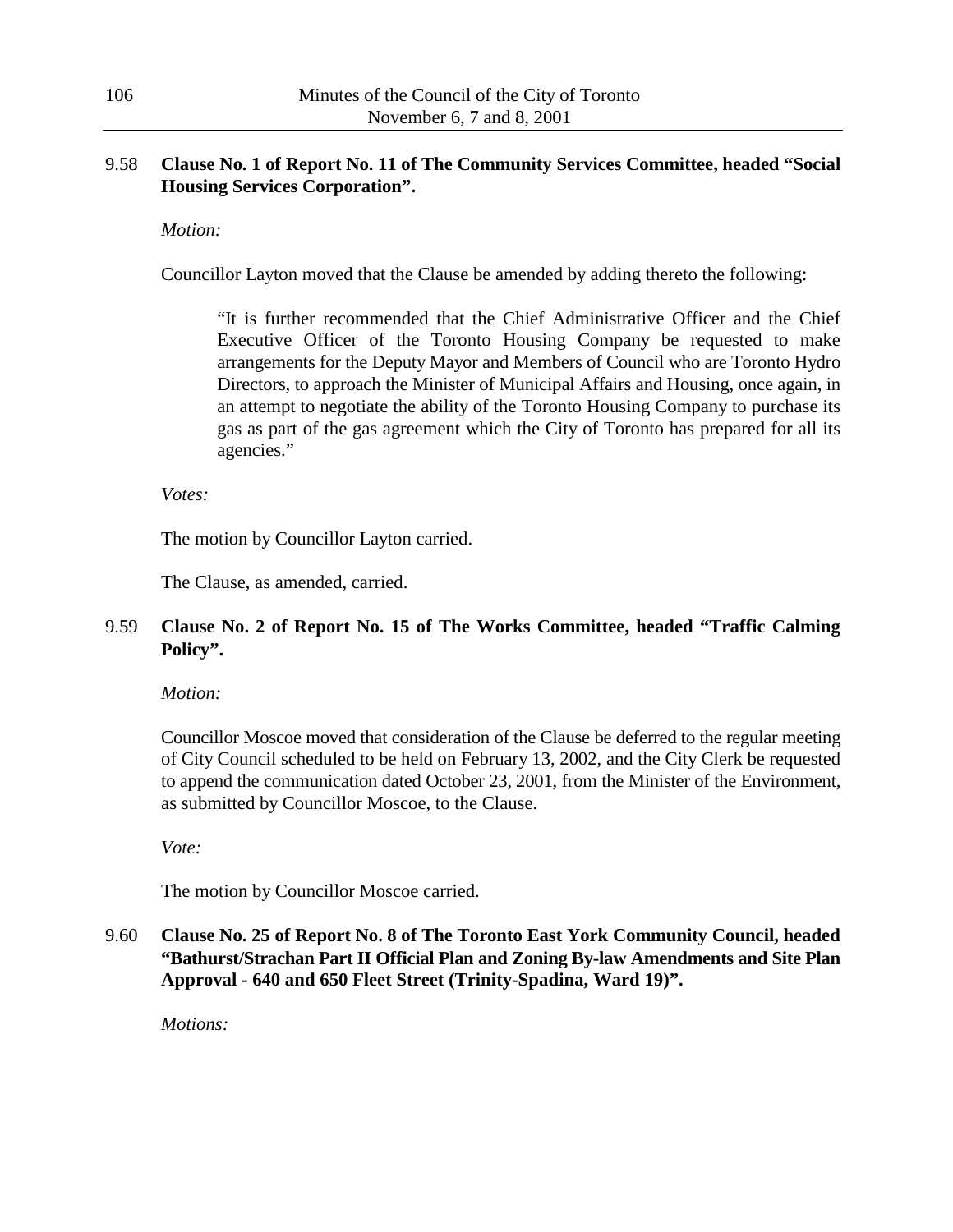(a) Councillor Pantalone moved that the Clause be amended by striking out the recommendations of the Toronto East York Community Council and inserting in lieu thereof the following:

"It is recommended that the supplementary report dated November 8, 2001, from the Commissioner of Urban Development Services, be adopted."

(b) Councillor Moscoe moved that motion (a) by Councillor Pantalone be amended by adding thereto the following words:

> "subject to the 28-storey building being moved to the northeast corner of Fleet Street and Fort York Boulevard and the density being re-apportioned across the site accordingly".

(c) Councillor Rae moved that the Clause be amended by adding thereto the following:

"It is further recommended that the Commissioner of Urban Development Services be requested to submit a report to the Toronto East York Community Council on possible future developments in the Bathurst/Strachan Planning Area, such report to address the number of towers, the spacing of towers and the height of towers, and the possibility of pushing such developments back, as far as possible, from Fort York and its Heritage Conservation District."

Councillor Disero in the Chair.

(d) Councillor McConnell moved that motion (a) by Councillor Pantalone be amended by adding thereto the following words:

> "subject to amending Recommendation No. (2) embodied therein by adding thereto the words 'as further amended pursuant to the outcomes of further discussions addressed in the following Recommendation No. (3)'".

Deputy Mayor Ootes in the Chair.

(e) Councillor Bussin moved that motion (a) by Councillor Pantalone be amended by adding thereto the following words:

> "subject to deleting Recommendation No. (2) and inserting in lieu thereof the following new Recommendation No. (2):

'(2) the City Solicitor attend the Ontario Municipal Board in opposition to the application;'."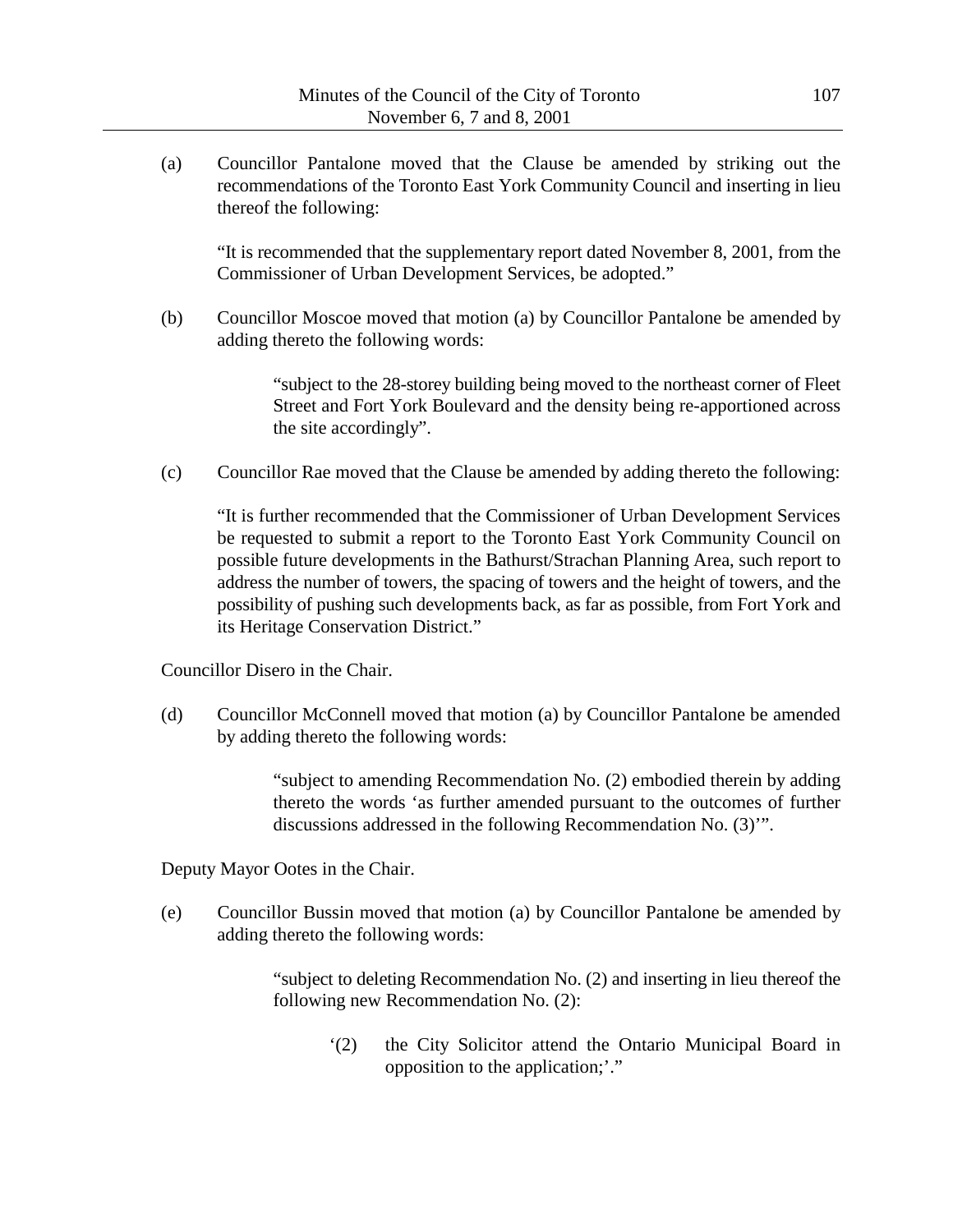### *Ruling by Deputy Mayor:*

Deputy Mayor Ootes, having regard to the nature of motion (e) by Councillor Bussin, ruled such motion out of order.

*Votes:*

Adoption of motion (b) by Councillor Moscoe, moved by Councillor Walker, in the absence of Councillor Moscoe:

| Yes - $8$    |                                                          |  |  |  |  |  |  |
|--------------|----------------------------------------------------------|--|--|--|--|--|--|
| Councillors: | Bussin, Chow, Flint, Jones, Korwin-Kuczynski,            |  |  |  |  |  |  |
|              | McConnell, Milczyn, Walker                               |  |  |  |  |  |  |
| $No - 24$    |                                                          |  |  |  |  |  |  |
| Mayor:       | Lastman                                                  |  |  |  |  |  |  |
| Councillors: | Altobello, Ashton, Berardinetti, Di Giorgio, Disero,     |  |  |  |  |  |  |
|              | Duguid, Feldman, Ford, Hall, Holyday, Layton,            |  |  |  |  |  |  |
|              | Lindsay Luby, Mihevc, Nunziata, Ootes, Pantalone,        |  |  |  |  |  |  |
|              | Pitfield, Rae, Shaw, Shiner, Silva, Soknacki, Sutherland |  |  |  |  |  |  |

Lost by a majority of 16.

Adoption of motion (d) by Councillor McConnell:

| $Yes - 14$   |                                                          |  |  |  |  |  |
|--------------|----------------------------------------------------------|--|--|--|--|--|
| Councillors: | Altobello, Ashton, Bussin, Chow, Flint,<br>Jones.        |  |  |  |  |  |
|              | Korwin-Kuczynski, Layton, Lindsay Luby, McConnell,       |  |  |  |  |  |
|              | Milczyn, Pitfield, Sutherland, Walker                    |  |  |  |  |  |
| $No-18$      |                                                          |  |  |  |  |  |
| Mayor:       | Lastman                                                  |  |  |  |  |  |
| Councillors: | Berardinetti, Di Giorgio, Disero, Duguid, Feldman, Ford, |  |  |  |  |  |
|              | Hall, Holyday, Mihevc, Nunziata, Ootes, Pantalone, Rae,  |  |  |  |  |  |
|              | Shaw, Shiner, Silva, Soknacki                            |  |  |  |  |  |

Lost by a majority of 4.

Adoption of motion (a) by Councillor Pantalone, without amendment:

| Yes - $19$   |                                                        |                                                      |  |  |  |  |  |
|--------------|--------------------------------------------------------|------------------------------------------------------|--|--|--|--|--|
| Mayor:       | Lastman                                                |                                                      |  |  |  |  |  |
| Councillors: |                                                        | Altobello, Berardinetti, Di Giorgio, Disero, Duguid, |  |  |  |  |  |
|              | Feldman, Ford, Hall, Holyday, Mihevc, Nunziata, Ootes, |                                                      |  |  |  |  |  |
|              | Pantalone, Rae, Shaw, Shiner, Silva, Soknacki          |                                                      |  |  |  |  |  |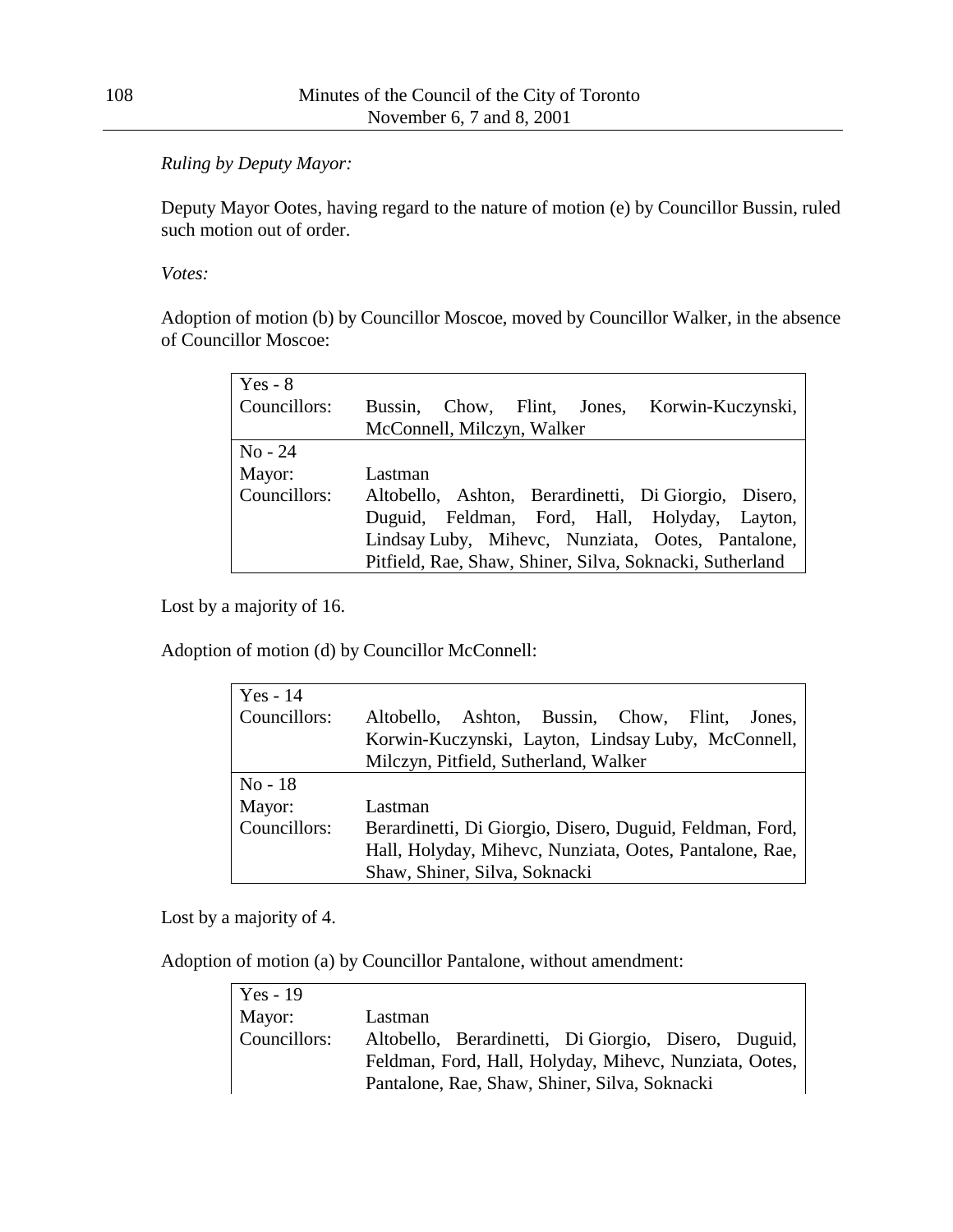| $No - 13$    |                                                       |
|--------------|-------------------------------------------------------|
| Councillors: | Ashton, Bussin, Chow, Flint, Jones, Korwin-Kuczynski, |
|              | Layton, Lindsay Luby, McConnell, Milczyn, Pitfield,   |
|              | Sutherland, Walker                                    |

Carried by a majority of 6.

Motion (c) by Councillor Rae carried.

*Request to Place Additional Motion:*

Councillor Ashton requested the permission of Council to move an additional amendment to this Clause.

Council concurred in the request of Councillor Ashton.

*Motion:*

Councillor Ashton moved that the Clause be further amended by adding thereto the following:

"It is further recommended that the Commissioner of Urban Development Services be directed to request the applicant, in future sales, to include a Noise Warning Clause in the sales agreement with respect to potential noise which may emanate from Fort York, such as cannon or musket fire, during Fort York festivals."

*Vote:*

The motion by Councillor Ashton carried.

Adoption of Clause, as amended:

| $Yes - 20$   |                                                         |  |
|--------------|---------------------------------------------------------|--|
| Mayor:       | Lastman                                                 |  |
| Councillors: | Altobello, Berardinetti, Di Giorgio, Disero, Duguid,    |  |
|              | Feldman, Ford, Hall, Holyday, Layton, Mihevc, Nunziata, |  |
|              | Ootes, Pantalone, Rae, Shaw, Shiner, Silva, Soknacki    |  |
| $No-12$      |                                                         |  |
| Councillors: | Ashton, Bussin, Chow, Flint, Jones, Korwin-Kuczynski,   |  |
|              | Lindsay Luby, McConnell, Milczyn, Pitfield, Sutherland, |  |
|              | Walker                                                  |  |

Carried by a majority of 8.

In summary, Council amended this Clause by striking out the recommendations of the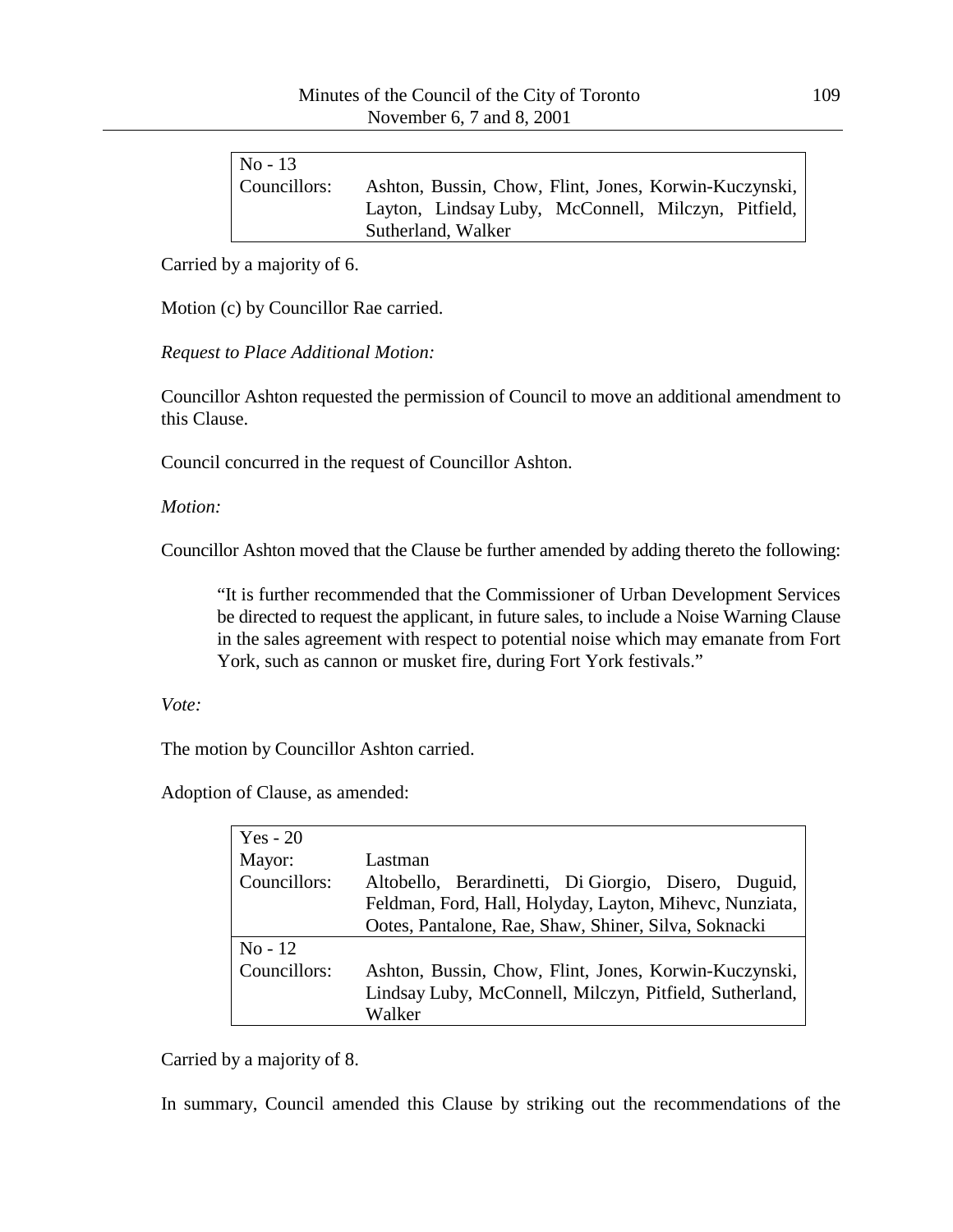Toronto East York Community Council and inserting in lieu thereof the following:

"It is recommended that:

(a) the supplementary report dated November 8, 2001, from the Commissioner of Urban Development Services, embodying the following recommendations, be adopted:

'It is recommended that City Council:

- (1) support the revised application to amend the Official Plan and Zoning By-law for 640 and 650 Fleet Street, as shown on the plans submitted by H and R Developments dated November 5, 2001;
- (2) authorize the City Solicitor and other City staff, as required, to attend the Ontario Municipal Board hearing scheduled to begin November 13, 2001, and support the application;
- (3) request the applicant and the City Solicitor to seek a two-day adjournment of the hearing to permit further settlement discussions between the parties, to determine if any outstanding issues can be resolved;
- (4) approve the Urban Design Guidelines submitted by the applicant for this development, subject to the approval by the Commissioner of Urban Development Services of any amendments required by recent amendments to the applicant's proposal;
- (5) authorize the City Solicitor to make such stylistic and technical changes to the draft Official Plan Amendment and draft Zoning By-law Amendment as may be required;
- (6) support any required amendments to the Official Plan, Zoning By-law and Section 37 Agreements to incorporate and implement the Memorandum of Understanding, substantially in the form attached as Appendix "A" to this report;
- (7) authorize the execution of Section 37 Agreements and any other agreements required to implement the proposed development;
- (8) authorize staff to take any actions required to implement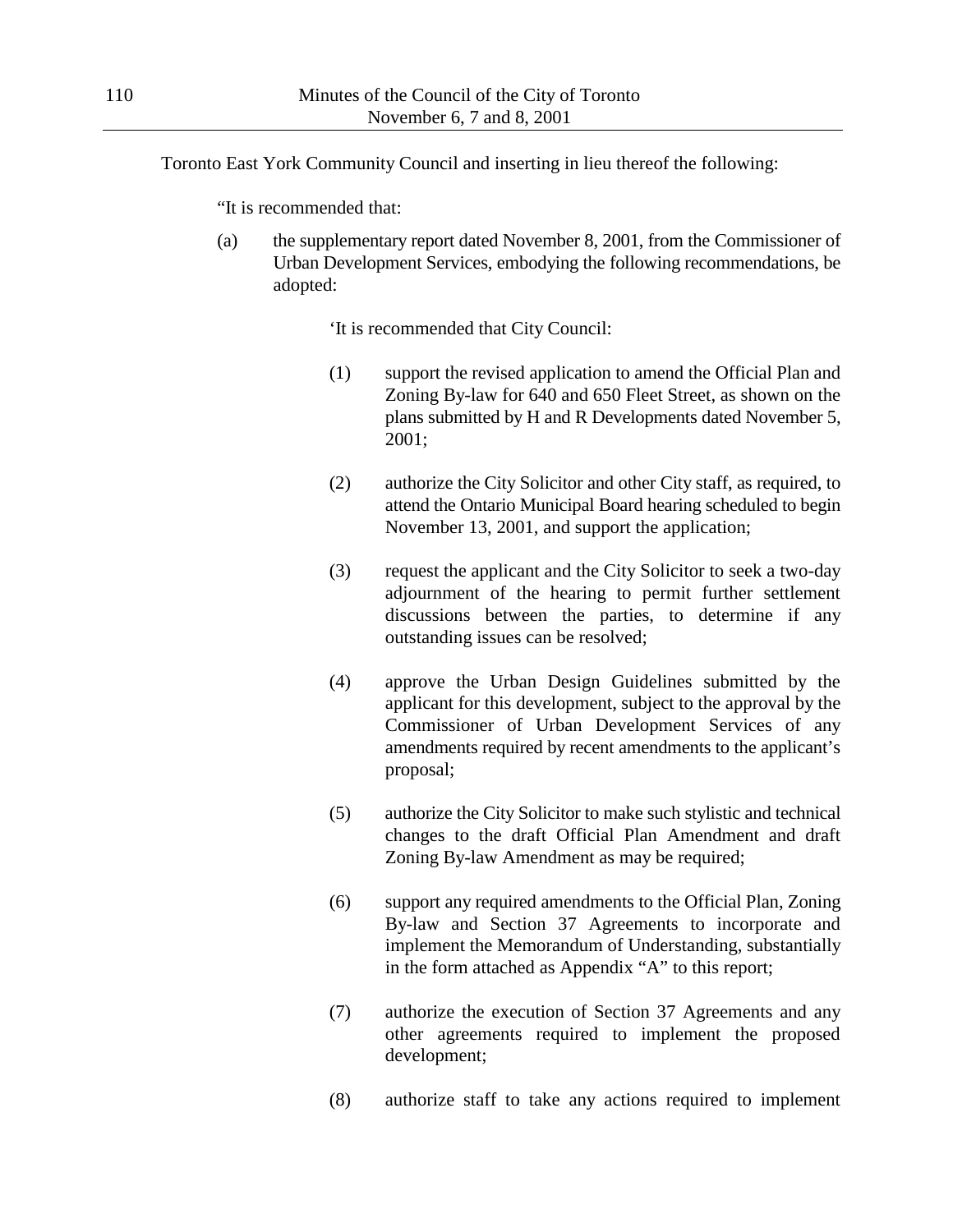approval of this development;

- (9) authorize the City Solicitor to request the Ontario Municipal Board to withhold any order until a revised Section 37 Agreement and a Site Plan Agreement/Undertaking for the applicant's site have been entered into and the form of the Official Plan and Zoning By-law amendments has been determined;
- (10) authorize staff to establish an SAP account within the Department of Works and Emergency Services to receive and expend the \$60,000.00 cost contributions for the deleted Street "A" for the construction of Fort York Boulevard;
- (11) authorize staff to establish an SAP account within the Department of Economic Development, Culture and Tourism to receive and expend the former Link Park Levies, now called the Fort York Open Space Improvement Levies, for the development of parks in the vicinity of Fort York;
- (12) authorize staff to prepare and execute revised Section 37 Agreements and other required agreements for Blocks 3A and 5 and for Block 7 of the Bathurst/Strachan Part II Official Plan, consistent with the Memorandum of Understanding attached as Appendix "A" to this report;
- (13) require the owner to contribute the full cost of implementing new transit platforms on Fleet Street at the planned intersection with Fort York Boulevard, estimated to be \$140,000.00, as a condition of Site Plan Approval;
- (14) advise the owner that City staff, in consultation with Toronto Transit Commission staff, will develop an appropriate design for the new intersection of Fort York Boulevard and Fleet Street, and build the new transit platforms in conjunction with the construction of Fort York Boulevard, or as soon as possible thereafter;
- (15) advise the owner that the existing agreements with the Toronto District School Board and the Toronto Separate School Board regarding land and/or financial contribution towards school facilities must be reviewed and amended as necessary as a condition to the passing of a Zoning By-law to permit development;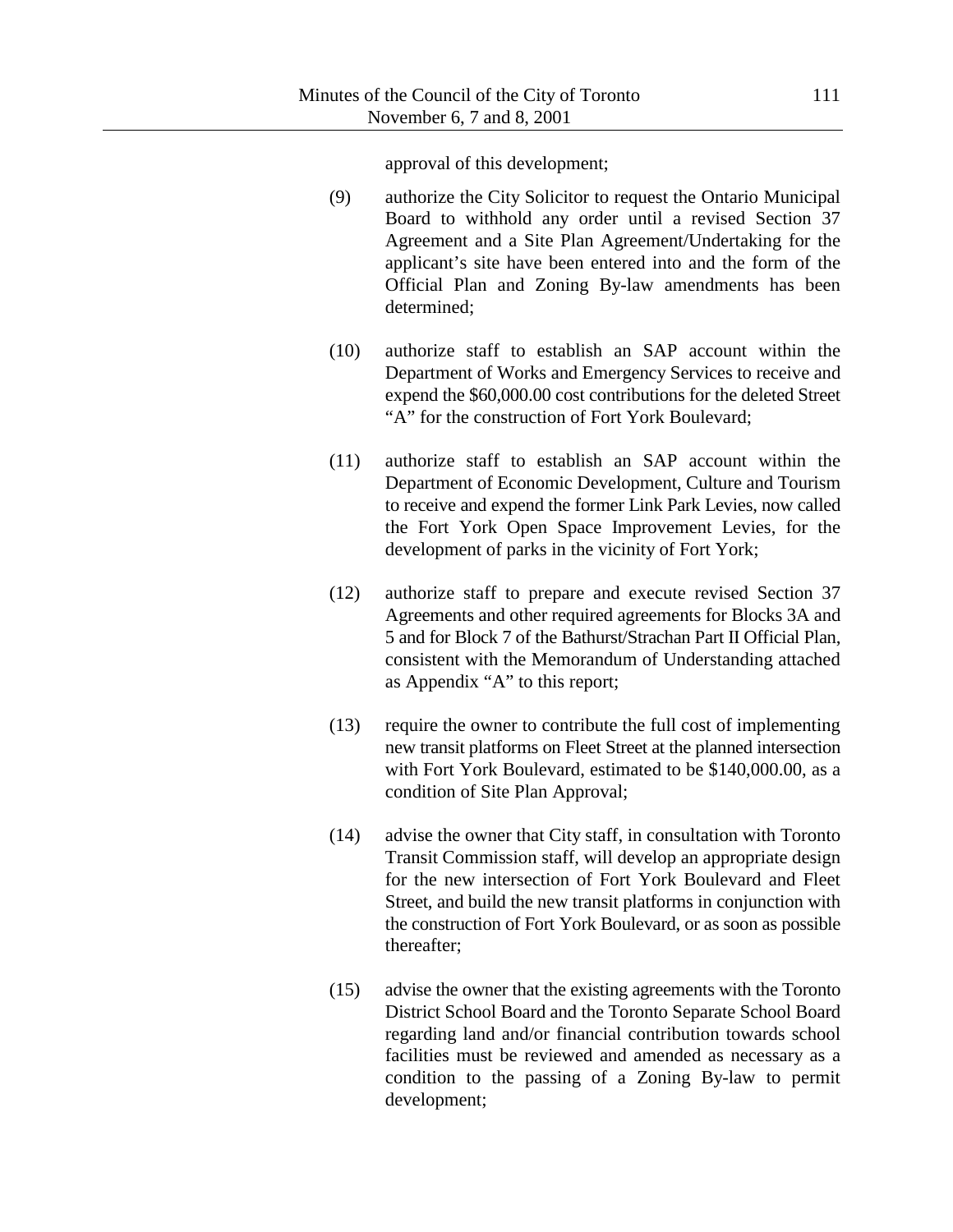(16) require the owner to contribute the full cost of implementing new transit platforms on Fleet Street at the planned intersection with Fort York Boulevard, estimated to be \$140,000.00, as a condition of Site Plan Approval;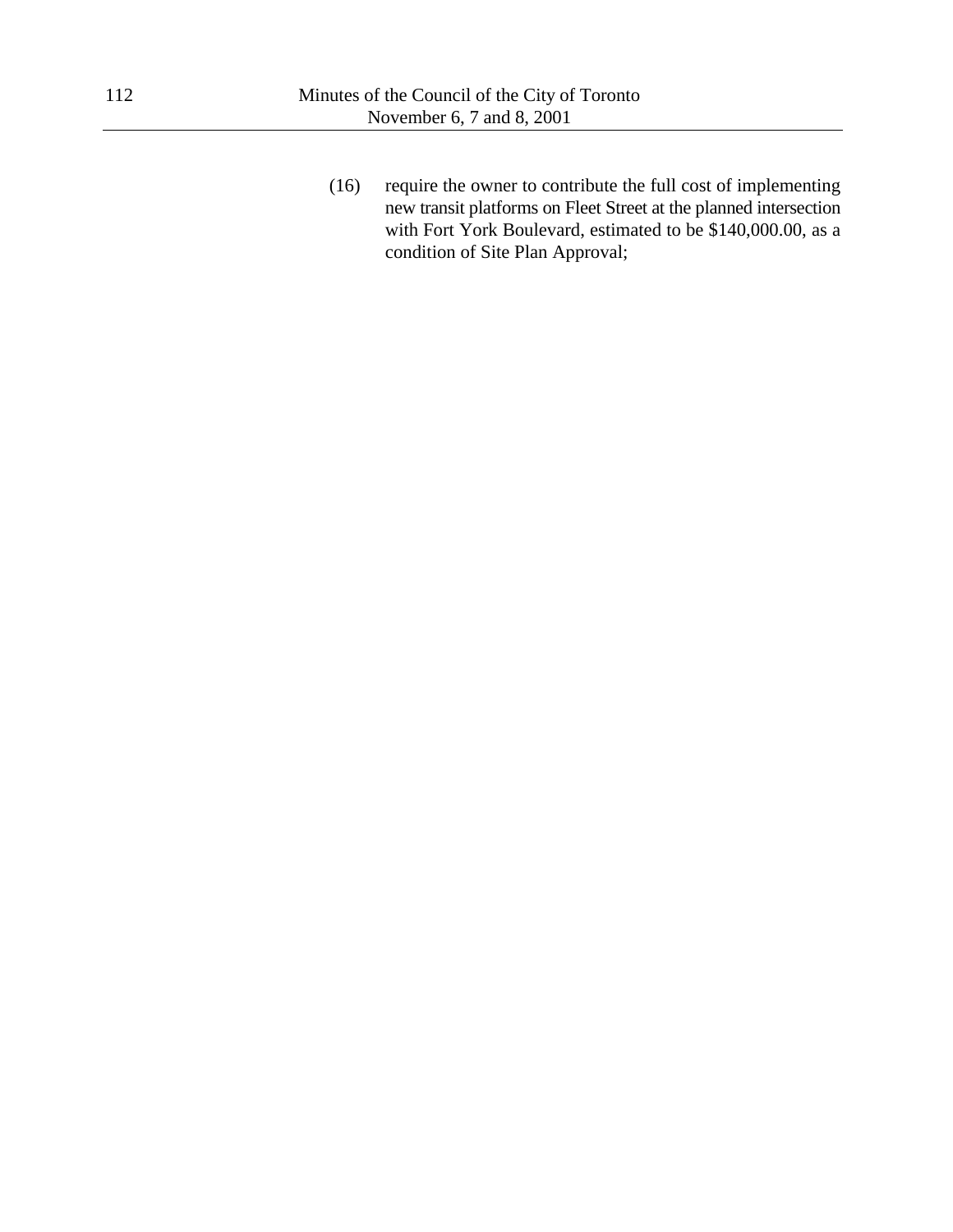- (17) request the Commissioner of Urban Development Services to study the issue of height in the Bathurst/Strachan Area and in the Railway Land West immediately east of Bathurst Street to develop guidelines for the review of any other proposals in the area; and
- (18) request the Commissioner of Urban Development Services to report back to Toronto East York Community Council on the findings of the study.'; and
- (b) the Commissioner of Urban Development Services be:
	- (i) directed to request the applicant, in future sales, to include a Noise Warning Clause in the sales agreement with respect to potential noise which may emanate from Fort York, such as cannon or musket fire, during Fort York festivals; and
	- (ii) requested to submit a report to the Toronto East York Community Council on possible future developments in the Bathurst/Strachan Planning Area, such report to address the number of towers, the spacing of towers and the height of towers, and the possibility of pushing such developments back, as far as possible, from Fort York and its Heritage Conservation District."

## 9.61 **Clause No. 1 of Report No. 9 of The Audit Committee, headed "2000 City of Toronto Consolidated Financial Statements".**

### *Motions:*

(a) Councillor Pitfield moved that the Clause be amended by adding thereto the following:

"It is further recommended that:

- (1) the Toronto Parking Authority be requested to submit a report to the Audit Committee on the components of its year 2000 expenditures on maintenance, taxes and other management costs;
- (2) the Chief Administrative Officer be requested to ensure that the practice of maintenance of suspense accounts is strongly discouraged and, where considered necessary, separate suspense accounts be maintained for each program and be further segregated as relating to assets, liabilities, revenues or expenditures, as the case may be;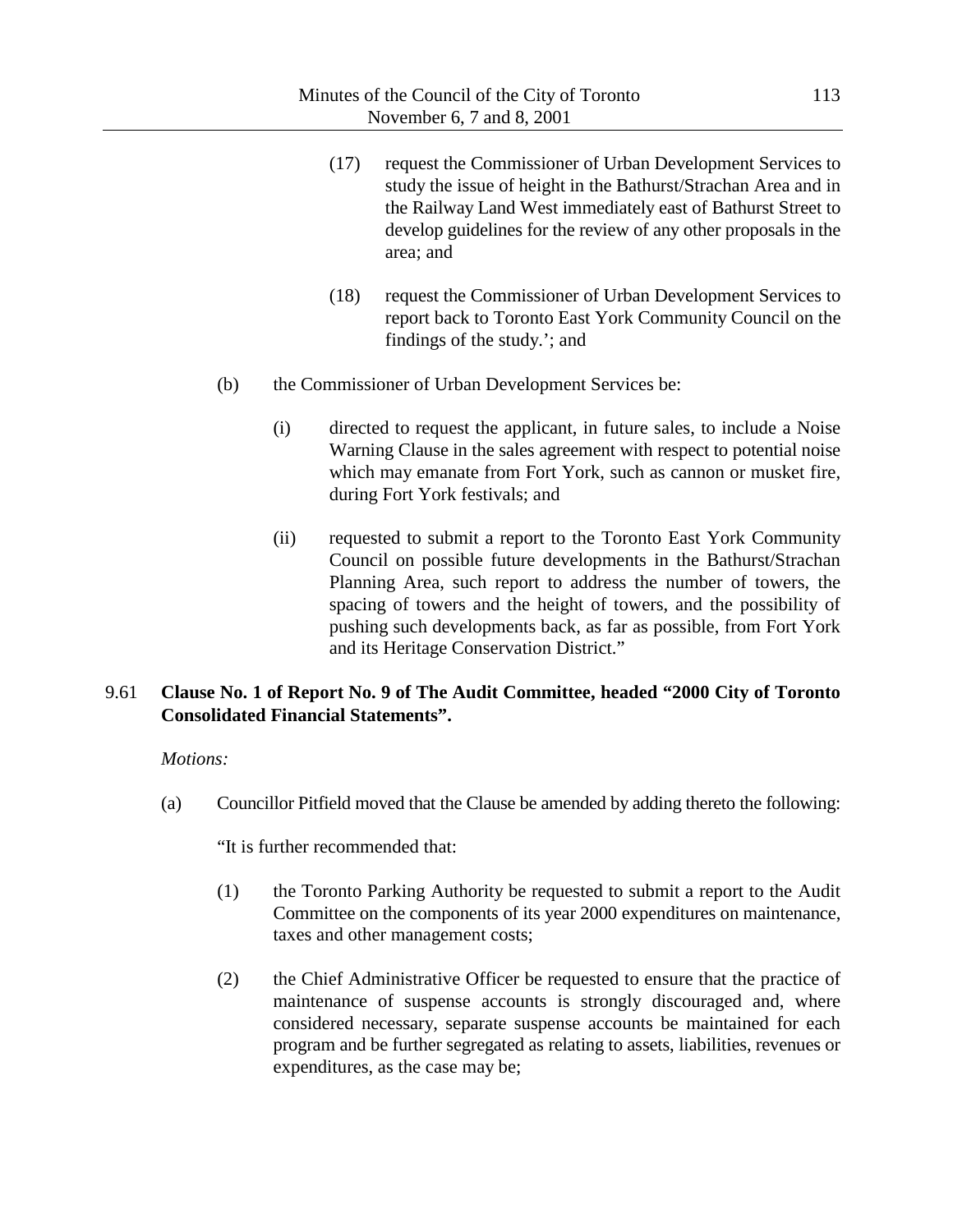- (3) effective immediately, all future quarterly variance reports provide a listing of all suspense accounts maintained, the reasons for doing so and their respective balances in the quarter being reported, as well as the three previous quarters, to show the trend;
- (4) the Chief Administrative Officer be requested to submit a report to the Policy and Finance Committee on how the losses of City-held business enterprises impact the City of Toronto's budget and financial resources and how such losses are to be managed;
- (5) having regard that the Federal Government has recently introduced a detailed Financial Information Strategy accounting manual which contains significant information relating to accounting policies and procedures, the purpose of such manual, as indicated in its body, being to improve accountability and tracking of fixed assets (equipment, property, computers, etc.), the City Auditor, in consultation with the Chief Administrative Officer, be requested to review this document and report thereon to the Audit Committee by February 2002; and
- (6) the Acting Chief Financial Officer be requested to submit reports to the Audit Committee on:
	- (a) the components of the 'other' revenue category, providing an explanation of the sharp drop in 2000; and
	- (b) a reconciliation between the year-end surplus as per the variance report and the year-end audited surplus."
- (b) Councillor Balkissoon moved that the Clause be amended by adding thereto the following:

"It is further recommended that:

(1) the following motion be adopted:

'**WHEREAS** Audit Management Letters from the external Auditors have traditionally been presented in two formats, one of which is forwarded to the Audit Committee, while the second one has been forwarded to the Chief Financial Officer and Treasurer; and

**WHEREAS**, while the content of the Audit Committee Letter is at a high level and fairly general, the Letter presented to the Chief Financial Officer and Treasurer contains specific and detailed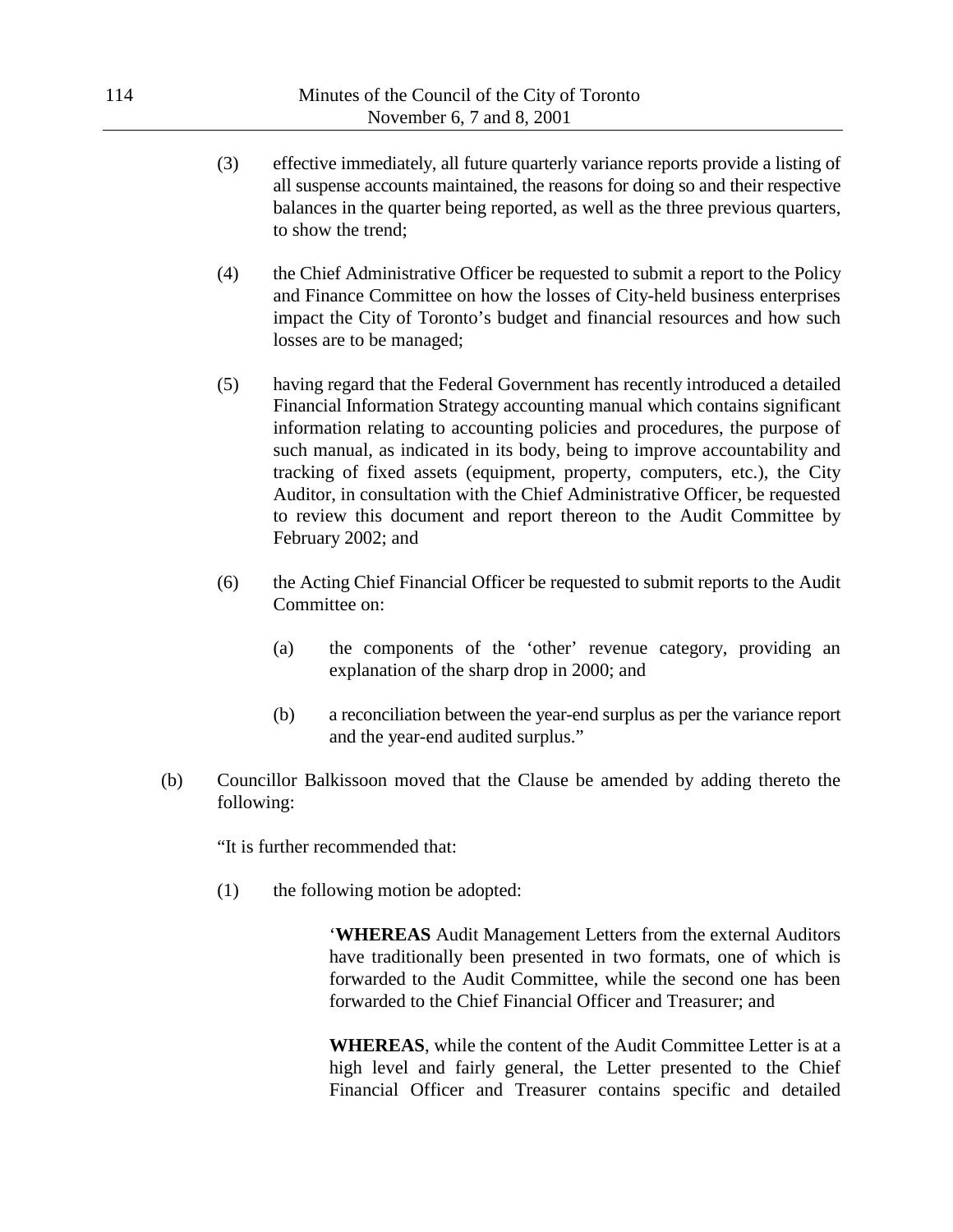information; and

**WHEREAS** it is important that the Audit Committee be aware of all issues, particularly for the purpose of ensuring that all recommendations are implemented on a timely basis;

#### **NOW THEREFORE BE IT RESOLVED THAT**:

- (a) the external Auditors be directed to forward all Management Letters to the Audit Committee;
- (b) all such Letters, in future, be included as part of the financial statement package; and
- (c) management be afforded the opportunity to respond to the recommendations with an implementation plan which includes action to be taken and time frames.'; and
- (2) the following motion be adopted:

'**WHEREAS** the Audit Committee is unaware of the contents of Management Letters submitted to the City of Toronto's agencies, boards and commissions by the City's external Auditors; and

**WHEREAS** access to the information in these Management Letters will assist the City Auditor and the Audit Committee in the development of the City of Toronto's annual Audit workplan;

**NOW THEREFORE BE IT RESOLVED THAT** City Council direct the Boards of Directors of the City of Toronto's agencies, boards and commissions to forward the Management Letters provided to the administration of the agencies, boards and commissions, with the accompanying management responses, to the Audit Committee and Council, for information purposes.' "

*Votes:*

Motion (a) by Councillor Pitfield carried.

Motion (b) by Councillor Balkissoon carried.

The Clause, as amended, carried.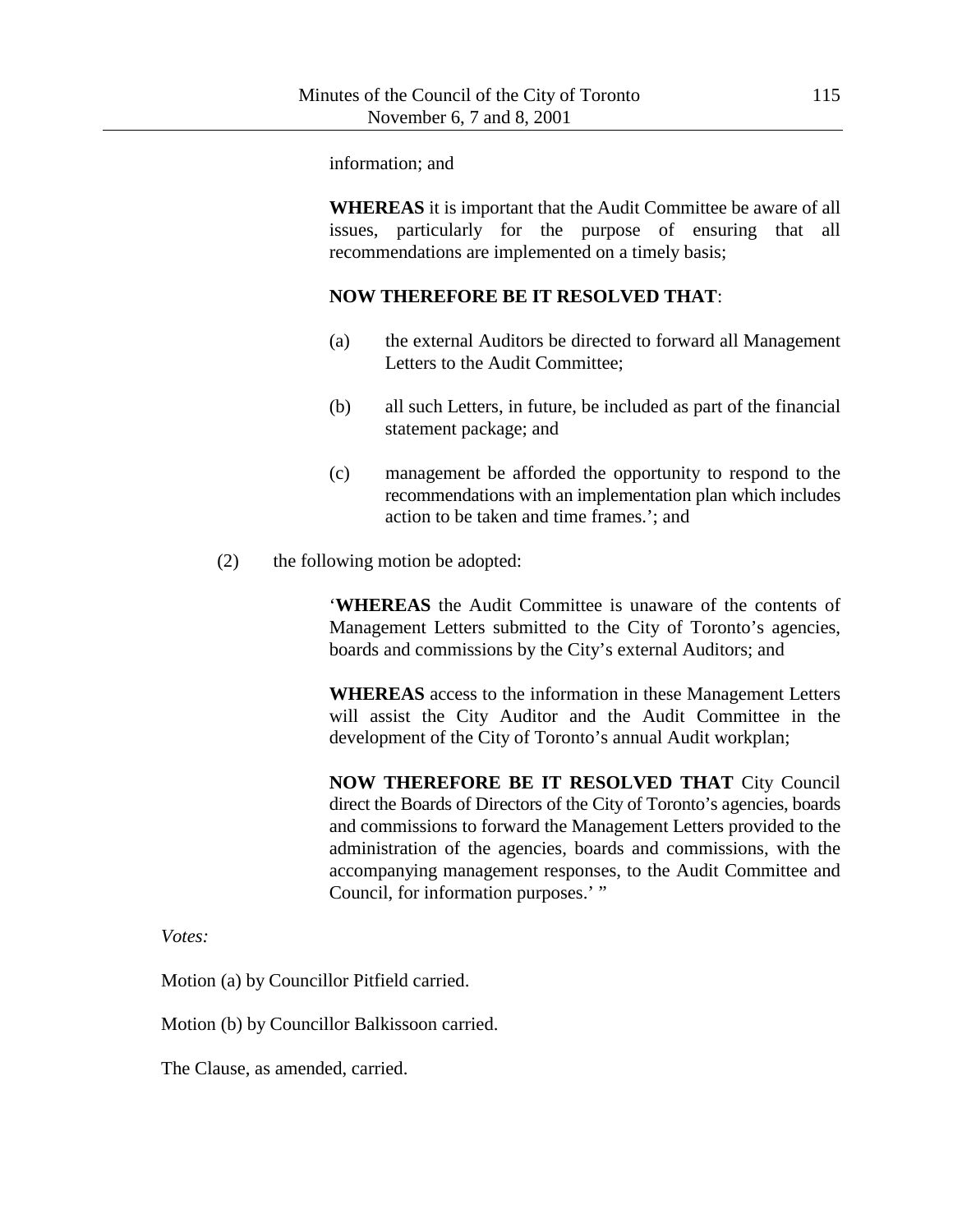## 9.62 **Clause No. 12 of Report No. 10 of The Economic Development and Parks Committee, headed "Other Items Considered by the Committee".**

*Motion:*

Councillor Walker moved that the Clause be received as information, subject to striking out and referring Item (a), entitled "Guild Revitalization Project", embodied therein, back to the Economic Development and Parks Committee for further consideration.

*Votes:*

The motion by Councillor Walker carried.

The Clause, as amended, was received as information.

# 9.63 **Clause No. 4 of Report No. 12 of The Community Services Committee, headed "Illegal Rents and Deposits".**

#### *Motion:*

Councillor Walker moved that the Clause be amended by adding thereto the following:

"It is further recommended that the following motion be referred to the Acting Commissioner of Community and Neighbourhood Services for report thereon to the Community Services Committee:

Moved by Councillor Walker:

'It is further recommended that the following recommendation of the Tenant Defence Sub-Committee be adopted:

> "The Tenant Defence Sub-Committee recommends that the Acting Commissioner of Community and Neighbourhood Services be requested to monitor formal complaints to the Rental Housing Tribunal and convictions registered at the Rental Housing Tribunal against landlords who, in fact, charge illegal rent deposits, and bring such matters to the attention of the Community Services Committee." ' "

*Votes:*

The motion by Councillor Walker carried.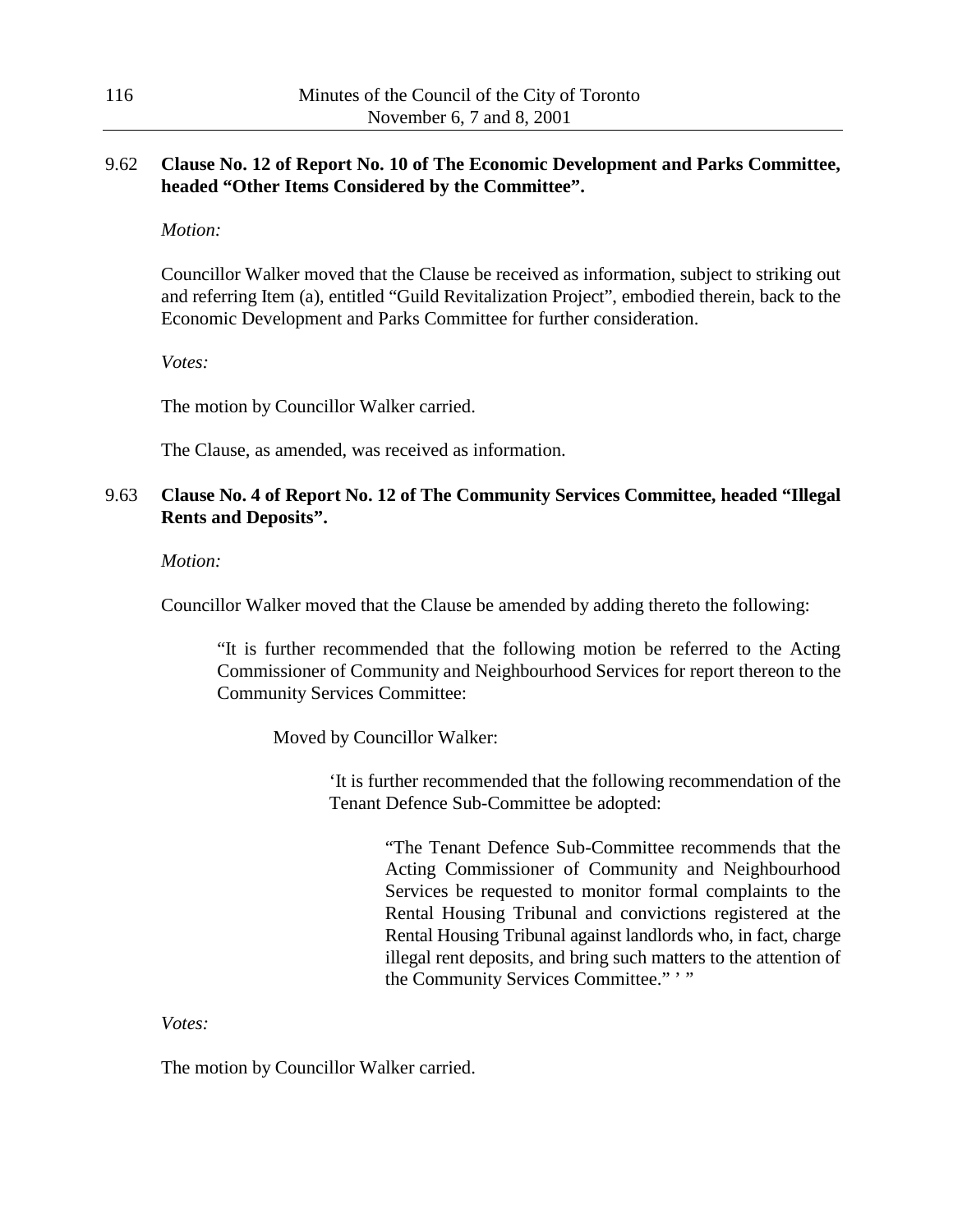The Clause, as amended, carried.

# 9.64 **Clause No. 5 of Report No. 12 of The Community Services Committee, headed "Learning Enrichment Foundation Demonstration Pilot Project: Review of Contract and Financial Reconciliation".**

*Motion:*

Councillor Di Giorgio moved that the Clause be struck out and referred back to the Community Services Committee for further consideration at its next meeting scheduled to be held on November 15, 2001, and the City Solicitor be requested to submit a report to the Committee, for consideration therewith, providing an update on the progress of litigation.

*Vote:*

The motion by Councillor Di Giorgio carried.

## 9.65 **Clause No. 1 of Report No. 15 of The Works Committee, headed "Classification of Road Salt".**

*Motion:*

Councillor Disero moved that the Clause be struck out and referred back to the Works Committee for further consideration at its next meeting scheduled to be held on November 14, 2001.

*Vote:*

The motion by Councillor Disero carried.

### 9.66 **IN-CAMERA MEETING SESSION OF THE COMMITTEE OF THE WHOLE**

### **November 7, 2001:**

*Motion:*

Deputy Mayor Ootes, at 4:48 p.m., moved that Council resolve itself into Committee of the Whole in the Council Chamber and then recess to meet privately to consider Clause No. 2 of Report No. 12 of The Planning and Transportation Committee, headed "Toronto Port Authority's Proposed Land Use Plan (Humber York, Ward 14 and Toronto East York, Wards 19, 20, 28, 30 and 32)", in accordance with the provisions of the Municipal Act, having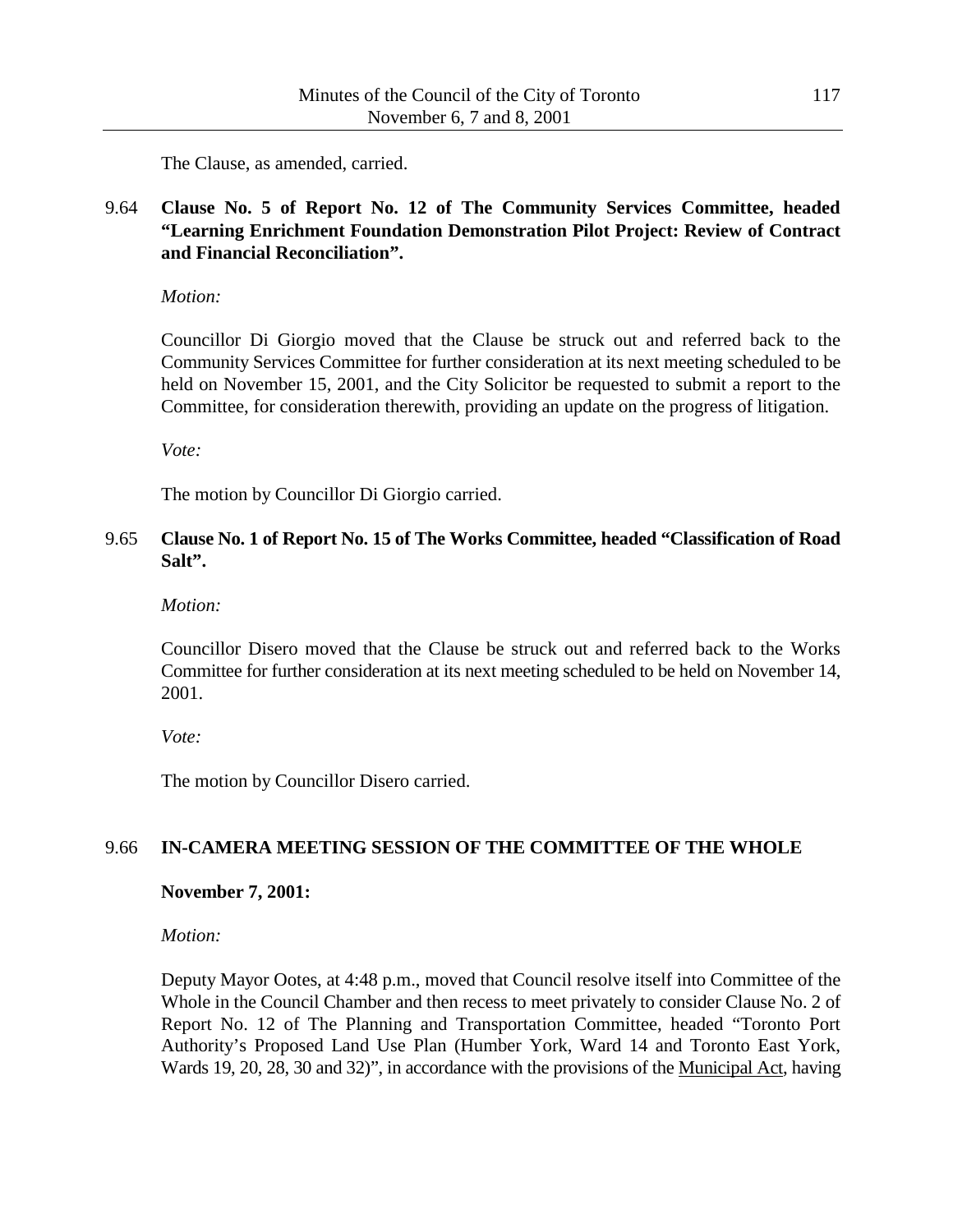regard that such Clause contains information related to the security of property interests of the municipality.

*Vote:*

The motion by Deputy Mayor Ootes carried.

Council resolved itself into Committee of the Whole.

Committee of the Whole recessed to meet privately in the Council Chamber to consider the above matter, in accordance with the provisions of the Municipal Act.

Committee of the Whole rose, reconvened as Council at 6:35 p.m., and met in public session in the Council Chamber.

Deputy Mayor Ootes took the Chair and called the Members to order.

## 9.67 **Clause No. 2 of Report No. 12 of The Planning and Transportation Committee, headed "Toronto Port Authority's Proposed Land Use Plan (Humber York, Ward 14 and Toronto East York, Wards 19, 20, 28, 30 and 32)".**

*Motions:*

Deputy Mayor Ootes, in accordance with the provisions of the Municipal Act, reported that the following motions had been moved in Committee of the Whole for consideration by Council in conjunction with the Clause:

(a) Councillor Pantalone moved that the Clause be amended in accordance with the joint confidential report dated November 6, 2001, from the City Solicitor and the Commissioner of Urban Development Services, thereby deferring consideration of Recommendation No. (2) of the Planning and Transportation Committee concerning future levels of activity at the Toronto Island Airport, subject to adding to Recommendation No. (2), as embodied in the joint confidential report, the words "until the Chief Administrative Officer has reported back on the negotiations with the Toronto Port Authority", so that such recommendations shall now read as follows, the balance of such joint report to remain confidential, in accordance with the provisions of the Municipal Act, having regard that it contains information related to the security of property interests of the municipality:

"It is recommended that:

- (1) this report be received for information; and
- (2) City Council defer consideration of Recommendation No. (2) of the Planning and Transportation Committee concerning future levels of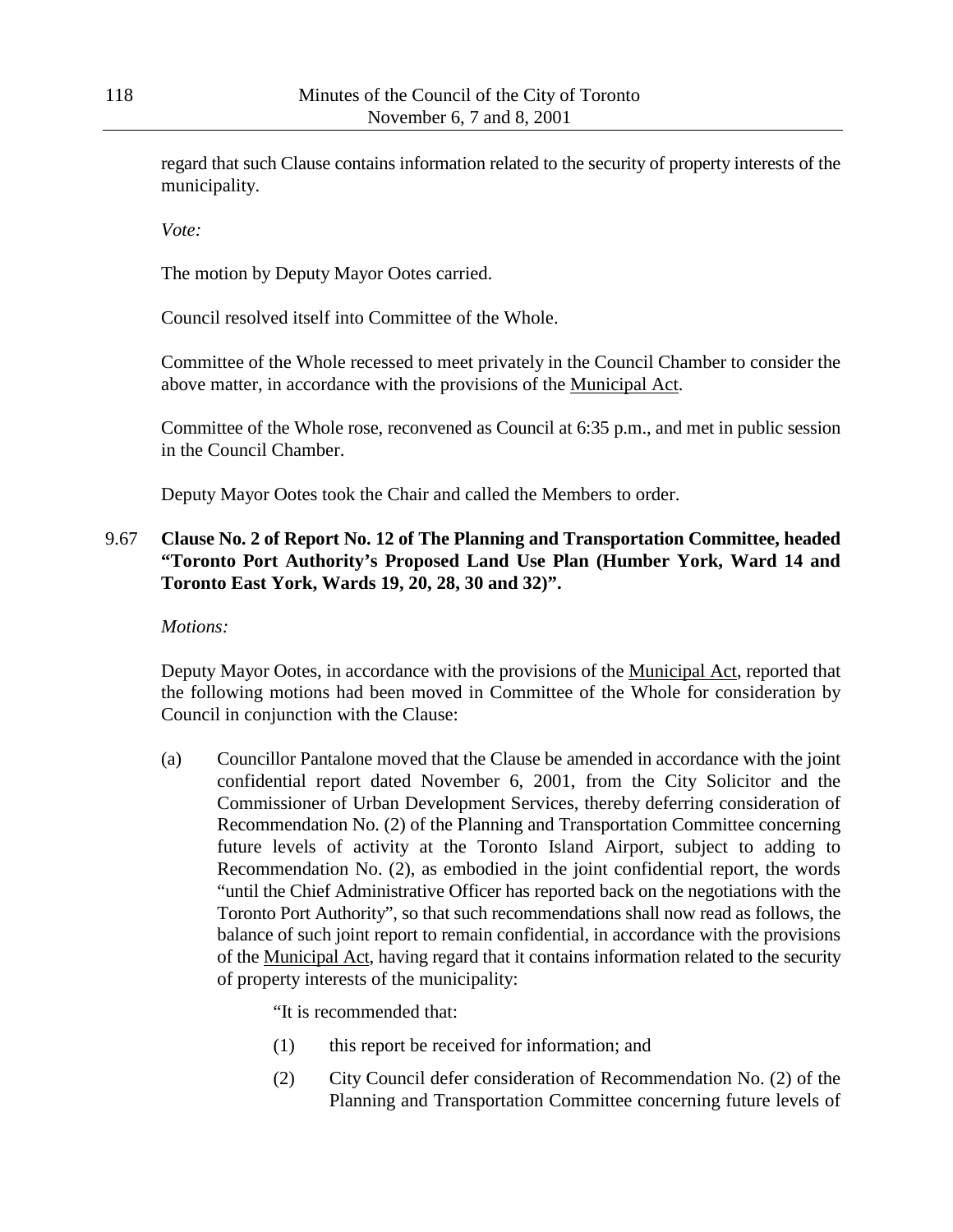activity at the Toronto Island Airport, until the Chief Administrative Officer has reported back on the negotiations with the Toronto Port Authority."

(b) Councillor Bussin moved that the Clause be amended by adding thereto the following:

"It is further recommended that the Chief Administrative Officer be directed to request the Minister of Transport to review and report on a security flight path protocol without further delay."

## *Additional Motions - Public Session*

Deputy Mayor Ootes, in accordance with the provisions of the Municipal Act, called for additional motions with respect to this Clause.

### *Motions:*

(c) Councillor McConnell moved that, in the event motion (a) by Councillor Pantalone is not adopted, Council adopt the following recommendation:

> "**WHEREAS** any expansion of aviation activity from the Toronto Island Airport will undermine the greening and redevelopment of the Toronto waterfront, as contemplated by the City's Draft Waterfront Part II Plan; and

> **WHEREAS** expansion of air operations will worsen an already unacceptable air pollution problem in Toronto's downtown core and along the Airport's main flight paths; and

> **WHEREAS** the current level of operation of the Airport is not economically viable, thereby making it necessary to choose between the closure or expansion of the Airport;

> **NOW THEREFORE BE IT RESOLVED THAT** the Toronto Port Authority and the Minister of Transport be requested to take the necessary steps to close the Toronto Island Airport and to restore the Island Airport lands to the City of Toronto, for uses compatible with the City's Draft Waterfront Part II Plan."

(d) Councillor Pitfield moved that the Clause be amended by adding thereto the following:

"It is further recommended that: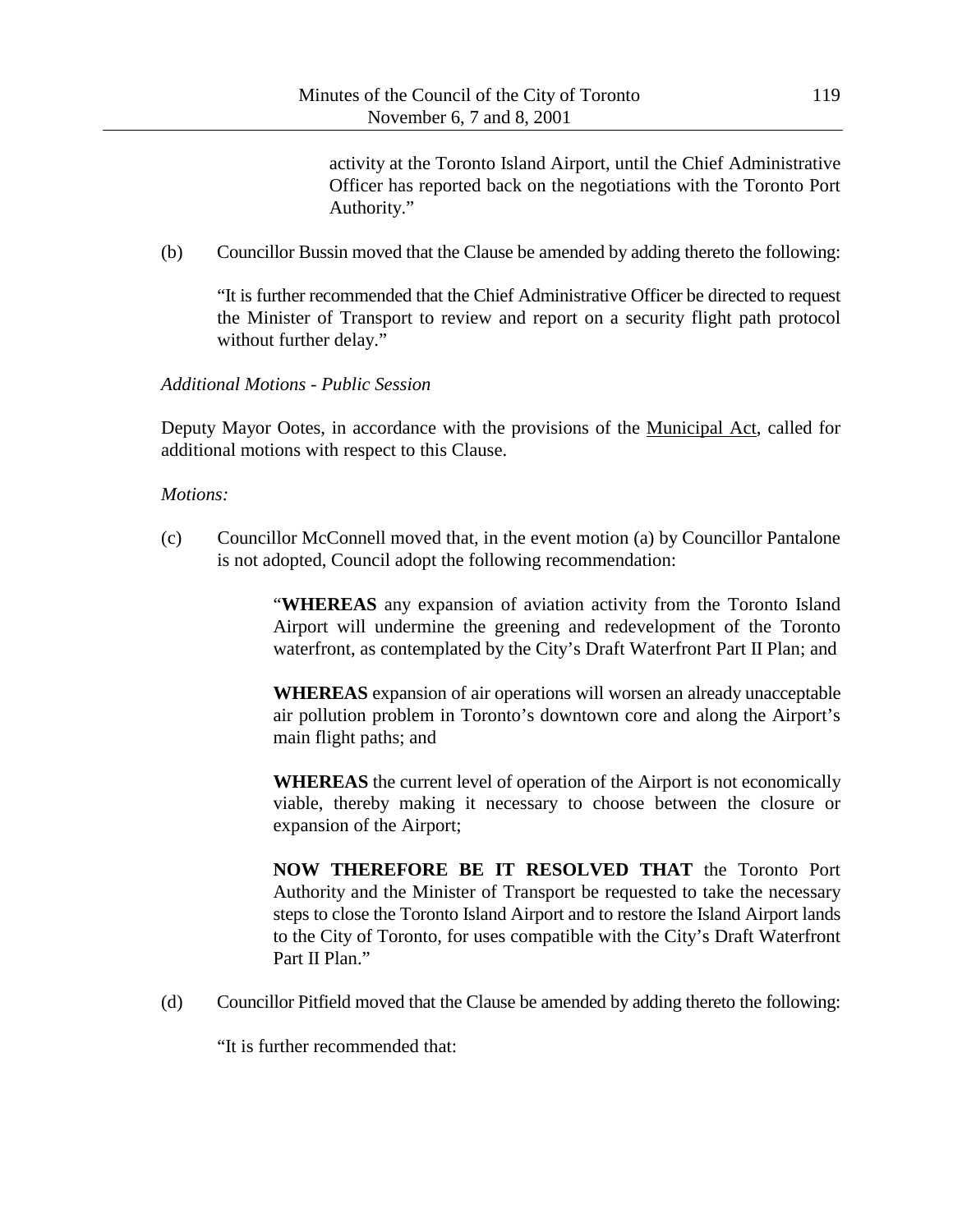| 120                                                                                                | Minutes of the Council of the City of Toronto<br>November 6, 7 and 8, 2001 |                                                                                                                                                                                                                                                                                                                                                                                                                                                                                                                                                                                                                                                                                                                                                                                                                                                                        |                                                        |
|----------------------------------------------------------------------------------------------------|----------------------------------------------------------------------------|------------------------------------------------------------------------------------------------------------------------------------------------------------------------------------------------------------------------------------------------------------------------------------------------------------------------------------------------------------------------------------------------------------------------------------------------------------------------------------------------------------------------------------------------------------------------------------------------------------------------------------------------------------------------------------------------------------------------------------------------------------------------------------------------------------------------------------------------------------------------|--------------------------------------------------------|
|                                                                                                    | (1)                                                                        | the Toronto Port Authority be requested to publicize its public consultation<br>meeting in regard to its Land Use Plan, and to hold such meeting in the<br>evening in a central mainland location; and                                                                                                                                                                                                                                                                                                                                                                                                                                                                                                                                                                                                                                                                 |                                                        |
|                                                                                                    | (2)                                                                        | the Commissioner of Urban Development Services be requested to ensure that<br>Members of Council are provided with copies of the Airport Study when the<br>report on the Land Use Plan is submitted."                                                                                                                                                                                                                                                                                                                                                                                                                                                                                                                                                                                                                                                                  |                                                        |
|                                                                                                    | Votes:                                                                     |                                                                                                                                                                                                                                                                                                                                                                                                                                                                                                                                                                                                                                                                                                                                                                                                                                                                        |                                                        |
|                                                                                                    |                                                                            | Motion (a) by Councillor Pantalone carried.                                                                                                                                                                                                                                                                                                                                                                                                                                                                                                                                                                                                                                                                                                                                                                                                                            |                                                        |
|                                                                                                    |                                                                            | Deputy Mayor Ootes, having regard to the foregoing decision of Council, declared motion (c)<br>by Councillor McConnell, redundant.                                                                                                                                                                                                                                                                                                                                                                                                                                                                                                                                                                                                                                                                                                                                     |                                                        |
| Motion (b) by Councillor Bussin carried.<br>Part (1) of motion (d) by Councillor Pitfield carried. |                                                                            |                                                                                                                                                                                                                                                                                                                                                                                                                                                                                                                                                                                                                                                                                                                                                                                                                                                                        |                                                        |
|                                                                                                    |                                                                            |                                                                                                                                                                                                                                                                                                                                                                                                                                                                                                                                                                                                                                                                                                                                                                                                                                                                        | Part (2) of motion (d) by Councillor Pitfield carried. |
| The Clause, as amended, carried.                                                                   |                                                                            |                                                                                                                                                                                                                                                                                                                                                                                                                                                                                                                                                                                                                                                                                                                                                                                                                                                                        |                                                        |
|                                                                                                    |                                                                            | In summary, Council amended this Clause:                                                                                                                                                                                                                                                                                                                                                                                                                                                                                                                                                                                                                                                                                                                                                                                                                               |                                                        |
|                                                                                                    | (1)                                                                        | in accordance with the joint confidential report dated November 6, 2001, from the City<br>Solicitor and the Commissioner of Urban Development Services, thereby deferring<br>consideration of Recommendation No. (2) of the Planning and Transportation<br>Committee concerning future levels of activity at the Toronto Island Airport, subject<br>to adding to Recommendation No. (2), as embodied in the joint confidential report,<br>the words "until the Chief Administrative Officer has reported back on the<br>negotiations with the Toronto Port Authority", so that such recommendations shall<br>now read as follows, the balance of such joint report to remain confidential, in<br>accordance with the provisions of the Municipal Act, having regard that it contains<br>information related to the security of property interests of the municipality: |                                                        |

"It is recommended that:

- (1) this report be received for information; and
- (2) City Council defer consideration of Recommendation No. (2) of the Planning and Transportation Committee concerning future levels of activity at the Toronto Island Airport, until the Chief Administrative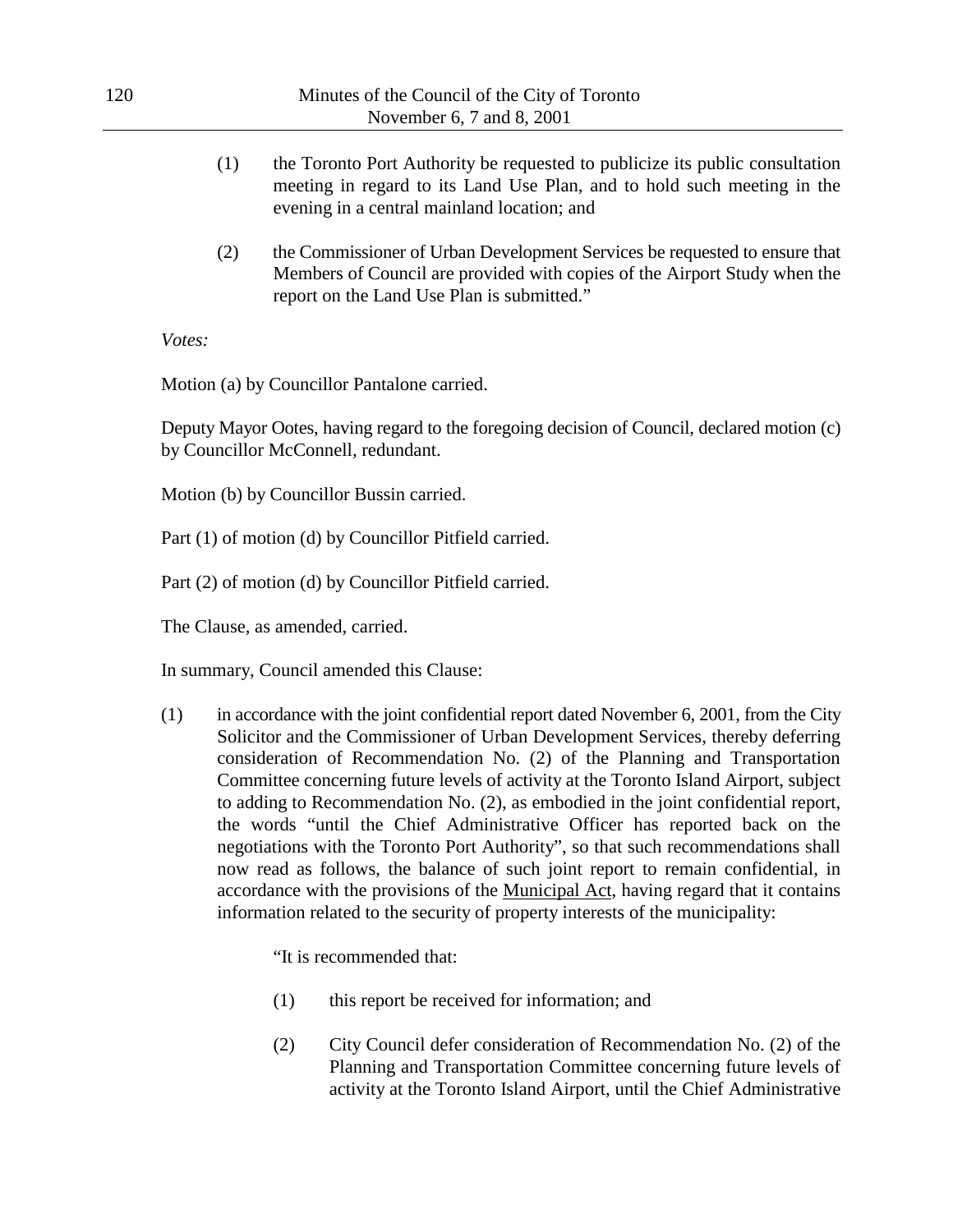Officer has reported back on the negotiations with the Toronto Port Authority."; and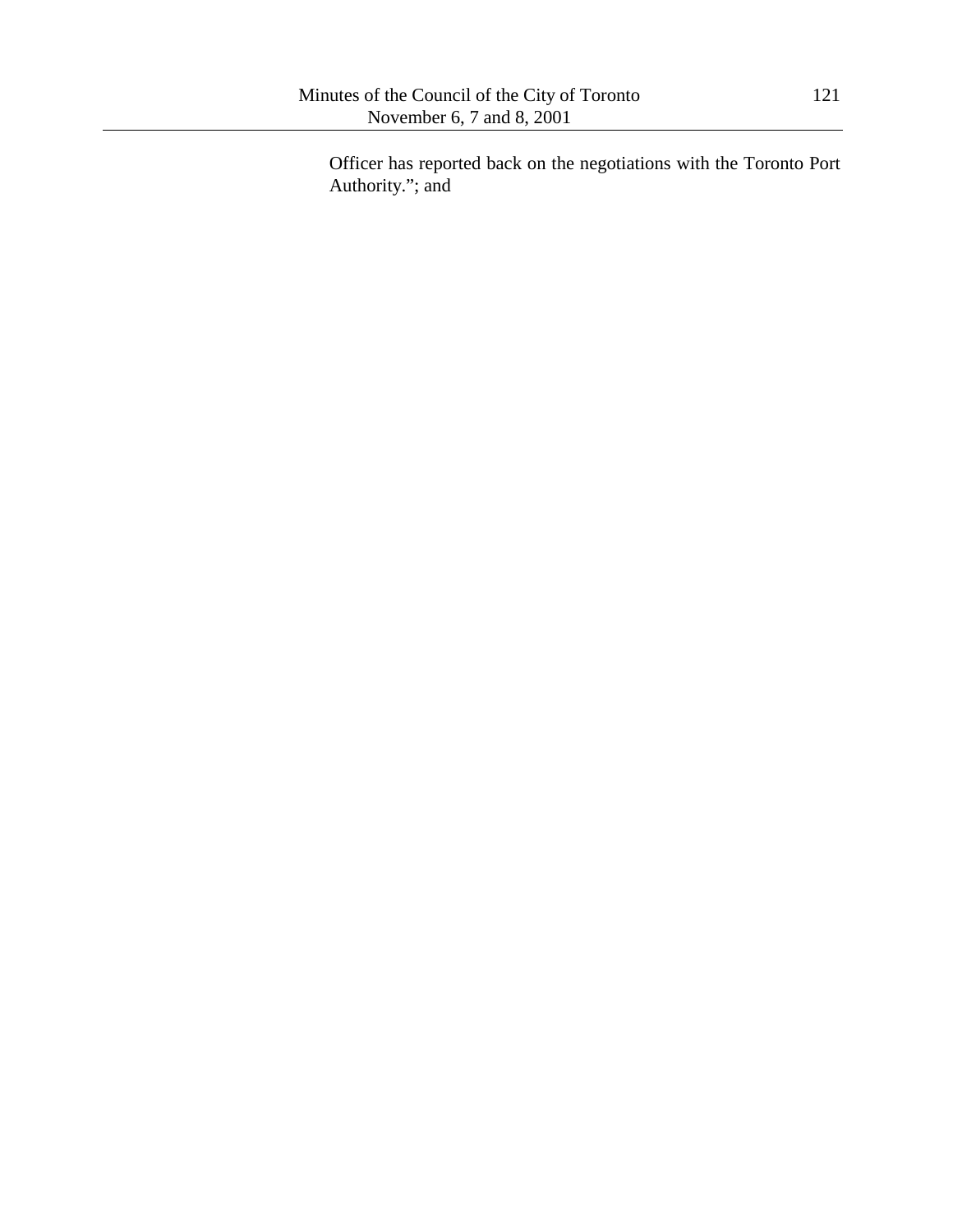(2) by adding thereto the following:

"It is further recommended that:

- (a) the Toronto Port Authority be requested to publicize its public consultation meeting in regard to its Land Use Plan, and to hold such meeting in the evening in a central mainland location;
- (b) the Chief Administrative Officer be directed to request the Minister of Transport to review and report on a security flight path protocol without further delay; and
- (c) the Commissioner of Urban Development Services be requested to ensure that Members of Council are provided with copies of the Airport Study when the report on the Land Use Plan is submitted."

Deputy Mayor Ootes, in accordance with the provisions of the Municipal Act, further reported that Council, at the in-camera portion of its meeting, had also issued confidential instructions to staff, such instructions to remain confidential, in accordance with the provisions of the Municipal Act, having regard that they relate to the security of property interests of the municipality.

# 9.68 **ADDITIONAL MATTER CONSIDERED BY COUNCIL**

### **November 8, 2001**

### **"Canada Loves New York Weekend":**

Councillor Moscoe, with the permission of Council, moved that Council adopt the following recommendation:

"It is recommended that Members of Council be authorized to represent the City of Toronto at the 'Canada Loves New York Weekend'."

*Vote:*

The motion by Councillor Moscoe carried.

### *Motion to Re-Open:*

Councillor Holyday, with the permission of Council, moved that, in accordance with §27-49 of Chapter 27 of the City of Toronto Municipal Code, this matter be re-opened for further consideration, which carried, more than two-thirds of Members present having voted in the affirmative.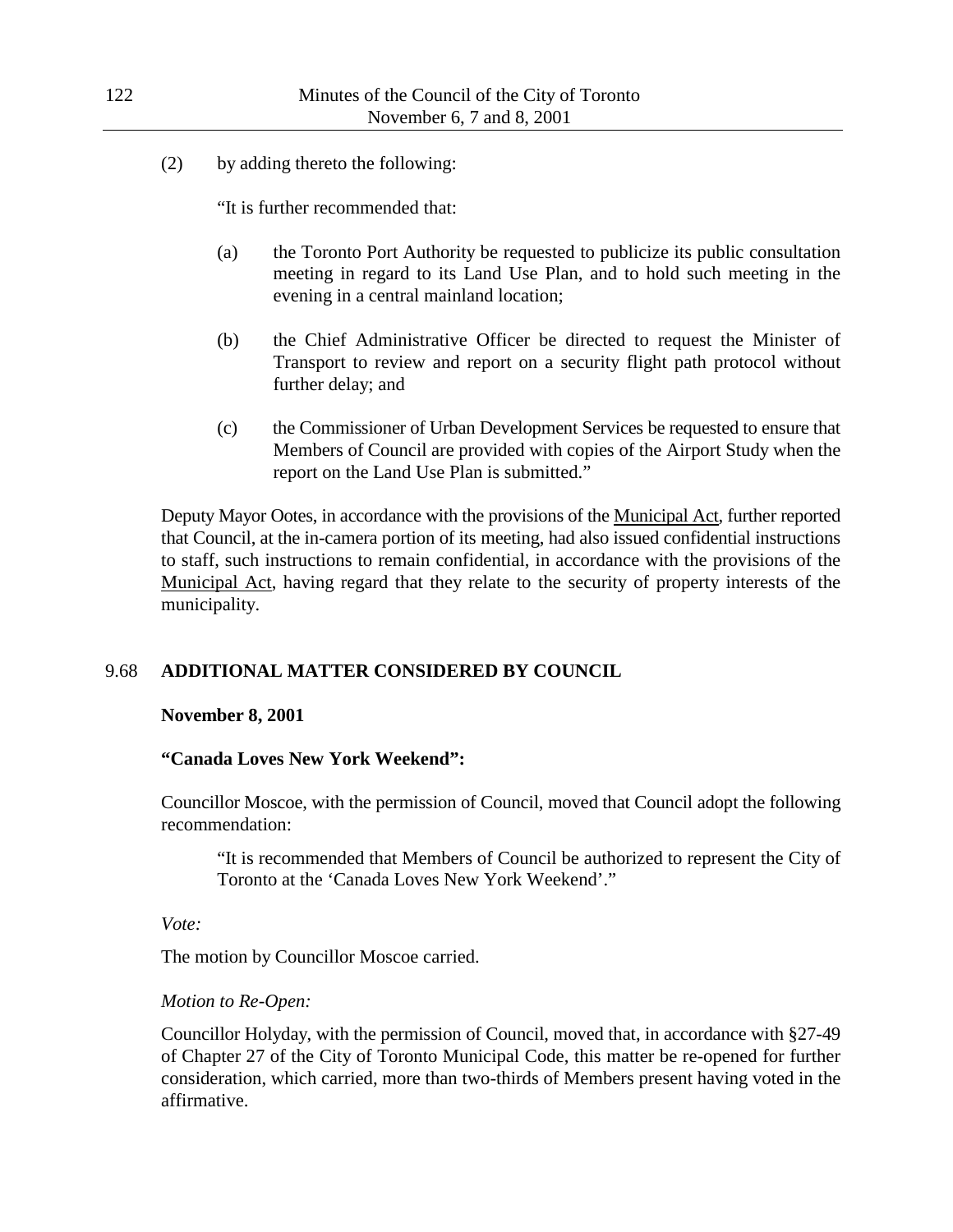## *Motions:*

(a) Councillor Soknacki moved that the motion by Councillor Moscoe be amended by adding thereto the following words:

"and any expenditures in this regard be taken from the individual office budgets of Members of Council, in accordance with Council policy".

- (b) Councillor Duguid moved that, in the event that motion (a) by Councillor Soknacki fails, the motion by Councillor Moscoe be amended to provide that the Mayor be permitted to cover the costs associated with the "Canada Loves New York Weekend" from the appropriate City budget, having regard that the Mayor is only available to attend the event for a short period of time.
- (c) Councillor Ford moved that the previous decision of City Council in this regard be rescinded and that Council adopt the following recommendation:

"It is recommended that any elected official or any City of Toronto employee pay their own way to the 'Canada Loves New York Weekend'."

*Vote:*

Adoption of motion (c) by Councillor Ford:

| Yes - 24     |                                                                                                                                                                                                                                       |
|--------------|---------------------------------------------------------------------------------------------------------------------------------------------------------------------------------------------------------------------------------------|
| Councillors: | Ashton, Bussin, Di Giorgio, Disero, Duguid, Feldman,<br>Flint, Ford, Hall, Holyday, Jones, Korwin-Kuczynski,<br>Lindsay Luby, McConnell, Mihevc, Milczyn, Nunziata,<br>Ootes, Pantalone, Shaw, Silva, Soknacki, Sutherland,<br>Walker |
| $No - 0$     |                                                                                                                                                                                                                                       |

Carried, without dissent.

Having regard to the foregoing decision of Council, motions (a) and (b), by Councillors Soknacki and Duguid, respectively, were not put to a vote.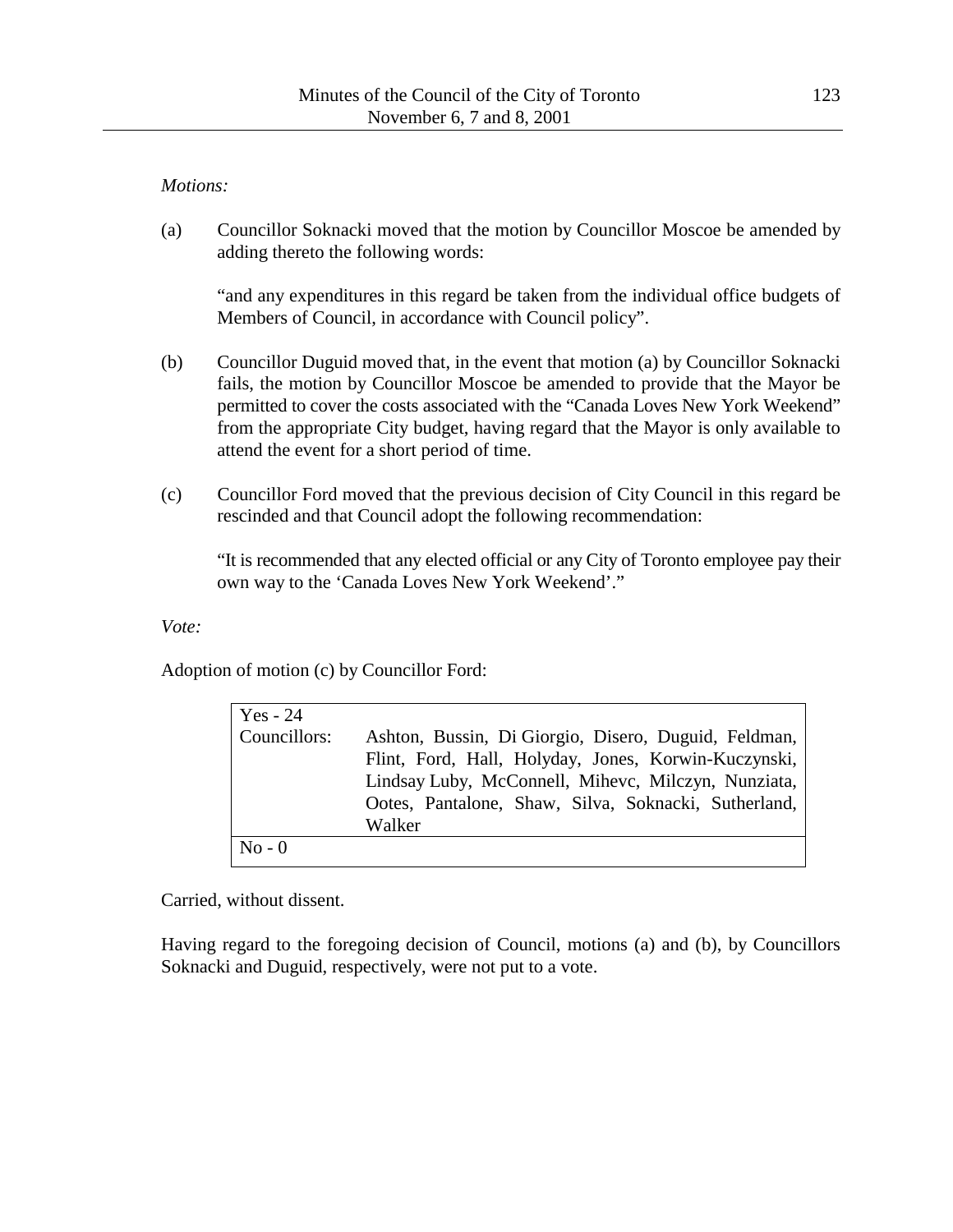## **MOTIONS (NOTICE PREVIOUSLY GIVEN) AND NOTICES OF MOTION**

#### 9.69 **Change to December 2001 Schedule of Meetings**

Councillor Layton, with the permission of Council, withdrew Notice of Motion F appearing on the Order Paper, as follows:

| Moved by: | <b>Councillor Layton</b> |
|-----------|--------------------------|
|           |                          |

```
Seconded by: Councillor Moscoe
```
"**WHEREAS** City Council at its meeting held on December 5, 6 and 7, 2000, in its adoption of The Striking Committee Report No. 1, Clause 2, headed '2001 Schedule of Meetings', scheduled a City Council meeting for December 4, 5 and 6, 2001; and

**WHEREAS** both the former City of Toronto Council and the former Metropolitan Toronto Council had official positions preventing Council meetings from occurring in conflict with Federation of Canadian Municipalities (FCM) Board Meetings; and

**WHEREAS** the FCM Board of Directors is scheduled to meet in Dawson City, Yukon Territory on December 5, 6, 7 and 8, 2001; and

**WHEREAS** it will take FCM Board members from the City of Toronto two days to travel to Dawson City; and

**WHEREAS** any potential changes to the Council meeting schedule should be made, as quickly as possible, to allow all affected people to revise their plans;

**NOW THEREFORE BE IT RESOLVED THAT**, in accordance with §27-49 of Chapter 27 of the City of Toronto Municipal Code, Striking Committee Report No. 1, Clause No. 2, headed '2001 Schedule of Meetings', be re-opened for further consideration, insofar as it pertains to the meeting of Council scheduled for December 2001;

**AND BE IT FURTHER RESOLVED THAT** the City Council meeting schedule for December 4, 5 and 6, 2001, be rescheduled for December 11, 12 and 13, 2001."

Council also had before it, for consideration with Motion F, a communication dated October 4, 2001, from Councillor Miller, a copy of which is on file in the Office of the City Clerk.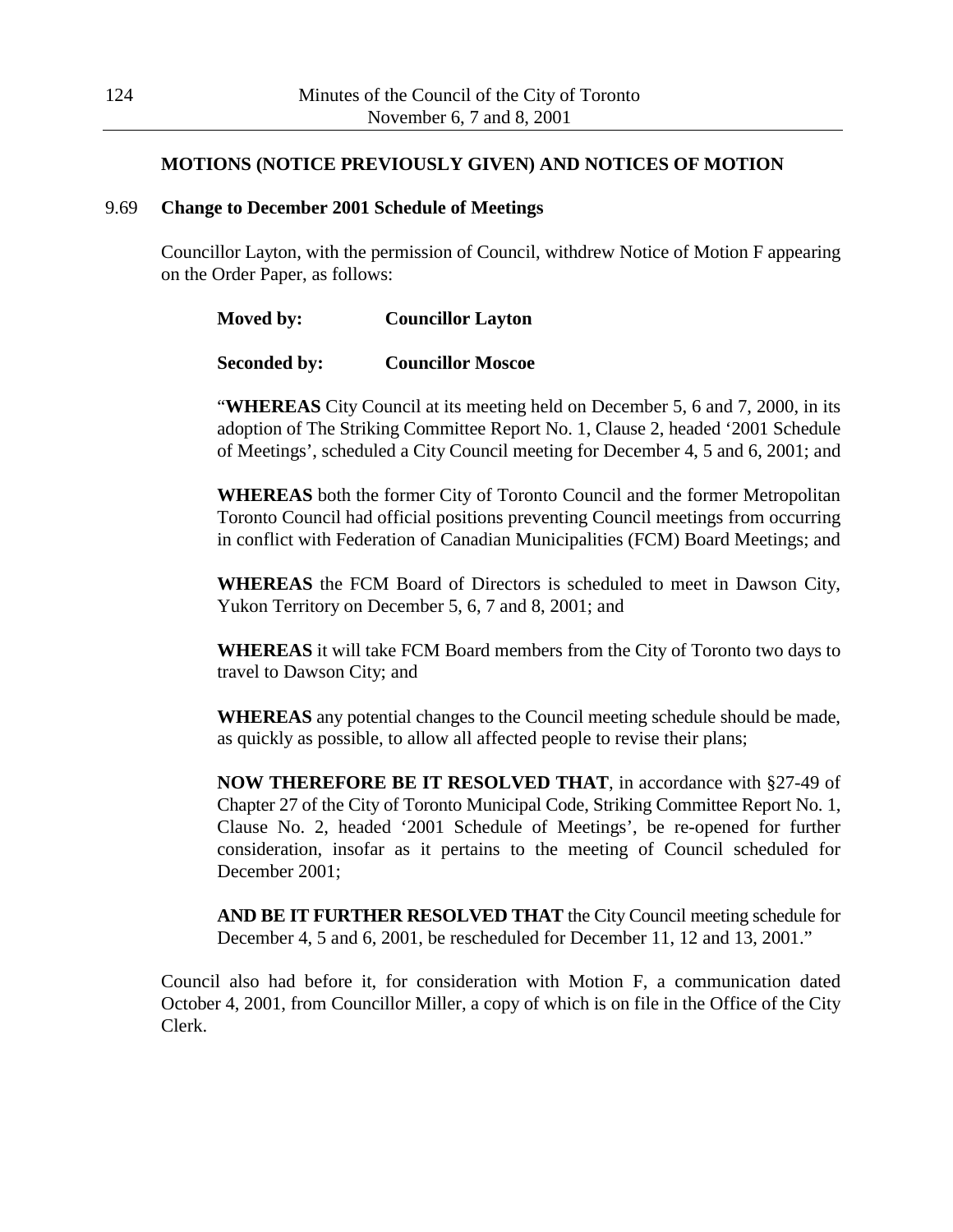### 9.70 **Parking Fees – Toronto Waterfront Parks (Woodbine Beach and Ashbridge's Bay Parks)**

Deputy Mayor Ootes called upon Notice of Motion I appearing on the Order Paper, as follows:

### **Moved by: Councillor Bussin**

#### **Seconded by: Councillor Korwin-Kuczynski**

"**WHEREAS** City Council at its regular meeting held on April 23, 24, 25, 26 and 27, 2001, and its special meeting held on April 30, May 1 and 2, 2001, adopted, as amended, Policy and Finance Committee Report No. 5, Clause No. 2, headed 'City of Toronto 2001 Operating Budget'; and

**WHEREAS** City Council at its meeting held on June 26, 27 and 28, 2001, in its consideration of Motion J(13) re-opened Policy and Finance Committee Report No. 5, Clause No. 2, headed 'City of Toronto 2001 Operating Budget', for further consideration, only insofar as it pertained to the charging of fees for parking at Toronto's Waterfront Parks and referred the balance of Motion J(13) to the Policy and Finance Committee for consideration; and

**WHEREAS** the Policy and Finance Committee, at its meeting held on July 12, 2001, had before it the aforementioned Motion and a report dated July 3, 2001, from the Commissioner of Economic Development, Culture and Tourism, regarding the operation of paid parking at waterfront park locations; and

**WHEREAS** the Policy and Finance received the Motion and report, and Council, at its meeting held on July 24, 25 and 26, 2001, subsequently referred the matter back to the Policy and Finance Committee for further consideration; and

**WHEREAS** the Policy and Finance Committee at its meeting held on September 20, 2001, again received the staff report on the charging fees for parking at Toronto's Waterfront Parks, a report that failed to address the serious impairment of traffic flow at the entrance of Woodbine Beach Park on Lake Shore Boulevard East caused by the collecting of parking fees (Policy and Finance Committee Report No. 12, Clause  $20(g)$ ; and

**WHEREAS** a provision in the pilot project agreement to direct a portion of the parking revenues for park improvements at Woodbine Beach and Ashbridges Bay Park has not been carried forward in the new policy;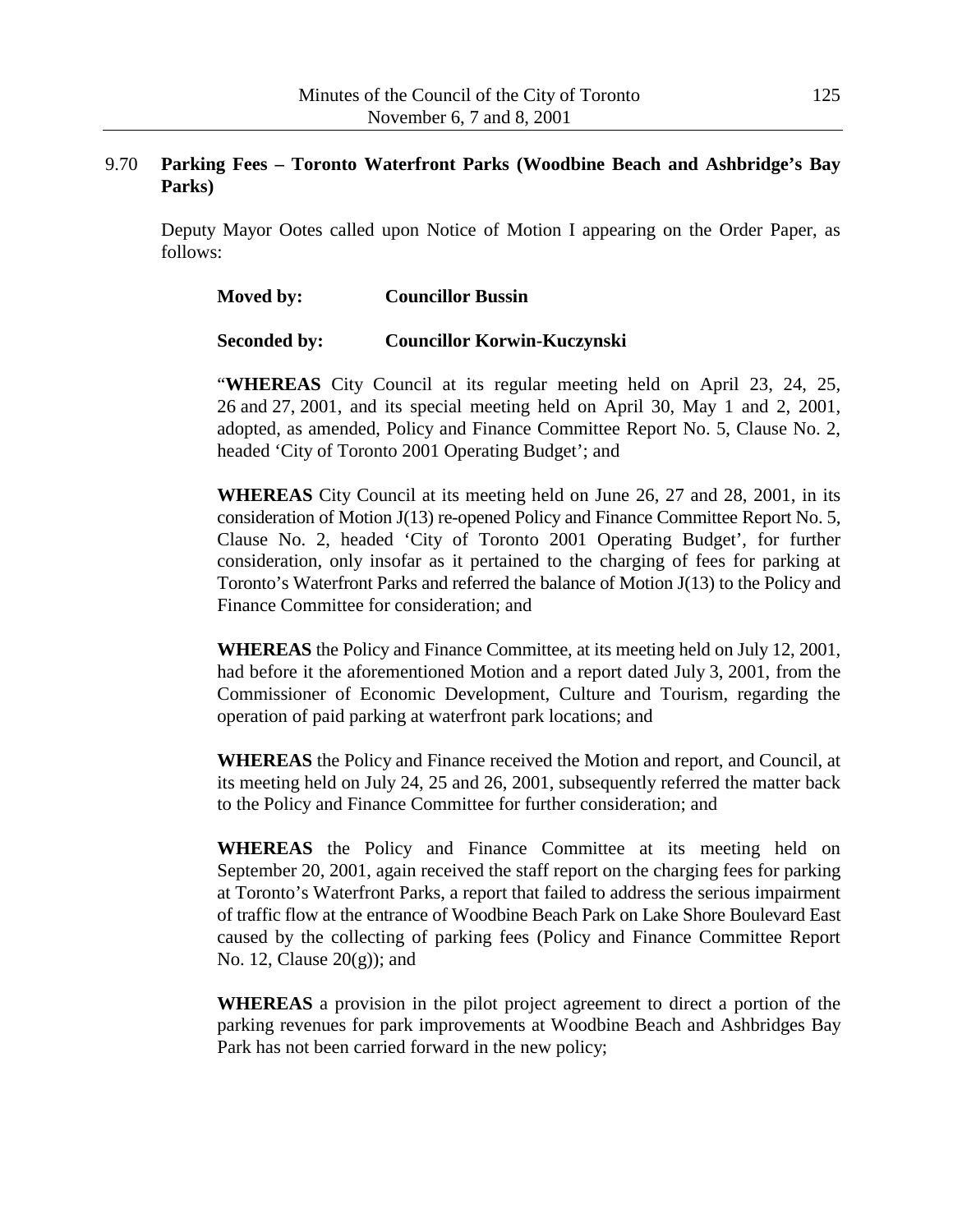**NOW THEREFORE BE IT RESOLVED THAT** Council waive the provisions of Chapter 27 of the City of Toronto Municipal Code, in order to give consideration to Item (g), entitled 'Paid Parking at Waterfront Locations', as embodied in Policy and Finance Committee Report No. 12, Clause No. 20;

**AND BE IT FURTHER RESOLVED THAT** City Council request the Commissioner of Economic Development, Culture and Tourism and the Commissioner of Works and Emergency Services to develop, in concert with the local City Councillor and relevant stakeholders, a traffic plan that addresses the serious traffic impacts on Lake Shore Boulevard East caused by parking fee collection at the main gate of Woodbine Beach Park;

**AND BE IT FURTHER RESOLVED THAT** the principle of returning a portion of the parking revenues to the host park, as contained in Woodbine Beach/Ashbridges Bay paid parking pilot project agreement, be reinstated in the Parking Fees - Toronto Waterfront Parks policy."

### *Advice by Deputy Mayor:*

Deputy Mayor Ootes advised the Council that the provisions of Chapter 27 of the City of Toronto Municipal Code requiring the referral of Motion I to the Policy and Finance Committee would have to be waived, in order to now consider such Motion.

### *Procedural Vote:*

The vote to waive referral of Motion I to the Policy and Finance Committee was taken as follows:

| $Yes - 11$    |                                                           |  |
|---------------|-----------------------------------------------------------|--|
| Councillors:  | Altobello, Berardinetti, Bussin, Flint, Korwin-Kuczynski, |  |
|               | Layton, McConnell, Shaw, Silva, Sutherland, Walker        |  |
| $\rm No - 24$ |                                                           |  |
| Mayor:        | Lastman                                                   |  |
| Councillors:  | Balkissoon, Cho, Chow, Di Giorgio, Disero, Duguid,        |  |
|               | Feldman, Filion, Ford, Hall, Holyday, Johnston, Kelly,    |  |
|               | Li Preti, Lindsay Luby, Mihevc, Milczyn, Minnan-Wong,     |  |
|               | Moeser, Nunziata, Ootes, Pantalone, Rae                   |  |

Lost, less than two-thirds of Members present having voted in the affirmative.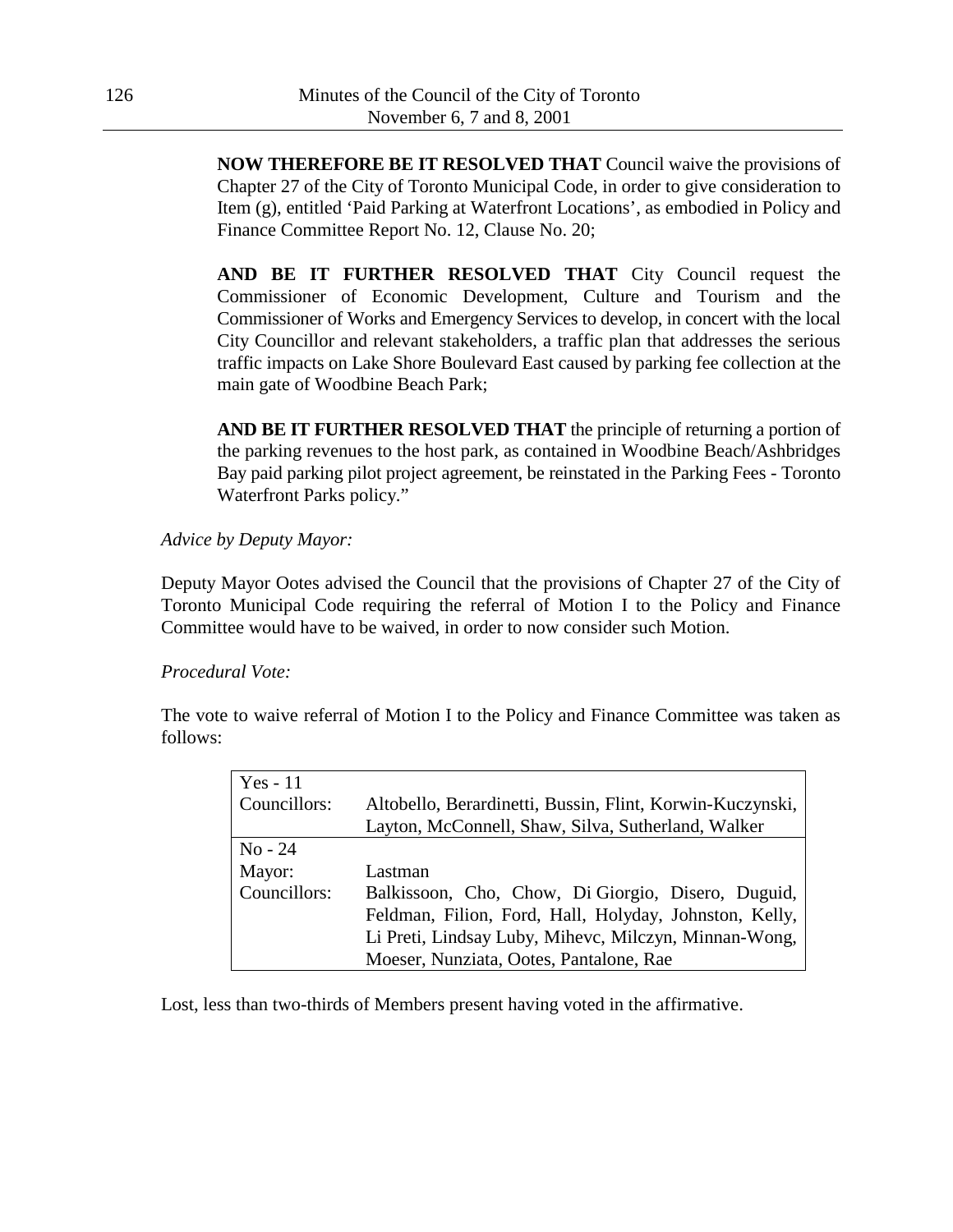Council also had before it, for consideration with Motion I, the following communications/reports, which are on file in the Office of the City Clerk:

- (August 1, 2001) from the Acting City Clerk, addressed to the Policy and Finance Committee;
- (July 3, 2001) from the Commissioner of Economic Development, Culture and Tourism, entitled "Paid Parking at Waterfront Locations Various Wards"; and
- (July 5, 2001) from the Acting City Clerk, addressed to the Policy and Finance Committee.

Having regard to the foregoing decision of Council, Motion I was referred to the Policy and Finance Committee.

## 9.71 **Ontarians with Disabilities Act**

Councillor Mihevc moved that the necessary provisions of Chapter 27 of the City of Toronto Municipal Code be waived to permit introduction of the following revised Notice of Motion J(1), which carried, more than two-thirds of Members present having voted in the affirmative:

| Moved by: | <b>Councillor Miheve</b> |
|-----------|--------------------------|
|-----------|--------------------------|

# **Seconded by: Councillor Johnston**

"**WHEREAS** over 17 percent of Toronto's 2.4 million residents have some form of disability; and

**WHEREAS** the City of Toronto recognizes the valid and valuable contribution of people with disabilities in all facets of City life; and

**WHEREAS** all people with disabilities deserve fair and equitable treatment in all areas of their lives; and

**WHEREAS** the Council of the City of Toronto is committed to making Toronto a truly barrier-free City by 2008; and

**WHEREAS** the Government of Ontario, before the 1995 provincial election, promised to pass an Ontarians with Disabilities Act during its first term; and

**WHEREAS** the Government of Ontario introduced the long awaited Ontarians with Disabilities Act and was given its first reading on November 5, 2001;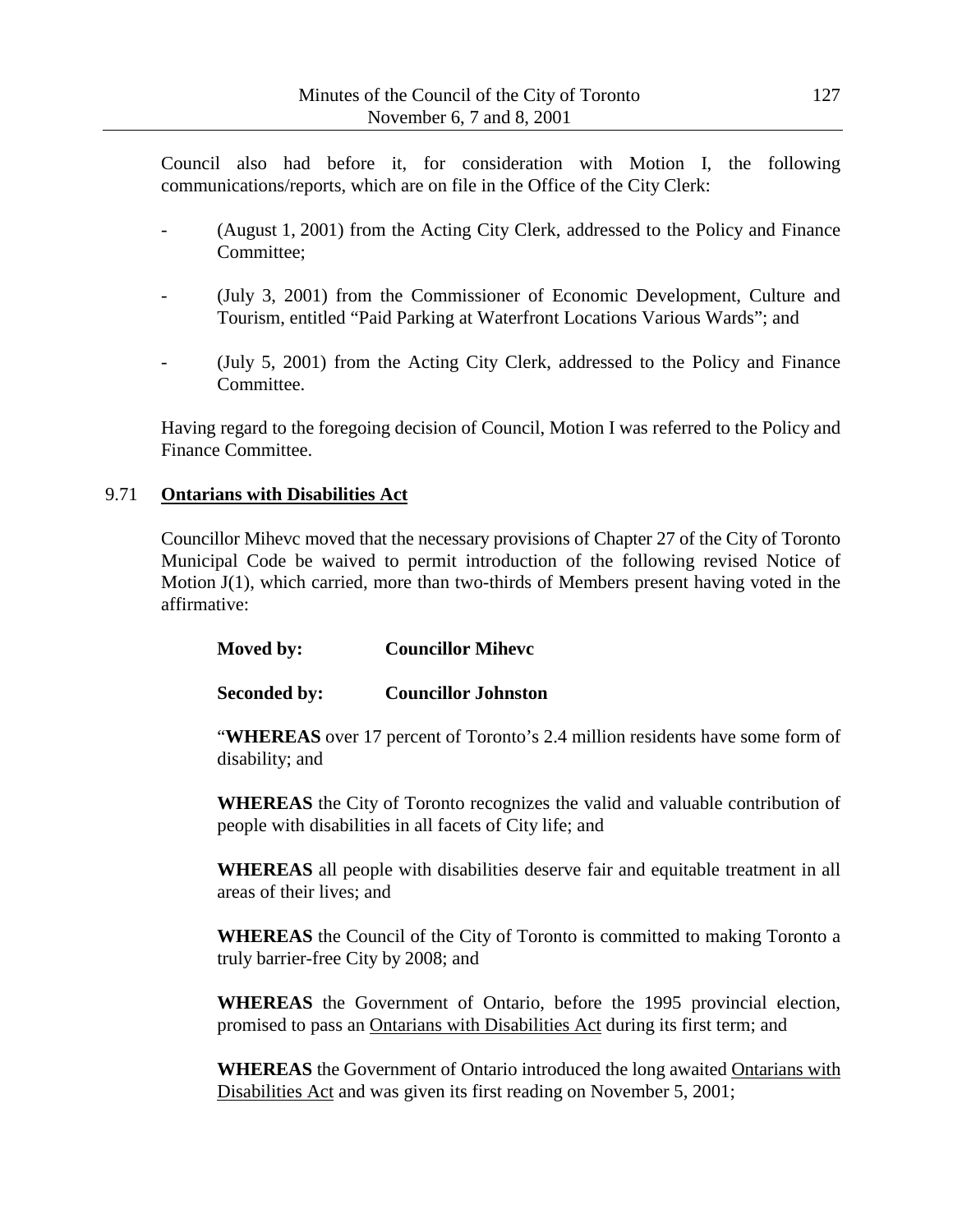**NOW THEREFORE BE IT RESOLVED THAT** the Council of the City of Toronto applaud the Government of Ontario for initiating the process and providing a beginning framework to ensure the right of persons with disabilities to equal treatment and equal opportunity;

**AND BE IT FURTHER RESOLVED THAT** the Council of the City of Toronto reiterate to the Premier of Ontario the position it unanimously adopted at its meeting held on February 29, March 1 and 2, 2001 that any legislation applying to the prevention and removal of barriers for Ontarians with Disabilities be mandatory and apply to all sectors; public, private or non-profit;

**AND BE IT FURTHER RESOLVED THAT** the City of Toronto's Community Advisory Committee on Disability Issues be directed to consult with the Province of Ontario through all appropriate channels to ensure that the Ontarians with Disabilities Act will be strong, effective and mandatory; and further, that it be directed to consult with the disabilities' community and other stakeholder groups as well as the architectural and development community regarding the full and equal access for persons with disabilities;

**AND BE IT FURTHER RESOLVED THAT** the Council of the City of Toronto urge the Premier of Ontario to recognize that the capacity to finance is a key component to effective policy implementation. In the absence of municipal financial capacity, the provincial government should fund the costs of implementing an ODA at the municipal level."

### *Advice by Deputy Mayor:*

Deputy Mayor Ootes advised the Council that the provisions of Chapter 27 of the City of Toronto Municipal Code requiring the referral of Motion J(1) to the Administration Committee would have to be waived, in order to now consider such Motion.

### *Procedural Vote:*

The vote to waive referral of Motion  $J(1)$  to the Administration Committee was taken as follows:

| $Yes - 33$   |                                                           |
|--------------|-----------------------------------------------------------|
| Mayor:       | Lastman                                                   |
| Councillors: | Altobello, Balkissoon, Berardinetti, Bussin, Cho, Chow,   |
|              | Di Giorgio, Disero, Duguid, Feldman, Filion, Flint, Ford, |
|              | Hall, Johnston, Korwin-Kuczynski, Layton, Li Preti,       |
|              | Lindsay Luby, McConnell, Mihevc, Miller, Minnan-Wong,     |
|              | Moeser, Nunziata, Ootes, Pantalone, Pitfield, Rae, Shaw,  |
|              | Silva, Walker                                             |
| $No - 4$     |                                                           |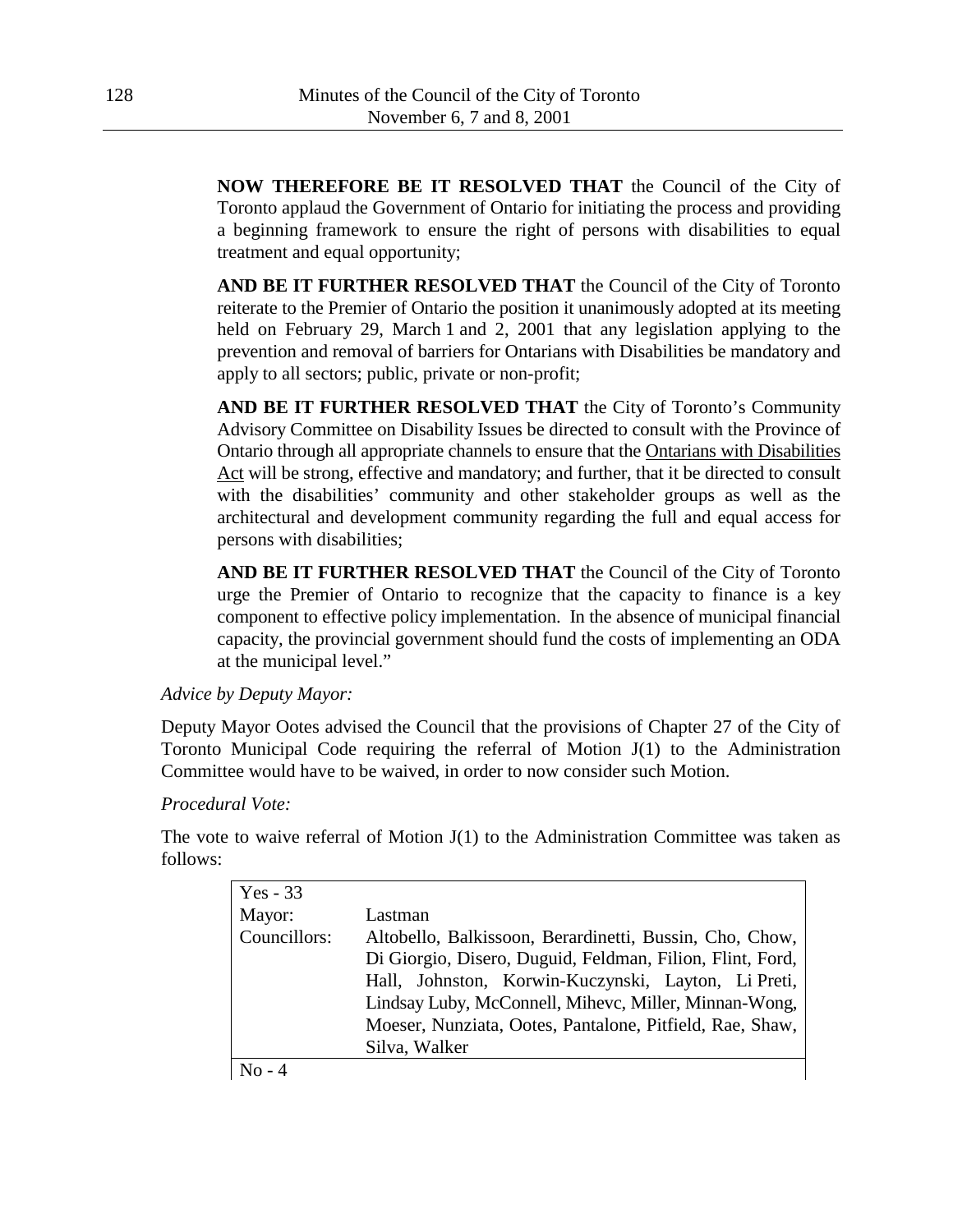Councillors: Holyday, Kelly, Milczyn, Sutherland

Carried, more than two-thirds of Members present having voted in the affirmative.

*Motion:*

Councillor Johnston moved that Motion  $J(1)$  be adopted, subject to adding thereto the following new Operative Paragraph:

"**AND BE IT FURTHER RESOLVED THAT** the Commissioner of Urban Development Services be requested to submit to the Planning and Transportation Committee, as soon as possible, the previously requested report on the inclusion of housing for persons with disabilities in the evaluation of planning applications."

*Votes:*

The motion by Councillor Johnston carried.

Motion J(1), as amended, carried.

#### 9.72 **Funding for Public Infrastructure**

Councillor Moscoe moved that the necessary provisions of Chapter 27 of the City of Toronto Municipal Code be waived to permit introduction of the following Notice of Motion J(2), which carried, more than two-thirds of Members present having voted in the affirmative:

| Moved by:<br><b>Councillor Moscoe</b> |
|---------------------------------------|
|---------------------------------------|

**Seconded by: Councillor Disero**

"**WHEREAS** public infrastructure is the backbone of a successful, dynamic economy; and

**WHEREAS** federal and provincial financial support is essential for public infrastructure upgrades, replacement and expansion; and

**WHEREAS** the current economic downturn, combined with the tragic events of September 11, 2001, have created substantial uncertainty in the Canadian economy, particularly in Ontario; and

**WHEREAS** the City of Toronto welcomes the Ontario Government's renewed commitment towards supporting public infrastructure with its recent announcement of financial assistance for public transit; and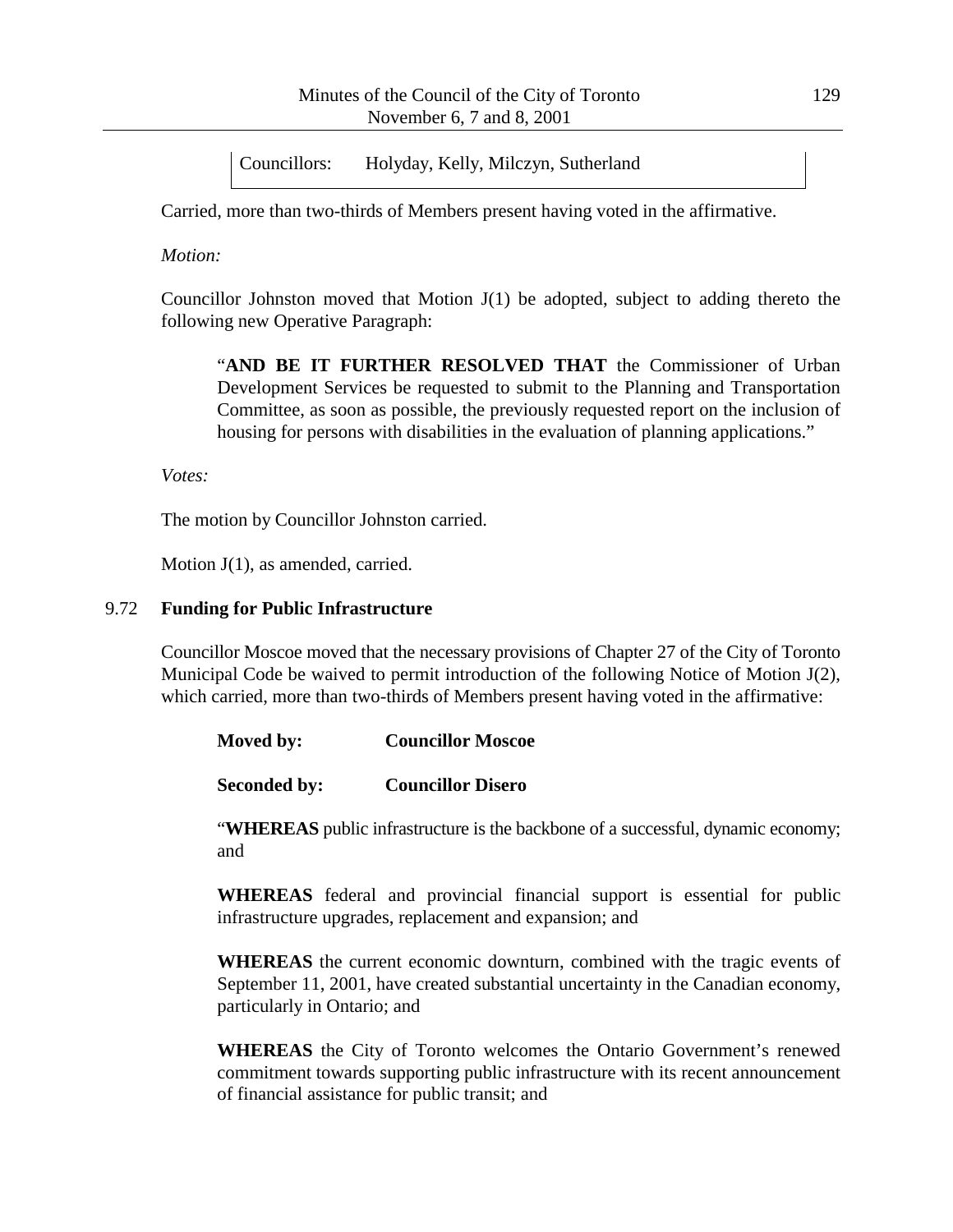**WHEREAS** the current federal share of the Infrastructure Canada Program in Ontario is significantly less than that of the Province and municipalities; and

**WHEREAS** at its meeting on Friday, October 26, 2001 the Association of Municipalities of Ontario (AMO) Board adopted a resolution 'that the Provincial Government be requested to amend the criteria for SuperBuild to allow the City of Toronto to participate on an equal footing with other municipalities';

**NOW THEREFORE BE IT RESOLVED THAT** the City of Toronto support AMO's call on the Federal Government to follow the Ontario Government's lead and commit itself to a higher level of funding for public infrastructure;

**AND BE IT FURTHER RESOLVED THAT** the City of Toronto support AMO's call on both the Federal and Provincial Governments to speed up the existing infrastructure funding process under the Canada-Ontario Infrastructure Program (COIP) and SuperBuild, in order to provide a much needed economic stimulus in the face of the current economic downturn;

**AND BE IT FURTHER RESOLVED THAT** the City of Toronto support AMO's calls for the Federal and Ontario Government to return a straightforward 1/3, 1/3, 1/3 funding formula for COIP and SuperBuild funded projects."

*Advice by Deputy Mayor:*

Deputy Mayor Ootes advised the Council that the provisions of Chapter 27 of the City of Toronto Municipal Code requiring the referral of Motion J(2) to the Policy and Finance Committee would have to be waived, in order to now consider such Motion.

# *Procedural Vote:*

The vote to waive referral of Motion J(2) to the Policy and Finance Committee carried, more than two-thirds of Members present having voted in the affirmative.

*Vote:*

Motion  $J(2)$  was adopted, without amendment.

# 9.73 **Ontario Municipal Board Hearing Respecting 271 Kenilworth Avenue**

Councillor Bussin moved that the necessary provisions of Chapter 27 of the City of Toronto Municipal Code be waived to permit introduction of the following Notice of Motion J(3), which carried, more than two-thirds of Members present having voted in the affirmative:

**Moved by: Councillor Bussin**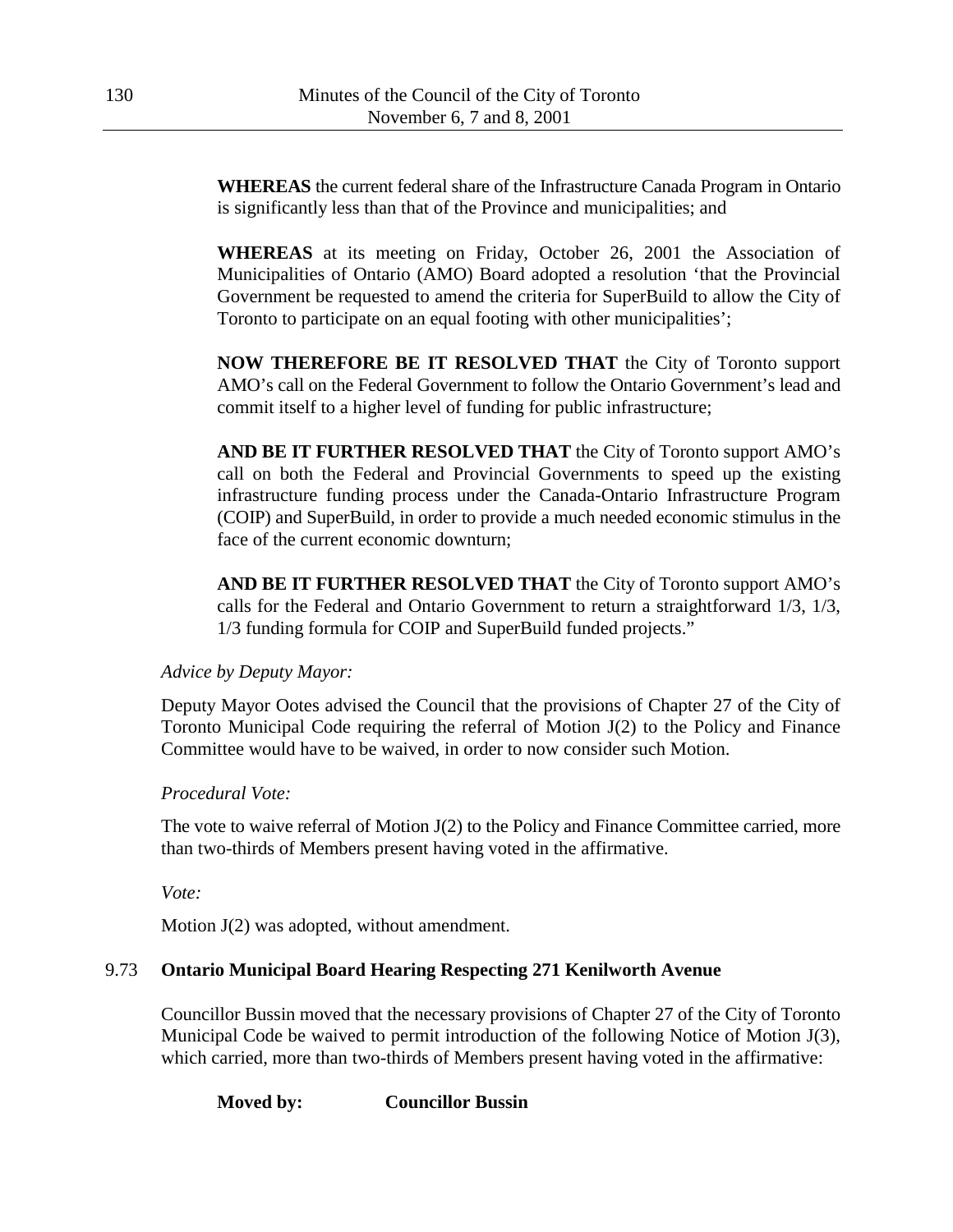## **Seconded by: Councillor Rae**

"**WHEREAS** the City of Toronto has a responsibility to maintain and protect neighbourhoods from excessive development; and

**WHEREAS** the proposed development of 271 Kenilworth Avenue, in the Beach, represents unacceptable residential development that has been denied twice by the City of Toronto's Committee of Adjustment and once by the Toronto Community Council because of the plan to remove mature healthy trees to accommodate the development's two integral garages; and

**WHEREAS** this proposed development fails to respect the unique hilly terrain of the street and would alter the character and continuity of the neighbourhood's distinctive traditional Beach streetscape and house-form; and

**WHEREAS** the successful appeal of the Committee of Adjustment's decision regarding 271 Kenilworth Avenue at the Ontario Municipal Board may result in establishing a precedent for development in the Beach;

**NOW THEREFORE BE IT RESOLVED THAT** the City Solicitor be instructed to attend the hearing of the Ontario Municipal Board on Thursday, November 22, 2001, in support of the Committee of Adjustment's decision respecting the property at 271 Kenilworth Avenue."

### *Advice by Deputy Mayor:*

Deputy Mayor Ootes advised the Council that the provisions of Chapter 27 of the City of Toronto Municipal Code requiring the referral of Motion J(3) to the Toronto East York Community Council would have to be waived, in order to now consider such Motion.

### *Procedural Vote:*

The vote to waive referral of Motion J(3) to the Toronto East York Community Council carried, more than two-thirds of Members present having voted in the affirmative.

*Vote:*

Motion J(3) was adopted, without amendment.

# 9.74 **Proposed Toronto Police Service Video Surveillance on Toronto Streets**

Councillor Bussin moved that the necessary provisions of Chapter 27 of the City of Toronto Municipal Code be waived to permit introduction of the following Notice of Motion J(4):

**Moved by: Councillor Bussin**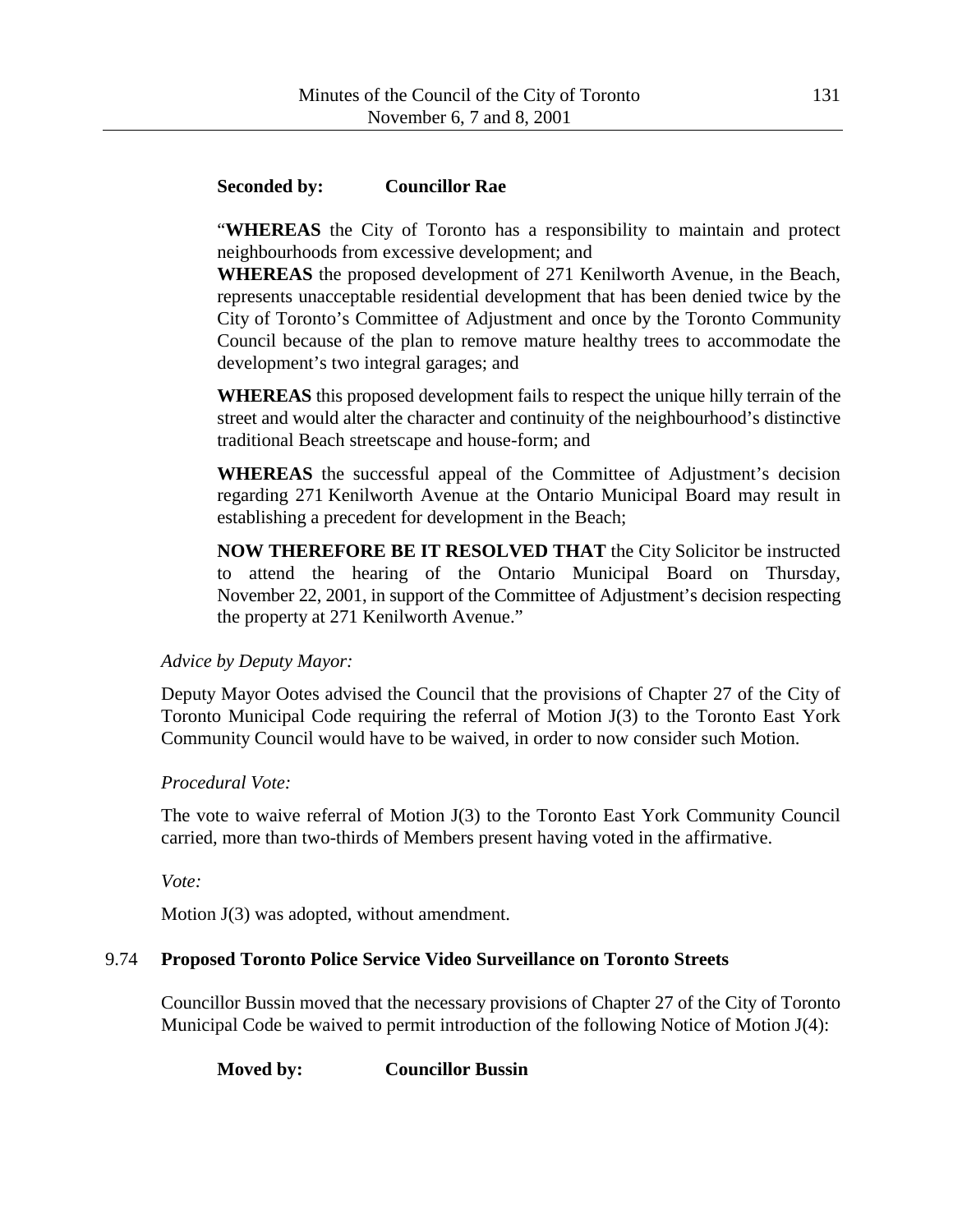#### **Seconded by: Councillor Miller**

"**WHEREAS** Toronto City Council and the Toronto Police Services Board must ensure that the right to privacy of Toronto residents is protected from unwarranted police video surveillance of our streets and other public places; and

**WHEREAS** the proposed video camera monitoring by the Toronto Police Service of areas of the City perceived as having high rates of crime, such as Dundas Square, poses a threat to our right to privacy and civil liberties; and

**WHEREAS** this concern for citizens' right to privacy has been confirmed by a recent ruling of the federal Privacy Commissioner that cameras monitoring a street corner in a British Columbia municipality violates the right to privacy; and

**WHEREAS** it is abundantly evident that community policing works – that when police officers patrol downtown areas on foot or bicycle, they become part of the community and crime rates fall; and

**WHEREAS** the cost of installing, maintaining and manning the video surveillance equipment will undoubtedly deplete police budgets which would be better used in supporting proven and effective methods of controlling street crime, such as community policing;

**NOW THEREFORE BE IT RESOLVED THAT** Toronto City Council direct the Toronto Police Services Board to not proceed with the proposed use of video surveillance of public places by the Toronto Police Service in the City of Toronto.",

| $Yes - 16$   |                                                             |  |
|--------------|-------------------------------------------------------------|--|
| Councillors: | Bussin, Cho, Chow, Di Giorgio, Flint, Jones, Kelly, Layton, |  |
|              | McConnell, Mihevc, Milczyn, Miller, Ootes, Silva,           |  |
|              | Sutherland, Walker                                          |  |
| $No-22$      |                                                             |  |
| Mayor:       | Lastman                                                     |  |
| Councillors: | Altobello, Balkissoon, Berardinetti, Disero, Duguid,        |  |
|              | Feldman, Filion, Ford, Hall, Holyday, Johnston,             |  |
|              | Korwin-Kuczynski, Li Preti, Lindsay Luby, Minnan-Wong,      |  |
|              | Moeser, Nunziata, Pantalone, Pitfield, Rae, Shaw            |  |

the vote upon which was taken as follows:

Lost, less than two-thirds of Members present having voted in the affirmative.

Having regard that the motion to waive notice did not carry, Councillor Bussin gave Notice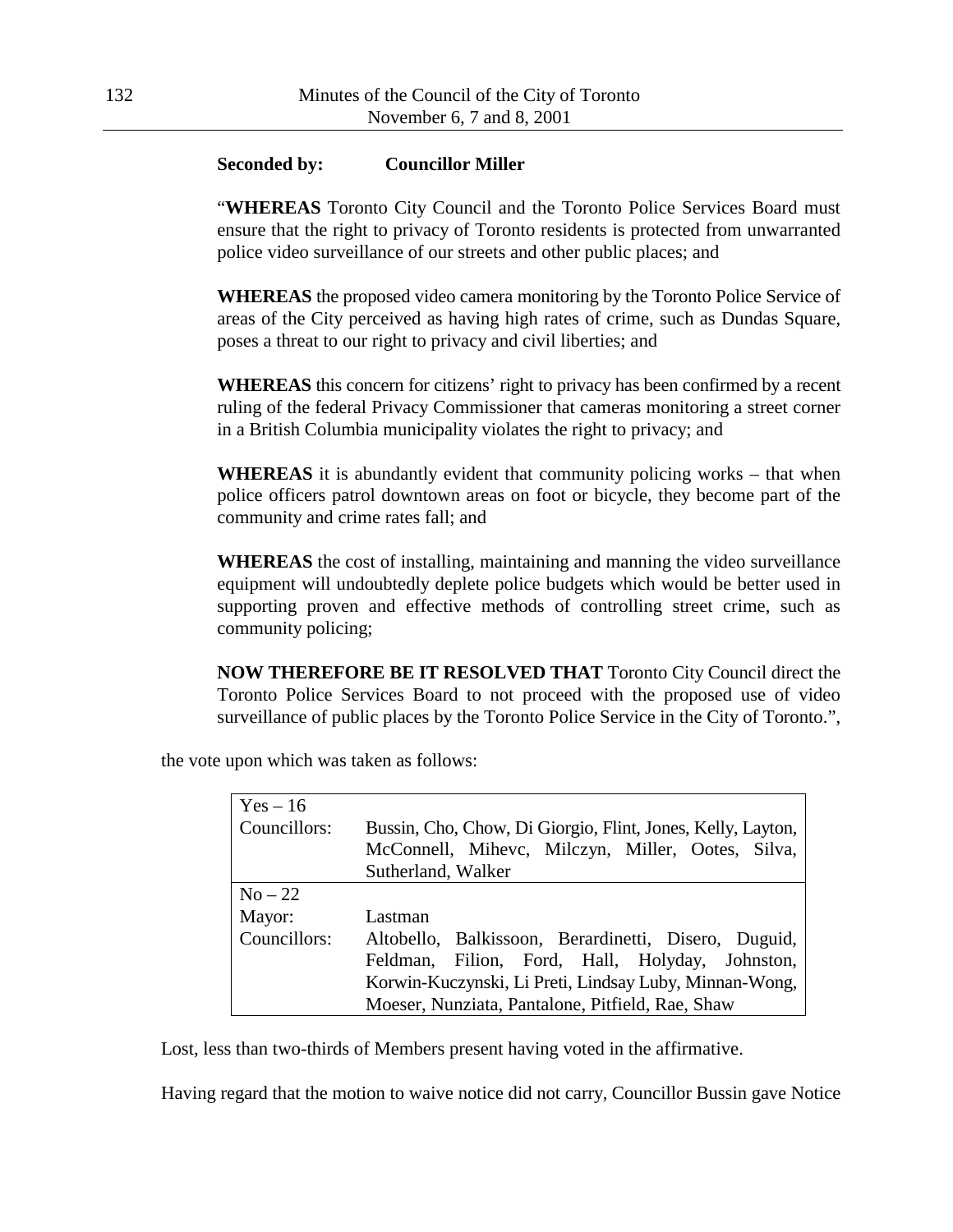of the foregoing Motion to permit consideration at the next regular meeting of City Council scheduled to be held on December 4, 2001.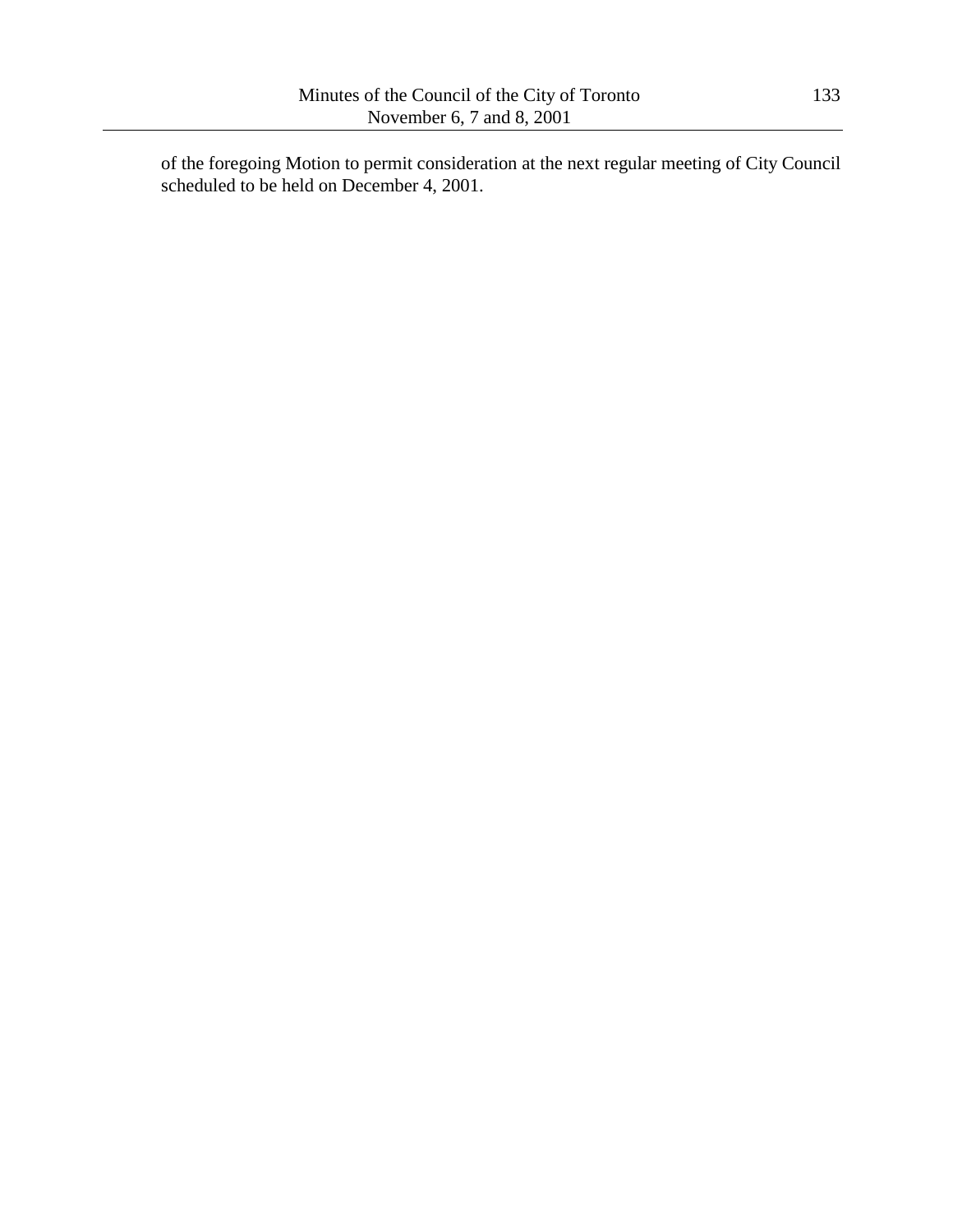## 9.75 **Installation of Speed Humps - Bartlett Avenue Between Hallam Street and Dupont Street**

Councillor Disero moved that the necessary provisions of Chapter 27 of the City of Toronto Municipal Code be waived to permit introduction and debate of the following Notice of Motion J(5), which carried, more than two-thirds of Members present having voted in the affirmative:

| Moved by: | <b>Councillor Disero</b> |
|-----------|--------------------------|
|           |                          |

## **Seconded by: Councillor Silva**

"**WHEREAS** City Council at its meeting held on October 2, 3 and 4, 2001 adopted, without amendment, Humber York Community Council Report No. 8, Clause No. 9, headed 'Draft By-law – Bartlett Avenue between Hallam Street and Dupont Street – Installation of Speed Humps (Davenport, Ward 18)'; and

**WHEREAS** the report dated September 10, 2001 from the Director, Transportation Services, District 1, as contained in the aforementioned Clause contained typographical errors in that the street name 'Huron Street' was referenced instead of the street name 'Hallam Street'; and

**WHEREAS** By-law No. 804-2001, enacted by City Council on October 2, 3 and 4, 2001, in connection with the aforementioned Clause, referenced the correct street name of 'Hallam Street';

**NOW THEREFORE BE IT RESOLVED THAT**, in accordance with §27-49 of Chapter 27 of the City of Toronto Municipal Code, Humber York Community Council Report No. 8, Clause No. 9, headed 'Draft By-law – Bartlett Avenue Between Hallam Street and Dupont Street – Installation of Speed Humps (Davenport, Ward 18)' be re-opened for further consideration;

**AND BE IT FURTHER RESOLVED THAT** the report dated September 10, 2001, from the Director, Transportation Services, District 1, contained in the aforementioned be amended by deleting all references to 'Huron Street' and replacing same with 'Hallam Street'."

*Votes:*

The first Operative Paragraph embodied in Motion J(5) carried, more than two-thirds of Members present having voted in the affirmative.

The balance of Motion J(5) was adopted, without amendment.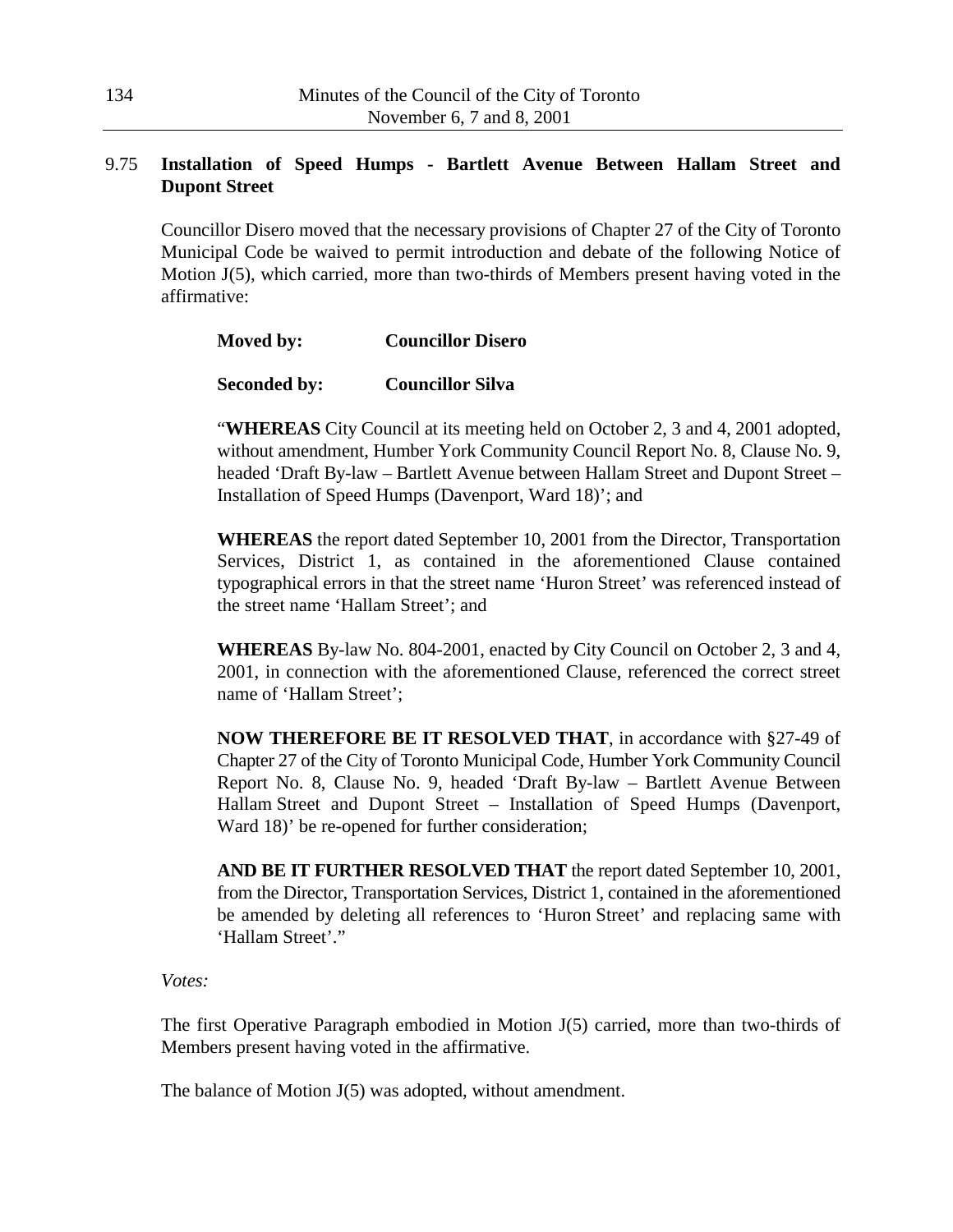#### 9.76 **245 College Street - Reimbursement of Community Legal Expenses**

Councillor Bussin moved that the necessary provisions of Chapter 27 of the City of Toronto Municipal Code be waived to permit introduction of the following Notice of Motion J(6):

**Moved by: Councillor Bussin**

#### **Seconded by: Councillor Walker**

"**WHEREAS** at its meeting held on October 2, 3 and 4, 2001, City Council adopted, as amended, Toronto East York Community Council Report No. 7, Clause No. 31, headed 'Ontario Municipal Board Appeal – South-East Spadina Part II Plan Amendment and Re-zoning – 245 College Street and 39 Glasgow Street (Metro Credit Union) (Trinity-Spadina, Ward 20)'; and

**WHEREAS**, in so doing Council, amended the Community Council's decision by requesting the City Solicitor to appear at the Ontario Municipal Board and convey the concerns of City Council as to the lack of due process in this application; and

**WHEREAS** the residents of the community have already spent a significant amount of effort and money preparing to protect their neighbourhood at the Ontario Municipal Board; and

**WHEREAS** the appeal was withdrawn on the afternoon before the Ontario Municipal Board hearing, giving less than 24 hours notice; and

**WHEREAS** the community no longer has a lawyer, because of the high costs for legal help, and the review of the proposal is ongoing and future involvement in the process by the community will be costly; and

**WHEREAS** the community has forwarded to Toronto City Council a letter and has attached an invoice for professional services rendered to them by Aird & Berlis, LLP;

**NOW THEREFORE BE IT RESOLVED THAT** Toronto City Council authorize a grant to be made to Larry Lee, et al, in the amount of \$6,716.66, or alternately, City Staff be instructed to negotiate a 'proportional relief' or 'relief' from payment and that such a grant be deemed in the interest of the Municipality.",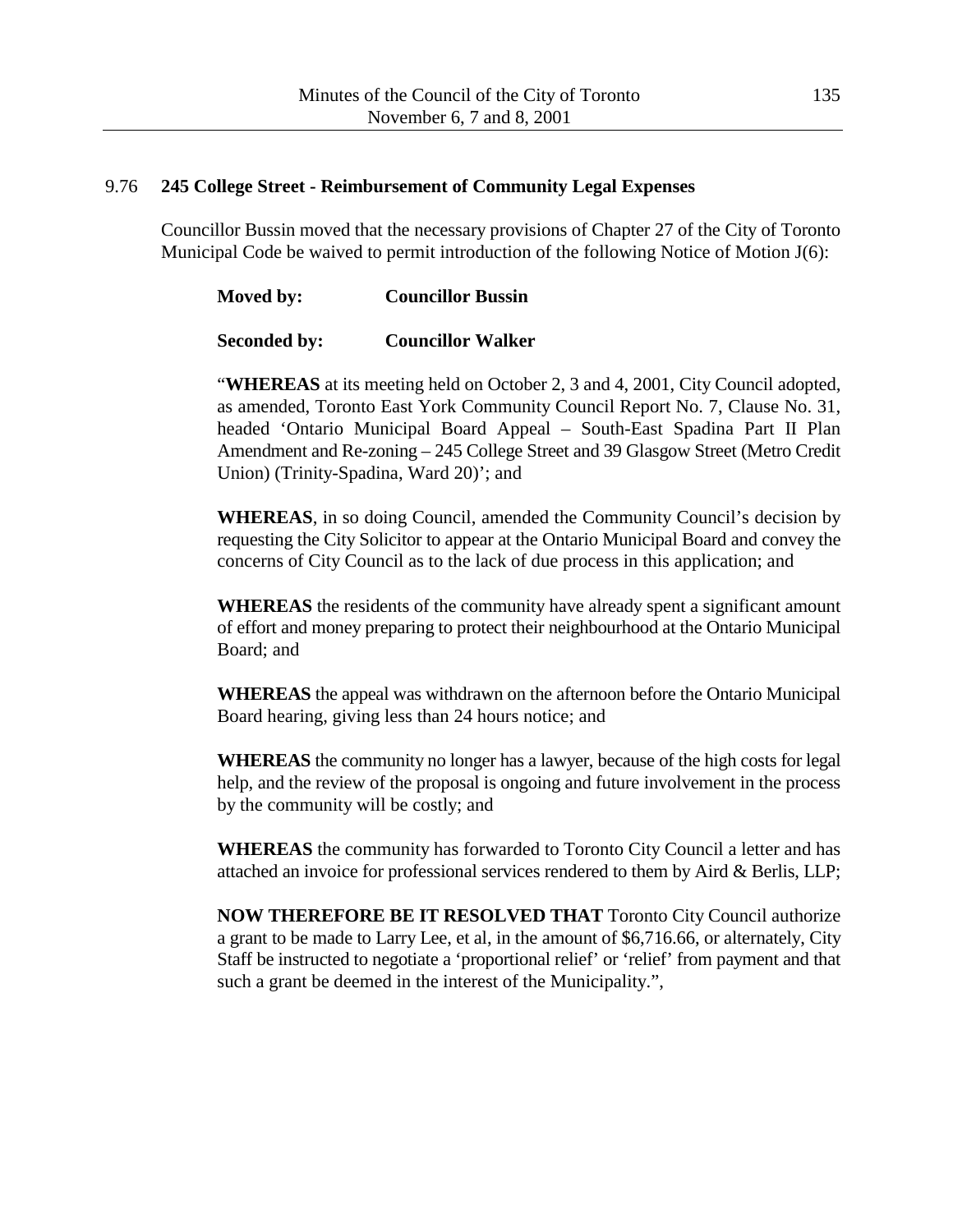the vote upon which was taken as follows:

| $Yes-11$     |                                                         |  |
|--------------|---------------------------------------------------------|--|
| Councillors: | Bussin, Filion, Johnston, Jones, Kelly, Mihevc, Miller, |  |
|              | Moscoe, Shaw, Silva, Walker                             |  |
| $No-26$      |                                                         |  |
| Mayor:       | Lastman                                                 |  |
| Councillors: | Altobello, Augimeri, Balkissoon, Berardinetti, Cho,     |  |
|              | Di Giorgio, Disero, Duguid, Feldman, Flint, Ford, Hall, |  |
|              | Holyday, Korwin-Kuczynski, Li Preti, Lindsay Luby,      |  |
|              | Milczyn, Minnan-Wong, Moeser, Nunziata, Ootes,          |  |
|              | Pantalone, Pitfield, Rae, Sutherland                    |  |

Lost, less than two-thirds of Members present having voted in the affirmative.

Council also had before it, for consideration with Motion J(6), a confidential communication (October 25, 2001) from L. Lee, for Residents of Spadina-College South, submitted by Councillor Bussin, such communication to remain confidential, in its entirety, in accordance with the provisions of the Municipal Act, having regard that it contains information which is subject to solicitor-client privilege.

Council also had before it, for consideration with Motion J(6), a communication dated November 2, 2001, from Mr. Stanley Makuch, Cassels Brock and Blackwell, Barristers and Solicitors, a copy of which is on file in the Office of the City Clerk.

Having regard that the motion to waive notice did not carry, Councillor Bussin gave Notice of the foregoing Motion to permit consideration at the next regular meeting of City Council scheduled to be held on December 4, 2001.

### 9.77 **Front Yard Parking – 40 Emerson Avenue**

Councillor Silva moved that the necessary provisions of Chapter 27 of the City of Toronto Municipal Code be waived to permit introduction and debate of the following Notice of Motion J(7), which carried, more than two-thirds of Members present having voted in the affirmative:

### **Moved by: Councillor Silva**

#### **Seconded by: Councillor Disero**

"**WHEREAS** City Council at its regular meeting held on April 23, 24, 25, 26, 27, 2001, and its special meeting held on April 30, May 1 and 2, 2001, adopted, without amendment, Southwest Community Council Report No. 4, Clause No. 17, headed, 'Request for an Exemption from Chapter 400 of the Former City of Toronto Municipal Code to Permit Front Yard Parking for Two Vehicles at 40 Emerson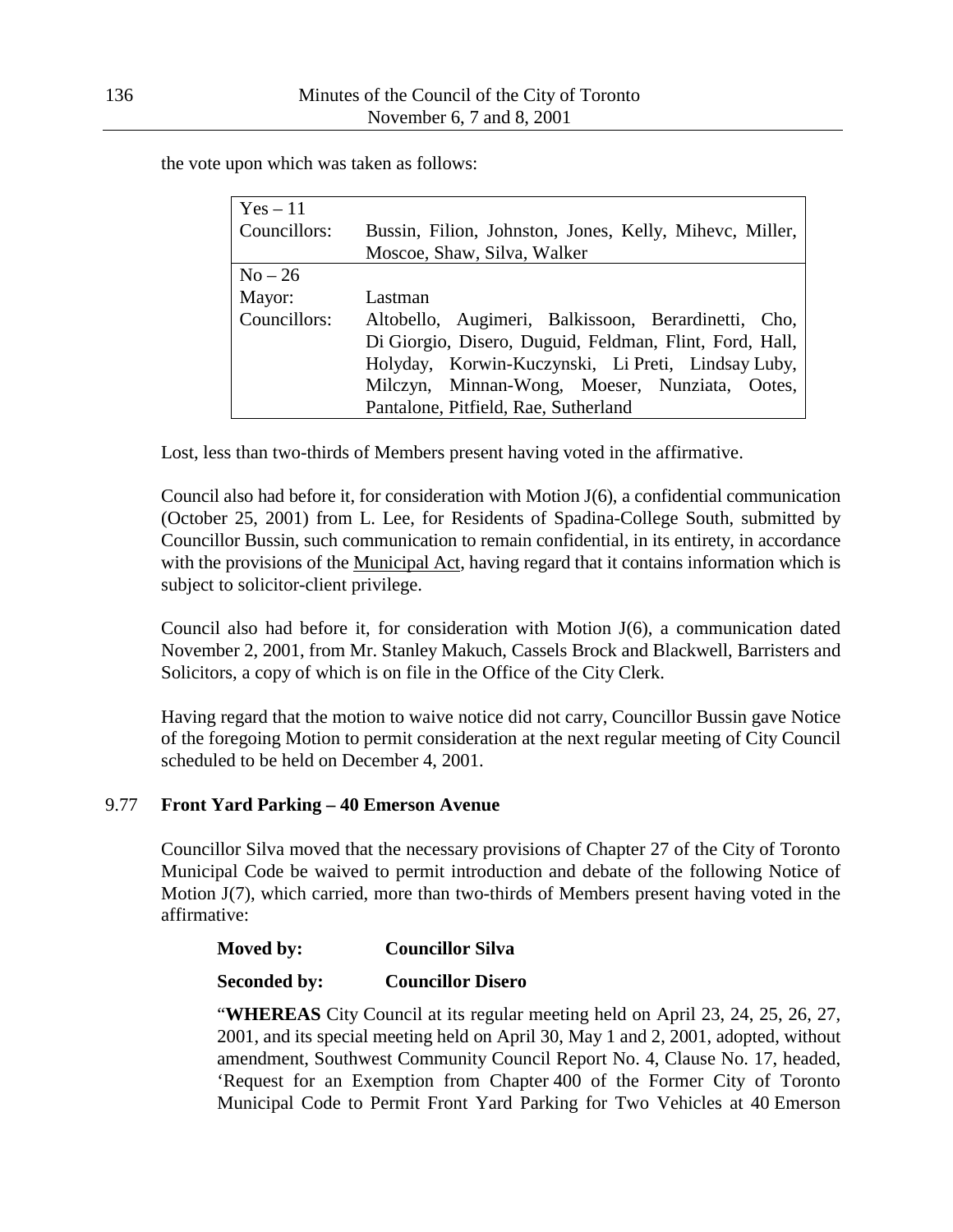Avenue (Davenport, Ward 18)'; and

**WHEREAS** Recommendation No. (2)(c) in the above-mentioned Clause No. 17, required the applicant to pay all applicable fees and to comply with all other criteria set out in Chapter 400, Traffic and Parking, of the former City of Toronto Municipal Code; and

**WHEREAS** the applicant has undertaken extensive landscaping, incorporating substantial vegetation and shrubs, thus softening the impact of the front yard parking;

**NOW THEREFORE BE IT RESOLVED THAT**, in accordance §27-49 of Chapter 27 of the City of Toronto Municipal Code, Southwest Community Council Report No. 4, Clause No. 17, headed 'Request for an Exemption from Chapter 400 of the Former City of Toronto Municipal Code to Permit Front Yard Parking for Two Vehicles at 40 Emerson Avenue (Davenport, Ward 18)', be reopened for further consideration;

**AND BE IT FURTHER RESOLVED THAT** the requirement for the tree planting payment-in-lieu be waived."

*Vote:*

The first Operative Paragraph embodied in Motion J(7) carried, more than two-thirds of Members present having voted in the affirmative.

*Disposition:*

Consideration of the balance of Motion J(7) was deferred to the next regular meeting of City Council scheduled to be held on December 4, 2001.

### 9.78 **Falun Gong Practices in Canada and in The People's Republic of China**

Councillor Walker moved that the necessary provisions of Chapter 27 of the City of Toronto Municipal Code be waived to permit introduction of the following Notice of Motion J(8):

**Moved by: Councillor Walker**

**Seconded by: Councillor Korwin-Kuczynski**

"**WHEREAS** Falun Gong is a peaceful and non-violent form of personal belief and is practiced by millions of adherents inside and outside China and thousands in Canada; and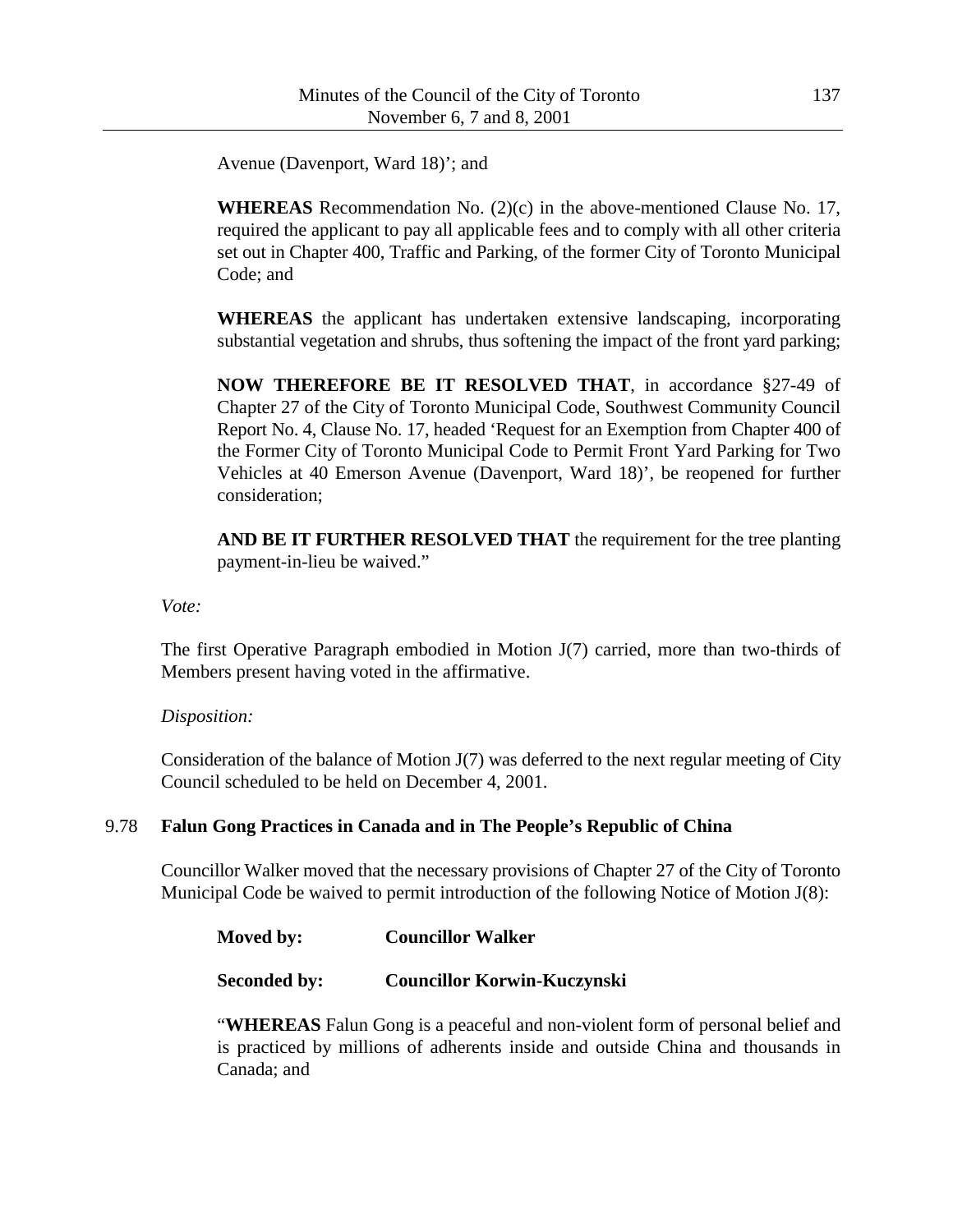**WHEREAS** Canadian citizen Kunlun Zhang, former McGill University art professor was sentenced to three years in a labour camp, without trial, when he returned to China, just because he openly practiced Falun Gong in a public park (and he was released and came back to Canada thanks to the legal actions taken by the Canadian Government); and

**WHEREAS** a number of Falun Gong members in Canada were interfered with, harassed, followed and even threatened by strangers. Interference of other forms include threatening phone calls and public rallies to openly condemn Canadian Falun Gong practitioners in Canada; and

**WHEREAS** female practitioners have been physically and mentally tortured by being stripped, beaten and raped at the Masanjia Labour Camp in China, for openly practicing Falun Gong; and

**WHEREAS** the persecution of Falun Gong is a brutal attack on the most fundamental human rights of the freedom of belief and freedom of expression; and

**WHEREAS** Falun Gong practitioners volunteer, free of charge, to teach interested people qualities of truth, compassion and tolerance, through meditation exercises in public places, including parks and community centres; and

**WHEREAS** Falun Gong practitioners have always resorted to peaceful appeal under such pressure and their events typically include peaceful assembly;

**NOW THEREFORE BE IT RESOLVED THAT** Toronto City Council request the Federal Government of Canada to request The People's Republic of China to stop persecuting Falun Gong practitioners and to put an immediate end to the practices of torture and direct interference with their activities;

**AND BE IT FURTHER RESOLVED THAT** the City of Toronto help to protect Falun Gong practitioners rights to legally assemble and organize events in the public places in the City of Toronto, and in Canada."

*Ruling by Deputy Mayor:*

Deputy Mayor Ootes, having regard to the subject matter of Motion J(8), ruled such Motion out of order.

Councillor Walker challenged the ruling of the Deputy Mayor.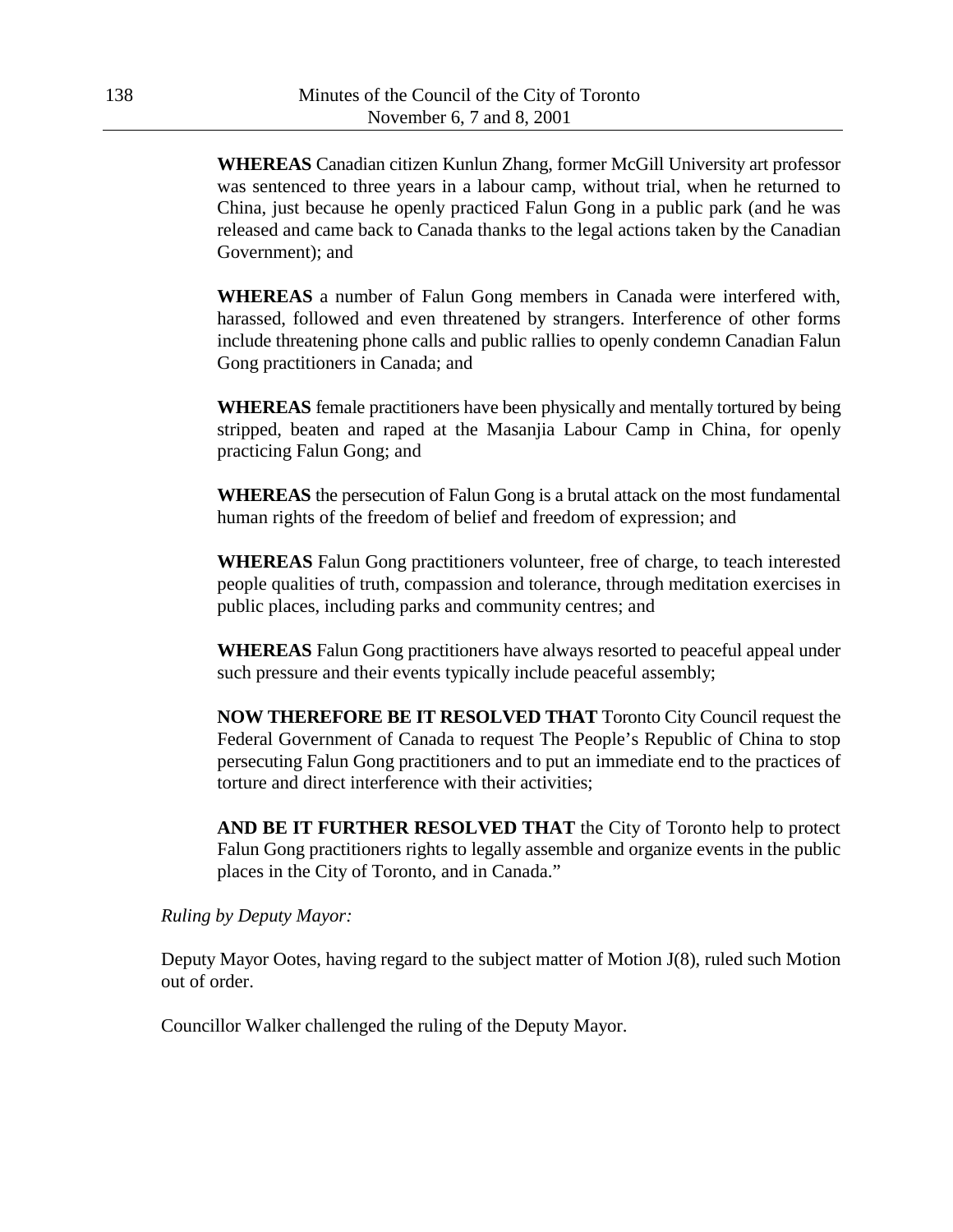*Vote to Uphold Ruling of Deputy Mayor:*

| $Yes - 25$   |                                                          |  |
|--------------|----------------------------------------------------------|--|
| Mayor:       | Lastman                                                  |  |
| Councillors: | Altobello, Cho, Di Giorgio, Disero, Duguid, Feldman,     |  |
|              | Filion, Flint, Ford, Hall, Holyday, Johnston, Li Preti,  |  |
|              | Lindsay Luby, Milczyn, Minnan-Wong, Moeser, Nunziata,    |  |
|              | Ootes, Pantalone, Pitfield, Shaw, Silva, Sutherland      |  |
| $No-15$      |                                                          |  |
| Councillors: | Augimeri, Balkissoon, Berardinetti, Bussin, Chow, Jones, |  |
|              | Kelly, Korwin-Kuczynski, Layton, McConnell, Mihevc,      |  |
|              | Miller, Moscoe, Rae, Walker                              |  |

Carried by a majority of 10.

Council also had before it, for consideration with Motion J(8), a communication dated October 31, 2001, from Mr. Don C. Lim, Chairperson, Confederation of Toronto Chinese Canadian Organizations, a copy of which is on file in the Office of the City Clerk.

#### 9.79 **Appointment of Chief Administrative Officer**

Mayor Lastman moved that the necessary provisions of Chapter 27 of the City of Toronto Municipal Code be waived to permit introduction and debate of the following Notice of Motion J(9), which carried, more than two-thirds of Members present having voted in the affirmative:

| <b>Moved By:</b> | <b>Mayor Lastman</b> |
|------------------|----------------------|
|                  |                      |

**Seconded By: Councillor Ootes**

"**WHEREAS** Council at its meetings held on June 26, 27 and 28, 2001, and July 24, 25, and 26, 2001, determined the recruitment and selection process for the Chief Administrative Officer;

**NOW THEREFORE BE IT RESOLVED THAT** Council give consideration to the confidential report dated November 2, 2001 from the Chair of the Selection Committee, pertaining to this matter, and that such confidential report be adopted."

Council also had before it, during consideration of Motion J(9), a confidential report dated November 5, 2001, from Mayor Lastman, entitled "Appointment – Chief Administrative Officer". (See Attachment No. 1, Page 196.)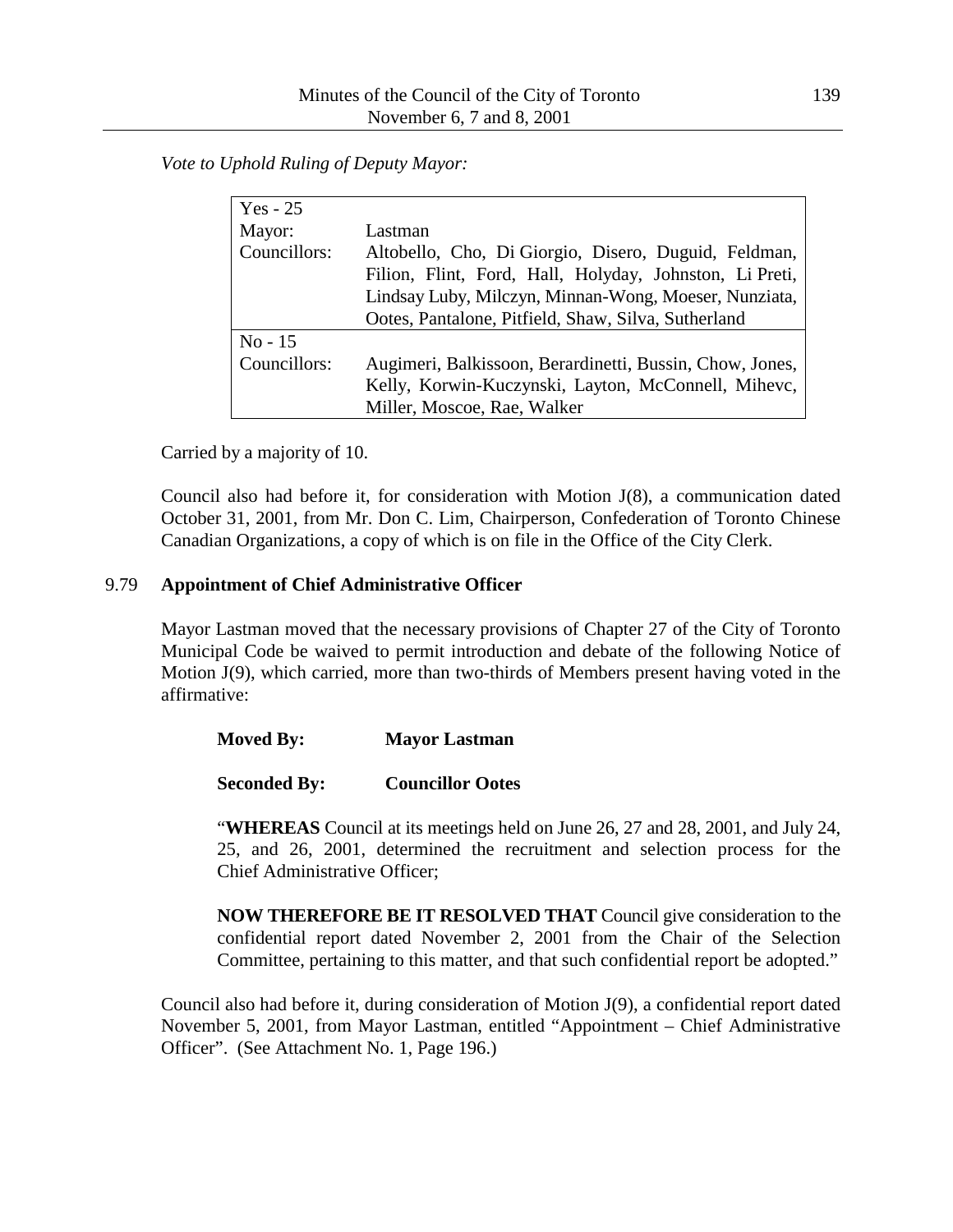*Vote:*

Adoption of Motion J(9), without amendment:

| $Yes - 39$   |                                                                                                                                                                                                                                                                                                                                                                                |
|--------------|--------------------------------------------------------------------------------------------------------------------------------------------------------------------------------------------------------------------------------------------------------------------------------------------------------------------------------------------------------------------------------|
| Mayor:       | Lastman                                                                                                                                                                                                                                                                                                                                                                        |
| Councillors: | Altobello, Ashton, Balkissoon, Berardinetti, Bussin, Cho,<br>Chow, Di Giorgio, Disero, Duguid, Feldman, Flint, Hall,<br>Holyday, Johnston, Jones, Kelly, Korwin-Kuczynski,<br>Layton, Li Preti, Lindsay Luby, Mammoliti, McConnell,<br>Mihevc, Milczyn, Miller, Minnan-Wong, Moeser, Moscoe,<br>Nunziata, Ootes, Pantalone, Pitfield, Rae, Shaw, Shiner,<br>Sutherland, Walker |
| $No-1$       |                                                                                                                                                                                                                                                                                                                                                                                |
| Councillor:  | Silva                                                                                                                                                                                                                                                                                                                                                                          |

Carried by a majority of 38.

Council, by its adoption of Motion J(9), without amendment, adopted, without amendment, the confidential report dated November 5, 2001, from Mayor Lastman, embodying the following recommendations, such report now public, save and except the curriculum vitae referred to therein which is to remain confidential in its entirety, in accordance with the provisions of the Municipal Act, having regard that it contains personal information about an identifiable individual:

"It is recommended that:

- (1) Shirley Hoy be appointed to the position of Chief Administrative Officer and that such appointment be effective November 6, 2001;
- (2) the appointment of the Acting Chief Administrative Officer be repealed; and
- (3) the appropriate City officials be authorized and directed to take the necessary action to give effect thereto, including the introduction in Council of any necessary bills."

# *Additional Motions:*

During consideration of Motion J(9), the following additional motions were moved:

(a) Councillor Chow moved that Council adopt the following recommendation:

"It is recommended that the City investigate what steps can be taken to protect the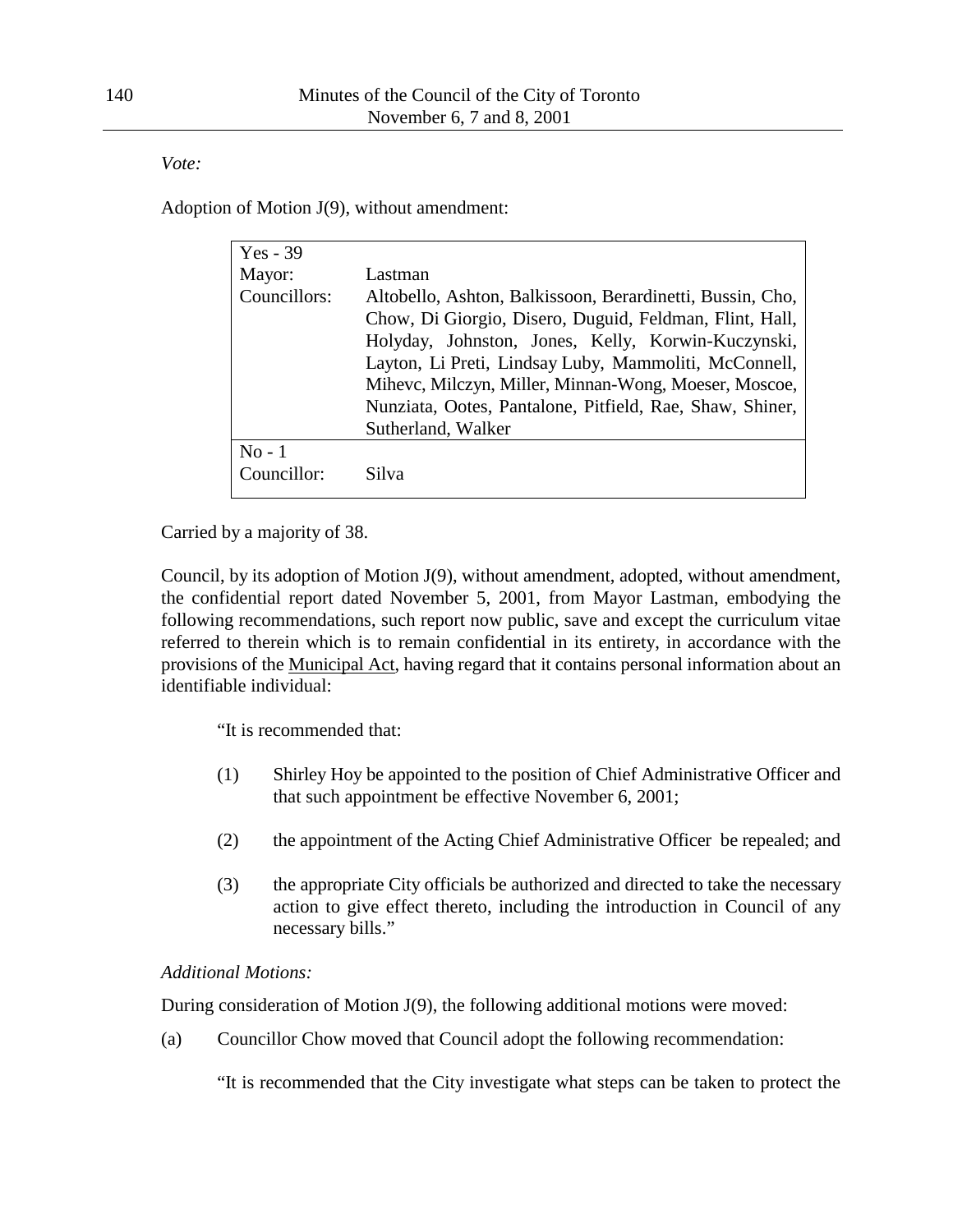identity of candidates who apply for positions within the City of Toronto."

- (b) Councillor Minnan-Wong moved that motion (a) by Councillor Chow be referred to the Administration Committee for consideration.
- (c) Councillor Lindsay Luby moved that motion (a) by Councillor Chow also be referred to the Ethics Steering Committee for consideration.

Motion (b) by Councillor Minnan-Wong carried.

Motion (c) by Councillor Lindsay Luby carried.

In summary, Council referred the following motion to the Administration Committee and the Ethics Steering Committee, for consideration:

"It is recommended that the City investigate what steps can be taken to protect the identity of candidates who apply for positions within the City of Toronto."

## 9.80 **Proposed Amendment to Canada Lands Conditions of Draft Plan Approval 55T99611**

Councillor Balkissoon moved that the necessary provisions of Chapter 27 of the City of Toronto Municipal Code be waived to permit introduction of the following Notice of Motion J(10), which carried, more than two-thirds of Members present having voted in the affirmative:

| Moved by: | <b>Councillor Balkissoon</b> |
|-----------|------------------------------|
|-----------|------------------------------|

### **Seconded by: Councillor Duguid**

"**WHEREAS** City Council as its meeting held on February 1, 2 and 3, 2000, adopted, without amendment, Scarborough Community Council Report No. 1, Clause No. 19, headed 'Official Plan Amendment Application SC-P1999014, Zoning By-law Amendment Application SC-Z19990021, Draft Plan of Subdivision SC-T19990011, Canada Lands Company, North Side of McLevin Avenue, East & West of Tapscott Road (Ward 18 - Scarborough Malvern)', which dealt with the draft plan conditions for the Canada Lands Company (CLC) Limited draft plan at McLevin Avenue and Tapscott Road; and

**WHEREAS** one of the conditions added by Scarborough Community Council required that for Lots with rear lot drainage and catchbasins, owners with lands abutting these Lots along the rear property lines shall have common drainage easements registered on title satisfactory to the Commissioner of Works and Emergency Services; and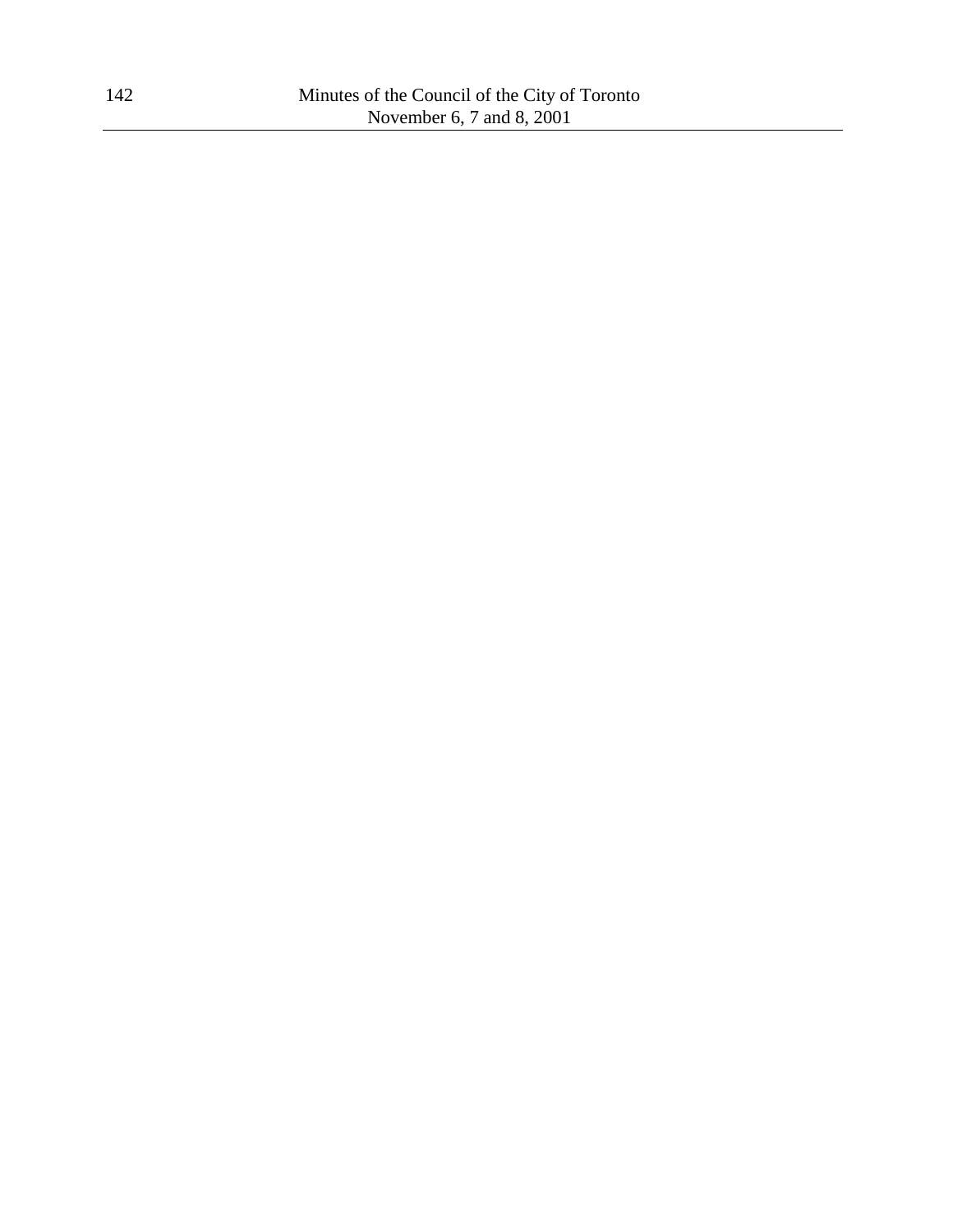**WHEREAS** the owner's solicitor has requested that Condition No. 39 be deleted, because it would require complex cross easements among all owners causing a significant cloud on their title; has never been required in subdivisions in the former City of Scarborough; and is not deemed necessary by Works and Emergency Services staff; and

**WHEREAS** Works and Emergency Services staff concur with deletion of Condition No. 39; and

**WHEREAS** the owner's solicitor has indicated that there is an urgent need to resolve this matter to meet conditions of a sale of part of the property;

**NOW THEREFORE BE IT RESOLVED THAT** Toronto City Council support the deletion of Condition No. 39 of the Canada Land Company (CLC) Limited draft plan approval 55T99611, and the Chief Planner be so advised."

## *Advice by Deputy Mayor:*

Deputy Mayor Ootes advised the Council that the provisions of Chapter 27 of the City of Toronto Municipal Code requiring the referral of Motion J(10) to the Scarborough Community Council would have to be waived, in order to now consider such Motion.

### *Procedural Vote:*

The vote to waive referral of Motion J(10) to the Scarborough Community Council carried, more than two-thirds of Members present having voted in the affirmative.

*Vote:*

Motion J(10) was adopted, without amendment.

# 9.81 **Part-Lot Control Exemption Application – Salena Holdings Inc., Triple Crown Avenue, Stallion Place and Mare Crescent**

Councillor Ford moved that the necessary provisions of Chapter 27 of the City of Toronto Municipal Code be waived to permit introduction of the following Notice of Motion J(11), which carried, more than two-thirds of Members present having voted in the affirmative:

| Moved by:           | <b>Councillor Ford</b>    |
|---------------------|---------------------------|
| <b>Seconded by:</b> | <b>Councillor Milczyn</b> |

"**WHEREAS** City Council at its regular meeting held on October 3, 4 and 5, 2000,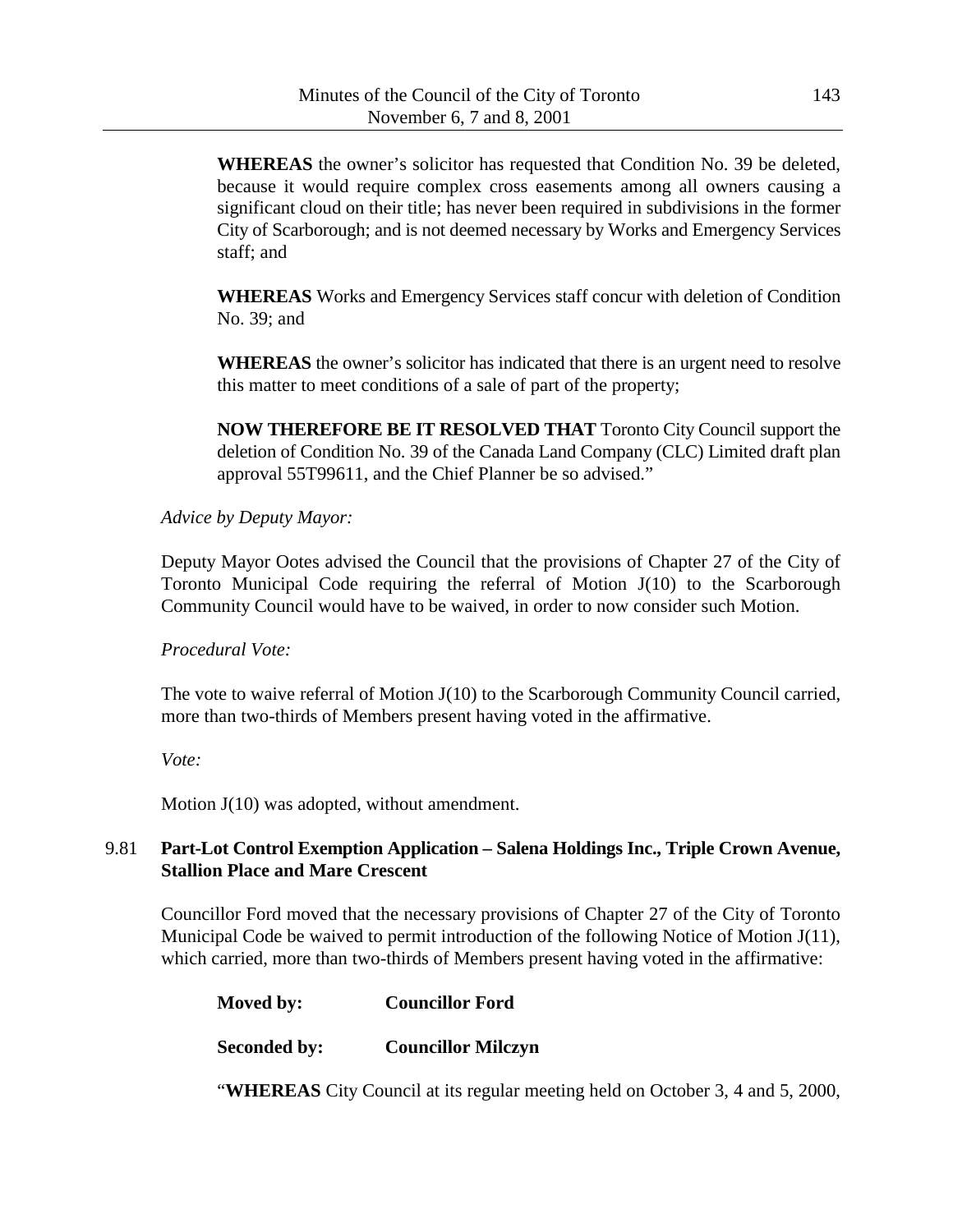and its Special Meetings held on October 6, 2000, October 10 and 11, 2000 and October 12, 2000 adopted, without amendment, Etobicoke Community Council Report No. 11, Clause No. 36, headed 'Application for Removal of Part-Lot Control, Salena Holdings Inc.; Various Lots on Triple Crown Avenue and Mare Crescent, File No. PLC20000002 (Rexdale-Thistletown)', and, in so doing, approved an application by Salena Holdings Inc. to remove part-lot control for certain lots on Plan 66M-2338 to allow the conveyancing of maintenance easements between properties; and

**WHEREAS** City Council enacted By-law No. 681-2000, to remove part-lot control on certain lots on Plan 66M-2338 for a period of one year; and

**WHEREAS** By-law No. 681-2000 expired on October 5, 2001, and sales transactions have yet to be completed on Lots 40, 41, 42, 43, 46, 48, 49, 51, 53, 56, 63, 66, 67, 77, 133, 134, 135 and 136 of Plan 66M-2338; and

**WHEREAS** imminent real estate transactions on several of the above-noted lots require the removal of part-lot control, the applicant has requested that a by-law to remove part-lot control for the above-noted lots be enacted for a period of two years; and

**WHEREAS** the Commissioner of Urban Development Services has reviewed the applicant's request and recommends the enactment of a part-lot control exemption bylaw for the above-noted lots;

# **NOW THEREFORE BE IT RESOLVED THAT:**

- (1) Council enact a by-law to remove part-lot control on Lots 40, 41, 42, 43, 46, 48, 49, 51, 53, 56, 63, 66, 67, 77, 133, 134, 135 and 136 of Plan 66M-2338, which shall expire two years from the date of passage; and
- (2) the City Solicitor be authorized to submit the necessary Bills to Council that are required to give effect to the foregoing."

### *Advice by Deputy Mayor:*

Deputy Mayor Ootes advised the Council that the provisions of Chapter 27 of the City of Toronto Municipal Code requiring the referral of Motion  $J(11)$  to the Etobicoke Community Council would have to be waived, in order to now consider such Motion.

### *Procedural Vote:*

The vote to waive referral of Motion J(11) to the Etobicoke Community Council carried, more than two-thirds of Members present having voted in the affirmative.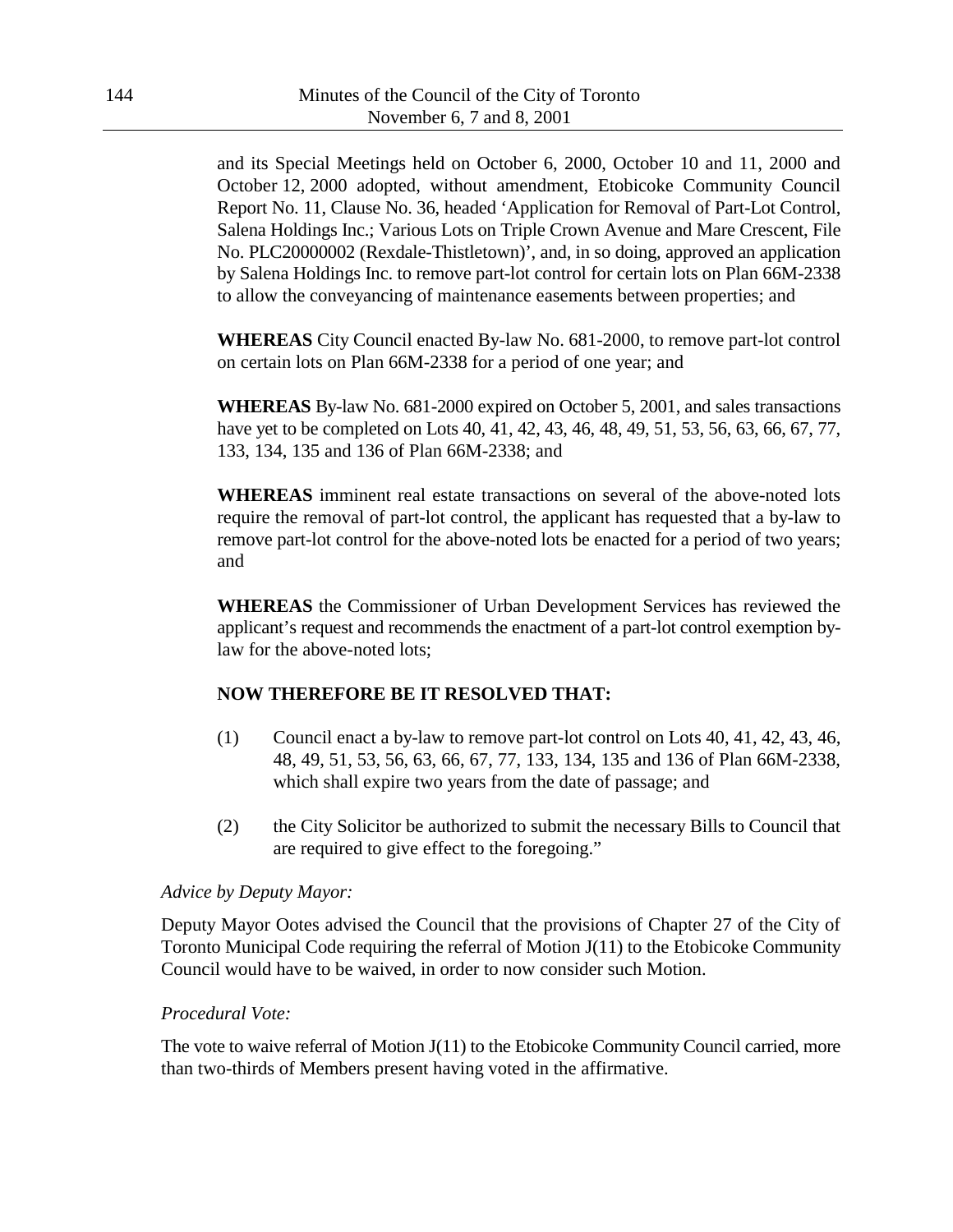*Vote:*

Motion  $J(11)$  was adopted, without amendment. 9.82 **Liquor Licence Hearing - 1374 St. Clair Avenue West**

> Councillor Disero moved that the necessary provisions of Chapter 27 of the City of Toronto Municipal Code be waived to permit introduction of the following Notice of Motion J(12), which carried, more than two-thirds of Members present having voted in the affirmative:

| Moved by: | <b>Councillor Disero</b> |
|-----------|--------------------------|
|-----------|--------------------------|

**Seconded by: Councillor Silva**

"**WHEREAS** the establishment at 1374 St. Clair Avenue West, known as L'Espresso Bar, has applied to the Alcohol and Gaming Commission for a patio liquor licence; and

**WHEREAS** the operators of this establishment have not applied to the City for a patio licence; and

**WHEREAS** this location has been a source of ongoing complaints by area residents for years; and

**WHEREAS** this location was the scene of a shooting in August 2001, and the community feels that this incident was directly related to this establishment and the clientele that frequent this premise; and

**WHEREAS** the residents who live near the establishment are reluctant to voice their opinion against the issuance of a liquor licence at this location, having regard for its past history; and

**WHEREAS** I am requesting Council to consider this Motion prior to a hearing date being set, due to the timing of the next City Council meeting and the possibility of a hearing being called prior to that session;

**NOW THEREFORE BE IT RESOLVED THAT** City Council instruct the City Solicitor to attend the Alcohol and Gaming Commission hearing, on behalf of the City and local residents of the community, in opposition to the application."

### *Advice by Deputy Mayor:*

Deputy Mayor Ootes advised the Council that the provisions of Chapter 27 of the City of Toronto Municipal Code requiring the referral of Motion J(12) to the Humber York Community Council would have to be waived, in order to now consider such Motion.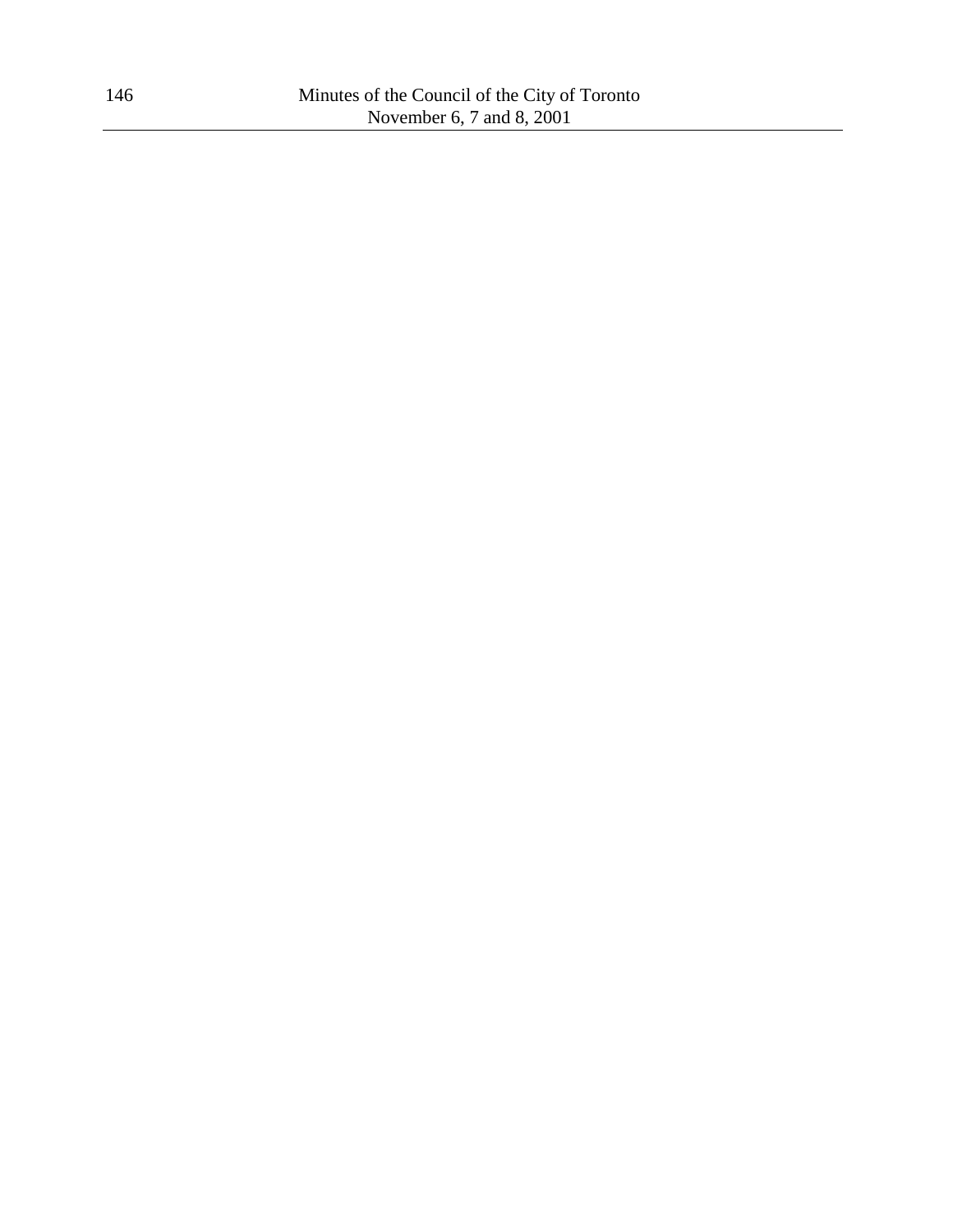# *Procedural Vote:*

The vote to waive referral of Motion J(12) to the Humber York Community Council carried, more than two-thirds of Members present having voted in the affirmative.

*Vote:*

Motion  $J(12)$  was adopted, without amendment.

# 9.83 **Limiting Distance Agreement - Cedarvale Ravine Adjacent to 600 Lonsdale Road (Ward 21 - St. Paul's)**

Councillor Mihevc moved that the necessary provisions of Chapter 27 of the City of Toronto Municipal Code be waived to permit introduction of the following Notice of Motion J(13), which carried, more than two-thirds of Members present having voted in the affirmative:

# **Seconded by: Councillor Berardinetti**

"**WHEREAS** in November of 2000, the Committee of Adjustment granted a minor variance to facilitate the renovation of the existing four-storey apartment building and the construction of a fifth floor addition at 600 Lonsdale Road; and

**WHEREAS** a building permit was applied for and issued on the premise that the limiting distance requirement of Section 3.2.3.1 of the Ontario Building Code would be met; and

**WHEREAS** renovation of 600 Lonsdale Road commenced on the basis that the limiting distance requirement of the Ontario Building Code would be fulfilled by installing additional fire protection; and

**WHEREAS** the property owner of 600 Lonsdale Road, after considering quotes on the additional fire sprinklers, determined that the cost was prohibitive and halted the construction; and

**WHEREAS** the property owner of 600 Lonsdale Road, to avert the need to install a fire curtain and sprinkler system, wishes to enter into a Limiting Distance Agreement with the City; and

**WHEREAS** the matter has been reviewed by the affected Departments and no objections to the proposed Limiting Distance Agreement were received; and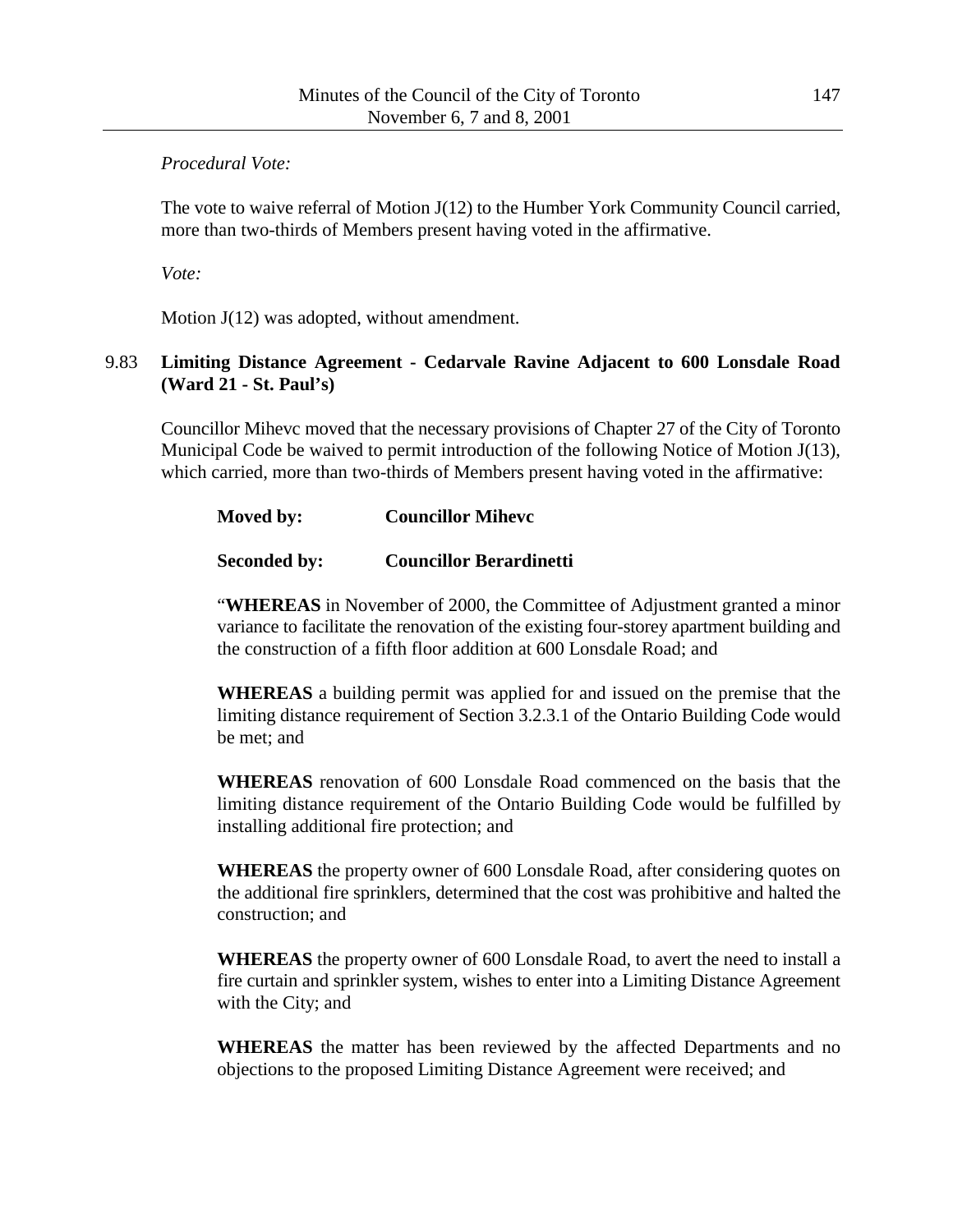**WHEREAS** due to the forthcoming winter weather, the matter cannot wait till the next meeting of the Administration Committee, inasmuch as the roof of 600 Lonsdale Road is currently under a tarpaulin and the installation of a permanent roof is awaiting this decision;

**NOW THEREFORE BE IT RESOLVED THAT** Council give consideration to the report dated November 1, 2001, from the Commissioner of the Corporate Services, and that the recommendations contained in such report be adopted."

#### *Advice by Deputy Mayor:*

Deputy Mayor Ootes advised the Council that the provisions of Chapter 27 of the City of Toronto Municipal Code requiring the referral of Motion J(13) to the Administration Committee would have to be waived, in order to now consider such Motion.

#### *Procedural Vote:*

The vote to waive referral of Motion J(13) to the Administration Committee carried, more than two-thirds of Members present having voted in the affirmative.

Council also had before it, during consideration of Motion J(13), a report dated November 1, 2001, entitled "Limiting Distance Agreement – Cedarvale Ravine Adjacent to 600 Lonsdale Road (Ward 21 – St. Paul's)". (See Attachment No. 2, Page 198.)

*Vote:*

Motion J(13) was adopted, without amendment, and in so doing, Council adopted, without amendment, the report dated November 1, 2001, from the Commissioner of Corporate Services, embodying the following recommendations:

"It is recommended that:

- (1) the City enter into a Limiting Distance Agreement with the owner of 600 Lonsdale Road on approximately the most western 8.2 metres (totalling an approximate area of 121.5 m²) and the most southern 6 metres (totalling an approximate area of 106 m²) of Cedarvale Ravine located immediately to the east and north of 600 Lonsdale Road, subject to the owners paying an administration fee of \$600.00; and
- (2) the appropriate City officials be authorized and directed to take the necessary action to give effect thereto."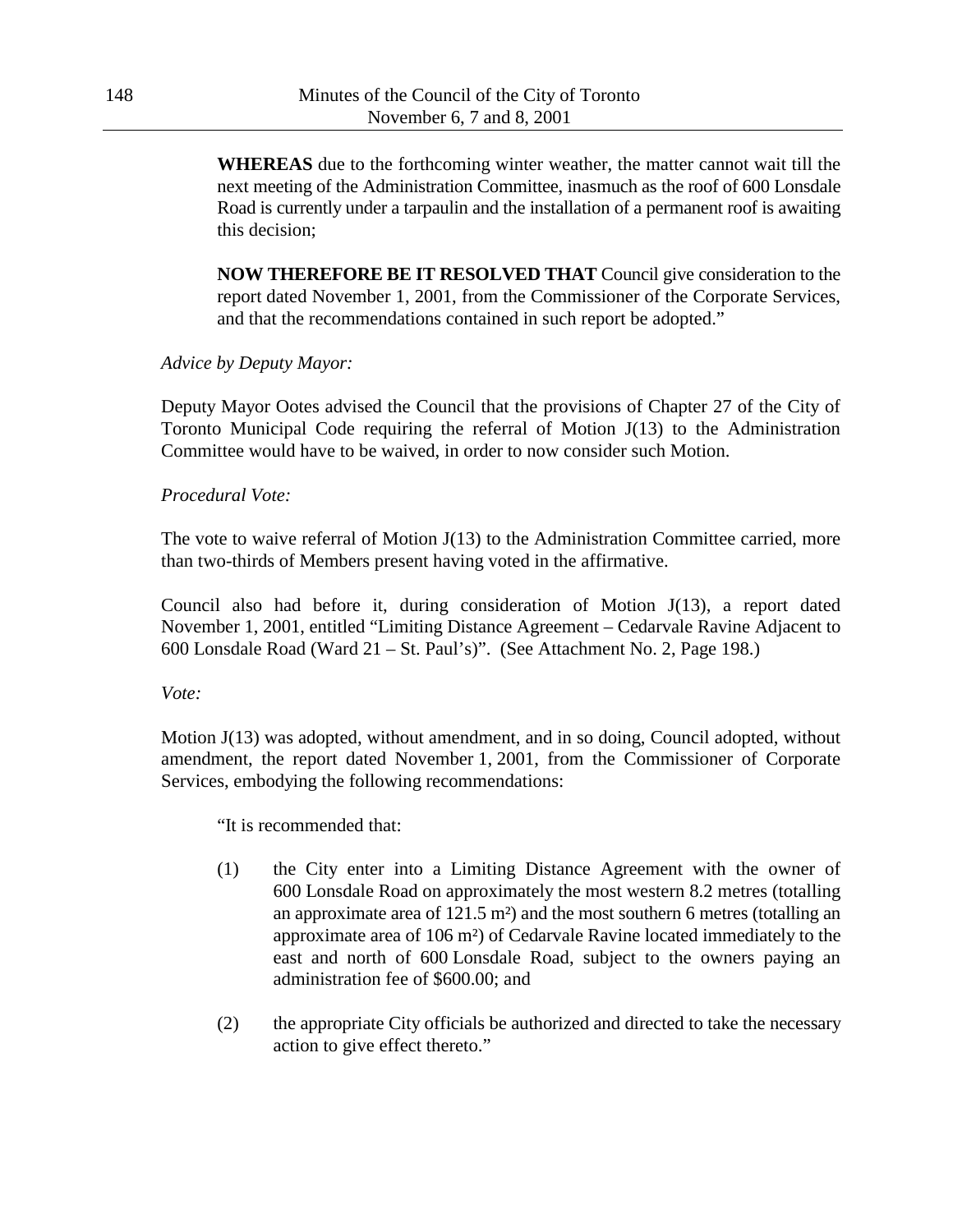# 9.84 **Ontario Municipal Board Respecting 14 Ashdale Avenue (OMB File No. V010441) - Ward 32, Beaches-East York**

Councillor Bussin moved that the necessary provisions of Chapter 27 of the City of Toronto Municipal Code be waived to permit introduction of the following Notice of Motion J(14), which carried, more than two-thirds of Members present having voted in the affirmative:

## **Moved by: Councillor Bussin**

### **Seconded by: Councillor McConnell**

"**WHEREAS** the City of Toronto has a responsibility to maintain and protect neighbourhoods from excessive development; and

**WHEREAS** the existing basement unit at 14 Ashdale Avenue (a unit apparently commenced without permission and before application was made to the Committee of Adjustment) represents unacceptable residential development that has been denied at the August 22nd hearing of the City of Toronto's Committee of Adjustment, due to a one motor vehicle parking space that will not be provided, as required by the by-law; and

**WHEREAS** this current development fails to respect the safety of tenants living in the building that appears to be in a poor state of repair; and

**WHEREAS** the successful appeal of the COA's decision regarding 14 Ashdale Avenue at the Ontario Municipal Board (OMB) may result in undue intensification and parking difficulties in an otherwise stable neighbourhood;

**NOW THEREFORE BE IT RESOLVED THAT** the City Solicitor be instructed to attend the hearing of the OMB on Tuesday, November 27, 2001 in support of the Committee of Adjustment's decision respecting the property at 14 Ashdale Avenue."

### *Advice by Deputy Mayor:*

Deputy Mayor Ootes advised the Council that the provisions of Chapter 27 of the City of Toronto Municipal Code requiring the referral of Motion J(14) to the Toronto East York Community Council would have to be waived, in order to now consider such Motion.

### *Procedural Vote:*

The vote to waive referral of Motion J(14) to the Toronto East York Community Council carried, more than two-thirds of Members present having voted in the affirmative.

*Vote:*

Motion J(14) was adopted, without amendment.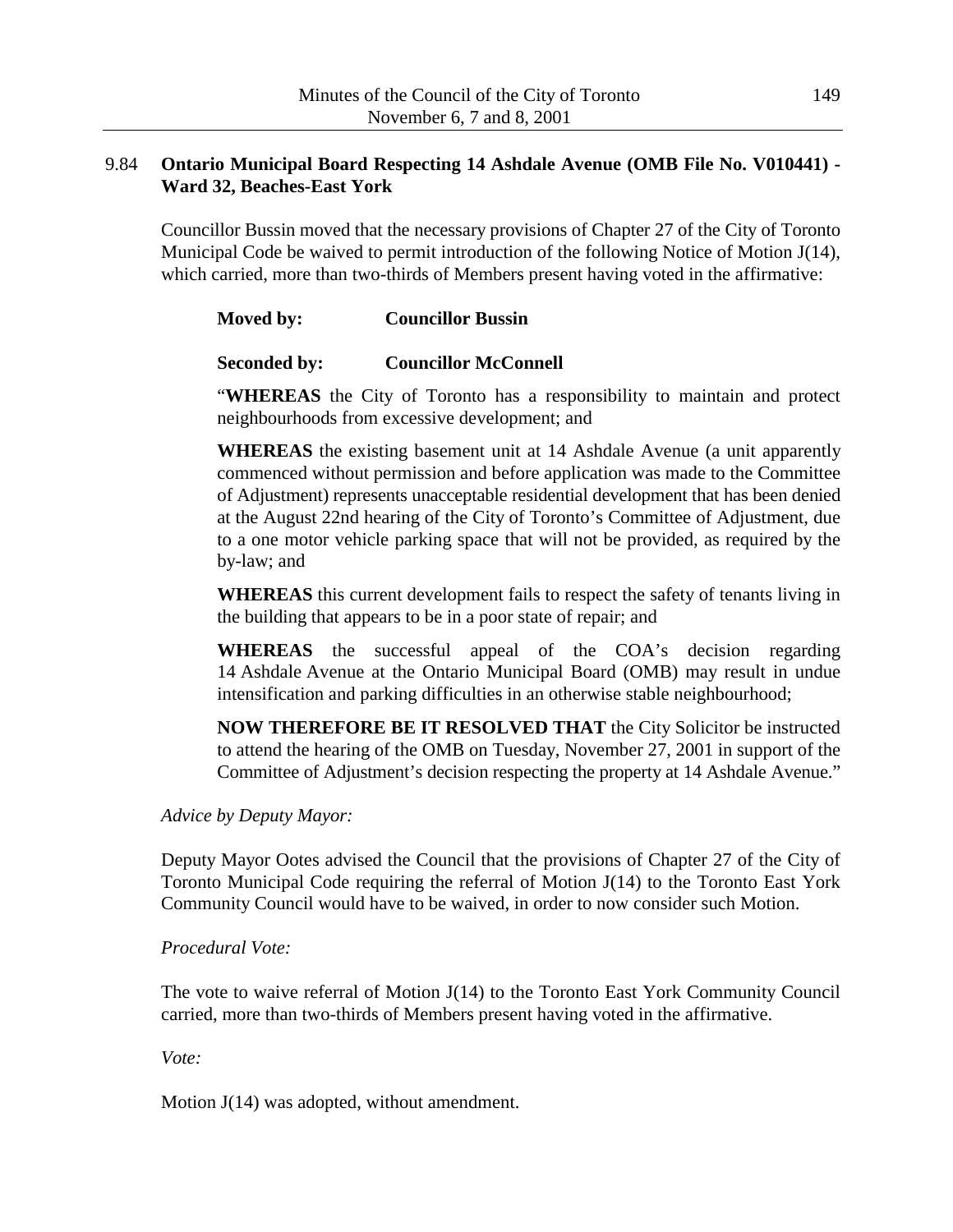## 9.85 **140 Elm Ridge Drive and 111 Ridelle Avenue – Tenant Grant**

Councillor Walker moved that the necessary provisions of Chapter 27 of the City of Toronto Municipal Code be waived to permit introduction of the following Notice of Motion J(15), which carried, more than two-thirds of Members present having voted in the affirmative:

## **Moved by: Councillor Walker**

## **Seconded by: Councillor Mihevc**

"**WHEREAS** City Council has established a Tenant Defence Fund to assist tenants of Toronto in disputing above guideline rent increases, participating in Ontario Municipal Board Appeals affecting condominium conversion and demolition applications and in making appeals to Divisional Court, in defence of tenants interests; and

**WHEREAS** City Council enacted By-law No. 48-2000 on February 3, 2000 and By-law No. 838-2000 on October 3, 2000, to establish the Tenant Support Grants Program and to make grants to tenants meeting the criteria set out therein; and

**WHEREAS** City Council established the Tenant Defence Sub-Committee to monitor the Tenant Defence Fund Program and to recommend to the Community Services Committee actions in defence of tenants in the City of Toronto; and

**WHEREAS** the Tenant Defence Sub-Committee may make a recommendation to Council that a tenant group receive a grant despite the fact that staff have determined that the group does not meet the eligibility criteria set out in the by-laws; and

**WHEREAS** the Tenants Committee of 140 Elm Ridge Drive and 111 Ridelle Drive has submitted an application for a basic grant under the Tenant Support Grants Programs to dispute their landlord's application for an above-guideline rent increase (AGI) at the Ontario Rental Housing Tribunal; and

**WHEREAS** there are 363 units in 140 Elm Ridge Drive and 111 Ridelle Drive that are affected by the AGI application; and

**WHEREAS** more than one-third of the tenants (128 tenants) in the buildings signed the petition for their grant application, which meets the program guideline; and

**WHEREAS** based on staff review, the application is not eligible for a grant under the Tenant Support Grants Program, as an insufficient number of tenants have rents that meet qualifying rent levels as set out in the by-laws; and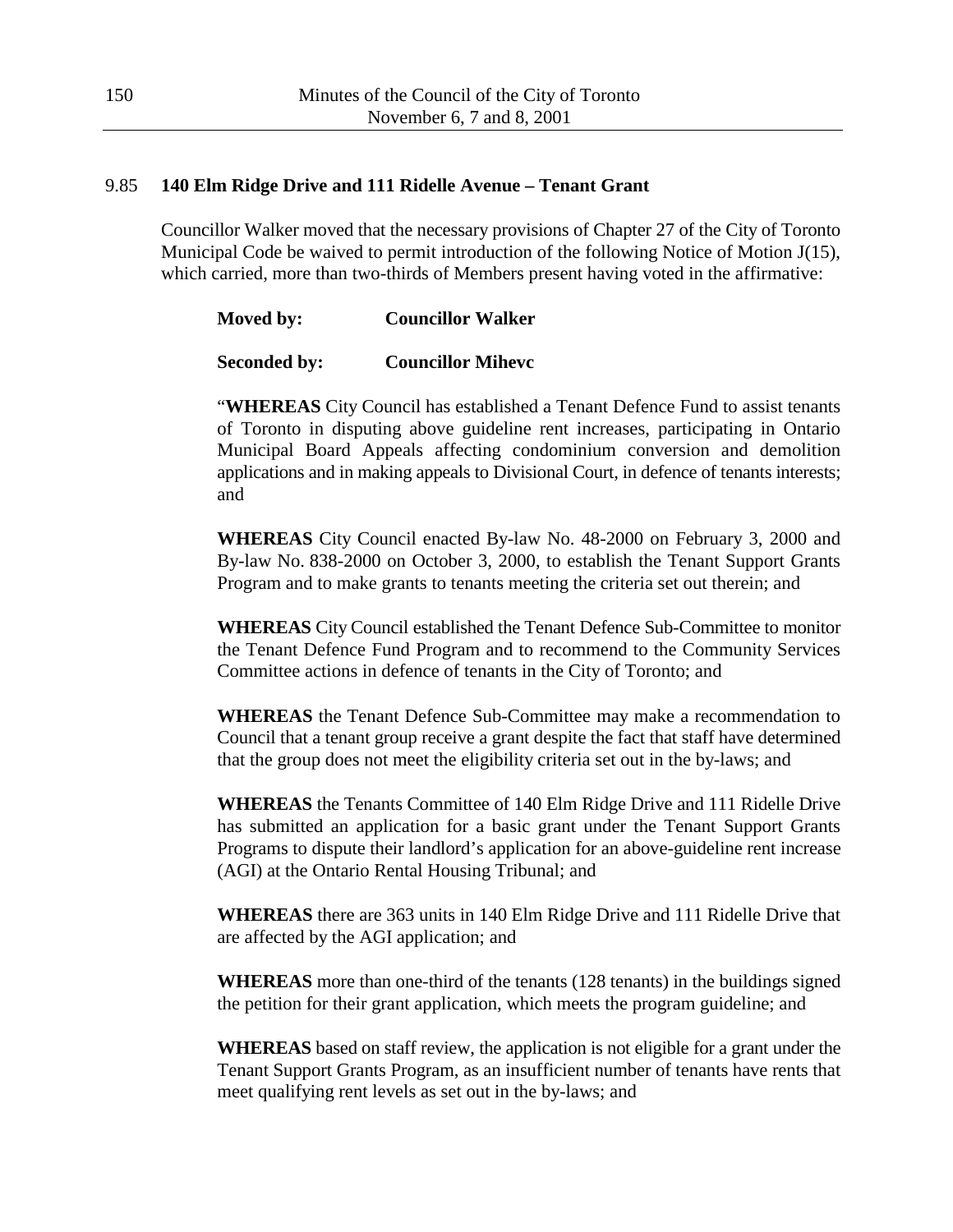**WHEREAS** the Tribunal hearing was completed on October 12, 2001 and the Tenants Committee has incurred legal and administrative expenses; and

**WHEREAS** the Tenant Defence Sub-Committee met on October 30, 2001 and discussed the matters raised in the communication (October 12, 2001) from Councillor Mihevc requesting a basic grant of up to \$1,000 for the tenants association; and

**WHEREAS** the Tenant Defence Sub-Committee has a concern that the rents have increased dramatically in the Elm Ridge and Ridelle apartments and that the tenants are of modest income; and

**WHEREAS** staff will be reviewing and updating qualifying rent levels after the 2001 rental market survey is completed by the Canada Mortgage and Housing Corporation; and

**WHEREAS** section 113 of the Municipal Act provides that the council of every municipality may, subject to section 111 of the Municipal Act, makes grants, on such terms and conditions as to security and otherwise as the council may consider expedient, to any person, institution, association, group or body of any kind or any purpose that, in the opinion of the council, is in the interests of the municipality; and

**WHEREAS** providing grants to tenant groups for disputing landlords' applications can assist in the preservation and maintenance of affordable housing supply and is therefore in the interests of the City; and

**WHEREAS** there are sufficient funds in the Tenant Support Grants Program to provide a basic grant to the Tenants Committee of 140 Elm Ridge Drive and 111 Ridelle Avenue to assist them with their expenses incurred for the preparation for the Tribunal hearing;

**NOW THEREFORE BE IT RESOLVED THAT** Council make a grant of up to \$1,000.00 to the Tenants Committee of 140 Elm Ridge Drive and 111 Ridelle Avenue, to be allocated from the Tenant Support Grants Program, and deem such grant to be in the municipal interest."

#### *Advice by Deputy Mayor:*

Deputy Mayor Ootes advised the Council that the provisions of Chapter 27 of the City of Toronto Municipal Code requiring the referral of Motion J(15) to the Community Services Committee would have to be waived, in order to now consider such Motion.

*Procedural Vote:*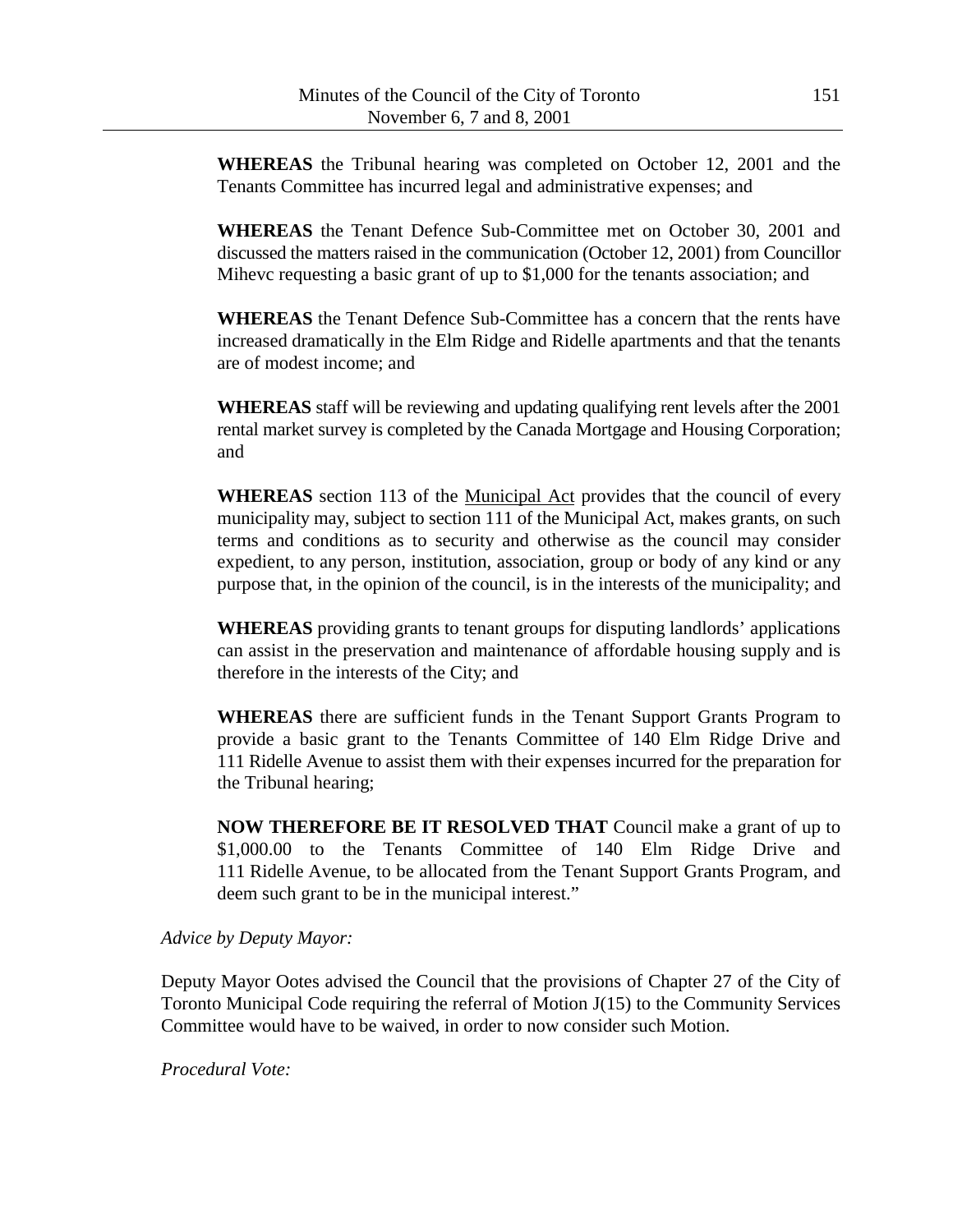The vote to waive referral of Motion J(15) to the Community Services Committee carried, more than two-thirds of Members present having voted in the affirmative.

Council also had before it, during consideration of Motion J(15), a report dated October 31, 2001, from the Acting Commissioner of Community and Neighbourhood Services, entitled "Tenant Support Grants Application from 140 Elm Ridge Drive and 111 Ridelle Avenue. (See Attachment No. 3, Page 200.)

*Motion:*

Councillor Nunziata moved that Motion J(15) be adopted, subject to adding thereto the following new Operative Paragraph:

"**AND BE IT FURTHER RESOLVED THAT** any future requests for grants under the Tenant Support Grants Program presented to Council, depict the balance remaining in the Program."

*Votes:*

The motion by Councillor Nunziata carried.

Adoption of Motion J(15), as amended:

| $Yes - 18$   |                                                            |
|--------------|------------------------------------------------------------|
| Councillors: | Altobello, Bussin, Di Giorgio, Disero, Duguid, Ford, Hall, |
|              | Jones, Korwin-Kuczynski, McConnell, Mihevc, Milczyn,       |
|              | Nunziata, Pantalone, Rae, Silva, Soknacki, Walker          |
| $No - 7$     |                                                            |
| Councillors: | Berardinetti, Flint, Holyday, Lindsay Luby, Ootes, Shiner, |
|              | Sutherland                                                 |

Carried by a majority of 11.

### 9.86 **Support for Toronto Symphony Orchestra**

Councillor Rae moved that the necessary provisions of Chapter 27 of the City of Toronto Municipal Code be waived to permit introduction of the following Notice of Motion J(16), which carried, more than two-thirds of Members present having voted in the affirmative:

| Moved by:           | <b>Councillor Rae</b>    |
|---------------------|--------------------------|
| <b>Seconded by:</b> | <b>Councillor Miller</b> |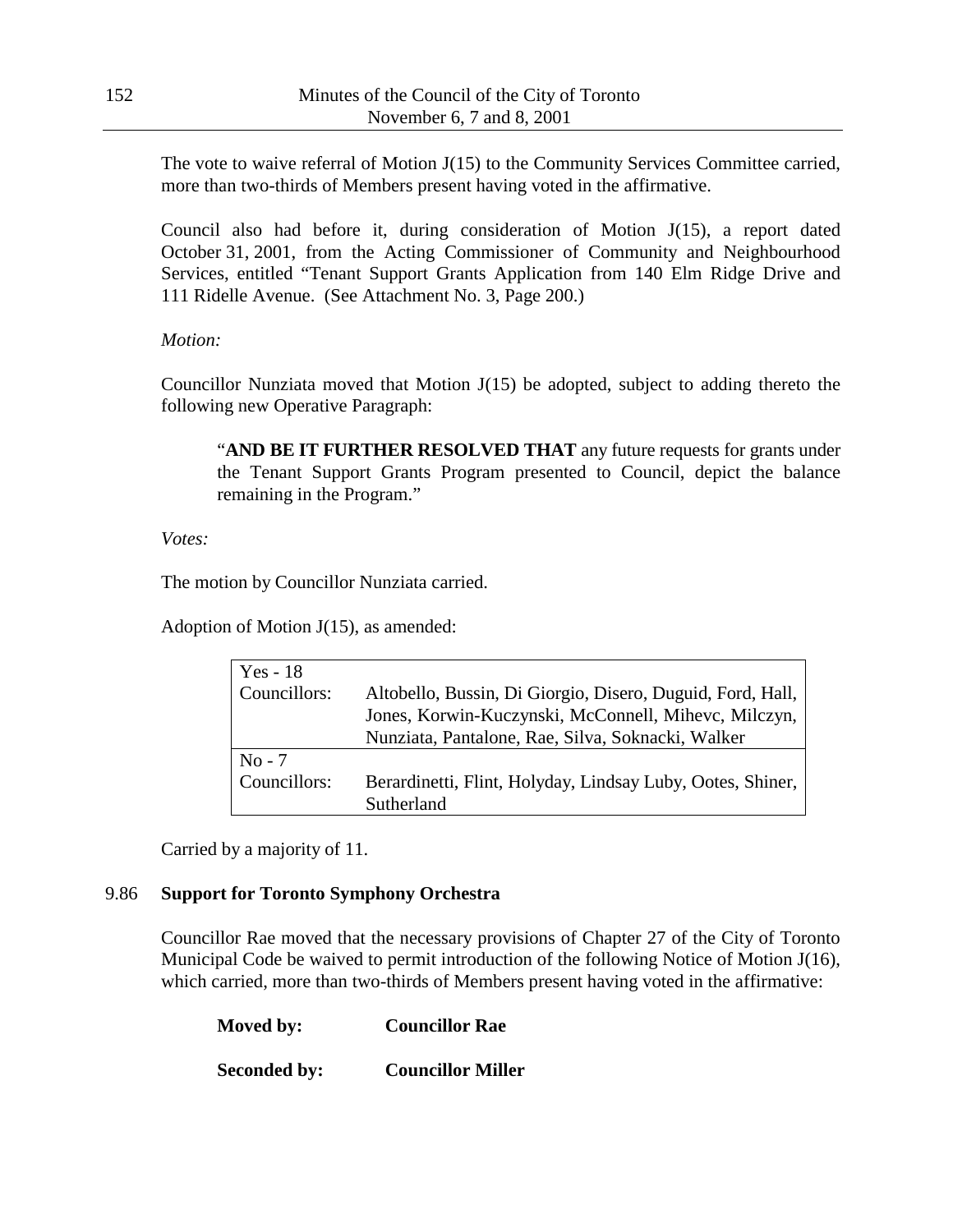"**WHEREAS** The Toronto Symphony Orchestra (TSO) was formed in 1921 and is one of the leading orchestras in North America; and

**WHEREAS** The TSO is one of the major pillars in the City's cultural life and contributes to the economy and vibrancy of the community; and

**WHEREAS** The TSO stages over 140 performances per year and reaches over 100,000 young people through its programs; and

**WHEREAS** the people of Toronto, Ontario and Canada, through their governments, invested over \$3 million in the Toronto Symphony Orchestra this year, representing 18 percent of the organization's total revenue; and

**WHEREAS** the three levels of government have invested tens of millions of dollars spread over decades to create a Toronto Symphony Orchestra that is artistically excellent; and

**WHEREAS** the TSO faces an unprecedented financial crisis that threatens its existence;

**NOW THEREFORE BE IT RESOLVED THAT** Toronto City Council express its support for the Toronto Symphony Orchestra and urge the Federal Government to provide access to the \$5 million being held by the Toronto Symphony Foundation in order to avert this crisis."

*Advice by Deputy Mayor:*

Deputy Mayor Ootes advised the Council that the provisions of Chapter 27 of the City of Toronto Municipal Code requiring the referral of Motion J(16) to the Economic Development and Parks Committee would have to be waived, in order to now consider such Motion.

*Procedural Vote:*

The vote to waive referral of Motion J(16) to the Economic Development and Parks Committee carried, more than two-thirds of Members present having voted in the affirmative.

*Vote:*

Motion J(16) was adopted, without amendment.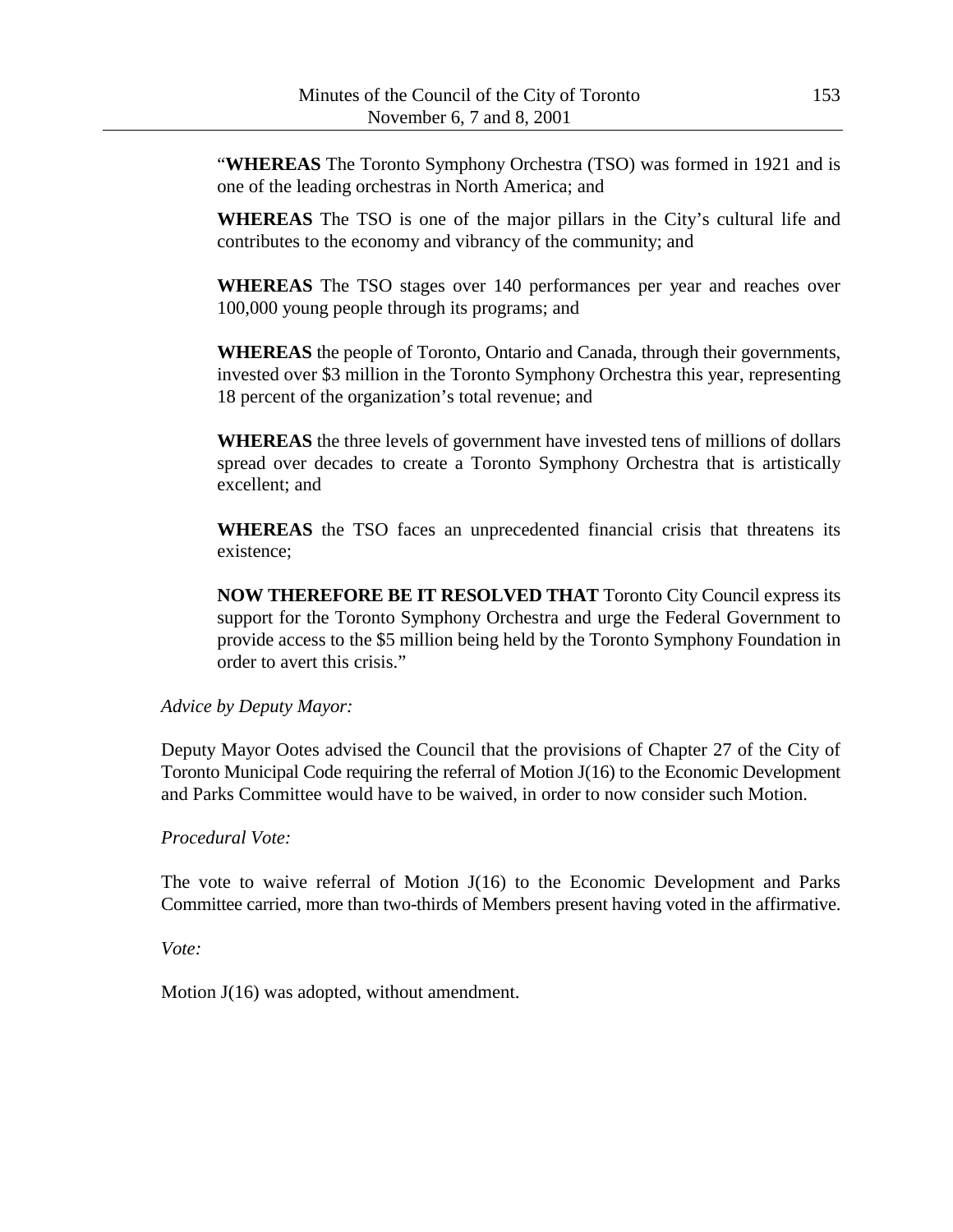### 9.87 **Amendment to Etobicoke Zoning Code – 2 and 4 Sand Beach Road**

Councillor Jones moved that the necessary provisions of Chapter 27 of the City of Toronto Municipal Code be waived to permit introduction and debate of the following Notice of Motion J(17), which carried, more than two-thirds of Members present having voted in the affirmative:

### **Moved by: Councillor Jones**

#### **Seconded by: Councillor Flint**

"**WHEREAS** City Council at its meeting held on June 26, 27 and 28, 2001, adopted Clause No. 8 of Report No. 5 of The West Community Council, thereby endorsing the May 25, 2001 report of the Director of Community Planning – West District, recommending passage, subject to conditions, of the proposed amendment to the Etobicoke Zoning Code in respect of the property known municipally as 2 and 4 Sand Beach Road (File No. Z-2179, Ward 6 – Etobicoke-Lakeshore); and

**WHEREAS** one of the conditions to bringing forward the zoning by-law for passage was Condition (b) which required the applicant to transfer lands located south of the retaining wall and a 0.3 metre strip of land immediately north of the wall to the Toronto Region Conservation Authority; and

**WHEREAS** in response to receipt of a Letter of Undertaking from the applicant to the Toronto Region Conservation Authority, the Toronto Region Conservation Authority forwarded a letter dated March 26, 2001, to Community Planning, West District, confirming that the Conservation Authority had no objection to the approval of the Zoning By-law; and

**WHEREAS** the May 25, 2001 report of the Director of Community Planning, West District, which was before Etobicoke Community Council at the Public Meeting held on June 13, 2001, stated the proposed maximum heights of Block 'A' and Block 'B' of the townhouses to be 13.17 metres and 12.3 metres respectively; and

**WHEREAS** the applicant has requested that the maximum permitted heights of the two townhouse blocks be reversed so that the rounded maximum heights of Block 'A' and Block 'B' would be 12.3 metres and 13.2 metres respectively;

**NOW THEREFORE BE IT RESOLVED THAT**, in accordance with §27-49 of Chapter 27 of the City of Toronto Municipal Code, Clause No. 8 of Report No. 5 of The West Community Council, headed, 'Final Report - Application to Amend the Etobicoke Zoning Code; Zanini Developments Inc. 2 and 4 Sand Beach Road, File No. Z-2179 (Ward 6 - Etobicoke-Lakeshore)', be re-opened for further consideration;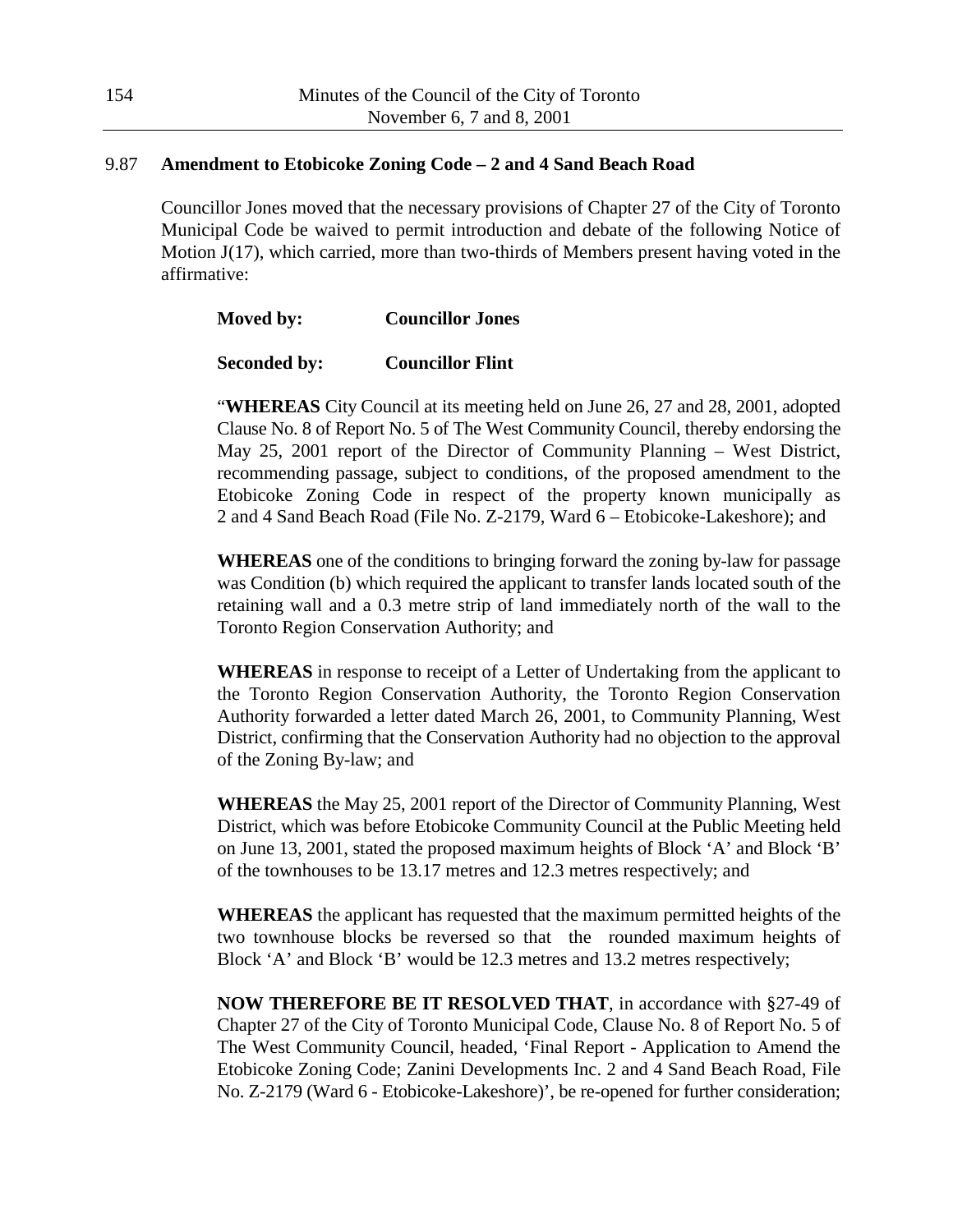**AND BE IT FURTHER RESOLVED THAT** Council amends Condition (b) which required the conveyance of the lands located south of the retaining wall and a 0.3-metre strip of land immediately north of the wall to the Toronto Region Conservation Authority to only require receipt of a letter from the Conservation Authority confirming that it has no objection to the passage of the Zoning By-law and directs staff to bring forward the Zoning By-law at this meeting of Council, given that the Conservation Authority has provided a letter dated March 26, 2001 confirming that it has no objection to the passage of the Zoning By-law;

**AND BE IT FURTHER BE RESOLVED THAT** Council directs that the proposed by-law amendment be revised to apply a maximum height to Block 'A' and Block 'B' of 12.3 metres and 13.2 metres respectively;

**AND IT FURTHER BE RESOLVED THAT** Council, under Section 34(17) of the Planning Act, determine that no further notice to the public is required of the change in height."

### *Votes:*

The first Operative Paragraph embodied in Motion J(17) carried, more than two-thirds of Members present having voted in the affirmative.

The balance of Motion J(17) was adopted, without amendment.

# 9.88 **Market Customized Taxicab Driver/Owner Training Programs**

Councillor Minnan-Wong moved that the necessary provisions of Chapter 27 of the City of Toronto Municipal Code be waived to permit introduction of the following Notice of Motion J(18), which carried, more than two-thirds of Members present having voted in the affirmative:

| Moved by: | <b>Councillor Minnan-Wong</b> |
|-----------|-------------------------------|
|           |                               |

**Seconded by: Councillor Moscoe**

"**WHEREAS** the City of Toronto is recognized internationally for its exemplary taxi driver/owner training programs which include the following: 40-day Ambassador Taxicab Training Program, 17 day Effective Taxicab Driver Training Program for new drivers, Five-day Taxicab Driver Refresher Course, Four-day Accessible Taxicab Driver/Owner Training Programs; and

**WHEREAS** the City of Toronto has received expressions of interest from various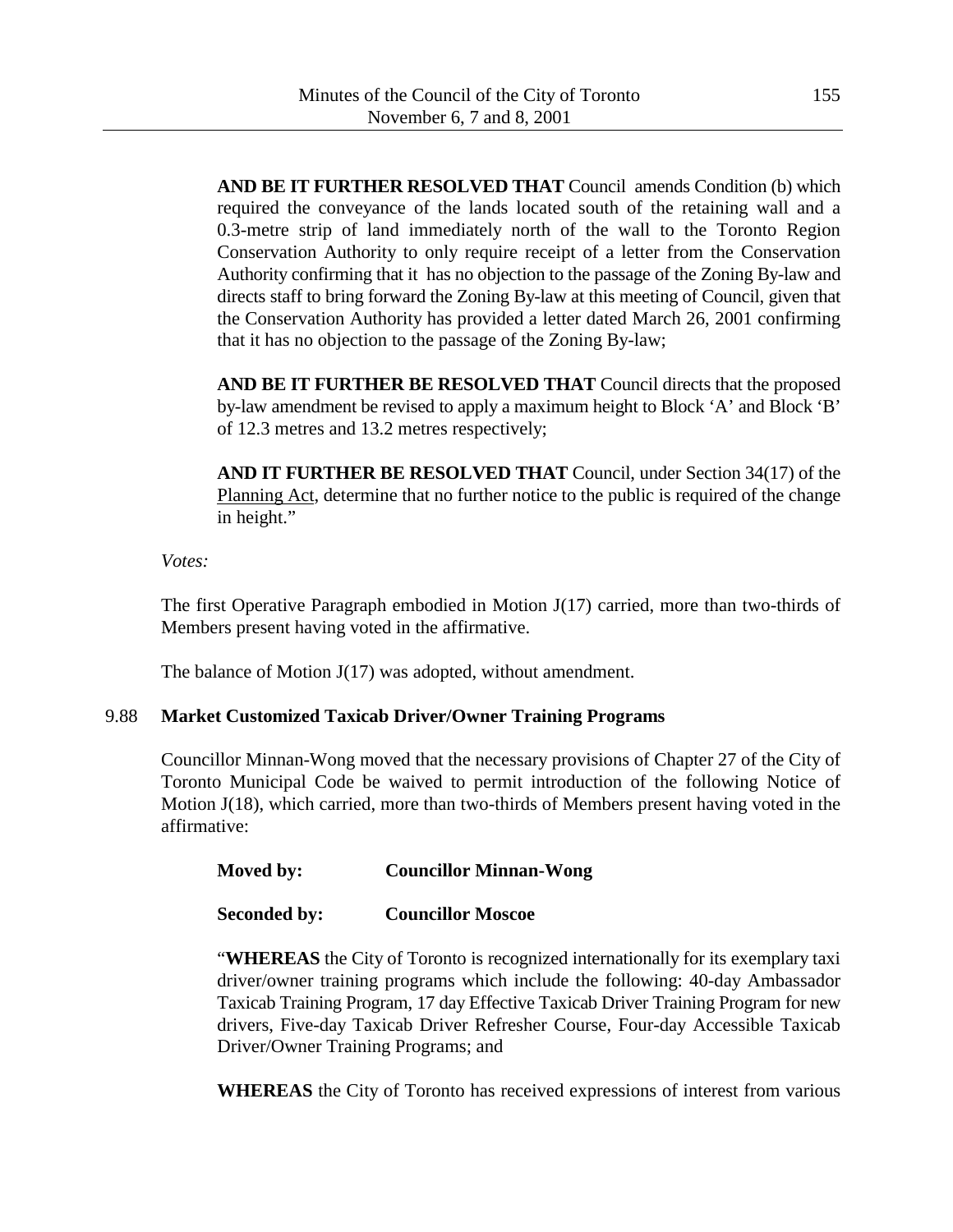municipalities nation-wide and internationally, to acquire the rights to use and purchase customized Taxicab Driver/Owner Training Programs; and

**WHEREAS** the City of Toronto will enhance its profile as an industry leader throughout the international community and demonstrate its willingness to build partnerships and share its knowledge and expertise with other municipalities in the area of taxicab driver/owner training; and

**WHEREAS** the City of Toronto has identified the need to explore innovative revenue generating sources;

**NOW THEREFORE BE IT RESOLVED THAT** the City of Toronto authorize the Commissioner of Urban Development Services to enter into purchase agreements/contracts with municipalities for the sale of customized Taxicab Driver/Owner Training Programs, as offered by the Municipal Licensing and Standards, Taxi Industry Unit, Training Section;

**AND BE IT FURTHER RESOLVED THAT** the City of Toronto authorize the Commissioner of Urban Development Services to market such customized training programs on behalf of the City of Toronto, at a fair market value."

*Advice by Deputy Mayor:*

Deputy Mayor Ootes advised the Council that the provisions of Chapter 27 of the City of Toronto Municipal Code requiring the referral of Motion J(18) to the Planning and Transportation Committee would have to be waived, in order to now consider such Motion.

*Procedural Vote:*

The vote to waive referral of Motion J(18) to the Planning and Transportation Committee carried, more than two-thirds of Members present having voted in the affirmative.

*Motion:*

Councillor Minnan-Wong moved that Motion J(18) be adopted, subject to adding thereto the following new Operative Paragraph:

"**AND BE IT FURTHER RESOLVED THAT** funds raised be used to improve, administer and market the Ambassador Program."

*Votes:*

The motion by Councillor Minnan-Wong carried.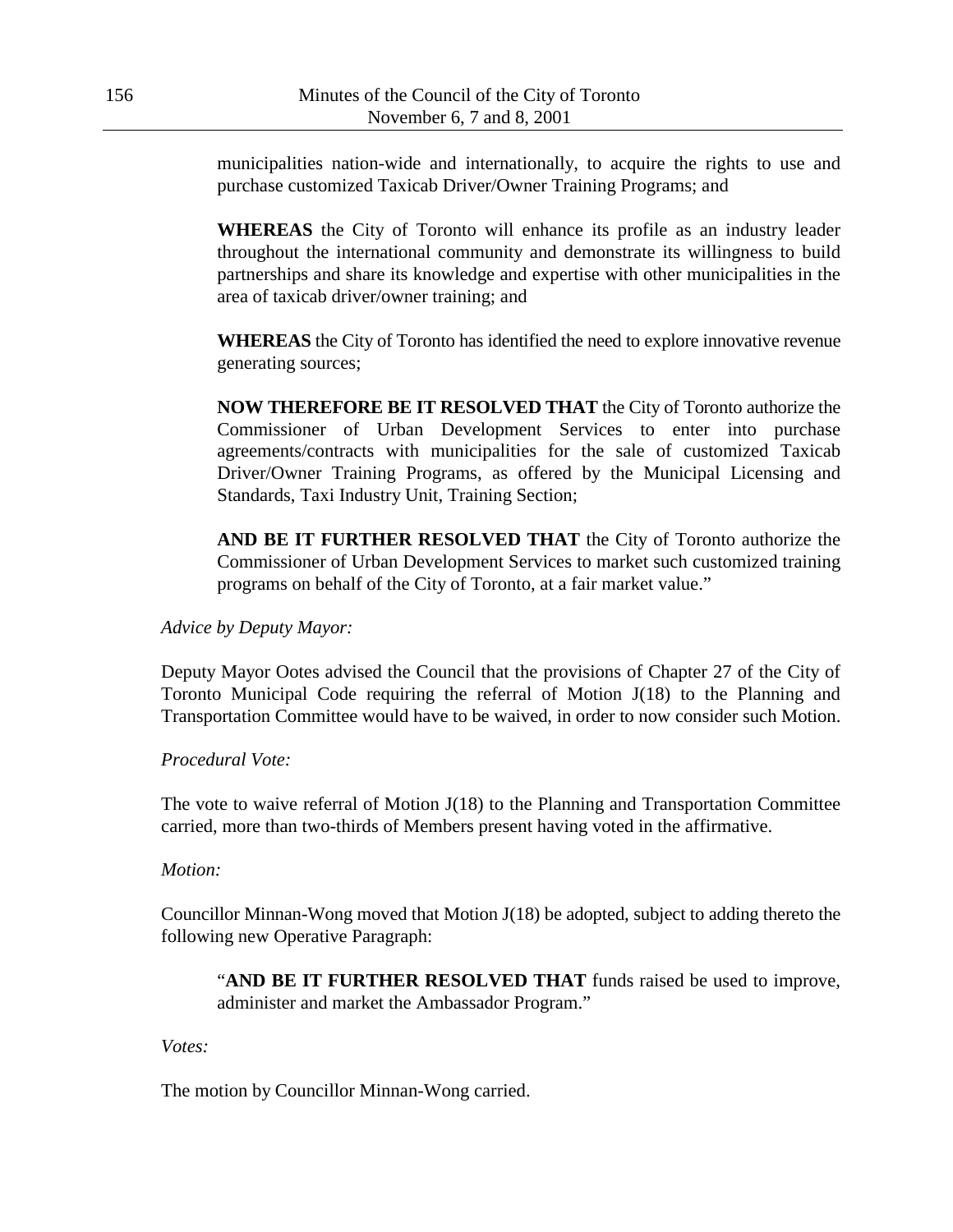Motion J(18), as amended, carried.

# 9.89 **Front Yard Parking and Driveway Widening**

Councillor Flint moved that the necessary provisions of Chapter 27 of the City of Toronto Municipal Code be waived to permit introduction of the following Notice of Motion J(19), which carried, more than two-thirds of Members present having voted in the affirmative:

| Moved by:           | <b>Councillor Flint</b>    |
|---------------------|----------------------------|
| <b>Seconded by:</b> | <b>Councillor Johnston</b> |

"**WHEREAS** Midtown Community Council is experiencing an increase in the number of applications for driveway widening and front yard parking; and

**WHEREAS** there is a policy that provides successful applicants with an opportunity to meet urban design standards with help of City staff; and

**WHEREAS** Midtown Community Council members are hesitant to grant front yard parking and driveway widening without first seeing how it impacts on the neighbourhood and streetscape; and

**WHEREAS** Urban Development Services staff members are available to assist in the review of applicants' site plans when required by Works and Emergency Services;

**NOW THEREFORE BE IT RESOLVED THAT** applicants for front yard parking and driveway widening be required to submit a site plan, that includes a landscaping component, to the satisfaction of the Commissioner of Works and Emergency Services prior to the request being put before Midtown Community Council;

**AND BE IT FURTHER RESOLVED THAT** the site plan be included with the staff report for each front yard parking or driveway widening request to Midtown Community Council."

### *Advice by Deputy Mayor:*

Deputy Mayor Ootes advised the Council that the provisions of Chapter 27 of the City of Toronto Municipal Code requiring the referral of Motion J(19) to the Midtown Community Council would have to be waived, in order to now consider such Motion.

### *Procedural Vote:*

The vote to waive referral of Motion J(19) to the Midtown Community Council carried, more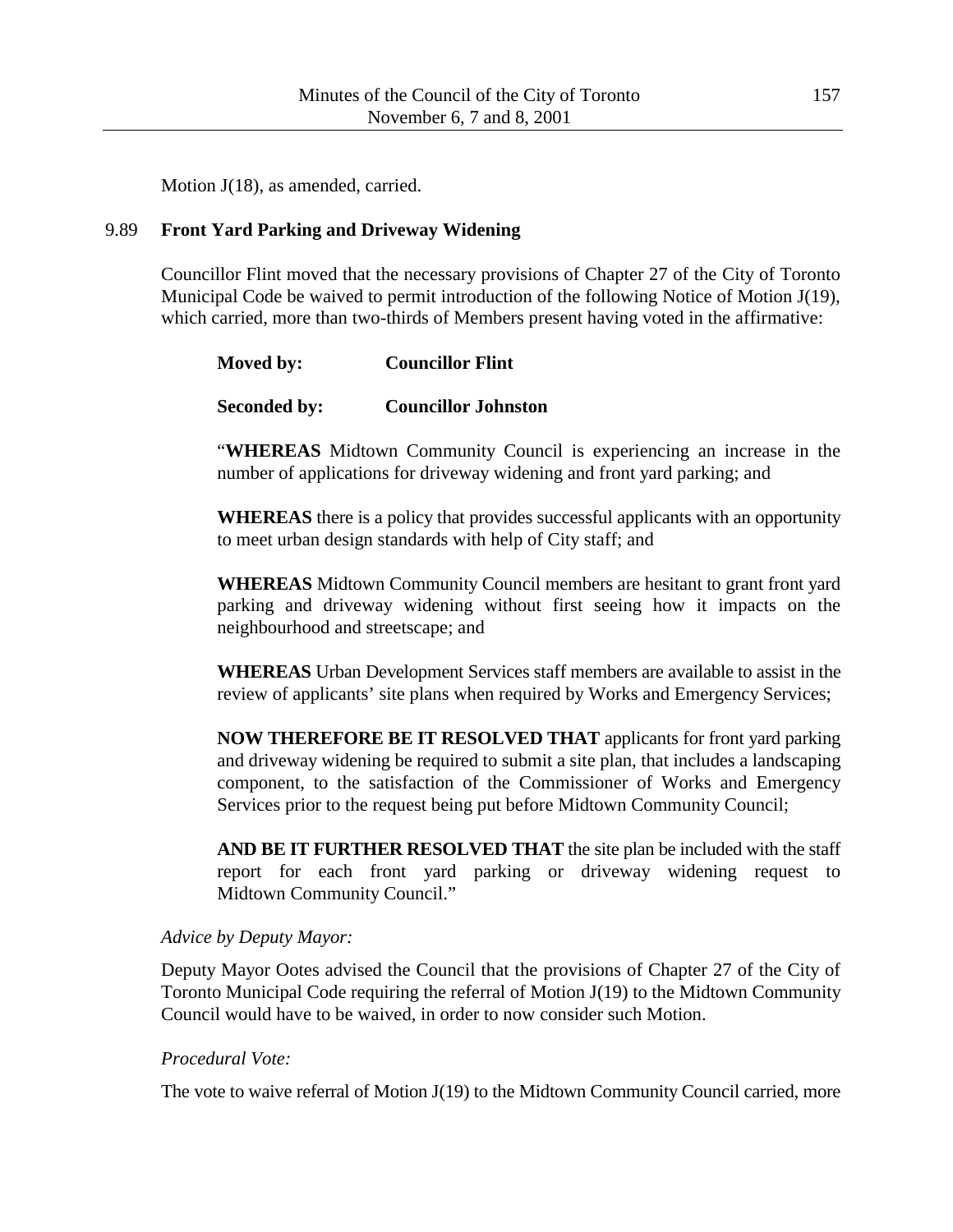than two-thirds of Members present having voted in the affirmative.

*Vote:*

Motion J(19) was adopted, without amendment. 9.90 **Good Repair Audit of School Pools**

> Councillor Jones moved that the necessary provisions of Chapter 27 of the City of Toronto Municipal Code be waived to permit introduction of the following Notice of Motion J(20):

| Moved by:           | <b>Councillor Jones</b>  |
|---------------------|--------------------------|
| <b>Seconded by:</b> | <b>Councillor Moeser</b> |

"**WHEREAS** the Province of Ontario no longer funds the Toronto District School Board (TDSB) for activities outside of the classroom: and

**WHEREAS,** due to changes in the Province's funding formula, the TDSB has indicated they can no longer operate 85 school pools; and

**WHEREAS** the TDSB has decided to close school pools in June of 2002; and

**WHEREAS** the City currently operates aquatic programs in 47 of the TDSB pools; and

**WHEREAS** a state of good repair audit is required to determine the structural integrity and improvement costs for the TDSB pools which will allow the City to determine the feasibility of potentially operating some or all of these locations; and

**WHEREAS** the School Advisory Committee, at its meeting held on October 16, 2001, made a motion to pay for 50 percent of the cost of an audit, at a cost to the City of \$127,500.00 for 85 pools; and

**WHEREAS** City Council at their meeting held on June 26, 27 and 28, 2001, agreed not to share in funding the state of good repair audit for the TDSB school pools;

**NOW THEREFORE BE IT RESOLVED THAT**, in accordance with §27-49 of Chapter 27 of the City of Toronto Municipal Code, Economic Development and Parks Committee Report No. 6, Clause No. 11, headed 'Toronto District School Board, Update on Common Issues and Negotiations on Swimming Pool Usage by the Parks and Recreation Division (All Wards)', be re-opened for further consideration, only insofar as it pertains to the sharing of the cost of a state of good repair audit of Toronto District School Board indoor pool facilities;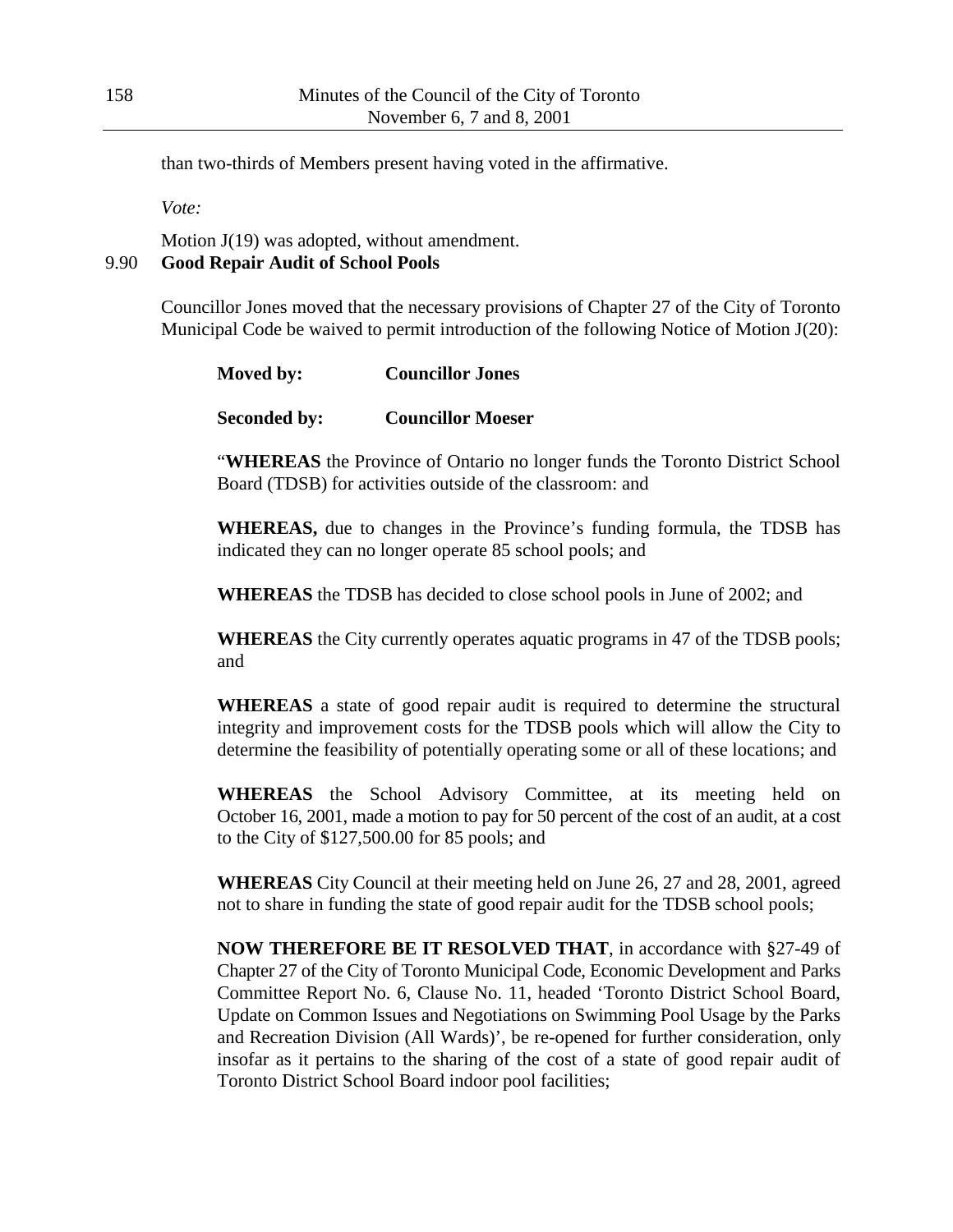**AND BE IT FURTHER RESOLVED THAT** the City of Toronto cost share up to a maximum cost to the City of \$127,500.00 to allow the TDSB to issue the RFP on behalf of the City and the TDSB, in accordance with the TDSB policies, procedures and evaluation process.",

the vote upon which was taken as follows:

| $Yes - 25$   |                                                              |
|--------------|--------------------------------------------------------------|
| Councillors: | Altobello, Augimeri, Bussin, Cho, Chow, Di Giorgio,          |
|              | Disero, Duguid, Filion, Flint, Hall, Johnston, Jones, Kelly, |
|              | Korwin-Kuczynski, Layton, McConnell, Mihevc, Miller,         |
|              | Moeser, Moscoe, Pantalone, Rae, Silva, Walker                |
| $No-17$      |                                                              |
| Mayor:       | Lastman                                                      |
| Councillors: | Ashton, Balkissoon, Berardinetti, Feldman, Ford, Holyday,    |
|              | Li Preti, Lindsay Luby, Milczyn, Minnan-Wong, Nunziata,      |
|              | Ootes, Pitfield, Shaw, Shiner, Sutherland                    |

Lost, less than two-thirds of Members present having voted in the affirmative.

Having regard that the motion to waive notice did not carry, Councillor Jones gave Notice of the foregoing Motion to permit consideration at the next regular meeting of City Council scheduled to be held on December 4, 2001.

### 9.91 **Liquor Licence Board Hearing – 1375 Danforth Road**

Councillor Duguid moved that the necessary provisions of Chapter 27 of the City of Toronto Municipal Code be waived to permit introduction of the following Notice of Motion J(21), which carried, more than two-thirds of Members present having voted in the affirmative:

### **Moved by: Councillor Duguid**

### **Seconded by: Councillor Berardinetti**

"**WHEREAS** Incline Restaurant, located in Unit 1 at 1375 Danforth Road in Scarborough, has been in violation of a number of property standards; and

**WHEREAS** the local Members of Provincial Parliament and Councillor's offices have received numerous complaints of excessive noise and loitering in regards to the above address; and

**WHEREAS** concerns have been raised regarding allegations of illegal drug use at this premises and connections to illegal drug violations involving the owner/operator; and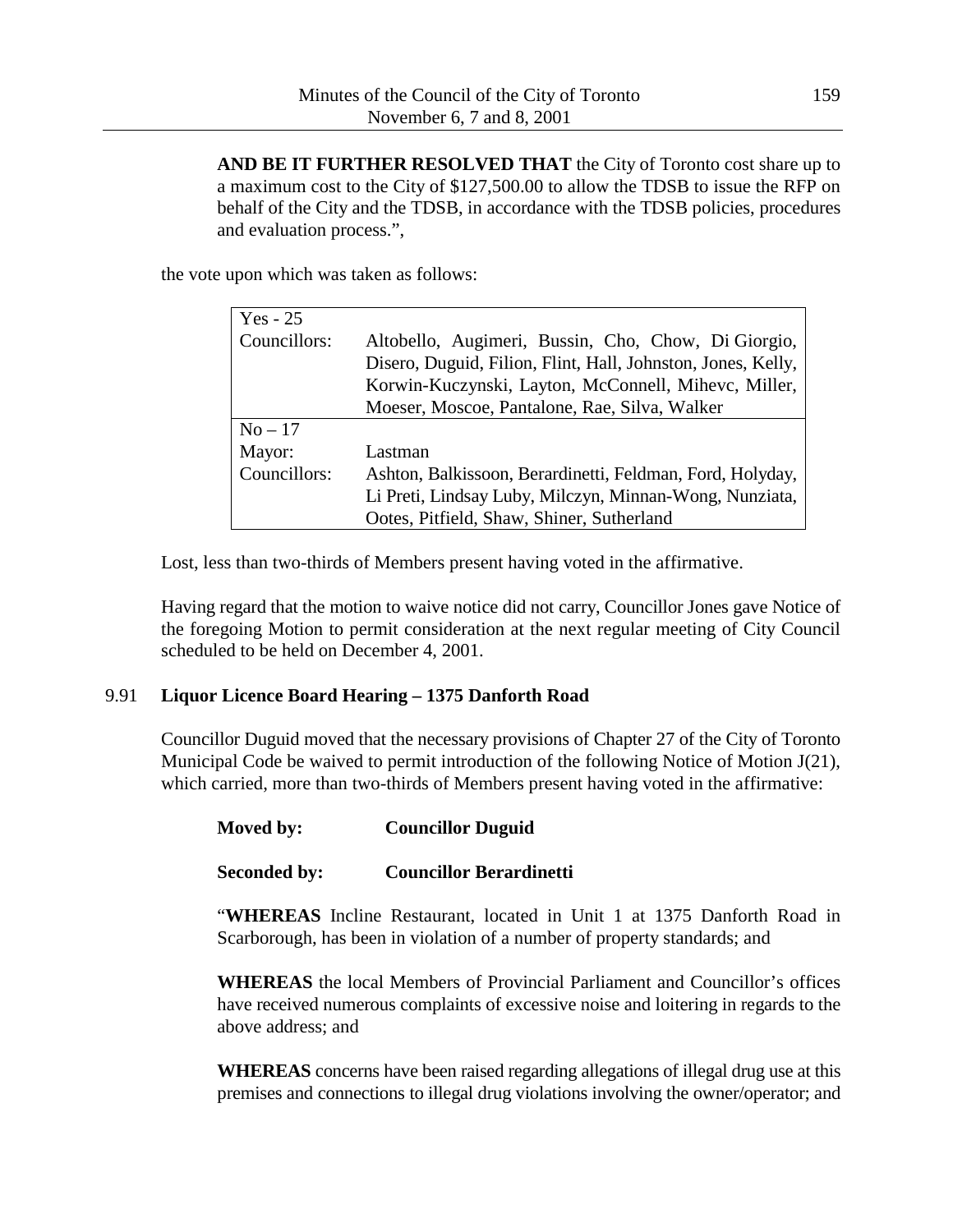**WHEREAS** the owner/operator of Incline Restaurant promised the community representative and the local Councillor on April 30, 1999, at a Liquor Board hearing to extend his licence, that the difficulties experienced by the community as a result of his restaurant/bar would be resolved if his application was renewed; and

**WHEREAS** Toronto Police Services have been called on to respond to numerous complaints emanating from the above establishment; and

**WHEREAS** members of the community are calling on Council to assist in revoking the Liquor Licence of the above-said establishment;

**NOW THEREFORE BE IT RESOLVED THAT** Toronto City Council support the community in the vicinity of 1375 Danforth Road by instructing the City Solicitor to attend the upcoming Liquor Board hearing in support of the community respecting 1375 Danforth Road."

### *Advice by Deputy Mayor:*

Deputy Mayor Ootes advised the Council that the provisions of Chapter 27 of the City of Toronto Municipal Code requiring the referral of Motion J(21) to the Scarborough Community Council would have to be waived, in order to now consider such Motion.

### *Procedural Vote:*

The vote to waive referral of Motion J(21) to the Scarborough Community Council carried, more than two-thirds of Members present having voted in the affirmative.

*Vote:*

Motion J(21) was adopted, without amendment.

### 9.92 **Nomination of Hummingbird Centre as a National Historic Site**

Councillor Mihevc moved that the necessary provisions of Chapter 27 of the City of Toronto Municipal Code be waived to permit introduction of the following Notice of Motion J(22):

| Moved by: | <b>Councillor Miheve</b> |
|-----------|--------------------------|
|-----------|--------------------------|

**Seconded by: Councillor Johnston**

"**WHEREAS** the City of Toronto owns the property at 1 Front Street East (Hummingbird Centre); and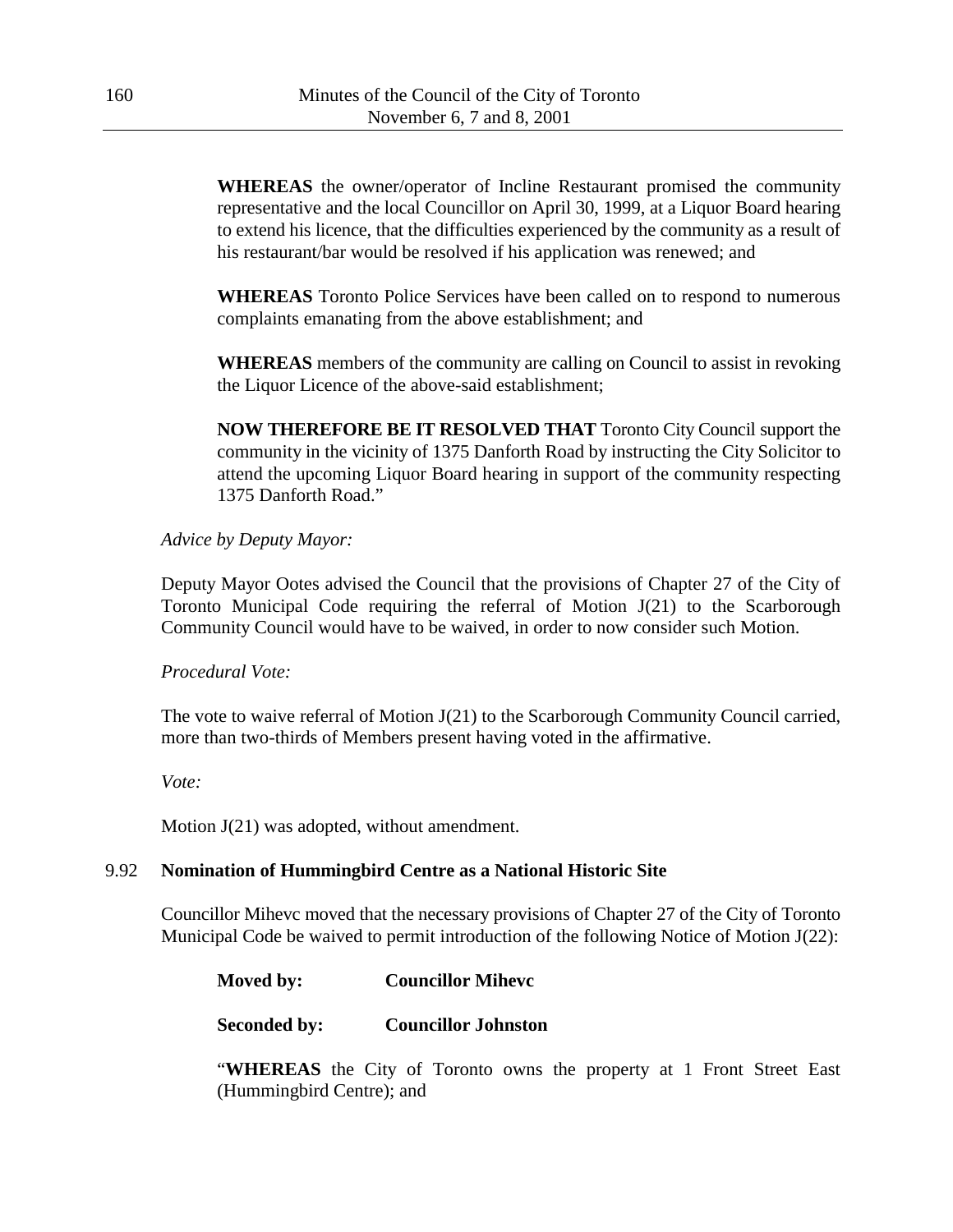**WHEREAS** the property at 1 Front Street East (Hummingbird Centre) is listed on the City of Toronto's Inventory of Heritage Properties; and

**WHEREAS** the Hummingbird Centre is an important example of Modern architecture in Toronto and contains an interior mural ('The Seven Lively Arts') by the important Canadian artist, R. York Wilson;

**NOW THEREFORE BE IT RESOLVED THAT** Toronto City Council supports the nomination of the Hummingbird Centre as a National Historic site;

**AND BE IT FURTHER RESOLVED THAT** Toronto City Council request the Historic Sites and Monuments Board of Canada to evaluate the building on the grounds that it has national historic significance, including the interior mural, 'The Seven Lively Arts' by Canadian artist R. York Wilson.",

the vote upon which was taken as follows:

| Yes $-21$    |                                                          |
|--------------|----------------------------------------------------------|
| Councillors: | Altobello, Augimeri, Bussin, Cho, Chow, Di Giorgio,      |
|              | Disero, Duguid, Filion, Johnston, Jones, Kelly, Layton,  |
|              | McConnell, Mihevc, Miller, Moscoe, Nunziata, Pitfield,   |
|              | Shaw, Walker                                             |
| $No - 21$    |                                                          |
| Mayor:       | Lastman                                                  |
| Councillors: | Ashton, Balkissoon, Berardinetti, Feldman, Flint, Ford,  |
|              | Hall, Holyday, Korwin-Kuczynski, Li Preti, Lindsay Luby, |
|              | Milczyn, Minnan-Wong, Moeser, Ootes, Pantalone, Rae,     |
|              | Shiner, Silva, Sutherland                                |

Lost, less than two-thirds of Members present having voted in the affirmative.

Having regard that the motion to waive notice did not carry, Councillor Mihevc gave Notice of the foregoing Motion to permit consideration at the next regular meeting of City Council scheduled to be held on December 4, 2001.

#### 9.93 **Enforcement of Election Sign By-law**

Councillor Pantalone moved that the necessary provisions of Chapter 27 of the City of Toronto Municipal Code be waived to permit introduction and debate of the following Notice of Motion J(23), which carried, more than two-thirds of Members present having voted in the affirmative: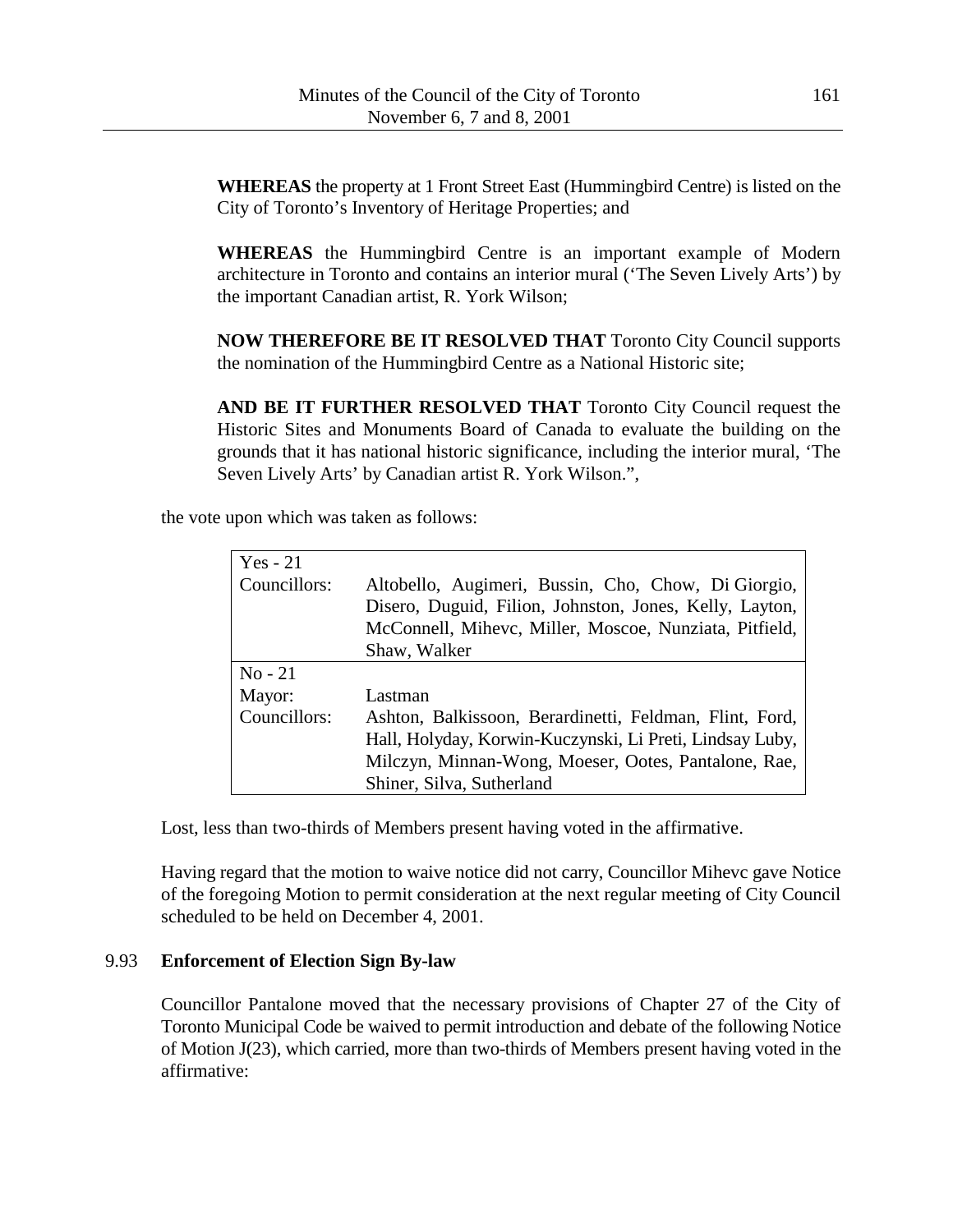# **Moved by: Councillor Pantalone**

### **Seconded by: Councillor Silva**

"**WHEREAS** City Council, at its meeting held October 2, 3 and 4, 2001, considered a confidential report from the City Solicitor dated September 5, 2001 contained in Clause No. 1 of Report No. 10 of the Planning and Transportation Committee headed 'Harmonization of the Sign By-law concerning Posters on Public Property, including Signs on Utility Poles'; and

**WHEREAS** City Council struck out Recommendations (1) and (2) of the confidential report and referred them back, along with the balance of the Clause, to the Commissioner of Urban Development Services for a further report; and

**WHEREAS** there is a need for direction from City Council concerning the subject matter to which Recommendations (1) and (2) relate prior to the upcoming by-election in Ward 31; and

**WHEREAS** this is the last City Council meeting scheduled prior to the by-election in Ward 31;

**NOW THEREFORE BE IT RESOLVED THAT** City Council consider the confidential report dated October 31, 2001 from the City Solicitor and adopt the recommendations set out therein**.**"

Council also had before it, during consideration of Motion J(23), a confidential report dated October 31, 2001, from the City Solicitor.

*Vote:*

Motion J(23) was adopted, without amendment, and in so doing, Council adopted, without amendment, the confidential report dated October 31, 2001, from the City Solicitor, such report to remain confidential in its entirety, in accordance with the provisions of the Municipal Act, having regard that it pertains to litigation or potential litigation.

#### 9.94 **Amendment to Draft Plan of Subdivision for 275 Wallace Avenue**

Councillor Silva moved that the necessary provisions of Chapter 27 of the City of Toronto Municipal Code be waived to permit introduction of the following Notice of Motion J(24), which carried, more than two-thirds of Members present having voted in the affirmative:

| Moved by:           | <b>Councillor Silva</b>  |
|---------------------|--------------------------|
| <b>Seconded by:</b> | <b>Councillor Disero</b> |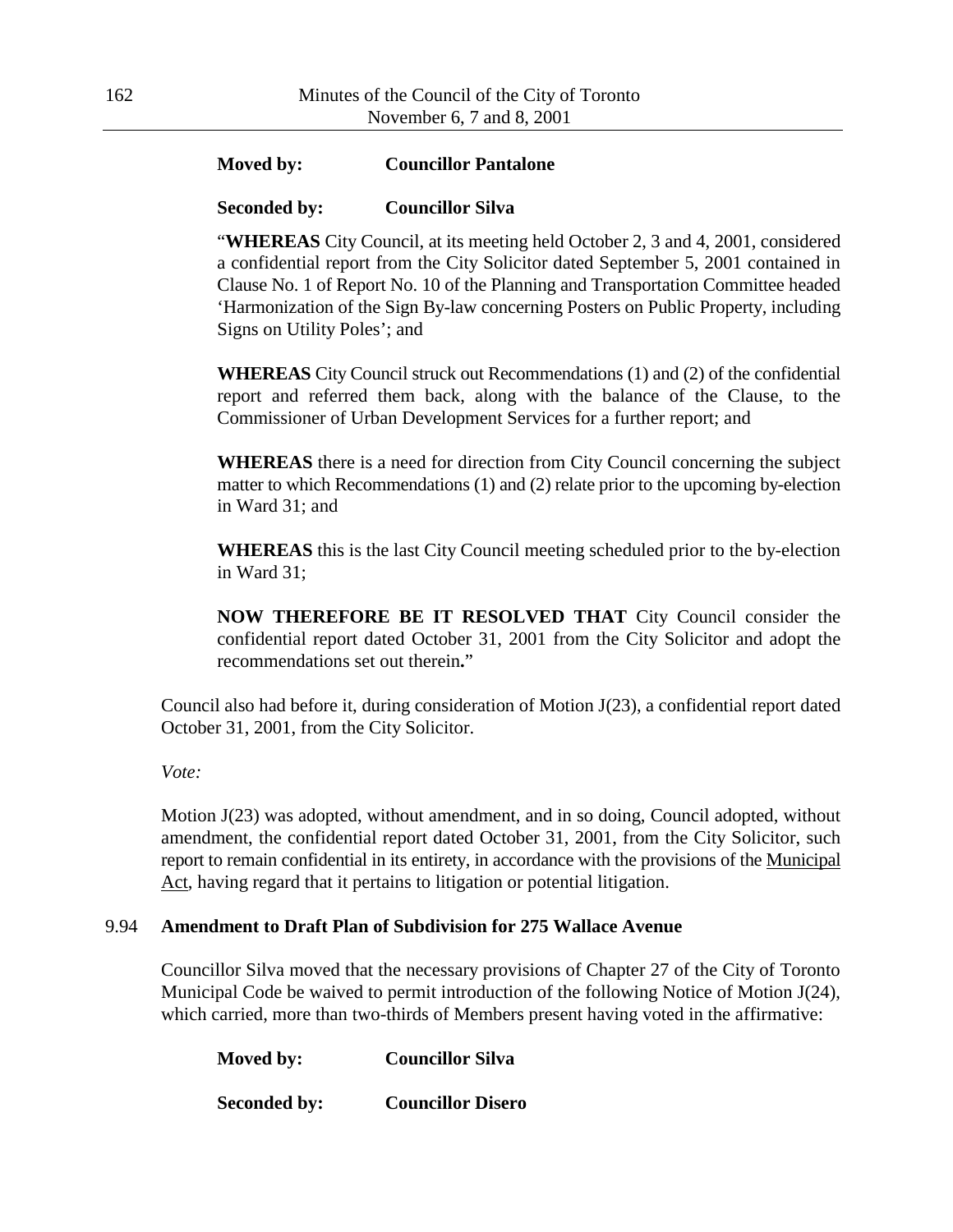"**WHEREAS** City Council has considered and approved applications for Official Plan and Zoning By-law Amendments and recommended conditions of approval for a draft plan of subdivision to permit the construction of 8 detached dwellings and 54 semi-detached dwellings at 275 Wallace Avenue at its meeting held on February 1, 2 and 3, 2000; and

**WHEREAS** City Council at its meeting held on July 4, 5 and 6, 2000, further amended the conditions of draft approval for the plan of subdivision; and

**WHEREAS** City Council at its regular meeting held on April 23, 23, 35, 26,27, and its special meeting held on April 30, May 1 and 2, 2001, further amended the conditions of draft approval for the plan of subdivision with respect to a crash barrier/noise wall; and

**WHEREAS** in preparing the subdivision agreement for this plan of subdivision, it was determined that further technical amendments to the conditions of draft approval are required; and

**WHEREAS** there is a contradiction in the conditions of draft approval as amended, and a technical amendment is required to delete condition 10 (xxiv)(i) which requires 'the owner to certify to the satisfaction of C.N. that the crash wall as designed meets the 30m and berm requirement for setback from its rail corridor'; and

**WHEREAS** the redesign of the crash barrier/noise wall makes the provision of a 1.8 m chain link fence along the property line with CN as required by condition 10(xxv) redundant; and

**WHEREAS** it would be appropriate to further amend the conditions of draft approval to delete conditions  $10(xxiv)(i)$  and  $(xxv)$  so that the development of this plan of subdivision may proceed;

**NOW THEREFORE BE IT RESOLVED THAT**, in accordance with §27-49 of Chapter 27 of the City of Toronto Municipal Code, Southwest Community Council Report No. 14, Clause No. 12, headed "Further Report and Supplementary Report Official Plan Amendment and Rezoning Application and Draft Plan of Subdivision Application; 275 Wallace Avenue; 1285758 Ontario Ltd., File Nos. 298006 and 449039 (Davenport, Ward 18)", be re-opened for further consideration;

**AND BE IT FURTHER RESOLVED THAT** conditions 10(xxiv)(i) and (xxv) of the conditions of draft approval of the plan of subdivision for 275 Wallace Avenue be deleted in their entirety."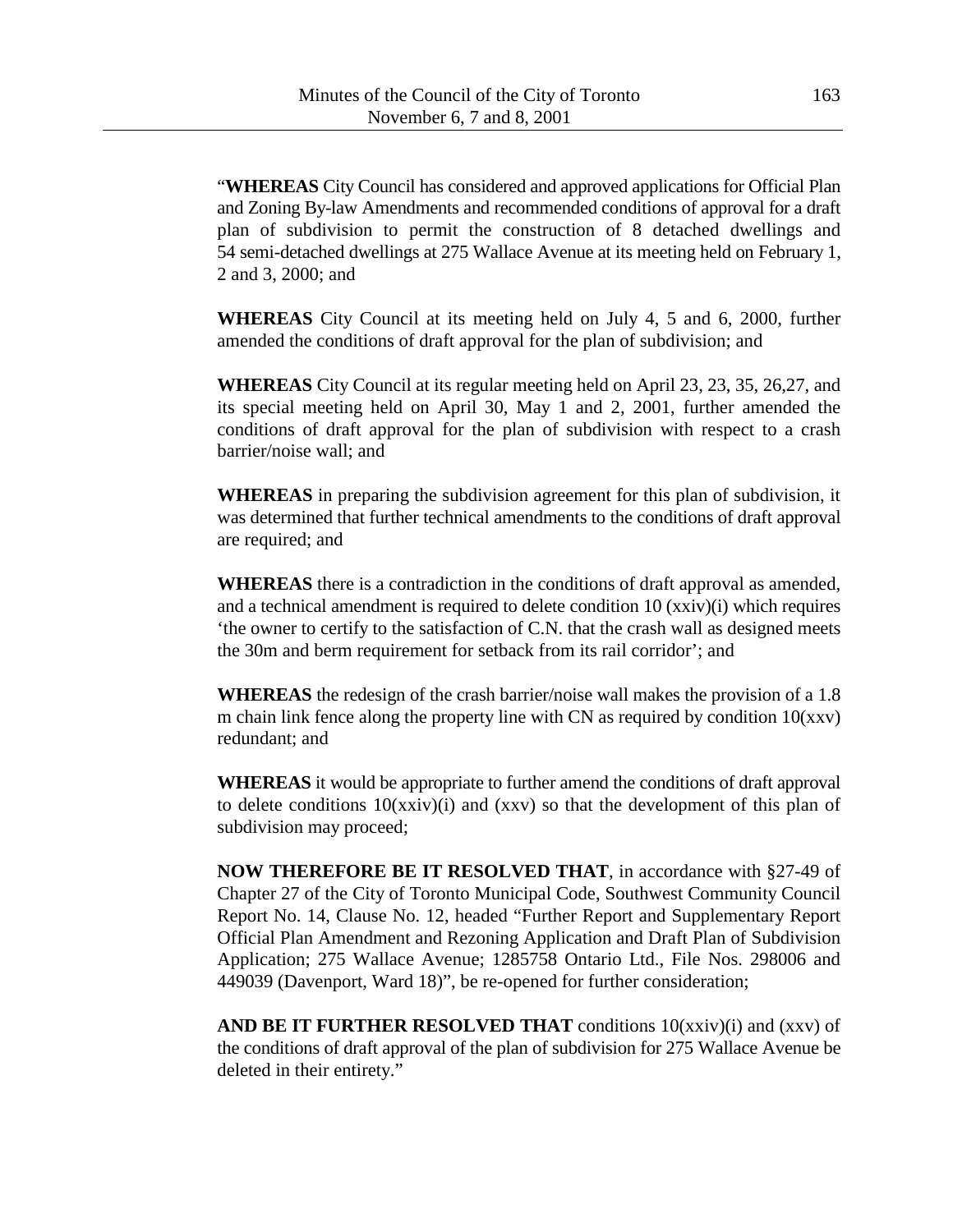### *Vote:*

The first Operative Paragraph embodied in Motion J(24) carried, more than two-thirds of Members present having voted in the affirmative.

# *Advice by Deputy Mayor:*

Deputy Mayor Ootes advised the Council that the provisions of Chapter 27 of the City of Toronto Municipal Code requiring the referral of Motion J(24) to the Humber York Community Council would have to be waived, in order to now consider such Motion.

## *Procedural Vote:*

The vote to waive referral of Motion J(24) to the Humber York Community Council was taken as follows:

| $Yes - 35$   |                                                             |
|--------------|-------------------------------------------------------------|
| Mayor:       | Lastman                                                     |
| Councillors: | Altobello, Augimeri, Balkissoon, Berardinetti, Bussin, Cho, |
|              | Chow, Di Giorgio, Disero, Duguid, Feldman, Filion, Ford,    |
|              | Hall, Jones, Kelly, Korwin-Kuczynski, Layton, Li Preti,     |
|              | Lindsay Luby, McConnell, Mihevc, Miller, Minnan-Wong,       |
|              | Moscoe, Nunziata, Pantalone, Pitfield, Rae, Shaw, Shiner,   |
|              | Silva, Sutherland, Walker                                   |
| $No-6$       |                                                             |
| Councillors: | Ashton, Flint, Holyday, Milczyn, Moeser, Ootes              |
|              |                                                             |

Carried, more than two-thirds of Members present having voted in the affirmative.

*Vote:*

The balance of Motion J(24) was adopted, without amendment.

# 9.95 **World Youth Day - Waiving of Rental Fee for the Use of the Toronto Centre for the Arts**

Councillor Mihevc moved that the necessary provisions of Chapter 27 of the City of Toronto Municipal Code be waived to permit introduction of the following Notice of Motion J(25), which carried, more than two-thirds of Members present having voted in the affirmative:

| Moved by:           | <b>Councillor Miheve</b>  |
|---------------------|---------------------------|
| <b>Seconded by:</b> | <b>Councillor Feldman</b> |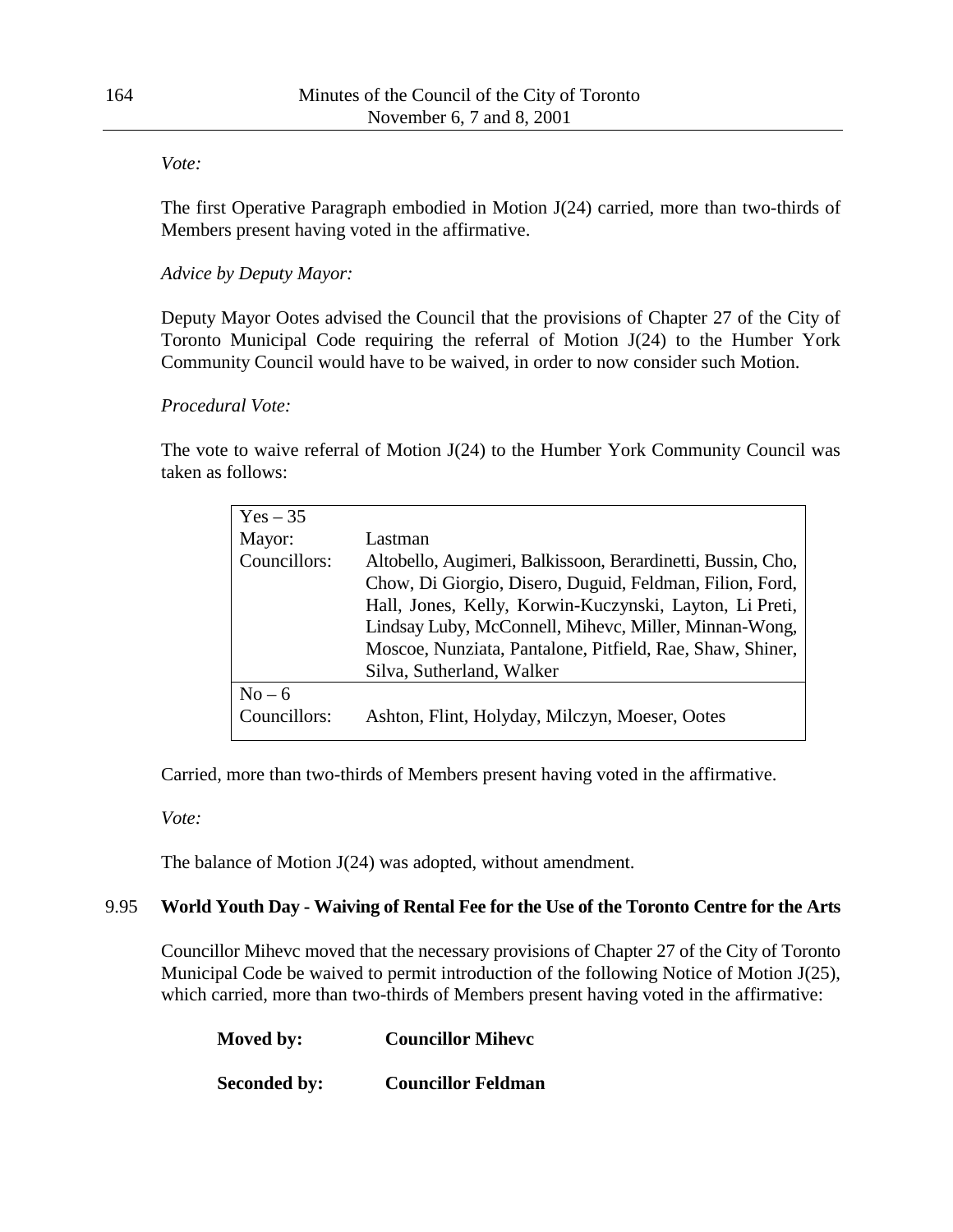"**WHEREAS** the City of Toronto is proud to welcome Pope John Paul II, 750,000 young delegates and 3000 international journalists that are expected to attend World Youth Day from July 22- 28, 2002; and

**WHEREAS** World Youth Day 2002 will generate significant economic benefits and extensive world-wide media coverage for the City of Toronto; and

**WHEREAS** World Youth Day delegates will be participating in community service projects across the City of Toronto; and

**WHEREAS** the success of such a large-scale event will depend on the participation of thousands of local residents as volunteers and accommodation hosts; and

**WHEREAS** the World Youth Day National Council is planning to organize a kick-off event to promote and encourage the opportunities for volunteering, billeting and community service projects to 1000 representatives from 232 local schools; and

**WHEREAS** the World Youth Day National Council has requested the use of the Toronto Centre for the Arts for the morning of November 16, 2001, and that the facility rental fee of \$ 4,000.00 for that date be waived;

**NOW THEREFORE BE IT RESOLVED** that, Toronto City Council waive the rental fee for the use of the Toronto Centre for the Arts for the purpose of recruiting WYD volunteers, billeting hosts and other program support."

### *Advice by Deputy Mayor:*

Deputy Mayor Ootes advised the Council that the provisions of Chapter 27 of the City of Toronto Municipal Code requiring the referral of Motion J(25) to the Economic Development and Parks Committee would have to be waived, in order to now consider such Motion.

#### *Procedural Vote:*

The vote to waive referral of Motion  $J(25)$  to the Economic Development and Parks Committee carried, more than two-thirds of Members present having voted in the affirmative.

### *Motion:*

Councillor Mihevc moved that Motion J(25) be adopted, subject to:

(a) adding the following new recital:

"**WHEREAS** the World Youth Day National Council has agreed to pay up to \$3,000.00 for actual operating costs;"; and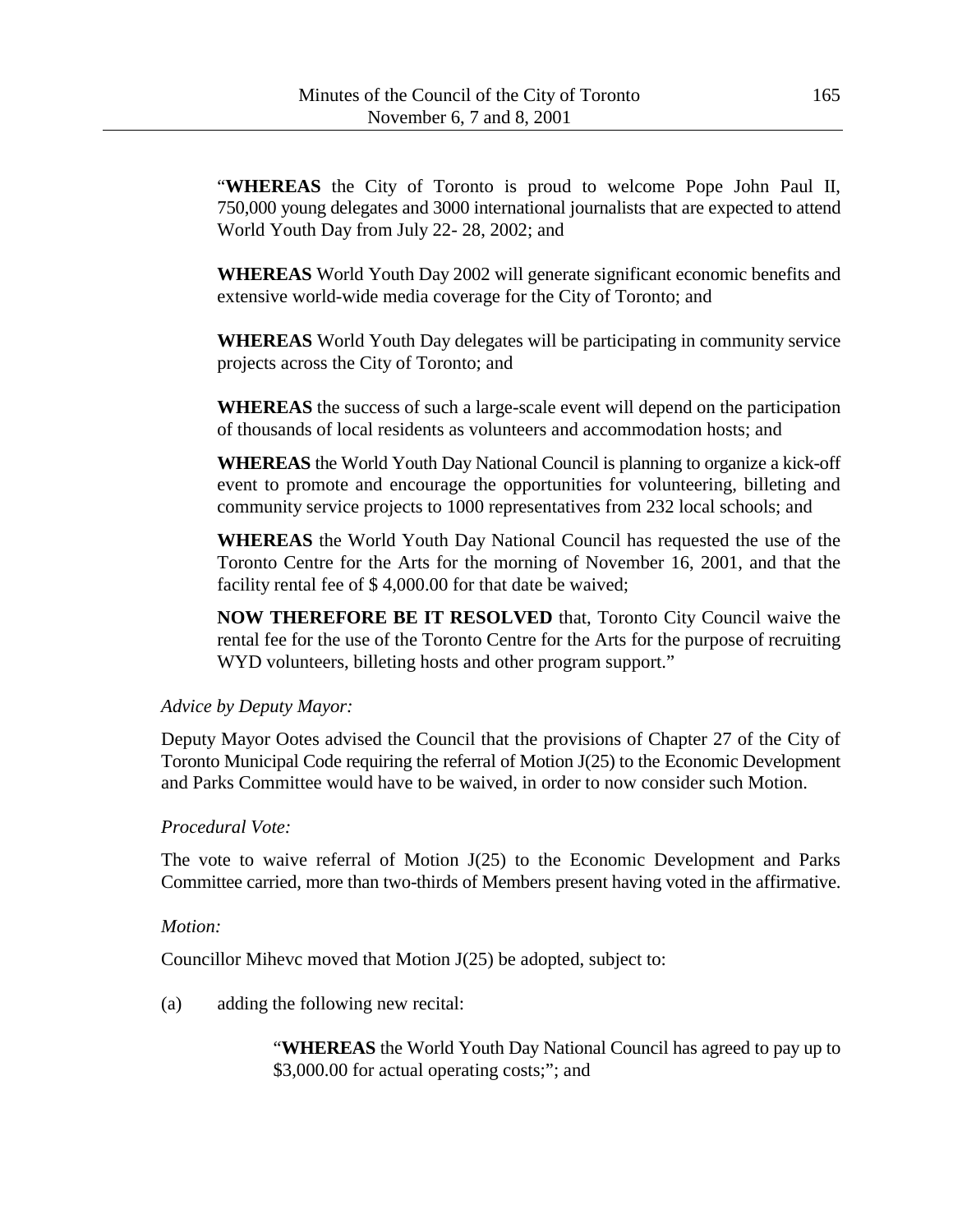(b) amending the first Operative Paragraph to read as follows:

"**NOW THEREFORE BE IT RESOLVED THAT** Toronto City Council provide up to \$4,000.00 from the Corporate Contingency Account for the purpose of renting the Toronto Centre for the Arts for the World Youth Day volunteer recruitment day."

*Votes:*

The motion by Councillor Mihevc carried.

Motion J(25), as amended, carried. 9.96 **Acquisition of Technology**

> Councillor Balkissoon moved that the necessary provisions of Chapter 27 of the City of Toronto Municipal Code be waived to permit introduction of the following Notice of Motion J(26), which carried, more than two-thirds of Members present having voted in the affirmative:

**Moved by: Councillor Balkissoon**

# **Seconded by: Councillor Berardinetti**

"**WHEREAS** staff are currently reviewing the City's contractual leasing arrangements with MFP Financial Services Ltd. for computer equipment and it is advisable that no further leasing through those arrangements take place until the review is completed; and

**WHEREAS** there is an urgent need for technology acquisitions in a number of program areas which must be addressed immediately; and

**WHEREAS** the Chief Administrative Officer and Commissioner of Corporate Services, by confidential joint report to follow on Wednesday, November 7, 2001, will be proposing an interim solution to allow for required technology acquisitions within the approved budgets of the operating departments;

**NOW THEREFORE BE IT RESOLVED THAT** Council give consideration to the aforementioned confidential joint report from the Chief Administrative Officer and Commissioner of Corporate Services, and that such report be adopted."

*Advice by Deputy Mayor:*

Deputy Mayor Ootes advised the Council that the provisions of Chapter 27 of the City of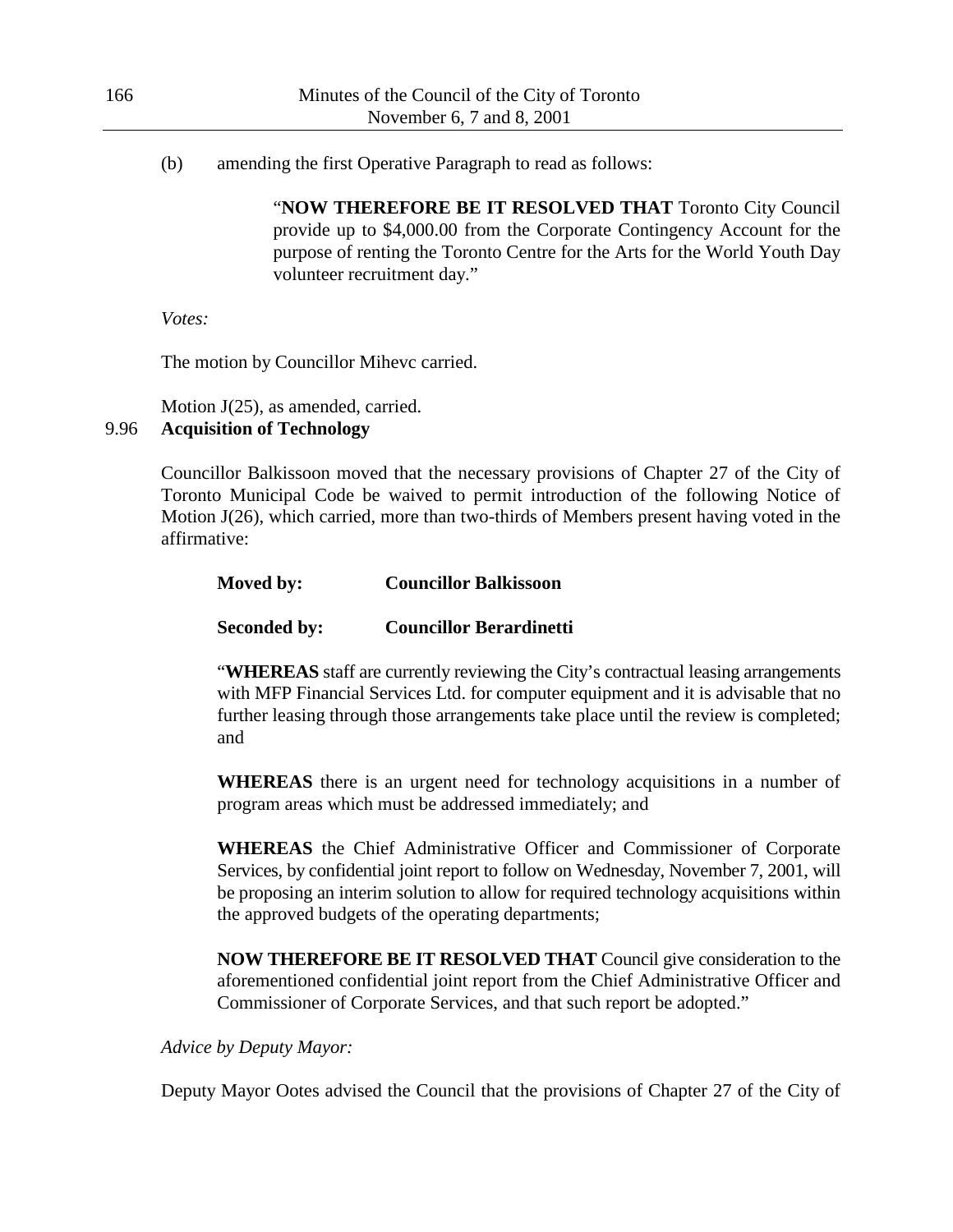Toronto Municipal Code requiring the referral of Motion J(26) to the Administration Committee would have to be waived, in order to now consider such Motion.

### *Procedural Vote:*

The vote to waive referral of Motion J(26) to the Administration Committee carried, more than two-thirds of Members present having voted in the affirmative.

Council also had before it, during consideration of Motion J(26), a confidential joint report dated November 7, 2001, from the Chief Administrative Officer and Acting Chief Financial Officer, and the Commissioner of Corporate Services.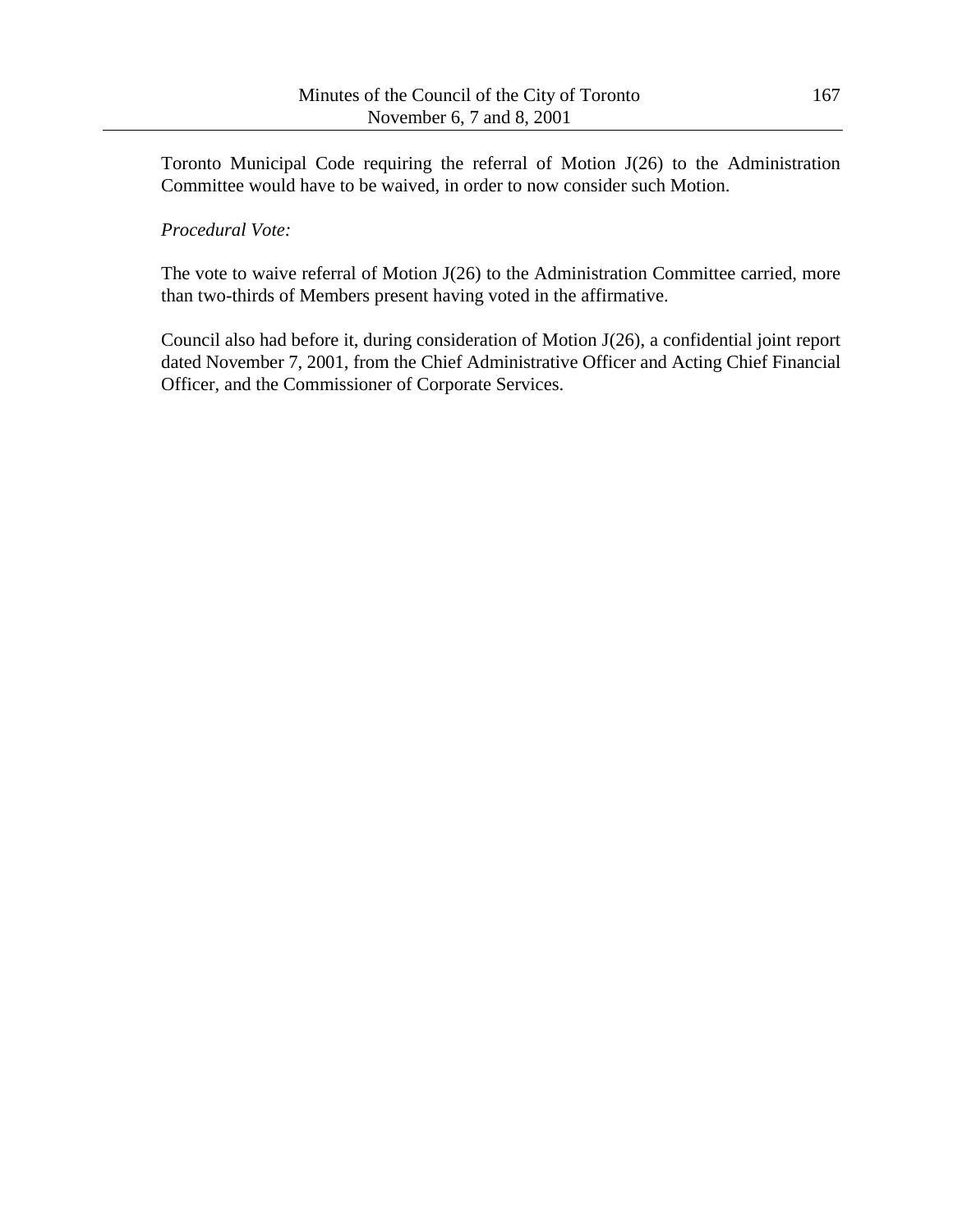*Vote:*

Motion  $J(26)$  was adopted, without amendment.

## *Motion to Re-open:*

Councillor Shiner, with the permission of Council, moved that, in accordance with Chapter 27 of the City of Toronto Municipal Code, Motion J(26) be re-opened for further consideration, which carried, more than two-thirds of Members present having voted in the affirmative.

Council also had before it, during consideration of Motion J(26), a revised confidential joint report dated November 7, 2001, from the Chief Administrative Officer and Acting Chief Financial Officer, and the Commissioner of Corporate Services.

*Vote:*

Motion J(26) was adopted, without amendment, and in so doing, Council adopted, without amendment, the revised confidential joint report dated November 7, 2001, from the Chief Administrative Officer and Acting Chief Financial Officer and the Commissioner of Corporate Services, such report to remain confidential, in accordance with the provisions of the Municipal Act, having regard that it concerns the security of a property interest of the municipality or local board, save and except the following recommendations embodied therein:

"It is recommended that:

- (1) interim financing, structured as internal loans or chargebacks for 3-year terms at an interest rate of 5 percent per annum, for technology related acquisitions be approved as a temporary measure to fulfil acquisitions determined to be urgently needed, pending completion of the review of the City's existing leasing contract and development of a long-term technology acquisition strategy;
- (2) Council establish the Emergency Technology Acquisition Reserve Fund, the purpose of which is to provide funds for the internal leasing of technology related acquisitions under the conditions set out in this report, including replenishment of the Fund;
- (3) Municipal Code Chapter 227 (Reserves and Reserve Funds) be amended by adding the Emergency Technology Acquisition Reserve Fund to Schedule 'C' – Discretionary Reserve Funds;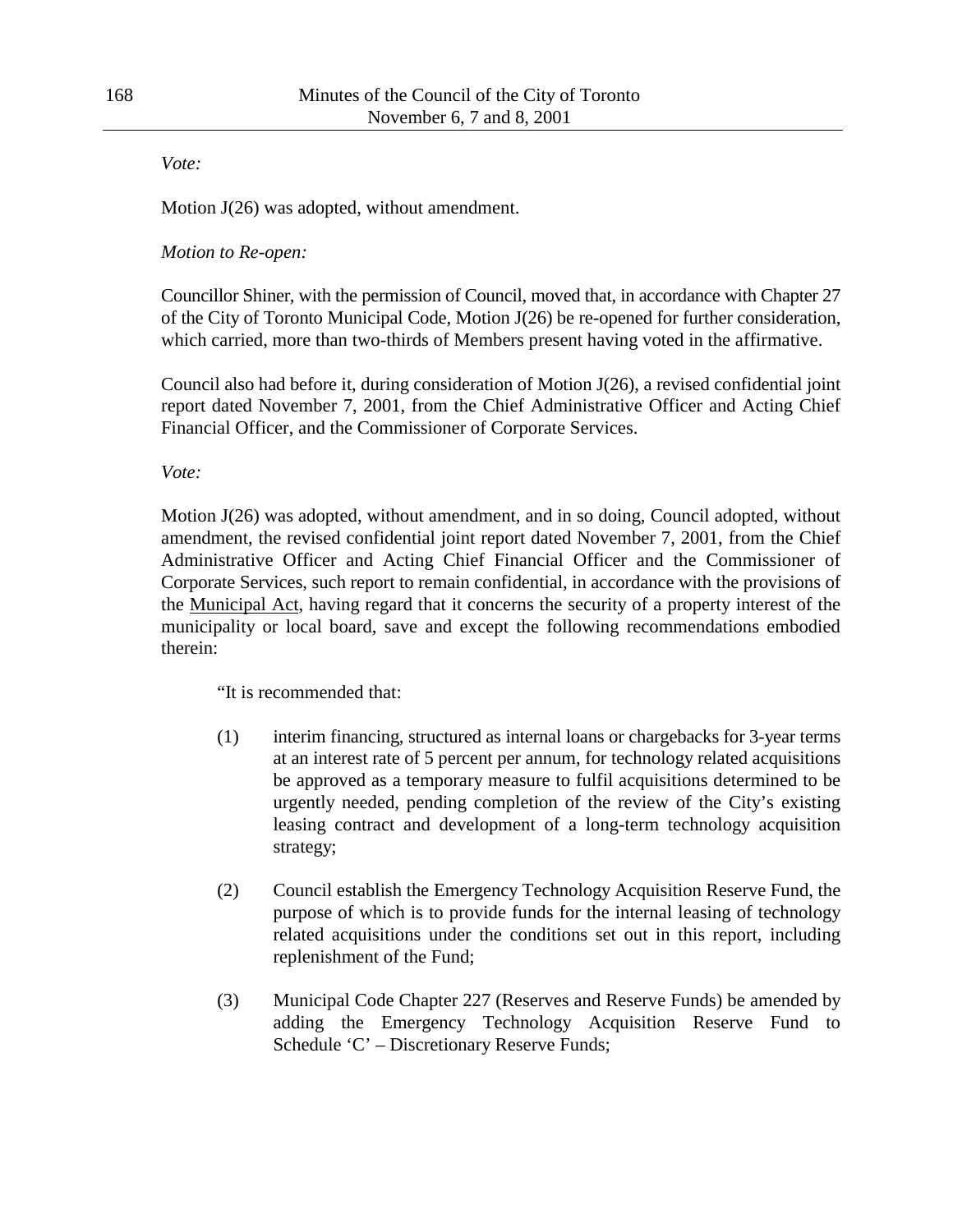- (4) funds in the amount of \$5.0 million be transferred to the Emergency Technology Acquisition Reserve Fund from the Capital Financing Reserve Fund as an initial contribution;
- (5) regular reports be provided to each meeting of the Administration Committee with respect to the status of the Emergency Technology Acquisition Reserve Fund, and the Emergency Technology Acquisition Reserve Fund be closed upon recommendation to Council;
- (6) the appropriate City officials be authorized and directed to take the necessary action to give effect thereto, and that leave be granted for the introduction of any necessary bills in Council to give effect thereto;
- (7) in the interim, all technology related acquisitions be reviewed for urgency of need, and, if so determined, be financed through the new reserve fund, while other acquisitions deemed not urgent will be deferred;
- (8) a review committee, comprising of senior staff from Finance and Information & Technology, be established to review business cases for urgency from departments and to approve the loans/chargebacks prior to any purchase commitments;
- (9) total loan/chargeback payments by departments consists of the cost of purchase, plus 15 percent of such purchase costs as administrative overhead charge representing costs for initial setup, asset management and eventual disposal, plus an interest charge at 5 percent per annum for the total amount of purchase and administrative overhead charge;
- (10) the Finance Department be directed to administer the new Emergency Technology Acquisition Reserve Fund and the collection of loan/chargeback payments from departments, and the Information & Technology Division be directed to manage the technology assets acquired with funds from the reserve fund; and
- (11) in order to reduce the need to draw on the loan capital, staff be given the option to either finance urgent technology related acquisitions through internal loans or, if sufficient budget funds are available, purchase outright where such purchase can be determined to be financially viable and beneficial."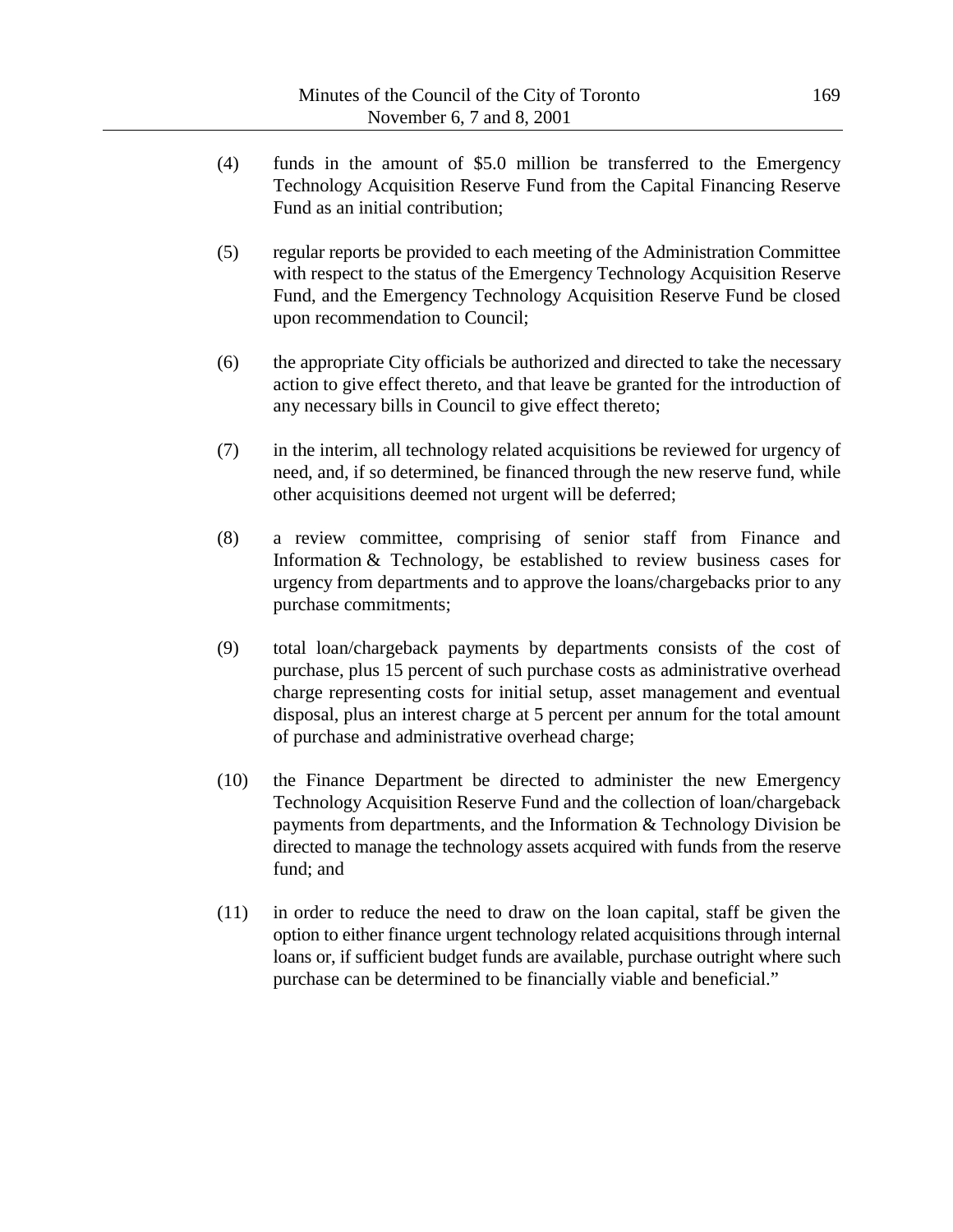### 9.97 **2002 Schedule of Meetings – Community Council Meetings**

Councillor Rae moved that the necessary provisions of Chapter 27 of the City of Toronto Municipal Code be waived to permit introduction and debate of the following Notice of Motion J(27), which carried, more than two-thirds of Members present having voted in the affirmative:

| Moved by: | <b>Councillor Rae</b> |
|-----------|-----------------------|
|           |                       |

| <b>Seconded by:</b> | <b>Councillor Chow</b> |  |
|---------------------|------------------------|--|
|                     |                        |  |

"**WHEREAS** City Council at its meeting held on October 2, 3 and 4, 2001, adopted, as amended, Striking Committee Report No. 7, Clause No. 4, headed '2002 Schedule of Meetings'; and

**WHEREAS** there are no scheduled meetings of the Community Councils during February and March, 2002; and

**WHEREAS** there are urgent items to be considered by the Community Councils during this period;

**NOW THEREFORE BE IT RESOLVED THAT**, in accordance with §27-49 of Chapter 27 of the City of Toronto Municipal Code, Clause No. 4 of Report No. 7 of The Striking Committee, headed '2002 Schedule of Meetings', be re-opened for further consideration, only insofar as it relates to the schedule of meetings for the months of February and March, 2002;

**AND BE IT FURTHER RESOLVED THAT** Community Council meetings be scheduled in February 2002, as follows:

| Monday, February 25, 2002:  | Humber York Community Council<br><b>Midtown Community Council</b><br><b>Scarborough Community Council</b><br><b>Toronto East York Community Council</b> |
|-----------------------------|---------------------------------------------------------------------------------------------------------------------------------------------------------|
| Tuesday, February 26, 2002: | <b>Etobicoke Community Council</b><br>North York Community Council;                                                                                     |

**AND BE IT FURTHER RESOLVED THAT** the Chief Administrative Officer, in consultation with the Commissioners, recommend which Community Council decisions require urgent attention and that such matters be submitted to the Special Council meeting scheduled to be held on March 4 to 8, 2002, to consider the 2002 Operating and Capital Budgets;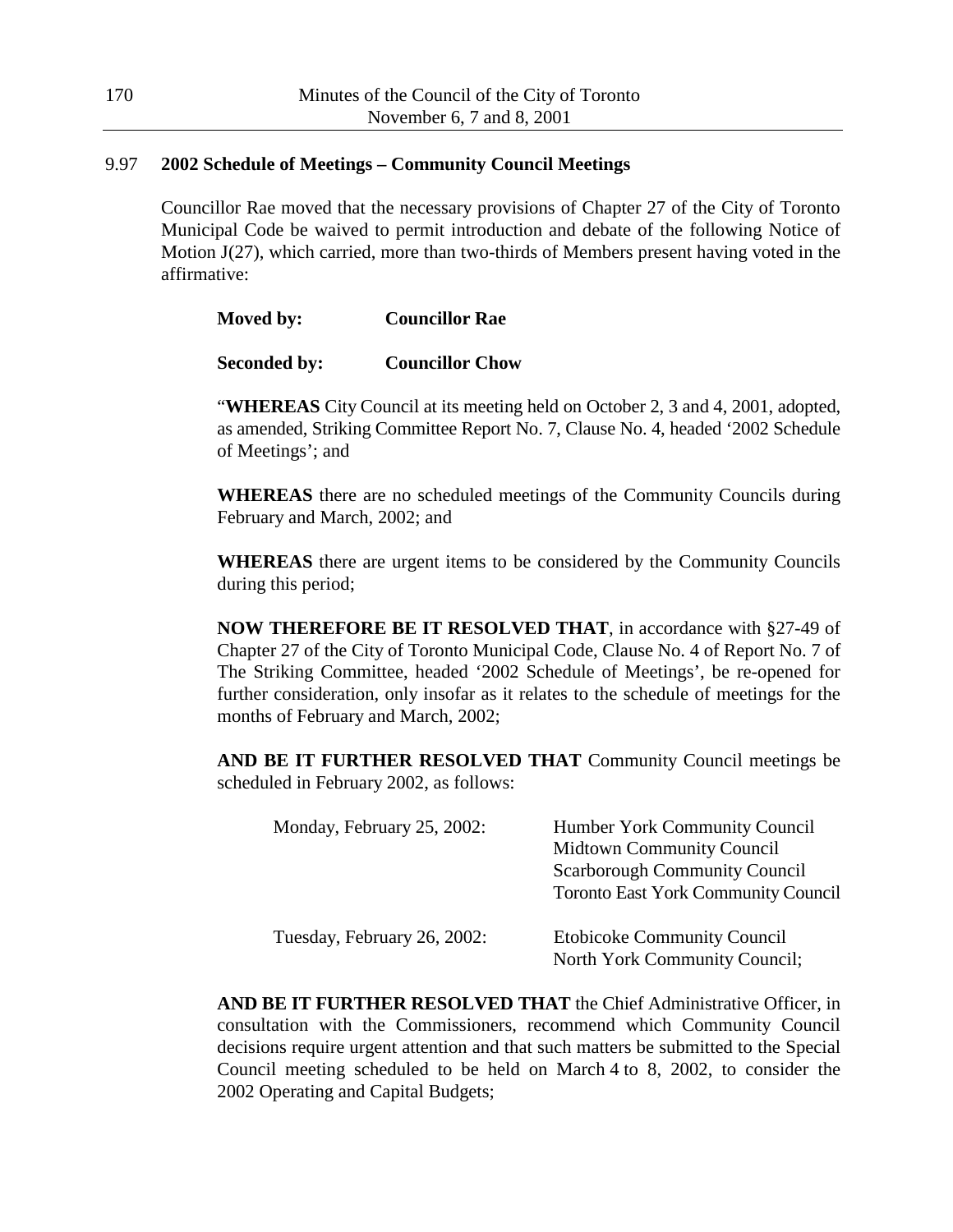**AND BE IT FURTHER RESOLVED THAT** such urgent matters be considered as the last items of business at the Special Meeting of City Council, following consideration of the Budgets."

*Votes:*

The first Operative Paragraph embodied in Motion J(27) carried, more than two-thirds of Members present having voted in the affirmative.

The balance of Motion J(27) was adopted, without amendment.

### 9.98 **Works Best Practices Program Work Group**

Councillor Disero moved that the necessary provisions of Chapter 27 of the City of Toronto Municipal Code be waived to permit introduction and debate of the following Notice of Motion J(28), which carried, more than two-thirds of Members present having voted in the affirmative:

### **Moved by: Councillor Disero**

# **Seconded by: Councillor Miller**

"**WHEREAS** City Council on January 30, 31 and February 1, 2001, in adopting as amended, Clause No. 1 of Report No. 1 of The Works Committee, and Clause No. 3 of Report No. 1 of The Administration Committee, headed 'Review of Sub-Committees, Advisory Committees, Special Committees and Task Forces Established by City Council since January 1998', respectively struck out and referred Recommendation No. (4) of the Administration Committee, together with Recommendation No. B(4) of the Works Committee, to the Chair of the Personnel Sub-Committee for consideration and report thereon to the Administration Committee no later than its meeting scheduled to be held on March 27, 2001, viz.:

Recommendation No. 4 of The Administration Committee:

'(4) the mandate of the Personnel Sub-Committee be amended to include issues respecting Works Best Practices; and the General Manager, Water and Wastewater Services, or his designate, be requested to provide staff support to the Personnel Sub-Committee when the Sub-Committee gives consideration to Works Best Practices issues;'; and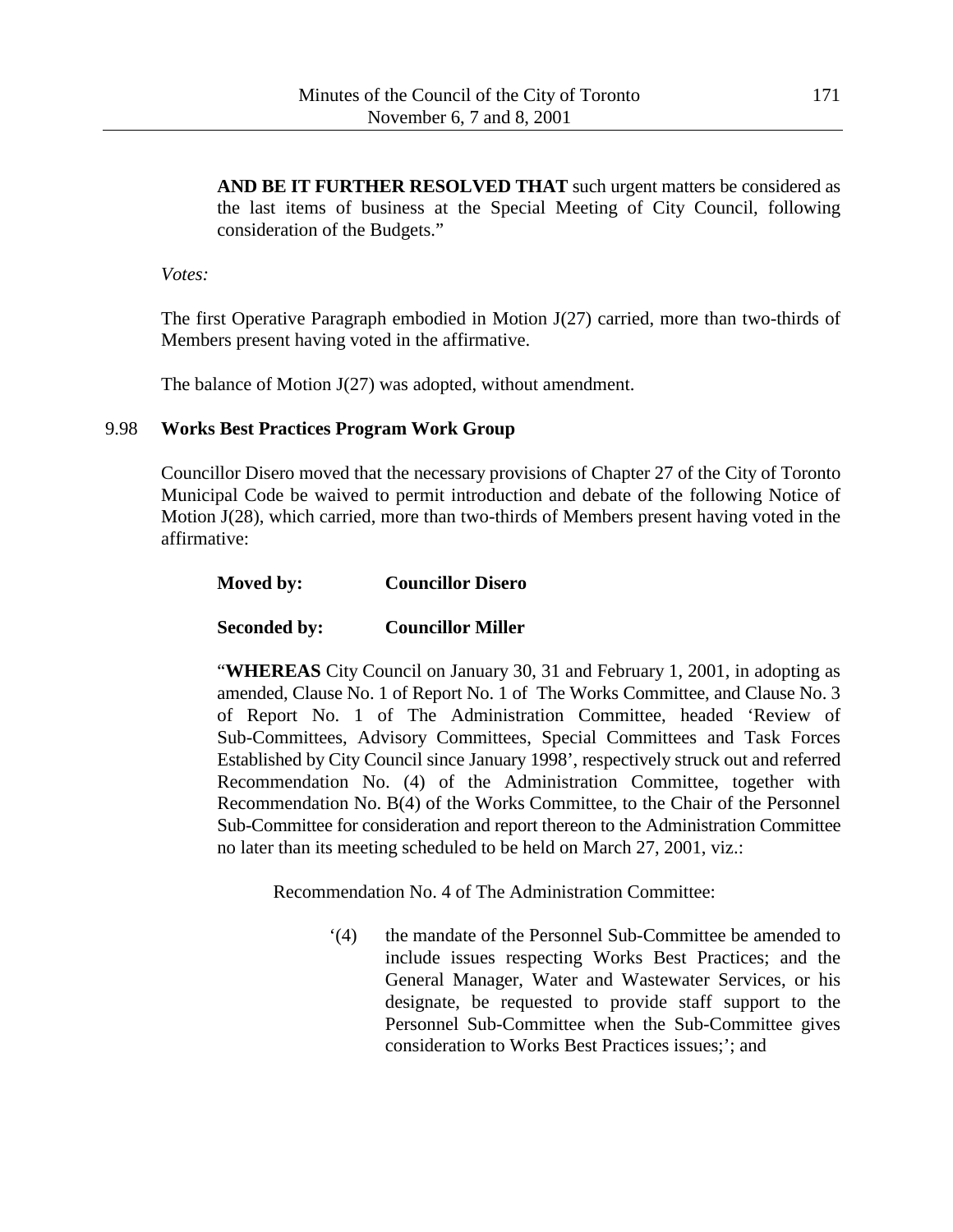Recommendation No. B(4) of The Works Committee:

- '(B) the following committees be disbanded:
	- (4) Works Best Practices Program Work Group, having regard for the recommendation of the Administration Committee with respect to the re-establishment of the Personnel Sub-Committee to include Works Best Practices; and reports having requested the Commissioner of Works and Emergency Services to submit a report directly to Council on consultation with Toronto Civic Employees' Union – CUPE Local 416 with respect to their response to the proposed structure and any recommendations;'; and

**WHEREAS** this matter has not yet come back to Committee and Council for consideration;

**NOW THEREFORE BE IT RESOLVED THAT**, in accordance with §27-49 of Chapter 27 of the City of Toronto Municipal Code, Clause No. 1 of Report No. 1 of The Works Committee, and Clause No. 3 of Report No. 1 of The Administration Committee, headed "Review of Sub-Committees, Advisory Committees, Special Committees and Task Forces Established by City Council since January 1998", be re-opened for further consideration, only insofar as it pertains to the Works Best Practices Program Work Group;

**AND BE IT FURTHER RESOLVED THAT** Clause No. 4 of Report No. 14 of The Policy and Finance Committee, headed 'Works Best Practices Program, Status Report No. 4', be amended by adding thereto the following additional recommendations:

- '(1) Council re-establish the Works Best Practices Program Work Group; and
- (2) the composition of the Works Best Practices Program Work Group be referred to the Works Committee for consideration and recommendation to Council.' "

*Vote:*

The first Operative Paragraph embodied in Motion J(28) carried, more than two-thirds of Members present having voted in the affirmative.

# *Disposition:*

Consideration of the balance of Motion J(28) was deferred to the next regular meeting of Council scheduled to be held on December 4, 2001.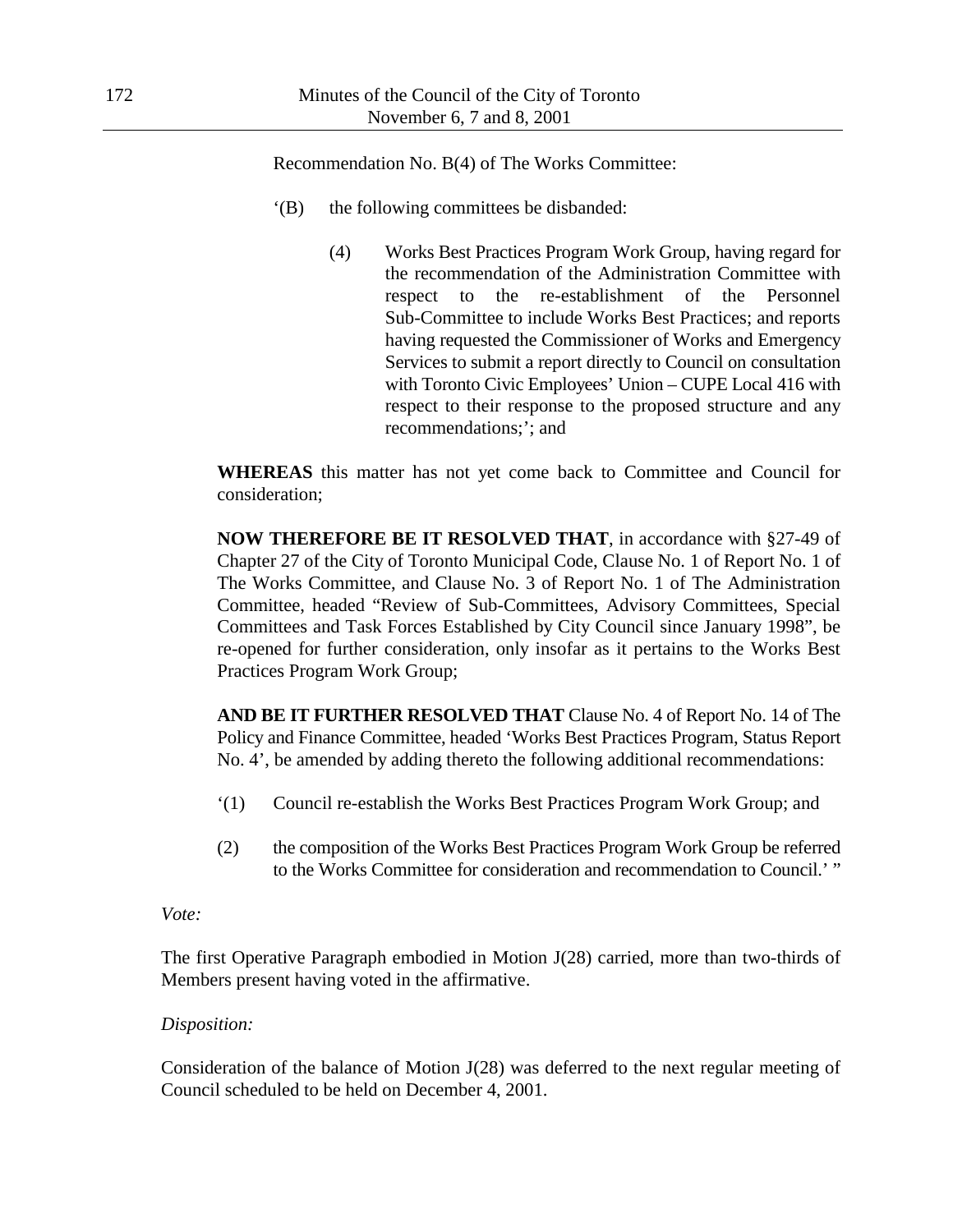# 9.99 **Amendments to Municipal Act – Method of Property Taxation – Airport Runways Used in Connection with an Aircraft Manufacturing Facility – Bombardier Aerospace Ltd.**

Councillor Moscoe moved that the necessary provisions of Chapter 27 of the City of Toronto Municipal Code be waived to permit introduction of the following Notice of Motion J(29), which carried, more than two-thirds of Members present having voted in the affirmative:

| Moved by: | <b>Councillor Moscoe</b> |
|-----------|--------------------------|
|           |                          |

## **Seconded by: Councillor Feldman**

"**WHEREAS** railway rights-of-way and power utility corridors, due to their unique nature, are afforded a special tax treatment under the Municipal Act, wherein property taxes are determined by the application of a per-acre rate that is established each year by a provincial regulation; and

**WHEREAS** airport runways used in connection with an aircraft manufacturing facility are also unique property types, in that few if any comparable properties exist; and

**WHEREAS** there is one such facility in Toronto, being the airport runway owned by Bombardier Aerospace Ltd. in Downsview; and

**WHEREAS** the City of Toronto is currently negotiating with Bombardier Aerospace Ltd. to secure the release of restrictive covenants relating to the airport runway, in order to allow redevelopment of certain City-owned lands in the vicinity for residential and mixed-use purposes; and

**WHEREAS** Bombardier Aerospace Ltd. has indicated their willingness to consider the release of the aforesaid restrictive covenants on the redevelopment lands in exchange for the City undertaking to secure a lower level of taxation on the airport runway lands, through a request to the Province for a legislative amendment; and

**WHEREAS** an opportunity exists at present to introduce amendments to the Municipal Act that would take effect for the 2002 taxation year, by way of an omnibus bill that is currently before the legislature as Bill 127, the Responsible Choices for Growth and Fiscal Responsibility Act, 2001, that was introduced for First Reading on November 6, 2001, and which is expected to receive Third Reading and Royal Assent before December 13, 2001;

**NOW THEREFORE BE IT RESOLVED THAT** the Province of Ontario be requested to introduce amendments to the Municipal Act that would change the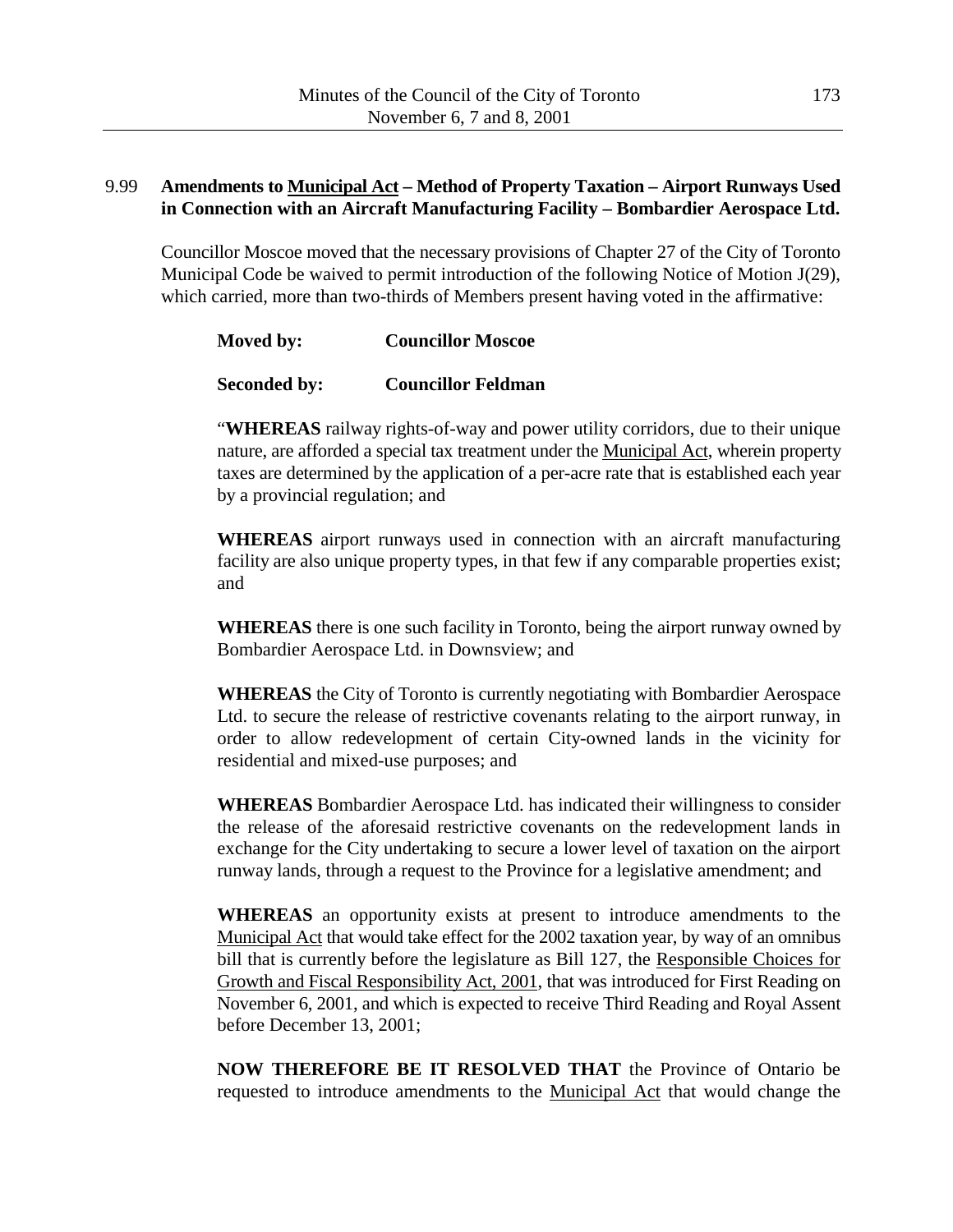method by which property taxes are determined for airport runways used in connection with an aircraft manufacturing facility, to allow such properties to be taxed in a similar method to other unique linear properties, such as railway rights-of-way and power utility corridors, and more specifically, that Section 368.3(1) of the Municipal Act be amended to add:

'3. The runway of an aircraft company that is used primarily for the testing of planes in association with an active manufacturing plant.';

**AND BE IT FURTHER RESOLVED THAT** appropriate Members of Council and City staff be authorized to seek a meeting with officials of the Ministries of Finance and Municipal Affairs and Housing, and the affected property owners, to determine an appropriate level of taxation for properties within this category."

#### *Advice by Deputy Mayor:*

Deputy Mayor Ootes advised the Council that the provisions of Chapter 27 of the City of Toronto Municipal Code requiring the referral of Motion J(29) to the Policy and Finance Committee would have to be waived, in order to now consider such Motion.

#### *Procedural Vote:*

The vote to waive referral of Motion J(29) to the Policy and Finance Committee carried, more than two-thirds of Members present having voted in the affirmative.

#### *Vote:*

Motion J(29) was adopted, without amendment.

9.100 Deputy Mayor Ootes proposed to Council that consideration of the following matters remaining on the Order Paper for this meeting of Council be deferred to the next regular meeting of City Council scheduled to be held on December 4, 2001:

### REPORT NO. 15 OF THE ADMINISTRATION COMMITTEE

Clause No. 3 - "Options for Methods to Deal With Decisions on Compliance Audit Applications".

### REPORT NO. 10 OF THE ECONOMIC DEVELOPMENT AND PARKS COMMITTEE

Clause No. 4 - "Harmonized Policy for the Removal of Ornamental Fruit-Bearing Trees (All Wards)".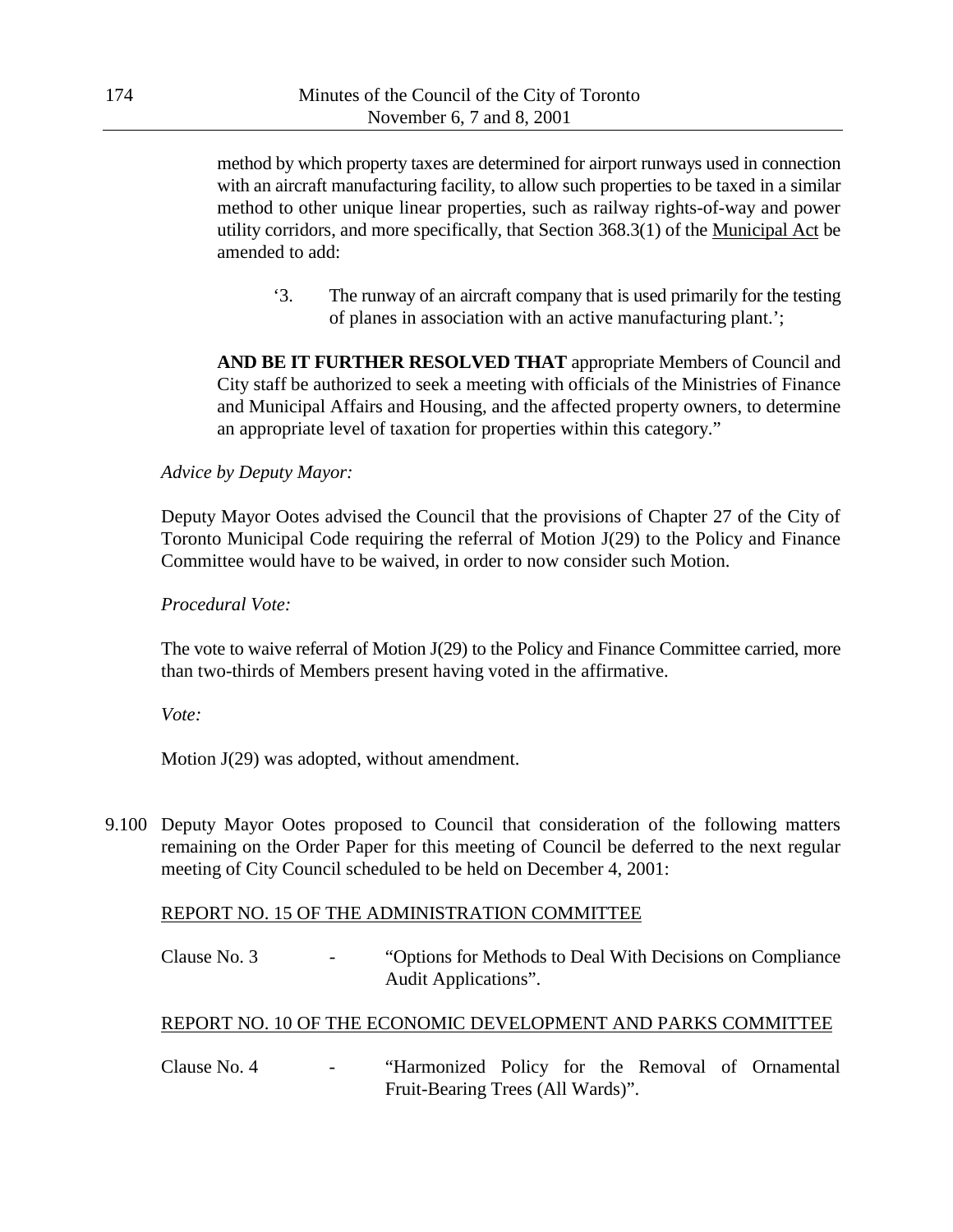Clause No. 9 - "Parkland Dedication - Industrial Development (All Wards)".

## REPORT NO. 11 OF THE PLANNING AND TRANSPORTATION COMMITTEE

Clause No. 1 - "Removal of Bus Bays on City Streets".

### REPORT NO. 14 OF THE POLICY AND FINANCE COMMITTEE

Clause No. 21 - "Delegation to Meeting of Housing Ministers in Quebec City".

### NOTICES OF MOTION

- J(7) Front Yard Parking 40 Emerson Avenue Moved by Councillor Silva, seconded by Councillor Disero
- J(28) Works Best Practices Program Work Group Moved by Councillor Disero, seconded by Councillor Miller

Council concurred in the proposal by Deputy Mayor Ootes.

# **BILLS AND BY-LAWS**

9.101 On November 6, 2001, at 10:02 a.m., Mayor Lastman, seconded by Councillor Mammoliti, moved that leave be granted to introduce the following Bill, and that this Bill, prepared for this meeting of Council, be passed and hereby declared as a By-law, which carried:

Bill No. 943 By-law No. 881-2001 To appoint a Chief Administrative Officer.

9.102 On November 6, 2001, at 7:21 p.m., Councillor Lindsay Luby, seconded by Councillor Duguid, moved that leave be granted to introduce the following Bill, and that this Bill, prepared for this meeting of Council, be passed and hereby declared as a By-law:

Bill No. 977 By-law No. 882-2001 To confirm the proceedings of the Council at its Meeting held on the 6th day of November, 2001,

the vote upon which was taken as follows:

Yes - 23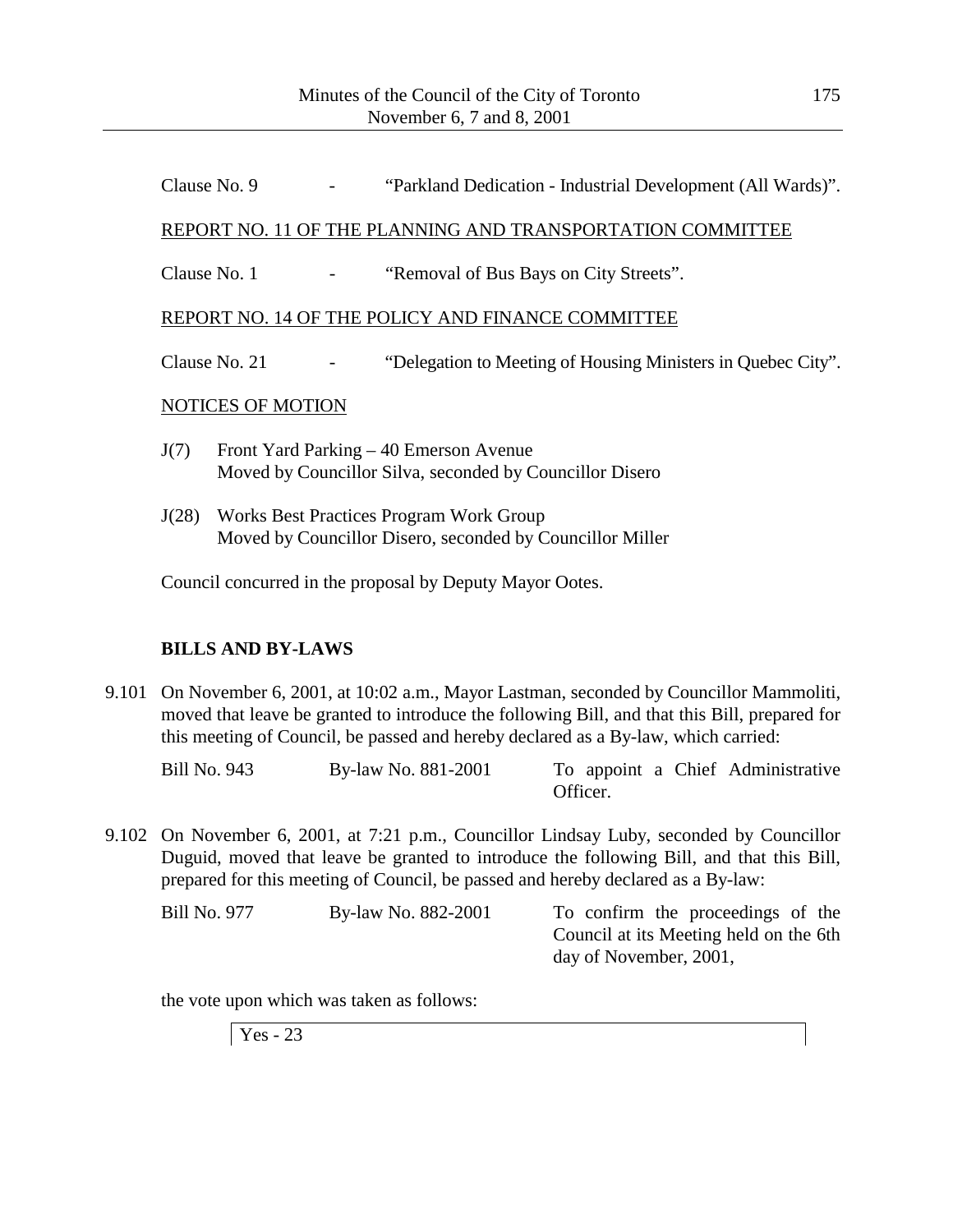| Councillors: | Altobello, Ashton, Balkissoon, Bussin, Cho, Chow,         |
|--------------|-----------------------------------------------------------|
|              | Di Giorgio, Duguid, Feldman, Flint, Hall, Holyday, Jones, |
|              | Kelly, Lindsay Luby, McConnell, Milczyn, Miller,          |
|              | Nunziata, Ootes, Pantalone, Shiner, Walker                |
| $No - 0$     |                                                           |

Carried, without dissent.

9.103 On November 7, 2001, at 7:45 p.m., Councillor Berardinetti, seconded by Councillor Mihevc, moved that leave be granted to introduce the following Bill, and that this Bill, prepared for this meeting of Council, be passed and hereby declared as a By-law:

| Bill No. 978<br>By-law No. 883-2001 | To confirm the proceedings of the      |
|-------------------------------------|----------------------------------------|
|                                     | Council at its Meeting held on the 6th |
|                                     | and 7th days of November, 2001,        |

the vote upon which was taken as follows:

| $Yes - 28$   |                                                            |
|--------------|------------------------------------------------------------|
| Mayor:       | Lastman                                                    |
| Councillors: | Altobello, Ashton, Berardinetti, Chow, Di Giorgio, Disero, |
|              | Duguid, Filion, Flint, Hall, Holyday, Johnston, Jones,     |
|              | Kelly, Layton, Li Preti, McConnell, Mihevc, Milczyn,       |
|              | Moscoe, Nunziata, Ootes, Pantalone, Pitfield, Rae, Shaw,   |
|              | Shiner                                                     |
| $No - 1$     |                                                            |
| Councillor:  | <b>Bussin</b>                                              |
|              |                                                            |

Carried by a majority of 27.

9.104 On November 8, 2001, at 6:03 p.m., Councillor Mihevc, seconded by Councillor Hall, moved that leave be granted to introduce the following Bills, and that these Bills, prepared for this meeting of Council, be passed and hereby declared as By-laws:

| <b>Bill No. 870</b> | By-law No. 884-2001 | To amend former City of York By-law<br>No. 1-83 in respect of 4 Venn Crescent<br>and 2409 Eglinton Avenue West.                                                       |
|---------------------|---------------------|-----------------------------------------------------------------------------------------------------------------------------------------------------------------------|
| <b>Bill No. 871</b> | By-law No. 885-2001 | To amend Chapters 320 and 324 of the<br>Etobicoke Zoning Code with respect to<br>certain lands located on the north side of<br>Bell Manor Drive, north of Berry Road. |
| <b>Bill No. 872</b> | By-law No. 886-2001 | To amend further By-law No. 23503 of                                                                                                                                  |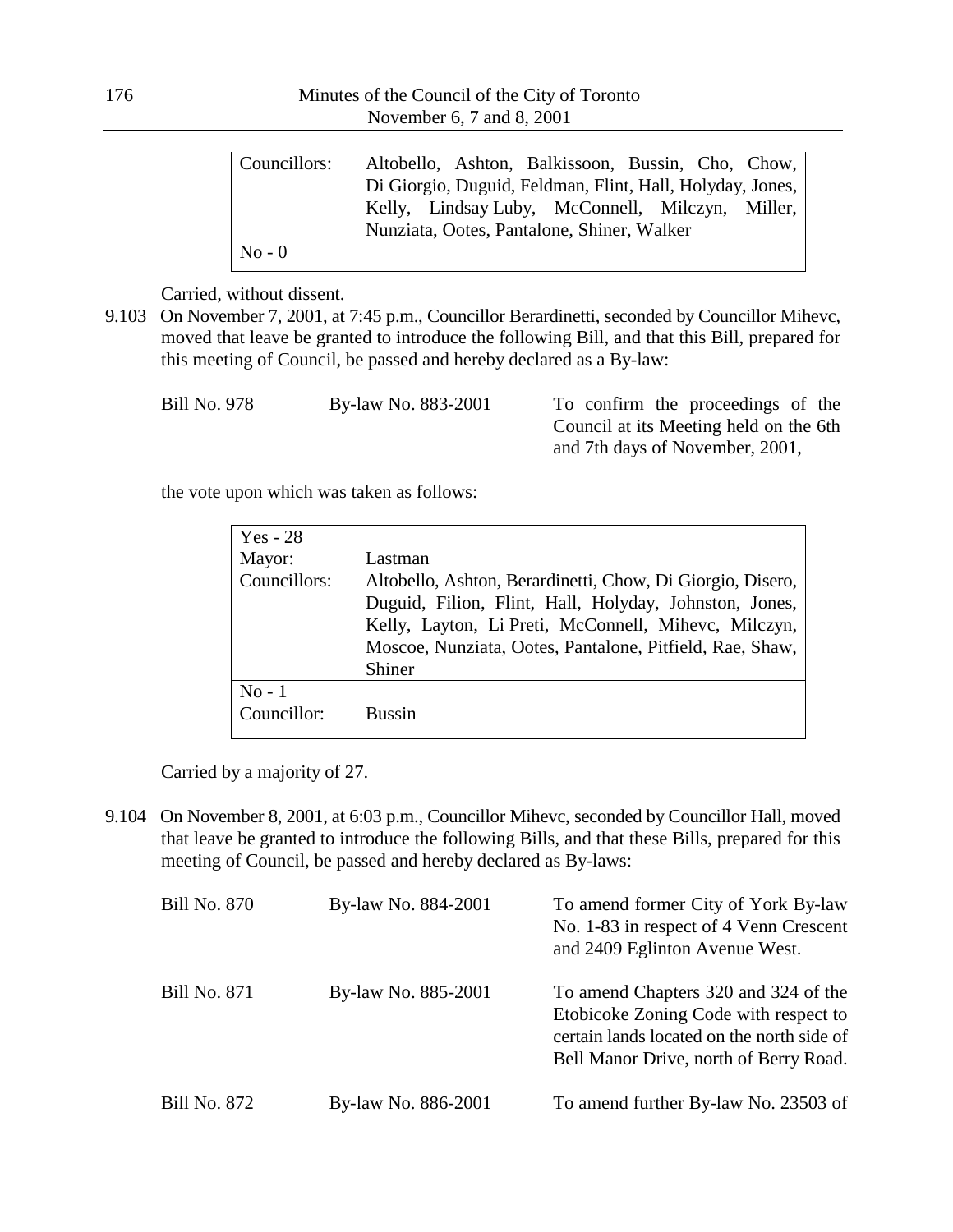|                     |                     | the former City of Scarborough,<br>respecting the regulation of traffic on<br>Toronto Roads.                                                                          |
|---------------------|---------------------|-----------------------------------------------------------------------------------------------------------------------------------------------------------------------|
| <b>Bill No. 874</b> | By-law No. 887-2001 | To expropriate lands extending easterly<br>from Berkeley Street at the rear of<br>Nos. 319 to 333 Queen Street East for<br>public lane purposes.                      |
| <b>Bill No. 875</b> | By-law No. 888-2001 | To expropriate 11R Hounslow Heath Road<br>for public lane purposes, park purposes<br>extinguish<br>and<br>legal<br>to<br>$\mathbf{a}$<br>non-conforming use.          |
| <b>Bill No. 876</b> | By-law No. 889-2001 | To amend further By-law No. 20-96, a<br>By-law "To provide for the overnight<br>parking on Borough streets", being a<br>By-law of the former Borough of East<br>York. |
| <b>Bill No. 877</b> | By-law No. 890-2001 | To amend further By-law No. 20-96, a<br>By-law "To provide for the overnight<br>parking on Borough streets", being a<br>By-law of the former Borough of East<br>York. |
| <b>Bill No. 878</b> | By-law No. 891-2001 | To amend further By-law No. 20-96, a<br>By-law "To provide for the overnight<br>parking on Borough streets", being a<br>By-law of the former Borough of East<br>York. |
| <b>Bill No. 879</b> | By-law No. 892-2001 | To amend further By-law No. 20-96, a<br>By-law "To provide for the overnight<br>parking on Borough streets", being a<br>By-law of the former Borough of East<br>York. |
| <b>Bill No. 880</b> | By-law No. 893-2001 | To amend further By-law No. 271, a<br>By-law "To prohibit parking on certain<br>sides of certain highways", being a<br>By-law of the former Borough of East<br>York.  |
| <b>Bill No. 881</b> | By-law No. 894-2001 | To amend further By-law No. 271, a<br>By-law "To prohibit parking on certain                                                                                          |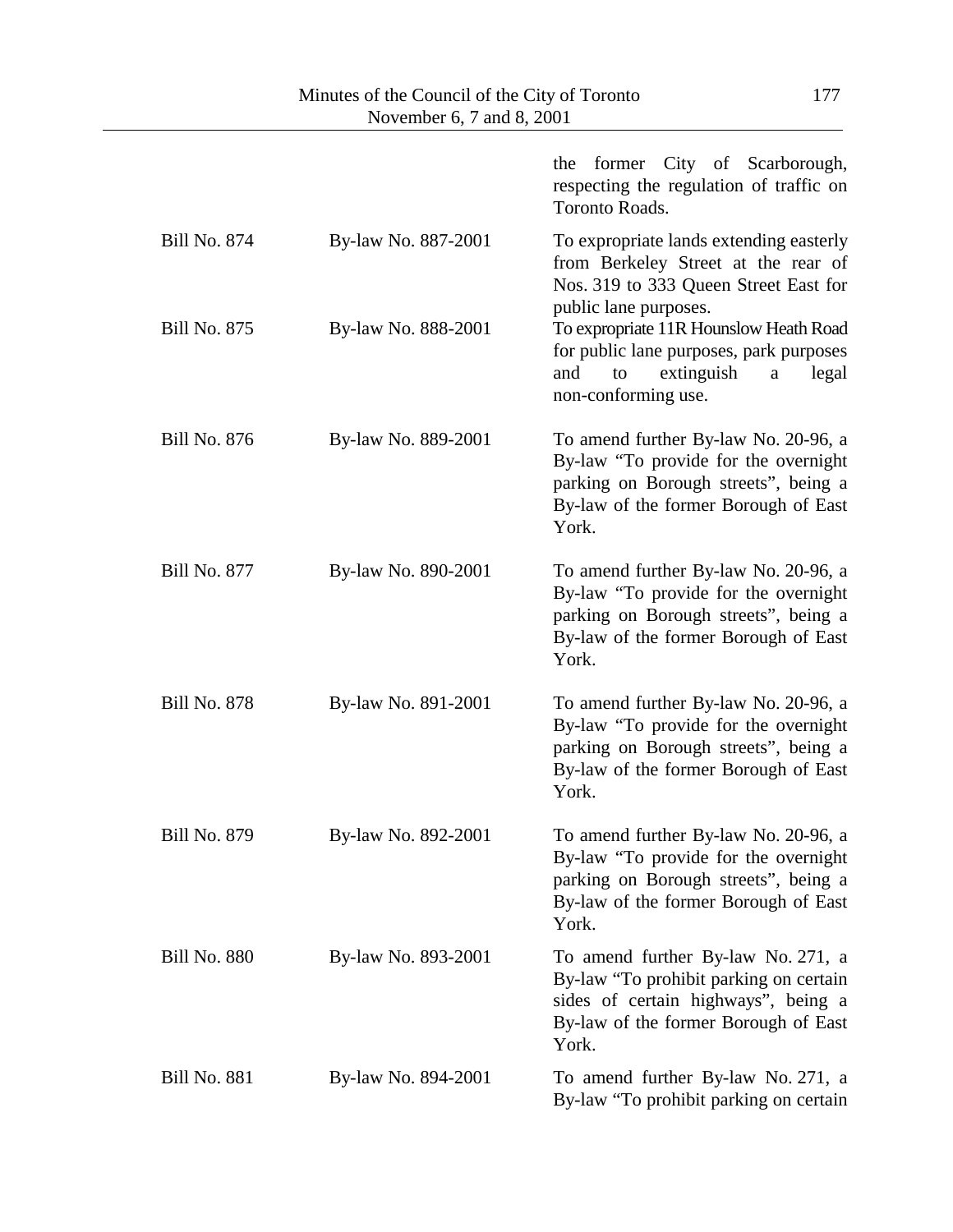|                     |                     | sides of certain highways", being a<br>By-law of the former Borough of East<br>York.                                                                                                                                                                            |
|---------------------|---------------------|-----------------------------------------------------------------------------------------------------------------------------------------------------------------------------------------------------------------------------------------------------------------|
| <b>Bill No. 882</b> | By-law No. 895-2001 | To amend further By-law No. 271, a<br>By-law "To prohibit parking on certain<br>sides of certain highways", being a<br>By-law of the former Borough of East<br>York.                                                                                            |
| <b>Bill No. 883</b> | By-law No. 896-2001 | To amend further By-law No. 271, a<br>By-law "To prohibit parking on certain<br>sides of certain highways", being a<br>By-law of the former Borough of East<br>York.                                                                                            |
| <b>Bill No. 885</b> | By-law No. 897-2001 | To amend By-law No. 159-2001 to set the<br>size and quorum of the Boards of<br>Management of the Kennedy Road<br>Business Improvement Area in the<br>former City of Scarborough and the<br>Weston Road Business Improvement<br>Area in the former City of York. |
| <b>Bill No. 886</b> | By-law No. 898-2001 | To amend the former City of Toronto<br>Municipal Code Chapter 20, Business<br>Improvement Areas, to make changes to<br>the size and quorum of the Hillcrest<br>Village Business Improvement Area<br>Board of Management.                                        |
| <b>Bill No. 887</b> | By-law No. 899-2001 | To amend the former City of Toronto<br>Municipal Code Chapter 20, Business<br>Improvement Areas, to reflect the name<br>Bloor-Bathurst-Madison<br>change<br>of<br>Business Improvement Area to Bloor<br>Annex Business Improvement Area.                        |
| <b>Bill No. 888</b> | By-law No. 900-2001 | To amend By-law No. 31001 of the former<br>City of North York, as amended.                                                                                                                                                                                      |
| <b>Bill No. 889</b> | By-law No. 901-2001 | To amend By-law No. 31001 of the former<br>City of North York, as amended.                                                                                                                                                                                      |
| <b>Bill No. 890</b> | By-law No. 902-2001 | To amend By-law No. 30518, as amended,                                                                                                                                                                                                                          |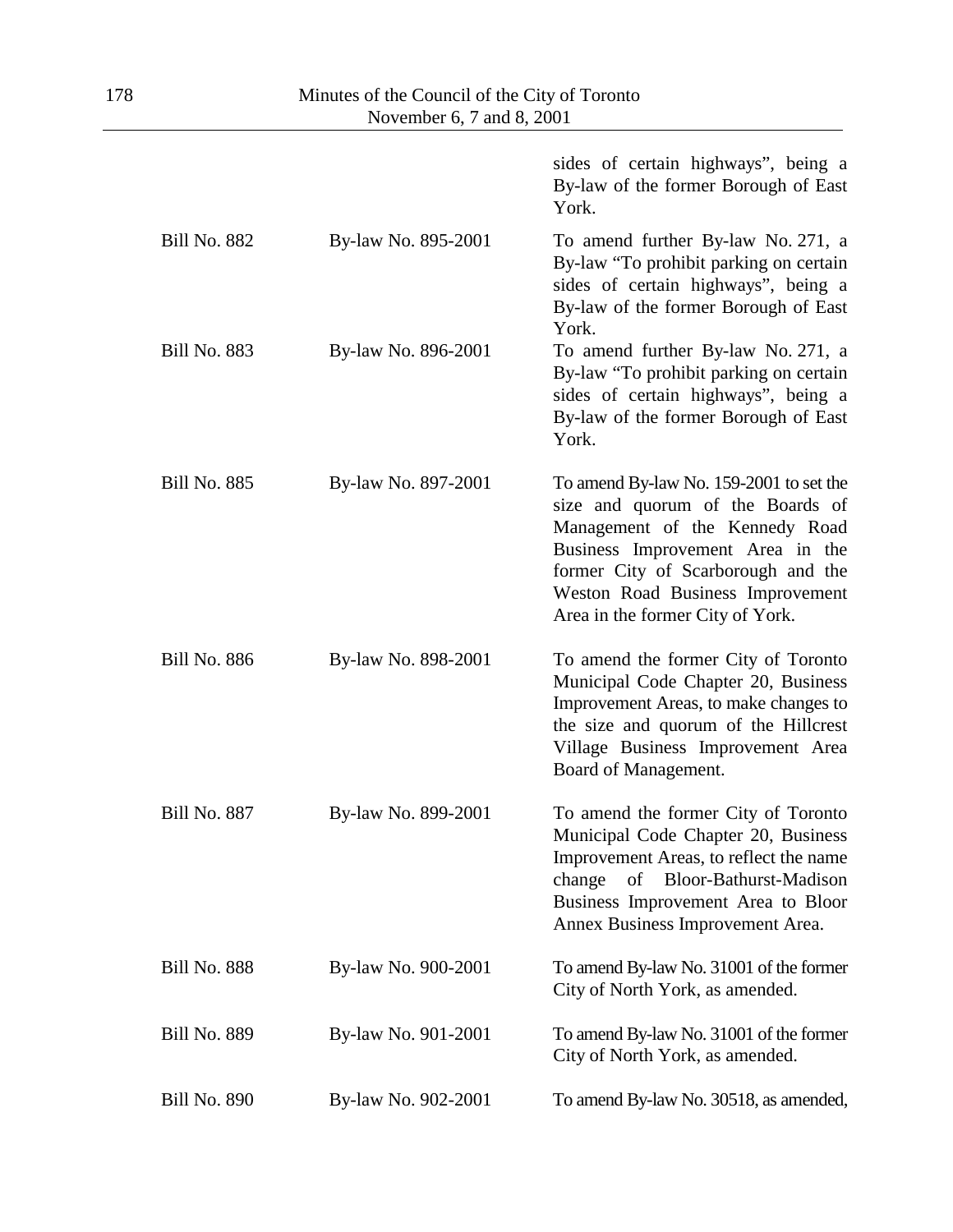|                     |                     | of the former City of North York.                                                                                                                                |
|---------------------|---------------------|------------------------------------------------------------------------------------------------------------------------------------------------------------------|
| <b>Bill No. 891</b> | By-law No. 903-2001 | To amend By-law No. 31878, as amended,<br>of the former City of North York.                                                                                      |
| <b>Bill No. 892</b> | By-law No. 904-2001 | To amend By-law No. 31001 of the former<br>City of North York, as amended.                                                                                       |
| <b>Bill No. 893</b> | By-law No. 905-2001 | To amend By-law No. 31001 of the former<br>City of North York, as amended.                                                                                       |
| <b>Bill No. 894</b> | By-law No. 906-2001 | To amend By-law No. 31878, as amended,<br>of the former City of North York.                                                                                      |
| <b>Bill No. 895</b> | By-law No. 907-2001 | To amend By-law No. 31001 of the former<br>City of North York, as amended.                                                                                       |
| <b>Bill No. 896</b> | By-law No. 908-2001 | To amend By-law No. 31001 of the former<br>City of North York, as amended.                                                                                       |
| <b>Bill No. 897</b> | By-law No. 909-2001 | To amend By-law No. 31001 of the former<br>City of North York, as amended.                                                                                       |
| <b>Bill No. 898</b> | By-law No. 910-2001 | To amend By-law No. 31001 of the former<br>City of North York, as amended.                                                                                       |
| <b>Bill No. 899</b> | By-law No. 911-2001 | To amend By-law No. 31001 of the former<br>City of North York, as amended.                                                                                       |
| <b>Bill No. 900</b> | By-law No. 912-2001 | To amend By-law No. 31001 of the former<br>City of North York, as amended.                                                                                       |
| <b>Bill No. 901</b> | By-law No. 913-2001 | To amend Chapter 910, Parking Machines,<br>of the City of Toronto Municipal Code<br>regarding parking machines on certain<br>streets within the City of Toronto. |
| <b>Bill No. 902</b> | By-law No. 914-2001 | To amend the former City of Toronto<br>Municipal Code Ch. 400, Traffic and<br>Parking,<br>respecting Salem Avenue<br>North.                                      |
| <b>Bill No. 903</b> | By-law No. 915-2001 | To amend the former City of Toronto<br>Municipal Code Ch. 400, Traffic and<br>Parking, respecting Gladstone Avenue.                                              |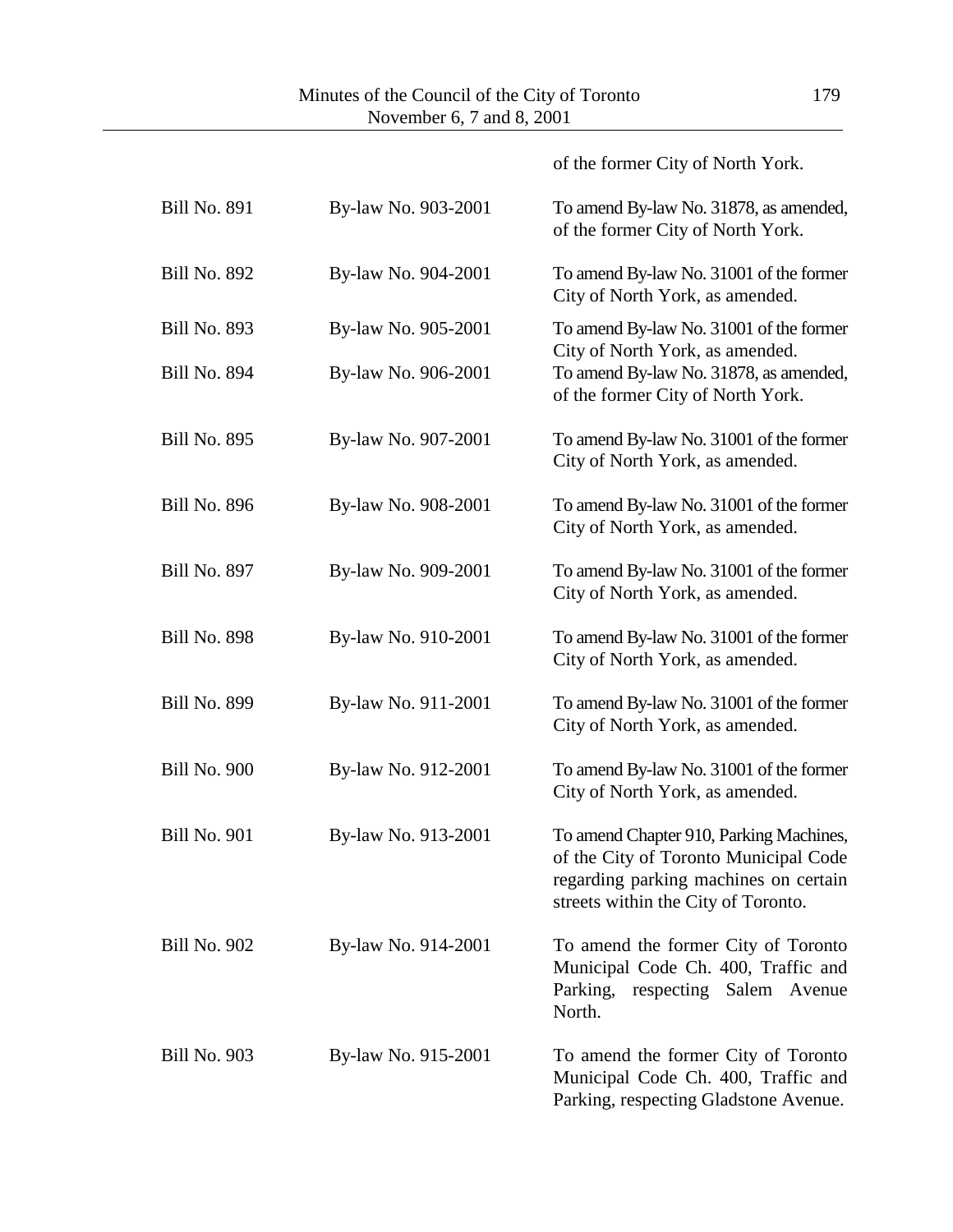| <b>Bill No. 904</b> | By-law No. 916-2001 | To amend the former City of Toronto<br>Municipal Code Ch. 400, Traffic and<br>Parking, respecting Albany Avenue.                     |
|---------------------|---------------------|--------------------------------------------------------------------------------------------------------------------------------------|
| <b>Bill No. 905</b> | By-law No. 917-2001 | To amend the former City of Toronto<br>Municipal Code Ch. 400, Traffic and<br>Parking, respecting Acores Avenue,<br>Minho Boulevard. |
| <b>Bill No. 906</b> | By-law No. 918-2001 | To amend the former City of Toronto<br>Municipal Code Ch. 400, Traffic and<br>Parking, respecting Rosemount Avenue.                  |
| <b>Bill No. 907</b> | By-law No. 919-2001 | To amend further Metropolitan By-law<br>No. 32-92, respecting the regulation of<br>traffic on former Metropolitan Roads.             |
| <b>Bill No. 908</b> | By-law No. 920-2001 | To amend further Metropolitan By-law<br>No. 32-92, respecting the regulation of<br>traffic on former Metropolitan Roads.             |
| <b>Bill No. 909</b> | By-law No. 921-2001 | To amend further Metropolitan By-law<br>No. 32-92, respecting the regulation of<br>traffic on former Metropolitan Roads.             |
| <b>Bill No. 910</b> | By-law No. 922-2001 | To amend further Metropolitan By-law<br>No. 32-92, respecting the regulation of<br>traffic on former Metropolitan Roads.             |
| <b>Bill No. 912</b> | By-law No. 923-2001 | To levy and collect taxes for 2001 on<br>Certain Railway Company and Power<br>Utility Lands.                                         |
| <b>Bill No. 913</b> | By-law No. 924-2001 | To amend the Municipal Code of the<br>former City of Etobicoke with respect to<br>Traffic - Chapter 240, Article I.                  |
| <b>Bill No. 914</b> | By-law No. 925-2001 | To amend the Municipal Code of the<br>former City of Etobicoke with respect to<br>Traffic - Chapter 240, Article II.                 |
| <b>Bill No. 915</b> | By-law No. 926-2001 | To amend the Municipal Code of the                                                                                                   |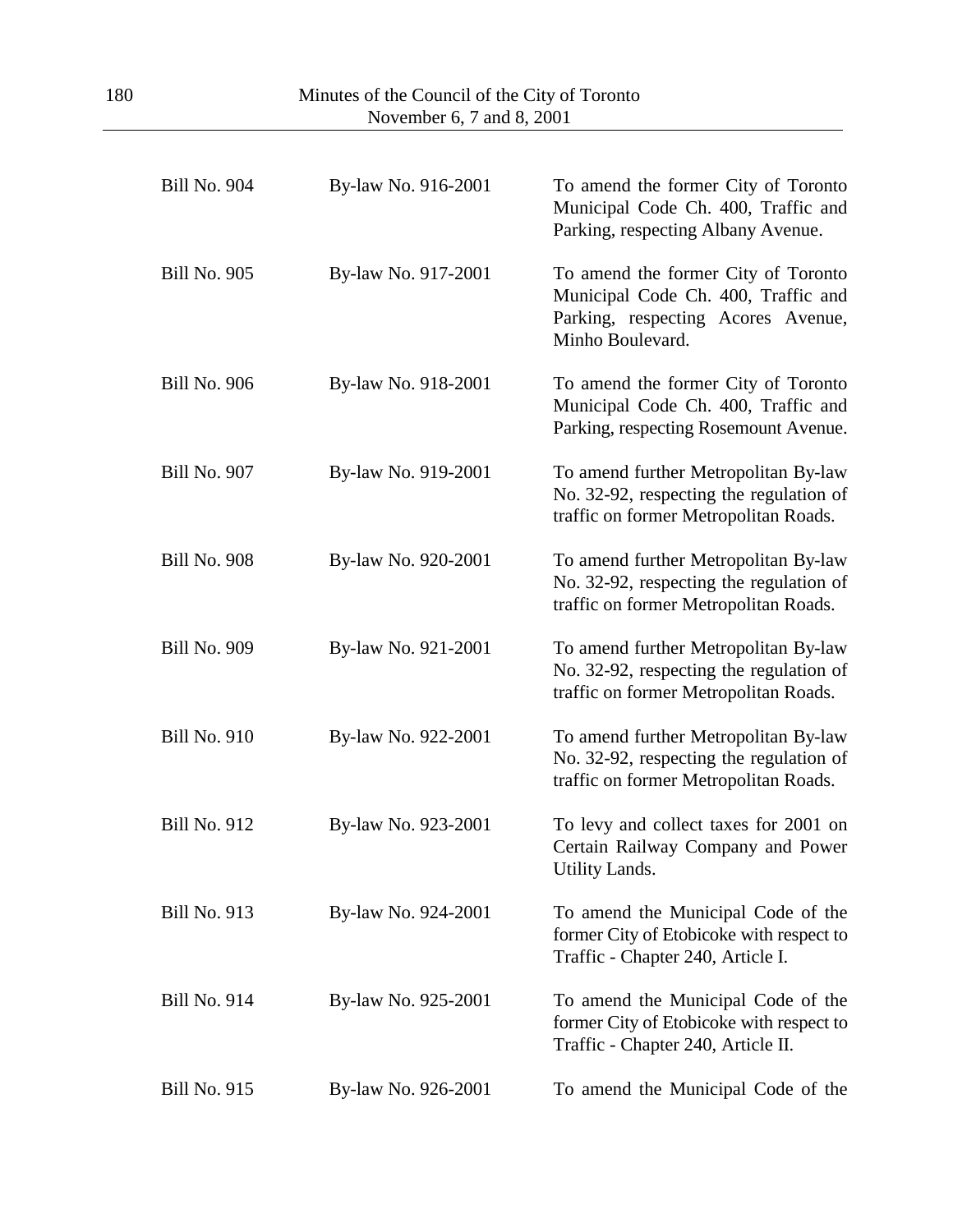|                     |                     | former City of Etobicoke with respect to<br>Traffic - Chapter 240, Article III.                                                                                                                                               |
|---------------------|---------------------|-------------------------------------------------------------------------------------------------------------------------------------------------------------------------------------------------------------------------------|
| <b>Bill No. 916</b> | By-law No. 927-2001 | To amend the Municipal Code of the<br>former City of Etobicoke with respect to<br>Traffic - Chapter 240, Article II.                                                                                                          |
| <b>Bill No. 917</b> | By-law No. 928-2001 | To amend By-law No. 196-84 of the<br>former City of York, being a By-law<br>"To regulate traffic on City of York<br>Roads".                                                                                                   |
| <b>Bill No. 918</b> | By-law No. 929-2001 | To amend By-law No. 2958-94 of the<br>former City of York, being a By-law<br>"To regulate traffic on City of York"<br>Roads".                                                                                                 |
| <b>Bill No. 919</b> | By-law No. 930-2001 | To exempt lands municipally known as<br>33-39 Andover Crescent from Part Lot<br>Control.                                                                                                                                      |
| <b>Bill No. 920</b> | By-law No. 931-2001 | To exempt lands municipally known as<br>83 and 85 Milton Street from Part Lot<br>Control.                                                                                                                                     |
| <b>Bill No. 921</b> | By-law No. 932-2001 | To enact a By-law pursuant to Chapter 134<br>of the Etobicoke Municipal Code a<br>By-law providing for the designation of<br>fire routes in the geographic area of<br>Etobicoke, a By-law of the former City<br>of Etobicoke. |
| <b>Bill No. 922</b> | By-law No. 933-2001 | To repeal Township of Scarborough<br>Zoning By-law No. 5005.                                                                                                                                                                  |
| <b>Bill No. 923</b> | By-law No. 934-2001 | To amend Scarborough Zoning By-law<br>No. 12360, as amended, with respect to<br>the Tam O'Shanter Community.                                                                                                                  |
| <b>Bill No. 924</b> | By-law No. 935-2001 | To amend Scarborough Zoning By-law<br>No. 24982, as amended, with respect to<br>the Golden Mile Employment District.                                                                                                          |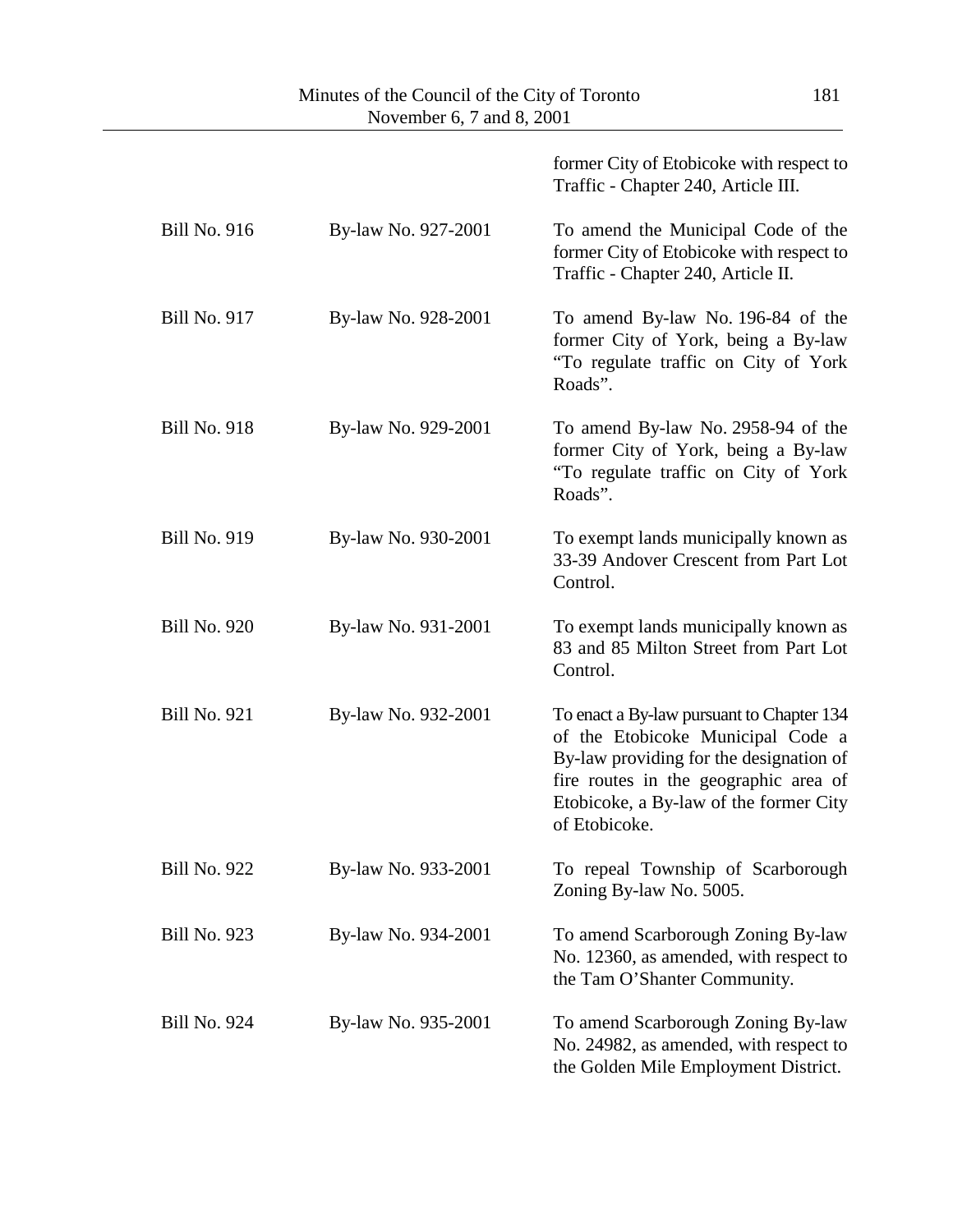| Minutes of the Council of the City of Toronto<br>November 6, 7 and 8, 2001 |                     |                                                                                                                                                                                                                                                                                                                                                                                                                                                                                                                                                                                                                                                                                                                                                                                                                                                                                                                                                                                                                                                                                                                                                                          |
|----------------------------------------------------------------------------|---------------------|--------------------------------------------------------------------------------------------------------------------------------------------------------------------------------------------------------------------------------------------------------------------------------------------------------------------------------------------------------------------------------------------------------------------------------------------------------------------------------------------------------------------------------------------------------------------------------------------------------------------------------------------------------------------------------------------------------------------------------------------------------------------------------------------------------------------------------------------------------------------------------------------------------------------------------------------------------------------------------------------------------------------------------------------------------------------------------------------------------------------------------------------------------------------------|
| <b>Bill No. 925</b>                                                        | By-law No. 936-2001 | To adopt Amendment No. 1074 of the<br>Official Plan for the former City of<br>Scarborough.                                                                                                                                                                                                                                                                                                                                                                                                                                                                                                                                                                                                                                                                                                                                                                                                                                                                                                                                                                                                                                                                               |
| <b>Bill No. 927</b>                                                        | By-law No. 937-2001 | To adopt Amendment No. 1071 of the<br>Official Plan for the former City of<br>Scarborough.                                                                                                                                                                                                                                                                                                                                                                                                                                                                                                                                                                                                                                                                                                                                                                                                                                                                                                                                                                                                                                                                               |
| <b>Bill No. 928</b>                                                        | By-law No. 938-2001 | To amend Scarborough Zoning By-law<br>No. 10217, as amended, the Agricultural<br>Holding By-law, and Zoning By-law<br>No. 14402, as amended, with respect to<br>the Malvern Community.                                                                                                                                                                                                                                                                                                                                                                                                                                                                                                                                                                                                                                                                                                                                                                                                                                                                                                                                                                                   |
| <b>Bill No. 929</b>                                                        | By-law No. 939-2001 | To amend Scarborough Zoning By law<br>No. 10076, the Agincourt Community<br>Zoning By law; and to<br>amend<br>Scarborough Zoning By-law No. 12797,<br>the Agincourt North Community Zoning<br>By-law; and to amend Scarborough<br>Zoning By-law No. 9350, the Bendale<br>Community Zoning By-law; and to<br>amend Scarborough Zoning By-law<br>No. 8786, the Birchcliff Community<br>Zoning<br>By-law;<br>and<br>to<br>amend<br>Scarborough Zoning By-law No. 9174,<br>Birchmount<br>Park<br>the<br>Community<br>and<br>Zoning<br>By-law;<br>to<br>amend<br>Scarborough Zoning By-law No. 9396,<br>the Cliffcrest Community Zoning<br>By-law; and to amend Scarborough<br>Zoning By-law<br>No. 12077,<br>the<br>Centennial Community Zoning By-law;<br>and to amend Scarborough Zoning<br>the<br>By-law<br>No. 8978,<br>Clairlea<br>Community Zoning By-law; and to<br>amend Scarborough Zoning By-law<br>No. 9364, the Cliffside Community<br>Zoning By-law; and to<br>amend<br>Scarborough Zoning By-law No. 9508,<br>the Dorset Park Community Zoning<br>By-law; and to amend Scarborough<br>Zoning By-law No. 10048, the Eglinton<br>Community Zoning By-law; and to |

 $\sim$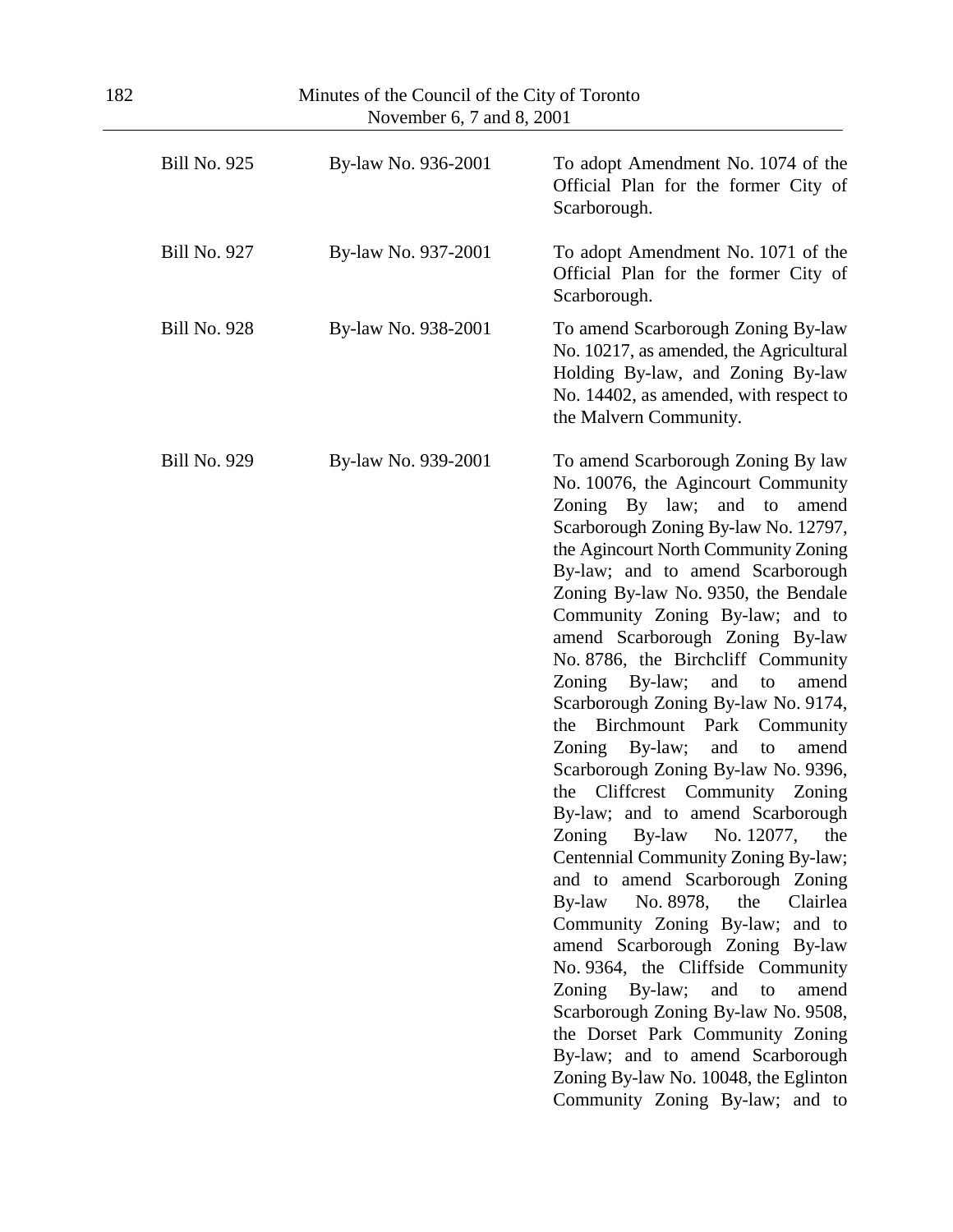amend Scarborough Zoning By-law No. 9676, the Guildwood Community Zoning By-law; and to amend Scarborough Zoning By-law No. 10827, the Highland Creek Community Zoning By-law; and to amend Scarborough Zoning By-law No. 9089, the Ionview Community Zoning By-law; and to amend Scarborough Zoning By-law No. 9276, the Kennedy Park Community Zoning By-law; and to amend Scarborough Zoning By-law No. 12466, the L'Amoreaux Community Zoning By-law; and to amend Scarborough Zoning By-law No. 14402, the Malvern Community Zoning By-law; and to amend Scarborough Zoning By-law No. 12181, the Malvern West Community Zoning By-law; and to amend Scarborough Zoning By-law No. 17677, the Milliken Community Zoning By-law; and to amend Scarborough Zoning By-law No. 11883, the Morningside Community Zoning By-law; and to amend Scarborough Zoning By-law No. 9366, the Maryvale Community Zoning By-law; and to amend Scarborough Zoning By-law No. 9812, the Oakridge Community Zoning By-law; and to amend Scarborough Zoning By-law No. 15907, the Rouge Community Zoning By-law; and to amend Scarborough Zoning By-law No. 10010, the Scarborough Village Community Zoning By-law; and to amend Scarborough Zoning By-law No. 16762, the Steeles Community Zoning By-law; and to amend Scarborough Zoning By-law No. 10717, the Sullivan Community Zoning By-law; and to amend Scarborough Zoning By-law No. 12360, the Tam O'Shanter Community Zoning By-law; and to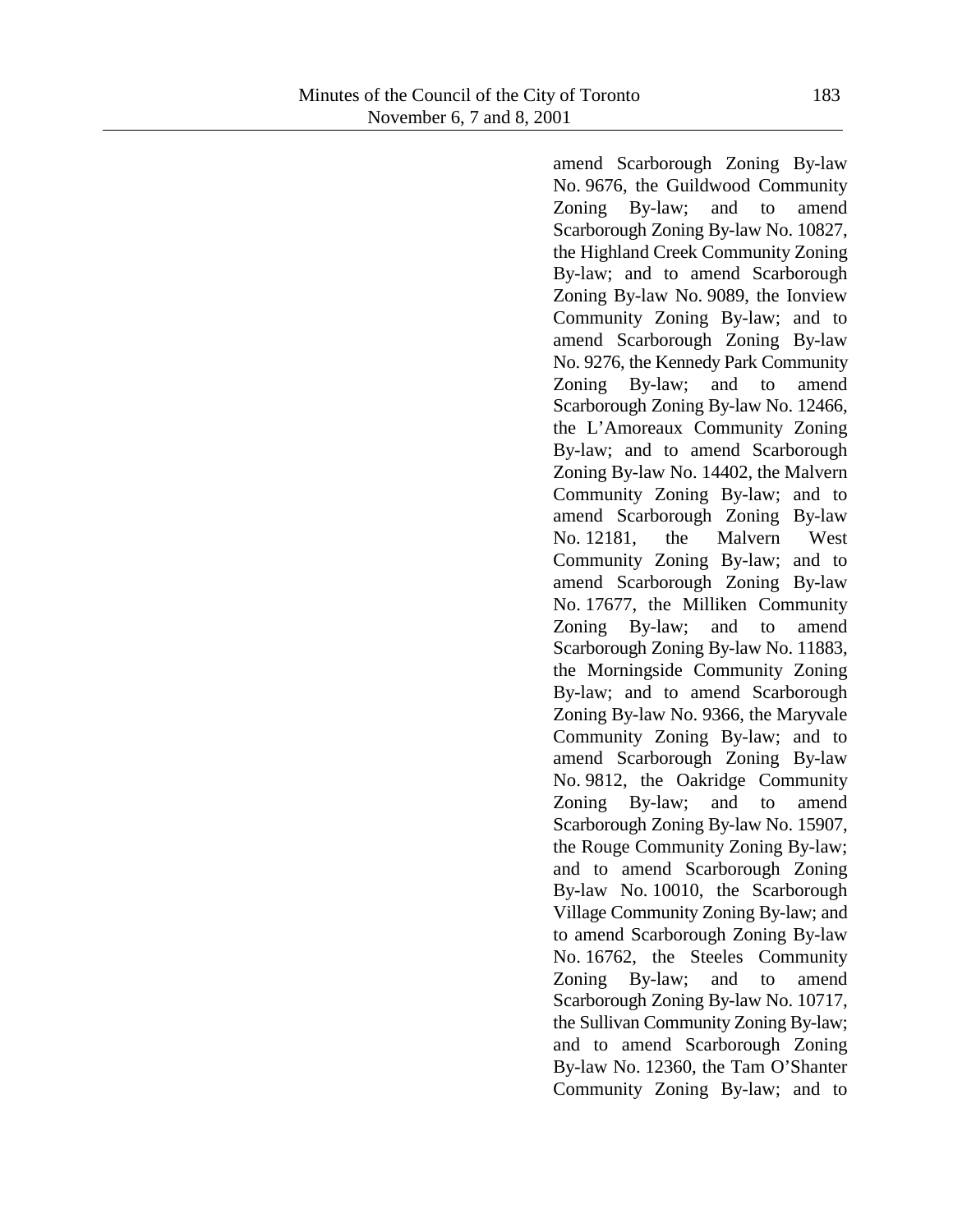|                     |                     | amend Scarborough Zoning By-law<br>No. $25278$ , the Upper Rouge – Hillside<br>Community Zoning By-law; and to<br>amend Scarborough Zoning By-law<br>No. 10327, the West Hill Community<br>Zoning By-law;<br>and<br>to<br>amend<br>Scarborough Zoning By-law No. 9511,<br>Wexford Community Zoning<br>the<br>By-law; and to amend Scarborough<br>Zoning By-law No. 9510, the Woburn<br>Community Zoning By-law; and to<br>amend Scarborough Zoning By-law<br>No. 24982, the Employment Districts<br>Zoning By-law; and to amend By-laws<br>Nos. 72-2001 and 442-2001 and to<br>amend Agricultural Holding Zoning<br>By-law No. 10217. |
|---------------------|---------------------|---------------------------------------------------------------------------------------------------------------------------------------------------------------------------------------------------------------------------------------------------------------------------------------------------------------------------------------------------------------------------------------------------------------------------------------------------------------------------------------------------------------------------------------------------------------------------------------------------------------------------------------|
| <b>Bill No. 930</b> | By-law No. 940-2001 | To amend the Official Plan of the former<br>City of Toronto in respect of the lands<br>known as 57 Cowan Avenue.                                                                                                                                                                                                                                                                                                                                                                                                                                                                                                                      |
| <b>Bill No. 931</b> | By-law No. 941-2001 | To amend the Zoning By-law No. 438-86<br>of the former City of Toronto in respect<br>of the lands known as 57 Cowan<br>Avenue.                                                                                                                                                                                                                                                                                                                                                                                                                                                                                                        |
| <b>Bill No. 932</b> | By-law No. 942-2001 | To amend the Official Plan of the former<br>City of Toronto in respect of the lands<br>known as 30 Maple Grove Avenue.                                                                                                                                                                                                                                                                                                                                                                                                                                                                                                                |
| <b>Bill No. 933</b> | By-law No. 943-2001 | To amend the Zoning By-law No. 438-86<br>of the former City of Toronto in respect<br>of the lands known as 30 Maple Grove<br>Avenue.                                                                                                                                                                                                                                                                                                                                                                                                                                                                                                  |
| <b>Bill No. 934</b> | By-law No. 944-2001 | To authorize the alteration of Bayview<br>Avenue south of Sheppard Avenue East<br>by the extension of the centre median.                                                                                                                                                                                                                                                                                                                                                                                                                                                                                                              |
| <b>Bill No. 935</b> | By-law No. 945-2001 | To authorize the alteration of Strathearn<br>Road between Dewbourne Avenue and<br>Gloucester Grove by the installation of                                                                                                                                                                                                                                                                                                                                                                                                                                                                                                             |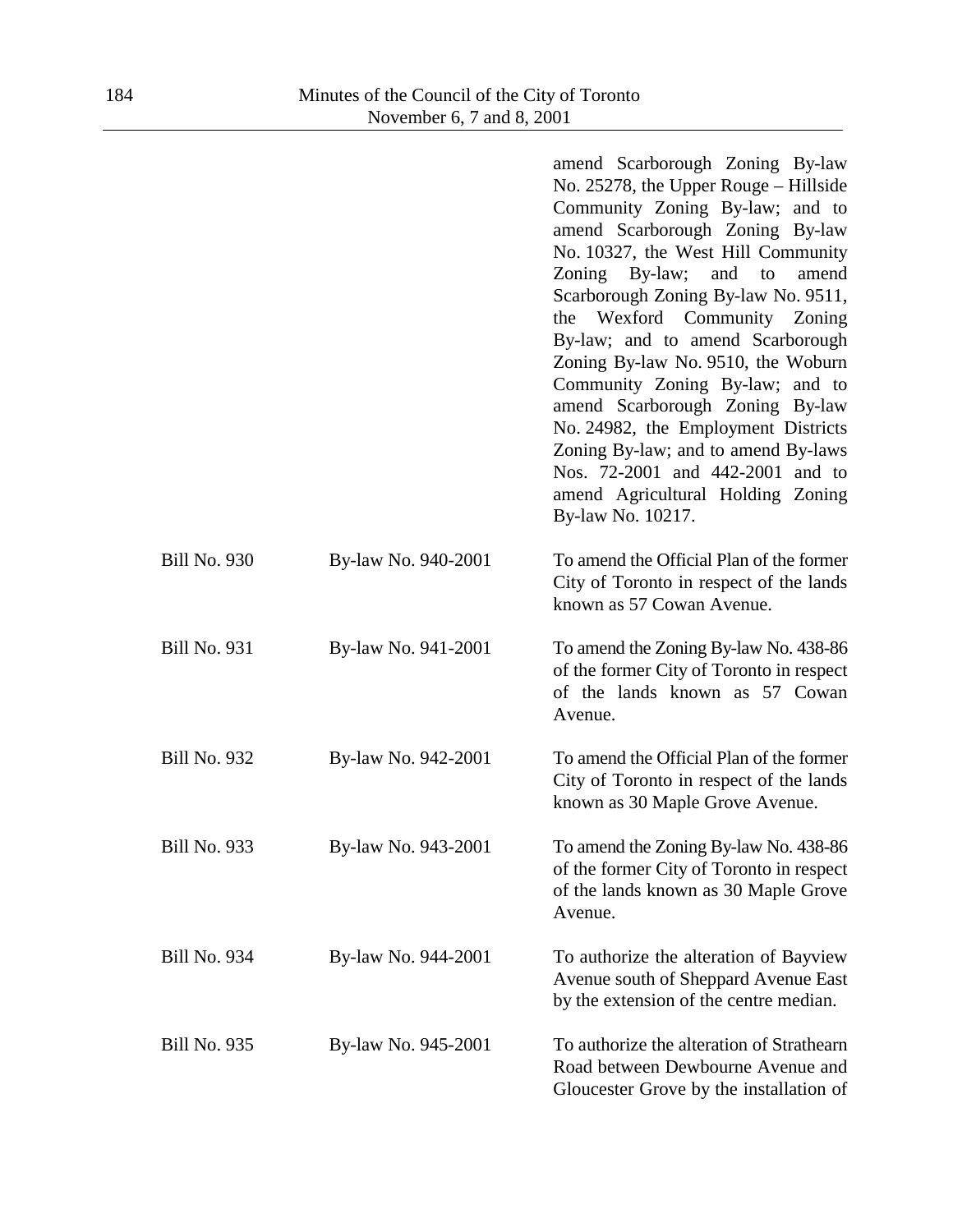|                     |                     | a speed hump.                                                                                                          |
|---------------------|---------------------|------------------------------------------------------------------------------------------------------------------------|
| <b>Bill No. 936</b> | By-law No. 946-2001 | To authorize the alteration of Scott Road<br>at its intersection with Cameron Avenue<br>by narrowing the intersection. |
| <b>Bill No. 937</b> | By-law No. 947-2001 | To amend the former City of Toronto<br>Municipal Code Ch. 400, Traffic and<br>Parking, respecting Bedford Road.        |
| <b>Bill No. 938</b> | By-law No. 948-2001 | To amend the former City of Toronto<br>Municipal Code Ch. 400, Traffic and<br>Parking, respecting Earlscourt Avenue.   |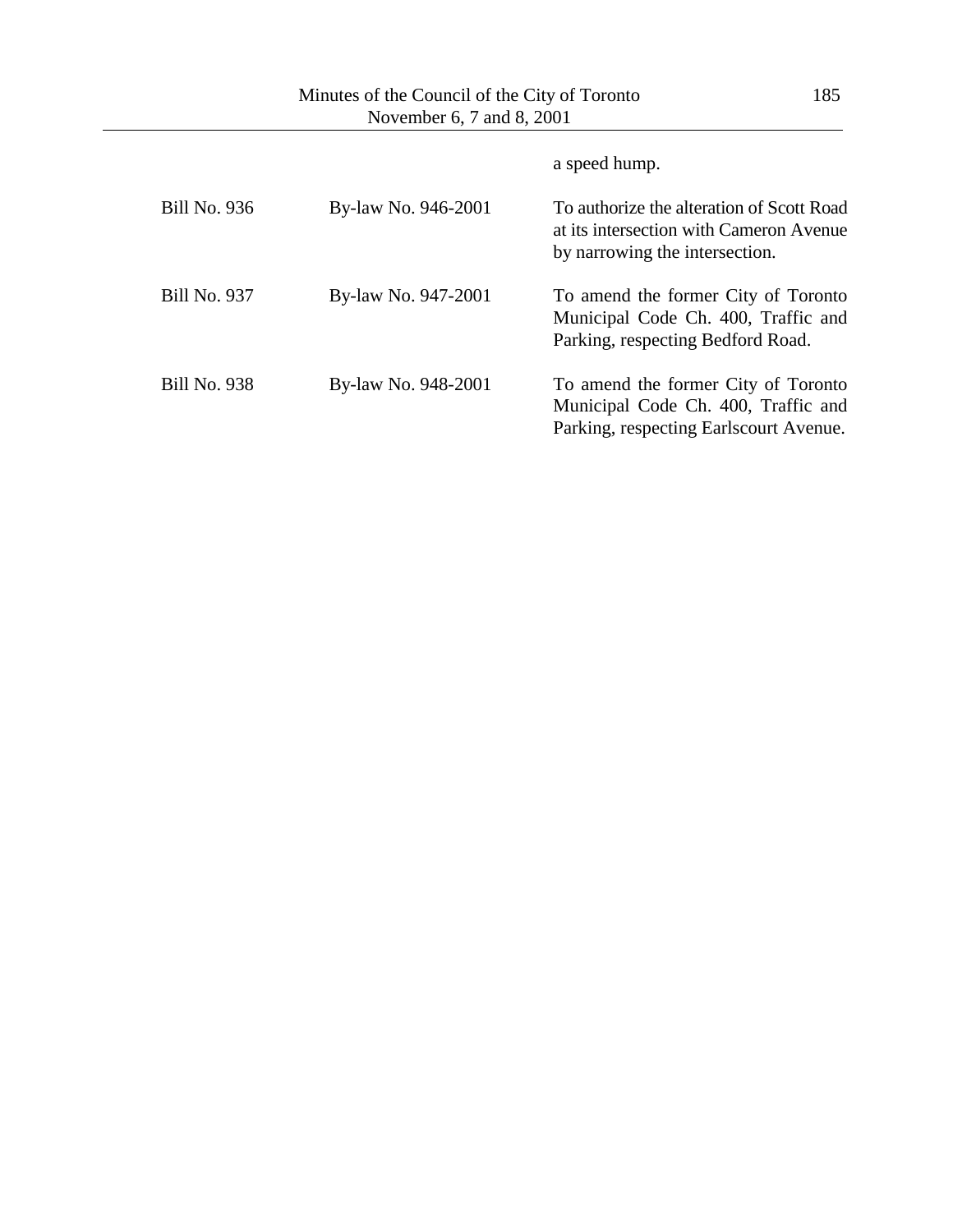| Minutes of the Council of the City of Toronto<br>186<br>November 6, 7 and 8, 2001 |                     |                     |                                                                                                                                                                         |
|-----------------------------------------------------------------------------------|---------------------|---------------------|-------------------------------------------------------------------------------------------------------------------------------------------------------------------------|
|                                                                                   | <b>Bill No. 939</b> | By-law No. 949-2001 | To amend the former City of Toronto<br>Municipal Code Ch. 400, Traffic and<br>Parking, respecting Lukow Terrace.                                                        |
|                                                                                   | <b>Bill No. 940</b> | By-law No. 950-2001 | To amend the former City of Toronto<br>Municipal Code Ch. 400, Traffic and<br>Parking, respecting Sackville Street.                                                     |
|                                                                                   | <b>Bill No. 941</b> | By-law No. 951-2001 | To amend the former City of Toronto<br>Municipal Code Ch. 400, Traffic and<br>Parking, respecting Palmerston Avenue.                                                    |
|                                                                                   | <b>Bill No. 942</b> | By-law No. 952-2001 | To designate the property at 279 Yonge<br>Street (Child's Restaurant and Offices)<br>as being of architectural and historical<br>value or interest.                     |
|                                                                                   | <b>Bill No. 944</b> | By-law No. 953-2001 | To amend Scarborough Zoning By-law<br>No. 9396, as amended, with respect to<br>the Cliffcrest Community.                                                                |
|                                                                                   | <b>Bill No. 945</b> | By-law No. 954-2001 | To amend the former City of Toronto<br>Municipal Code Ch. 400, Traffic and<br>Parking, respecting King Street East.                                                     |
|                                                                                   | <b>Bill No. 946</b> | By-law No. 955-2001 | To exempt lands municipally known as<br>39 Green Belt Drive from Part Lot<br>Control.                                                                                   |
|                                                                                   | <b>Bill No. 947</b> | By-law No. 956-2001 | To amend the former City of Toronto<br>Municipal Code Ch. 400, Traffic and<br>Parking,<br>respecting Commissioners<br>Street, Saulter Street South, Villiers<br>Street. |
|                                                                                   | <b>Bill No. 948</b> | By-law No. 957-2001 | To amend further Metropolitan By-law<br>No. 109-86, respecting maximum rates<br>of speed on certain former Metropolitan<br>Roads.                                       |
|                                                                                   | <b>Bill No. 949</b> | By-law No. 958-2001 | To amend further Metropolitan By-law<br>No. 32-92, respecting the regulation of<br>traffic on former Metropolitan Roads.                                                |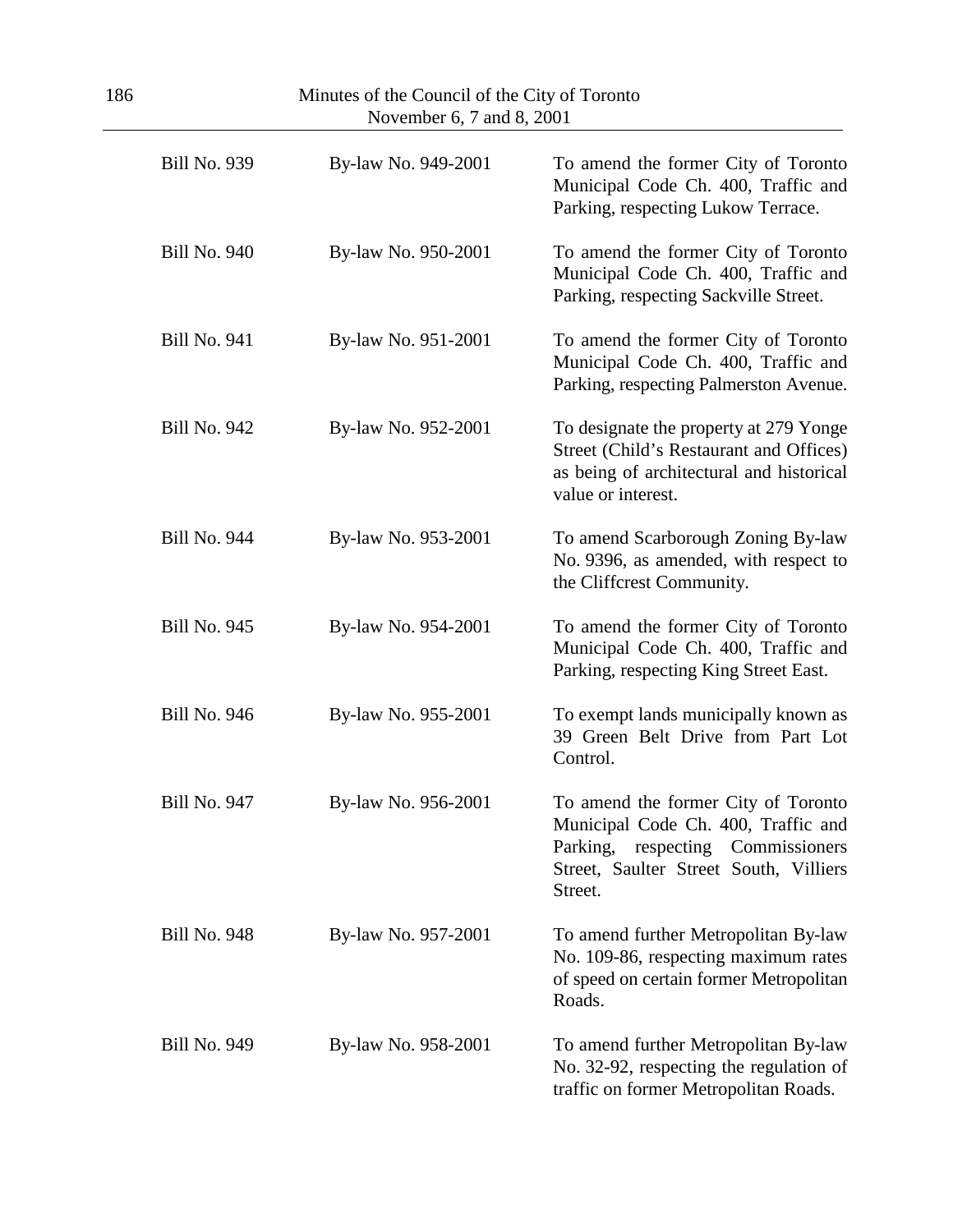| <b>Bill No. 950</b> | By-law No. 959-2001 | To amend further Metropolitan By-law<br>No. 109-86, respecting maximum rates<br>of speed on certain former Metropolitan<br>Roads.                                             |
|---------------------|---------------------|-------------------------------------------------------------------------------------------------------------------------------------------------------------------------------|
| <b>Bill No. 951</b> | By-law No. 960-2001 | To amend further Metropolitan By-law<br>No. 32-92, respecting the regulation of<br>traffic on former Metropolitan Roads.                                                      |
| <b>Bill No. 952</b> | By-law No. 961-2001 | To amend further By-law No. 20-96, a<br>By-law "To provide for the overnight<br>parking on Borough streets", being a<br>By-law of the former Borough of East<br>York.         |
| <b>Bill No. 953</b> | By-law No. 962-2001 | To amend further By-law No. 271, a<br>By-law "To prohibit parking on certain<br>sides of certain highways", being a<br>By-law of the former Borough of East<br>York.          |
| <b>Bill No. 954</b> | By-law No. 963-2001 | To amend the General Zoning By-law<br>No. 438-86 of the former City of<br>with<br>Toronto<br>respect<br>lands<br>to<br>municipally known as No. 494 Kingston<br>Road.         |
| <b>Bill No. 955</b> | By-law No. 964-2001 | To amend the former City of Toronto<br>Municipal Code Ch. 400, Traffic and<br>Parking, respecting Collier Street.                                                             |
| <b>Bill No. 956</b> | By-law No. 965-2001 | To amend the former City of Toronto<br>Municipal Code Ch. 400, Traffic and<br>Parking, respecting Brunswick Avenue,<br>Gillard Avenue, Glebemount Avenue,<br>Hamilton Street. |
| <b>Bill No. 957</b> | By-law No. 966-2001 | To amend the former City of Toronto<br>Municipal Code Ch. 400, Traffic and<br>Parking, respecting Wellington Street<br>West.                                                  |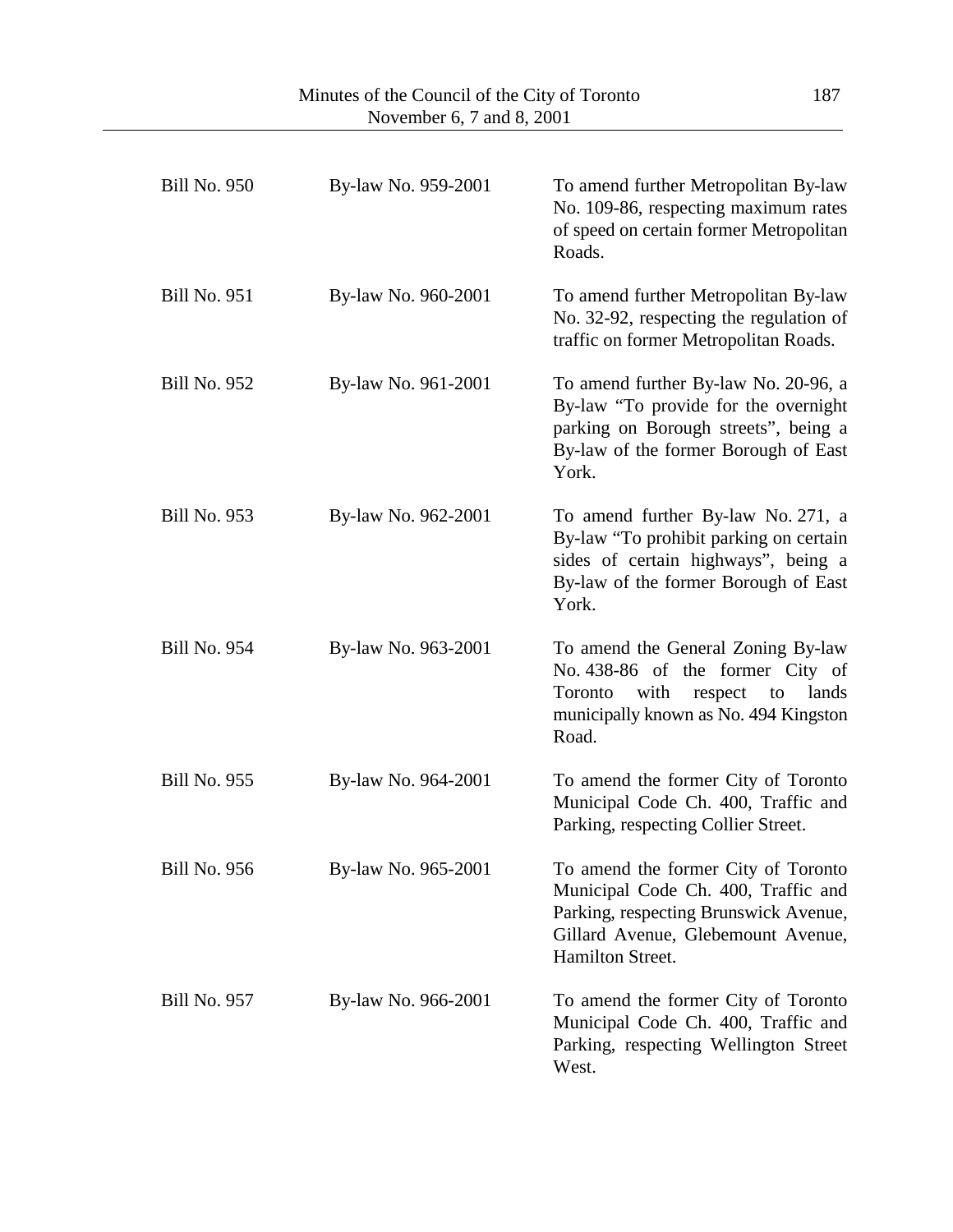| November 6, 7 and 8, 2001 |                     |                                                                                                                                                                                                                      |
|---------------------------|---------------------|----------------------------------------------------------------------------------------------------------------------------------------------------------------------------------------------------------------------|
| <b>Bill No. 958</b>       | By-law No. 967-2001 | To amend the former City of Toronto<br>Municipal Code Ch. 400, Traffic and<br>Parking, respecting Bellair Street, Bond<br>Street, Kippendavie Avenue, Mercer<br>Street, Yorkville<br>Sackville<br>Street,<br>Avenue. |
| <b>Bill No. 959</b>       | By-law No. 968-2001 | To amend the former City of Toronto<br>Municipal Code Ch. 400, Traffic and<br>Parking, respecting Saulter Street South.                                                                                              |
| <b>Bill No. 960</b>       | By-law No. 969-2001 | To amend the former City of Toronto<br>Municipal Code Ch. 400, Traffic and<br>Parking, respecting Wright Avenue.                                                                                                     |
| <b>Bill No. 961</b>       | By-law No. 970-2001 | To amend the former City of Toronto<br>Municipal Code Ch. 400, Traffic and<br>Parking, respecting Perth Avenue,<br>Sterling Road.                                                                                    |
| <b>Bill No. 962</b>       | By-law No. 971-2001 | To amend further By-law No. 92-93, a<br>By-law "To regulate traffic on roads in<br>the Borough of East York", being a<br>By-law of the former Borough of East<br>York.                                               |
| <b>Bill No. 963</b>       | By-law No. 972-2001 | To amend the former City of Toronto<br>Municipal Code Ch. 400, Traffic and<br>Parking, respecting Sherbourne Street.                                                                                                 |
| <b>Bill No. 964</b>       | By-law No. 973-2001 | To amend the former City of Toronto<br>Municipal Code Ch. 400, Traffic and<br>Parking, respecting Mountview Avenue.                                                                                                  |
| <b>Bill No. 965</b>       | By-law No. 974-2001 | To exempt certain lands on Mare<br>Crescent, Stallion Place and Triple<br>Crown Avenue from Part Lot Control.                                                                                                        |
| <b>Bill No. 966</b>       | By-law No. 975-2001 | To appoint members of the City Council<br>as members and alternates of the Greater<br>Toronto Services Board.                                                                                                        |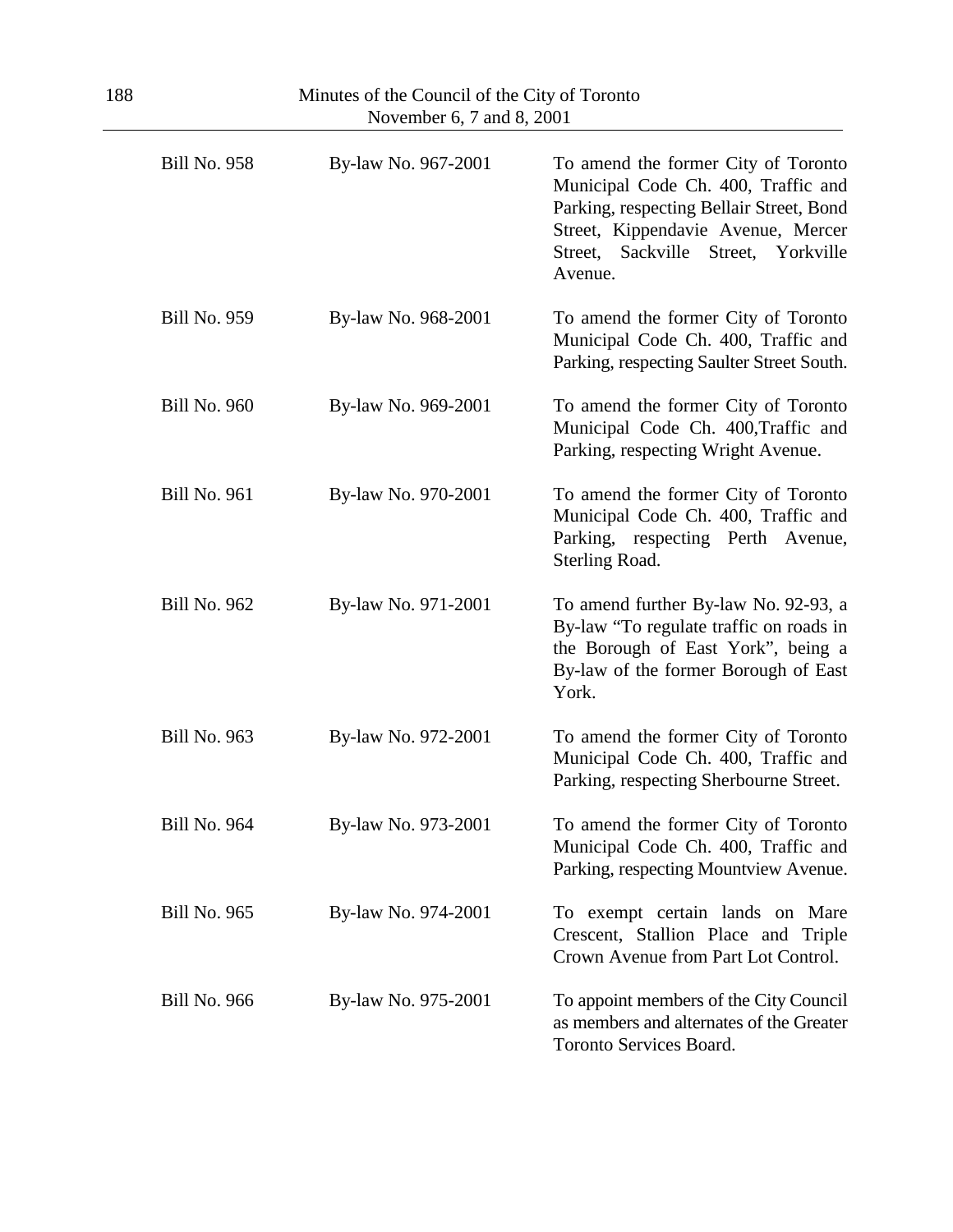| November 6, 7 and 8, 2001 |                     |                                                                                                                                                                                                                                  |
|---------------------------|---------------------|----------------------------------------------------------------------------------------------------------------------------------------------------------------------------------------------------------------------------------|
| <b>Bill No. 967</b>       | By-law No. 976-2001 | To amend Chapters 340 and 342 of the<br>Etobicoke Zoning Code with respect to<br>certain lands located on the west side of<br>Sand Beach Road, south of Lake Shore<br>Boulevard and municipally known as<br>2-4 Sand Beach Road. |
| <b>Bill No. 968</b>       | By-law No. 977-2001 | To amend Chapter 134 of the Etobicoke<br>Municipal Code, a By-law providing for<br>the construction and maintenance of fire<br>routes in the geographic area of<br>Etobicoke, a By-law of the former City<br>of Etobicoke.       |
| <b>Bill No. 969</b>       | By-law No. 978-2001 | To amend further Metropolitan Toronto<br>By-law No. 32-92, respecting<br>the<br>regulation<br>of traffic<br>former<br>on<br>Metropolitan Roads.                                                                                  |
| <b>Bill No. 970</b>       | By-law No. 979-2001 | To amend the former City of Toronto<br>Municipal Code Ch. 400, Traffic and<br>Parking, respecting St. Clarens Avenue.                                                                                                            |
| <b>Bill No. 971</b>       | By-law No. 980-2001 | To amend former City of York By-law<br>No. 1-83 in respect of lands on the<br>northeast corner of Gabian Way and<br><b>Eglinton Avenue West.</b>                                                                                 |
| <b>Bill No. 972</b>       | By-law No. 981-2001 | To establish an Emergency Technology<br>Acquisition Reserve Fund and to amend<br>Municipal Code Chapter 227, Reserves<br>and Reserve Funds, to add this reserve<br>fund.                                                         |
| <b>Bill No. 973</b>       | By-law No. 982-2001 | To adopt an amendment to the Official<br>Plan for the former City of Toronto<br>respecting lands known as No. 319<br>Merton Street.                                                                                              |
| <b>Bill No. 974</b>       | By-law No. 983-2001 | To amend the General Zoning By-law<br>No. 438-86 of the former City of<br>Toronto with respect to lands known as<br>No. 319 Merton Street.                                                                                       |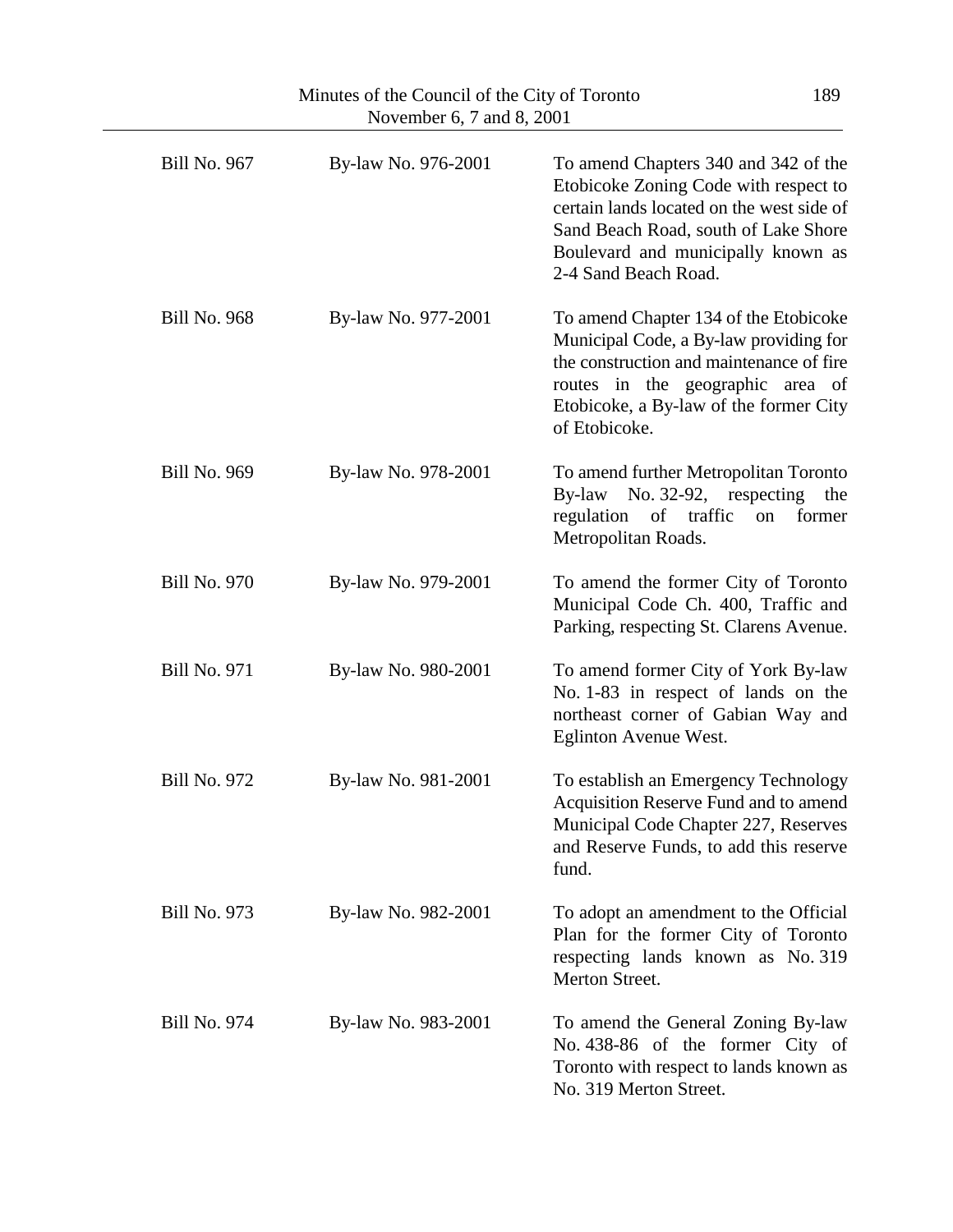| <b>Bill No. 975</b> | By-law No. 984-2001 | To adopt an amendment to the former City<br>of Toronto Part I Official Plan in respect<br>of the lands municipally known in the<br>year 2001 as 1912 St. Clair Avenue<br>West, 761 Keele Street, 35, 65, 117 and<br>parts of 135, 141 and 153 Weston Road<br>and to adopt an amendment to the Part II<br>Plan for Old Stockyards District<br>regarding the same lands to permit a<br>low-density residential development. |
|---------------------|---------------------|---------------------------------------------------------------------------------------------------------------------------------------------------------------------------------------------------------------------------------------------------------------------------------------------------------------------------------------------------------------------------------------------------------------------------|
| <b>Bill No. 976</b> | By-law No. 985-2001 | To amend the General Zoning By-law<br>No. 438-86 of the former City of<br>Toronto with respect to the lands known<br>as 1912 St. Clair Avenue West,<br>761 Keele, Street, 35, 65, 117 and parts<br>of 135, 141 and 153 Weston Road,                                                                                                                                                                                       |

the vote upon which was taken as follows:

| $Yes - 31$   |                                                            |
|--------------|------------------------------------------------------------|
| Mayor:       | Lastman                                                    |
| Councillors: | Altobello, Ashton, Balkissoon, Chow, Di Giorgio, Disero,   |
|              | Duguid, Feldman, Flint, Ford, Hall, Holyday, Jones, Kelly, |
|              | Korwin-Kuczynski, Layton, Lindsay Luby, McConnell,         |
|              | Mihevc, Milczyn, Minnan-Wong, Moscoe, Nunziata,            |
|              | Ootes, Pantalone, Pitfield, Rae, Silva, Soknacki, Walker   |
| $No-2$       |                                                            |
| Councillors: | Bussin, Sutherland                                         |

Carried by a majority of 29.

9.105 On November 8, 2001, at 6:04 p.m., Councillor Mihevc, seconded by Councillor Hall, moved that leave be granted to introduce the following Bill, and that this Bill, prepared for this meeting of Council, be passed and hereby declared as a By-law:

| Bill No. 884 | By-law No. 986-2001 | To amend further the former City of  |
|--------------|---------------------|--------------------------------------|
|              |                     | Toronto By-law No. 380-74, a By-law  |
|              |                     | "To establish a pension plan to be   |
|              |                     | known as the 1974 'Improved Plan' ", |
|              |                     |                                      |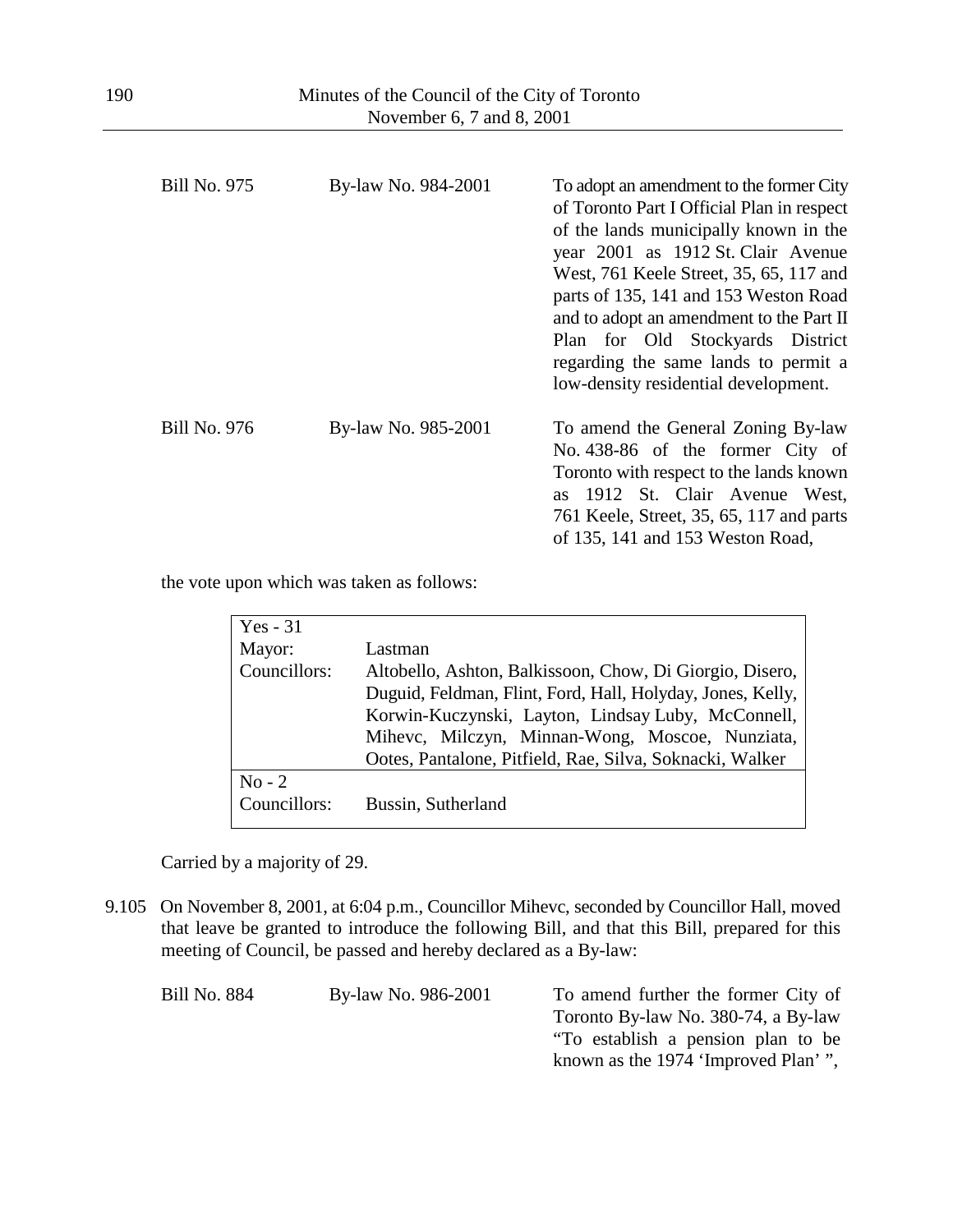the vote upon which was taken as follows:

| $Yes - 30$            |                                                                                                                                                                                                                                                                                              |
|-----------------------|----------------------------------------------------------------------------------------------------------------------------------------------------------------------------------------------------------------------------------------------------------------------------------------------|
| Mayor:                | Lastman                                                                                                                                                                                                                                                                                      |
| Councillors:          | Altobello, Ashton, Balkissoon, Chow, Di Giorgio, Disero,<br>Duguid, Feldman, Flint, Hall, Holyday, Jones, Kelly,<br>Korwin-Kuczynski, Lindsay Luby, McConnell, Mihevc,<br>Milczyn, Minnan-Wong, Moscoe, Nunziata, Ootes,<br>Pantalone, Pitfield, Rae, Silva, Soknacki, Sutherland,<br>Walker |
| $No-1$<br>Councillor: | <b>Bussin</b>                                                                                                                                                                                                                                                                                |
|                       |                                                                                                                                                                                                                                                                                              |

Carried, more than two-thirds of Members present having voted in the affirmative.

9.106 On November 8, 2001, at 6:05 p.m., Councillor Silva, seconded by Councillor Sutherland, moved that leave be granted to introduce the following Bill, and that this Bill, prepared for this meeting of Council, be passed and hereby declared as a By-law:

| Bill No. 979 | By-law No. 987-2001 | To confirm the proceedings of the       |
|--------------|---------------------|-----------------------------------------|
|              |                     | Council at its Meeting held on the 6th, |
|              |                     | 7th and 8th days of November, 2001,     |

the vote upon which was taken as follows:

| $Yes - 30$            |                                                                                                                                                                                                                                                                                              |
|-----------------------|----------------------------------------------------------------------------------------------------------------------------------------------------------------------------------------------------------------------------------------------------------------------------------------------|
| Mayor:                | Lastman                                                                                                                                                                                                                                                                                      |
| Councillors:          | Altobello, Ashton, Balkissoon, Chow, Di Giorgio, Disero,<br>Duguid, Feldman, Flint, Ford, Holyday, Kelly,<br>Korwin-Kuczynski, Layton, Lindsay Luby, McConnell,<br>Mihevc, Minnan-Wong, Moeser, Moscoe, Nunziata, Ootes,<br>Pantalone, Pitfield, Rae, Silva, Soknacki, Sutherland,<br>Walker |
| $No-1$<br>Councillor: | <b>Bussin</b>                                                                                                                                                                                                                                                                                |
|                       |                                                                                                                                                                                                                                                                                              |

Carried by a majority of 29.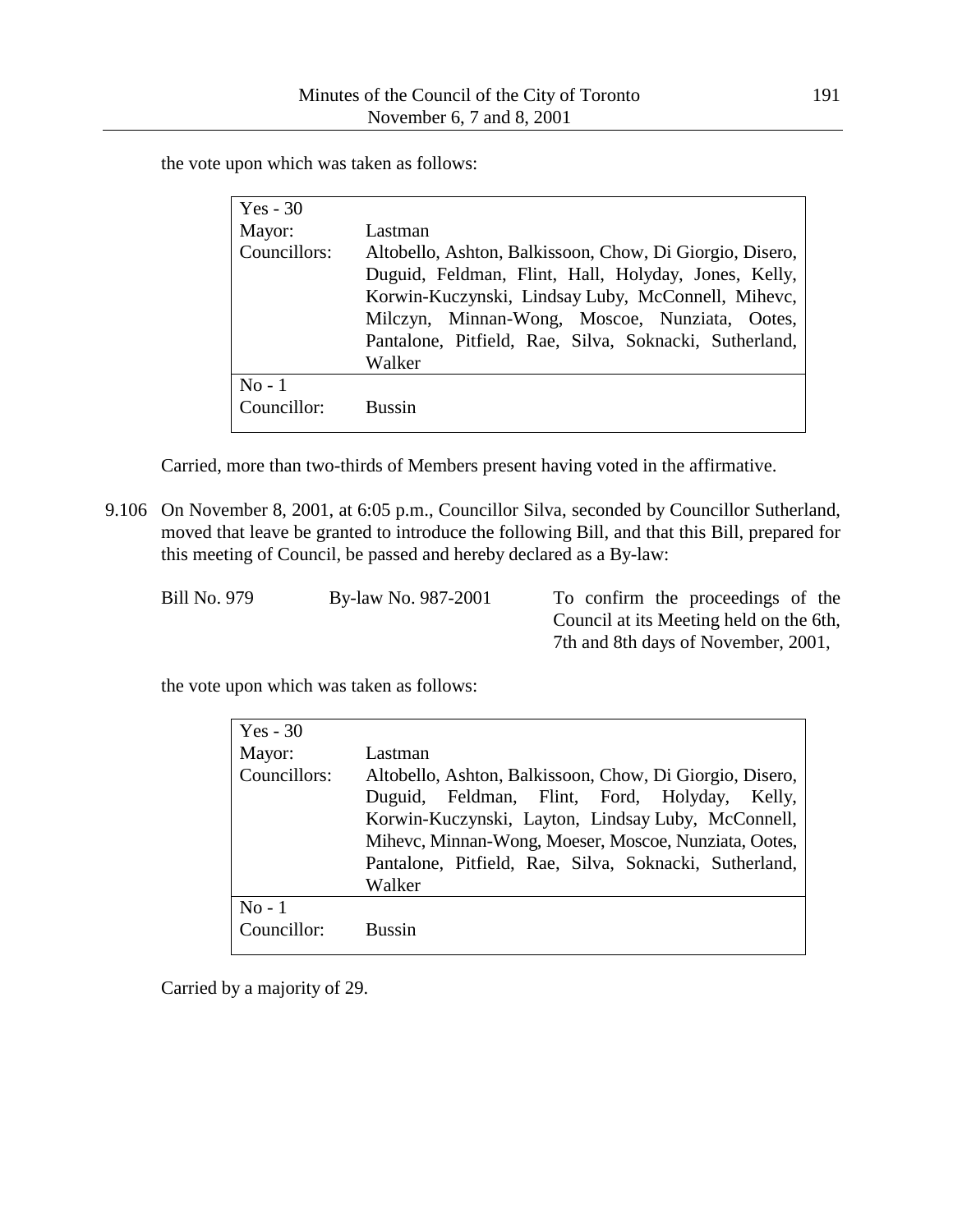9.107 On November 8, 2001, at 7:35 p.m., Councillor Holyday, seconded by Councillor Duguid, moved that leave be granted to introduce the following Bill, and that this Bill, prepared for this meeting of Council, be passed and hereby declared as a By-law, which carried, without dissent:

| Bill No. 980 | By-law No. 988-2001 | To confirm the proceedings of the       |
|--------------|---------------------|-----------------------------------------|
|              |                     | Council at its Meeting held on the 6th, |
|              |                     | 7th and 8th days of November, 2001.     |
|              |                     |                                         |

The following Bills were withdrawn:

| Bill No. 873 | To amend the Parks Dedication By-laws of the former Cities of<br>Etobicoke (Ch. 302), North York (30152), Scarborough (22660), and<br>York (13-83) to exempt industrial development.                    |
|--------------|---------------------------------------------------------------------------------------------------------------------------------------------------------------------------------------------------------|
| Bill No. 911 | To amend the former City of Toronto Municipal Code Ch. 400, Traffic<br>and Parking, respecting Fort York Boulevard, Jordan Street, Melinda<br>Street, Mutual Street, Ontario Street, Sherbourne Street. |
| Bill No. 926 | To amend Scarborough Zoning By-law No. 9364, as amended with<br>respect to the Cliffside Community.                                                                                                     |

### **OFFICIAL RECOGNITIONS:**

#### 9.108 **Condolence Motions**

#### **November 6, 2001:**

Councillor Rae, seconded by Mayor Lastman, moved that:

"**WHEREAS** Harry Barberian was one of Toronto's most well-known and best loved restaurateurs; and

**WHEREAS** Harry Barberian began his restaurant career in Toronto in 1954 at the former LeBaron Restaurant; and

**WHEREAS**, in 1959, Harry Barberian opened Barberian's Steak House on Elm Street; and

**WHEREAS** Barberian's Steak House has become one of the most popular and recognized restaurants in Toronto; and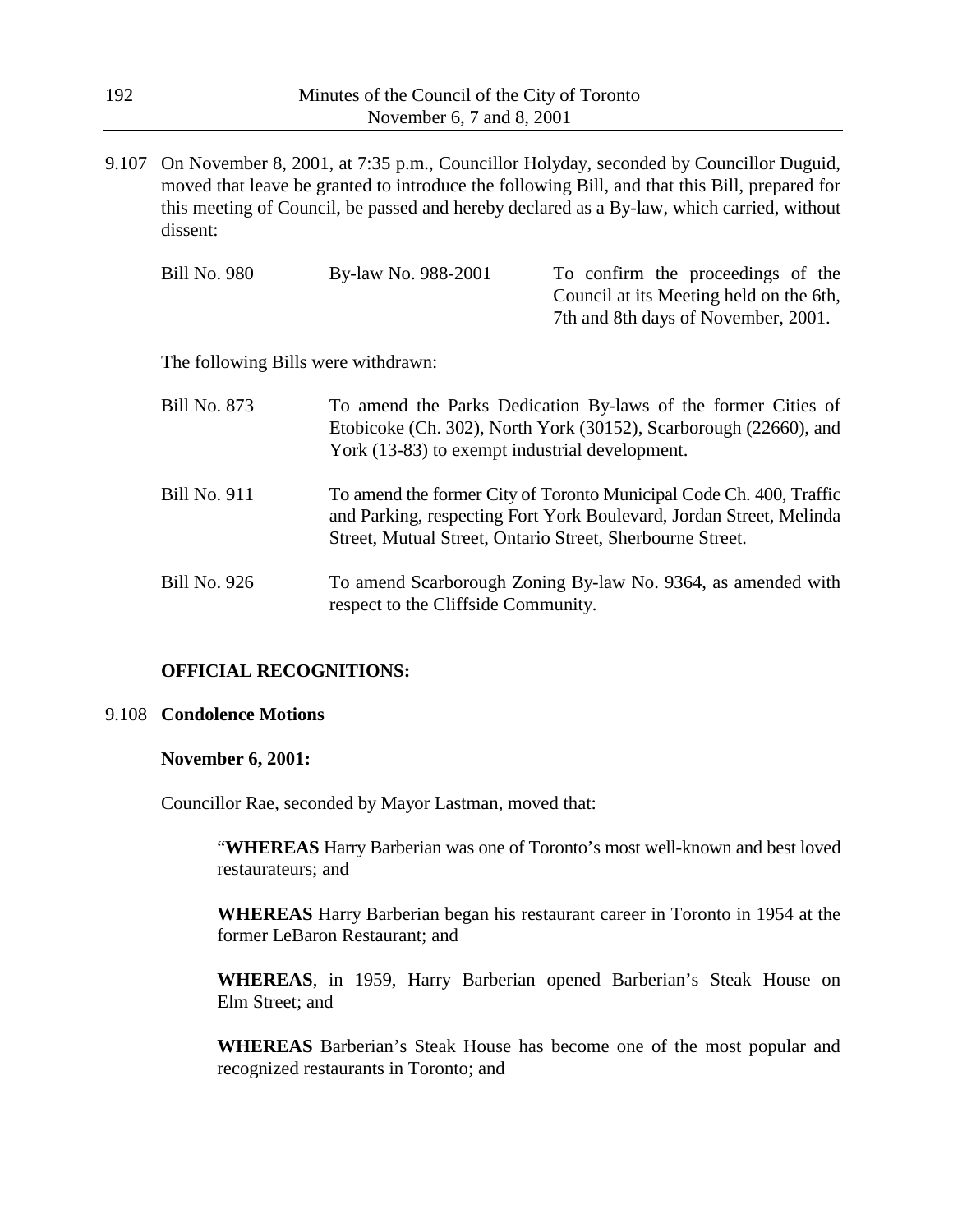**WHEREAS**, sadly, Harry Barberian died on October 29, 2001;

**NOW THEREFORE BE IT RESOLVED THAT** the City Clerk be directed to convey, on behalf of members of City Council, our sincere sympathy to his wife Helen, sons Arron and Michael and grandchildren, Harrison, Madeleine, Jack and Marley."

Councillor Silva, seconded by Councillor Pantalone, moved that:

"**WHEREAS** the Mayor and Members of City Council are deeply saddened to learn of the passing of Mrs. Susan Tibaldi on October 12, 2001; and

**WHEREAS** Mrs. Tibaldi, throughout her life, demonstrated remarkable dedication to her community. With significant contributions to her community such as: assisted in the establishment of a neighbourhood Breakfast Club for the students of St. Sebastian's Separate School and Pauline Public School; founding member of Bloor/Lansdowne Committee Against Drugs and a member of the Mayor's Task Force on Drugs; and

**WHEREAS** Mrs. Tibaldi chaired the Bloordale Village BIA; was a member of St. Sebastian's Parent Teacher's Association; was recipient of 1994 Civic Award of Merit; and worked for the betterment of the community through improved resident safety and security arrangements for the development and implementation of plans for overall area beautification; and

**WHEREAS** Mrs. Tibaldi had a great love for this City and its history and enjoyed sharing stories of Toronto from her childhood with Members of the community; and

**WHEREAS** Mrs. Tibaldi was a thoughtful and caring woman who had a special way of dealing with people from all ethnic groups and was greatly appreciated by members of her community; and

**WHEREAS** Mrs. Tibaldi gave to the City of Toronto, and to her community, an important gift of her sense of commitment to an unmatched spirit of volunteerism for more than 20 years and she will be sadly missed;

**NOW THEREFORE BE IT RESOLVED THAT** the City Clerk be directed to convey, on behalf of Members of City Council, our sincere sympathy to her husband Gildo and the Tibaldi family."

Councillor Nunziata, seconded by Councillor Ootes, moved that:

"**WHEREAS** the Mayor and Members of Council are deeply saddened to learn of the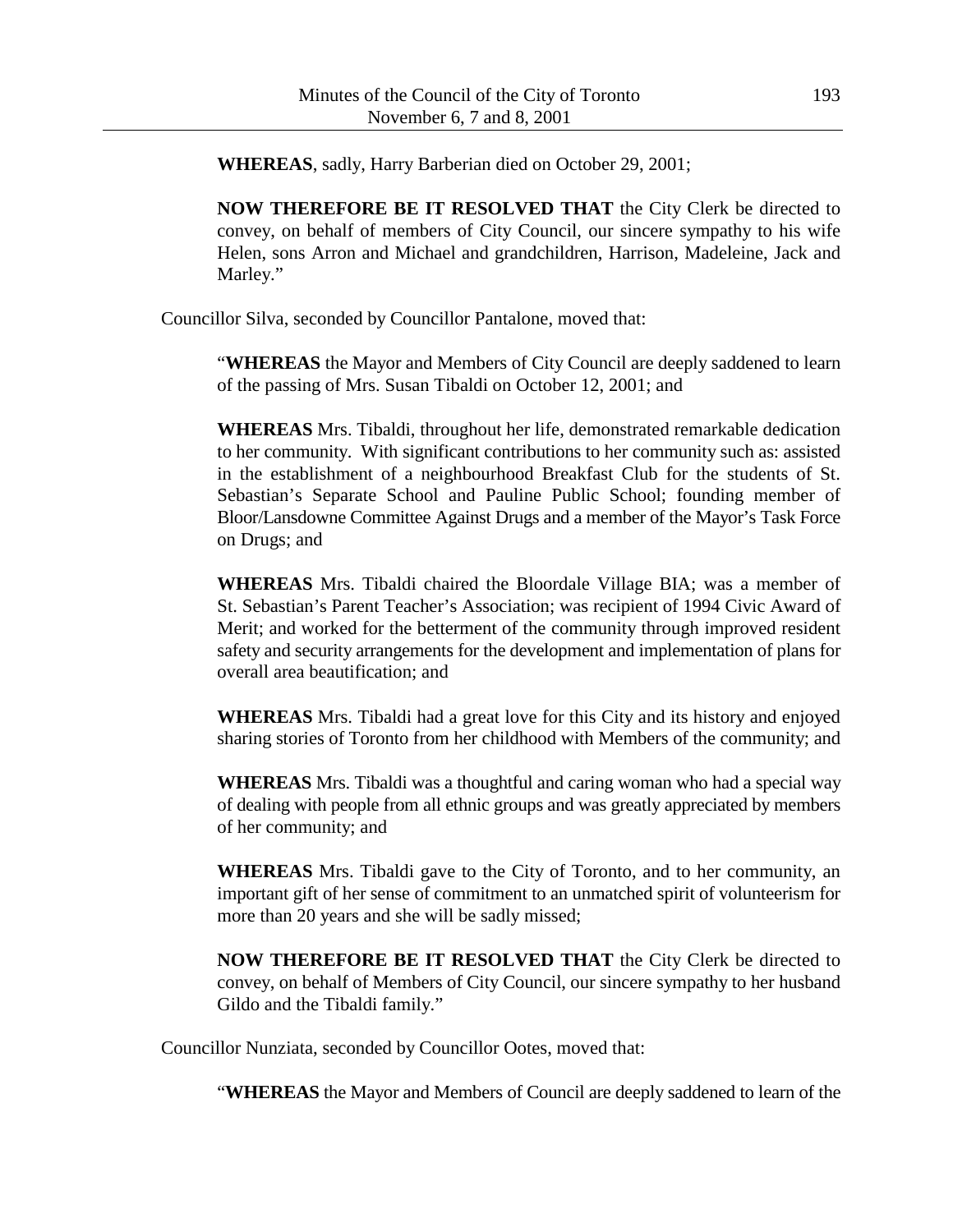passing of Mr. Bob McLean on October 23, 2001; and

**WHEREAS** Mr. McLean served two terms as the Councillor of Ward 6 in the former City of York from 1986 to 1991; and

**WHEREAS** he was one of the founders of the York West Seniors Centre and a member of the Board of Directors since 1981; and

**WHEREAS** he was a member of the Board of Directors of Humber Community Seniors Services (formerly known as York West Meals On Wheels Inc.) for 20 years; and

**WHEREAS** he was on the Board of Directors of the Humber River Regional Hospital during his term on Council from 1986 to 1991; and

**WHEREAS** he was a member of the Weston Rotary Club; the Weston BIA; President of the York Swim Club for 10 years; President of the City of York Library and subsequently the City of Toronto Library, upon amalgamation; and

**WHEREAS** he was very involved in the Weston Farmer's Market and the Weston Santa Claus Parade, annually, Bob was also a proud recipient of the Canada 125 Award; and

**WHEREAS** he was the owner of Columbia Coffee and was the Treasurer of the Supino Social Club; Bob leaves a large family and many friends and acquaintances in the community who admired him immensely;

**WHEREAS** Bob McLean is survived by his wife of 37 years, Maria, his six children, Rob, Ken,Carole, Paula, Kathryn and Christopher and his parents, Mr. and Mrs. Norman and Gladys McLean;

**NOW THEREFORE BE IT RESOLVED THAT** the City Clerk be directed to convey on behalf of the members of City Council, our sincere sympathy to Maria McLean and their six children."

Leave to introduce the Motions was granted and the Motions were adopted unanimously.

Council rose and observed a Moment of Silence in memory of the late Mr. Harry Barberian, Mrs. Susan Tibaldi and Mr. Bob McLean.

#### **November 8, 2001**

Councillor Duguid, seconded by Councillor Berardinetti, moved that: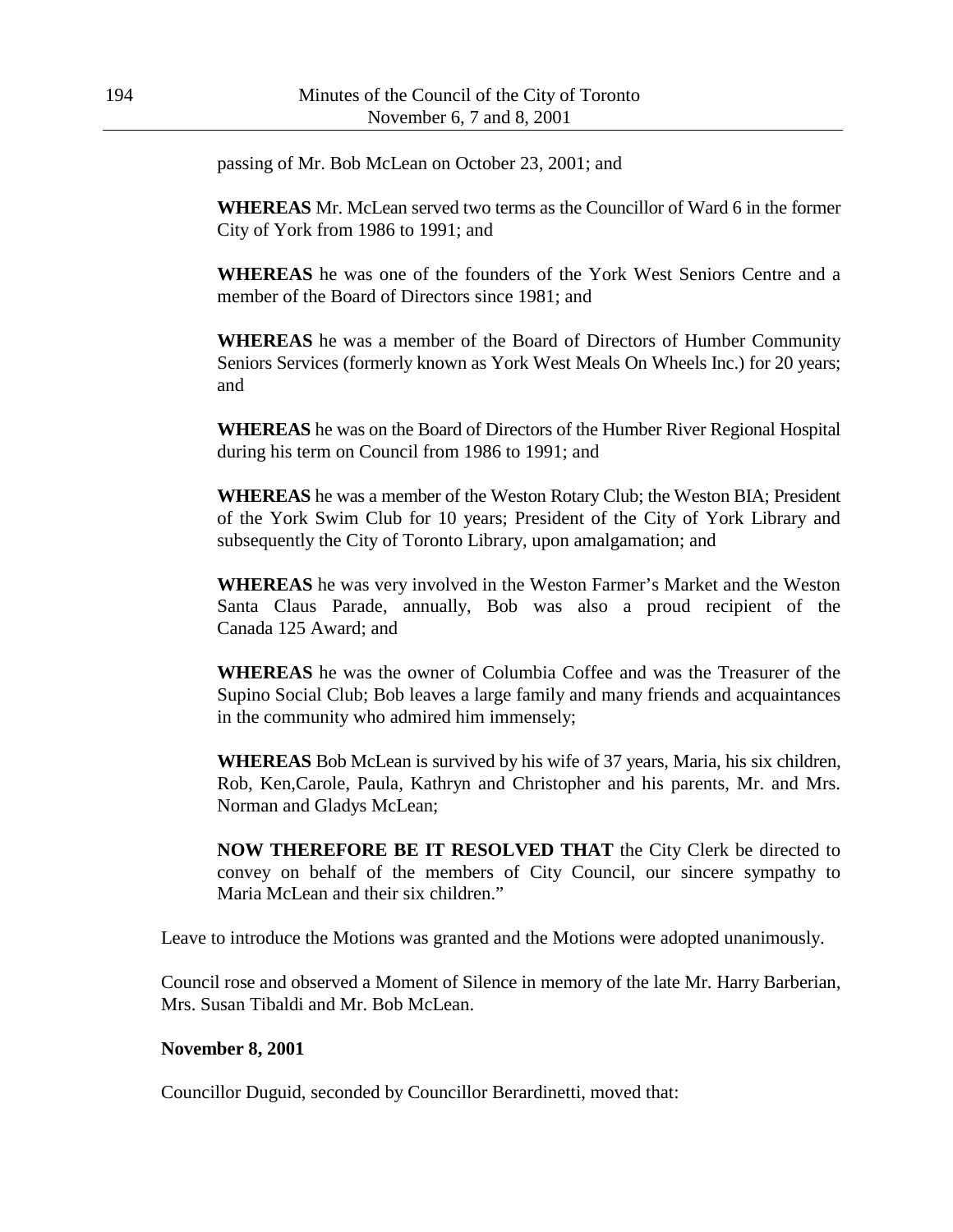"**WHEREAS** Kelly Price was one of the most active community residents in the Glen Andrew Community; and

**WHEREAS** Kelly Price served as president of the Glen Andrew Community Centre; and

**WHEREAS** Kelly Price was considered by her Glen Andrew Community neighbours to be the 'landlady' of the St. Andrew Public School Park, which she beautified through tree plantings and attention to cleanliness; and

**WHEREAS** Kelly Price helped lead the campaign to add Grades 7 and 8 to St. Andrews Public School, much to the delight of local parents and students; and

**WHEREAS** Kelly Price and her family were involved in numerous community events and initiatives; and

**WHEREAS** Kelly Price passed away at Scarborough Hospital on November 7, 2001 after an inspiring and relentless battle with cancer;

**NOW THEREFORE BE IT RESOLVED THAT** the City Clerk be directed to convey, on behalf of members of City Council, our sincere sympathy to her husband Steve, son Cory, and daughter Jenny."

Leave to introduce the Motion was granted and the Motion was adopted unanimously.

Council rose and observed a Moment of Silence in memory of the late Ms. Kelly Price.

# 9.109 **Presentations/Introductions/Announcements:**

## **November 6, 2001:**

Deputy Mayor Ootes, during the morning session of the meeting, introduced the students from the following schools, present at the meeting:

- West Toronto School of Excellence; and
- Chester Public School.

Councillor Pantalone, with the permission of Council, during the morning session of the meeting, advised the Council that the Associazione Pro. Pachino Di Toronto had succeeded in having a major street in the City of Pachino, Italy, named after the City of Toronto; presented a copy of the street sign to Mayor Lastman, on behalf of the Associazione; and introduced the following representatives from the Associazione present at the meeting:

- Cav. Sebastiano Di Lorenzo, President;
- Sig. Franco Italia, Vice President;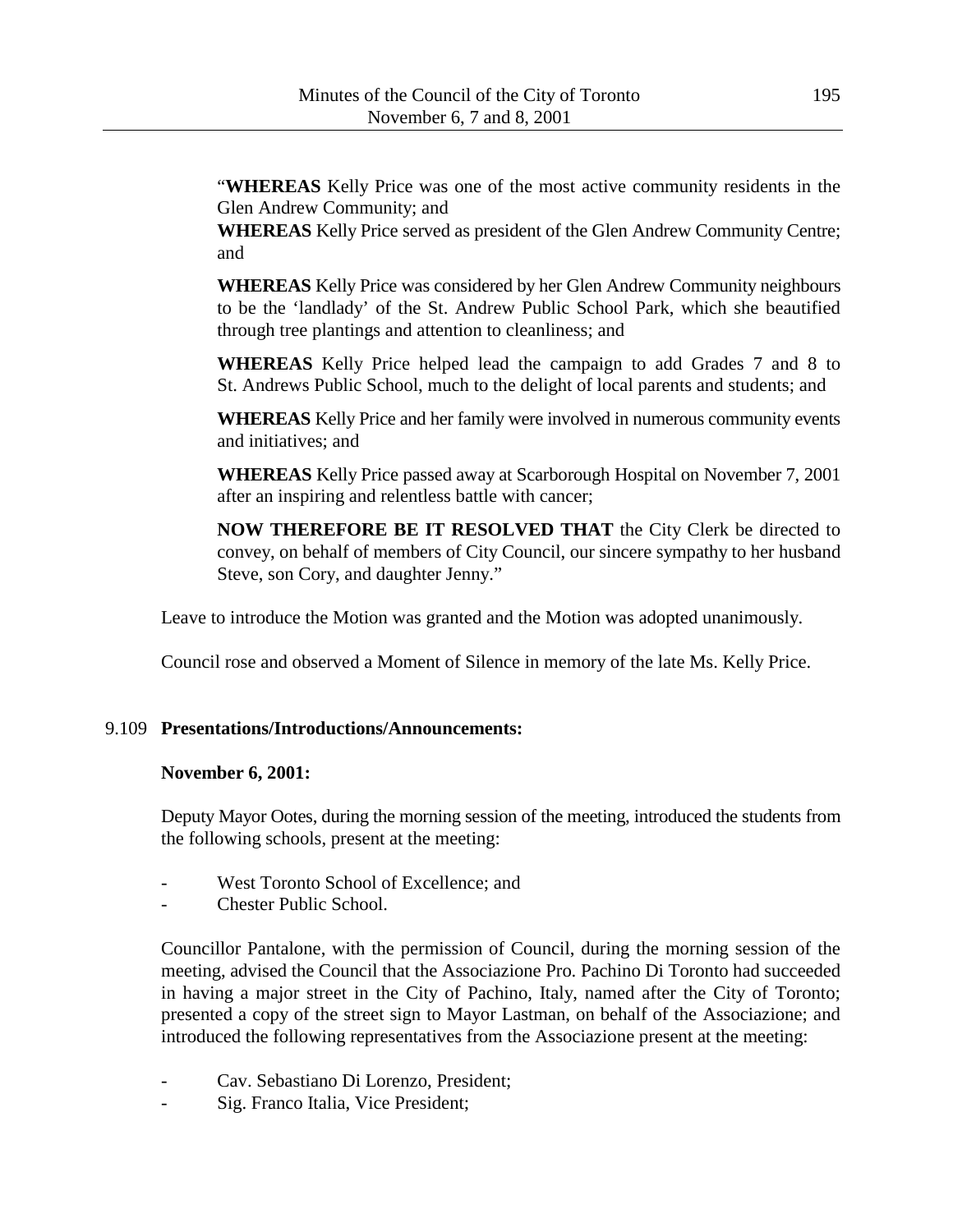Sig. Gaetano Vella; and

Sig. Enzo Di Mauro.

Councillor Disero, with the permission of Council, during the morning session of the meeting, introduced Mayor Biaggio Brunetti, Mayor of the City of Castropignano, Italy, present at the meeting.

Deputy Mayor Ootes, during the morning session of the meeting, called Councillor Pantalone, the Tree Advocate for the City of Toronto, to the podium, to introduce the 2001 Corporate Sponsors of the Tree Advocacy Program.

Councillor Pantalone addressed the Council in regard to the Program and introduced the following representatives of the 2001 Corporate Sponsors of the Tree Advocacy Program present at the meeting, and presented scrolls to each of the representatives to mark the occasion:

- Mr. Takashi Koezuka, Sakura Program;
- Mr. Dave Roberts, Toronto Parking Authority;
- Mr. Babak Abbaszadeh, Sun Life Financial;
- Mr. Michel Leduc, Sun Life Financial;
- Mr. Blair Peberdy, Toronto Hydro;
- Ms. Sara Ryder, Toronto Tree Planting Volunteer; and
- Ms. Hollis Pearson, Toronto Tree Planting Volunteer.

Deputy Mayor Ootes, during the afternoon session of the meeting, extended, on behalf of Council, the congratulations of Council to Councillor Gerry Altobello and his wife Lydia on the birth of their son Nicholas.

Deputy Mayor Ootes, during the afternoon session of the meeting, introduced the students from the Access International English Language Centre, present at the meeting.

Councillor Li Preti, with the permission of Council, during the afternoon session of the meeting, introduced the following University students who are currently studying Canadian political structure at York University, present at the meeting:

- Gianfausto Calvano;
- Flavio Chimenti;
- Francesco Colautti; and
- Salvatore La Porta.

# **November 7, 2001:**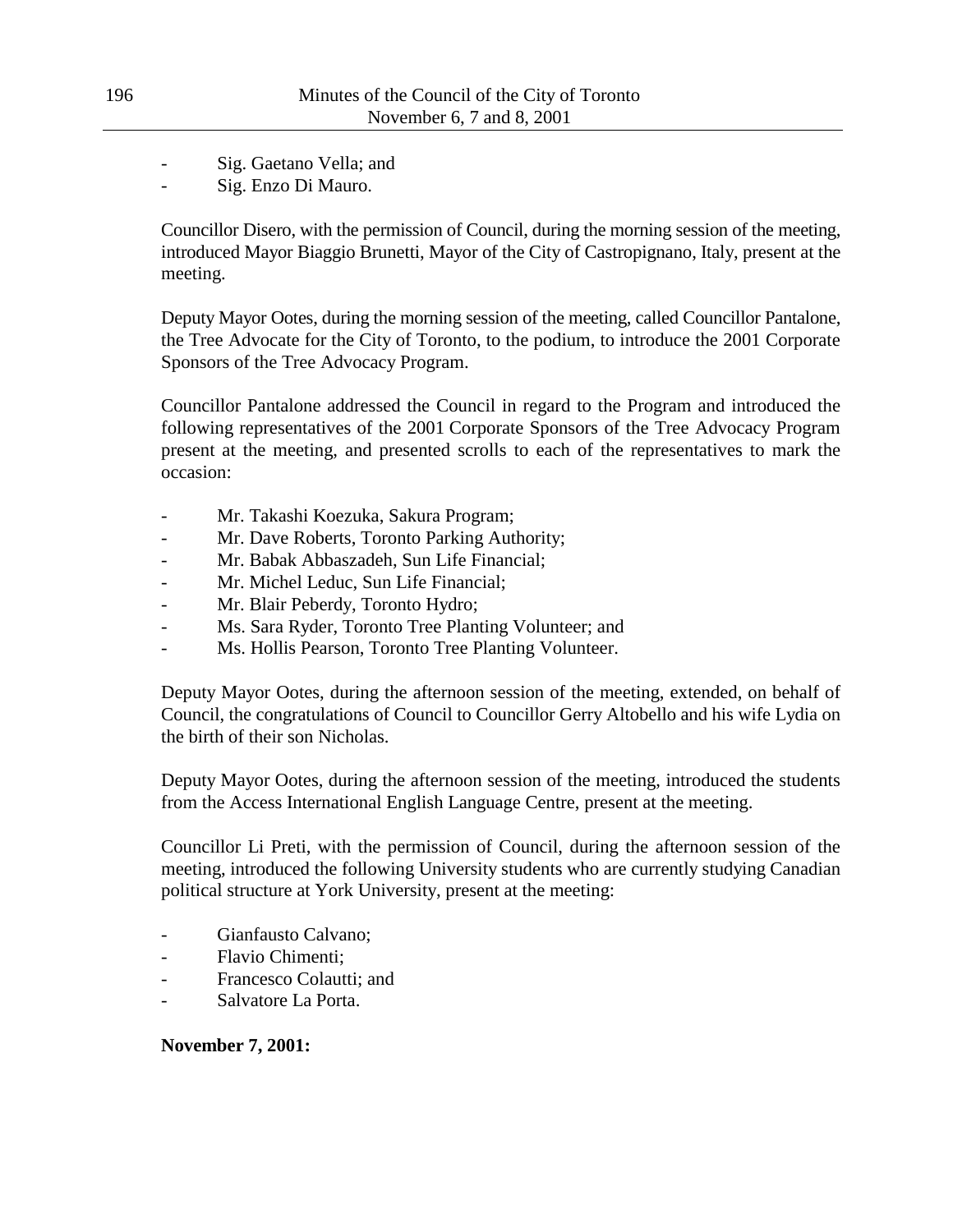Councillor Walker, with the permission of Council, during the morning session of the meeting, introduced the students from Enniskillen Public School, present at the meeting.

Councillor Pitfield, with the permission of Council, during the morning session of the meeting, introduced the students from Grenoble Public School, present at the meeting.

Councillor Hall, with the permission of Council, during the morning session of the meeting, advised the Council that the "Canada Loves New York Weekend" will be held on the weekend of November 30th to December 2nd, 2001, and encouraged all Members of Council and staff to participate in this event.

Deputy Mayor Ootes, during the afternoon session of the meeting, introduced the students from Grenoble Public School, present at the meeting.

## **November 8, 2001:**

Deputy Mayor Ootes, during the morning session of the meeting, introduced the students from the following schools, present at the meeting:

- Oakwood Collegiate;
- Howard Park Public School;
- Port Royal Trail Public School; and
- Aurora Senior Public School.

Deputy Mayor Ootes, during the morning session of the meeting, on behalf of the Mayor and Members of Council, welcomed all of the school representatives of the "Cool Schools", present at the meeting.

Councillor Feldman, with the permission of Council, during the afternoon session of the meeting, advised the Council that he, together with Mayor Lastman and Councillors Disero, Hall, Korwin-Kuczynski, Moeser and Shiner had attended a press conference convened by the Canada Loves New York Committee, the organization which has been formed to encourage thousands of Canadians to visit New York the weekend of November 30th to December 2nd; encouraged all Members of Council and staff to participate in this event, which is being supported by all levels of government, the media, large corporations and volunteers; and invited Members of Council to view a video that had been produced on a "pro-bono" basis by all involved and which will also be aired on television on a "pro-bono" basis.

Councillor Pitfield, with the permission of Council, during the afternoon session of the meeting, addressed the Council in regard to the 2001 United Way Campaign for Members of Council; advised the Council that the Office of the Mayor and Councillors' Offices had been divided into two teams, Team 1 and Team 2; and further advised the Council the Team with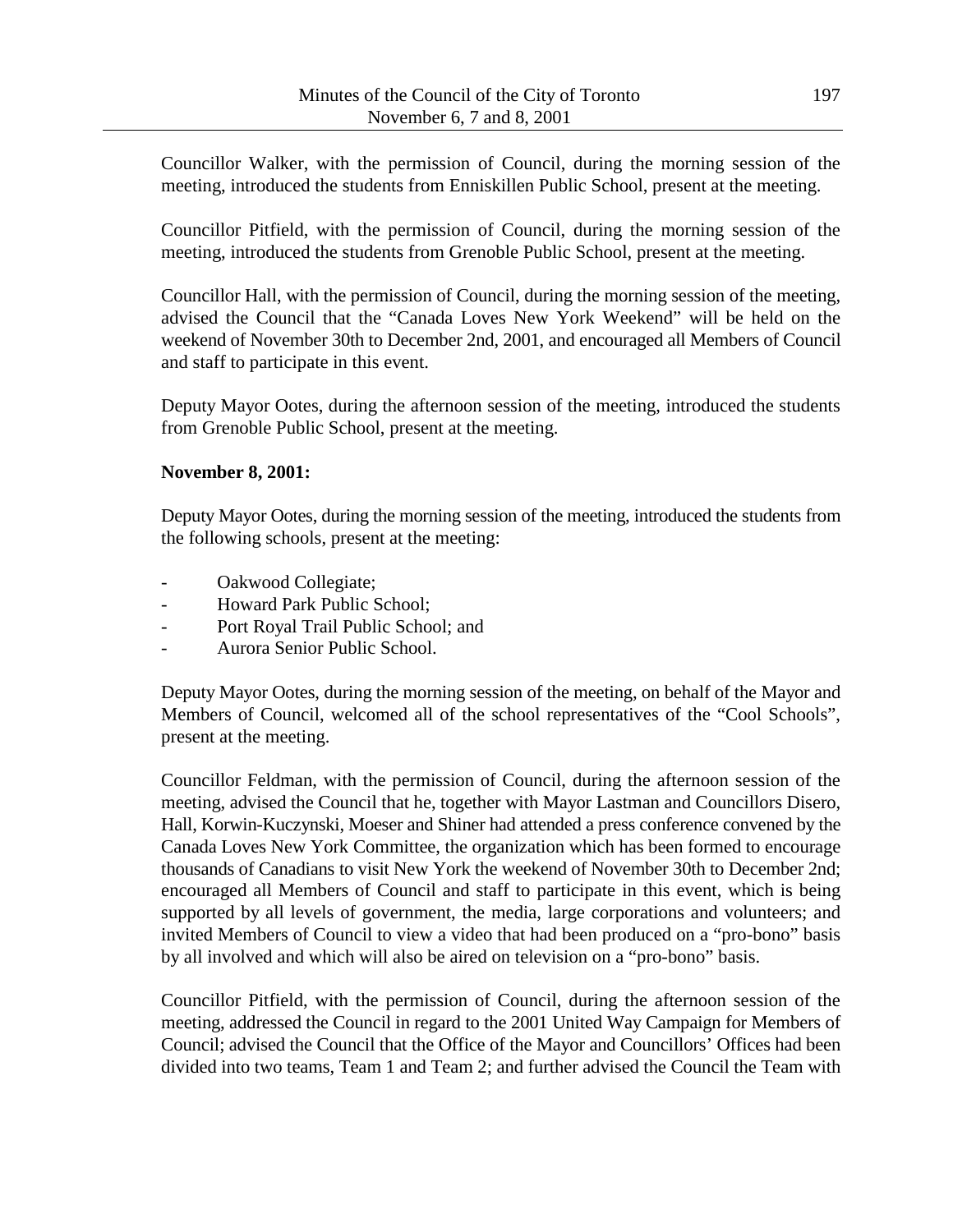the most pledges would win a pizza lunch hosted by Councillor Pitfield and Deputy Mayor Ootes.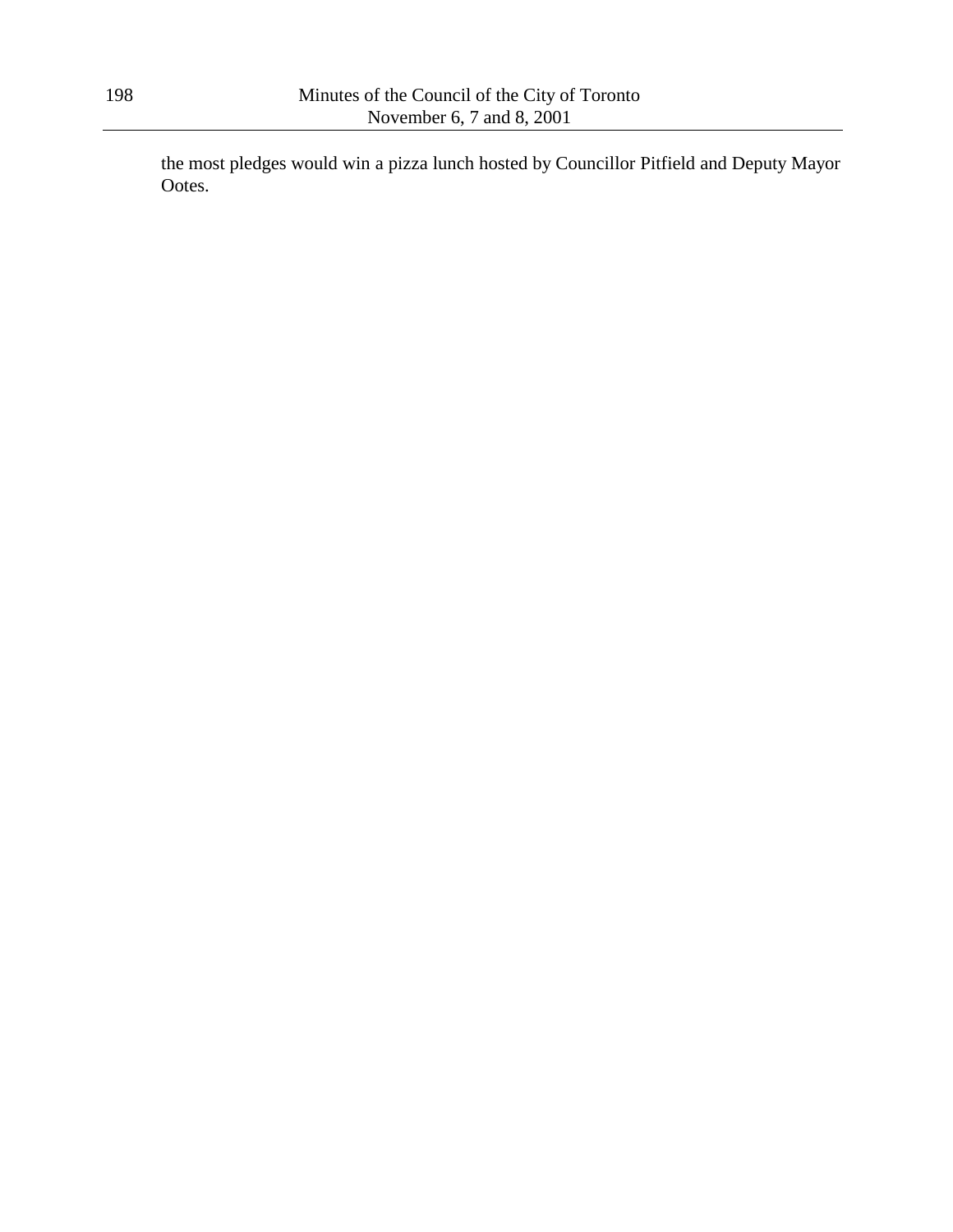## 9.110 **MOTIONS TO VARY PROCEDURE**

*Vary the order of proceedings of Council:*

Deputy Mayor Ootes advised the Council that the following requests had been made for discussion of items on the Order Paper for this meeting of Council at the following specified times:

- (1) Planning and Transportation Committee Report No. 11, Clause No. 1, headed "Preliminary Proposal to Expand the Don Valley Parkway", be the first item of business on Tuesday, November 6, 2001, at 9:30 a.m., as requested by Councillor Sutherland;
- (2) Policy and Finance Committee Report No. 14, Clause No. 1, headed "Alternative Service Delivery (ASD) - Policy and Framework", be the first item of business on Wednesday, November 7, 2001, at 9:30 a.m.;
- (3) Policy and Finance Committee Report No. 14, Clause No. 2, headed "Proposed Water and Wastewater Utility Study", be the second item of business on Wednesday, November 7, 2001;
- (4) Planning and Transportation Committee Report No. 12, Clause No. 2, headed "Toronto Port Authority's Proposed Land Use Plan (Humber York, Ward 14 and Toronto East York, Wards 19, 20, 28, 30 and 32)", be considered at 4:00 p.m. on November 7, 2001, as requested by Councillor McConnell; and
- (5) Community Services Committee Report No. 12, Clause No. 1, headed "Development Proposal for Transitional Housing Using Manufactured Structures - Ward 30 - Toronto-Danforth", be considered at 10:00 a.m., on Thursday, November 8, 2001.

### *Motions:*

- (a) Councillor Mihevc moved that Council vary the order of its proceedings to consider Clause No. 1 of Report No. 7 of The Board of Health, headed "Strategy to Achieve a Phase Out of Non-Essential Outdoor Uses of Pesticides", at 2:00 p.m. on November 6, 2001.
- (b) Councillor Miller moved that Council vary the order of its proceedings to consider:
	- (1) Clause No. 7 of Report No. 14 of The Policy and Finance Committee, headed "New Ontario Municipal Act, 2001 (Bill 111)", at 4:00 p.m. on November 6, 2001; and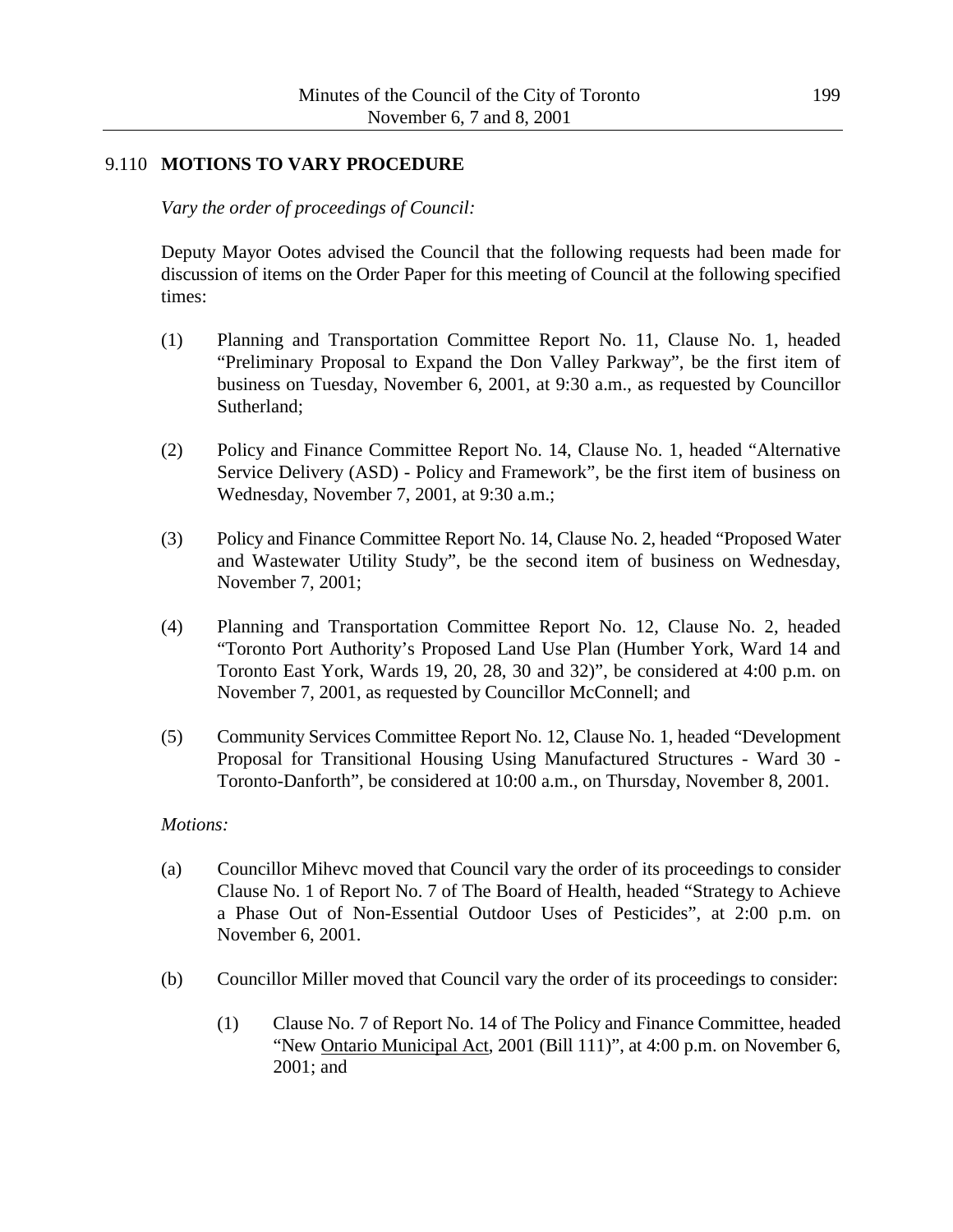(2) Clause No. 7 of Report No. 12 of The Planning and Transportation Committee, headed "Oak Ridges Moraine - Response to Province of Ontario's Draft Strategy", at 5:00 p.m. on November 7, 2001.

## *Votes:*

Consider Planning and Transportation Committee Report No. 11, Clause No. 2, headed "Preliminary Proposal to Expand the Don Valley Parkway", at 9:30 a.m. on Tuesday, November 6, 2001:

| $Yes - 26$   |                                                         |
|--------------|---------------------------------------------------------|
| Mayor:       | Lastman                                                 |
| Councillors: | Altobello, Ashton, Balkissoon, Cho, Di Giorgio, Duguid, |
|              | Feldman, Filion, Flint, Hall, Holyday, Jones, Kelly,    |
|              | Korwin-Kuczynski, Li Preti, Lindsay Luby, McConnell,    |
|              | Milczyn, Minnan-Wong, Nunziata, Ootes, Pitfield, Shaw,  |
|              | Shiner, Sutherland                                      |
| $No - 8$     |                                                         |
| Councillors: | Chow, Disero, Layton, Miller, Moscoe, Pantalone, Silva, |
|              | Walker                                                  |

Carried by a majority of 18.

Consider Board of Health Report No. 7, Clause No. 1, headed "Strategy to Achieve a Phase Out of Non-Essential Outdoor Uses of Pesticides", at 2:00 p.m. on Tuesday, November 6, 2001:

| $Yes - 18$   |                                                            |
|--------------|------------------------------------------------------------|
| Councillors: | Cho, Chow, Di Giorgio, Filion, Flint, Hall, Jones, Layton, |
|              | McConnell, Mihevc, Milczyn, Miller, Moscoe, Nunziata,      |
|              | Pantalone, Pitfield, Silva, Walker                         |
| No - 17      |                                                            |
| Mayor:       | Lastman                                                    |
| Councillors: | Altobello, Ashton, Balkissoon, Disero, Duguid, Feldman,    |
|              | Holyday, Kelly, Korwin-Kuczynski, Li Preti, Lindsay Luby,  |
|              | Minnan-Wong, Ootes, Shaw, Shiner, Sutherland               |

Carried by a majority of 1.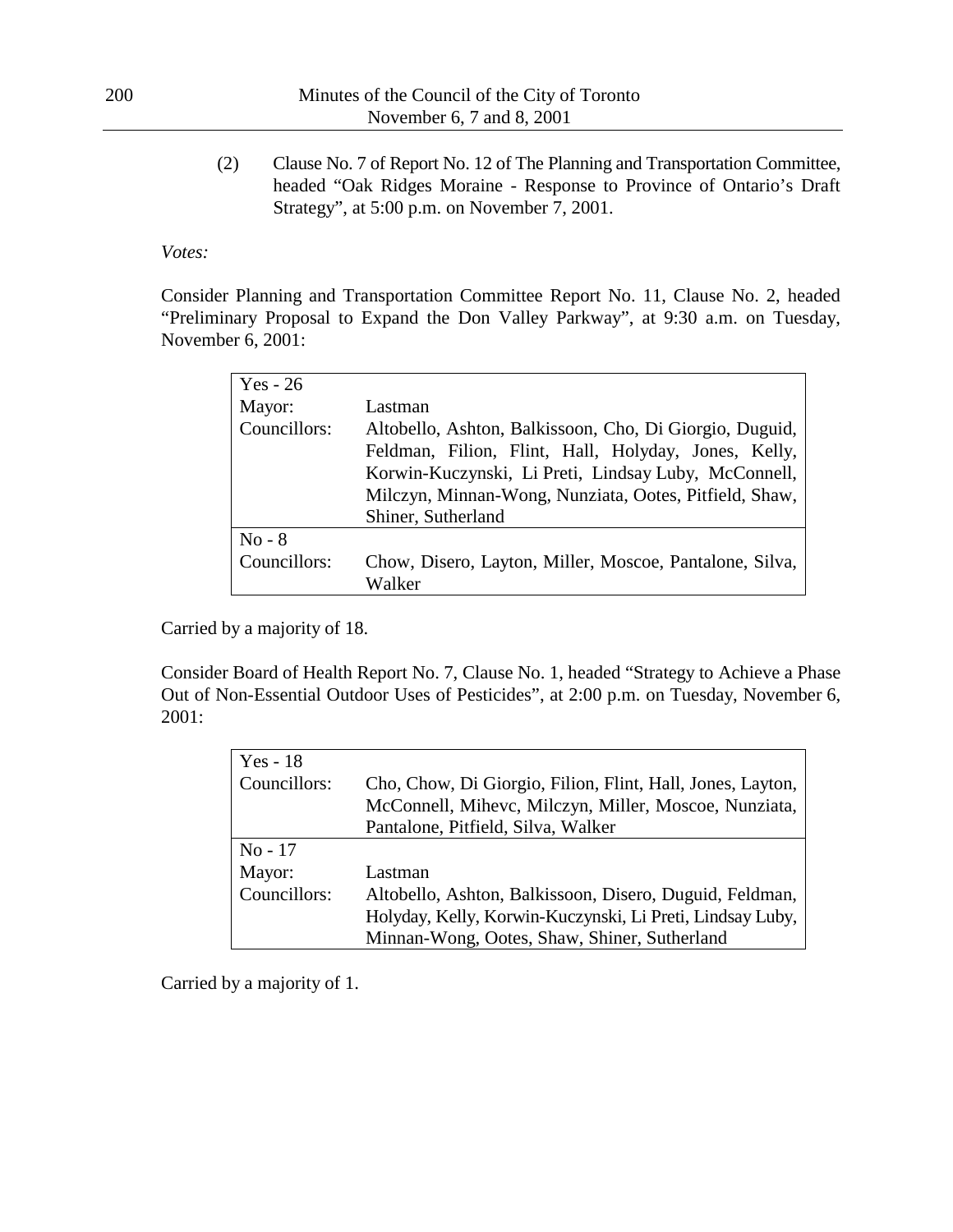Consider Policy and Finance Committee Report No. 14, Clause No. 7, headed "New Ontario Municipal Act, 2001 (Bill 111)", at 4:00 p.m. on November 6, 2001:

| $Yes - 29$   |                                                       |
|--------------|-------------------------------------------------------|
| Mayor:       | Lastman                                               |
| Councillors: | Altobello, Ashton, Balkissoon, Cho, Chow, Di Giorgio, |
|              | Feldman, Filion, Hall, Holyday, Jones,<br>Disero.     |
|              | Korwin-Kuczynski, Layton, Li Preti, Lindsay Luby,     |
|              | McConnell, Mihevc, Milczyn, Miller, Moscoe, Nunziata, |
|              | Pantalone, Pitfield, Shaw, Shiner, Silva, Walker      |
| $No - 6$     |                                                       |
| Councillors: | Duguid, Flint, Kelly, Minnan-Wong, Ootes, Sutherland  |

Carried by a majority of 23.

Consider Policy and Finance Committee Report No. 14, Clause No. 1, headed "Alternative Service Delivery (ASD) - Policy and Framework", as the first item of business on Wednesday, November 7, 2001, at 9:30 a.m.:

| $Yes - 23$   |                                                            |
|--------------|------------------------------------------------------------|
| Mayor:       | Lastman                                                    |
| Councillors: | Altobello, Ashton, Balkissoon, Cho, Di Giorgio, Duguid,    |
|              | Feldman, Flint, Hall, Holyday, Korwin-Kuczynski, Li Preti, |
|              | Lindsay Luby, Milczyn, Minnan-Wong, Moscoe, Nunziata,      |
|              | Ootes, Pitfield, Shaw, Shiner, Sutherland                  |
| $No-12$      |                                                            |
| Councillors: | Chow, Disero, Filion, Jones, Kelly, Layton, McConnell,     |
|              | Mihevc, Miller, Pantalone, Silva, Walker                   |

Carried by a majority of 11.

Consider Policy and Finance Committee Report No. 14, Clause No. 2, headed "Proposed Water and Wastewater Utility Study", as the second item of business on Wednesday, November 7, 2001:

| Yes - $26$   |                                                         |
|--------------|---------------------------------------------------------|
| Mayor:       | Lastman                                                 |
| Councillors: | Altobello, Ashton, Balkissoon, Cho, Di Giorgio, Disero, |
|              | Duguid, Feldman, Filion, Flint, Hall, Holyday, Kelly,   |
|              | Korwin-Kuczynski, Li Preti, Lindsay Luby, Milczyn,      |
|              | Minnan-Wong, Moscoe, Nunziata, Ootes, Pitfield, Shaw,   |
|              | Shiner, Sutherland                                      |
| $No - 9$     |                                                         |
| Councillors: | Chow, Jones, Layton, McConnell, Mihevc, Miller,         |
|              | Pantalone, Silva, Walker                                |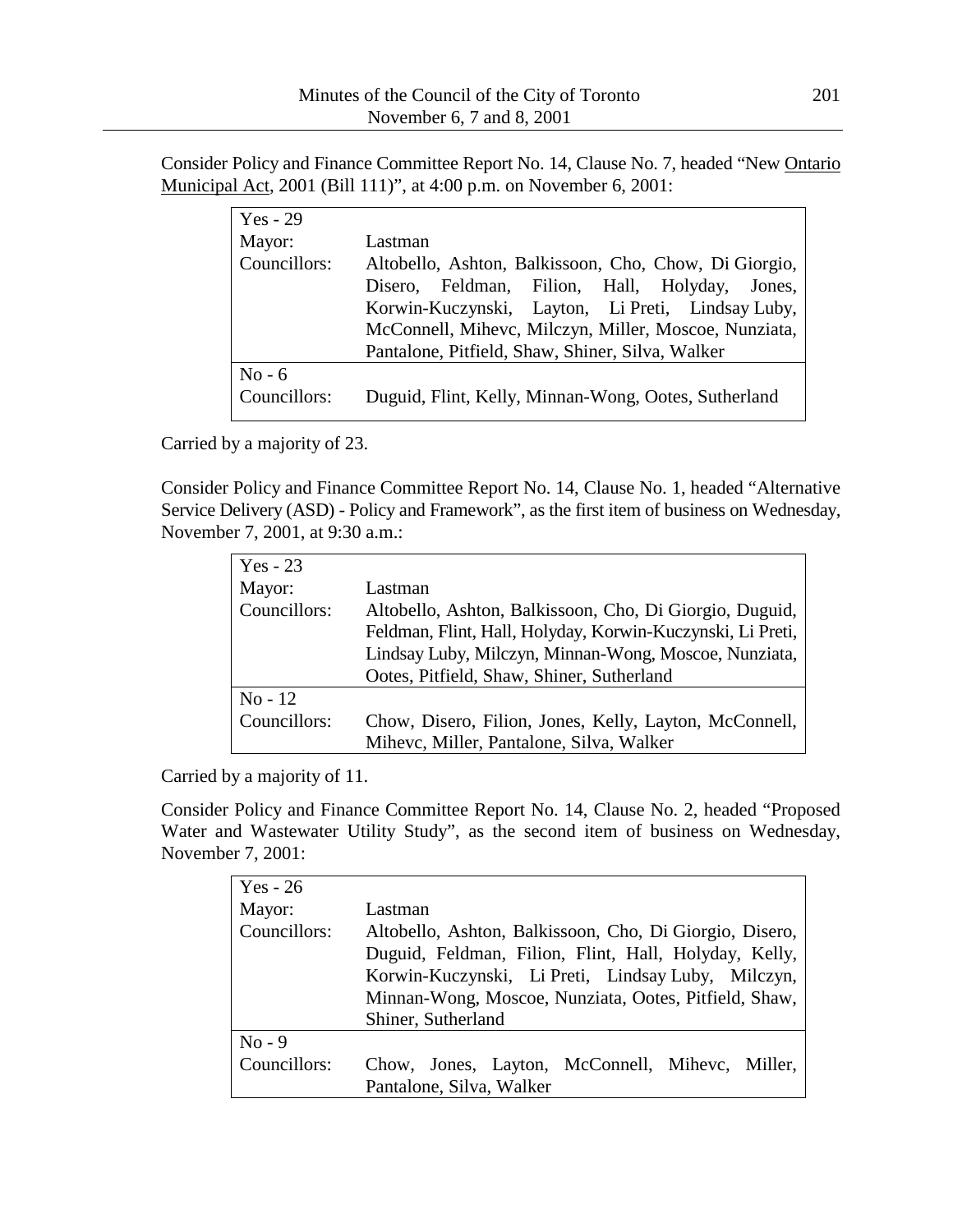Carried by a majority of 17.

Consider Planning and Transportation Committee Report No. 12, Clause No. 2, headed "Toronto Port Authority's Proposed Land Use Plan (Humber York, Ward 14 and Toronto East York, Wards 19, 20, 28, 30 and 32)", at 4:00 p.m. on November 7, 2001:

| $Yes - 32$   |                                                              |
|--------------|--------------------------------------------------------------|
| Mayor:       | Lastman                                                      |
| Councillors: | Altobello, Ashton, Balkissoon, Cho, Chow, Di Giorgio,        |
|              | Disero, Duguid, Feldman, Filion, Flint, Hall, Jones,         |
|              | Korwin-Kuczynski, Layton, Li Preti, Lindsay Luby,            |
|              | McConnell, Mihevc, Milczyn, Miller, Moscoe, Nunziata,        |
|              | Ootes, Pantalone, Pitfield, Shaw, Shiner, Silva, Sutherland, |
|              | Walker                                                       |
| $No - 3$     |                                                              |
| Councillors: | Holyday, Kelly, Minnan-Wong                                  |

Carried by a majority of 29.

Consider Planning and Transportation Committee Report No. 12, Clause No. 7, headed "Oak Ridges Moraine - Response to Province of Ontario's Draft Strategy", at 5:00 p.m. on November 7, 2001:

| Yes $-31$    |                                                                                                                                                                                                                                                                                                         |
|--------------|---------------------------------------------------------------------------------------------------------------------------------------------------------------------------------------------------------------------------------------------------------------------------------------------------------|
| Mayor:       | Lastman                                                                                                                                                                                                                                                                                                 |
| Councillors: | Altobello, Ashton, Balkissoon, Cho, Chow, Di Giorgio,<br>Filion, Flint, Hall, Holyday, Jones,<br>Feldman,<br>Korwin-Kuczynski, Layton, Li Preti, Lindsay Luby,<br>McConnell, Mihevc, Milczyn, Miller, Minnan-Wong,<br>Moscoe, Nunziata, Pantalone, Pitfield, Shaw, Shiner, Silva,<br>Sutherland, Walker |
| $No - 4$     |                                                                                                                                                                                                                                                                                                         |
| Councillors: | Disero, Duguid, Kelly, Ootes                                                                                                                                                                                                                                                                            |

Carried by a majority of 27.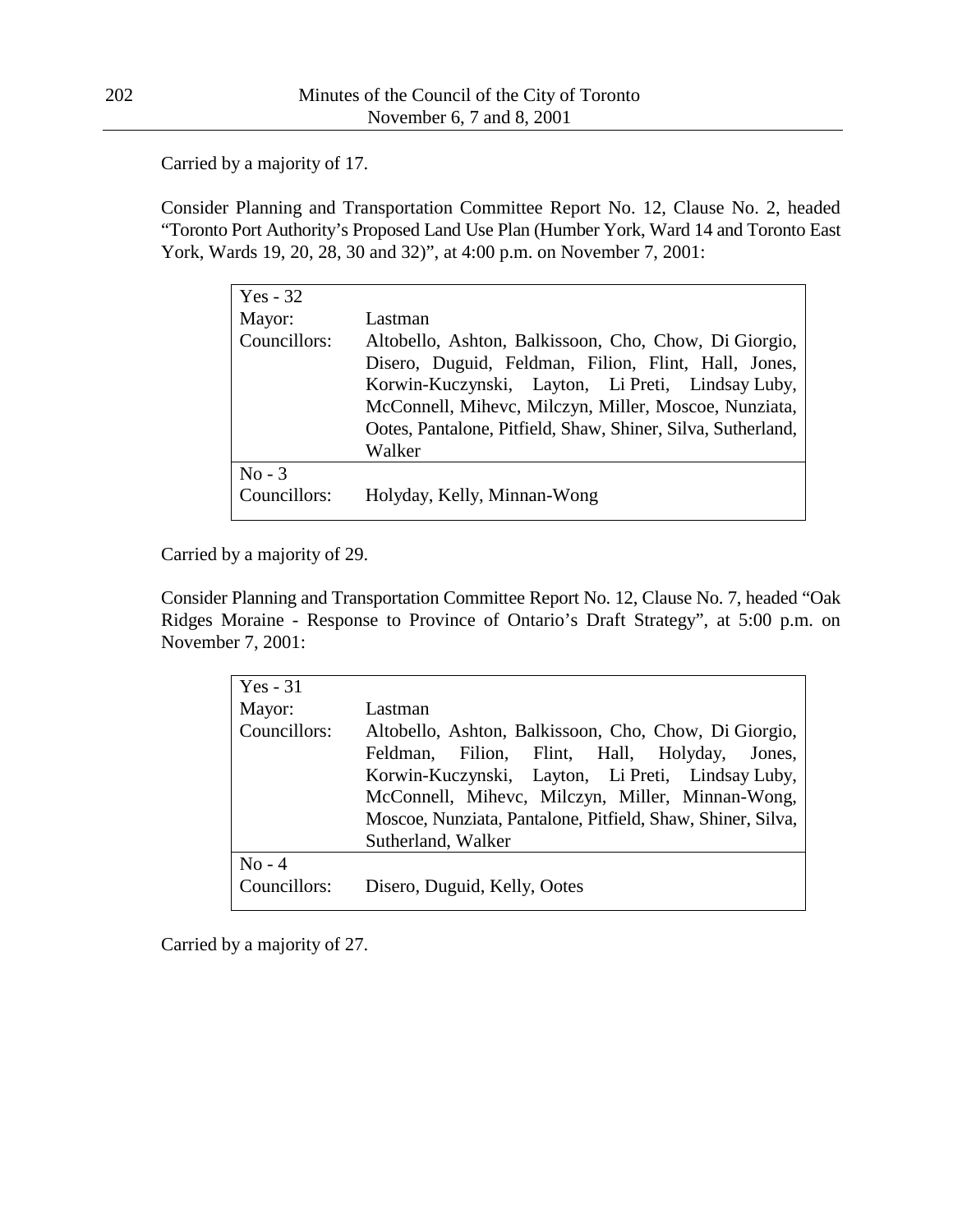Consider Community Services Committee Report No. 12, Clause No. 1, headed "Development Proposal for Transitional Housing Using Manufactured Structures - Ward 30 - Toronto-Danforth", at 10:00 a.m., on Thursday, November 8, 2001:

| $Yes - 31$               |                                                                                                                                                                                                                                                                                                        |
|--------------------------|--------------------------------------------------------------------------------------------------------------------------------------------------------------------------------------------------------------------------------------------------------------------------------------------------------|
| Mayor:                   | Lastman                                                                                                                                                                                                                                                                                                |
| Councillors:             | Altobello, Ashton, Balkissoon, Cho, Chow, Di Giorgio,<br>Duguid, Filion, Hall, Holyday, Jones,<br>Disero,<br>Korwin-Kuczynski, Layton, Li Preti, Lindsay Luby,<br>McConnell, Mihevc, Milczyn, Miller, Minnan-Wong,<br>Moscoe, Nunziata, Ootes, Pantalone, Pitfield, Shaw, Silva,<br>Sutherland, Walker |
| $No - 3$<br>Councillors: | Feldman, Kelly, Shiner                                                                                                                                                                                                                                                                                 |

## Carried by a majority of 28.

*Waive the provisions of Chapter 27 of the City of Toronto Municipal Code related to meeting times:*

### **November 6, 2001:**

Councillor Moscoe, at 12:30 p.m., moved that, in accordance with the provisions of §27-11F, Adjournment, of Chapter 27 of the City of Toronto Municipal Code, Council waive the requirement of the 12:30 p.m. recess, in order to permit Councillor Mammoliti to conclude his remarks with respect to Clause No. 2 of Report No. 11 of The Planning and Transportation Committee, headed "Preliminary Proposal to Expand the Don Valley Parkway", and to hear the presentation by Councillor Pantalone respecting the Tree Advocacy Program, which carried, more than two-thirds of Members present having voted in the affirmative.

Deputy Mayor Ootes, at 7:22 p.m., proposed that Council now recess and reconvene at 9:30 a.m. on November 7, 2001. Council concurred in the proposal by Deputy Mayor Ootes.

## **November 7, 2001:**

Deputy Mayor Ootes, at 12:29 p.m., moved that, in accordance with the provisions of §27-11F, Adjournment, of Chapter 27 of the City of Toronto Municipal Code, Council waive the requirement of the 12:30 p.m. recess, in order to hear an announcement by Councillor Hall respecting the "Canada Loves New York Weekend", which carried, more than two-thirds of Members present having voted in the affirmative.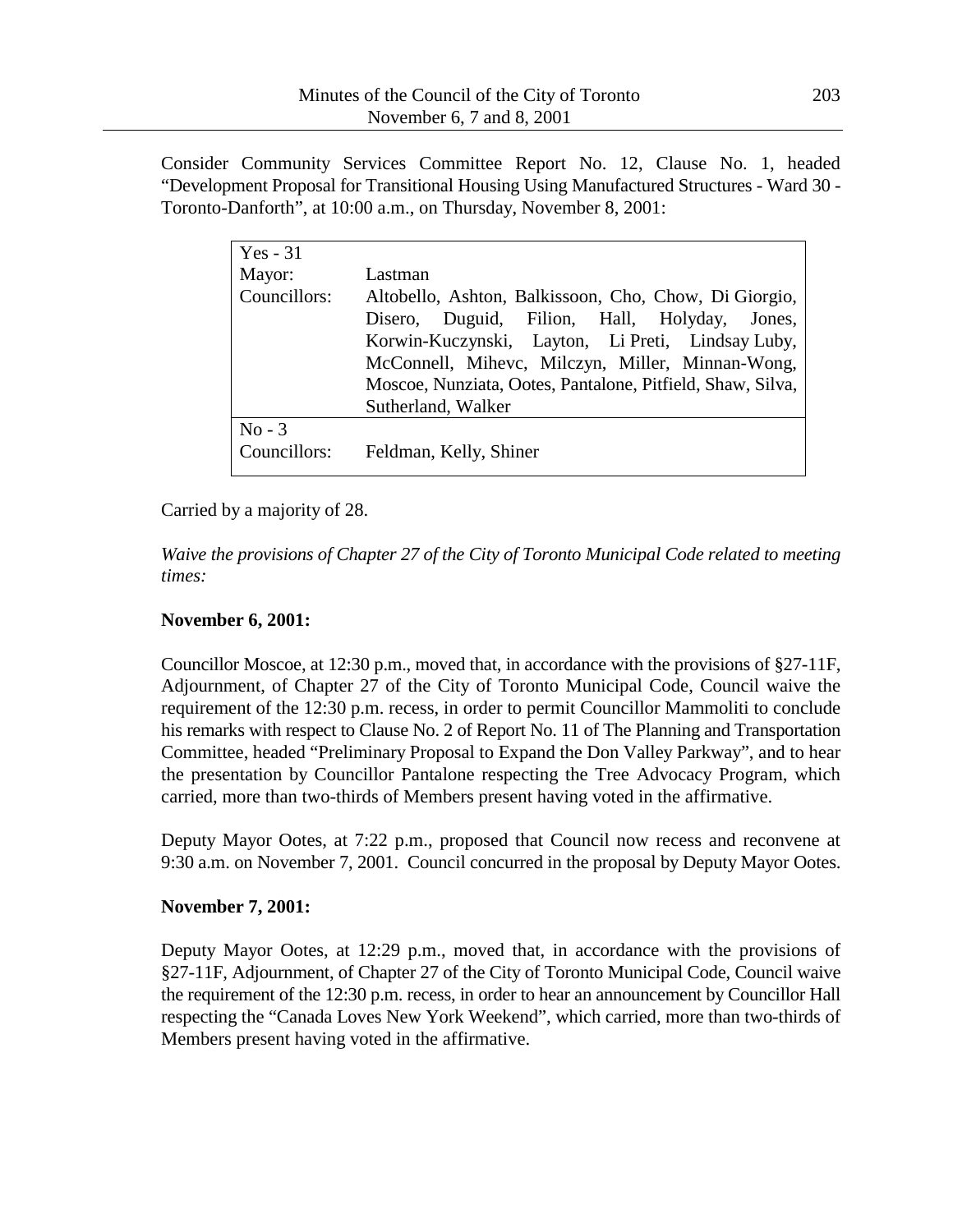Deputy Mayor Ootes, at 7:29 p.m., moved that, in accordance with the provisions of §27-11F, Adjournment, of Chapter 27 of the City of Toronto Municipal Code, Council waive the requirement of the 7:30 p.m. recess, in order to conclude consideration of Clause No. 2 of Report No. 12 of The Planning and Transportation Committee, headed "Toronto Port Authority's Proposed Land Use Plan (Humber York, Ward 14 and Toronto East York, Wards 19, 20, 28, 30 and 32)", which carried, more than two-thirds of Members present having voted in the affirmative.

## **November 8, 2001:**

Councillor Feldman, at 5:25 p.m., moved that, in accordance with the provisions of §27-11F, Adjournment, of Chapter 27 of the City of Toronto Municipal Code, Council waive the requirement of the 6:00 p.m. adjournment, and that Council continue in session in order to conclude consideration of all matters of a time-sensitive nature remaining on the Order Paper for this meeting of Council, the vote upon which was taken as follows:

| Yes - 22     |                                                                                                                                                                                                   |
|--------------|---------------------------------------------------------------------------------------------------------------------------------------------------------------------------------------------------|
| Councillors: | Bussin, Chow, Di Giorgio, Disero, Duguid, Feldman, Flint,<br>Ford, Holyday, Jones, Layton, Lindsay Luby, McConnell,<br>Milczyn, Moscoe, Ootes, Pantalone, Pitfield, Rae, Shaw,<br>Silva, Soknacki |
| $No - 7$     |                                                                                                                                                                                                   |
| Councillors: | Altobello, Ashton, Balkissoon, Kelly, Korwin-Kuczynski,                                                                                                                                           |
|              | Sutherland, Walker                                                                                                                                                                                |

Carried, more than two-thirds of Members present having voted in the affirmative.

# 9.111 **ATTENDANCE**

| November 6, 2001 | $9:44$ a.m. to<br>12:40 p.m.* | Roll Call<br>11:01 a.m.  | Roll Call<br>11:43 a.m.  | Roll Call<br>$2:10$ p.m. | 2:10 p.m. to<br>7:25 p.m.* |
|------------------|-------------------------------|--------------------------|--------------------------|--------------------------|----------------------------|
| Lastman          | $\mathbf x$                   | ٠                        | ٠                        | ٠                        | $\mathbf x$                |
| Altobello        | $\mathbf x$                   | $\mathbf x$              | $\mathbf x$              | $\mathbf x$              | $\mathbf x$                |
| Ashton           | $\mathbf x$                   | $\frac{1}{2}$            | $\overline{\phantom{a}}$ | $\overline{\phantom{a}}$ | $\mathbf x$                |
| Augimeri         | ٠                             | $\overline{\phantom{m}}$ |                          |                          | $\overline{\phantom{m}}$   |
| Balkissoon       | $\mathbf x$                   | $\mathbf x$              | ٠                        | $\mathbf x$              | $\mathbf x$                |
| Berardinetti     | $\mathbf x$                   | $\overline{\phantom{m}}$ | $\mathbf x$              | $\mathbf x$              | $\mathbf x$                |
| <b>Bussin</b>    | $\mathbf x$                   | $\mathbf x$              | $\overline{\phantom{a}}$ | ٠                        | $\mathbf x$                |
| Cho              | $\mathbf x$                   | $\mathbf x$              | $\mathbf x$              | $\mathbf x$              | $\mathbf x$                |
| Chow             | $\mathbf x$                   | $\mathbf x$              | $\mathbf x$              | $\mathbf x$              | $\mathbf x$                |
|                  |                               |                          |                          |                          |                            |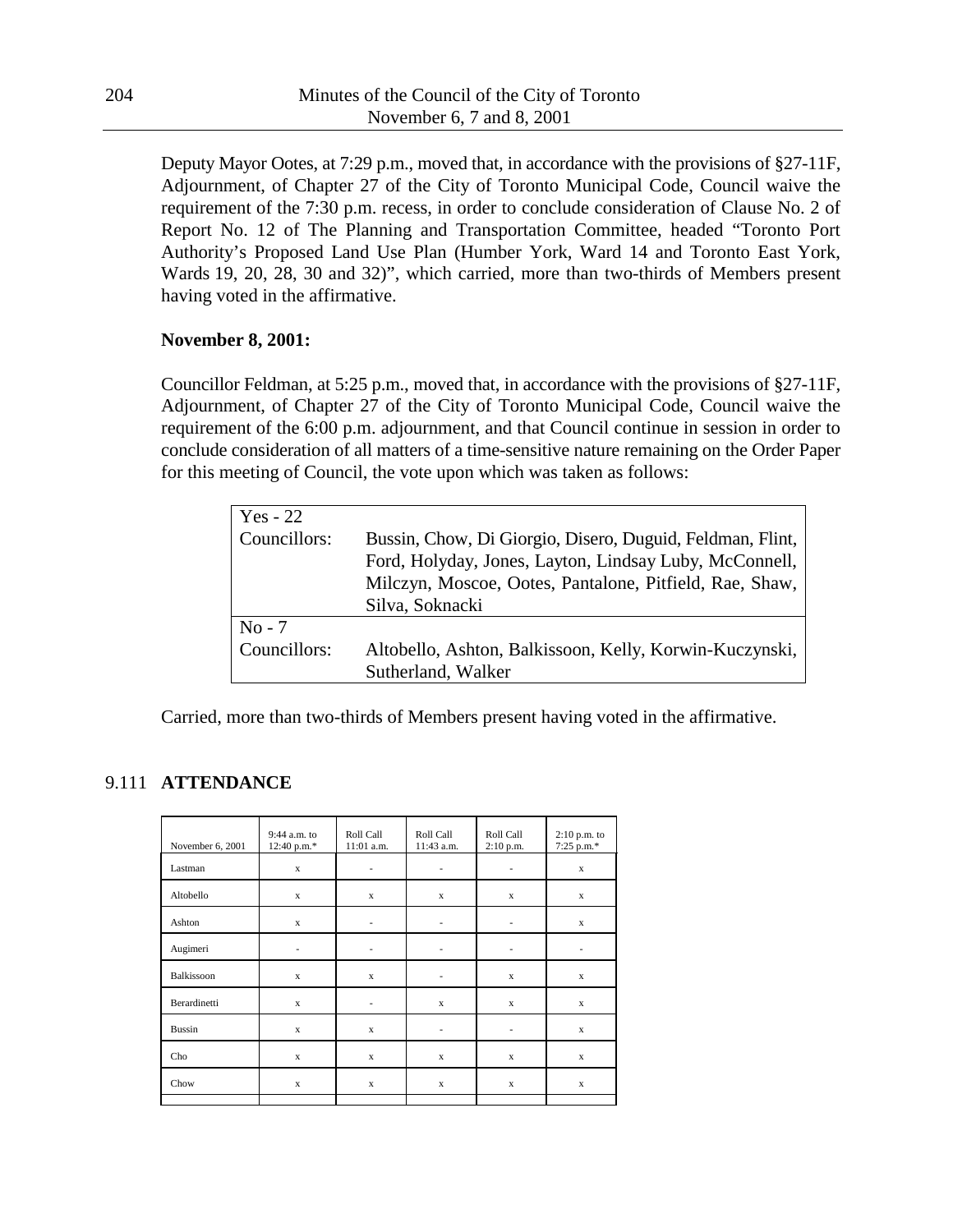| November 6, 2001 | 9:44 a.m. to<br>12:40 p.m.* | Roll Call<br>11:01 a.m.  | Roll Call<br>11:43 a.m. | Roll Call<br>2:10 p.m.   | 2:10 p.m. to<br>$7:25$ p.m.* |
|------------------|-----------------------------|--------------------------|-------------------------|--------------------------|------------------------------|
| Di Giorgio       | $\mathbf x$                 | $\mathbf x$              | $\mathbf x$             | ä,                       | $\mathbf x$                  |
| Disero           | $\mathbf x$                 | $\mathbf x$              | $\mathbf x$             | -                        | $\mathbf x$                  |
| Duguid           | $\mathbf x$                 | $\mathbf x$              | $\frac{1}{2}$           | L,                       | $\mathbf x$                  |
| Feldman          | $\mathbf x$                 | $\mathbf x$              | ÷,                      | $\mathbf x$              | $\mathbf x$                  |
| Filion           | $\mathbf x$                 | $\mathbf x$              | $\mathbf X$             | i.                       | $\mathbf x$                  |
| Flint            | $\mathbf X$                 | $\mathbf x$              | $\mathbf x$             | ÷,                       | $\mathbf x$                  |
| Ford             | i,                          | $\frac{1}{2}$            | i,                      | i.                       | i.                           |
| Hall             | $\mathbf x$                 | $\mathbf x$              | $\mathbf x$             | $\mathbf x$              | X                            |
| Holyday          | $\mathbf x$                 | $\mathbf x$              | $\mathbf x$             | $\mathbf x$              | $\mathbf x$                  |
| Johnston         | X                           | $\frac{1}{2}$            | ÷,                      | $\mathbf x$              | $\mathbf x$                  |
| Jones            | X                           | ÷,                       | $\mathbf X$             | $\mathbf x$              | X                            |
| Kelly            | $\mathbf x$                 | $\mathbf x$              | $\mathbf x$             | $\mathbf x$              | $\mathbf x$                  |
| Korwin-Kuczynski | $\mathbf x$                 | $\mathbf x$              | $\mathbf x$             | ÷,                       | $\mathbf x$                  |
| Layton           | $\mathbf x$                 | $\overline{a}$           | i,                      | i.                       | L,                           |
| Li Preti         | X                           | X                        | X                       | X                        | X                            |
| Lindsay Luby     | $\mathbf x$                 | $\mathbf x$              | $\mathbf X$             | $\mathbf x$              | $\mathbf x$                  |
| Mammoliti        | $\mathbf x$                 | $\overline{\phantom{a}}$ | $\frac{1}{2}$           | ÷,                       | $\overline{\phantom{a}}$     |
| McConnell        | $\mathbf x$                 | $\mathbf x$              | $\mathbf x$             | i.                       | $\mathbf x$                  |
| Mihevc           | X                           | $\frac{1}{2}$            | $\mathbf X$             | $\mathbf x$              | $\mathbf x$                  |
| Milczyn          | $\mathbf x$                 | $\mathbf x$              | $\mathbf x$             | i.                       | $\mathbf x$                  |
| Miller           | $\mathbf x$                 | $\mathbf x$              | $\mathbf X$             | ÷,                       | $\mathbf x$                  |
| Minnan-Wong      | $\bf{X}$                    | $\mathbf x$              | i,                      | $\mathbf x$              | $\mathbf x$                  |
| Moeser           | $\mathbf x$                 | $\mathbf x$              | ÷,                      | $\mathbf x$              | $\mathbf x$                  |
| Moscoe           | $\mathbf x$                 | $\frac{1}{2}$            | $\mathbf X$             | L,                       | $\mathbf x$                  |
| Nunziata         | $\mathbf x$                 | $\mathbf x$              | $\mathbf X$             | $\mathbf x$              | $\mathbf x$                  |
| Ootes            | $\mathbf x$                 | $\mathbf x$              | ۰                       | $\mathbf x$              | X                            |
| Pantalone        | $\mathbf x$                 | $\overline{\phantom{a}}$ | $\mathbf x$             | $\overline{\phantom{a}}$ | x                            |
| Pitfield         | $\mathbf x$                 | $\mathbf x$              | $\mathbf x$             | $\mathbf x$              | X                            |
| Rae              | $\mathbf x$                 | $\mathbf x$              | $\mathbf x$             | $\mathbf x$              | $\mathbf x$                  |
| Shaw             | $\mathbf x$                 | $\mathbf x$              | ÷,                      | $\mathbf x$              | $\mathbf x$                  |
| Shiner           | $\mathbf x$                 | $\mathbf x$              | $\mathbf x$             | $\frac{1}{2}$            | $\mathbf x$                  |
| Silva            | X                           | -                        | -                       | $\mathbf x$              | X                            |
| Soknacki         | ÷,                          | ÷,                       | L,                      | L,                       | $\frac{1}{2}$                |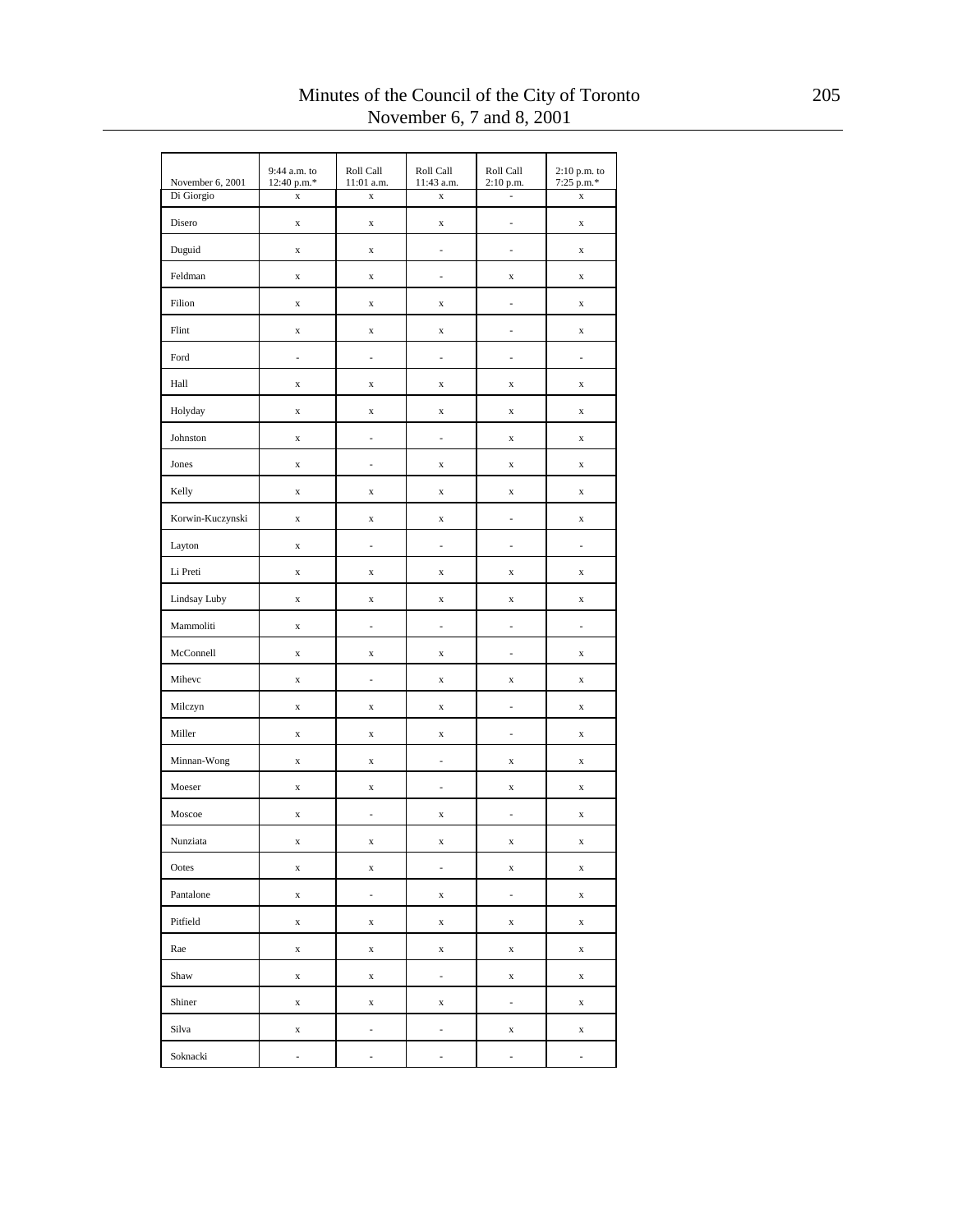| November 6, 2001 | $9:44$ a.m. to<br>$12:40 p.m.*$ | Roll Call<br>$11:01$ a.m. | Roll Call<br>11:43 a.m. | Roll Call<br>$2:10$ p.m. | $2:10$ p.m. to<br>$7:25$ p.m.* |
|------------------|---------------------------------|---------------------------|-------------------------|--------------------------|--------------------------------|
| Sutherland       | X                               | X                         | X                       | X                        | X                              |
| Walker           | X                               | X                         | x                       |                          | х                              |
| Total            | 41                              | 30                        | 27                      | 23                       | 39                             |

| November 6, 2001 | Roll Call 3:51 p.m.      | Roll Call 5:05 p.m.<br>Roll Call 5:51 p.m |                          | Roll Call 6:31 p.m.      |
|------------------|--------------------------|-------------------------------------------|--------------------------|--------------------------|
| Lastman          | $\mathbf x$              | $\mathbf x$                               | i,                       | L,                       |
| Altobello        | ÷                        | $\mathbf x$                               | ÷,                       | $\mathbf x$              |
| Ashton           | $\mathbf x$              | $\mathbf x$                               | $\mathbf x$              | $\mathbf x$              |
| Augimeri         | $\overline{\phantom{a}}$ | ÷,                                        | $\overline{a}$           | $\overline{a}$           |
| Balkissoon       | $\mathbf x$              | ÷,                                        | i,                       | $\mathbf x$              |
| Berardinetti     | $\mathbf x$              | $\mathbf x$                               | $\overline{\phantom{a}}$ | ÷,                       |
| <b>Bussin</b>    | l,                       | $\mathbf x$                               | $\mathbf x$              | $\mathbf x$              |
| Cho              | $\mathbf x$              | $\overline{\phantom{a}}$                  | $\mathbf x$              | $\mathbf x$              |
| Chow             | ÷,                       | $\mathbf x$                               | ÷,                       | $\mathbf x$              |
| Di Giorgio       | $\mathbf x$              | $\mathbf x$                               | $\mathbf x$              | $\mathbf X$              |
| Disero           | $\mathbf x$              | $\mathbf x$                               | i,                       | L,                       |
| Duguid           | $\mathbf x$              | $\mathbf x$                               | $\mathbf x$              | $\mathbf X$              |
| Feldman          | $\mathbf x$              | $\mathbf x$                               | ÷,                       | $\mathbf x$              |
| Filion           | $\mathbf x$              | $\mathbf x$                               | $\frac{1}{2}$            | ÷,                       |
| Flint            | $\mathbf x$              | $\mathbf x$                               | $\mathbf x$              | $\mathbf X$              |
| Ford             | $\frac{1}{2}$            | $\overline{\phantom{a}}$                  | ÷,                       | $\overline{\phantom{a}}$ |
| Hall             | $\mathbf x$              | $\mathbf x$                               | $\mathbf x$              | $\mathbf x$              |
| Holyday          | $\mathbf x$              | $\mathbf x$                               | $\mathbf x$              | $\mathbf x$              |
| Johnston         | $\mathbf x$              | $\mathbf x$                               | $\mathbf x$              | $\overline{a}$           |
| Jones            | $\mathbf x$              | $\mathbf x$                               | $\mathbf x$              | $\mathbf X$              |
| Kelly            | $\mathbf x$              | $\overline{a}$                            | $\frac{1}{2}$            | $\mathbf x$              |
| Korwin-Kuczynski | $\mathbf x$              | $\mathbf x$                               | $\mathbf x$              | i,                       |
| Layton           | ÷                        | ÷,                                        | $\overline{\phantom{a}}$ | ÷,                       |
| Li Preti         | $\mathbf x$              | $\mathbf x$                               | $\mathbf x$              | $\overline{a}$           |
| Lindsay Luby     | $\mathbf x$              | $\mathbf x$                               | $\mathbf x$              | $\mathbf x$              |
| Mammoliti        | $\frac{1}{2}$            | $\overline{\phantom{a}}$                  | ÷,                       | $\overline{\phantom{a}}$ |
| McConnell        | $\mathbf x$              | $\mathbf x$                               | $\mathbf x$              | $\mathbf x$              |
|                  |                          |                                           |                          |                          |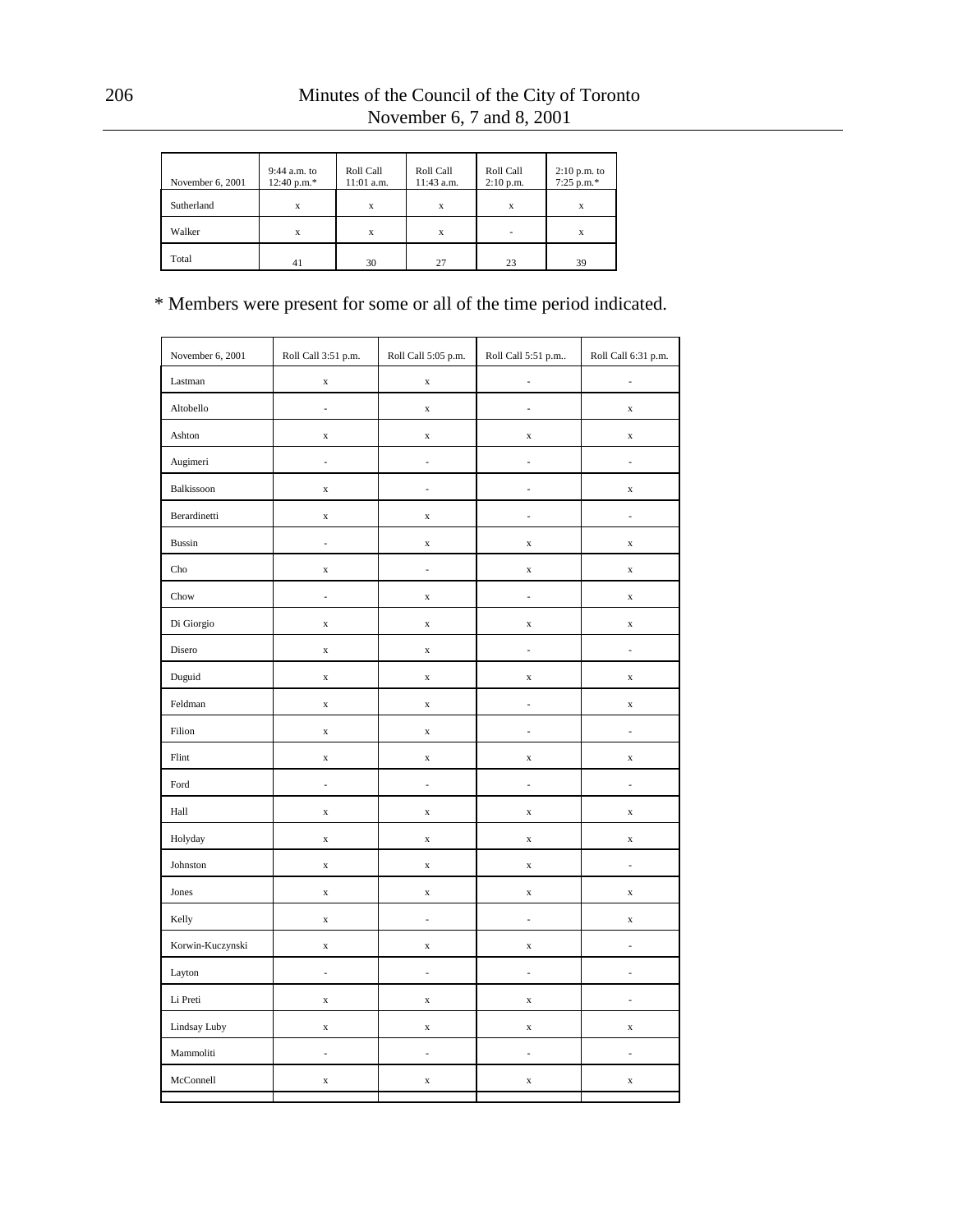| November 6, 2001 | Roll Call 3:51 p.m.      | Roll Call 5:05 p.m. | Roll Call 5:51 p.m | Roll Call 6:31 p.m. |
|------------------|--------------------------|---------------------|--------------------|---------------------|
| Mihevc           | $\mathbf x$              | $\mathbf x$         | ÷,                 | $\mathbf x$         |
| Milczyn          |                          | $\mathbf x$         | $\mathbf x$        | $\mathbf x$         |
| Miller           | $\mathbf x$              | $\mathbf x$         | $\mathbf x$        | $\mathbf x$         |
| Minnan-Wong      | $\mathbf x$              | $\mathbf x$         | $\mathbf x$        | ä,                  |
| Moeser           | ٠                        | ä,                  | ä,                 | ä,                  |
| Moscoe           | $\mathbf x$              | ٠                   | $\mathbf x$        | $\mathbf x$         |
| Nunziata         | $\mathbf x$              | $\mathbf x$         | $\mathbf x$        | $\mathbf x$         |
| Ootes            | $\mathbf x$              | $\mathbf x$         | $\mathbf x$        | $\mathbf x$         |
| Pantalone        | $\mathbf x$              | $\overline{a}$      | $\mathbf x$        | $\mathbf x$         |
| Pitfield         | $\mathbf x$              |                     | $\mathbf x$        | $\mathbf x$         |
| Rae              | $\mathbf x$              |                     | ä,                 | ä,                  |
| Shaw             | L.                       |                     | $\mathbf x$        | $\mathbf x$         |
| Shiner           | $\mathbf x$              |                     | $\mathbf x$        |                     |
| Silva            | $\mathbf x$              |                     | ä,                 |                     |
| Soknacki         | $\overline{\phantom{0}}$ | ä,                  | ä,                 |                     |
| Sutherland       | $\mathbf x$              | ÷                   | ÷                  | ٠                   |
| Walker           | $\mathbf x$              | $\mathbf x$         | $\mathbf x$        | $\mathbf x$         |
| Total            | 33                       | 27                  | 25                 | 26                  |

## Minutes of the Council of the City of Toronto 207 November 6, 7 and 8, 2001

| November 7, 2001 | Roll Call 9:40 a.m.      | Roll Call 2:09 p.m.<br>9:40 a.m. to 12:32 p.m.* |                          | 2:09 p.m. to 4:45 p.m.* |
|------------------|--------------------------|-------------------------------------------------|--------------------------|-------------------------|
| Lastman          | $\mathbf x$              | $\mathbf x$                                     | $\mathbf X$              | $\mathbf X$             |
| Altobello        | $\mathbf x$              | $\mathbf x$                                     | $\mathbf x$              | $\mathbf x$             |
| Ashton           | $\mathbf x$              | $\mathbf x$                                     | $\overline{\phantom{a}}$ | $\mathbf x$             |
| Augimeri         | $\frac{1}{2}$            | $\overline{\phantom{a}}$                        | ٠                        | $\mathbf x$             |
| Balkissoon       | $\mathbf x$              | $\mathbf x$                                     | $\mathbf x$              | $\mathbf x$             |
| Berardinetti     | $\overline{a}$           | $\mathbf x$                                     | $\mathbf x$              | $\mathbf x$             |
| <b>Bussin</b>    | $\mathbf x$              | $\mathbf x$                                     | $\mathbf x$              | $\mathbf x$             |
| Cho              | $\overline{\phantom{a}}$ | $\mathbf x$                                     | $\mathbf x$              | $\mathbf x$             |
| Chow             | $\mathbf x$              | $\mathbf x$                                     | $\mathbf x$              | $\mathbf x$             |
| Di Giorgio       | $\mathbf x$              | $\mathbf x$                                     | $\mathbf x$              | $\mathbf x$             |
| Disero           | $\mathbf x$              | $\mathbf x$                                     | $\mathbf x$              | $\mathbf x$             |
| Duguid           | $\mathbf x$              | $\mathbf x$                                     | $\mathbf x$              | $\mathbf x$             |
|                  |                          |                                                 |                          |                         |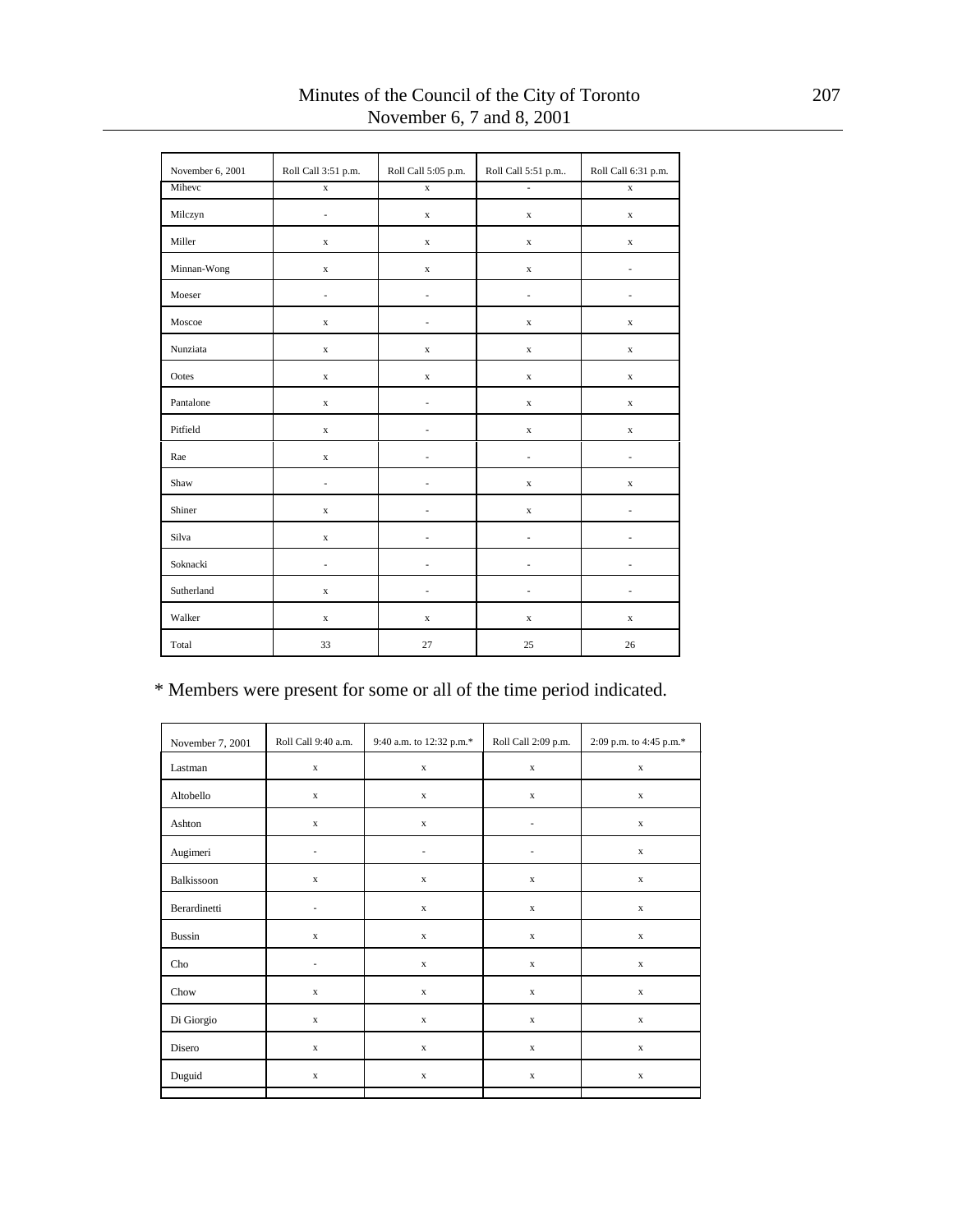| November 7, 2001 | Roll Call 9:40 a.m.      | 9:40 a.m. to 12:32 p.m.* | Roll Call 2:09 p.m.      | 2:09 p.m. to 4:45 p.m.* |
|------------------|--------------------------|--------------------------|--------------------------|-------------------------|
| Feldman          | l,                       | $\mathbf x$              | $\mathbf x$              | $\mathbf x$             |
| Filion           | ÷,                       | $\mathbf x$              | $\overline{\phantom{a}}$ | $\mathbf x$             |
| Flint            | $\overline{\phantom{a}}$ | $\mathbf x$              | $\mathbf X$              | $\mathbf X$             |
| Ford             | $\mathbf x$              | $\mathbf x$              | $\mathbf X$              | $\mathbf x$             |
| Hall             | $\mathbf x$              | $\mathbf x$              | $\mathbf X$              | $\mathbf X$             |
| Holyday          | $\mathbf x$              | $\mathbf x$              | $\mathbf X$              | $\mathbf x$             |
| Johnston         | ÷                        | $\mathbf x$              | $\mathbf X$              | $\mathbf X$             |
| Jones            | $\mathbf x$              | $\mathbf x$              | $\overline{\phantom{a}}$ | $\mathbf x$             |
| Kelly            | $\mathbf x$              | $\mathbf x$              | $\mathbf X$              | $\mathbf X$             |
| Korwin-Kuczynski | $\overline{\phantom{a}}$ | $\mathbf x$              | $\overline{\phantom{a}}$ | $\mathbf x$             |
| Layton           | $\overline{\phantom{a}}$ | $\mathbf x$              | $\overline{\phantom{a}}$ | $\mathbf X$             |
| Li Preti         | $\mathbf x$              | $\mathbf x$              | $\mathbf X$              | $\mathbf x$             |
| Lindsay Luby     | $\mathbf x$              | $\mathbf x$              | $\mathbf X$              | $\mathbf X$             |
| Mammoliti        | $\overline{\phantom{a}}$ | $\frac{1}{2}$            | $\overline{\phantom{a}}$ | ÷                       |
| McConnell        | $\mathbf x$              | $\mathbf x$              | $\mathbf X$              | $\mathbf X$             |
| Mihevc           | $\overline{\phantom{a}}$ | $\mathbf x$              | $\mathbf X$              | $\mathbf x$             |
| Milczyn          | ÷,                       | $\mathbf x$              | $\frac{1}{2}$            | $\mathbf X$             |
| Miller           | $\mathbf x$              | $\mathbf x$              | $\overline{\phantom{a}}$ | $\mathbf x$             |
| Minnan-Wong      | $\overline{\phantom{a}}$ | $\mathbf x$              | $\mathbf X$              | $\mathbf X$             |
| Moeser           | $\overline{\phantom{a}}$ | $\mathbf x$              | $\overline{\phantom{a}}$ | $\mathbf x$             |
| Moscoe           | $\overline{\phantom{a}}$ | $\mathbf x$              | $\overline{\phantom{a}}$ | $\mathbf X$             |
| Nunziata         | $\mathbf x$              | $\mathbf x$              | $\mathbf X$              | $\mathbf x$             |
| Ootes            | $\mathbf x$              | $\mathbf x$              | $\mathbf X$              | $\mathbf X$             |
| Pantalone        | $\mathbf x$              | $\mathbf x$              | $\mathbf X$              | $\mathbf X$             |
| Pitfield         | $\mathbf x$              | $\mathbf x$              | $\overline{\phantom{a}}$ | $\mathbf x$             |
| Rae              | $\mathbf x$              | $\mathbf x$              | $\mathbf x$              | $\mathbf X$             |
| Shaw             | $\mathbf x$              | $\mathbf x$              | $\mathbf x$              | $\mathbf X$             |
| Shiner           | $\mathbf x$              | $\mathbf x$              | $\overline{\phantom{a}}$ | $\mathbf X$             |
| Silva            | $\mathbf x$              | $\mathbf x$              | $\mathbf x$              | $\mathbf X$             |
| Soknacki         | $\overline{\phantom{a}}$ | ÷                        | $\overline{\phantom{a}}$ | ÷                       |
| Sutherland       | $\overline{\phantom{a}}$ | $\mathbf x$              | $\mathbf x$              | $\mathbf x$             |
| Walker           | $\mathbf x$              | $\mathbf x$              | $\overline{\phantom{a}}$ | $\mathbf x$             |

208 Minutes of the Council of the City of Toronto November 6, 7 and 8, 2001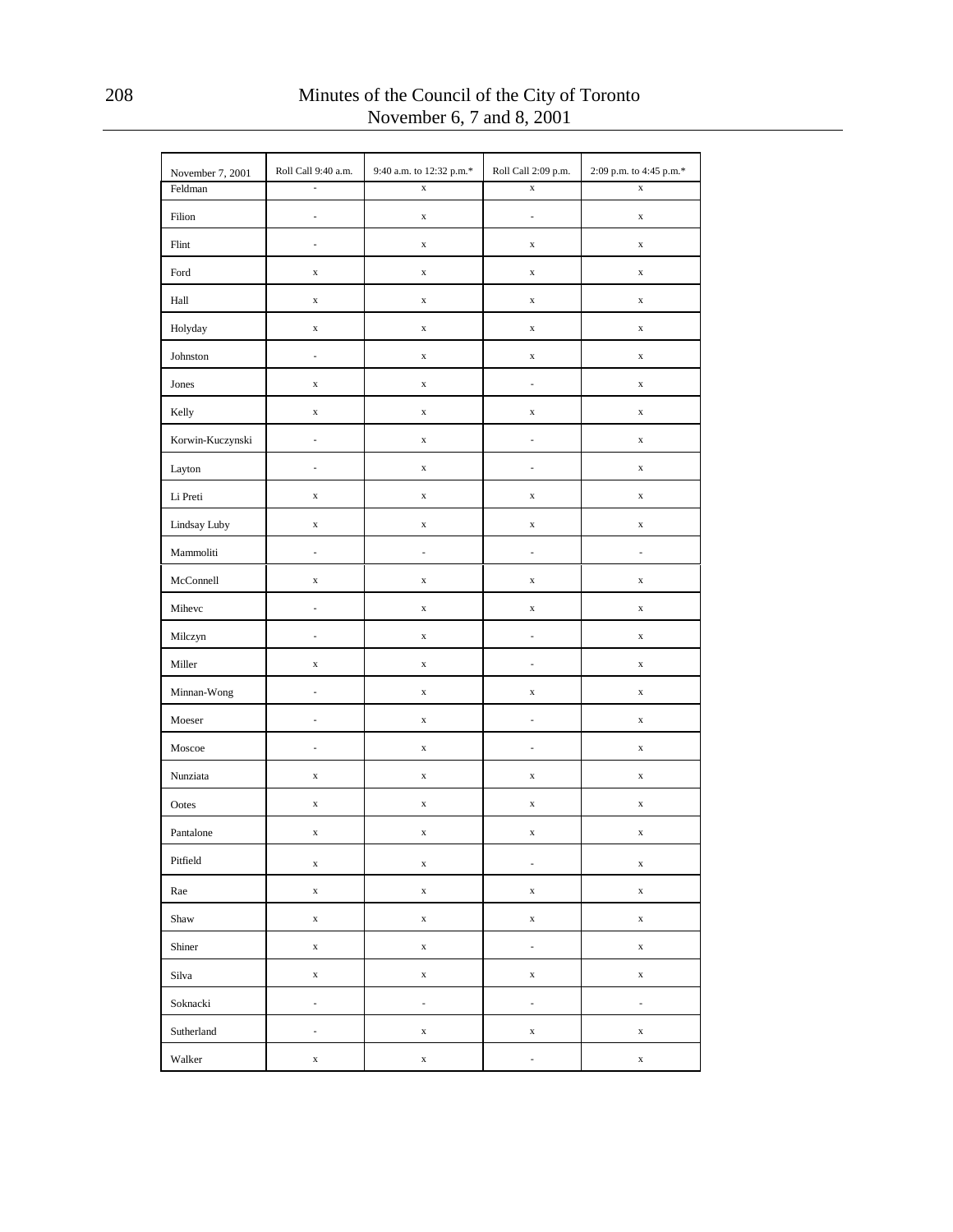| November 7, 2001 | Roll Call 9:40 a.m. | 9:40 a.m. to 12:32 p.m.* | Roll Call 2:09 p.m. | 2:09 p.m. to 4:45 p.m.* |
|------------------|---------------------|--------------------------|---------------------|-------------------------|
| Total            | ، سه                |                          | 29                  | 42                      |

| November 7, 2001 | Roll Call<br>3:01 p.m.   | Roll Call<br>3:15 p.m.   | Roll Call<br>4:41 p.m. | Ctte. of the Whole<br>in-Camera 5:00 p.m. | 6:35 p.m. to<br>7:45 p.m.* |
|------------------|--------------------------|--------------------------|------------------------|-------------------------------------------|----------------------------|
| Lastman          | $\overline{\phantom{a}}$ | $\mathbf x$              | ÷,                     | $\mathbf x$                               | $\mathbf x$                |
| Altobello        | $\overline{\phantom{a}}$ | $\frac{1}{2}$            | $\frac{1}{2}$          | $\mathbf x$                               | $\mathbf x$                |
| Ashton           | $\overline{\phantom{a}}$ | $\mathbf x$              | $\frac{1}{2}$          | $\mathbf x$                               | $\mathbf x$                |
| Augimeri         | $\mathbf x$              | L,                       | $\mathbf x$            | $\overline{\phantom{a}}$                  | $\overline{\phantom{a}}$   |
| Balkissoon       | L,                       | L,                       | $\mathbf x$            | $\mathbf x$                               | $\mathbf x$                |
| Berardinetti     | $\overline{\phantom{a}}$ | L,                       | $\frac{1}{2}$          | $\mathbf x$                               | $\mathbf x$                |
| <b>Bussin</b>    | $\overline{\phantom{a}}$ | L,                       | $\frac{1}{2}$          | $\mathbf x$                               | $\mathbf x$                |
| Cho              | $\mathbf x$              | $\mathbf x$              | $\mathbf x$            | $\overline{\phantom{a}}$                  | $\overline{\phantom{a}}$   |
| Chow             | $\mathbf x$              | $\overline{a}$           | $\mathbf x$            | $\mathbf x$                               | $\mathbf x$                |
| Di Giorgio       | $\mathbf x$              | $\mathbf x$              | $\mathbf x$            | $\mathbf x$                               | $\mathbf x$                |
| Disero           | $\overline{\phantom{a}}$ | $\mathbf x$              | $\mathbf x$            | $\overline{\phantom{a}}$                  | ÷,                         |
| Duguid           | $\mathbf x$              | $\frac{1}{2}$            | $\mathbf x$            | $\mathbf x$                               | $\mathbf x$                |
| Feldman          | $\overline{a}$           | $\mathbf x$              | $\mathbf x$            | $\mathbf x$                               | ÷,                         |
| Filion           | ÷,                       | L,                       | $\mathbf x$            | $\mathbf x$                               | $\mathbf x$                |
| Flint            | $\mathbf x$              | $\overline{a}$           | $\mathbf x$            | $\mathbf x$                               | $\mathbf x$                |
| Ford             | $\mathbf x$              | $\mathbf x$              | $\frac{1}{2}$          | $\overline{\phantom{a}}$                  | $\overline{\phantom{a}}$   |
| Hall             | $\mathbf x$              | $\mathbf x$              | i,                     | $\mathbf x$                               | $\mathbf x$                |
| Holyday          | $\mathbf x$              | $\mathbf x$              | $\frac{1}{2}$          | $\mathbf x$                               | $\mathbf x$                |
| Johnston         | $\mathbf x$              | $\mathbf x$              | $\mathbf x$            | $\mathbf x$                               | $\mathbf x$                |
| Jones            | $\mathbf x$              | $\frac{1}{2}$            | $\mathbf x$            | $\mathbf x$                               | $\mathbf x$                |
| Kelly            | $\overline{\phantom{a}}$ | $\mathbf x$              | $\frac{1}{2}$          | $\mathbf x$                               | $\mathbf x$                |
| Korwin-Kuczynski | $\mathbf x$              | $\mathbf x$              | $\frac{1}{2}$          | ÷,                                        | $\overline{\phantom{a}}$   |
| Layton           | $\overline{\phantom{a}}$ | $\mathbf x$              | $\mathbf x$            | $\mathbf x$                               | $\mathbf x$                |
| Li Preti         | $\mathbf x$              | $\mathbf x$              | $\mathbf X$            | $\mathbf x$                               | $\mathbf X$                |
| Lindsay Luby     | $\mathbf x$              | $\mathbf x$              | $\mathbf x$            | $\mathbf x$                               | $\mathbf x$                |
| Mammoliti        | $\overline{\phantom{a}}$ | ÷.                       | $\mathbb{R}^2$         | $\mathbb{Z}^2$                            | ÷.                         |
| McConnell        | $\mathbf x$              | $\mathbf x$              | $\mathbf x$            | $\mathbf x$                               | $\mathbf x$                |
| Mihevc           | ÷                        | $\overline{\phantom{a}}$ | $\mathbf x$            | $\mathbf x$                               | $\mathbf x$                |
|                  |                          |                          |                        |                                           |                            |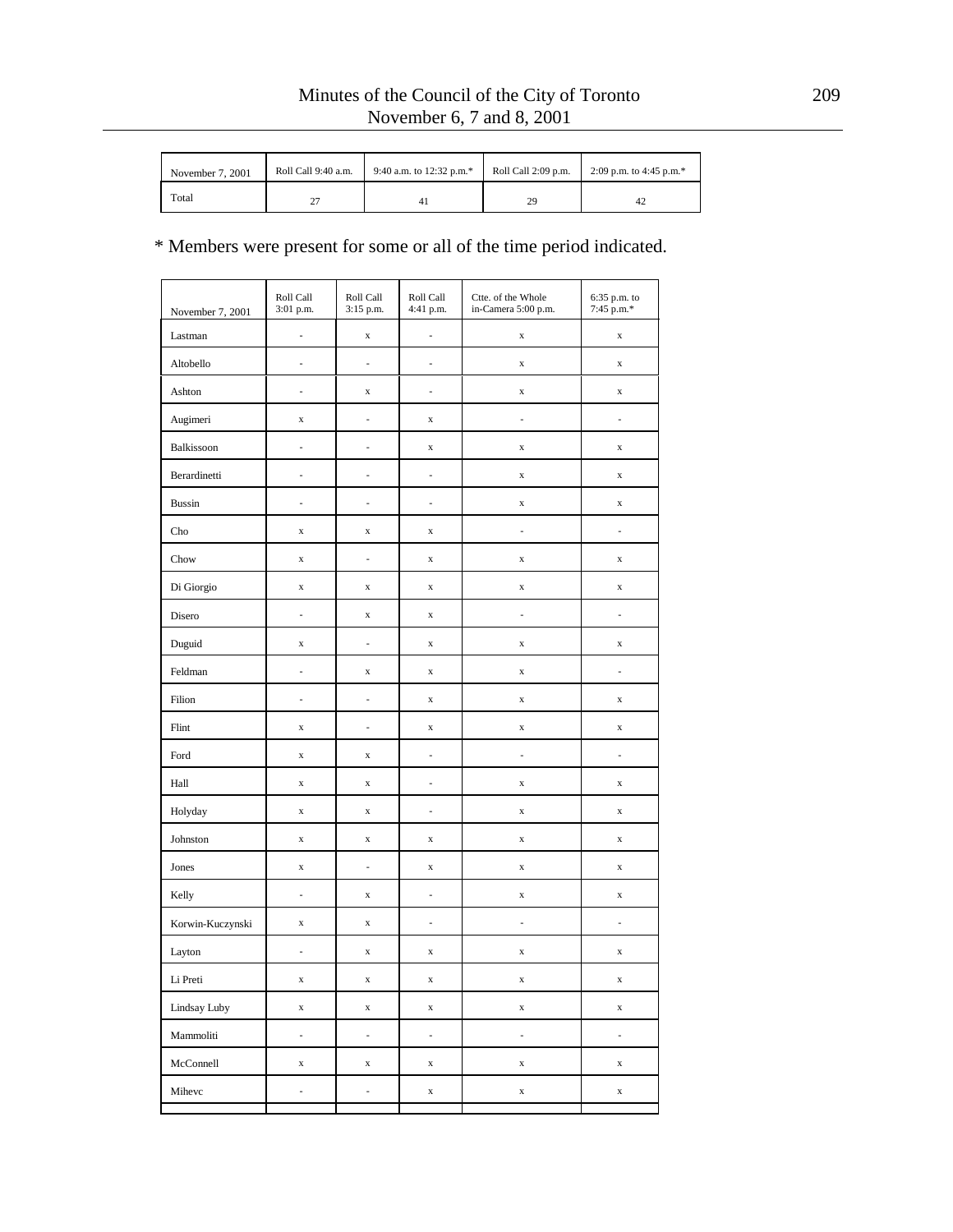| November 7, 2001 | Roll Call<br>3:01 p.m.   | Roll Call<br>3:15 p.m.   | Roll Call<br>4:41 p.m. | Ctte. of the Whole<br>in-Camera 5:00 p.m. | 6:35 p.m. to<br>7:45 p.m.* |
|------------------|--------------------------|--------------------------|------------------------|-------------------------------------------|----------------------------|
| Milczyn          | $\mathbf x$              | $\mathbf{x}$             | L,                     | $\mathbf{x}$                              | $\mathbf x$                |
| Miller           | $\mathbf x$              | $\mathbf{x}$             | L,                     | $\mathbf x$                               | x                          |
| Minnan-Wong      | $\mathbf x$              | x                        |                        | x                                         | $\overline{\phantom{m}}$   |
| Moeser           | ä,                       | x                        | L,                     | $\mathbf x$                               | ä,                         |
| Moscoe           | $\mathbf x$              | $\frac{1}{2}$            | $\mathbf x$            | $\mathbf x$                               | $\mathbf x$                |
| Nunziata         | $\frac{1}{2}$            | ä,                       | $\mathbf x$            | x                                         | x                          |
| Ootes            | $\mathbf x$              | x                        | $\mathbf x$            | $\mathbf x$                               | $\mathbf x$                |
| Pantalone        | L,                       | x                        | X                      | x                                         | x                          |
| Pitfield         | $\mathbf x$              | x                        | $\mathbf x$            | x                                         | x                          |
| Rae              | $\mathbf x$              | x                        | $\frac{1}{2}$          | $\mathbf x$                               | x                          |
| Shaw             | $\mathbf x$              | $\mathbf x$              | $\mathbf x$            | $\mathbf x$                               | $\mathbf x$                |
| Shiner           | L,                       | ÷,                       |                        | x                                         | x                          |
| Silva            | L,                       | $\mathbf x$              | L,                     | $\mathbf x$                               | x                          |
| Soknacki         | ä,                       | ä,                       | ÷,                     | ä,                                        | ä,                         |
| Sutherland       | ä,                       | x                        | $\frac{1}{2}$          | x                                         | $\overline{a}$             |
| Walker           | $\overline{\phantom{m}}$ | $\overline{\phantom{a}}$ | $\mathbf x$            | $\mathbf x$                               | ä,                         |
| Total            | 23                       | 27                       | 24                     | 37                                        | 32                         |

# 210 Minutes of the Council of the City of Toronto November 6, 7 and 8, 2001

| November 8, 2001 | Roll Call<br>9:39 a.m. | 9:39 a.m. to<br>12:30 p.m.* | Roll Call<br>11:09 a.m.      | Roll Call<br>11:29 a.m. | Roll Call<br>11:37 a.m. |
|------------------|------------------------|-----------------------------|------------------------------|-------------------------|-------------------------|
| Lastman          | $\mathbf x$            | $\mathbf x$                 | $\overline{a}$               | $\frac{1}{2}$           | $\overline{a}$          |
| Altobello        | $\mathbf x$            | $\mathbf x$                 | $\mathbf x$                  | $\mathbf x$             | $\mathbf x$             |
| Ashton           | $\frac{1}{2}$          | $\mathbf x$                 | $\qquad \qquad \blacksquare$ | $\mathbf x$             | $\mathbf x$             |
| Augimeri         | ä,                     | $\overline{a}$              | ٠                            | $\overline{a}$          | ٠                       |
| Balkissoon       | $\mathbf x$            | $\mathbf x$                 | $\mathbf x$                  | ٠                       |                         |
| Berardinetti     | $\frac{1}{2}$          | $\mathbf x$                 | $\mathbf x$                  | $\overline{a}$          | $\overline{a}$          |
| <b>Bussin</b>    | ä,                     | $\mathbf x$                 | $\mathbf x$                  | $\overline{a}$          | ä,                      |
| Cho              | ٠                      | $\mathbf{x}$                | $\mathbf x$                  | $\mathbf x$             |                         |
| Chow             | ä,                     | $\mathbf x$                 | $\mathbf x$                  | $\mathbf x$             | $\mathbf x$             |
| Di Giorgio       | $\mathbf x$            | $\mathbf x$                 | $\mathbf x$                  | $\mathbf x$             | $\mathbf x$             |
| Disero           | $\mathbf x$            | $\mathbf x$                 | $\overline{a}$               | $\overline{a}$          | $\overline{a}$          |
| Duguid           | $\mathbf x$            | $\mathbf x$                 | $\overline{a}$               | $\mathbf x$             | $\mathbf x$             |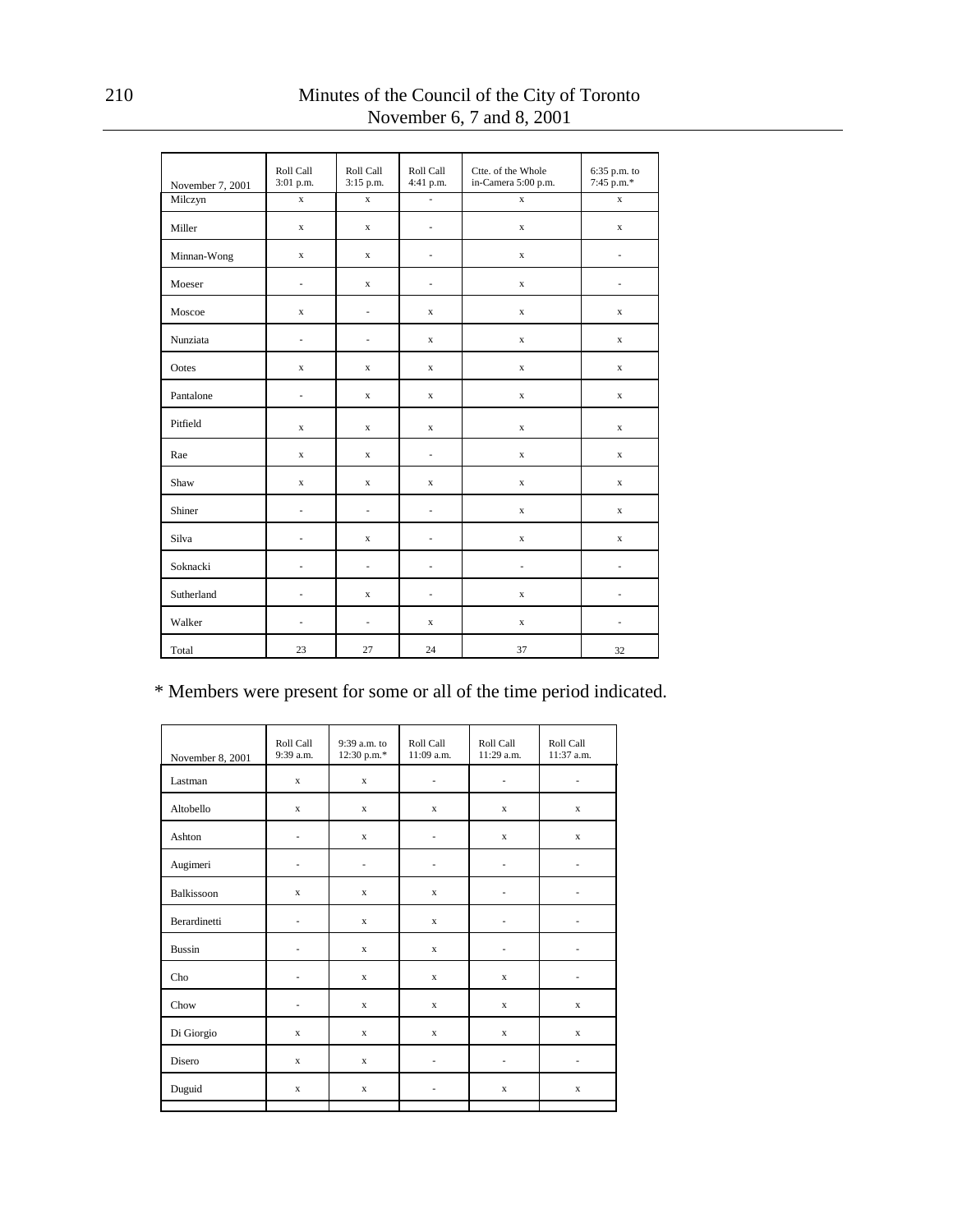| November 8, 2001 | Roll Call<br>9:39 a.m. | 9:39 a.m. to<br>12:30 p.m.* | Roll Call<br>11:09 a.m. | Roll Call<br>11:29 a.m.  | Roll Call<br>11:37 a.m. |
|------------------|------------------------|-----------------------------|-------------------------|--------------------------|-------------------------|
| Feldman          | $\mathbf x$            | $\bar{x}$                   | $\overline{a}$          | L                        | l,                      |
| Filion           | $\frac{1}{2}$          | $\mathbf x$                 | $\mathbf x$             | $\mathbf X$              | $\mathbf x$             |
| Flint            | $\frac{1}{2}$          | $\mathbf x$                 | $\mathbf x$             | $\mathbf X$              | $\mathbf x$             |
| Ford             | $\mathbf x$            | $\mathbf x$                 | $\mathbf x$             | $\frac{1}{2}$            | $\mathbf x$             |
| Hall             | $\mathbf x$            | $\mathbf x$                 | $\frac{1}{2}$           | $\frac{1}{2}$            | i,                      |
| Holyday          | $\overline{a}$         | $\mathbf x$                 | $\mathbf x$             | $\mathbf x$              | $\mathbf x$             |
| Johnston         | $\frac{1}{2}$          | $\mathbf x$                 | $\frac{1}{2}$           | $\frac{1}{2}$            | i,                      |
| Jones            | $\mathbf x$            | $\mathbf x$                 | $\mathbf x$             | $\mathbf x$              | $\mathbf x$             |
| Kelly            | $\mathbf x$            | $\mathbf x$                 | $\frac{1}{2}$           | $\frac{1}{2}$            | i,                      |
| Korwin-Kuczynski | $\mathbf x$            | $\mathbf x$                 | $\overline{a}$          | $\frac{1}{2}$            | i,                      |
| Layton           | $\frac{1}{2}$          | $\mathbf x$                 | $\frac{1}{2}$           | $\mathbf x$              | $\mathbf x$             |
| Li Preti         | $\overline{a}$         | $\mathbf x$                 | $\mathbf x$             | $\mathbf X$              | $\mathbf x$             |
| Lindsay Luby     | $\mathbf x$            | $\mathbf x$                 | $\frac{1}{2}$           | $\frac{1}{2}$            | i,                      |
| Mammoliti        | L,                     | $\overline{a}$              | $\overline{a}$          | $\frac{1}{2}$            | i,                      |
| McConnell        | $\mathbf x$            | $\mathbf x$                 | $\frac{1}{2}$           | $\mathbf x$              | $\mathbf x$             |
| Mihevc           | $\mathbf x$            | $\mathbf x$                 | $\mathbf x$             | $\mathbf X$              | $\mathbf x$             |
| Milczyn          | $\frac{1}{2}$          | $\mathbf x$                 | $\mathbf x$             | $\mathbf x$              | $\mathbf x$             |
| Miller           | $\overline{a}$         | $\overline{a}$              | $\overline{a}$          | $\frac{1}{2}$            | i,                      |
| Minnan-Wong      | $\mathbf x$            | $\mathbf x$                 | $\frac{1}{2}$           | ÷,                       | $\mathbf x$             |
| Moeser           | L,                     | $\mathbf x$                 | i,                      | $\frac{1}{2}$            | i,                      |
| Moscoe           | $\frac{1}{2}$          | $\mathbf x$                 | $\mathbf x$             | $\mathbf x$              | $\mathbf x$             |
| Nunziata         | $\overline{a}$         | $\mathbf x$                 | $\overline{a}$          | $\frac{1}{2}$            | i,                      |
| Ootes            | $\mathbf x$            | $\mathbf x$                 | $\mathbf X$             | $\mathbf x$              | $\mathbf x$             |
| Pantalone        | $\mathbf x$            | $\mathbf X$                 | $\overline{a}$          | $\mathbf X$              | $\mathbf x$             |
| Pitfield         | X                      | X                           | X                       | $\mathbf X$              | $\mathbf x$             |
| Rae              | $\mathbf x$            | $\mathbf X$                 | $\mathbf x$             | $\mathbf X$              | $\frac{1}{2}$           |
| Shaw             | ä,                     | $\mathbf x$                 | ä,                      | $\overline{\phantom{a}}$ | $\mathbf x$             |
| Shiner           | $\mathbf x$            | X                           | ä,                      | ÷,                       | $\frac{1}{2}$           |
| Silva            | $\mathbf x$            | $\mathbf x$                 | $\mathbf X$             | $\mathbf X$              | $\mathbf x$             |
| Soknacki         | $\mathbf x$            | X                           | $\mathbf X$             | $\overline{\phantom{a}}$ | $\frac{1}{2}$           |
| Sutherland       | ÷,                     | $\mathbf x$                 | $\mathbf X$             | $\mathbf X$              | $\mathbf x$             |
| Walker           | $\mathbf x$            | X                           | $\mathbf x$             | $\mathbf x$              | $\mathbf x$             |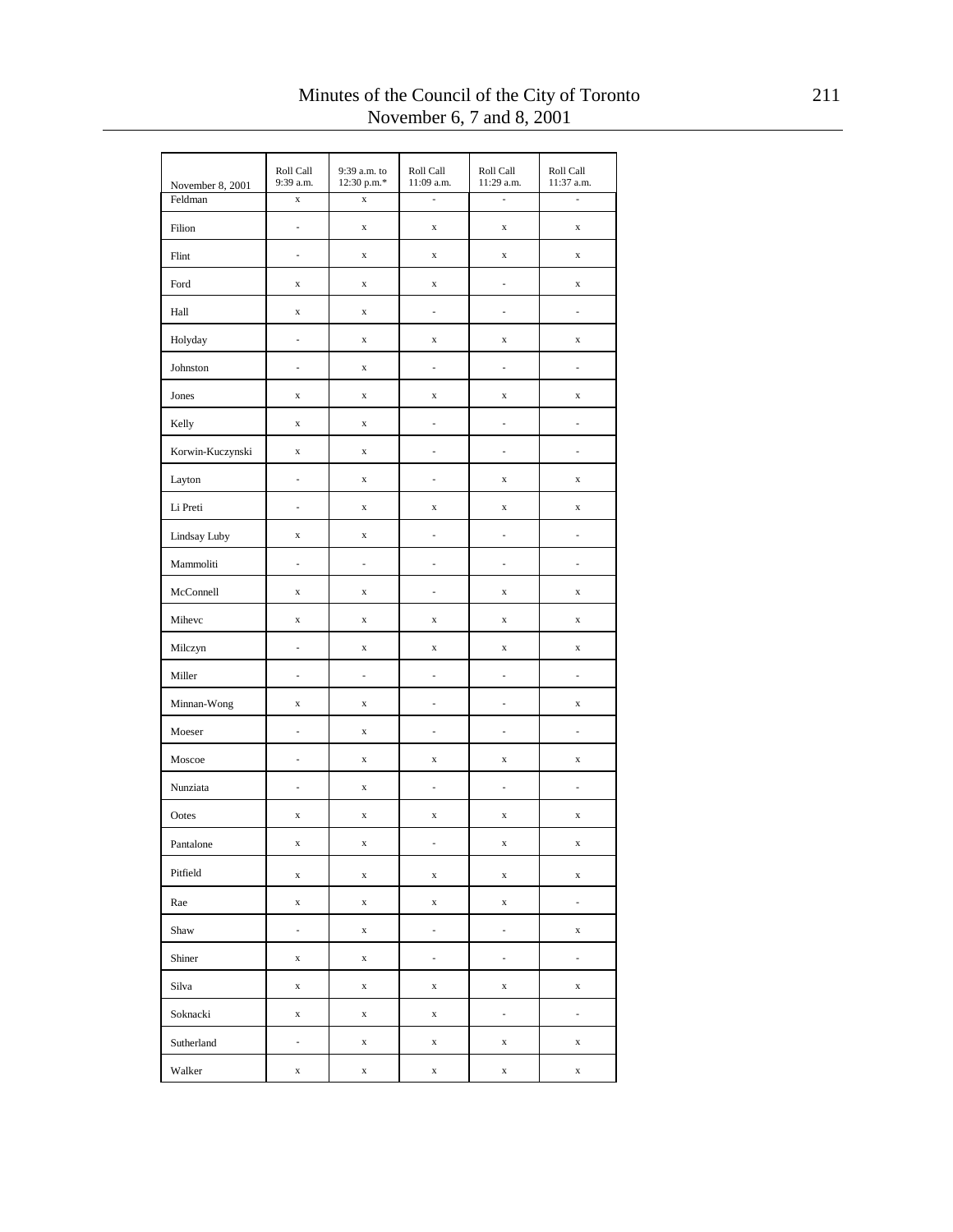| November 8, 2001 | Roll Call | 9:39 a.m. to  | Roll Call    | Roll Call    | Roll Call  |
|------------------|-----------|---------------|--------------|--------------|------------|
|                  | 9:39 a.m. | $12:30$ p.m.* | $11:09$ a.m. | $11:29$ a.m. | 11:37 a.m. |
| Total            | 24        | 41            | 23           | 23           | 24         |

| November 8, 2001            | Roll Call 11:38 a.m. | Roll Call 2:11 p.m. | 2:11 p.m. to 7:35 p.m.* | Roll Call 5:58 p.m.      |
|-----------------------------|----------------------|---------------------|-------------------------|--------------------------|
| Lastman                     | i,                   | L,                  | $\mathbf X$             | $\mathbf x$              |
| Altobello                   | $\mathbf x$          | $\mathbf x$         | $\mathbf x$             | $\mathbf x$              |
| Ashton                      | $\mathbf x$          | i,                  | $\mathbf x$             | $\mathbf x$              |
| Augimeri                    | i,                   | i,                  | L,                      | i,                       |
| Balkissoon                  | $\mathbf x$          | i,                  | $\mathbf x$             | $\mathbf x$              |
| Berardinetti                | i,                   | $\mathbf x$         | $\mathbf x$             | i,                       |
| <b>Bussin</b>               | $\mathbf x$          | i,                  | $\mathbf x$             | $\mathbf x$              |
| $\mathop{\rm Cho}\nolimits$ | $\mathbf x$          | $\mathbf x$         | $\mathbf x$             | i,                       |
| Chow                        | $\mathbf x$          | $\mathbf X$         | $\mathbf x$             | $\mathbf x$              |
| Di Giorgio                  | $\mathbf x$          | $\mathbf x$         | $\mathbf x$             | $\mathbf x$              |
| Disero                      | i,                   | $\mathbf X$         | $\mathbf x$             | $\mathbf x$              |
| Duguid                      | $\mathbf x$          | $\mathbf x$         | $\mathbf x$             | $\mathbf x$              |
| Feldman                     | i,                   | $\mathbf X$         | $\mathbf x$             | $\mathbf x$              |
| Filion                      | $\mathbf x$          | $\mathbf x$         | $\mathbf x$             | i,                       |
| Flint                       | $\mathbf x$          | $\mathbf X$         | $\mathbf x$             | $\mathbf x$              |
| Ford                        | $\mathbf x$          | i,                  | $\mathbf x$             | $\mathbf x$              |
| Hall                        | i,                   | $\mathbf X$         | $\mathbf x$             | $\mathbf x$              |
| Holyday                     | $\mathbf x$          | i,                  | $\mathbf x$             | $\mathbf x$              |
| Johnston                    | i,                   | $\mathbf X$         | $\mathbf x$             | $\frac{1}{2}$            |
| Jones                       | $\mathbf x$          | $\mathbf X$         | $\mathbf x$             | $\mathbf x$              |
| Kelly                       | i,                   | $\mathbf X$         | $\mathbf x$             | $\mathbf x$              |
| Korwin-Kuczynski            | ÷,                   | $\mathbf x$         | $\mathbf x$             | $\mathbf x$              |
| Layton                      | $\mathbf x$          | $\frac{1}{2}$       | $\mathbf x$             | $\mathbf x$              |
| Li Preti                    | $\mathbf x$          | $\mathbf X$         | $\mathbf x$             | $\overline{\phantom{a}}$ |
| Lindsay Luby                | $\frac{1}{2}$        | $\mathbf X$         | $\mathbf X$             | $\mathbf x$              |
| Mammoliti                   | $\frac{1}{2}$        | i,                  | L,                      | $\frac{1}{2}$            |
| McConnell                   | $\mathbf x$          | $\mathbf X$         | $\mathbf X$             | $\mathbf x$              |
| Mihevc                      | $\mathbf x$          | ÷,                  | $\mathbf X$             | $\mathbf x$              |
|                             |                      |                     |                         |                          |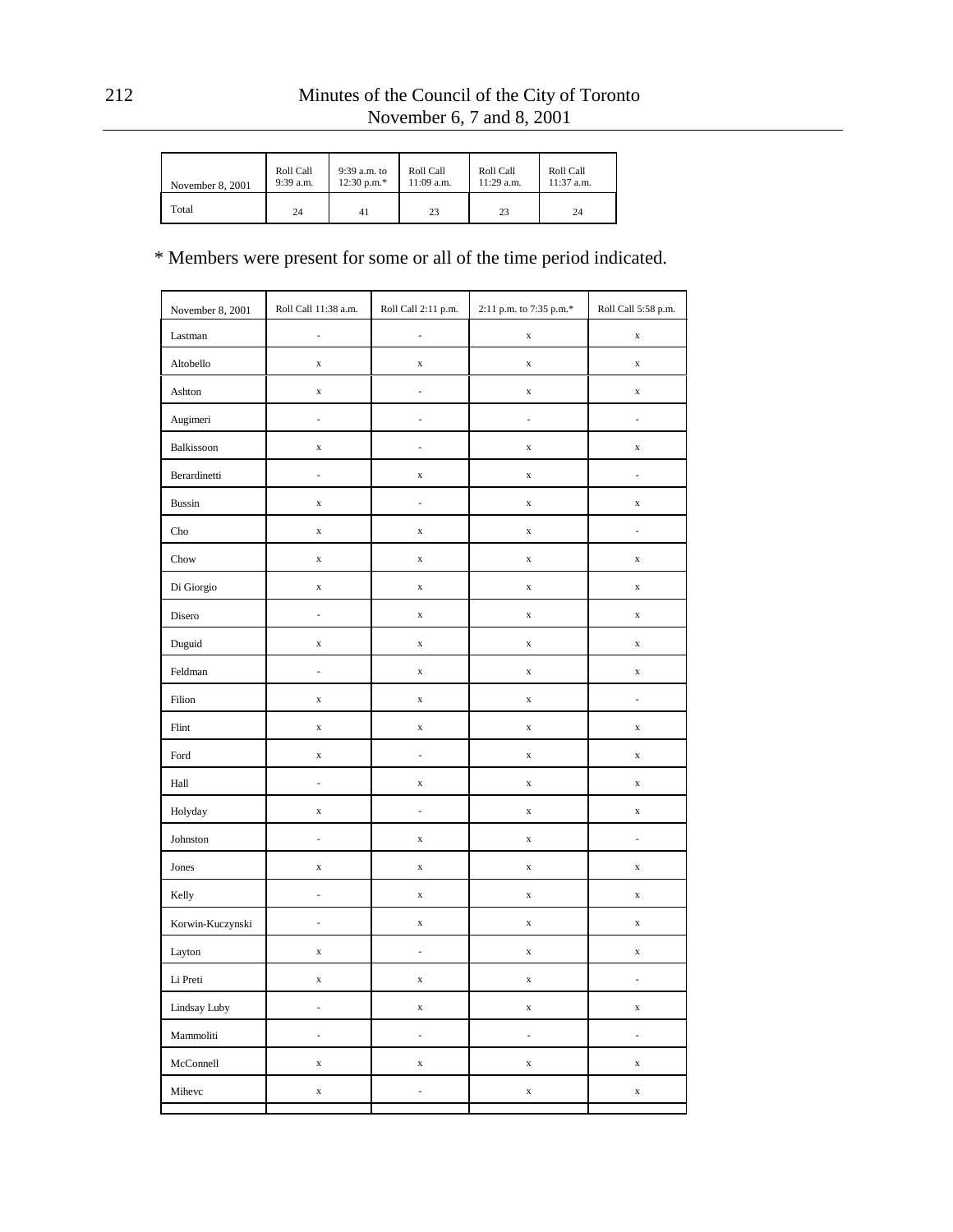| November 8, 2001 | Roll Call 11:38 a.m.     | Roll Call 2:11 p.m.      | 2:11 p.m. to 7:35 p.m.* | Roll Call 5:58 p.m. |
|------------------|--------------------------|--------------------------|-------------------------|---------------------|
| Milczyn          | $\mathbf x$              | $\overline{\phantom{a}}$ | $\mathbf x$             | $\mathbf x$         |
| Miller           | $\frac{1}{2}$            | $\overline{\phantom{0}}$ | ä,                      | ٠                   |
| Minnan-Wong      | $\mathbf x$              | $\mathbf x$              | $\mathbf X$             | $\mathbf x$         |
| Moeser           | $\overline{a}$           | $\frac{1}{2}$            | $\mathbf x$             | $\mathbf x$         |
| Moscoe           | $\mathbf x$              | $\mathbf x$              | $\mathbf x$             | $\mathbf x$         |
| Nunziata         | $\overline{\phantom{a}}$ | $\mathbf x$              | $\mathbf x$             | $\mathbf x$         |
| Ootes            | $\mathbf x$              | $\mathbf x$              | $\mathbf x$             | $\frac{1}{2}$       |
| Pantalone        | $\mathbf x$              | $\mathbf x$              | $\mathbf X$             | $\mathbf x$         |
| Pitfield         | $\mathbf x$              | $\overline{\phantom{a}}$ | $\mathbf X$             | $\mathbf x$         |
| Rae              | $\mathbf x$              | $\mathbf x$              | $\mathbf x$             | $\mathbf x$         |
| Shaw             | $\mathbf x$              | $\overline{\phantom{a}}$ | $\mathbf x$             | ٠                   |
| Shiner           | $\frac{1}{2}$            | ٠                        | $\mathbf x$             |                     |
| Silva            | $\mathbf x$              | $\mathbf x$              | $\mathbf x$             | $\mathbf x$         |
| Soknacki         | $\overline{\phantom{a}}$ | $\mathbf X$              | $\mathbf x$             | $\mathbf x$         |
| Sutherland       | $\mathbf x$              | $\overline{\phantom{a}}$ | $\mathbf x$             | ä,                  |
| Walker           | $\mathbf x$              | $\mathbf x$              | $\mathbf x$             | $\mathbf x$         |
| Total            | $28\,$                   | 27                       | 41                      | 32                  |

\* Members were present for some or all of the time period indicated.

**MEL LASTMAN, ULLI WATKISS,** 

**Mayor** City Clerk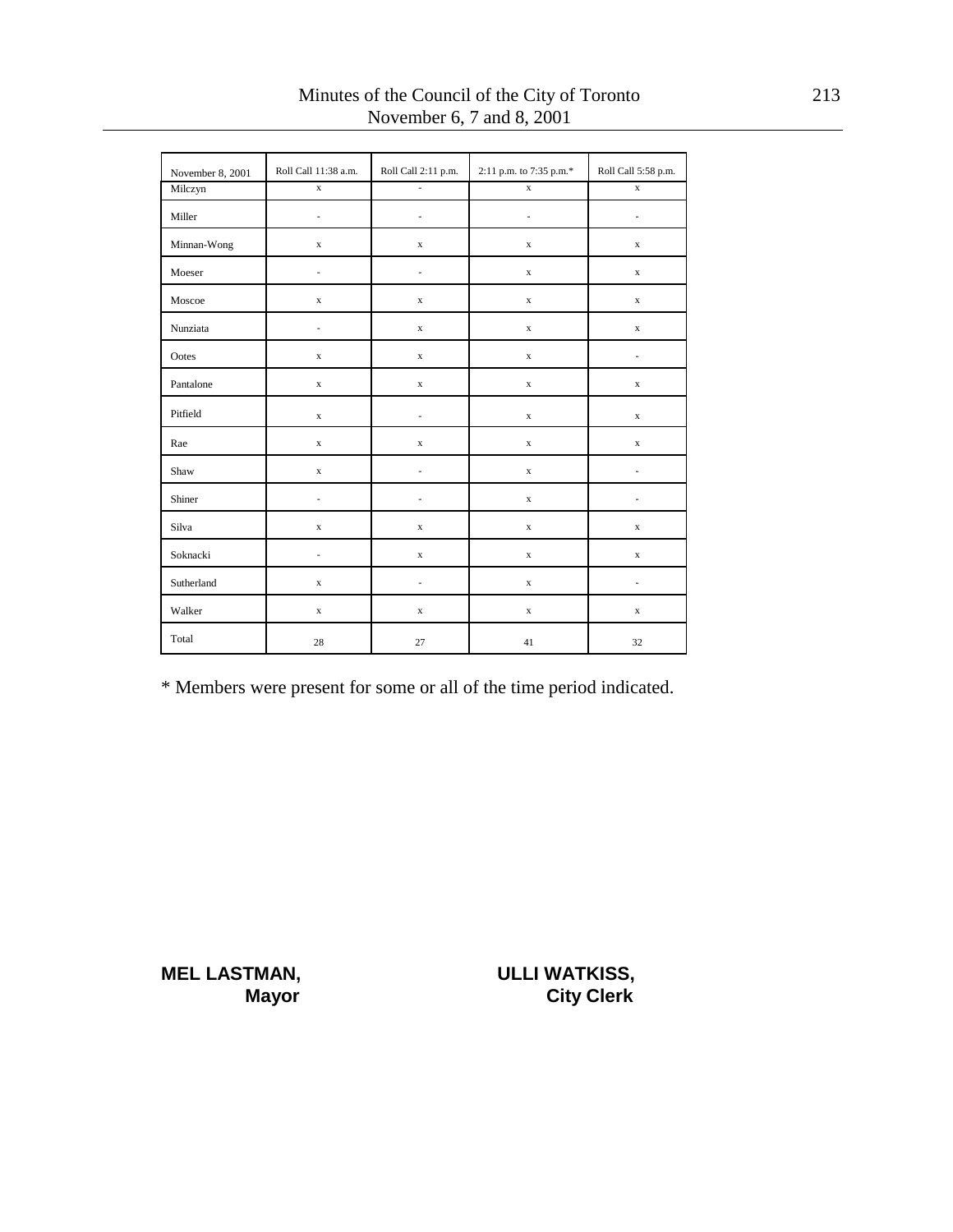## **ATTACHMENT NO. 1 [Notice of Motion J(9)]**

Report dated November 5, 2001, from Mayor Lastman, entitled "Appointment – Chief Administrative Officer". (See Minute No. 9.79, Page 126):

## Purpose:

The purpose of this report is to recommend to Council an appointment to the position of Chief Administrative Officer.

Financial Implications and Impact Statement:

Funding for the position is included in the Office Operating Budget.

The Acting Treasurer has reviewed this report and concurs with the financial impact statement.

### Recommendations:

It is recommended that:

- (1) Shirley Hoy be appointed to the position of Chief Administrative Officer and that such appointment be effective November 6, 2001;
- (2) the appointment of the Acting Chief Administrative Officer be repealed; and
- (3) the appropriate City officials be authorized and directed to take the necessary action to give effect thereto, including the introduction in Council of any necessary bills.

### Background:

At its meetings held on June 26, 27 and 28, 2001, and July 24, 25 and 26, 2001, Council established a recruitment and selection process for the hiring of a Chief Administrative Officer, including the recommendation of the selection decision for the approval and appointment by Council.

The members of the selection panel are the Mayor, the Deputy Mayor, the Chairs of the Standing Committees and the Chair of Personnel Sub-Committee.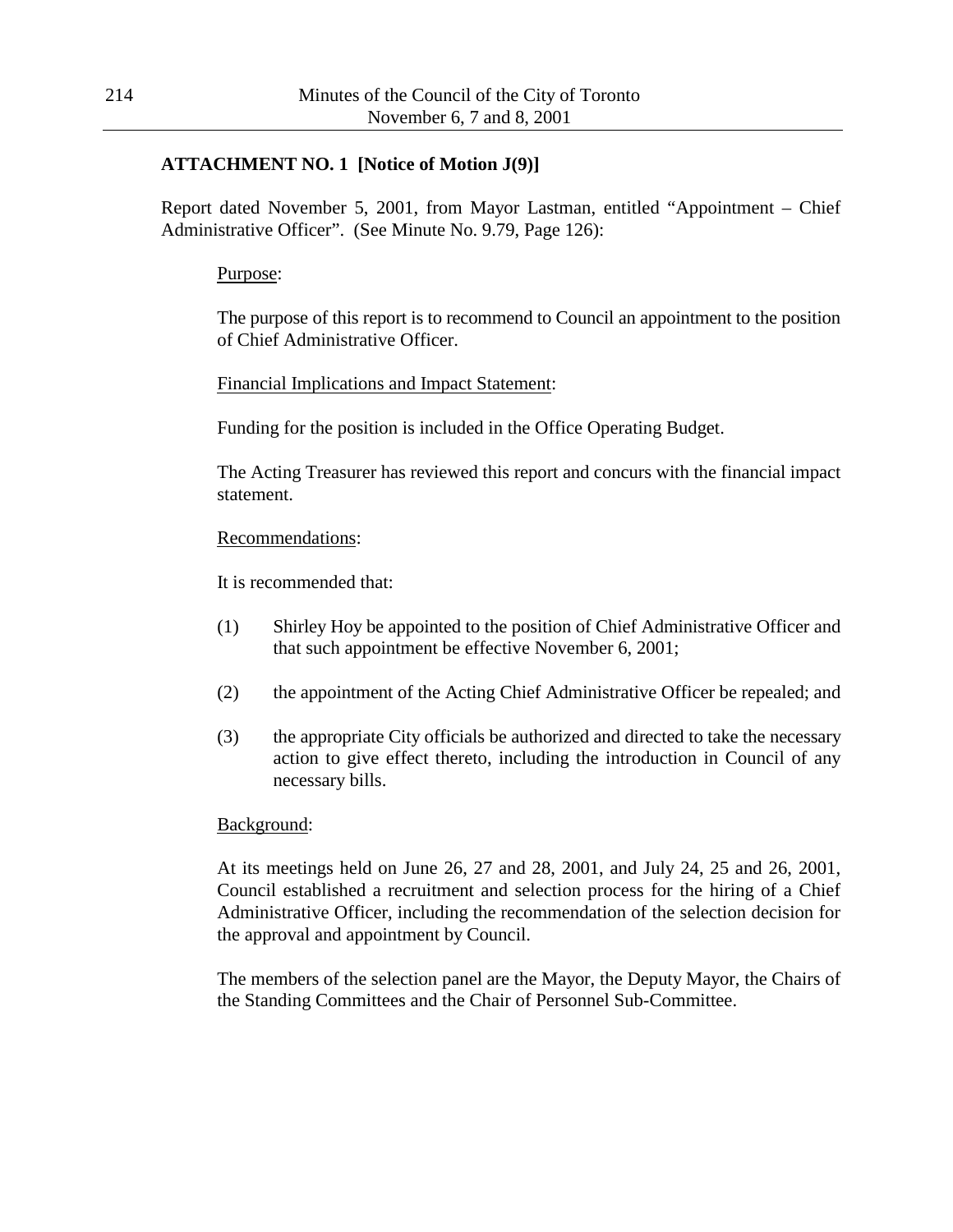## Comments:

Consistent with the approved process, the selection panel has concluded its interviews of the short list of qualified candidates for the position of Chief Administrative Officer referred by the executive search consultant. Discussions have occurred related to salary and other terms of employment to be finalized by the Mayor, conditional on Council approval of the recommended candidate.

The selection panel is pleased to recommend Shirley Hoy for appointment to the position of Chief Administrative Officer.

A summary of the curriculum vitae of the candidate is attached.

## Conclusions:

The selection process for the Chief Administrative Officer has been thorough and comprehensive, open, fair and objective. It created the opportunity for Council and Management to provide input and advice. The recommendation of the selection panel is presented for the consideration of Council.

Contact:

Mel Lastman Mayor

List of Attachments:

Summary of curriculum vitae of candidate

(The curriculum vitae, referred to in the foregoing report, remains confidential, in its entirety, in accordance with the provisions of the Municipal Act, having regard that it contains personal information about an identifiable individual).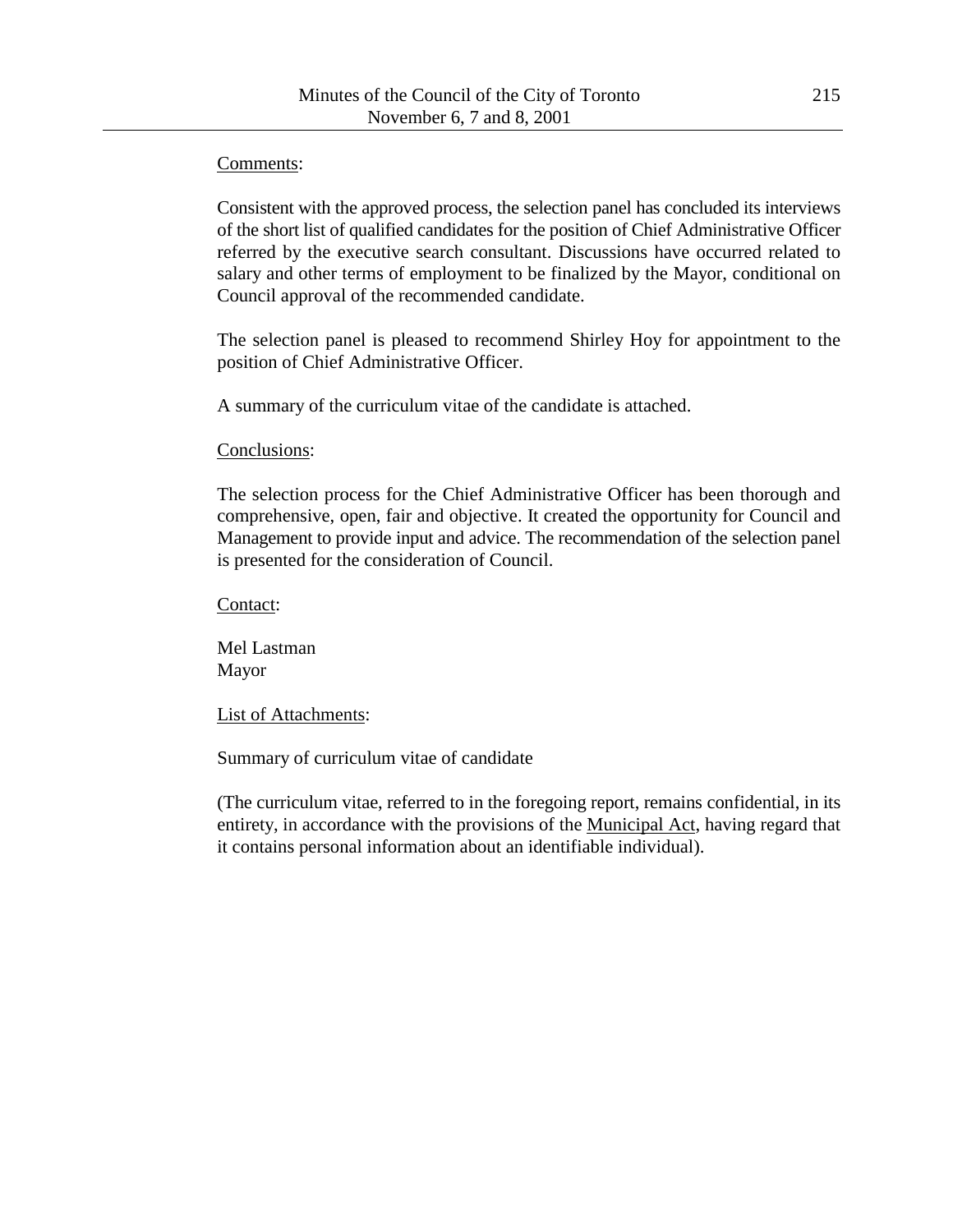## **ATTACHMENT NO. 2 [Notice of Motion J(13)]**

Report dated November 1, 2001, from the Commissioner of Corporate Services, entitled "Limiting Distance Agreement – Cedarvale Ravine Adjacent to 600 Lonsdale Road" (Ward 21 – St. Paul's). (See Minute No. 9.83, Page 132):

### Purpose:

To secure authority to enter into a Limiting Distance Agreement to permit the owners of 600 Lonsdale Road to construct a fifth floor and to increase the number of windows normally permitted.

## Financial Implications and Impact Statement:

An administration fee of \$600.00 will be received.

### Recommendations:

It is recommended that:

- (1) the City enter into a Limiting Distance Agreement with the owner of 600 Lonsdale Road on approximately the most western 8.2 metres (totalling an approximate area of 121.5 m²) and the most southern 6 metres (totalling an approximate area of 106 m²) of Cedarvale Ravine located immediately to the east and north of 600 Lonsdale Road, subject to the owners paying an administration fee of \$600.00; and
- (2) the appropriate City officials be authorized and directed to take the necessary action to give effect thereto.

### Background:

In November of 2000, the Committee of Adjustment granted a minor variance to facilitate the renovation of the existing four-storey apartment building and the construction of a fifth floor addition at 600 Lonsdale Road (the "Property"). A building permit was applied for and issued on the premise that the limiting distance requirement of Section 3.2.3.1 of the Ontario Building Code would be met. The Ontario Building Code regulates the size of "unprotected openings" such as windows and doors, in relation to their distance from the property line. A "limiting distance" is required to reduce the risk of fire spreading from a building situate on one property to a building located on an adjacent property. The adjacent property to the north and east is Cedarvale Ravine.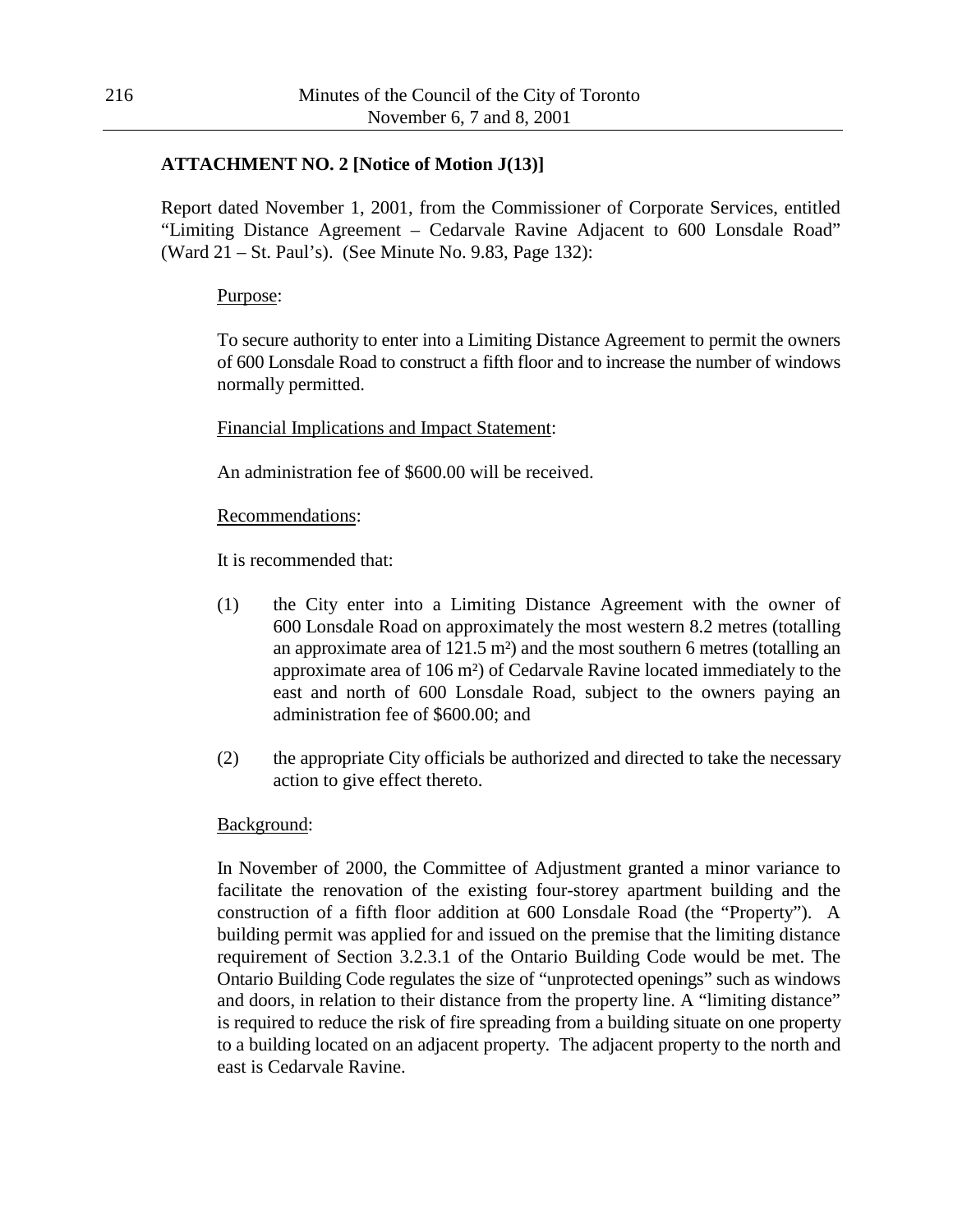To technically comply with Section 3.2.3.1 of the Ontario Building Code, additional sprinkler systems are required for additional fire protection. The water supply for the sprinkler system is required to be increased from a 2.5" pipe to a 6" pipe and the water pipe would be required to be brought from Lonsmount Road and through two neighbouring properties. After considering quotes on technical requirements to comply with Section 3.2.3.1, the owner determined that the costs were prohibitive. Construction has accordingly come to a halt with only half of the fifth storey completed and winter approaching.

Section 3.2.3.1(8) of the Ontario Building Code permits the City, as the abutting owner, to enter into a Limiting Distance Agreement. The Property owner is seeking permission from the City to use portions of the abutting Cedarvale Ravine in their required setback calculations, in order to comply with fire regulations contained in the Ontario Building Code. In order for the construction to proceed, the owner and the City are required to enter into an agreement, such that the City would undertake not to build within a prescribed distance of these property lines.

## Comments:

Staff of Economic Development, Culture and Tourism, and Urban Development Services were contacted and no objections to the proposed Limiting Distance Agreement have been received. Due to the natural state of the ravine and the slope of the land, it is very unlikely that the City's parcel will ever be developed and, accordingly, it is reasonable to grant the owners their request. In order not to delay the owners from completing construction before winter, approval of the Limiting Distance Agreement is recommended.

## Conclusions:

The proposed Limiting Distance Agreement will have no impact upon Cedarvale Ravine and approval of the Limiting Distance Agreement is recommended.

## Contact:

| Name:       | Leila Valenzuela             |
|-------------|------------------------------|
| Position:   | Sr. Real Estate Technologist |
| Telephone:  | $(416)$ 392-7174             |
| Fax:        | $(416)$ 392-1880             |
| E-Mail:     | lvalenzu@city.toronto.on.ca  |
| Report No.: | $cc01-194$                   |

(A copy of the map attached to the foregoing report is on file in the Office of the City Clerk).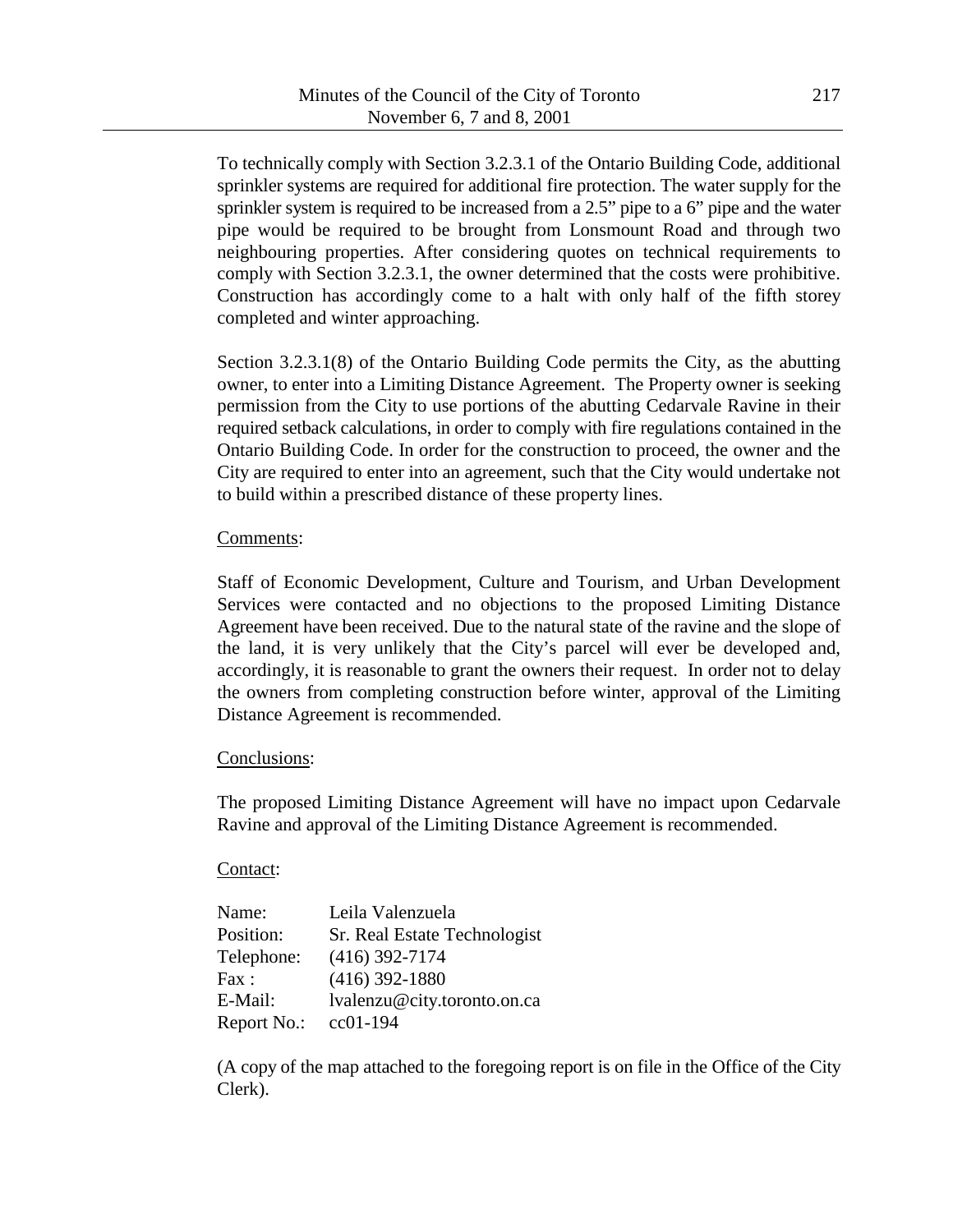## **ATTACHMENT NO. 3 [Notice of Motion J(15)]**

Report dated October 31, 2001, from the Acting Commissioner of Community and Neighbourhood Services, entitled "Tenant Support Grants Application from 140 Elm Ridge Drive and 111 Ridelle Avenue". (See Minute No. 9.85, Page 135):

#### Purpose:

To respond to the Tenant Defence Sub-Committee's request to report on the application for a basic grant under the Tenant Support Grants Program from the Tenants Committee of 140 Elm Ridge Drive and 111 Ridelle Avenue.

## Financial/Legal Implications:

There are no additional financial implications outside the Tenant Support Grants Program.

#### Recommendation:

It is recommended that this report be received for information.

#### Background:

At its meeting on October 30, 2001, the Tenant Defence Sub-Committee gave consideration to a communication (October 11, 2001) from Councillor Joe Mihevc with respect to an application from the Tenants Committee of 140 Elm Ridge Drive and 111 Ridelle Avenue for a basic grant under the Tenant Support Grants Program. Councillor Mihevc advised that the tenants were in the midst of a Tribunal hearing on the landlords' above-guideline rent increase application and that the tenants' rents were outside the qualifying rent levels for a grant because the rents have increased dramatically. Councillor Mihevc requested that the Tenant Defence Sub-Committee support an exemption from the rent eligibility criteria to allow them access to the \$1,000.00 grant.

The Tenant Defence Sub-Committee endorsed Councillor Mihevc's request for an exemption from the rent criteria and requested that the Acting Commissioner of Community and Neighbourhood Services forward a report on the Elm Ridge and Ridelle Tenants Committee's application directly to the Council meeting on November 6, 2001.

This report responds to the Sub-Committee's request.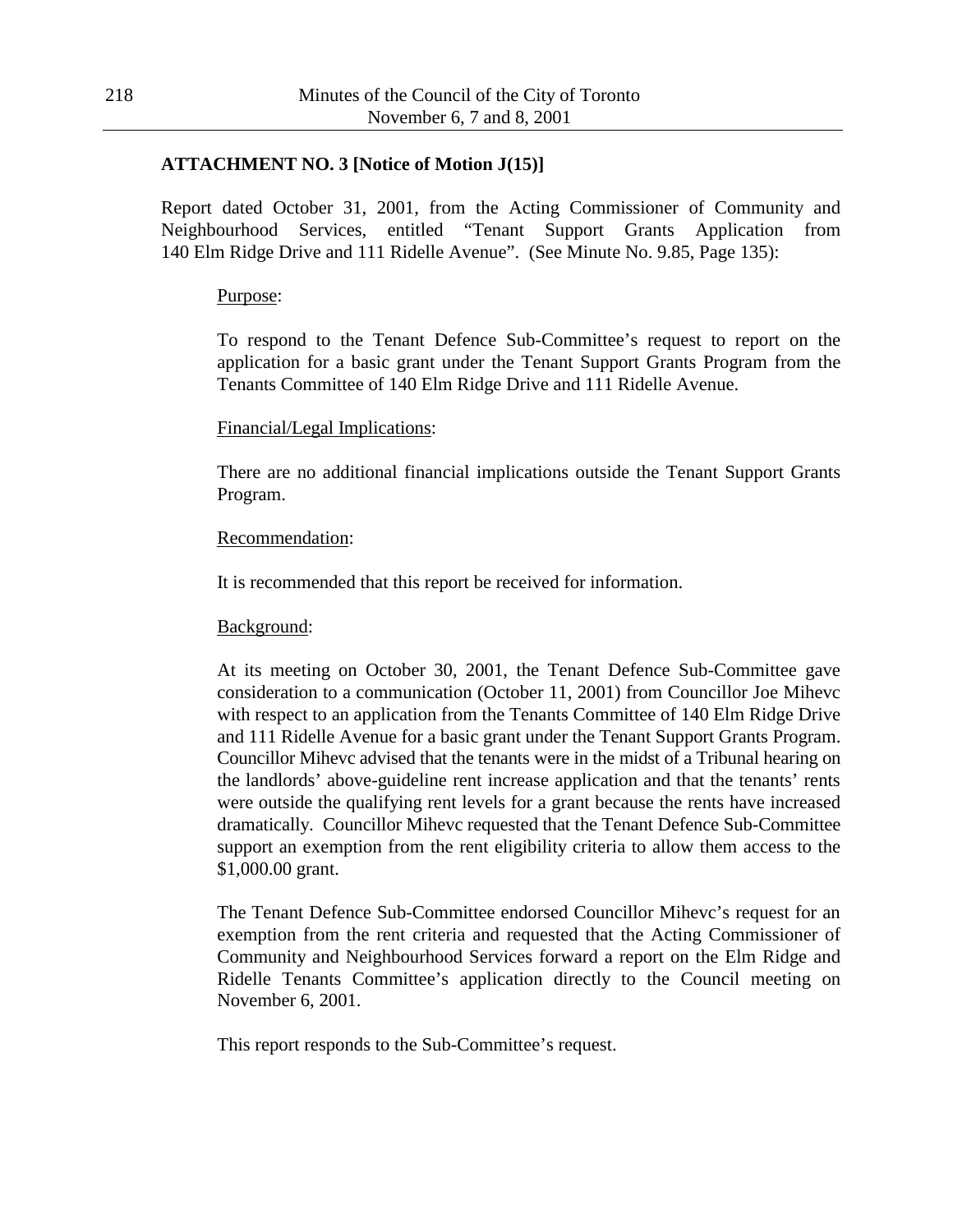#### Comments:

Staff recently received an application for a basic grant from the Tenants Committee of 140 Elm Ridge Drive and 111 Ridelle Avenue to assist in their dispute of the landlord's above-guideline rent increase (AGI) application before the Ontario Rental Housing Tribunal (the Tribunal). The application included a petition of 128 signatures of the tenants residing in the two buildings, a rent roll containing rent information for all tenants residing in the buildings and the landlord's AGI application to the Tribunal.

There are 363 units affected by the AGI application in the 140 Elm Ridge and 111 Ridelle buildings. To be eligible for the grants, the Tenant Support Grants Program By-law sets out the criteria that the application must have the support of at least 33 percent of all units in the building for a building of this size, and the rents of 33 percent of the buildings must be either below or at the same level of qualifying rents set out in the By-law. These are: \$720.00 for bachelor units, \$888.00 for one-bedroom apartments, \$1,063.00 for two-bedroom apartments, and \$1,264.00 for three-bedroom apartments. The number of tenant signatures collected for the application meets the By-law requirements, but an insufficient number of them have rents that meet the rent amounts set out above. Furthermore, the overall average rent for all 363 apartments is \$1,064.00, which is just higher than the average qualifying rent level for two-bedroom apartments. According to information gathered from the petition of the 128 tenants, most apartments are of the one-bedroom or two-bedroom type. (Note: information on average rent for each bedroom type is not available as the rent roll does not identify bedroom types). Based on the review by staff, the application is not eligible for a grant under the Tenant Support Grants Program.

Should Council consider the application to be in the City's interest, the City can make a grant to the tenants pursuant to its authority under section 113 of the Municipal Act. The Act provides that "the council of every municipality may, subject to section 111 of the Municipal Act, make grants, on such terms and conditions as to security and otherwise as the council may consider expedient, to any person, institution, association, group or body of any kind or any purpose that, in the opinion of the council, is in the interests of the municipality". If Council chooses to make a grant to the Elm Ridge and Ridelle Tenants Committee, there are sufficient funds in the Tenant Defence Fund.